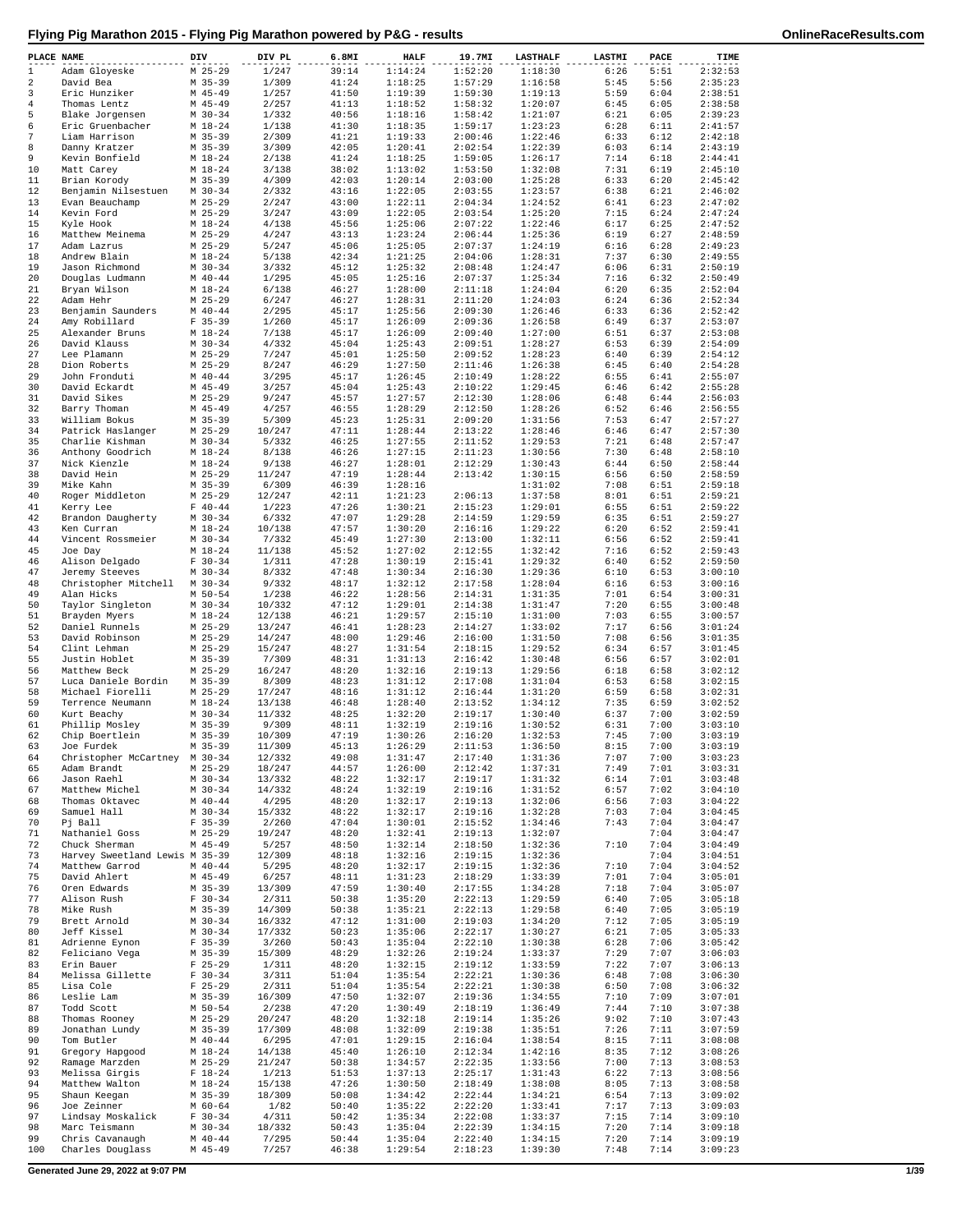| PLACE NAME |                                 | DIV                    | DIV PL           | 6.8MI          | <b>HALF</b>        | 19.7MI             | <b>LASTHALF</b>    | LASTMI        | PACE         | TIME               |
|------------|---------------------------------|------------------------|------------------|----------------|--------------------|--------------------|--------------------|---------------|--------------|--------------------|
| 101        | Jay Brewer                      | $M$ 45-49              | 8/257            | 50:44          | 1:35:04            | 2:22:39            | 1:34:22            | 7:26          | 7:14         | 3:09:26            |
| 102        | Luke Gilday                     | $M_18-24$              | 16/138           | 46:19          | 1:28:03            | 2:14:52            | 1:41:30            | 12:48         | 7:15         | 3:09:32            |
| 103        | Donald Keller                   | $M$ 35-39              | 19/309           | 49:20          | 1:34:15            | 2:22:11            | 1:35:25            | 7:14          | 7:15         | 3:09:40            |
| 104        | Kent Ruth                       | $M$ 30-34              | 19/332           | 48:24          | 1:32:19            | 2:19:17            | 1:37:31            | 8:40          | 7:15         | 3:09:50            |
| 105<br>106 | Derek Hord                      | $M$ 30-34              | 20/332           | 46:26          | 1:27:38<br>1:33:01 | 2:12:01            | 1:42:16<br>1:36:54 | 9:51          | 7:15<br>7:15 | 3:09:53<br>3:09:54 |
| 107        | Doug Lewis<br>Lisa Sand         | $M$ 40-44<br>$F 30-34$ | 8/295<br>5/311   | 48:41<br>48:40 | 1:33:10            | 2:22:06<br>2:21:10 | 1:37:50            | 7:32<br>7:44  | 7:18         | 3:10:59            |
| 108        | Jake Richards                   | $M$ 30-34              | 21/332           | 50:10          | 1:37:34            | 2:24:43            | 1:33:38            | 6:43          | 7:18         | 3:11:12            |
| 109        | David McHale                    | M 50-54                | 3/238            | 52:00          | 1:37:21            | 2:24:56            | 1:33:55            | 7:06          | 7:18         | 3:11:15            |
| 110        | Brandon Ashworth                | $M$ 25-29              | 22/247           | 51:43          | 1:37:10            | 2:25:26            | 1:34:06            | 6:48          | 7:19         | 3:11:16            |
| 111        | Bill Freeman                    | $M$ 30-34              | 22/332           | 47:05          | 1:30:58            | 2:19:01            | 1:40:47            | 10:09         | 7:20         | 3:11:45            |
| 112        | Bret Lavey                      | $M$ 30-34              | 23/332           | 50:42          | 1:35:03            | 2:22:39            | 1:36:52            | 8:07          | 7:20         | 3:11:55            |
| 113        | Michael Rioux                   | $M$ 45-49              | 9/257            | 50:56          | 1:36:20            | 2:25:29            | 1:35:51            | 7:09          | 7:21         | 3:12:11            |
| 114        | Jeff<br>L. Phillips             | $M$ 40-44              | 9/295            | 50:34          | 1:35:40            | 2:24:36            | 1:36:35            | 7:19          | 7:21         | 3:12:14            |
| 115        | Jon Hicks                       | $M$ 25-29              | 23/247           | 51:45          | 1:37:16            | 2:25:40            | 1:35:12            | 7:03          | 7:21         | 3:12:27            |
| 116<br>117 | Ryan Holtz                      | $M$ 18-24<br>M 35-39   | 17/138<br>20/309 | 51:11<br>50:12 | 1:34:47<br>1:34:01 | 2:22:42<br>2:21:28 | 1:37:59<br>1:38:56 | 7:48<br>7:54  | 7:22<br>7:22 | 3:12:46<br>3:12:57 |
| 118        | Austin Hahn<br>Dan Damaska      | $M$ 40-44              | 10/295           | 47:38          | 1:33:31            | 2:22:37            | 1:39:44            | 7:43          | 7:23         | 3:13:14            |
| 119        | Howard Miller                   | $M$ 45-49              | 10/257           | 50:42          | 1:35:02            | 2:22:38            | 1:38:13            | 8:51          | 7:23         | 3:13:14            |
| 120        | Dianne Griesser                 | $F$ 45-49              | 1/177            | 50:04          | 1:35:00            | 2:23:36            | 1:38:18            | 8:14          | 7:23         | 3:13:17            |
| 121        | Matt Steele                     | $M$ 35-39              | 21/309           | 51:58          | 1:37:45            | 2:26:10            | 1:35:40            | 7:20          | 7:23         | 3:13:25            |
| 122        | Joe Decapite                    | $M$ 25-29              | 24/247           | 51:13          | 1:36:27            | 2:25:11            | 1:37:05            | 7:05          | 7:24         | 3:13:32            |
| 123        | Mark Randall                    | M 50-54                | 4/238            | 51:54          | 1:37:16            | 2:26:01            | 1:36:26            | 7:29          | 7:24         | 3:13:41            |
| 124        | Matthew Tuerk                   | $M$ 40-44              | 11/295           | 51:44          | 1:37:46            | 2:25:53            | 1:35:56            | 7:16          | 7:24         | 3:13:41            |
| 125        | Ben Steinbrunner                | $M$ 25-29              | 25/247           | 51:50          | 1:37:10            | 2:26:02            | 1:36:34            | 7:09          | 7:24         | 3:13:43            |
| 126        | Teddy Hinnefeld                 | $M$ 25-29              | 26/247           | 49:16          | 1:33:34            | 2:23:22            | 1:40:13            | 7:25          | 7:24         | 3:13:46            |
| 127        | Alex Cummings                   | $M$ 25-29              | 27/247           | 48:20          | 1:32:12            | 2:19:16<br>2:28:13 | 1:41:35<br>1:37:02 | 8:38          | 7:24         | 3:13:47            |
| 128<br>129 | Chris Dwyer<br>Lukas Schmid     | $M$ 30-34<br>$M$ 35-39 | 24/332<br>22/309 | 50:10<br>50:31 | 1:36:51<br>1:35:15 | 2:24:09            | 1:38:39            | 7:45          | 7:24<br>7:24 | 3:13:52<br>3:13:53 |
| 130        | Brian Morande                   | $M$ 25-29              | 28/247           | 48:24          | 1:32:17            | 2:20:58            | 1:41:39            | 8:04          | 7:25         | 3:13:55            |
| 131        | Katherine King                  | $F$ 25-29              | 3/311            | 50:44          | 1:35:04            | 2:23:45            | 1:38:54            | 7:38          | 7:25         | 3:13:57            |
| 132        | Paul Gagnier                    | $M_18-24$              | 18/138           | 52:35          | 1:39:53            | 2:29:16            | 1:34:18            | 6:26          | 7:25         | 3:14:10            |
| 133        | Jonathan Bielski                | $M$ 40-44              | 12/295           | 50:54          | 1:35:42            | 2:24:04            | 1:38:30            | 8:08          | 7:25         | 3:14:11            |
| 134        | Schaun Potts                    | $M$ 40-44              | 13/295           | 51:37          | 1:37:12            | 2:26:03            | 1:37:00            | 7:15          | 7:25         | 3:14:11            |
| 135        | Kyle Reu                        | $M$ 25-29              | 29/247           | 52:03          | 1:37:18            | 2:26:09            | 1:36:59            | 7:25          | 7:25         | 3:14:17            |
| 136        | Megan Rieger                    | $F 18-24$              | 2/213            | 49:17          | 1:34:32            | 2:24:58            | 1:39:47            |               | 7:25         | 3:14:19            |
| 137        | Joe Fernandez                   | $M$ 40-44              | 14/295           | 51:56          | 1:37:17            | 2:26:09            | 1:37:03            | 7:22          | 7:25         | 3:14:20            |
| 138        | Jaison Williams                 | $M$ 40-44              | 15/295           | 51:55          | 1:37:15            | 2:26:06            | 1:37:07            | 7:22          | 7:26         | 3:14:21            |
| 139        | Daniel Geraci                   | M 35-39                | 23/309           | 50:42          | 1:35:03            | 2:22:41            | 1:39:19            | 9:00          | 7:26         | 3:14:22            |
| 140        | Keith Hall                      | $M$ 45-49              | 11/257           | 48:31          | 1:33:21            | 2:22:47            | 1:41:04            | 8:02          | 7:26         | 3:14:24            |
| 141        | Scott Badzik                    | $M$ 40-44              | 16/295           | 51:56          | 1:37:11            | 2:25:45            | 1:37:18            | 7:38          | 7:26         | 3:14:28            |
| 142        | Scott Bihl                      | $M$ 40-44              | 17/295           | 51:53          | 1:37:14            | 2:26:07            | 1:37:22            | 7:38          | 7:26         | 3:14:35            |
| 143        | Andrew Ulrey                    | $M$ 25-29              | 30/247           | 51:54          | 1:37:15<br>1:37:11 | 2:26:08<br>2:26:03 | 1:37:22            | 7:38<br>7:44  | 7:26<br>7:26 | 3:14:36<br>3:14:40 |
| 144<br>145 | Daniel Perrino<br>Greg Alverson | $M_18-24$<br>$M$ 50-54 | 19/138<br>5/238  | 51:48<br>50:23 | 1:36:57            | 2:25:51            | 1:37:30<br>1:37:51 | 7:34          | 7:27         | 3:14:48            |
| 146        | John Dean                       | $M$ 40-44              | 18/295           | 52:03          | 1:37:36            | 2:26:25            | 1:37:34            | 7:39          | 7:27         | 3:15:10            |
| 147        | Tiffany Stephens                | $F$ 35-39              | 4/260            | 52:38          | 1:40:15            | 2:29:01            | 1:35:02            | 7:13          | 7:28         | 3:15:16            |
| 148        | Harras Zaid                     | $M$ 30-34              | 25/332           | 50:05          | 1:34:56            | 2:23:37            | 1:40:45            | 8:16          | 7:29         | 3:15:40            |
| 149        | John-Paul Byrne                 | $M$ 45-49              | 12/257           | 48:26          | 1:33:38            | 2:23:44            | 1:42:03            | 8:20          | 7:29         | 3:15:40            |
| 150        | Adam Coey                       | $M_18-24$              | 20/138           | 52:25          | 1:38:47            | 2:27:19            | 1:37:04            | 7:43          | 7:29         | 3:15:50            |
| 151        | Anthony Ripberger               | $M$ 35-39              | 24/309           | 48:05          | 1:32:01            | 2:19:42            | 1:44:13            | 8:41          | 7:30         | 3:16:13            |
| 152        | Lisa Rex                        | $F$ 35-39              | 5/260            | 52:02          | 1:38:29            | 2:28:24            | 1:37:46            | 7:06          | 7:30         | 3:16:15            |
| 153        | Wesley White                    | $M$ 35-39              | 25/309           | 50:24          | 1:34:57            | 2:22:45            | 1:41:24            | 8:25          | 7:30         | 3:16:20            |
| 154        | Steven Bothe                    | $M$ 35-39              | 26/309           | 48:18          | 1:32:14            | 2:19:56            | 1:44:13            | 8:41          | 7:30         | 3:16:26            |
| 155        | Josh Dooley                     | $M$ 25-29              | 31/247           | 50:56          | 1:37:25            | 2:27:04            | 1:39:04            | 7:45          | 7:30         | 3:16:28            |
| 156        | Jason Krasnow                   | $M$ 35-39              | 27/309           | 50:38          | 1:34:30            | 2:22:03            | 1:42:00            | 8:05          | 7:30         | 3:16:30            |
| 157<br>158 | Kevin Parke<br>Jason Laine      | $M$ 35-39<br>$M$ 35-39 | 28/309           | 51:54          | 1:37:16<br>1:35:03 | 2:26:07<br>2:22:39 | 1:39:27<br>1:41:59 | 8:08<br>12:09 | 7:31<br>7:32 | 3:16:42<br>3:17:01 |
| 159        | Brandon Gayheart                | $M$ 40-44              | 29/309<br>19/295 | 50:45<br>48:53 | 1:34:21            | 2:27:25            | 1:42:51            | 6:55          | 7:32         | 3:17:12            |
| 160        | Amanda Lapp                     | $F$ 25-29              | 4/311            | 52:39          | 1:39:31            | 2:28:59            | 1:37:48            | 7:30          | 7:32         | 3:17:18            |
| 161        | Chris McMahon                   | $M$ 30-34              | 26/332           | 50:44          | 1:35:03            | 2:23:06            | 1:42:18            | 7:41          | 7:32         | 3:17:21            |
| 162        | Joe Cobbs                       | $M$ 35-39              | 30/309           | 51:20          | 1:36:53            | 2:27:05            | 1:40:34            | 7:35          | 7:33         | 3:17:26            |
| 163        | Nicholas Szugye                 | $M$ 25-29              | 32/247           | 48:16          | 1:32:14            | 2:19:11            | 1:45:29            | 8:24          | 7:33         | 3:17:42            |
| 164        | Steve Rohrs                     | $M$ 40-44              | 20/295           | 49:45          | 1:36:00            | 2:26:29            | 1:41:48            | 7:54          | 7:33         | 3:17:47            |
| 165        | Lisa Warechowski                | $F 45 - 49$            | 2/177            | 53:01          | 1:39:52            | 2:29:47            | 1:38:14            | 7:33          | 7:34         | 3:18:05            |
| 166        | Scott Smith                     | $M$ 40-44              | 21/295           | 52:24          | 1:39:57            | 2:30:12            | 1:38:14            | 7:14          | 7:34         | 3:18:11            |
| 167        | Ben Amlung                      | $M$ 35-39              | 31/309           | 51:46          | 1:37:19            | 2:26:44            | 1:41:15            | 7:26          | 7:35         | 3:18:33            |
| 168        | Nathan Wenger                   | $M_1 18 - 24$          | 21/138           | 52:41          | 1:39:45            | 2:29:40            | 1:38:52            | 7:32          | 7:35         | 3:18:36            |
| 169        | Patricia Schaefer               | $F 30-34$              | 6/311            | 51:57          | 1:38:39            | 2:30:09<br>2:26:50 | 1:40:16            | 7:20          | 7:36         | 3:18:55            |
| 170<br>171 | Kristin Hoffman<br>Tom Yunus    | $F$ 35-39<br>$M$ 25-29 | 6/260<br>33/247  | 51:18<br>51:55 | 1:37:23<br>1:37:15 | 2:26:07            | 1:41:32<br>1:41:49 | 8:11<br>8:55  | 7:36<br>7:36 | 3:18:55<br>3:19:04 |
| 172        | Mike Becker                     | $M$ 45-49              | 13/257           | 51:14          | 1:38:48            | 2:28:38            | 1:40:21            | 8:03          | 7:37         | 3:19:09            |
| 173        | Joel Barcalow                   | $M$ 40-44              | 22/295           | 52:29          | 1:38:45            | 2:27:48            | 1:40:27            | 8:43          | 7:37         | 3:19:12            |
| 174        | Robby Hart                      | $M$ 30-34              | 27/332           | 52:30          | 1:38:43            | 2:27:51            | 1:40:37            | 8:25          | 7:37         | 3:19:19            |
| 175        | Jeff Martin                     | $M$ 40-44              | 23/295           | 50:43          | 1:35:04            | 2:24:24            | 1:44:22            | 8:38          | 7:37         | 3:19:26            |
| 176        | Kevin Kryston                   | $M_1 18 - 24$          | 22/138           | 50:08          | 1:36:25            | 2:26:26            | 1:43:05            | 7:53          | 7:37         | 3:19:30            |
| 177        | Jonathan Hunt                   | $M$ 40-44              | 24/295           | 51:59          | 1:37:50            | 2:28:26            | 1:41:45            | 7:38          | 7:38         | 3:19:35            |
| 178        | Philip Helton                   | $M_18-24$              | 23/138           | 49:18          | 1:34:47            | 2:25:56            | 1:44:52            | 7:29          | 7:38         | 3:19:39            |
| 179        | Zachery Schneider               | $M$ 40-44              | 25/295           | 53:42          | 1:40:00            | 2:29:50            | 1:39:41            | 8:13          | 7:38         | 3:19:41            |
| 180        | Michael Farmer                  | $M_1 18 - 24$          | 24/138           | 50:10          | 1:34:51            | 2:23:28            | 1:44:53            | 8:46          | 7:38         | 3:19:44            |
| 181        | Brandon Garza                   | $M_1 18 - 24$          | 25/138           | 51:30          | 1:37:14            | 2:26:44            | 1:42:35            | 7:59          | 7:38         | 3:19:49            |
| 182        | Deano Montreuil                 | $M$ 45-49              | 14/257           | 50:43          | 1:35:49            | 2:26:52            | 1:44:02            | 7:36          | 7:38         | 3:19:51            |
| 183<br>184 | Rafael Zambrano<br>Andy Niblett | $M$ 35-39<br>$M$ 35-39 | 32/309<br>33/309 | 49:51<br>48:14 | 1:38:17<br>1:32:01 | 2:30:22<br>2:22:25 | 1:41:41<br>1:47:58 | 7:37<br>7:55  | 7:38<br>7:38 | 3:19:57<br>3:19:59 |
| 185        | Khris Ballard                   | $M$ 30-34              | 28/332           | 52:28          | 1:40:29            | 2:30:41            | 1:39:31            | 7:22          | 7:38         | 3:20:00            |
| 186        | Humberto Barragan Torr M 50-54  |                        | 6/238            | 47:32          | 1:29:58            |                    | 1:50:12            | 10:02         | 7:39         | 3:20:10            |
| 187        | John Fenton                     | $M$ 45-49              | 15/257           |                | 1:40:12            |                    | 1:40:07            |               | 7:39         | 3:20:19            |
| 188        | Mike Canan                      | $M$ 30-34              | 29/332           | 44:27          | 1:25:11            | 2:15:11            | 1:55:18            | 9:52          | 7:40         | 3:20:28            |
| 189        | Becca Menke                     | $F$ 25-29              | 5/311            | 51:48          | 1:37:50            | 2:27:54            | 1:42:41            | 8:16          | 7:40         | 3:20:31            |
| 190        | Emily Cooper                    | $F$ 35-39              | 7/260            | 51:54          | 1:38:33            | 2:29:25            | 1:42:24            | 8:00          | 7:41         | 3:20:57            |
| 191        | Amanda Tate                     | $F$ 35-39              | 8/260            | 51:54          | 1:38:33            | 2:29:25            | 1:42:24            | 8:01          | 7:41         | 3:20:57            |
| 192        | Ben Hiles                       | M 35-39                | 34/309           | 50:40          | 1:37:32            | 2:29:33            | 1:43:46            | 8:10          | 7:41         | 3:21:18            |
| 193        | David Schepis                   | $M$ 35-39              | 35/309           | 50:25          | 1:35:35            | 2:26:21            | 1:45:50            | 8:42          | 7:42         | 3:21:25            |
| 194        | Sara Keegan                     | $F 30-34$              | 7/311            | 53:16          | 1:40:26            | 2:30:49            | 1:41:04            | 7:50          | 7:42         | 3:21:29            |
| 195        | Brad Gloyeske                   | $M$ 25-29              | 34/247           | 42:41          | 1:21:46            | 2:07:18            | 1:59:45            | 10:41         | 7:42         | 3:21:30            |
| 196        | Usman Salahuddin                | $M$ 30-34              | 30/332           | 50:09          | 1:35:55            | 2:26:11            | 1:45:53            | 8:49          | 7:43         | 3:21:47            |
| 197        | Danny Kester                    | $M$ 25-29              | 35/247           | 47:10          | 1:30:59            | 2:21:38            | 1:50:50            | 9:33          | 7:43         | 3:21:48            |
| 198<br>199 | Mark Yeazell<br>Nick Dew        | $M$ 30-34<br>$M$ 25-29 | 31/332<br>36/247 | 53:46<br>55:42 | 1:42:25<br>1:44:30 | 2:33:40<br>2:34:59 | 1:39:26<br>1:37:28 | 7:09<br>7:12  | 7:43<br>7:43 | 3:21:50<br>3:21:57 |
| 200        | Thomas Mault                    | $M_18-24$              | 26/138           | 46:35          | 1:28:21            | 2:17:37            | 1:53:39            | 7:27          | 7:43         | 3:21:59            |
|            |                                 |                        |                  |                |                    |                    |                    |               |              |                    |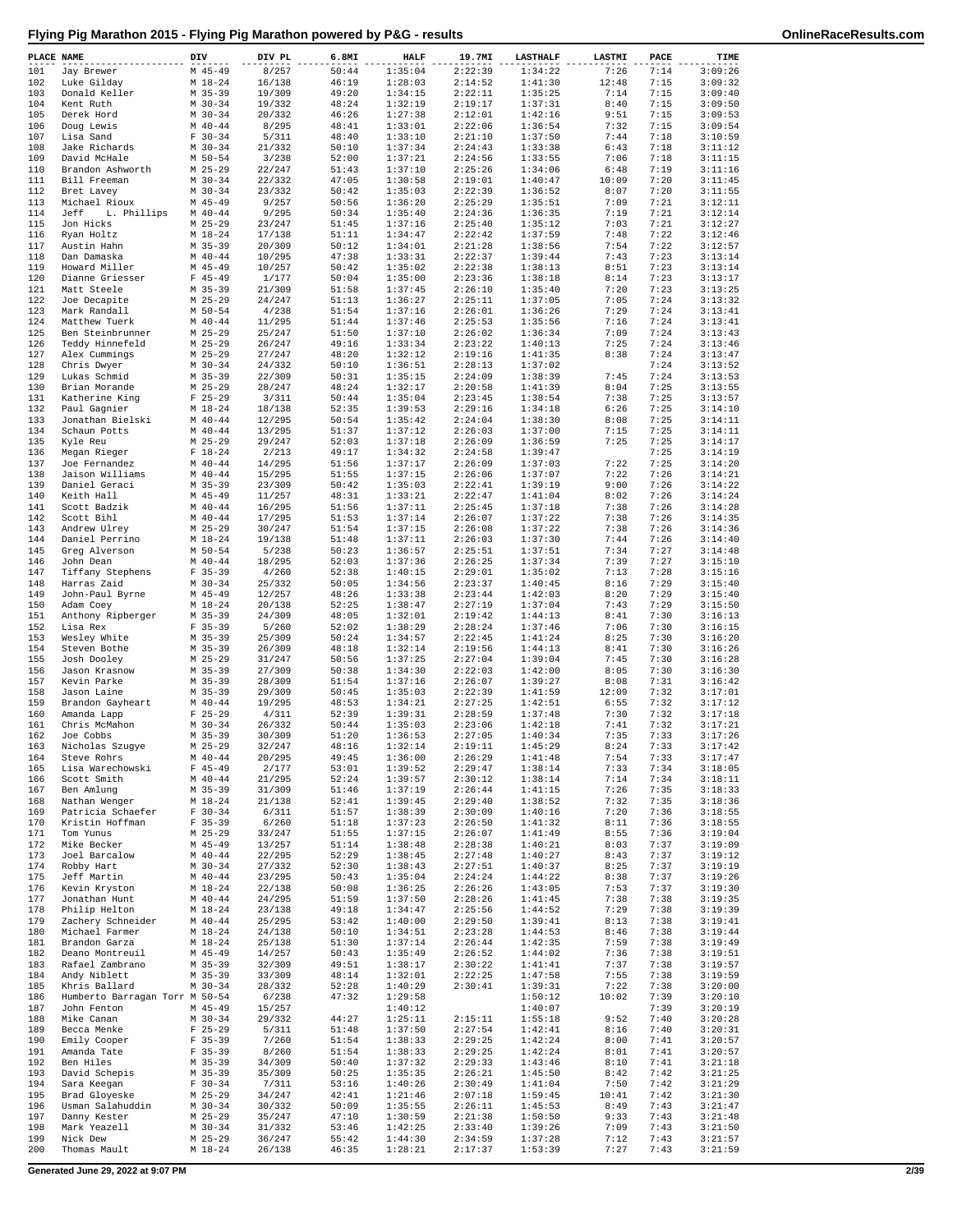| PLACE NAME |                                       | DIV                      | DIV PL           | 6.8MI          | <b>HALF</b>        | 19.7MI             | <b>LASTHALF</b>    | LASTMI        | <b>PACE</b>  | TIME               |
|------------|---------------------------------------|--------------------------|------------------|----------------|--------------------|--------------------|--------------------|---------------|--------------|--------------------|
| 201<br>202 | John Smith<br>Mandahezi Solo          | $M$ 35-39<br>$M$ 35-39   | 36/309<br>37/309 | 51:22<br>49:53 | 1:37:33<br>1:33:02 | 2:27:57<br>2:21:24 | 1:44:36<br>1:49:12 | 8:15<br>7:22  | 7:43<br>7:44 | 3:22:08<br>3:22:14 |
| 203        | Mike Meiners                          | $M$ 35-39                | 38/309           | 50:48          | 1:37:37            | 2:28:44            | 1:44:42            | 8:30          | 7:44         | 3:22:19            |
| 204        | Lauren Tranquilli                     | $F 30-34$                | 8/311            | 53:38          | 1:41:35            | 2:32:11            | 1:40:50            | 7:39          | 7:44         | 3:22:24            |
| 205        | John Dougherty                        | $M$ 45-49                | 16/257           | 52:34          | 1:39:54            | 2:31:20            | 1:42:32            | 7:35          | 7:44         | 3:22:25            |
| 206<br>207 | Steve Evans<br>Andrew Bell            | $M$ 40-44<br>$M$ 18-24   | 26/295<br>27/138 | 53:23<br>53:51 | 1:40:21<br>1:41:26 | 2:31:05<br>2:32:44 | 1:42:18<br>1:41:14 | 8:05<br>7:06  | 7:45<br>7:45 | 3:22:39<br>3:22:40 |
| 208        | Kristen Laaman                        | $F 18-24$                | 3/213            | 55:18          | 1:43:19            | 2:33:14            | 1:39:24            | 7:29          | 7:45         | 3:22:42            |
| 209        | Melanie Redfield                      | $F 18 - 24$              | 4/213            | 55:18          | 1:43:20            | 2:33:13            | 1:39:23            | 7:29          | 7:45         | 3:22:43            |
| 210<br>211 | Lei Li<br>Charles Anderson            | $M$ 45-49<br>$M$ 50-54   | 17/257<br>7/238  | 53:41<br>54:07 | 1:41:15<br>1:41:43 | 2:32:43<br>2:33:42 | 1:41:57<br>1:41:39 | 7:30<br>7:26  | 7:46<br>7:46 | 3:23:11<br>3:23:21 |
| 212        | Ron Bauer                             | $M$ 50-54                | 8/238            | 53:43          | 1:41:24            | 2:33:26            | 1:42:11            | 7:28          | 7:47         | 3:23:34            |
| 213        | Brian Jordan                          | $M$ 50-54                | 9/238            | 55:39          | 1:44:14            | 2:35:01            | 1:39:25            | 7:39          | 7:47         | 3:23:38            |
| 214        | James MacArthur                       | $M$ 45-49                | 18/257           | 53:42          | 1:41:27            | 2:33:30            | 1:42:16            | 7:23          | 7:47         | 3:23:43            |
| 215<br>216 | Lance Bucher<br>Ethan Moore           | $M$ 45-49<br>$M$ 30-34   | 19/257<br>32/332 | 53:41<br>53:43 | 1:42:16<br>1:41:24 | 2:33:52<br>2:33:27 | 1:41:33<br>1:42:27 | 7:39<br>7:24  | 7:47<br>7:47 | 3:23:49<br>3:23:51 |
| 217        | Michelle McCray                       | $F 40 - 44$              | 2/223            | 53:33          | 1:41:15            | 2:33:13            | 1:42:43            | 7:48          | 7:48         | 3:23:57            |
| 218        | Ronald Eisenberg                      | $M$ 40-44                | 27/295           | 53:54          | 1:43:08            | 2:33:32            | 1:40:52            | 7:40          | 7:48         | 3:23:59            |
| 219        | Henry Patterson                       | $M$ 35-39                | 39/309           | 52:05          | 1:38:38            | 2:29:29            | 1:45:22            | 7:47          | 7:48         | 3:24:00            |
| 220<br>221 | Chris Beerman<br>Andre Prochoroff     | $M$ 45-49<br>$M$ 45-49   | 20/257<br>21/257 | 52:14<br>53:48 | 1:37:47<br>1:41:45 | 2:28:53<br>2:33:23 | 1:46:16<br>1:42:22 | 8:33<br>7:45  | 7:48<br>7:48 | 3:24:03<br>3:24:06 |
| 222        | Lee Hanson                            | M 55-59                  | 1/124            | 51:02          | 1:37:47            | 2:31:07            | 1:46:22            | 7:54          | 7:48         | 3:24:08            |
| 223        | Rick Moody                            | M 55-59                  | 2/124            | 54:42          | 1:43:18            | 2:34:00            | 1:40:54            | 8:01          | 7:48         | 3:24:11            |
| 224<br>225 | Stephen Farrington<br>Lindsey Lusardi | M 50-54<br>$F 18-24$     | 10/238<br>5/213  | 53:47<br>53:44 | 1:41:46<br>1:41:50 | 2:33:20<br>2:33:28 | 1:42:28<br>1:42:25 | 7:51<br>7:14  | 7:48<br>7:48 | 3:24:14<br>3:24:14 |
| 226        | Nicholas Michael                      | $M$ 30-34                | 33/332           | 52:28          | 1:39:50            | 2:30:38            | 1:44:30            | 8:03          | 7:48         | 3:24:19            |
| 227        | Scott Stocker                         | $M$ 45-49                | 22/257           | 53:46          | 1:41:26            | 2:33:28            | 1:42:54            | 7:52          | 7:48         | 3:24:19            |
| 228        | Mark Ragase                           | $M$ 35-39                | 40/309           | 53:45          | 1:41:26            | 2:33:28            | 1:42:54            | 7:52          | 7:48         | 3:24:19            |
| 229<br>230 | Sammi Marshall<br>Scott Wesseler      | $F 18-24$<br>$M$ 30-34   | 6/213<br>34/332  | 54:14<br>51:57 | 1:42:10<br>1:38:08 | 2:33:24<br>2:29:59 | 1:42:14<br>1:46:25 | 7:52<br>8:24  | 7:49<br>7:49 | 3:24:23<br>3:24:33 |
| 231        | Brandon Smiley                        | $M_18-24$                | 28/138           | 48:17          | 1:31:20            | 2:21:09            | 1:53:26            | 7:55          | 7:49         | 3:24:45            |
| 232        | Mike Karb                             | $M$ 45-49                | 23/257           | 54:50          | 1:42:02            | 2:32:47            | 1:42:56            | 8:45          | 7:50         | 3:24:58            |
| 233        | Devin Ruthstrom                       | $M$ 25-29                | 37/247           | 57:52          | 1:44:19            | 2:33:24            | 1:41:01            | 8:12          | 7:51         | 3:25:19            |
| 234<br>235 | John Lake<br>Luke Bissinger           | M 55-59<br>$M_18-24$     | 3/124<br>29/138  | 53:40<br>55:22 | 1:41:20<br>1:43:26 | 2:32:44<br>2:34:55 | 1:44:02<br>1:42:01 | 8:28<br>7:28  | 7:51<br>7:51 | 3:25:21<br>3:25:26 |
| 236        | Merrie Robin McReynold F 40-44        |                          | 3/223            | 51:54          | 1:38:34            | 2:30:01            | 1:47:00            | 8:52          | 7:51         | 3:25:33            |
| 237        | Daniel Heffernan                      | $M$ 60-64                | 2/82             | 50:31          | 1:34:42            | 2:22:35            | 1:50:54            | 10:13         | 7:51         | 3:25:35            |
| 238        | Hellen Scharff                        | $F$ 45-49                | 3/177            | 53:48          | 1:41:26            | 2:33:27            | 1:44:16            | 8:39          | 7:52         | 3:25:42            |
| 239<br>240 | Nathan Fowler<br>Danny Finn           | $M$ 30-34<br>$M$ 35-39   | 35/332<br>41/309 | 54:44<br>51:39 | 1:42:54<br>1:38:56 | 2:34:17<br>2:31:15 | 1:42:50<br>1:46:54 | 8:02<br>8:55  | 7:52<br>7:52 | 3:25:43<br>3:25:50 |
| 241        | Aaron Lense                           | $M$ 35-39                | 42/309           | 54:39          | 1:45:02            | 2:38:11            | 1:40:53            | 7:03          | 7:52         | 3:25:54            |
| 242        | Laurie Davis                          | $F$ 45-49                | 4/177            | 54:20          | 1:42:40            | 2:34:53            | 1:43:17            | 7:53          | 7:52         | 3:25:57            |
| 243        | Joseph Von Bokern                     | $M$ 30-34                | 36/332           | 56:24          | 1:44:04            | 2:35:26            | 1:41:58            | 7:55          | 7:52         | 3:26:02            |
| 244<br>245 | Michelle Snow<br>Nick Laboffe         | $F$ 25-29<br>$M$ 30-34   | 6/311<br>37/332  | 55:14<br>48:21 | 1:42:46<br>1:32:21 | 2:33:14<br>2:26:51 | 1:43:17<br>1:53:49 | 7:56<br>8:27  | 7:52<br>7:53 | 3:26:03<br>3:26:10 |
| 246        | Yuki Karakawa                         | $M$ 35-39                | 43/309           | 55:17          | 1:43:46            | 2:34:45            | 1:42:25            | 7:50          | 7:53         | 3:26:10            |
| 247        | Catherine Gomez                       | $F 18-24$                | 7/213            | 53:29          | 1:42:14            | 2:34:42            | 1:43:59            | 7:42          | 7:53         | 3:26:12            |
| 248        | Steven Horenziak                      | $M$ 35-39                | 44/309           | 54:13          | 1:42:48            | 2:34:42            | 1:43:25            | 7:50          | 7:53         | 3:26:12            |
| 249<br>250 | Dan Eagen<br>Dane Richards            | $M$ 35-39<br>$M$ 25-29   | 45/309<br>38/247 | 51:53<br>53:55 | 1:37:22<br>1:41:43 | 2:28:42<br>2:33:28 | 1:49:06<br>1:44:47 | 8:34<br>8:17  | 7:53<br>7:53 | 3:26:28<br>3:26:30 |
| 251        | Alexander Habib                       | $M_18-24$                | 30/138           | 53:41          | 1:42:36            | 2:35:28            | 1:43:56            | 7:10          | 7:53         | 3:26:31            |
| 252        | Carlin Lucente                        | $F$ 25-29                | 7/311            | 53:46          | 1:41:25            | 2:33:32            | 1:45:08            | 7:56          | 7:53         | 3:26:33            |
| 253<br>254 | Daniel Ash<br>Kevin Ruark             | $M$ 50-54<br>$M$ 25-29   | 11/238<br>39/247 | 53:38<br>50:51 | 1:40:56<br>1:36:26 | 2:32:51<br>2:29:06 | 1:45:38<br>1:50:22 | 7:59<br>8:14  | 7:54<br>7:54 | 3:26:34<br>3:26:47 |
| 255        | Mark Singletary                       | $M$ 45-49                | 24/257           | 53:32          | 1:41:29            | 2:34:19            | 1:45:20            | 7:50          | 7:54         | 3:26:49            |
| 256        | Stacy Wilson                          | $F$ 35-39                | 9/260            | 51:52          | 1:38:31            | 2:32:32            | 1:48:29            | 7:59          | 7:54         | 3:26:59            |
| 257        | Erik Barnum                           | $M$ 25-29                | 40/247           | 54:12          | 1:41:25            | 2:32:09            | 1:45:45            | 9:27          | 7:55         | 3:27:09            |
| 258<br>259 | Michael Jones<br>Tim Tepe             | $M$ 30-34<br>$M$ 25-29   | 38/332<br>41/247 | 50:42<br>48:15 | 1:35:01<br>1:32:22 | 2:25:38<br>2:24:51 | 1:52:09<br>1:54:58 | 8:41<br>9:42  | 7:55<br>7:55 | 3:27:10<br>3:27:19 |
| 260        | Kevin Duke                            | $M$ 30-34                | 39/332           | 53:38          | 1:41:38            | 2:34:02            | 1:45:42            | 8:22          | 7:55         | 3:27:19            |
| 261        | Laurie Olson                          | $F 50 - 54$              | 1/119            | 55:46          | 1:43:51            | 2:35:30            | 1:43:32            | 8:02          | 7:55         | 3:27:23            |
| 262<br>263 | Kyle Sanna                            | $M$ 30-34                | 40/332<br>42/247 | 53:38<br>56:27 | 1:41:10<br>1:43:50 | 2:33:19<br>2:35:40 | 1:46:13<br>1:43:40 | 9:20<br>7:44  | 7:55<br>7:56 | 3:27:23<br>3:27:29 |
| 264        | Andrew Carson<br>Robert Nichols       | M 25-29<br>$M$ 45-49     | 25/257           | 52:41          | 1:40:01            | 2:30:51            | 1:47:28            | 8:53          | 7:56         | 3:27:29            |
| 265        | Al Edwards                            | M 55-59                  | 4/124            | 53:59          | 1:43:13            | 2:35:46            | 1:44:21            | 7:41          | 7:56         | 3:27:33            |
| 266        | Jeppe Nielsen                         | $M$ 30-34                | 41/332           | 51:50          | 1:37:40            | 2:30:00            | 1:50:04            | 8:44          | 7:56         | 3:27:43            |
| 267<br>268 | Jason Wise<br>Derek Parker            | $M$ 40-44<br>$M$ 35-39   | 28/295<br>46/309 | 54:55<br>55:24 | 1:43:45<br>1:43:50 | 2:35:45<br>2:36:10 | 1:44:06<br>1:44:02 | 7:35<br>7:43  | 7:56<br>7:56 | 3:27:50<br>3:27:52 |
| 269        | Jason Fremder                         | $M$ 35-39                | 47/309           | 52:13          | 1:38:35            | 2:29:34            | 1:49:21            | 8:57          | 7:57         | 3:27:56            |
| 270        | William Taylor                        | $M$ 30-34                | 42/332           | 56:44          | 1:45:56            | 2:37:25            | 1:42:00            | 7:03          | 7:57         | 3:27:56            |
| 271        | Ryan Sakemiller                       | $M$ 40-44                | 29/295           | 55:58          | 1:45:06            | 2:37:07            | 1:42:52            | 8:01          | 7:57         | 3:27:57            |
| 272<br>273 | Mark Davis<br>Natalya Shinkle         | $M$ 45-49<br>$F 35 - 39$ | 26/257<br>10/260 | 51:59<br>54:38 | 1:39:24<br>1:43:59 | 2:31:11<br>2:36:41 | 1:48:47<br>1:44:17 | 9:27<br>7:42  | 7:57<br>7:57 | 3:28:10<br>3:28:15 |
| 274        | Robert Wang                           | $M$ 40-44                | 30/295           | 50:45          | 1:36:21            | 2:30:56            | 1:51:56            | 7:47          | 7:57         | 3:28:17            |
| 275        | Mark Krause                           | $M_18-24$                | 31/138           | 50:17          | 1:36:07            | 2:29:16            | 1:52:13            | 8:24          | 7:58         | 3:28:20            |
| 276        | Meghan Ward<br>Steven Schneider       | $F 30-34$                | 9/311            | 54:20          | 1:42:23            | 2:33:58            | 1:46:03<br>1:50:50 | 8:35          | 7:58         | 3:28:26            |
| 277<br>278 | John Herbolsheimer                    | $M$ 30-34<br>M 55-59     | 43/332<br>5/124  | 51:46<br>56:53 | 1:37:36<br>1:45:48 | 2:30:09<br>2:36:37 | 1:42:40            | 8:23<br>7:52  | 7:58<br>7:58 | 3:28:26<br>3:28:27 |
| 279        | Kevin Donnelly                        | $M$ 25-29                | 43/247           | 54:48          | 1:44:36            | 2:37:04            | 1:43:57            | 7:09          | 7:58         | 3:28:32            |
| 280        | David Krekeler                        | M 55-59                  | 6/124            | 56:50          | 1:46:13            | 2:38:49            | 1:42:20            | 7:16          | 7:58         | 3:28:33            |
| 281        | Sarah Coad                            | $F$ 25-29                | 8/311            | 54:42          | 1:44:18            | 2:37:17            | 1:44:17            | 7:55          | 7:58         | 3:28:34            |
| 282<br>283 | John Wulsin<br>Patrick Cusmano        | $M$ 25-29<br>$M$ 30-34   | 44/247<br>44/332 | 54:16<br>56:59 | 1:42:28<br>1:46:41 | 2:35:18<br>2:37:28 | 1:46:08<br>1:41:56 | 7:06<br>7:45  | 7:58<br>7:58 | 3:28:35<br>3:28:36 |
| 284        | Adam Turner                           | $M$ 30-34                | 45/332           | 53:26          | 1:41:18            | 2:33:14            | 1:47:22            | 8:31          | 7:58         | 3:28:39            |
| 285        | David Dwornick                        | M 55-59                  | 7/124            | 52:42          | 1:40:37            | 2:33:27            | 1:48:10            | 8:29          | 7:59         | 3:28:47            |
| 286<br>287 | Lee Ballman<br>Rob Ehret              | $M$ 25-29<br>$M$ 35-39   | 45/247<br>48/309 | 54:01<br>50:58 | 1:41:30<br>1:37:09 | 2:33:34<br>2:27:04 | 1:47:21<br>1:51:44 | 8:39<br>10:06 | 7:59<br>7:59 | 3:28:51<br>3:28:52 |
| 288        | Erica Dancik                          | $F 30-34$                | 10/311           | 52:02          | 1:38:39            | 2:28:57            | 1:50:19            | 8:39          | 7:59         | 3:28:57            |
| 289        | Elda Contreras                        | $F 35 - 39$              | 11/260           | 54:01          | 1:43:32            | 2:36:52            | 1:45:30            | 8:04          | 7:59         | 3:29:01            |
| 290        | Ron Golan                             | M 50-54                  | 12/238           | 55:09          | 1:44:26            | 2:37:33            | 1:44:38            | 7:52          | 7:59         | 3:29:04            |
| 291<br>292 | Chris Wrightson<br>Patrick Davis      | $M$ 30-34<br>$M_18-24$   | 46/332<br>32/138 | 52:13<br>53:39 | 1:38:50<br>1:41:05 | 2:32:02<br>2:33:25 | 1:50:16<br>1:48:03 | 8:39<br>8:02  | 7:59<br>7:59 | 3:29:06<br>3:29:08 |
| 293        | Stephen Eckart                        | $M$ 25-29                | 46/247           | 1:00:06        | 1:52:00            | 2:41:27            | 1:37:12            | 6:56          | 8:00         | 3:29:11            |
| 294        | Stephen Rexroth                       | $M$ 30-34                | 47/332           | 54:26          | 1:43:08            | 2:34:53            | 1:46:06            | 7:51          | 8:00         | 3:29:14            |
| 295<br>296 | Vince Kinman<br>Bernadette Rorrer     | $M$ 50-54<br>$F 30-34$   | 13/238           | 57:04<br>53:35 | 1:45:15            | 2:37:12<br>2:34:27 | 1:44:01<br>1:47:20 | 8:05<br>8:07  | 8:00<br>8:00 | 3:29:16<br>3:29:16 |
| 297        | Marc Hinderlong                       | M 50-54                  | 11/311<br>14/238 | 55:29          | 1:41:56<br>1:44:42 | 2:38:07            | 1:44:37            | 7:39          | 8:00         | 3:29:18            |
| 298        | Mark Herman                           | $M$ 30-34                | 48/332           | 53:46          | 1:41:19            | 2:34:06            | 1:48:02            | 8:35          | 8:00         | 3:29:21            |
| 299        | Bruce Johnson                         | $M$ 45-49                | 27/257           | 55:43          | 1:44:48            | 2:37:33            | 1:44:35            | 7:24          | 8:00         | 3:29:23            |
| 300        | Steven Braun                          | M 45-49                  | 28/257           | 55:35          | 1:44:26            | 2:36:49            | 1:44:59            | 8:11          | 8:00         | 3:29:24            |

**Generated June 29, 2022 at 9:07 PM 3/39**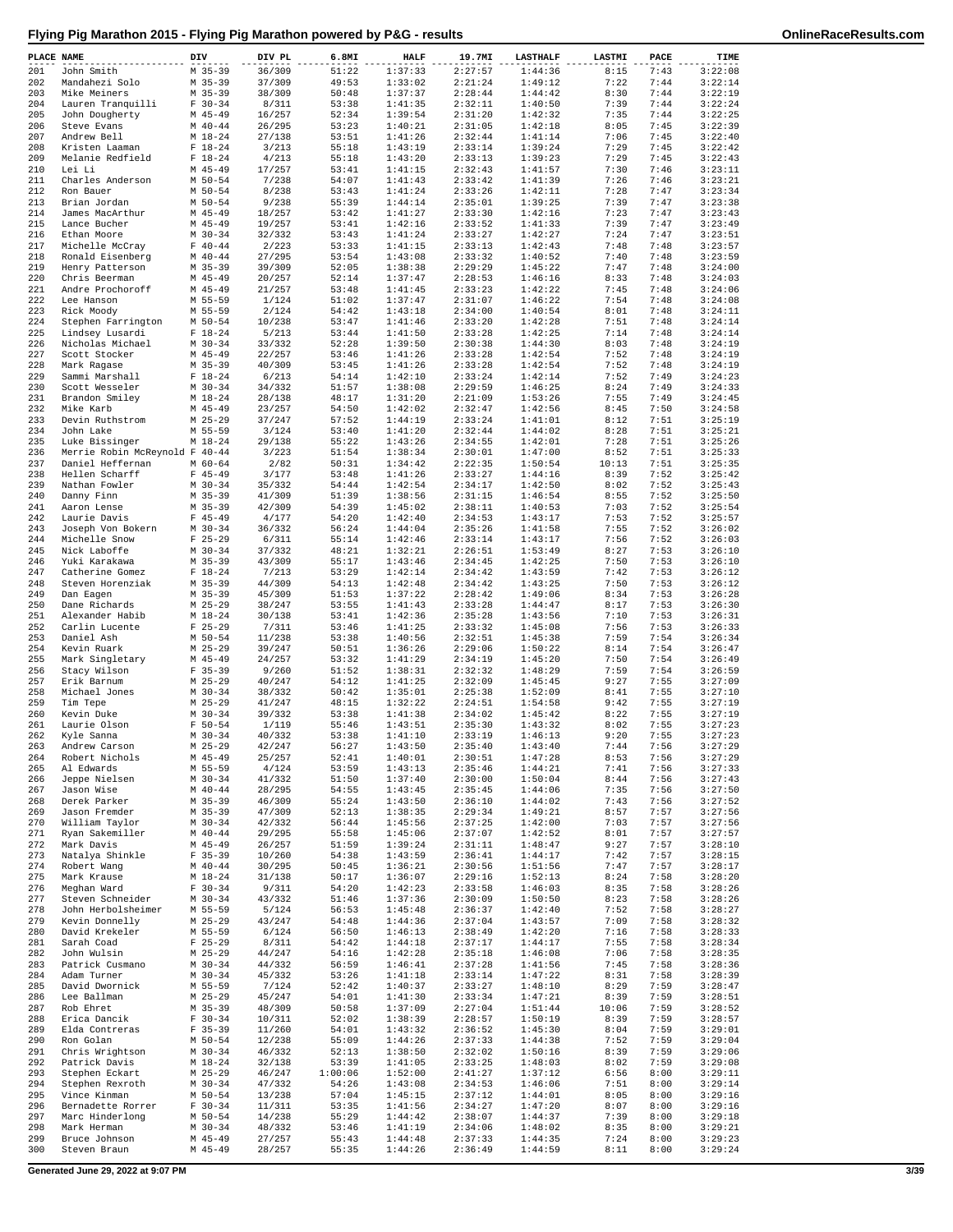| PLACE NAME |                                                  | DIV                      | DIV PL           | 6.8MI          | <b>HALF</b>        | 19.7MI             | <b>LASTHALF</b>    | LASTMI        | PACE         | TIME               |
|------------|--------------------------------------------------|--------------------------|------------------|----------------|--------------------|--------------------|--------------------|---------------|--------------|--------------------|
| 301        | David Reynolds                                   | $M$ 40-44                | 31/295           | 55:38          | 1:44:56            | 2:37:56            | 1:44:29            | 7:34          | 8:00         | 3:29:25            |
| 302<br>303 | Dan Benscoter<br>Michael Besl                    | $M$ 35-39<br>$M$ 25-29   | 49/309<br>47/247 | 55:05<br>47:06 | 1:42:36<br>1:29:51 | 2:35:21<br>2:22:46 | 1:46:51<br>1:59:36 | 7:52          | 8:00<br>8:00 | 3:29:26<br>3:29:26 |
| 304        | Carl Webster                                     | $M$ 40-44                | 32/295           | 55:52          | 1:45:24            | 2:37:46            | 1:44:06            | 8:00          | 8:00         | 3:29:30            |
| 305        | Daniel Cheney                                    | $M$ 30-34                | 49/332           | 52:34          | 1:40:13            | 2:33:27            | 1:49:17            | 7:03          | 8:00         | 3:29:30            |
| 306<br>307 | Michael Albin<br>Cameron Vincent                 | M 35-39<br>$M$ 30-34     | 50/309<br>50/332 | 54:55<br>54:08 | 1:43:51<br>1:42:14 | 2:37:28<br>2:33:33 | 1:45:41<br>1:47:18 | 6:52<br>8:40  | 8:00<br>8:00 | 3:29:31<br>3:29:31 |
| 308        | Brian Love                                       | $M$ 40-44                | 33/295           | 47:14          | 1:30:27            | 2:20:22            | 1:59:06            | 10:21         | 8:00         | 3:29:32            |
| 309        | David Laroy                                      | $M$ 40-44                | 34/295           | 56:04          | 1:45:25            | 2:37:52            | 1:44:18            | 7:55          | 8:01         | 3:29:42            |
| 310        | Mark Komanecky                                   | $M$ 45-49                | 29/257           | 53:42          | 1:42:16            | 2:35:49            | 1:47:28            | 8:16          | 8:01         | 3:29:43            |
| 311<br>312 | Derrick Scovanner<br>Kenji Heilman               | $M$ 25-29<br>$M$ 40-44   | 48/247<br>35/295 | 55:23<br>55:52 | 1:44:22<br>1:45:04 | 2:37:29<br>2:37:46 | 1:45:22<br>1:44:47 | 8:05<br>7:57  | 8:01<br>8:01 | 3:29:44<br>3:29:50 |
| 313        | Jeffrey Steele                                   | M 50-54                  | 15/238           | 52:29          | 1:39:58            | 2:33:38            | 1:49:53            | 8:40          | 8:01         | 3:29:51            |
| 314        | Jon Newsom                                       | M 35-39                  | 51/309           | 55:06          | 1:43:34            | 2:36:09            | 1:46:17            | 8:19          | 8:01         | 3:29:51            |
| 315<br>316 | Doug Maxwell<br>April Myers                      | $M$ 45-49                | 30/257           | 55:51          | 1:45:05            | 2:37:47            | 1:44:47<br>1:47:00 | 7:53<br>7:56  | 8:01<br>8:01 | 3:29:51<br>3:29:53 |
| 317        | Jennifer Neville                                 | $F$ 25-29<br>$F$ 25-29   | 9/311<br>10/311  | 54:50<br>53:33 | 1:42:53<br>1:41:14 | 2:36:30<br>2:32:35 | 1:48:46            | 7:49          | 8:01         | 3:29:59            |
| 318        | Sarah Smith                                      | $F 18-24$                | 8/213            | 55:51          | 1:44:54            | 2:37:47            | 1:45:07            | 8:00          | 8:01         | 3:30:01            |
| 319        | Adam Groenke                                     | $M$ 25-29                | 49/247           | 54:38          | 1:42:46            | 2:35:37            | 1:47:20            | 7:10          | 8:02         | 3:30:06            |
| 320<br>321 | Adam Rathge<br>Yvonne Learmonth                  | $M$ 30-34<br>$F 30-34$   | 51/332<br>12/311 | 54:55<br>57:47 | 1:43:30<br>1:47:28 | 2:34:57<br>2:39:58 | 1:46:41<br>1:42:46 | 8:26<br>7:27  | 8:02<br>8:02 | 3:30:10<br>3:30:13 |
| 322        | Kassie Koch                                      | $F$ 25-29                | 11/311           | 55:49          | 1:44:53            | 2:37:45            | 1:45:23            | 7:45          | 8:02         | 3:30:16            |
| 323        | Patrick Albrinck                                 | M 50-54                  | 16/238           | 55:05          | 1:43:40            | 2:35:56            | 1:46:54            | 8:48          | 8:03         | 3:30:34            |
| 324        | Jennifer Head                                    | $F 18-24$                | 9/213            | 56:39          | 1:46:31            | 2:39:52            | 1:44:06            | 8:04          | 8:03         | 3:30:36            |
| 325<br>326 | Jeremy Price<br>Christian Jenkins                | $M$ 40-44<br>$M$ 45-49   | 36/295<br>31/257 | 53:56<br>53:40 | 1:42:24<br>1:41:22 | 2:35:38<br>2:33:18 | 1:48:27<br>1:49:32 | 8:43<br>10:26 | 8:03<br>8:03 | 3:30:51<br>3:30:54 |
| 327        | Ian Sundberg                                     | $M_1 18 - 24$            | 33/138           | 48:49          | 1:33:07            | 2:28:21            | 1:57:51            | 8:04          | 8:04         | 3:30:57            |
| 328        | Andrew Kossen                                    | $M$ 45-49                | 32/257           | 52:38          | 1:39:57            | 2:31:50            | 1:51:01            | 9:01          | 8:04         | 3:30:58            |
| 329        | Matthew Hartwell                                 | $M$ 25-29                | 50/247           | 54:08          | 1:42:07            | 2:34:32            | 1:49:00            | 8:31          | 8:04         | 3:31:06            |
| 330<br>331 | Crystal Shinosky<br>Beverly Thompson             | $F 40 - 44$<br>$F$ 35-39 | 4/223<br>12/260  | 56:18<br>53:20 | 1:45:43<br>1:41:31 | 2:39:18<br>2:33:56 | 1:45:32<br>1:50:11 | 7:45<br>9:17  | 8:04<br>8:05 | 3:31:14<br>3:31:41 |
| 332        | Sarah Baker                                      | $F 30 - 34$              | 13/311           | 55:49          | 1:44:54            | 2:37:45            | 1:46:52            | 8:50          | 8:05         | 3:31:45            |
| 333        | Bill Wilfinger                                   | $M$ 45-49                | 33/257           | 55:57          | 1:48:28            | 2:40:22            | 1:43:18            | 7:49          | 8:05         | 3:31:45            |
| 334        | Nicola Evasio Saraceno M 40-44                   |                          | 37/295           | 54:10<br>50:36 | 1:42:32            | 2:36:44            | 1:49:22            | 8:31          | 8:06         | 3:31:53            |
| 335<br>336 | Sam Booher<br>Jenny Hankinson                    | $M$ 30-34<br>$F$ 45-49   | 52/332<br>5/177  | 56:56          | 1:35:05<br>1:46:34 | 2:28:25<br>2:40:20 | 1:56:53<br>1:45:24 | 9:46<br>7:55  | 8:06<br>8:06 | 3:31:57<br>3:31:58 |
| 337        | Donn Morris III                                  | $M$ 40-44                | 38/295           | 59:17          | 1:51:16            | 2:42:16            | 1:40:56            | 7:22          | 8:06         | 3:32:12            |
| 338        | Jeremy Rieskamp                                  | $M_18-24$                | 34/138           | 44:47          | 1:26:36            | 2:29:00            | 2:05:49            | 9:11          | 8:07         | 3:32:25            |
| 339        | Lauren Allen                                     | $F 18-24$                | 10/213           | 55:03          | 1:44:05            | 2:37:43            | 1:48:21            | 8:12          | 8:07         | 3:32:25            |
| 340<br>341 | Phuc Bui<br>Robert Stepp                         | $M$ 45-49<br>M 50-54     | 34/257<br>17/238 | 53:49<br>55:26 | 1:43:02<br>1:44:18 | 2:37:50<br>2:35:55 | 1:49:27<br>1:48:13 | 8:29<br>8:28  | 8:07<br>8:07 | 3:32:29<br>3:32:31 |
| 342        | Jeff Allen                                       | M 55-59                  | 8/124            | 54:29          | 1:43:06            | 2:37:18            | 1:49:26            | 7:34          | 8:07         | 3:32:31            |
| 343        | Scott Wernery                                    | $M$ 25-29                | 51/247           | 52:26          | 1:39:55            | 2:31:58            | 1:52:53            | 8:28          | 8:08         | 3:32:48            |
| 344<br>345 | Matt Price<br>Jessica Groene                     | $M$ 40-44<br>$F 30-34$   | 39/295<br>14/311 | 57:53<br>53:10 | 1:49:07<br>1:41:29 | 2:42:56<br>2:35:14 | 1:43:44<br>1:51:23 | 7:13<br>8:56  | 8:08<br>8:08 | 3:32:50<br>3:32:52 |
| 346        | Tess Cassidy                                     | $F 18-24$                | 11/213           | 56:47          | 1:46:21            | 2:41:00            | 1:46:33            | 7:53          | 8:08         | 3:32:53            |
| 347        | Brian Wright                                     | M 35-39                  | 52/309           | 55:10          | 1:44:46            | 2:37:21            | 1:48:11            | 8:19          | 8:08         | 3:32:57            |
| 348        | Paul Prus                                        | M 50-54                  | 18/238           | 55:18          | 1:45:04            | 2:39:22            | 1:47:53            | 8:08          | 8:08         | 3:32:57            |
| 349<br>350 | Kirsten Harder<br>Jennifer Goodman               | $F 18-24$<br>$F 30-34$   | 12/213<br>15/311 | 56:26<br>54:13 | 1:45:47<br>1:41:51 | 2:38:55<br>2:35:00 | 1:47:11<br>1:51:08 | 8:10<br>8:56  | 8:08<br>8:08 | 3:32:57<br>3:32:58 |
| 351        | Vishal Verma                                     | $M$ 40-44                | 40/295           | 54:14          | 1:42:39            | 2:36:20            | 1:50:27            | 8:23          | 8:08         | 3:33:05            |
| 352        | Kelsa Ader                                       | $F$ 25-29                | 12/311           | 55:51          | 1:44:51            | 2:37:42            | 1:48:15            | 8:54          | 8:08         | 3:33:06            |
| 353        | Jillian Zehring                                  | $F 18-24$                | 13/213           | 55:07          | 1:44:09            | 2:36:48            | 1:48:57            | 8:24          | 8:08         | 3:33:06            |
| 354<br>355 | Jeff Cross<br>Andrew Hobson                      | $M$ 60-64<br>$M$ 30-34   | 3/82<br>53/332   | 55:43<br>56:18 | 1:45:29<br>1:46:43 | 2:38:48<br>2:40:16 | 1:47:42<br>1:46:31 | 8:12<br>8:07  | 8:09<br>8:09 | 3:33:11<br>3:33:13 |
| 356        | Jen Davis                                        | $F 40 - 44$              | 5/223            | 57:08          | 1:46:52            | 2:39:58            | 1:46:24            | 8:09          | 8:09         | 3:33:15            |
| 357        | Sierra Kane                                      | $F$ 25-29                | 13/311           | 56:30          | 1:45:59            | 2:39:47            | 1:47:20            | 7:56          | 8:09         | 3:33:18            |
| 358        | Abe Kane                                         | $M$ 25-29                | 52/247           | 56:30          | 1:45:59            | 2:39:46            | 1:47:20            | 7:57          | 8:09         | 3:33:19            |
| 359<br>360 | Doug Goebel<br>Matthew Faske                     | M 45-49<br>$M$ 50-54     | 35/257<br>19/238 | 52:56<br>53:44 | 1:41:20<br>1:43:04 | 2:33:45<br>2:36:26 | 1:51:59<br>1:50:21 | 9:18<br>9:12  | 8:09<br>8:09 | 3:33:19<br>3:33:24 |
| 361        | Elizabeth Varga                                  | $F$ 35-39                | 13/260           | 55:15          | 1:44:22            | 2:37:31            | 1:49:08            | 8:56          | 8:09         | 3:33:29            |
| 362        | Curtis Cornett                                   | $M$ 50-54                | 20/238           | 54:58          | 1:44:20            | 2:38:39            | 1:49:11            | 8:02          | 8:09         | 3:33:30            |
| 363<br>364 | Sandra Taylor<br>Bryan Moffitt                   | $F 50 - 54$<br>M 35-39   | 2/119<br>53/309  | 56:52<br>55:10 | 1:46:54<br>1:45:11 | 2:40:06<br>2:38:45 | 1:46:47<br>1:48:29 | 8:22<br>8:30  | 8:10<br>8:10 | 3:33:40<br>3:33:40 |
| 365        | Michael Deuerling                                | $M$ 30-34                | 54/332           | 57:13          | 1:48:49            | 2:42:04            | 1:44:54            | 7:38          | 8:10         | 3:33:43            |
| 366        | Ethan Taylor                                     | $M_18-24$                | 35/138           | 52:35          | 1:39:56            | 2:31:25            | 1:53:51            | 8:00          | 8:10         | 3:33:47            |
| 367        | Victoria Willis                                  | $F$ 25-29                | 14/311           | 52:03          | 1:39:44            | 2:33:55            | 1:54:10            | 8:46          | 8:10         | 3:33:54            |
| 368<br>369 | Lorrie Chinn<br>Emily Ambinder                   | $F$ 45-49<br>$F$ 25-29   | 6/177<br>15/311  | 56:00<br>54:06 | 1:48:37<br>1:43:46 | 2:42:27<br>2:38:39 | 1:45:20<br>1:50:12 | 7:42<br>8:12  | 8:10<br>8:10 | 3:33:57<br>3:33:58 |
| 370        | Greg Jackson                                     | $M$ 35-39                | 54/309           | 50:08          | 1:36:22            | 2:30:00            | 1:57:41            | 8:04          | 8:11         | 3:34:02            |
| 371        | James McVey                                      | $M$ 35-39                | 55/309           | 54:03          | 1:41:07            | 2:33:45            | 1:52:59            | 9:52          | 8:11         | 3:34:05            |
| 372<br>373 | Christine Ochs-Naderer F 18-24<br>Jordan Wolfrum | $F$ 25-29                | 14/213<br>16/311 | 55:18<br>59:10 | 1:45:26<br>1:49:09 | 2:39:47<br>2:41:38 | 1:48:41<br>1:44:59 | 8:36<br>8:06  | 8:11<br>8:11 | 3:34:07<br>3:34:08 |
| 374        | Stacy Ortiz                                      | $F 35 - 39$              | 14/260           | 56:42          | 1:46:19            | 2:40:30            | 1:47:53            | 7:46          | 8:11         | 3:34:12            |
| 375        | David Scheller                                   | $M$ 30-34                | 55/332           | 56:42          | 1:47:09            | 2:41:13            | 1:47:05            | 8:03          | 8:11         | 3:34:14            |
| 376        | Simon Taylor                                     | $M$ 45-49                | 36/257           | 56:57          | 1:47:14            | 2:41:08            | 1:47:01            | 7:44          | 8:11         | 3:34:15            |
| 377<br>378 | James Donaldson<br>Craig Bolte                   | $M$ 30-34<br>$M$ 35-39   | 56/332           | 53:57<br>54:39 | 1:41:14<br>1:45:02 | 2:36:04<br>2:38:14 | 1:53:04<br>1:49:17 | 9:35<br>8:46  | 8:11<br>8:11 | 3:34:18<br>3:34:18 |
| 379        | Cameron Wade                                     | $M$ 01-17                | 56/309<br>1/7    | 1:02:08        | 1:53:45            | 2:41:29            | 1:40:34            | 10:10         | 8:11         | 3:34:19            |
| 380        | David Iduma                                      | $M$ 35-39                | 57/309           | 54:53          | 1:44:41            | 2:37:36            | 1:49:42            | 8:34          | 8:11         | 3:34:22            |
| 381        | Sean Molony                                      | $M$ 40-44                | 41/295           | 50:35          | 1:35:05            | 2:25:25            | 1:59:19            | 7:43          | 8:11         | 3:34:23            |
| 382<br>383 | Scott Somers<br>Courtney Brady                   | $M$ 35-39<br>$F$ 25-29   | 58/309<br>17/311 | 55:26<br>56:42 | 1:44:41<br>1:46:06 | 2:38:22<br>2:40:18 | 1:49:49<br>1:48:27 | 9:15<br>8:11  | 8:12<br>8:12 | 3:34:29<br>3:34:32 |
| 384        | Michael Benkert                                  | $M$ 25-29                | 53/247           | 56:54          | 1:47:03            | 2:41:16            | 1:47:31            | 7:44          | 8:12         | 3:34:34            |
| 385        | Tim Maryak                                       | $M$ 30-34                | 57/332           | 55:53          | 1:45:00            | 2:37:49            | 1:49:35            | 9:00          | 8:12         | 3:34:35            |
| 386        | Nathan Hall                                      | $M$ 40-44                | 42/295           | 56:54          | 1:46:38            | 2:41:16            | 1:47:57            | 8:28          | 8:12         | 3:34:35            |
| 387<br>388 | Sarah Lynn<br>Kevin Byerly                       | $F$ 25-29<br>M 55-59     | 18/311<br>9/124  | 53:17<br>56:57 | 1:43:11<br>1:46:39 | 2:39:25<br>2:41:47 | 1:51:26<br>1:48:00 | 7:36<br>8:00  | 8:12<br>8:12 | 3:34:36<br>3:34:39 |
| 389        | Thomas Kraemer                                   | $M$ 50-54                | 21/238           | 55:38          | 1:44:38            | 2:37:46            | 1:50:03            | 8:16          | 8:12         | 3:34:40            |
| 390        | Nicholas Peters                                  | $M$ 30-34                | 58/332           | 53:42          | 1:41:24            | 2:33:27            | 1:53:18            | 10:32         | 8:12         | 3:34:41            |
| 391        | Nate Wichard                                     | $M$ 30-34                | 59/332           | 57:47          | 1:47:48            | 2:41:15            | 1:46:55            | 7:57          | 8:12         | 3:34:42<br>3:34:44 |
| 392<br>393 | Charles Bell<br>Katherine Lawler                 | $M$ 45-49<br>$F$ 25-29   | 37/257<br>19/311 | 56:54<br>56:41 | 1:46:40<br>1:47:08 | 2:41:17<br>2:41:14 | 1:48:05<br>1:47:43 | 7:58<br>8:02  | 8:12<br>8:12 | 3:34:51            |
| 394        | Andrew Muntel                                    | $M$ 30-34                | 60/332           | 48:01          | 1:33:45            | 2:27:53            | 2:01:09            | 9:45          | 8:13         | 3:34:54            |
| 395        | Michael Bellman                                  | $M$ 50-54                | 22/238           | 55:56          | 1:45:10            | 2:38:07            | 1:49:52            | 8:24          | 8:13         | 3:35:01            |
| 396<br>397 | Kevin Waldeck<br>Shannon Merriman                | $M$ 35-39<br>$F$ 25-29   | 59/309           | 55:00<br>55:06 | 1:44:42            | 2:38:32<br>2:38:24 | 1:50:24            | 9:20<br>8:04  | 8:13<br>8:13 | 3:35:05<br>3:35:06 |
| 398        | Faith Davis                                      | $F 35 - 39$              | 20/311<br>15/260 | 56:26          | 1:45:03<br>1:46:22 | 2:41:00            | 1:50:03<br>1:48:49 | 8:31          | 8:13         | 3:35:11            |
| 399        | Ryan Longstreth                                  | $M$ 40-44                | 43/295           | 56:20          | 1:47:45            | 2:41:33            | 1:47:34            | 8:12          | 8:14         | 3:35:18            |
| 400        | Tina Moronell                                    | $F 50 - 54$              | 3/119            | 58:45          | 1:49:04            | 2:42:31            | 1:46:22            | 8:01          | 8:14         | 3:35:25            |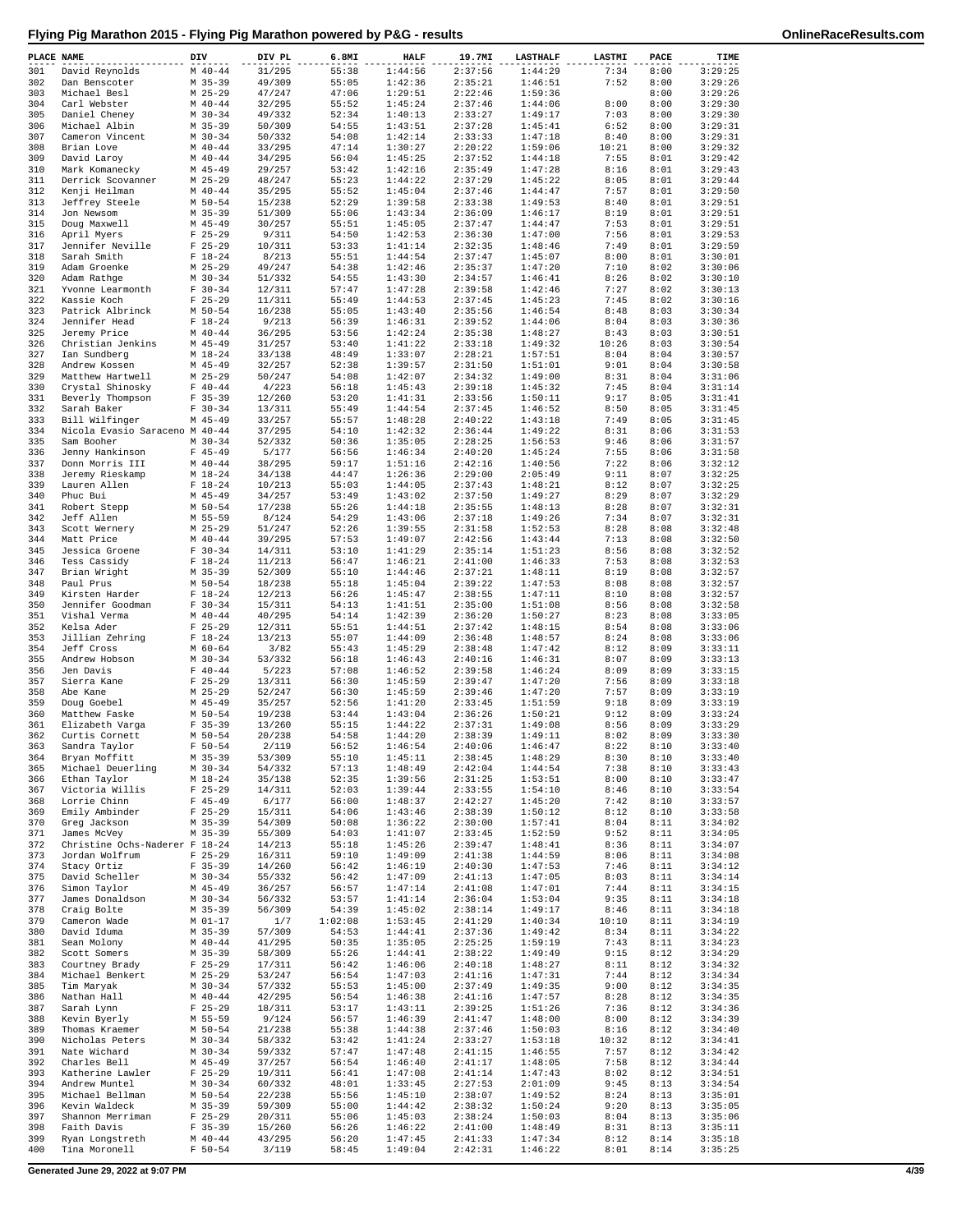| PLACE NAME |                                       | DIV                      | DIV PL           | 6.8MI          | <b>HALF</b>        | 19.7MI             | <b>LASTHALF</b>    | LASTMI        | PACE         | TIME               |
|------------|---------------------------------------|--------------------------|------------------|----------------|--------------------|--------------------|--------------------|---------------|--------------|--------------------|
| 401        | Rob Cetrulo                           | $M$ 25-29                | 54/247           | 53:22          | 1:39:14            | 2:34:06            | 1:56:13            | 9:28          | 8:14         | 3:35:27            |
| 402        | Stephen Wilson                        | $M$ 25-29                | 55/247           | 1:00:44        | 1:51:28            | 2:44:53            | 1:44:06            | 7:24          | 8:14         | 3:35:34            |
| 403<br>404 | Elaine Hassan<br>Phill Taylor         | $F$ 45-49<br>$M$ 25-29   | 7/177<br>56/247  | 58:06<br>58:21 | 1:49:08<br>1:50:34 | 2:43:11<br>2:44:35 | 1:46:27<br>1:45:03 | 8:00<br>7:29  | 8:14<br>8:14 | 3:35:35<br>3:35:37 |
| 405        | Sean Miller                           | $M$ 30-34                | 61/332           | 57:28          | 1:49:15            | 2:43:06            | 1:46:23            | 7:25          | 8:14         | 3:35:38            |
| 406        | Jim Wu                                | $M$ 35-39                | 60/309           |                | 1:47:42            | 2:42:21            | 1:47:57            | 8:28          | 8:14         | 3:35:39            |
| 407        | Jeremy Bradford                       | $M$ 30-34                | 62/332           | 52:55          | 1:41:44            | 2:37:18            | 1:53:57            | 8:33          | 8:14         | 3:35:40            |
| 408        | Amanda Engel                          | $F 30-34$                | 16/311           | 1:00:23        | 1:52:09            | 2:45:05            | 1:43:48            | 7:45          | 8:15         | 3:35:57            |
| 409<br>410 | Abigail Dennis<br>Connor Rouan        | $F$ 35-39<br>$M_18-24$   | 16/260<br>36/138 | 54:35<br>46:35 | 1:44:21<br>1:33:49 | 2:38:58<br>2:31:36 | 1:51:36<br>2:02:08 | 8:59<br>8:58  | 8:15<br>8:15 | 3:35:57<br>3:35:57 |
| 411        | John Armstrong                        | $M$ 45-49                | 38/257           | 53:50          | 1:41:28            | 2:36:37            | 1:54:33            | 8:51          | 8:15         | 3:36:00            |
| 412        | Patrick Mills                         | $M$ 60-64                | 4/82             | 1:01:07        | 1:51:44            | 2:45:27            | 1:44:19            | 7:32          | 8:15         | 3:36:02            |
| 413        | Christopher Wallace                   | $M$ 35-39                | 61/309           | 53:18          | 1:41:08            | 2:34:43            | 1:55:04            | 8:55          | 8:16         | 3:36:11            |
| 414        | Elizabeth Schlaudecker F 35-39        |                          | 17/260           | 55:52          | 1:45:49            | 2:41:15            | 1:50:22            | 8:08          | 8:16         | 3:36:11            |
| 415<br>416 | Mark Minotti<br>Felix Czernin         | $M$ 45-49                | 39/257           | 54:38          | 1:44:27            | 2:39:12            | 1:51:50            | 8:18          | 8:16         | 3:36:17<br>3:36:19 |
| 417        | Jon Rundels                           | $M$ 30-34<br>$M$ 45-49   | 63/332<br>40/257 | 54:03<br>57:03 | 1:41:17<br>1:49:00 | 2:36:08<br>2:42:49 | 1:55:02<br>1:47:25 | 9:05<br>8:11  | 8:16<br>8:16 | 3:36:25            |
| 418        | Brett Rubin                           | $M$ 40-44                | 44/295           | 51:01          | 1:38:55            | 2:33:47            | 1:57:30            | 8:40          | 8:16         | 3:36:25            |
| 419        | David Kurtzman                        | $M$ 35-39                | 62/309           | 59:51          | 1:51:46            | 2:44:33            | 1:44:45            | 7:58          | 8:16         | 3:36:30            |
| 420        | Bridget Smith                         | $F$ 35-39                | 18/260           | 56:28          | 1:46:07            | 2:40:23            | 1:50:27            | 8:23          | 8:16         | 3:36:33            |
| 421        | Randy Coons                           | M 55-59                  | 10/124           | 58:46          | 1:49:51            | 2:44:01            | 1:46:42            | 8:07          | 8:16         | 3:36:33            |
| 422<br>423 | Steven Montana<br>Toby Pinger         | $M$ 35-39<br>$M$ 45-49   | 63/309<br>41/257 | 57:08<br>56:31 | 1:46:57<br>1:47:06 | 2:41:49<br>2:40:42 | 1:49:40<br>1:49:34 | 8:10<br>8:47  | 8:17<br>8:17 | 3:36:37<br>3:36:39 |
| 424        | Nathan Kemper                         | $M_18-24$                | 37/138           | 51:40          | 1:37:14            | 2:33:58            | 1:59:34            | 8:44          | 8:17         | 3:36:48            |
| 425        | Matthew Maday                         | $M$ 40-44                | 45/295           | 56:52          | 1:48:04            | 2:42:19            | 1:48:50            | 8:26          | 8:17         | 3:36:53            |
| 426        | Raymond Tang                          | $M$ 30-34                | 64/332           | 56:42          | 1:48:04            | 2:42:44            | 1:48:50            | 8:15          | 8:17         | 3:36:53            |
| 427        | Daniel Tai                            | $M$ 30-34                | 65/332           | 57:43          | 1:48:52            | 2:42:43            | 1:48:03            | 8:27          | 8:17         | 3:36:54            |
| 428        | Megan Dorsey                          | $F 30-34$                | 17/311           | 57:43          | 1:48:51            | 2:42:45<br>2:44:12 | 1:48:03            | 8:27          | 8:17         | 3:36:54<br>3:36:54 |
| 429<br>430 | Joseph Balsamo<br>Patrick Allen       | $M$ 30-34<br>$M$ 45-49   | 66/332<br>42/257 | 59:19<br>55:43 | 1:50:47<br>1:45:19 | 2:38:52            | 1:46:07<br>1:51:35 | 7:32<br>9:16  | 8:17<br>8:17 | 3:36:54            |
| 431        | Dennis Glatz                          | $M$ 35-39                | 64/309           | 57:15          | 1:48:21            | 2:42:32            | 1:48:39            | 8:26          | 8:17         | 3:36:59            |
| 432        | Chris Lenhof                          | $M$ 35-39                | 65/309           | 50:43          | 1:35:07            | 2:32:30            | 2:01:53            | 9:17          | 8:17         | 3:37:00            |
| 433        | Don Belfort                           | M 55-59                  | 11/124           | 57:19          | 1:49:32            | 2:44:02            | 1:47:31            | 8:10          | 8:18         | 3:37:03            |
| 434        | Aaron Burkholder                      | $M$ 30-34                | 67/332           | 58:15          | 1:49:41            | 2:43:14            | 1:47:25            | 8:14          | 8:18         | 3:37:06            |
| 435        | Jeff Moshinsky                        | $M$ 40-44                | 46/295           | 1:00:46        | 1:53:45            | 2:47:26            | 1:43:27            | 7:26          | 8:18         | 3:37:11            |
| 436<br>437 | Nathan Cruse<br>Bill Cook             | $M$ 25-29<br>M 55-59     | 57/247<br>12/124 | 54:08<br>55:42 | 1:42:20<br>1:46:37 | 2:34:49<br>2:42:48 | 1:54:52<br>1:50:37 | 10:04<br>8:27 | 8:18<br>8:18 | 3:37:12<br>3:37:13 |
| 438        | Cody Potts                            | $M$ 25-29                | 58/247           | 54:46          | 1:42:53            | 2:35:24            | 1:54:21            | 8:20          | 8:18         | 3:37:14            |
| 439        | Brian Curwin                          | $M$ 45-49                | 43/257           | 53:45          | 1:41:18            | 2:33:29            | 1:55:57            | 9:20          | 8:18         | 3:37:14            |
| 440        | Michael Falco                         | M 55-59                  | 13/124           | 58:02          | 1:50:18            | 2:44:48            | 1:46:56            | 7:53          | 8:18         | 3:37:14            |
| 441        | Shane Sheldon                         | $M$ 30-34                | 68/332           | 56:08          | 1:47:30            | 2:42:29            | 1:49:47            | 8:29          | 8:18         | 3:37:17            |
| 442        | A.J. Tzagournis                       | $M$ 25-29                | 59/247           | 58:20          | 1:50:16            | 2:45:14            | 1:47:11            | 7:51          | 8:18         | 3:37:26            |
| 443<br>444 | Yukishige Yamaguchi<br>Luke Takahashi | $M$ 30-34<br>$M$ 45-49   | 69/332<br>44/257 | 55:21<br>57:26 | 1:44:10<br>1:49:38 | 2:38:03<br>2:43:53 | 1:53:23<br>1:47:56 | 9:15<br>8:05  | 8:19<br>8:19 | 3:37:32<br>3:37:34 |
| 445        | Matt Hudson                           | $M$ 25-29                | 60/247           | 59:03          | 1:49:42            | 2:44:08            | 1:48:02            | 7:45          | 8:19         | 3:37:43            |
| 446        | Jean-Francois Flechet M 40-44         |                          | 47/295           | 56:54          | 1:45:08            | 2:39:33            | 1:52:43            | 9:36          | 8:19         | 3:37:50            |
| 447        | Webb McDonald                         | $M$ 30-34                | 70/332           | 57:15          | 1:48:20            | 2:42:43            | 1:49:36            | 9:03          | 8:20         | 3:37:55            |
| 448        | Adam Kirwen                           | $M$ 25-29                | 61/247           | 55:30          | 1:45:33            | 2:40:26            | 1:52:24            | 8:14          | 8:20         | 3:37:56            |
| 449        | Garrett Burns                         | $M$ 25-29<br>$F 30 - 34$ | 62/247           | 55:30          | 1:45:33            | 2:40:27            | 1:52:24            | 8:13          | 8:20         | 3:37:56            |
| 450<br>451 | Jennifer Sargent<br>Mia Escudero      | $F$ 25-29                | 18/311<br>21/311 | 54:55<br>58:09 | 1:44:50<br>1:48:44 | 2:40:12<br>2:43:25 | 1:53:07<br>1:49:14 | 9:00<br>8:17  | 8:20<br>8:20 | 3:37:56<br>3:37:57 |
| 452        | Brandon Schreur                       | $M_18-24$                | 38/138           | 55:55          | 1:45:02            | 2:40:01            | 1:52:56            | 8:29          | 8:20         | 3:37:58            |
| 453        | Megan Young                           | $F 18 - 24$              | 15/213           | 56:47          | 1:46:20            | 2:40:42            | 1:51:39            | 8:55          | 8:20         | 3:37:59            |
| 454        | Amy Flynn                             | $F 40 - 44$              | 6/223            | 56:29          | 1:47:33            | 2:42:07            | 1:50:30            | 8:38          | 8:20         | 3:38:02            |
| 455        | Jeff Riesenbeck                       | $M$ 40-44                | 48/295           | 57:12          | 1:48:09            | 2:43:15            | 1:49:59            | 8:26          | 8:20         | 3:38:08            |
| 456<br>457 | Matthew McDonell<br>Mike See          | $M$ 25-29<br>M 50-54     | 63/247<br>23/238 | 57:22<br>56:03 | 1:49:34<br>1:45:00 | 2:44:47<br>2:38:18 | 1:48:38<br>1:53:14 | 7:37<br>9:59  | 8:20<br>8:20 | 3:38:11<br>3:38:14 |
| 458        | Jonathan Golden                       | $M$ 40-44                | 49/295           | 57:14          | 1:49:28            | 2:44:40            | 1:48:50            | 7:48          | 8:20         | 3:38:18            |
| 459        | John Gesenhues                        | $M$ 30-34                | 71/332           | 57:11          | 1:49:25            | 2:44:31            | 1:48:55            | 8:17          | 8:20         | 3:38:20            |
| 460        | Andrew Evans                          | $M$ 30-34                | 72/332           | 57:12          | 1:49:25            | 2:44:27            | 1:48:56            | 8:17          | 8:20         | 3:38:20            |
| 461        | Dave Sheppard                         | $M$ 45-49                | 45/257           | 59:54          | 1:51:14            | 2:45:25            | 1:47:10            | 8:04          | 8:21         | 3:38:24            |
| 462<br>463 | Abbey Reeves<br>Bob Jasinski          | $F$ 35-39<br>M 45-49     | 19/260<br>46/257 | 54:06<br>56:06 | 1:43:48<br>1:44:49 | 2:39:46            | 1:54:37<br>1:53:36 | 8:52<br>8:58  | 8:21<br>8:21 | 3:38:24<br>3:38:24 |
| 464        | Stacy Timmons                         | $F$ 35-39                | 20/260           | 57:50          | 1:49:14            | 2:43:38            | 1:49:17            | 8:27          | 8:21         | 3:38:30            |
| 465        | Johnny Lopez                          | $M$ 30-34                | 73/332           | 55:06          | 1:44:53            | 2:39:58            | 1:53:38            | 8:34          | 8:21         | 3:38:30            |
| 466        | Ryan Hearty                           | $M$ 25-29                | 64/247           | 59:43          | 1:49:05            | 2:43:38            | 1:49:30            | 8:43          | 8:21         | 3:38:34            |
| 467        | Katie Weisser                         | $F 30-34$                | 19/311           | 57:06          | 1:47:49            | 2:43:48            | 1:50:51            | 8:03          | 8:21         | 3:38:39            |
| 468        | Xiaosong Kang                         | $M$ 45-49                | 47/257           | 56:34          | 1:46:50<br>1:49:11 | 2:41:58<br>2:44:39 | 1:51:51<br>1:49:31 | 9:02          | 8:21         | 3:38:41<br>3:38:42 |
| 469<br>470 | Zach Ross<br>Phil Whittington         | $M_18-24$<br>$M$ 60-64   | 39/138<br>5/82   | 57:14<br>57:20 | 1:48:33            | 2:43:57            | 1:50:20            | 7:38<br>8:12  | 8:21<br>8:22 | 3:38:52            |
| 471        | Jennifer Hickey                       | $F 40 - 44$              | 7/223            | 59:03          | 1:51:08            | 2:46:11            | 1:47:45            | 7:44          | 8:22         | 3:38:53            |
| 472        | Benjamin Keller                       | $M$ 40-44                | 50/295           | 58:22          | 1:50:16            | 2:44:59            | 1:48:52            | 8:16          | 8:22         | 3:39:07            |
| 473        | Erin Wuerdeman                        | $F 40 - 44$              | 8/223            | 58:16          | 1:50:27            | 2:45:39            | 1:48:42            | 8:26          | 8:22         | 3:39:09            |
| 474        | Leslie Stegeman                       | $F 18 - 24$              | 16/213           | 53:59          | 1:43:37            | 2:39:58            | 1:55:32            | 8:17          | 8:22         | 3:39:09            |
| 475<br>476 | Nate Potter<br>Luke Thoreson          | M 35-39<br>$M$ 35-39     | 66/309<br>67/309 | 55:10<br>57:12 | 1:45:20<br>1:49:27 | 2:39:53<br>2:45:09 | 1:53:52<br>1:49:45 | 8:37<br>8:17  | 8:22<br>8:22 | 3:39:11<br>3:39:12 |
| 477        | Adam Epstein                          | $M$ 30-34                | 74/332           | 58:36          | 1:50:54            | 2:46:07            | 1:48:20            | 7:47          | 8:23         | 3:39:14            |
| 478        | Amy Mees                              | $F$ 45-49                | 8/177            | 58:25          | 1:50:32            | 2:45:50            | 1:48:44            | 7:49          | 8:23         | 3:39:15            |
| 479        | Michael Bonomo                        | $M$ 30-34                | 75/332           | 55:12          | 1:45:10            | 2:37:40            | 1:54:07            | 8:51          | 8:23         | 3:39:17            |
| 480        | Alexander Fuetter                     | $M_18-24$                | 40/138           | 1:01:44        | 1:53:47            | 2:46:53            | 1:45:33            | 7:24          | 8:23         | 3:39:20            |
| 481        | Troy Bristow                          | $M$ 45-49                | 48/257           | 55:31          | 1:46:05            | 2:42:23            | 1:53:17            | 8:23          | 8:23         | 3:39:21            |
| 482<br>483 | Rebecca Steers<br>David Corfman       | $F 40 - 44$<br>$M$ 50-54 | 9/223<br>24/238  | 56:56<br>57:17 | 1:48:32<br>1:49:29 | 2:44:59<br>2:44:43 | 1:50:50<br>1:49:53 | 8:11<br>8:03  | 8:23<br>8:23 | 3:39:21<br>3:39:22 |
| 484        | Kyle Fahrenakamp                      | $M$ 35-39                | 68/309           | 57:16          | 1:49:29            | 2:44:43            | 1:49:54            | 8:22          | 8:23         | 3:39:22            |
| 485        | Rob Hanak                             | $M$ 35-39                | 69/309           | 55:53          | 1:45:03            | 2:38:08            | 1:54:20            | 8:49          | 8:23         | 3:39:22            |
| 486        | Christie Domina                       | $F 30 - 34$              | 20/311           | 57:39          | 1:48:48            | 2:42:45            | 1:50:37            | 8:56          | 8:23         | 3:39:24            |
| 487        | Kristy Bruins                         | $F 40 - 44$              | 10/223           | 52:07          | 1:40:47            | 2:39:29            | 1:58:39            | 9:04          | 8:23         | 3:39:25            |
| 488<br>489 | Bayard Closser<br>Greg Edmonds        | $M$ 50-54<br>$M$ 40-44   | 25/238<br>51/295 | 53:35<br>55:15 | 1:42:01<br>1:45:51 | 2:36:48<br>2:40:34 | 1:57:31<br>1:53:47 | 10:12<br>8:11 | 8:23<br>8:23 | 3:39:31<br>3:39:38 |
| 490        | Dave Maine                            | $M$ 45-49                | 49/257           | 55:15          | 1:45:51            | 2:40:39            | 1:53:47            | 8:11          | 8:23         | 3:39:38            |
| 491        | Danilo Palazzo                        | $M$ 50-54                | 26/238           | 53:49          | 1:41:48            | 2:37:54            | 1:57:51            | 8:18          | 8:23         | 3:39:38            |
| 492        | Jan Gautier                           | $F$ 45-49                | 9/177            | 54:19          | 1:45:43            | 2:39:59            | 1:53:59            | 9:34          | 8:24         | 3:39:42            |
| 493        | Theresia Griffin                      | $F$ 45-49                | 10/177           | 59:37          | 1:51:56            | 2:47:07            | 1:47:46            | 7:49          | 8:24         | 3:39:42            |
| 494<br>495 | Corey Severson<br>Eric Walker         | $M_18-24$<br>$M$ 40-44   | 41/138<br>52/295 | 51:03<br>53:34 | 1:37:34<br>1:41:46 | 2:35:11<br>2:37:33 | 2:02:09<br>1:58:03 | 7:57<br>8:12  | 8:24<br>8:24 | 3:39:43<br>3:39:48 |
| 496        | Isaiah Fry                            | $M$ 30-34                | 76/332           | 53:34          | 1:41:24            | 2:37:36            | 1:58:25            | 8:13          | 8:24         | 3:39:48            |
| 497        | Mark Wagner                           | $M$ 50-54                | 27/238           | 55:40          | 1:45:25            | 2:38:49            | 1:54:24            | 9:53          | 8:24         | 3:39:49            |
| 498        | Brian Eggleston                       | $M$ 40-44                | 53/295           | 54:54          | 1:43:50            | 2:38:41            | 1:56:00            | 8:49          | 8:24         | 3:39:49            |
| 499        | Bobby Moreland                        | M 45-49                  | 50/257           | 54:56          | 1:45:02            | 2:41:50            | 1:54:52            | 8:52          | 8:24         | 3:39:54            |
| 500        | Lisa Davis                            | $F 30-34$                | 21/311           | 57:13          | 1:49:26            | 2:44:39            | 1:50:30            | 8:20          | 8:24         | 3:39:55            |

**Generated June 29, 2022 at 9:07 PM 5/39**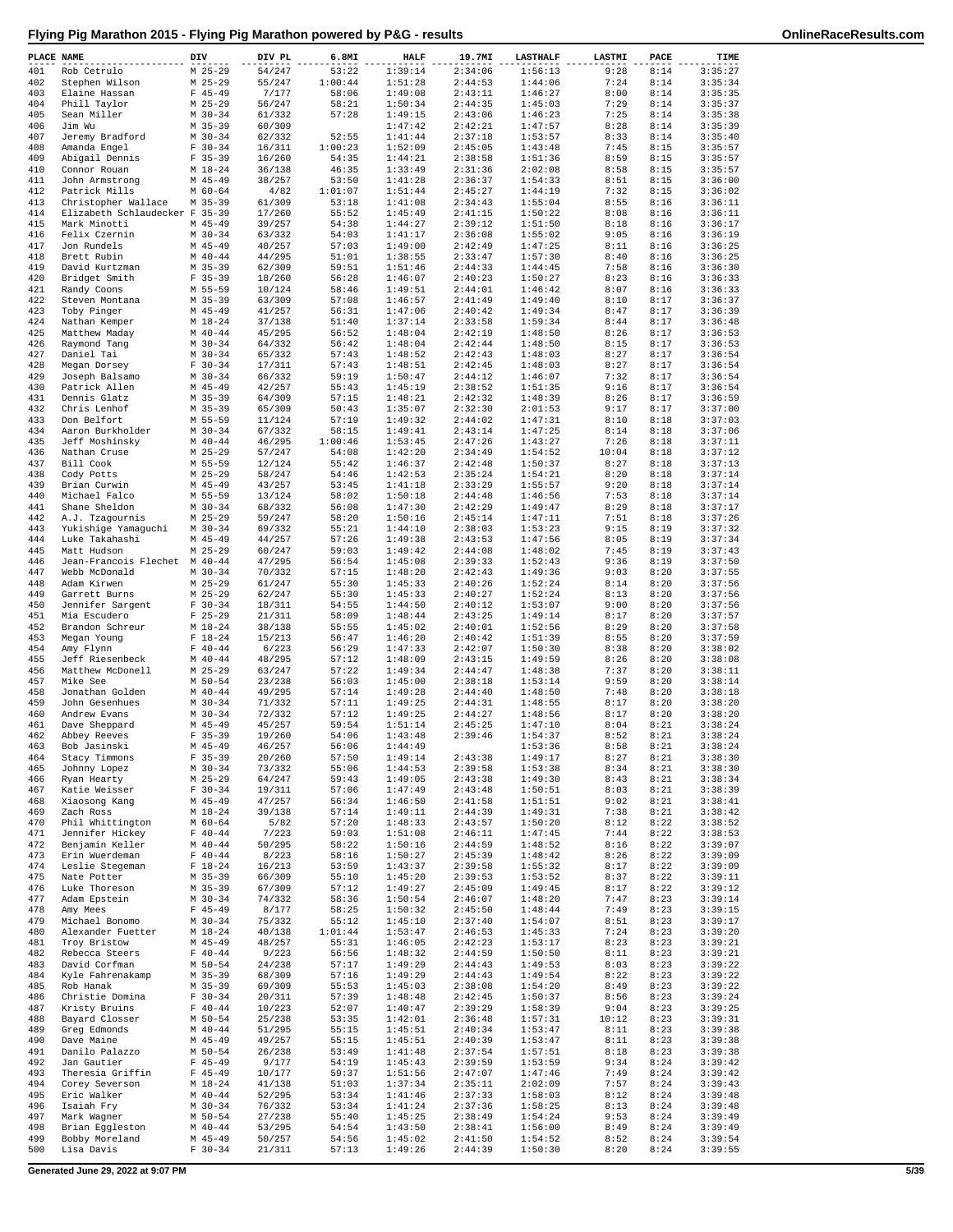| PLACE NAME |                                                      | DIV                      | DIV PL           | 6.8MI            | <b>HALF</b>        | 19.7MI             | <b>LASTHALF</b>    | LASTMI        | PACE         | TIME               |
|------------|------------------------------------------------------|--------------------------|------------------|------------------|--------------------|--------------------|--------------------|---------------|--------------|--------------------|
| 501        | Patty Jansen                                         | $F$ 45-49                | 11/177           | 59:09            | 1:50:58            | 2:45:57            | 1:48:58            | 8:19          | 8:24         | 3:39:56            |
| 502        | Elizabeth Dulude                                     | $F$ 25-29                | 22/311           | 1:00:13          | 1:50:19            | 2:45:08            | 1:49:40            | 8:29          | 8:24         | 3:39:59            |
| 503        | Theresa Umhoefer                                     | $F$ 25-29                | 23/311           | 1:00:14          | 1:50:20            | 2:45:08            | 1:49:40            | 8:29          | 8:24         | 3:39:59            |
| 504        | Chad Steioff                                         | $M$ 40-44                | 54/295           | 58:17            | 1:50:34            | 2:45:22            | 1:49:29            | 8:01          | 8:24         | 3:40:02            |
| 505<br>506 | Andrew O'Donnell                                     | $M$ 30-34<br>M 35-39     | 77/332           | 54:10<br>55:44   | 1:45:16<br>1:44:57 | 2:39:50<br>2:37:40 | 1:54:47<br>1:55:06 | 8:43<br>9:14  | 8:24<br>8:24 | 3:40:02<br>3:40:03 |
| 507        | Michael Ulrich<br>Steve Rustom                       | $M$ 30-34                | 70/309<br>78/332 | 48:34            | 1:34:14            | 2:26:35            | 2:05:53            | 12:03         | 8:25         | 3:40:06            |
| 508        | Michael Andersen                                     | $M$ 45-49                | 51/257           | 57:44            | 1:50:01            | 2:45:29            | 1:50:19            | 8:26          | 8:25         | 3:40:20            |
| 509        | Jacob Houser                                         | $M$ 25-29                | 65/247           | 58:31            | 1:50:55            | 2:46:56            | 1:49:25            | 7:42          | 8:25         | 3:40:20            |
| 510        | Eric Falk                                            | $M$ 40-44                | 55/295           | 57:37            | 1:48:27            | 2:42:24            | 1:51:58            | 9:20          | 8:25         | 3:40:25            |
| 511        | Carly Mathes                                         | $F$ 25-29                | 24/311           | 59:22            | 1:51:46            | 2:47:47            | 1:48:43            | 7:59          | 8:25         | 3:40:28            |
| 512        | Richard Toms                                         | $M$ 50-54                | 28/238           | 56:38            | 1:48:57            | 2:45:34            | 1:51:32            | 8:26          | 8:25         | 3:40:29            |
| 513        | Roland Molina                                        | $M$ 35-39                | 71/309           | 58:06            | 1:49:36            | 2:46:09            | 1:50:59            | 7:28          | 8:26         | 3:40:34            |
| 514        | Brad Daugherty                                       | $M$ 30-34                | 79/332           | 59:17            | 1:51:34            | 2:46:09            | 1:49:04            | 8:07          | 8:26         | 3:40:38            |
| 515        | Page Griffith                                        | $F 40 - 44$              | 11/223           | 56:21            | 1:48:14            |                    | 1:52:34            | 8:24          | 8:26         | 3:40:48            |
| 516        | Laura Wagner                                         | $F 18-24$                | 17/213<br>22/311 | 53:30            | 1:43:01<br>1:39:56 | 2:37:36<br>2:38:20 | 1:57:50            | 9:31          | 8:26<br>8:27 | 3:40:51<br>3:41:01 |
| 517<br>518 | Kory Boeing<br>Jeff Kling                            | $F 30-34$<br>$M$ 40-44   | 56/295           | 52:21<br>46:06   | 1:28:55            | 2:16:01            | 2:01:05<br>2:12:19 | 8:57<br>16:07 | 8:27         | 3:41:14            |
| 519        | Robert Morris                                        | $M$ 30-34                | 80/332           | 58:01            | 1:49:04            | 2:45:14            | 1:52:16            | 8:19          | 8:27         | 3:41:19            |
| 520        | Charlie Ehrenfried                                   | $M$ 30-34                | 81/332           |                  | 1:40:20            |                    | 2:01:04            | 8:57          | 8:27         | 3:41:23            |
| 521        | Kevin Jiang                                          | $M_18-24$                | 42/138           | 58:29            | 1:49:38            | 2:44:20            | 1:51:49            | 8:50          | 8:28         | 3:41:26            |
| 522        | Joe Durrett                                          | $M$ 30-34                | 82/332           | 48:20            | 1:33:03            | 2:35:50            | 2:08:28            | 9:25          | 8:28         | 3:41:30            |
| 523        | Brian Moskalik                                       | $M$ 35-39                | 72/309           | 56:38            | 1:46:18            | 2:42:07            | 1:55:14            | 8:55          | 8:28         | 3:41:31            |
| 524        | Libby Roether                                        | $F 18-24$                | 18/213           | 55:12            | 1:45:14            | 2:41:12            | 1:56:22            | 9:13          | 8:28         | 3:41:35            |
| 525        | Brad Washburn                                        | $M$ 30-34                | 83/332           | 58:41            | 1:51:51            | 2:47:37            | 1:49:48            | 7:53          | 8:28         | 3:41:39            |
| 526        | Jaimie Gosselin                                      | $F$ 35-39                | 21/260           | 55:53            | 1:45:32            | 2:42:17            | 1:56:19            | 8:49          | 8:29         | 3:41:51            |
| 527        | Theresa Mazzitti-Stell F 40-44                       | $F$ 25-29                | 12/223           | 58:28            | 1:50:21            | 2:46:28            | 1:51:37            | 8:24          | 8:29         | 3:41:58            |
| 528<br>529 | Jennifer Taylor<br>Kate Hodgson                      | $F 18-24$                | 25/311<br>19/213 | 58:07<br>55:58   | 1:50:12<br>1:46:36 | 2:46:49<br>2:43:00 | 1:51:48<br>1:55:31 | 7:58<br>8:40  | 8:29<br>8:29 | 3:42:00<br>3:42:06 |
| 530        | Jennifer Creps                                       | $F 30-34$                | 23/311           | 59:30            | 1:51:36            | 2:46:34            | 1:50:33            | 9:12          | 8:29         | 3:42:09            |
| 531        | Brian Walter                                         | $M$ 30-34                | 84/332           | 52:34            | 1:39:55            | 2:38:01            | 2:02:16            | 9:49          | 8:29         | 3:42:10            |
| 532        | Ann Egan                                             | $F$ 25-29                | 26/311           | 58:39            | 1:50:28            | 2:46:54            | 1:51:45            | 8:00          | 8:29         | 3:42:12            |
| 533        | Matthew Terry                                        | $M$ 40-44                | 57/295           | 1:00:36          | 1:53:46            | 2:49:02            | 1:48:28            | 8:07          | 8:29         | 3:42:14            |
| 534        | Chris Bautista                                       | $M$ 40-44                | 58/295           | 56:55            | 1:48:19            | 2:44:19            | 1:53:59            | 7:22          | 8:30         | 3:42:17            |
| 535        | Jordan Trump                                         | $M$ 25-29                | 66/247           | 55:31            | 1:46:54            | 2:44:45            | 1:55:26            | 7:43          | 8:30         | 3:42:20            |
| 536        | Jim Jansing                                          | M 55-59                  | 14/124           | 56:13            | 1:48:04            | 2:45:02            | 1:54:18            | 8:48          | 8:30         | 3:42:22            |
| 537        | Robert Gutendorf Jr                                  | $M$ 35-39                | 73/309           | 50:57            | 1:41:50            | 2:36:43            | 2:00:34            | 9:57          | 8:30         | 3:42:24            |
| 538        | Steve Madden                                         | M 60-64                  | 6/82             | 55:28            | 1:46:10            | 2:42:09            | 1:56:22            | 9:42          | 8:30         | 3:42:32            |
| 539        | Toshio Ohara                                         | M 50-54                  | 29/238<br>12/177 | 58:06            | 1:49:55<br>1:49:27 | 2:46:36            | 1:52:39            | 8:22          | 8:30         | 3:42:33            |
| 540<br>541 | Muantawan Arsrairas<br>Jennifer Hellmich             | $F$ 45-49<br>$F 40 - 44$ | 13/223           | 58:34<br>59:14   | 1:51:13            | 2:44:41<br>2:48:09 | 1:53:08<br>1:51:22 | 9:09<br>8:25  | 8:30<br>8:30 | 3:42:34<br>3:42:35 |
| 542        | Thomas Pyzik                                         | $M$ 45-49                | 52/257           | 57:21            | 1:49:36            | 2:44:48            | 1:53:06            | 8:48          | 8:30         | 3:42:42            |
| 543        | Katherine Marlin                                     | $F 30-34$                | 24/311           | 59:28            | 1:52:01            | 2:48:06            | 1:50:46            | 8:09          | 8:31         | 3:42:47            |
| 544        | Aaron Sellinger                                      | $M$ 35-39                | 74/309           | 59:45            | 1:50:45            | 2:44:20            | 1:52:03            | 8:33          | 8:31         | 3:42:47            |
| 545        | Heather McKinley                                     | $F 30-34$                | 25/311           | 1:00:21          | 1:52:33            | 2:47:41            | 1:50:24            | 8:35          | 8:31         | 3:42:57            |
| 546        | Kenji Shiota                                         | $M$ 40-44                | 59/295           | 57:15            | 1:49:28            | 2:44:46            | 1:53:30            | 8:48          | 8:31         | 3:42:58            |
| 547        | Andrew Biernat                                       | M 50-54                  | 30/238           | 57:48            | 1:50:19            | 2:47:13            | 1:52:40            | 7:57          | 8:31         | 3:42:59            |
| 548        | Christopher Brown                                    | $M$ 25-29                | 67/247           | 59:26            | 1:51:13            | 2:46:23            | 1:51:52            | 7:56          | 8:31         | 3:43:05            |
| 549        | Andrew Humphrey                                      | $M$ 25-29                | 68/247           | 58:15            | 1:50:02            | 2:45:25            | 1:53:04            | 8:41          | 8:31         | 3:43:06            |
| 550        | Gus Hutto                                            | $M$ 60-64                | 7/82             | 59:44            | 1:51:52            | 2:48:26            | 1:51:15            | 7:37          | 8:31         | 3:43:07            |
| 551<br>552 | Dan Homan<br>Andrew Kiehl                            | M 50-54<br>$M$ 30-34     | 31/238<br>85/332 | 56:37<br>59:34   | 1:48:00<br>1:53:00 | 2:44:29<br>2:49:01 | 1:55:13<br>1:50:17 | 8:59<br>7:56  | 8:32<br>8:32 | 3:43:12<br>3:43:16 |
| 553        | Tran Lam                                             | $F$ 35-39                | 22/260           | 57:40            | 1:49:07            | 2:46:23            | 1:54:10            | 8:17          | 8:32         | 3:43:16            |
| 554        | Kevin Tracy                                          | $M$ 40-44                | 60/295           | 59:41            | 1:51:46            | 2:48:23            | 1:51:31            | 7:54          | 8:32         | 3:43:17            |
| 555        | Doug Shaffer                                         | $M$ 45-49                | 53/257           | 59:38            | 1:52:16            | 2:47:59            | 1:51:02            | 8:19          | 8:32         | 3:43:17            |
| 556        | Brent Caldwell                                       | $M$ 35-39                | 75/309           | 59:35            | 1:49:11            | 2:44:59            | 1:54:09            | 9:13          | 8:32         | 3:43:20            |
| 557        | Phillip Meyrose                                      | $M$ 30-34                | 86/332           | 53:46            | 1:41:27            | 2:35:48            | 2:01:55            | 11:21         | 8:32         | 3:43:21            |
| 558        | Eric Asp                                             | $M$ 35-39                | 76/309           | 59:10            | 1:50:50            | 2:46:57            | 1:52:34            | 8:16          | 8:32         | 3:43:23            |
| 559        | James Wood                                           | $M$ 40-44                | 61/295           | 59:16            | 1:51:50            |                    | 1:51:37            | 7:47          | 8:32         | 3:43:26            |
| 560        | Jason Szanyi                                         | $M$ 30-34                | 87/332           | 59:49            | 1:53:37            | 2:51:30            | 1:49:53            | 7:14          | 8:32         | 3:43:29            |
| 561        | Anna Rogers                                          | $F$ 25-29                | 27/311           | 55:15            | 1:46:29            | 2:42:55            | 1:57:02            | 8:19          | 8:32         | 3:43:31            |
| 562<br>563 | Briana Conners                                       | $F 18-24$<br>$M$ 25-29   | 20/213<br>69/247 | 57:14<br>59:04   | 1:49:15<br>1:51:33 | 2:46:38<br>2:47:15 | 1:54:16<br>1:52:02 | 8:04<br>8:32  | 8:32<br>8:32 | 3:43:31<br>3:43:34 |
| 564        | Ryan Lafollette<br>William Bruner                    | $M$ 40-44                | 62/295           | 59:50            | 1:52:10            | 2:46:35            | 1:51:26            | 8:51          | 8:33         | 3:43:36            |
| 565        | Aaron White                                          | $M$ 30-34                | 88/332           | 55:13            | 1:45:43            | 2:40:46            | 1:57:54            | 8:43          | 8:33         | 3:43:36            |
| 566        | Tonson Tong                                          | $M$ 45-49                | 54/257           | 57:50            | 1:48:15            | 2:47:03            | 1:55:23            | 7:59          | 8:33         | 3:43:38            |
| 567        | Amanda McIntyre                                      | $F 35-39$                | 23/260           | 56:26            | 1:47:10            | 2:43:56            | 1:56:29            | 9:19          | 8:33         | 3:43:38            |
| 568        | Matt Griffin                                         | $M$ 45-49                | 55/257           | 57:23            | 1:48:56            | 2:45:51            | 1:54:43            | 8:41          | 8:33         | 3:43:39            |
| 569        | Elizabeth Songer                                     | $F 30-34$                | 26/311           | 56:50            | 1:48:37            | 2:43:52            | 1:55:03            | 9:09          | 8:33         | 3:43:39            |
| 570        | Mike Lies                                            | $M 60 - 64$              | 8/82             | 57:11            | 1:50:17            | 2:48:35            | 1:53:27            | 7:35          | 8:33         | 3:43:44            |
| 571        | Ashley Krakow                                        | $F$ 25-29                | 28/311           | 55:29            | 1:44:59            | 2:39:56            | 1:58:46            | 9:56          | 8:33         | 3:43:45            |
| 572        | Sarah Anderson                                       | F<br>$35 - 39$           | 24/260           | 59:44            | 1:51:49            | 2:48:28            | 1:51:58            | 8:05          | 8:33         | 3:43:47            |
| 573        | Jennifer Sprague                                     | $F 30-34$                | 27/311           | 59:45            | 1:51:53            | 2:48:28            | 1:51:56            | 8:09          | 8:33         | 3:43:48            |
| 574<br>575 | Kathleen Flannagan<br>Michael J. Kleinfelder M 35-39 | $F 40 - 44$              | 14/223<br>77/309 | 57:05<br>57:34   | 1:49:47<br>1:50:25 | 2:46:32<br>2:47:02 | 1:54:05<br>1:53:29 | 8:44<br>8:30  | 8:33<br>8:33 | 3:43:51<br>3:43:54 |
| 576        | Katie Kleeman                                        | $F 35-39$                | 25/260           | 55:50            | 1:46:17            |                    | 1:57:42            | 8:40          | 8:33         | 3:43:59            |
| 577        | Daniel Read                                          | $M$ 25-29                | 70/247           | 51:17            | 1:40:08            | 2:40:30            | 2:03:51            |               | 8:33         | 3:43:59            |
| 578        | Kevin Dryfuse                                        | $M$ 30-34                | 89/332           | 55:16            | 1:43:42            | 2:37:52            | 2:00:18            | 8:53          | 8:33         | 3:43:59            |
| 579        | Oisin Murphy                                         | $M$ 30-34                | 90/332           | 56:59            | 1:46:52            | 2:43:48            | 1:57:08            | 9:35          | 8:33         | 3:44:00            |
| 580        | Keith Tenoever                                       | $M$ 40-44                | 63/295           | 57:02            | 1:50:39            | 2:48:39            | 1:53:25            | 8:42          | 8:34         | 3:44:03            |
| 581        | Lou King                                             | M 55-59                  | 15/124           | 56:47            | 1:48:12            | 2:45:39            | 1:55:59            | 8:14          | 8:34         | 3:44:10            |
| 582        | Bradley Mazan                                        | $M$ 25-29                | 71/247           | 58:17            | 1:49:32            | 2:45:46            | 1:54:39            | 8:44          | 8:34         | 3:44:10            |
| 583        | Christopher Deinlein                                 | $M$ 30-34                | 91/332           | 1:00:49          | 1:53:24            | 2:47:31            | 1:50:50            | 9:03          | 8:34         | 3:44:13            |
| 584        | David Dawson                                         | M 55-59                  | 16/124           | 56:59            | 1:46:44            | 2:41:29            | 1:57:36            | 9:32          | 8:34         | 3:44:20            |
| 585<br>586 | Peyton Randolph<br>Aaron Thomas                      | M 25-29<br>$M$ 40-44     | 72/247<br>64/295 | 1:01:42<br>55:17 | 1:54:07<br>1:45:23 | 2:50:04<br>2:42:39 | 1:50:15<br>1:59:00 | 8:07<br>8:36  | 8:34<br>8:34 | 3:44:22<br>3:44:22 |
| 587        | Daniel Haight                                        | M 35-39                  | 78/309           | 1:00:13          | 1:54:30            | 2:52:11            | 1:49:55            | 8:02          | 8:34         | 3:44:25            |
| 588        | Chris Davis                                          | M 35-39                  | 79/309           | 54:34            | 1:43:01            | 2:36:45            | 2:01:25            | 9:53          | 8:34         | 3:44:25            |
| 589        | Scott Gerlach                                        | $M$ 30-34                | 92/332           | 57:42            | 1:51:00            | 2:49:14            | 1:53:29            | 8:16          | 8:35         | 3:44:28            |
| 590        | Michele Fischer                                      | $F 30-34$                | 28/311           | 59:37            | 1:51:56            | 2:47:22            | 1:52:39            | 8:21          | 8:35         | 3:44:34            |
| 591        | Natalee Gooden Burkard F 30-34                       |                          | 29/311           | 55:18            | 1:46:55            | 2:41:37            | 1:57:40            | 9:03          | 8:35         | 3:44:35            |
| 592        | Charles Chiara                                       | $M_18-24$                | 43/138           | 54:40            | 1:42:27            | 2:39:57            | 2:02:08            | 9:03          | 8:35         | 3:44:35            |
| 593        | Steven Walkup                                        | $M$ 25-29                | 73/247           | 57:31            | 1:48:41            | 2:45:31            | 1:55:56            | 9:14          | 8:35         | 3:44:37            |
| 594        | Rod Swisshelm                                        | $M$ 45-49                | 56/257           | 59:28            | 1:51:36            | 2:48:08            | 1:53:03            | 8:25          | 8:35         | 3:44:38            |
| 595<br>596 | Mark Koors<br>Joseph Dumont                          | $M$ 50-54<br>$M$ 35-39   | 32/238           | 1:01:42<br>59:57 | 1:55:53<br>1:51:47 | 2:52:10<br>2:48:17 | 1:48:47<br>1:52:54 | 8:20<br>8:22  | 8:35<br>8:35 | 3:44:40<br>3:44:40 |
| 597        | Brian Zimmerly                                       | $M$ 30-34                | 80/309<br>93/332 | 1:02:29          | 1:55:42            | 2:50:40            | 1:49:05            | 7:39          | 8:35         | 3:44:46            |
| 598        | Braden Martini                                       | $M$ 30-34                | 94/332           | 1:00:33          | 1:52:26            | 2:49:22            | 1:52:23            | 8:34          | 8:35         | 3:44:48            |
| 599        | Zachary Johnson                                      | $M$ 25-29                | 74/247           | 53:46            | 1:41:26            | 2:38:13            | 2:03:26            | 8:16          | 8:35         | 3:44:52            |
| 600        | Ryan Ostrander                                       | M 35-39                  | 81/309           | 59:30            | 1:51:33            | 2:47:53            | 1:53:22            | 8:52          | 8:36         | 3:44:55            |
|            |                                                      |                          |                  |                  |                    |                    |                    |               |              |                    |

**Generated June 29, 2022 at 9:07 PM 6/39**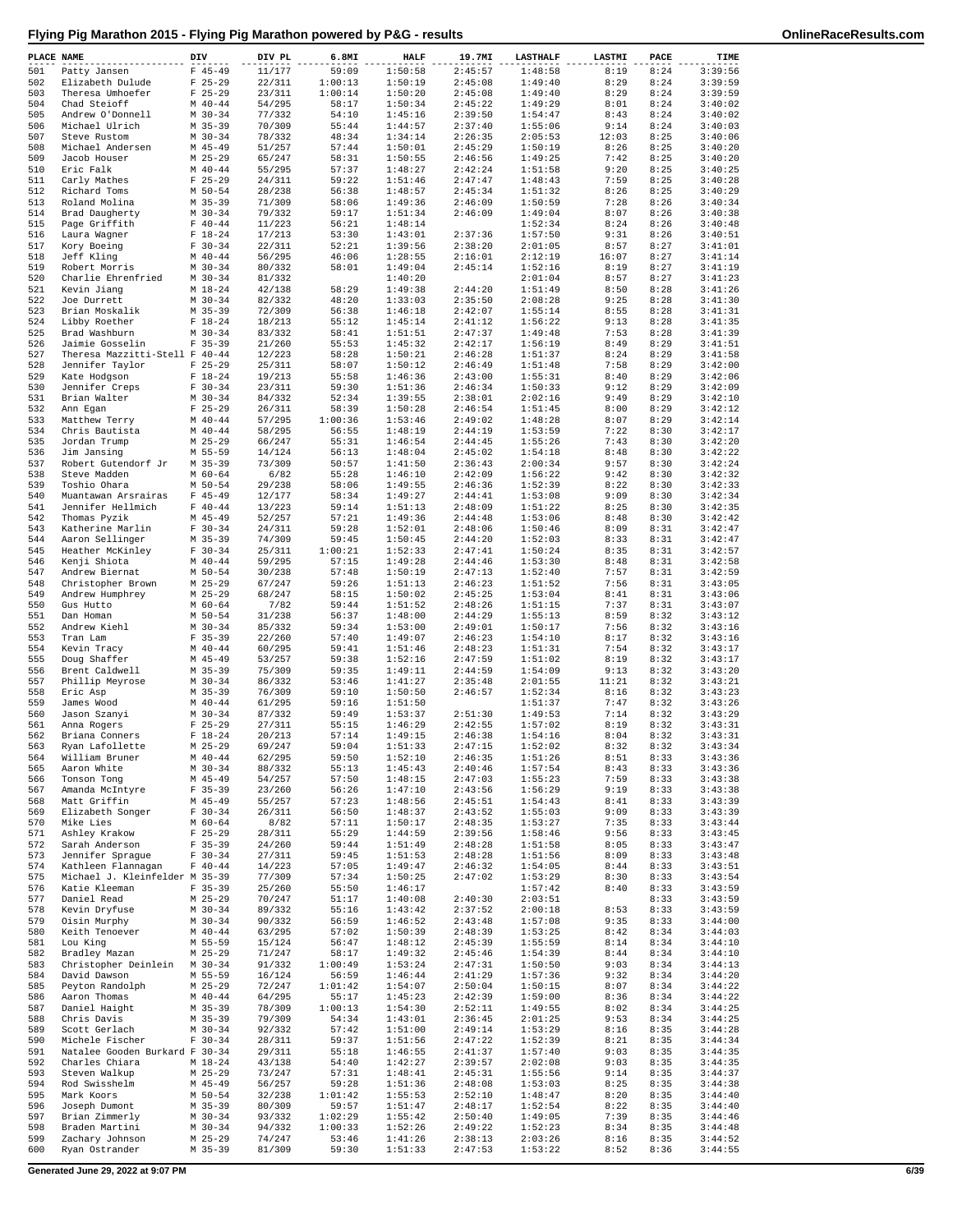| PLACE NAME |                                                 | DIV                      | DIV PL           | 6.8MI              | <b>HALF</b>        | 19.7MI             | <b>LASTHALF</b>    | LASTMI        | PACE         | TIME               |
|------------|-------------------------------------------------|--------------------------|------------------|--------------------|--------------------|--------------------|--------------------|---------------|--------------|--------------------|
| 601        | Tyler Lahti                                     | $M_18-24$                | 44/138           | 58:24              | 1:49:55            | 2:46:27            | 1:55:00            | 8:26          | 8:36         | 3:44:55            |
| 602<br>603 | Nathan Siegel<br>Katie Murray                   | $M$ 25-29<br>$F 30-34$   | 75/247<br>30/311 | 47:31<br>57:09     | 1:31:23<br>1:47:56 | 2:21:55<br>2:45:19 | 2:13:35<br>1:57:02 | 11:56<br>8:45 | 8:36<br>8:36 | 3:44:58<br>3:44:58 |
| 604        | Dan Falke                                       | $M$ 50-54                | 33/238           | 59:37              | 1:55:35            | 2:50:30            | 1:49:32            | 8:38          | 8:36         | 3:45:07            |
| 605        | Matteo De Stefano                               | $M$ 01-17                | 2/7              | 59:37              | 1:55:35            | 2:50:28            | 1:49:33            | 8:38          | 8:36         | 3:45:07            |
| 606<br>607 | Zach Burns<br>Andy Hung                         | M 35-39<br>M 35-39       | 82/309<br>83/309 | 59:49<br>59:43     | 1:51:46<br>1:54:24 | 2:47:16<br>2:46:17 | 1:53:32<br>1:50:54 | 9:14<br>8:47  | 8:36<br>8:36 | 3:45:17<br>3:45:17 |
| 608        | Eliza Moffat                                    | $F$ 25-29                | 29/311           | 57:01              | 1:46:45            | 2:44:27            | 1:58:34            | 9:04          | 8:36         | 3:45:18            |
| 609        | Warren Ball                                     | $M$ 18-24                | 45/138           | 59:16              | 1:49:33            | 2:45:43            | 1:55:52            | 9:01          | 8:37         | 3:45:24            |
| 610        | Chris Grubbs                                    | $M$ 45-49                | 57/257           | 58:08              | 1:52:22            | 2:49:24            | 1:53:07            | 9:49          | 8:37         | 3:45:29            |
| 611<br>612 | Kris Kallenberger<br>Kristen Gill               | $M$ 35-39<br>$F 40 - 44$ | 84/309<br>15/223 | 56:53<br>57:03     | 1:46:38<br>1:48:47 | 2:42:10<br>2:46:16 | 1:59:03<br>1:56:55 | 8:39<br>9:15  | 8:37<br>8:37 | 3:45:41<br>3:45:41 |
| 613        | Justin Lightfield                               | $M_18-24$                | 46/138           | 55:41              | 1:44:59            | 2:39:44            | 2:00:47            | 10:14         | 8:37         | 3:45:45            |
| 614        | Nathan Buddemeyer                               | $M_18-24$                | 47/138           | 55:41              | 1:44:59            | 2:37:55            | 2:00:47            | 10:14         | 8:37         | 3:45:45            |
| 615        | Amanda Stultz<br>Benjamin Yoder                 | $F 30-34$<br>$M$ 35-39   | 31/311           | 58:23<br>59:38     | 1:50:25<br>1:51:44 | 2:46:23<br>2:48:18 | 1:55:24<br>1:54:09 | 9:45<br>8:56  | 8:38<br>8:38 | 3:45:49<br>3:45:52 |
| 616<br>617 | Gary Moffat                                     | $M$ 25-29                | 85/309<br>76/247 | 57:38              | 1:49:56            | 2:46:54            | 1:55:58            | 8:35          | 8:38         | 3:45:53            |
| 618        | Andrew Molnar                                   | $M$ 25-29                | 77/247           | 1:00:02            | 1:52:45            | 2:48:17            | 1:53:09            | 9:07          | 8:38         | 3:45:53            |
| 619        | Valerie Schwab                                  | $F 30-34$                | 32/311           | 57:53              | 1:50:47            | 2:47:46            | 1:55:18            | 9:06          | 8:38         | 3:46:05            |
| 620<br>621 | Jon Krumpelbeck<br>Gamal Nagi                   | $M$ 25-29<br>$M$ 40-44   | 78/247<br>65/295 | 55:30<br>53:59     | 1:45:12<br>1:44:51 | 2:46:20<br>2:42:09 | 2:00:54<br>2:01:17 | 9:30<br>8:45  | 8:38<br>8:38 | 3:46:05<br>3:46:08 |
| 622        | Starshine Blackford                             | $F$ 35-39                | 26/260           | 59:29              | 1:52:35            | 2:49:27            | 1:53:35            | 8:35          | 8:38         | 3:46:10            |
| 623        | Bill Burns                                      | M 55-59                  | 17/124           | 59:31              | 1:52:35            | 2:49:29            | 1:53:36            | 8:35          | 8:38         | 3:46:10            |
| 624<br>625 | Darris Blackford<br>Rita Barnes                 | $M$ 50-54<br>$F 55 - 59$ | 34/238<br>1/71   | 59:27<br>56:28     | 1:52:35<br>1:49:18 | 2:49:27<br>2:47:03 | 1:53:37<br>1:57:02 | 8:36<br>9:24  | 8:38<br>8:39 | 3:46:11<br>3:46:19 |
| 626        | Drew Smith                                      | $M$ 35-39                | 86/309           | 57:44              | 1:50:01            | 2:45:28            | 1:56:21            | 8:32          | 8:39         | 3:46:22            |
| 627        | David McManama                                  | $M$ 40-44                | 66/295           |                    | 1:54:25            | 2:51:02            | 1:51:57            | 8:09          | 8:39         | 3:46:22            |
| 628        | Jamie Morris                                    | $M$ 40-44                | 67/295           | 57:12              | 1:48:16            | 2:43:30            | 1:58:08            | 9:13          | 8:39         | 3:46:23<br>3:46:30 |
| 629<br>630 | Jennifer Pecor<br>John Nquyen                   | $F 40 - 44$<br>$M$ 45-49 | 16/223<br>58/257 | 59:29<br>56:31     | 1:53:39<br>1:48:30 | 2:51:56<br>2:45:30 | 1:52:52<br>1:58:02 | 8:10<br>9:12  | 8:39<br>8:39 | 3:46:32            |
| 631        | Gregory Stauffer                                | M 55-59                  | 18/124           | 53:26              | 1:43:58            | 2:43:38            | 2:02:38            | 9:26          | 8:39         | 3:46:35            |
| 632        | Amie Martin                                     | $F$ 35-39                | 27/260           | 56:21              | 1:49:28            | 2:46:31            | 1:57:08            | 8:56          | 8:39         | 3:46:36            |
| 633<br>634 | John Parran<br>Robert Welch                     | $M$ 30-34<br>$M$ 40-44   | 95/332<br>68/295 | 1:02:25<br>1:00:07 | 1:57:02<br>1:53:04 | 2:53:19<br>2:50:47 | 1:49:39<br>1:53:39 | 7:03<br>8:13  | 8:40<br>8:40 | 3:46:40<br>3:46:42 |
| 635        | Tricia Hengehold                                | $F 18-24$                | 21/213           | 59:38              | 1:52:22            | 2:49:35            | 1:54:21            | 8:52          | 8:40         | 3:46:43            |
| 636        | Judith Stutes                                   | $F 40 - 44$              | 17/223           | 55:46              | 1:46:59            | 2:44:43            | 1:59:46            | 9:52          | 8:40         | 3:46:44            |
| 637        | Angela Kasten                                   | $F$ 25-29                | 30/311           | 56:53              | 1:46:28            | 2:41:41            | 2:00:22            | 8:50          | 8:40         | 3:46:49            |
| 638<br>639 | Elisabeth Knose<br>Alicia Azimipour             | $F$ 25-29<br>$F 30-34$   | 31/311<br>33/311 | 59:41<br>59:43     | 1:51:46<br>1:51:49 | 2:48:23<br>2:48:27 | 1:55:04<br>1:55:03 | 9:09<br>9:00  | 8:40<br>8:40 | 3:46:49<br>3:46:52 |
| 640        | Lauren Ferguson                                 | $F 18-24$                | 22/213           | 56:51              | 1:46:30            | 2:44:23            | 2:00:28            | 9:06          | 8:40         | 3:46:57            |
| 641        | Tim Coyle                                       | M 55-59                  | 19/124           | 55:25              |                    | 2:45:15            |                    | 9:52          | 8:40         | 3:47:01            |
| 642<br>643 | Marissa Rotz<br>Andrea Arlinghaus               | $F 30-34$<br>$F 30-34$   | 34/311<br>35/311 | 1:00:46<br>59:51   | 1:53:25<br>1:54:07 | 2:51:07<br>2:51:50 | 1:53:37<br>1:53:00 | 8:40<br>8:26  | 8:40<br>8:41 | 3:47:02<br>3:47:06 |
| 644        | David Moerlein                                  | $M$ 35-39                | 87/309           | 1:03:07            | 1:57:37            | 2:53:49            | 1:49:30            | 8:00          | 8:41         | 3:47:07            |
| 645        | Megan Frey                                      | $F 18-24$                | 23/213           | 59:26              | 1:53:52            | 2:50:07            | 1:53:21            | 8:32          | 8:41         | 3:47:12            |
| 646        | Dan Aerni                                       | M 65-69                  | 1/37             | 58:53              | 1:50:57            | 2:47:28            | 1:56:16            | 9:25          | 8:41         | 3:47:13            |
| 647<br>648 | Ashley Fischer<br>Michael Beausejour            | $F 18-24$<br>$M$ 25-29   | 24/213<br>79/247 | 1:01:31<br>1:03:53 | 1:54:09<br>1:58:57 | 2:51:59<br>2:59:03 | 1:53:06<br>1:48:18 | 7:55<br>7:10  | 8:41<br>8:41 | 3:47:14<br>3:47:15 |
| 649        | Pedro Bigelow                                   | $M$ 45-49                | 59/257           | 53:23              | 1:44:16            | 2:43:22            | 2:03:00            | 9:18          | 8:41         | 3:47:15            |
| 650        | Richard Rothenberg                              | $M$ 40-44                | 69/295           | 57:33              | 1:50:24            | 2:46:56            | 1:56:53            | 9:08          | 8:41         | 3:47:17            |
| 651<br>652 | Adam Rosing<br>David Lorentz                    | $M$ 30-34<br>$M$ 25-29   | 96/332<br>80/247 | 59:54<br>1:01:53   | 1:51:08<br>1:54:04 | 2:47:51<br>2:51:12 | 1:56:10<br>1:53:16 | 9:15<br>8:02  | 8:41<br>8:41 | 3:47:18<br>3:47:20 |
| 653        | Stephan Dober                                   | $M$ 25-29                | 81/247           | 52:43              | 1:41:11            | 2:42:33            | 2:06:14            | 8:36          | 8:41         | 3:47:25            |
| 654        | Robert Hancock                                  | $M$ 40-44                | 70/295           | 56:15              | 1:46:22            | 2:43:53            | 2:01:04            | 9:10          | 8:41         | 3:47:26            |
| 655        | Terry Dinsmore                                  | $F 50 - 54$              | 4/119            | 59:37              | 1:52:58            | 2:50:06            | 1:54:31            | 8:45          | 8:41         | 3:47:29            |
| 656<br>657 | Betsy Anderson Steeves F 30-34<br>Joel McCreery | $M$ 40-44                | 36/311<br>71/295 | 1:02:40<br>1:00:09 | 1:57:07<br>1:54:52 | 2:52:08<br>2:52:55 | 1:50:25<br>1:52:43 | 8:41<br>7:40  | 8:42<br>8:42 | 3:47:31<br>3:47:34 |
| 658        | Gene Montgomery                                 | $M$ 40-44                | 72/295           | 59:13              | 1:52:05            | 2:48:50            | 1:55:31            | 9:06          | 8:42         | 3:47:35            |
| 659        | David Monk                                      | $M$ 40-44                | 73/295           | 1:04:32            | 2:02:08            | 3:02:21            | 1:45:29            | 6:42          | 8:42         | 3:47:36            |
| 660<br>661 | Anthony Bloemer<br>Joseph Olszewski             | $M$ 25-29<br>$M$ 45-49   | 82/247<br>60/257 | 1:02:12<br>57:05   | 1:55:06<br>1:49:16 | 2:52:47<br>2:47:03 | 1:52:33<br>1:58:23 | 8:13<br>9:29  | 8:42<br>8:42 | 3:47:39<br>3:47:39 |
| 662        | Shannon Lorbiecki                               | $F 50 - 54$              | 5/119            | 59:36              | 1:51:54            | 2:50:08            | 1:55:54            | 8:14          | 8:42         | 3:47:47            |
| 663        | Kyle Chaskel                                    | M 25-29                  | 83/247           | 52:50              | 1:42:29            | 2:42:38            | 2:05:25            | 9:17          | 8:42         | 3:47:54            |
| 664        | Todd Spille                                     | $M$ 35-39                | 88/309           | 55:51              | 1:45:03            | 2:42:12<br>2:51:42 | 2:02:52            | 10:07         | 8:42         | 3:47:55            |
| 665<br>666 | Ryan Wantz<br>Derek Cornwall                    | $M$ 45-49<br>$M$ 40-44   | 61/257<br>74/295 | 1:00:25<br>57:11   | 1:54:28<br>1:48:47 | 2:46:47            | 1:53:32<br>1:59:14 | 8:22<br>9:13  | 8:43<br>8:43 | 3:47:59<br>3:48:00 |
| 667        | William Scheper                                 | M 50-54                  | 35/238           | 52:50              | 1:41:13            | 2:38:03            | 2:06:50            | 9:35          | 8:43         | 3:48:02            |
| 668        | Stephanie Tang                                  | $F 30-34$                | 37/311           | 57:40              | 1:49:05            | 2:46:10            | 1:58:59            | 10:04         | 8:43         | 3:48:03            |
| 669<br>670 | Takayuki Abo<br>Ed Babulski                     | $M$ 30-34<br>$M$ 35-39   | 97/332<br>89/309 | 59:13<br>59:04     | 1:50:26<br>1:51:24 | 2:47:07<br>2:49:30 | 1:57:39<br>1:56:42 | 10:03<br>8:02 | 8:43<br>8:43 | 3:48:04<br>3:48:05 |
| 671        | Joe Schitter                                    | $M$ 45-49                | 62/257           | 1:00:55            | 1:54:56            | 2:52:22            | 1:53:12            | 8:08          | 8:43         | 3:48:08            |
| 672        | Lauren Meisman                                  | $F$ 25-29                | 32/311           | 59:42              | 1:52:08            | 2:50:17            | 1:56:03            | 8:44          | 8:43         | 3:48:11            |
| 673<br>674 | Douglas Michel<br>Jessica Lanney                | $M$ 50-54<br>$F$ 25-29   | 36/238<br>33/311 | 57:20<br>58:35     | 1:48:02<br>1:50:58 | 2:44:07<br>2:49:36 | 2:00:18<br>1:57:23 | 10:45<br>8:02 | 8:43<br>8:43 | 3:48:20<br>3:48:20 |
| 675        | Alex Zani                                       | $M_18-24$                | 48/138           | 58:55              | 1:47:16            | 2:43:52            | 2:01:09            | 9:13          | 8:44         | 3:48:24            |
| 676        | Brennan Hill                                    | $M$ 35-39                | 90/309           | 58:59              | 1:50:51            | 2:47:43            | 1:57:36            | 9:28          | 8:44         | 3:48:27            |
| 677        | Emily Jones                                     | $F$ 35-39                | 28/260           | 59:19              | 1:53:08            | 2:50:39            | 1:55:20            | 9:05          | 8:44         | 3:48:28            |
| 678<br>679 | Adam Berger<br>Jacob Menchhofer                 | $M$ 25-29<br>$M$ 30-34   | 84/247<br>98/332 | 59:55<br>57:39     | 1:54:13<br>1:50:14 | 2:51:46<br>2:49:24 | 1:54:19<br>1:58:19 | 8:38<br>8:47  | 8:44<br>8:44 | 3:48:31<br>3:48:32 |
| 680        | Matt Treter                                     | $M$ 45-49                | 63/257           | 59:43              | 1:53:33            | 2:51:21            | 1:55:01            | 8:38          | 8:44         | 3:48:34            |
| 681        | Rob Busch                                       | $M$ 45-49                | 64/257           | 59:45              | 1:51:26            | 2:48:03            | 1:57:10            | 9:14          | 8:44         | 3:48:36            |
| 682        | Keith Adams                                     | $M$ 35-39                | 91/309           | 59:50              | 1:53:13            | 2:48:30            | 1:55:25            | 9:50          | 8:44         | 3:48:38            |
| 683<br>684 | Brett Swensgard<br>Jeremie Pollard              | $M$ 40-44<br>$M$ 35-39   | 75/295<br>92/309 | 53:50<br>54:54     | 1:43:03<br>1:45:27 | 2:43:41<br>2:42:56 | 2:05:37<br>2:03:14 | 8:36<br>10:02 | 8:44<br>8:44 | 3:48:39<br>3:48:41 |
| 685        | Randall Thomas                                  | $M$ 35-39                | 93/309           | 59:54              | 1:54:17            | 2:52:32            | 1:54:25            | 8:36          | 8:44         | 3:48:42            |
| 686        | Heather Yonutas                                 | $F 30-34$                | 38/311           | 58:33              | 1:50:25            | 2:49:34            | 1:58:18            | 8:24          | 8:44         | 3:48:42            |
| 687<br>688 | Benjamin Atkinson<br>Ehren Parker               | $M$ 40-44<br>$M$ 40-44   | 76/295<br>77/295 | 54:24<br>1:02:28   | 1:42:50<br>1:57:30 | 2:53:49            | 2:05:54<br>1:51:19 | 8:19          | 8:44<br>8:44 | 3:48:44<br>3:48:49 |
| 689        | Jill Reutter                                    | $F 35 - 39$              | 29/260           | 1:00:32            | 1:54:19            | 2:51:32            | 1:54:32            | 9:04          | 8:45         | 3:48:50            |
| 690        | Jacob Reutter                                   | $M$ 35-39                | 94/309           | 1:00:31            | 1:54:19            | 2:51:27            | 1:54:32            | 9:04          | 8:45         | 3:48:50            |
| 691<br>692 | Brett Buechner                                  | $M$ 35-39<br>$M$ 30-34   | 95/309           | 55:17<br>58:44     | 1:43:27<br>1:50:28 | 2:42:30<br>2:47:15 | 2:05:25<br>1:58:28 | 9:48<br>9:02  | 8:45<br>8:45 | 3:48:51<br>3:48:55 |
| 693        | David Kuck<br>Paula Shearon                     | $F 30-34$                | 99/332<br>39/311 | 56:28              | 1:47:25            | 2:45:58            | 2:01:40            | 9:32          | 8:45         | 3:49:05            |
| 694        | Brian K. Young                                  | $M$ 45-49                | 65/257           | 59:55              | 1:54:15            | 2:52:35            | 1:54:53            | 8:59          | 8:45         | 3:49:07            |
| 695        | Stacey McConnell                                | M 50-54                  | 37/238           | 59:55              | 1:54:15            | 2:52:34            | 1:54:53            | 9:00          | 8:45         | 3:49:07            |
| 696<br>697 | Scott Nugent<br>Tucker Burton                   | $M_18-24$<br>$M$ 35-39   | 49/138<br>96/309 | 56:50<br>1:03:40   | 1:48:10<br>1:58:22 | 2:44:18<br>2:55:10 | 2:01:01<br>1:50:51 | 9:32<br>7:55  | 8:45<br>8:45 | 3:49:10<br>3:49:12 |
| 698        | Eric Tepe                                       | $M$ 30-34                | 100/332          | 53:53              | 1:44:16            | 2:44:20            | 2:04:57            | 10:05         | 8:45         | 3:49:13            |
| 699        | Kylene Utah                                     | $F$ 25-29                | 34/311           | 59:43              | 1:52:56            | 2:50:53            | 1:56:19            | 8:51          | 8:45         | 3:49:14            |
| 700        | Donnald Raymond                                 | $M$ 50-54                | 38/238           | 53:35              | 1:44:32            | 2:44:04            | 2:04:42            | 9:56          | 8:45         | 3:49:14            |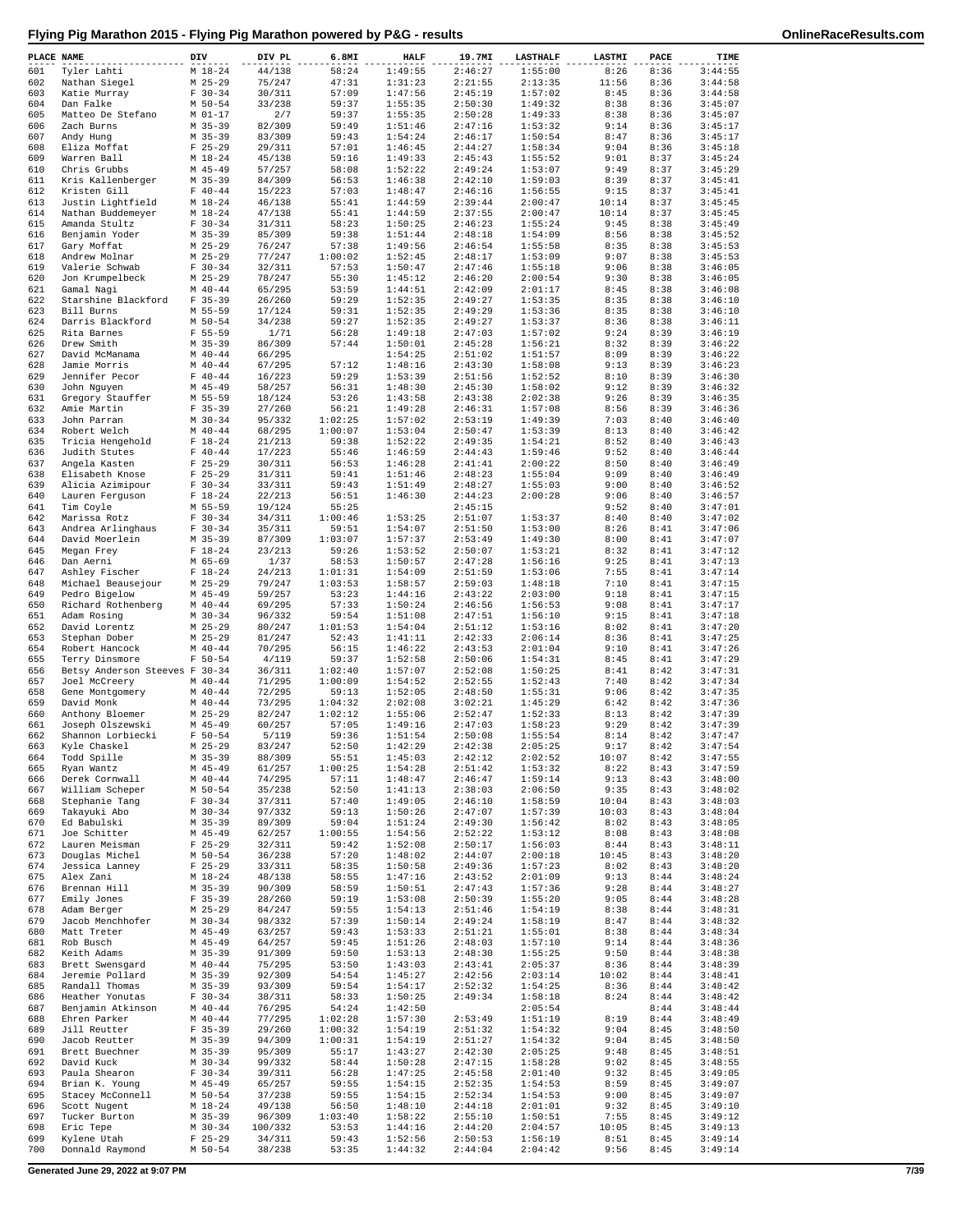| PLACE NAME |                                          | DIV                      | DIV PL             | 6.8MI              | <b>HALF</b>        | 19.7MI             | <b>LASTHALF</b>    | LASTMI        | PACE         | TIME               |
|------------|------------------------------------------|--------------------------|--------------------|--------------------|--------------------|--------------------|--------------------|---------------|--------------|--------------------|
| 701        | Christopher Serna                        | $M$ 30-34                | 101/332            | 59:58              | 1:54:09            | 2:51:39            | 1:55:11            | 8:33          | 8:46         | 3:49:19            |
| 702        | Marilyn Curtis                           | $F 30-34$                | 40/311             | 59:53              | 1:54:15            | 2:52:31            | 1:55:07            | 8:39          | 8:46         | 3:49:21            |
| 703        | Kenny Noyes                              | $M$ 40-44                | 78/295             | 59:26              | 1:51:47            | 2:49:20            | 1:57:35            | 9:06          | 8:46         | 3:49:21            |
| 704<br>705 | John Fetner<br>Prabu Ravindren           | M 65-69<br>$M$ 30-34     | 2/37<br>102/332    | 59:56<br>59:43     | 1:52:09<br>1:51:18 | 2:49:39<br>2:48:04 | 1:57:14<br>1:58:06 | 9:07<br>9:28  | 8:46<br>8:46 | 3:49:23<br>3:49:24 |
| 706        | Rachael Vaubel                           | $F 30-34$                | 41/311             | 59:32              | 1:53:09            | 2:50:57            | 1:56:20            | 8:41          | 8:46         | 3:49:28            |
| 707        | Walter Sauerwein                         | $M$ 45-49                | 66/257             | 59:07              | 1:51:40            | 2:49:06            | 1:57:51            | 9:18          | 8:46         | 3:49:31            |
| 708        | Tim Billies                              | $M$ 40-44                | 79/295             | 57:39              | 1:50:00            | 2:46:53            | 1:59:36            | 9:18          | 8:46         | 3:49:36            |
| 709        | Andy Hoover                              | $M$ 40-44                | 80/295             | 59:54              | 1:53:42            | 2:51:49            | 1:56:01            | 8:55          | 8:47         | 3:49:42            |
| 710<br>711 | Ashley Agnew                             | $F 30-34$<br>$F 30-34$   | 42/311<br>43/311   | 58:03<br>59:44     | 1:50:42<br>1:53:25 | 2:49:35<br>2:52:10 | 1:59:07<br>1:56:29 | 8:45<br>8:31  | 8:47<br>8:47 | 3:49:48<br>3:49:54 |
| 712        | Leslie Wijeysooriya<br>Danielle Corrigan | $F$ 25-29                | 35/311             | 1:01:06            | 1:54:10            | 2:53:53            | 1:55:49            | 8:11          | 8:47         | 3:49:59            |
| 713        | Lauren Corrigan                          | $F$ 25-29                | 36/311             | 1:01:06            | 1:54:10            | 2:53:53            | 1:55:49            | 8:11          | 8:47         | 3:49:59            |
| 714        | Kristen Bink                             | $F$ 25-29                | 37/311             | 59:29              | 1:52:16            | 2:51:20            | 1:57:50            | 8:33          | 8:47         | 3:50:06            |
| 715        | Maegan Capuano                           | $F$ 25-29                | 38/311             | 1:02:11            | 1:55:06            | 2:52:46            | 1:55:06            | 8:53          | 8:48         | 3:50:11            |
| 716        | Billy Williams                           | $M$ 30-34                | 103/332            | 56:50              | 1:48:17            | 2:46:25            | 2:01:57            | 9:06          | 8:48         | 3:50:13            |
| 717<br>718 | Roger Williams<br>Charissa Phelps        | $M$ 35-39<br>$F 30-34$   | 97/309<br>44/311   | 54:09<br>57:12     | 1:44:28<br>1:49:26 | 2:42:40<br>2:46:51 | 2:05:48<br>2:00:51 | 10:07<br>9:51 | 8:48<br>8:48 | 3:50:16<br>3:50:17 |
| 719        | Nicholas Wilkerson                       | $M$ 30-34                | 104/332            | 1:01:06            | 1:53:47            | 2:50:14            | 1:56:35            | 10:24         | 8:48         | 3:50:21            |
| 720        | Laura Kavanaugh                          | $F$ 25-29                | 39/311             | 59:29              | 1:51:02            | 2:47:21            | 1:59:22            | 9:26          | 8:48         | 3:50:23            |
| 721        | Mike McLinden                            | $M$ 25-29                | 85/247             | 59:59              | 1:52:50            | 2:50:24            | 1:57:34            | 8:53          | 8:48         | 3:50:24            |
| 722        | Matt Gilson                              | $M$ 40-44                | 81/295             | 59:49              | 1:52:18            | 2:52:04            | 1:58:09            | 10:03         | 8:48         | 3:50:26            |
| 723<br>724 | James Metcalf<br>Brent Barta             | $M$ 35-39<br>M 55-59     | 98/309<br>20/124   | 55:20<br>57:39     | 1:44:57<br>1:47:41 | 2:41:19<br>2:42:51 | 2:05:33<br>2:02:49 | 9:41<br>10:55 | 8:48<br>8:48 | 3:50:29<br>3:50:30 |
| 725        | Ann Emery                                | $F$ 25-29                | 40/311             | 1:00:50            | 1:55:33            | 2:54:32            | 1:54:58            | 8:19          | 8:48         | 3:50:31            |
| 726        | Jeffrey Nolan                            | $M$ 50-54                | 39/238             | 59:43              | 1:50:52            | 2:46:11            | 1:59:40            | 12:12         | 8:48         | 3:50:32            |
| 727        | Devin Ward                               | $M$ 30-34                | 105/332            | 1:00:37            | 1:54:25            | 2:52:24            | 1:56:12            | 8:30          | 8:49         | 3:50:36            |
| 728        | Michael Sweeney                          | $M$ 30-34                | 106/332            | 55:17              | 1:43:48            | 2:41:07            | 2:06:50            | 9:53          | 8:49         | 3:50:37            |
| 729<br>730 | Jeannette Richards<br>Kamie Hubbs        | $F 40 - 44$<br>$F$ 35-39 | 18/223<br>30/260   | 1:00:12<br>1:00:42 | 1:54:13<br>1:55:18 | 2:53:12<br>2:53:17 | 1:56:25<br>1:55:21 | 8:17<br>8:58  | 8:49<br>8:49 | 3:50:37<br>3:50:38 |
| 731        | Jillian Streitmarter                     | $F$ 25-29                | 41/311             | 58:39              | 1:52:18            | 2:51:19            | 1:58:20            | 8:15          | 8:49         | 3:50:38            |
| 732        | Jeff Spoor                               | $M$ 40-44                | 82/295             | 59:45              | 1:52:14            | 2:50:13            | 1:58:25            | 8:32          | 8:49         | 3:50:38            |
| 733        | Jessica Henck                            | $F 30-34$                | 45/311             | 59:46              | 1:52:42            | 2:50:59            | 1:57:58            | 9:02          | 8:49         | 3:50:39            |
| 734        | Frederick Myrtle                         | $M$ 25-29                | 86/247             | 59:11              | 1:51:42            | 2:49:18            | 1:59:02            | 9:35          | 8:49         | 3:50:44            |
| 735<br>736 | Kristin Wilcox<br>Ashley Meuser          | $F 30-34$<br>$F$ 25-29   | 46/311             | 1:02:56<br>59:16   | 1:57:24<br>1:51:24 | 2:54:49<br>2:49:52 | 1:53:23            | 8:27          | 8:49         | 3:50:46<br>3:50:49 |
| 737        | Mark Jepson                              | $M$ 60-64                | 42/311<br>9/82     | 1:00:19            | 1:53:53            | 2:51:56            | 1:59:26<br>1:57:00 | 9:21<br>9:28  | 8:49<br>8:49 | 3:50:53            |
| 738        | Christopher Clark                        | $M_18-24$                | 50/138             | 51:20              | 1:38:23            | 2:37:20            | 2:12:32            | 9:08          | 8:49         | 3:50:55            |
| 739        | Emily Leising                            | $F 30-34$                | 47/311             | 1:01:54            | 1:57:58            | 2:56:06            | 1:53:07            | 7:41          | 8:50         | 3:51:04            |
| 740        | Jon Burek                                | $M$ 35-39                | 99/309             | 1:00:15            | 1:53:33            | 2:51:29            | 1:57:32            | 8:52          | 8:50         | 3:51:04            |
| 741<br>742 | Kris Jackson                             | $M$ 30-34<br>$M$ 35-39   | 107/332            | 1:00:12<br>50:21   | 1:54:48<br>1:39:34 | 2:52:39<br>2:41:19 | 1:56:17<br>2:11:32 | 8:39<br>10:19 | 8:50         | 3:51:04<br>3:51:06 |
| 743        | Scott Sturgill<br>Matthew Edin           | $M$ 30-34                | 100/309<br>108/332 | 52:54              | 1:41:48            | 2:45:56            | 2:09:19            | 10:23         | 8:50<br>8:50 | 3:51:06            |
| 744        | Xiaobo Donq                              | $M$ 25-29                | 87/247             | 1:00:36            | 1:54:06            | 2:52:06            | 1:57:02            | 9:07          | 8:50         | 3:51:07            |
| 745        | Laura Lasonczyk                          | $F 18-24$                | 25/213             | 1:00:24            | 1:54:10            | 2:52:32            | 1:57:13            | 8:39          | 8:50         | 3:51:22            |
| 746        | Donald Cramer                            | $M$ 30-34                | 109/332            | 1:06:28            | 1:59:47            | 2:55:30            | 1:51:39            | 8:23          | 8:50         | 3:51:26            |
| 747        | Jeannette Legge                          | $F 50 - 54$              | 6/119              | 1:00:51            | 1:55:44            | 2:53:37            | 1:55:44            | 8:32          | 8:51         | 3:51:28            |
| 748<br>749 | Sean McGrory<br>Joseph Balwinski         | $M$ 50-54<br>$M$ 30-34   | 40/238<br>110/332  | 59:53<br>59:15     | 1:53:27<br>1:55:13 | 2:52:08<br>2:52:58 | 1:58:01<br>1:56:17 | 8:56<br>8:26  | 8:51<br>8:51 | 3:51:28<br>3:51:29 |
| 750        | Krista Balwinski                         | $F 30-34$                | 48/311             | 59:16              | 1:55:13            | 2:52:59            | 1:56:16            | 8:26          | 8:51         | 3:51:29            |
| 751        | Halle Shine                              | $F 18-24$                | 26/213             | 59:41              | 1:54:01            | 2:52:20            | 1:57:33            | 9:36          | 8:51         | 3:51:33            |
| 752        | Jordan Bohlen                            | $M_18-24$                | 51/138             | 1:00:53            | 1:55:44            | 2:52:42            | 1:55:53            | 8:53          | 8:51         | 3:51:36            |
| 753        | Andrew Bishop                            | $M$ 25-29                | 88/247             | 1:02:13            | 1:55:18            | 2:52:14            | 1:56:21            | 8:55          | 8:51         | 3:51:39            |
| 754<br>755 | Ingrid Mongenas<br>Avital Stadler        | $F 18-24$<br>$M$ 40-44   | 27/213<br>83/295   | 55:57<br>57:24     | 1:48:26<br>1:48:23 | 2:48:50<br>2:44:57 | 2:03:21<br>2:03:27 | 10:20<br>9:21 | 8:51<br>8:51 | 3:51:47<br>3:51:49 |
| 756        | Nicholas Dearth                          | $M$ 35-39                | 101/309            | 52:54              | 1:40:42            | 2:37:52            | 2:11:10            | 12:12         | 8:51         | 3:51:51            |
| 757        | Charles Dolish                           | $M$ 35-39                | 102/309            | 1:00:10            | 1:54:38            | 2:52:57            | 1:57:14            | 9:19          | 8:51         | 3:51:51            |
| 758        | Steven Schmidt                           | $M$ 40-44                | 84/295             | 58:34              | 1:50:28            | 2:48:25            | 2:01:27            | 10:14         | 8:52         | 3:51:54            |
| 759        | Louis Neff                               | $M_18-24$                | 52/138             | 53:02              | 1:40:58            | 2:33:09            | 2:10:57            | 8:41          | 8:52         | 3:51:55            |
| 760<br>761 | William Reuter<br>Taylor Klepper         | $M_18-24$<br>$M_18-24$   | 53/138<br>54/138   | 1:05:17<br>59:38   | 2:03:54<br>1:52:16 | 3:00:02<br>2:47:59 | 1:48:02<br>1:59:46 | 7:40<br>9:55  | 8:52<br>8:52 | 3:51:56<br>3:52:01 |
| 762        | Tim Murphy                               | M 55-59                  | 21/124             | 59:02              | 1:51:24            | 2:49:26            | 2:00:40            | 10:18         | 8:52         | 3:52:03            |
| 763        | Jason Hauer                              | $M$ 35-39                | 103/309            | 58:48              | 1:51:23            | 2:49:41            | 2:00:42            | 9:28          | 8:52         | 3:52:04            |
| 764        | Gregory Thomas                           | $M$ 30-34                | 111/332            | 55:57              | 1:48:03            | 2:50:20            | 2:04:06            | 7:53          | 8:52         | 3:52:08            |
| 765        | Brian Kosmac                             | $M$ 30-34                | 112/332            | 57:28              | 1:51:10            | 2:52:28            | 2:01:02            | 9:12          | 8:52         | 3:52:12            |
| 766<br>767 | Teela Gibson<br>Nathan Dewall            | $F$ 25-29<br>$M$ 35-39   | 43/311<br>104/309  | 59:39<br>59:26     | 1:51:39<br>1:55:04 | 2:50:45<br>2:55:27 | 2:00:39<br>1:57:16 | 9:07<br>7:39  | 8:52<br>8:53 | 3:52:18<br>3:52:20 |
| 768        | Julianne Steiner                         | $F$ 25-29                | 44/311             | 1:00:24            | 1:52:32            | 2:50:48            | 1:59:50            | 9:31          | 8:53         | 3:52:21            |
| 769        | Tyler Wolfe                              | $M$ 30-34                | 113/332            | 1:00:25            | 1:52:32            | 2:50:48            | 1:59:50            | 9:29          | 8:53         | 3:52:22            |
| 770        | Lee Van Groningen                        | $M$ 30-34                | 114/332            | 54:14              | 1:44:13            | 2:41:28            | 2:08:13            | 11:58         | 8:53         | 3:52:25            |
| 771        | Kellev Wesp                              | $F$ 25-29                | 45/311             | 1:01:42            | 1:57:29            | 2:55:28            | 1:54:58            | 8:48          | 8:53         | 3:52:26            |
| 772<br>773 | Sarah Reu<br>Brandon Cook                | $F$ 25-29<br>$M$ 30-34   | 46/311<br>115/332  | 59:58<br>47:16     | 1:53:58<br>1:31:02 | 2:52:58<br>2:20:26 | 1:58:29<br>2:21:29 | 9:13<br>7:56  | 8:53<br>8:53 | 3:52:26<br>3:52:31 |
| 774        | Haley Goodwin                            | $F 30-34$                | 49/311             | 59:42              | 1:52:17            | 2:50:59            | 2:00:15            | 9:29          | 8:53         | 3:52:32            |
| 775        | Caroline Kilbane                         | $F 18-24$                | 28/213             | 56:47              | 1:49:00            | 2:48:34            | 2:03:35            | 9:23          | 8:53         | 3:52:35            |
| 776        | Louis Hill Jr                            | $M$ 35-39                | 105/309            | 59:26              | 1:53:53            | 2:52:24            | 1:58:45            | 8:48          | 8:53         | 3:52:37            |
| 777        | Josh Elledge                             | $M$ 25-29                | 89/247             | 1:02:06            | 1:56:34            | 2:52:41            | 1:56:05            | 8:22          | 8:53         | 3:52:39            |
| 778<br>779 | Robert Jones<br>Jim Colvin               | M 35-39                  | 106/309            | 54:01              | 1:43:27            | 2:38:19            | 2:09:14            | 11:45<br>9:39 | 8:53         | 3:52:41<br>3:52:43 |
| 780        | Tetsuo Suzuki                            | M 50-54<br>$M$ 45-49     | 41/238<br>67/257   | 1:00:47<br>59:20   | 1:53:00<br>1:52:50 | 2:51:27<br>2:51:57 | 1:59:43<br>1:59:54 | 9:36          | 8:53<br>8:53 | 3:52:44            |
| 781        | Amanda Hartwell                          | $F 18-24$                | 29/213             | 59:32              | 1:52:09            | 2:52:34            | 2:00:39            | 9:06          | 8:54         | 3:52:48            |
| 782        | Mitchell Deaton                          | $M$ 45-49                | 68/257             | 57:16              | 1:48:06            | 2:43:01            | 2:04:43            | 9:45          | 8:54         | 3:52:48            |
| 783        | Scott Shell                              | $M$ 40-44                | 85/295             | 1:00:33            | 1:53:30            | 2:51:57            | 1:59:19            | 9:31          | 8:54         | 3:52:49            |
| 784<br>785 | Judi Cesler<br>Daniel Rex                | $F 60 - 64$<br>$M$ 25-29 | 1/31<br>90/247     | 59:27<br>1:05:14   | 1:51:45            | 2:52:20            | 2:01:06<br>1:56:49 | 8:34<br>9:32  | 8:54<br>8:54 | 3:52:50<br>3:52:50 |
| 786        | Andrew Adkins                            | $M_18-24$                | 55/138             | 50:38              | 1:56:02<br>1:37:27 | 2:35:59            | 2:15:27            | 7:58          | 8:54         | 3:52:53            |
| 787        | Jason Slack                              | $M$ 35-39                | 107/309            | 1:00:36            | 1:55:00            | 2:54:05            | 1:57:55            | 8:39          | 8:54         | 3:52:54            |
| 788        | Mark Nesbitt                             | $M_18-24$                | 56/138             | 1:02:57            | 1:57:03            | 2:57:32            | 1:55:52            | 7:33          | 8:54         | 3:52:55            |
| 789        | Adam Diebold                             | $M$ 40-44                | 86/295             | 58:00              | 1:50:54            | 2:47:48            | 2:02:02            | 10:05         | 8:54         | 3:52:56            |
| 790<br>791 | Jeff Strohmenger<br>Ray Durbin           | $M$ 45-49<br>$M$ 40-44   | 69/257             | 59:58<br>55:48     | 1:54:36            | 2:53:03<br>2:44:46 | 1:58:26<br>2:08:09 | 9:05<br>9:47  | 8:54<br>8:54 | 3:53:02<br>3:53:09 |
| 792        | Adam Knecht                              | $M$ 40-44                | 87/295<br>88/295   | 56:45              | 1:45:00<br>1:48:33 | 2:49:13            | 2:04:36            | 9:21          | 8:54         | 3:53:09            |
| 793        | Mike Skomal                              | $M$ 45-49                | 70/257             | 1:00:30            | 1:54:05            | 2:52:16            | 1:59:05            | 9:21          | 8:54         | 3:53:10            |
| 794        | Laura Steinbrenner                       | $F$ 25-29                | 47/311             | 1:03:07            | 1:58:31            | 2:57:28            | 1:54:42            | 7:49          | 8:55         | 3:53:13            |
| 795        | Charles Wiederhold                       | $M_18-24$                | 57/138             | 59:57              | 1:52:56            | 2:51:42            | 2:00:20            | 9:38          | 8:55         | 3:53:16            |
| 796<br>797 | Marissa Stone                            | $F 18-24$                | 30/213             | 1:00:09            | 1:54:13<br>1:47:58 | 2:52:54            | 1:59:05            | 9:26          | 8:55         | 3:53:18            |
| 798        | Eric Hizer<br>Julian Jones               | $M$ 40-44<br>$M$ 25-29   | 89/295<br>91/247   | 58:17<br>50:43     | 1:44:08            | 2:46:21<br>5:56:33 | 2:05:20<br>2:09:14 | 9:58<br>10:09 | 8:55<br>8:55 | 3:53:18<br>3:53:21 |
| 799        | Madison Armbruster                       | $F 18-24$                | 31/213             | 1:01:29            | 1:55:59            | 2:54:03            | 1:57:23            | 8:57          | 8:55         | 3:53:22            |
| 800        | Ryan Garcia                              | M 35-39                  | 108/309            | 1:00:04            | 1:54:19            | 2:52:52            | 1:59:08            | 9:34          | 8:55         | 3:53:27            |

**Generated June 29, 2022 at 9:07 PM 8/39**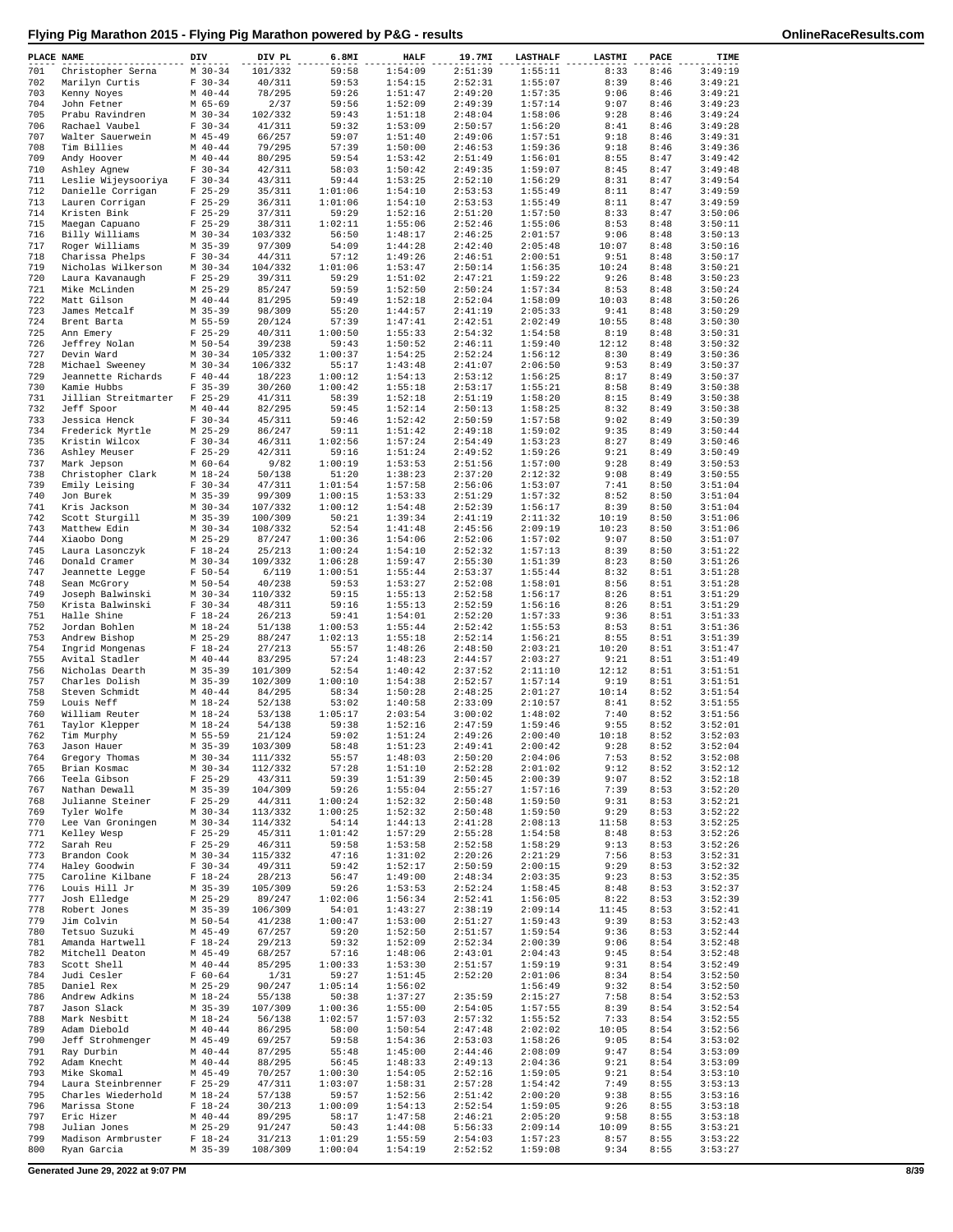| PLACE NAME |                                       | DIV |                          | DIV PL             | 6.8MI              | HALF               | 19.7MI             | <b>LASTHALF</b>    | <b>LASTMI</b>  | PACE         | TIME               |
|------------|---------------------------------------|-----|--------------------------|--------------------|--------------------|--------------------|--------------------|--------------------|----------------|--------------|--------------------|
| 801        | Luke Smith                            |     | $M$ 40-44                | 90/295             | 58:25              | 1:49:17            | 2:48:40            | 2:04:11            | 10:08          | 8:55         | 3:53:28            |
| 802<br>803 | Grant Stephenson<br>Kevin Grubb       |     | $M$ 45-49<br>$M$ 30-34   | 71/257<br>116/332  | 1:01:03<br>59:41   | 1:55:57<br>1:51:46 | 2:53:51<br>2:48:25 | 1:57:37<br>2:01:50 | 9:15<br>9:54   | 8:55<br>8:55 | 3:53:34<br>3:53:36 |
| 804        | Abigail Bush                          |     | $F 18-24$                | 32/213             | 1:00:03            | 1:52:41            | 2:51:37            | 2:01:09            | 8:48           | 8:56         | 3:53:49            |
| 805        | Tommy Aicher                          |     | $M$ 35-39                | 109/309            | 1:02:19            | 1:56:21            | 2:54:52            | 1:57:37            | 8:41           | 8:56         | 3:53:57            |
| 806<br>807 | Todd Obbie<br>Michael Metherd         |     | M 50-54<br>$M$ 25-29     | 42/238<br>92/247   | 1:01:12<br>1:02:37 | 1:57:06<br>1:58:49 | 2:56:30<br>2:58:09 | 1:56:53<br>1:55:14 | 8:33<br>8:39   | 8:56<br>8:56 | 3:53:58<br>3:54:03 |
| 808        | Dirk Yamamoto                         |     | $M$ 40-44                | 91/295             | 1:02:45            | 1:58:20            | 2:56:37            | 1:55:45            | 9:01           | 8:57         | 3:54:04            |
| 809        | Luke Butler                           |     | $M$ 25-29                | 93/247             | 52:50              | 1:42:29            | 2:42:39            | 2:11:37            | 10:26          | 8:57         | 3:54:05            |
| 810        | Elizabeth Herzog                      |     | $F 18-24$                | 33/213             | 59:03              | 1:50:49            | 2:49:09            | 2:03:18            | 10:04          | 8:57         | 3:54:07            |
| 811<br>812 | Keegan Burdsall<br>Ron Weitzenkorn    |     | $M_18-24$<br>M 55-59     | 58/138<br>22/124   | 58:49<br>1:00:15   | 1:51:47<br>1:53:56 | 2:51:13<br>2:52:13 | 2:02:22<br>2:00:14 | 8:43<br>10:00  | 8:57<br>8:57 | 3:54:08<br>3:54:09 |
| 813        | Michael Vierling                      |     | $M$ 30-34                | 117/332            | 1:02:01            | 1:54:43            | 2:53:32            | 1:59:38            | 8:23           | 8:57         | 3:54:21            |
| 814        | Joseph Schmidt                        |     | $M$ 25-29                | 94/247             | 57:16              | 1:47:58            | 2:51:12            | 2:06:27            | 8:36           | 8:57         | 3:54:24            |
| 815<br>816 | Jason Buxbaum                         |     | $M$ 40-44<br>$F$ 25-29   | 92/295             | 1:00:39<br>1:01:18 | 1:53:27<br>1:56:03 | 2:51:53<br>2:54:28 | 2:00:57<br>1:58:30 | 9:40<br>9:01   | 8:57<br>8:58 | 3:54:24<br>3:54:32 |
| 817        | Jessica White<br>Tim Crockett         |     | $M$ 40-44                | 48/311<br>93/295   | 55:41              | 1:51:02            | 2:51:32            | 2:03:43            | 9:45           | 8:58         | 3:54:45            |
| 818        | Amy Marcotte                          |     | $F 30-34$                | 50/311             | 1:00:06            | 1:53:49            | 2:52:01            | 2:00:58            | 9:25           | 8:58         | 3:54:46            |
| 819        | Chad Raisch                           |     | $M$ 40-44                | 94/295             | 59:56              | 1:54:15            | 2:52:35            | 2:00:37            | 9:38           | 8:58         | 3:54:51            |
| 820<br>821 | Gregory Trapp<br>Leslie Hermanson     |     | M 50-54<br>$F$ 25-29     | 43/238<br>49/311   | 1:00:29<br>1:01:32 | 1:56:38<br>1:56:49 | 2:56:09<br>2:55:58 | 1:58:14<br>1:58:04 | 8:35<br>9:03   | 8:58<br>8:58 | 3:54:51<br>3:54:52 |
| 822        | Brett Beard                           |     | $M_18-24$                | 59/138             | 1:03:05            | 1:56:34            | 2:54:31            | 1:58:19            | 8:34           | 8:58         | 3:54:53            |
| 823        | Kimiya Sugiura                        |     | $M$ 30-34                | 118/332            | 58:24              | 1:53:24            | 2:54:27            | 2:01:30            | 8:56           | 8:58         | 3:54:54            |
| 824        | Benjamin Thurber                      |     | $M$ 25-29                | 95/247             | 59:53              | 1:54:06            | 2:52:33            | 2:00:49            | 9:34           | 8:58         | 3:54:55            |
| 825<br>826 | Greg Paterson                         |     | M 35-39<br>$M$ 30-34     | 110/309            | 56:37<br>59:31     | 1:51:00<br>1:50:22 | 2:52:13<br>2:47:43 | 2:03:56<br>2:04:36 | 8:07<br>9:10   | 8:58<br>8:59 | 3:54:55<br>3:54:57 |
| 827        | T.J. Jagoditz<br>Lance Myers          |     | $M$ 35-39                | 119/332<br>111/309 | 1:02:33            | 1:59:33            | 2:59:08            | 1:55:26            | 8:19           | 8:59         | 3:54:59            |
| 828        | Brandon Baker                         |     | $M$ 30-34                | 120/332            | 54:15              | 1:46:13            | 2:48:42            | 2:08:52            | 10:38          | 8:59         | 3:55:05            |
| 829        | Michelle Browning                     |     | $F 40 - 44$              | 19/223             | 1:01:38            | 1:56:39            | 2:57:13            | 1:58:27            | 8:33           | 8:59         | 3:55:05            |
| 830        | Wesley Ernst                          |     | $M$ 30-34<br>$M$ 18-24   | 121/332            | 45:35<br>53:39     | 1:34:13<br>1:46:59 | 2:35:18            | 2:20:54            | 10:50<br>9:11  | 8:59         | 3:55:06            |
| 831<br>832 | Christopher Hoffman<br>Ed Ferrell     |     | $M$ 50-54                | 60/138<br>44/238   | 59:23              | 1:52:09            | 2:49:33<br>2:52:50 | 2:08:08<br>2:03:00 | 10:00          | 8:59<br>8:59 | 3:55:07<br>3:55:09 |
| 833        | Kathryn Williams                      |     | $F 30-34$                | 51/311             | 1:02:30            | 1:56:31            | 2:55:04            | 1:58:39            | 9:09           | 8:59         | 3:55:09            |
| 834        | Justin Cacciatore                     |     | $M_18-24$                | 61/138             | 1:01:49            | 1:55:24            | 2:53:11            | 1:59:47            | 9:33           | 8:59         | 3:55:11            |
| 835        | Trevor Hannah                         |     | $M$ 30-34                | 122/332            | 58:04              | 1:50:18            | 2:50:31            | 2:04:55            | 9:02           | 8:59         | 3:55:12            |
| 836<br>837 | Kenneth Nielsen<br>Sylvia Gleason     |     | $M$ 35-39<br>$F 55 - 59$ | 112/309<br>2/71    | 1:02:07<br>59:59   | 1:56:34<br>1:55:35 | 2:56:25<br>2:57:38 | 1:58:41<br>1:59:43 | 8:58<br>8:28   | 8:59<br>8:59 | 3:55:14<br>3:55:18 |
| 838        | Joshua Kugler                         |     | $M$ 40-44                | 95/295             | 59:58              | 1:54:16            | 2:53:37            | 2:01:10            | 9:15           | 9:00         | 3:55:25            |
| 839        | Ronald Ross                           |     | M 55-59                  | 23/124             | 1:01:45            | 1:55:46            | 2:54:25            | 1:59:42            | 9:31           | 9:00         | 3:55:27            |
| 840        | Chris Krobatsch                       |     | $M$ 30-34                | 123/332            | 1:04:05            | 2:00:27            | 2:59:47            | 1:55:00            | 8:25           | 9:00         | 3:55:27            |
| 841<br>842 | Paul Hagar<br>Rick Kieser             |     | $M$ 45-49<br>M 50-54     | 72/257<br>45/238   | 1:04:44<br>57:35   | 1:58:27<br>1:52:22 | 2:58:50<br>2:52:44 | 1:57:02<br>2:03:12 | 8:12<br>9:24   | 9:00<br>9:00 | 3:55:28<br>3:55:33 |
| 843        | Katie Stewart                         |     | $F 18-24$                | 34/213             | 1:02:23            | 1:55:48            | 2:55:20            | 1:59:47            | 8:59           | 9:00         | 3:55:34            |
| 844        | Tony Adams                            |     | $M$ 50-54                | 46/238             | 1:05:37            | 2:02:42            | 3:01:26            | 1:52:57            | 8:01           | 9:00         | 3:55:39            |
| 845        | Kathryn Freeman Rathbo F 25-29        |     |                          | 50/311             | 1:02:04            | 1:56:46            | 2:55:11            | 1:58:55            | 9:24           | 9:00         | 3:55:40            |
| 846<br>847 | Josh Welling<br>Keenan Riordan        |     | $M$ 35-39<br>$M$ 40-44   | 113/309<br>96/295  | 1:00:13<br>1:02:00 | 1:54:08<br>1:58:45 | 2:52:42<br>2:57:45 | 2:01:35<br>1:57:01 | 9:15<br>8:47   | 9:00<br>9:00 | 3:55:42<br>3:55:45 |
| 848        | Mark Kimball                          |     | $M$ 25-29                | 96/247             | 59:42              | 1:52:12            | 2:50:59            | 2:03:36            | 8:37           | 9:00         | 3:55:48            |
| 849        | Anthony Hudnell                       |     | $M$ 45-49                | 73/257             | 59:39              | 1:54:08            | 2:52:21            | 2:01:43            | 10:16          | 9:01         | 3:55:50            |
| 850        | Susanna Bost                          |     | $F 30-34$                | 52/311             | 1:00:46            | 1:55:43            | 2:55:34            | 2:00:11            | 8:40           | 9:01         | 3:55:54            |
| 851<br>852 | Clara Engel<br>Brenna Hallum          |     | $F$ 25-29<br>$F 18-24$   | 51/311<br>35/213   | 1:01:44<br>1:03:02 | 1:56:55<br>1:58:31 | 2:56:40<br>2:56:57 | 1:58:59<br>1:57:26 | 8:14<br>9:01   | 9:01<br>9:01 | 3:55:54<br>3:55:56 |
| 853        | Thomas Lankford                       |     | $M$ 30-34                | 124/332            | 55:55              | 1:45:48            | 2:48:23            | 2:10:11            | 9:28           | 9:01         | 3:55:58            |
| 854        | Rodger Hill                           |     | $M$ 45-49                | 74/257             | 1:00:08            | 1:55:07            | 2:54:46            | 2:00:54            | 9:10           | 9:01         | 3:56:00            |
| 855        | Jennifer Russo                        |     | $F$ 45-49                | 13/177             | 1:00:11            | 1:56:20            | 2:56:29            | 1:59:42            | 8:38           | 9:01         | 3:56:01            |
| 856<br>857 | Courtney Johnson<br>Dennis Neel       |     | $F$ 25-29<br>$M$ 45-49   | 52/311<br>75/257   | 1:05:05<br>58:10   | 2:00:43<br>1:51:10 | 2:58:09<br>2:51:00 | 1:55:19<br>2:05:02 | 8:41<br>9:37   | 9:01<br>9:01 | 3:56:02<br>3:56:12 |
| 858        | Mark Simes                            |     | M 55-59                  | 24/124             | 59:50              | 1:54:21            | 2:54:13            | 2:01:51            | 9:23           | 9:01         | 3:56:12            |
| 859        | Joseph Keller                         |     | $M$ 25-29                | 97/247             | 56:53              | 1:48:38            | 2:46:17            | 2:07:39            | 9:14           | 9:02         | 3:56:17            |
| 860        | Christopher Cioffi                    |     | $M$ 25-29                | 98/247             | 1:00:06            | 1:54:57            | 2:55:56            | 2:01:23            | 8:44           | 9:02         | 3:56:19            |
| 861<br>862 | Michael Roeder<br>Greg Leavens        |     | $M$ 50-54<br>$M$ 35-39   | 47/238<br>114/309  | 1:02:29<br>1:06:00 | 1:56:38<br>2:03:17 | 2:54:36<br>3:01:46 | 1:59:41<br>1:53:04 | 9:24<br>7:26   | 9:02<br>9:02 | 3:56:19<br>3:56:21 |
| 863        | Jeffrey Gaier                         |     | M 55-59                  | 25/124             | 57:37              | 1:51:09            | 2:51:28            | 2:05:13            | 10:03          | 9:02         | 3:56:21            |
| 864        | John Garrity                          |     | $M$ 50-54                | 48/238             | 1:03:32            | 1:58:51            | 2:57:48            | 1:57:32            | 8:00           | 9:02         | 3:56:22            |
| 865        | Joshua Creech                         |     | $M$ 30-34                | 125/332            | 49:17              | 1:37:14            | 2:37:06            | 2:19:12            | 8:34           | 9:02         | 3:56:26            |
| 866<br>867 | Derrick Amiott<br>Dan Popowics        |     | $M$ 30-34<br>$M$ 45-49   | 126/332<br>76/257  | 49:19<br>1:02:40   | 1:37:15<br>1:57:22 | 2:37:08<br>2:56:51 | 2:19:12<br>1:59:06 | 8:34<br>8:53   | 9:02<br>9:02 | 3:56:26<br>3:56:27 |
| 868        | Danielle Terreri                      |     | $F$ 25-29                | 53/311             | 1:03:48            | 2:00:22            | 3:02:06            | 1:56:14            | 8:01           | 9:02         | 3:56:35            |
| 869        | Emily Leverone                        |     | $F 30-34$                | 53/311             | 56:56              | 1:50:12            | 2:53:08            | 2:06:25            | 9:09           | 9:02         | 3:56:36            |
| 870        | Jeanne Gemender                       |     | $F 30-34$                | 54/311             | 1:01:54            | 1:57:28            | 2:57:30            | 1:59:09            | 8:37           | 9:02         | 3:56:37            |
| 871<br>872 | Matthew Faris<br>Ryan Rasulis         |     | $M$ 30-34<br>$M_18-24$   | 127/332<br>62/138  | 58:25<br>57:26     | 1:51:13<br>1:49:39 | 2:52:49<br>2:50:51 | 2:05:32<br>2:07:06 | 10:13<br>9:22  | 9:03<br>9:03 | 3:56:44<br>3:56:44 |
| 873        | Vicente Gallardo                      |     | $M$ 50-54                | 49/238             | 1:02:09            | 1:57:17            | 2:57:28            | 1:59:31            | 8:52           | 9:03         | 3:56:47            |
| 874        | Bill Meirink                          |     | $M$ 45-49                | 77/257             | 55:59              | 1:51:33            | 2:54:26            | 2:05:22            | 9:06           | 9:03         | 3:56:55            |
| 875<br>876 | David Johannemann                     |     | $M$ 30-34                | 128/332            | 56:53              | 1:46:38            | 2:42:34<br>2:53:38 | 2:10:18            | 10:53<br>10:00 | 9:03<br>9:03 | 3:56:56            |
| 877        | Kathy Renberg<br>Christopher Benjamin |     | $F 50 - 54$<br>$M$ 25-29 | 7/119<br>99/247    | 59:54<br>1:01:42   | 1:54:13<br>1:55:34 | 2:56:30            | 2:02:47<br>2:01:28 | 8:57           | 9:03         | 3:57:00<br>3:57:01 |
| 878        | Eric Reiche                           |     | $M$ 45-49                | 78/257             | 1:00:49            | 1:56:36            | 2:57:40            | 2:00:27            | 8:31           | 9:03         | 3:57:03            |
| 879        | Sara Pritschet                        |     | $F$ 25-29                | 54/311             | 1:02:44            | 1:58:21            | 2:57:50            | 1:58:43            | 8:24           | 9:03         | 3:57:04            |
| 880        | Sean Cohen                            |     | $M$ 30-34                | 129/332            | 1:00:23            | 1:53:57            | 2:52:09            | 2:03:10            | 10:05          | 9:03         | 3:57:06            |
| 881<br>882 | Weston Barrett<br>Christina Koch      |     | $M$ 30-34<br>$F 30-34$   | 130/332<br>55/311  | 59:44<br>57:41     | 1:52:57<br>1:51:07 | 2:51:31<br>2:53:28 | 2:04:12<br>2:06:03 | 10:38<br>9:20  | 9:04<br>9:04 | 3:57:09<br>3:57:09 |
| 883        | Marisa Foyle                          |     | $F$ 25-29                | 55/311             | 1:01:02            | 1:55:07            | 2:55:20            | 2:02:02            | 9:24           | 9:04         | 3:57:09            |
| 884        | Kelly Foyle                           |     | $F$ 25-29                | 56/311             | 1:01:02            | 1:55:08            | 2:55:22            | 2:02:02            | 9:23           | 9:04         | 3:57:10            |
| 885        | Brad Frank                            |     | $M$ 50-54                | 50/238             | 59:06              | 1:54:22            | 2:54:44            | 2:02:52            | 9:19           | 9:04         | 3:57:13            |
| 886<br>887 | Thomas Andrews<br>Jessica Reeb        |     | M 55-59<br>$F$ 25-29     | 26/124<br>57/311   | 56:13<br>58:33     | 1:49:10<br>1:52:40 | 2:50:28<br>2:54:11 | 2:08:04<br>2:04:43 | 9:54<br>9:14   | 9:04<br>9:04 | 3:57:14<br>3:57:22 |
| 888        | Mahmoud Lamriben                      |     | $M$ 40-44                | 97/295             | 59:36              | 1:53:07            | 2:54:37            | 2:04:22            | 9:13           | 9:04         | 3:57:29            |
| 889        | Jared Thigpen                         |     | $M$ 30-34                | 131/332            | 56:07              | 1:48:02            | 2:50:21            | 2:09:31            | 9:38           | 9:04         | 3:57:33            |
| 890        | Valerie Bixler                        |     | $F 18-24$                | 36/213             | 58:14              | 1:52:32            | 2:53:24            | 2:05:05            | 8:45           | 9:05         | 3:57:37            |
| 891<br>892 | Felecia Marottoli<br>Ryan Fortner     |     | $F$ 25-29<br>M 35-39     | 58/311<br>115/309  | 1:02:15<br>1:02:02 | 1:57:06<br>1:57:06 | 2:55:34<br>2:56:29 | 2:00:38<br>2:00:39 | 8:36<br>9:01   | 9:05<br>9:05 | 3:57:44<br>3:57:44 |
| 893        | Jonathan Zimmerman                    |     | $M$ 35-39                | 116/309            | 1:02:02            | 1:57:06            | 2:56:32            | 2:00:38            | 9:01           | 9:05         | 3:57:44            |
| 894        | Mick Dollenmayer                      |     | $M$ 45-49                | 79/257             | 1:03:26            | 1:58:18            | 2:58:14            | 1:59:35            | 8:54           | 9:05         | 3:57:52            |
| 895        | Jason Campbell                        |     | $M$ 30-34                | 132/332            | 1:04:28            | 1:57:48            | 2:56:27            | 2:00:05            | 10:01          | 9:05         | 3:57:52            |
| 896<br>897 | Donald Beland<br>Crista Horn          |     | $M$ 45-49<br>$F 40 - 44$ | 80/257<br>20/223   | 59:28<br>1:00:21   | 1:52:28<br>1:55:06 | 2:52:29<br>2:55:18 | 2:05:26<br>2:02:50 | 10:34<br>9:11  | 9:05<br>9:05 | 3:57:53<br>3:57:56 |
| 898        | Kristine Raab                         |     | $F 40 - 44$              | 21/223             | 1:04:24            | 1:58:27            | 2:57:20            | 1:59:30            | 9:12           | 9:05         | 3:57:56            |
| 899        | Edward Susel                          |     | M 35-39                  | 117/309            | 1:02:22            | 1:57:13            | 2:56:40            | 2:00:45            | 8:48           | 9:05         | 3:57:57            |
| 900        | Elizabeth Nostrant                    |     | $F$ 25-29                | 59/311             | 1:02:10            | 1:56:05            | 2:55:25            | 2:01:55            | 9:43           | 9:05         | 3:57:59            |

**Generated June 29, 2022 at 9:07 PM 9/39**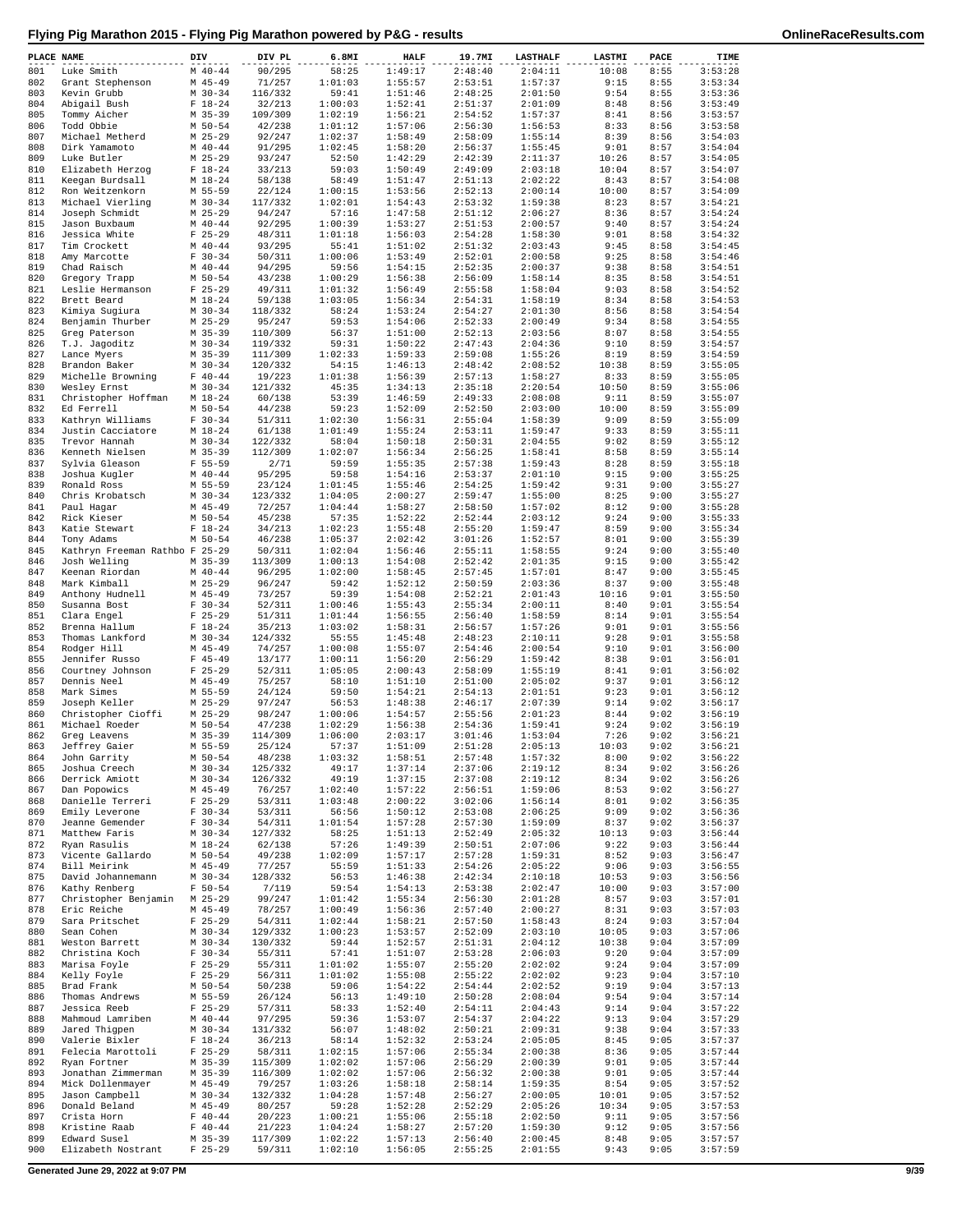| PLACE NAME  |                                       | DIV                      | DIV PL             | 6.8MI              | <b>HALF</b>        | 19.7MI             | <b>LASTHALF</b>    | LASTMI        | PACE         | TIME               |
|-------------|---------------------------------------|--------------------------|--------------------|--------------------|--------------------|--------------------|--------------------|---------------|--------------|--------------------|
| 901         | John Newberry                         | $M$ 40-44                | 98/295             | 1:03:19            | 2:00:07            | 3:00:55            | 1:57:54            | 8:19          | 9:06         | 3:58:00            |
| 902<br>903  | Kristen Lies<br>Baron Osterman        | $F$ 25-29<br>$M$ 40-44   | 60/311<br>99/295   | 57:12<br>57:16     | 1:50:19<br>1:49:34 | 2:54:37<br>2:48:43 | 2:07:45<br>2:08:31 | 9:20<br>9:48  | 9:06<br>9:06 | 3:58:04<br>3:58:05 |
| 904         | Richard Marquez                       | $M$ 50-54                | 51/238             | 1:01:32            | 1:56:44            | 2:56:15            | 2:01:25            | 9:21          | 9:06         | 3:58:08            |
| 905         | Julie Fulton                          | $F$ 35-39                | 31/260             | 1:04:39            | 2:00:25            | 2:59:38            | 1:57:44            | 8:53          | 9:06         | 3:58:09            |
| 906         | Russ Dixon                            | $M$ 40-44                | 100/295            | 1:03:45            | 1:59:24            | 2:58:39<br>2:52:27 | 1:58:46            | 8:51          | 9:06         | 3:58:09<br>3:58:14 |
| 907<br>908  | John Randall<br>Sean Garner           | $M$ 30-34<br>$M$ 40-44   | 133/332<br>101/295 | 1:00:41<br>1:01:41 | 1:54:08<br>1:57:46 | 2:57:36            | 2:04:06<br>2:00:31 | 10:05<br>8:54 | 9:06<br>9:06 | 3:58:16            |
| 909         | Keigo Suzuki                          | $M$ 45-49                | 81/257             | 1:00:18            | 1:52:42            | 2:51:48            | 2:05:39            | 10:31         | 9:06         | 3:58:21            |
| 910         | Roy Broderick                         | $M$ 30-34                | 134/332            | 58:07              | 1:48:39            | 2:47:11            | 2:09:44            | 10:31         | 9:06         | 3:58:23            |
| 911<br>912  | Michael Absalon                       | $M$ 50-54                | 52/238             | 54:10              | 1:45:42            | 2:49:16            | 2:12:42            | 9:09<br>9:47  | 9:06         | 3:58:24            |
| 913         | Kelly McGauley<br>Crystal Barton      | $F$ 25-29<br>$F$ 35-39   | 61/311<br>32/260   | 58:46<br>1:05:09   | 1:52:52<br>1:59:14 | 2:54:01<br>2:58:23 | 2:05:34<br>1:59:13 | 9:29          | 9:07<br>9:07 | 3:58:26<br>3:58:27 |
| 914         | Theresa Lewis                         | $F$ 45-49                | 14/177             | 1:00:42            | 1:55:24            | 2:56:44            | 2:03:08            | 8:59          | 9:07         | 3:58:31            |
| 915         | Matt Henger                           | $M$ 40-44                | 102/295            | 59:37              | 1:51:44            | 2:51:14            | 2:06:52            | 9:49          | 9:07         | 3:58:36            |
| 916         | Kyle Danbury                          | $M$ 25-29                | 100/247            | 57:38              | 1:48:50            | 2:49:03            | 2:09:47            | 9:37          | 9:07         | 3:58:37            |
| 917<br>918  | Abigail Florence<br>Dave Morrow       | $F 18 - 24$<br>$M$ 45-49 | 37/213<br>82/257   | 56:01<br>1:04:09   | 1:49:18<br>2:00:31 | 2:52:32<br>3:00:26 | 2:09:21<br>1:58:15 | 9:54<br>8:14  | 9:07<br>9:07 | 3:58:38<br>3:58:45 |
| 919         | Ashley Greer                          | $F$ 25-29                | 62/311             | 1:02:24            | 1:55:52            | 2:54:46            | 2:02:56            | 9:47          | 9:07         | 3:58:47            |
| 920         | Marcus Whisman                        | $M$ 35-39                | 118/309            | 53:34              | 1:48:03            | 2:50:24            | 2:10:47            | 10:20         | 9:07         | 3:58:49            |
| 921<br>922  | Brittany Speed                        | $F$ 25-29                | 63/311             | 1:05:34            | 2:01:54            | 3:01:59            | 1:56:58            | 8:20<br>9:39  | 9:07         | 3:58:51            |
| 923         | Vishnu Suresh<br>Richard Marsicano    | $M$ 25-29<br>$M$ 30-34   | 101/247<br>135/332 | 57:11<br>1:03:21   | 1:50:42<br>1:59:27 | 2:50:13<br>2:59:35 | 2:08:10<br>1:59:25 | 8:48          | 9:07<br>9:07 | 3:58:52<br>3:58:52 |
| 924         | Shuji Nishiyama                       | $M$ 40-44                | 103/295            | 1:01:18            | 1:57:01            | 2:57:48            | 2:01:52            | 9:12          | 9:08         | 3:58:52            |
| 925         | Enrique Fernandez                     | $M$ 45-49                | 83/257             | 1:02:11            | 1:57:17            | 2:56:43            | 2:01:36            | 9:38          | 9:08         | 3:58:52            |
| 926<br>927  | Marisa Coons<br>Leslie Battle         | $F 18-24$<br>$F$ 45-49   | 38/213<br>15/177   | 1:00:27<br>1:00:33 | 1:54:47<br>1:54:48 | 2:56:22<br>2:56:05 | 2:04:10<br>2:04:10 | 9:12<br>10:03 | 9:08<br>9:08 | 3:58:57<br>3:58:58 |
| 928         | Steve Carr                            | $M$ 35-39                | 119/309            | 1:09:57            | 2:03:10            | 3:00:51            | 1:55:50            | 9:08          | 9:08         | 3:58:59            |
| 929         | Jason Swift                           | $M$ 45-49                | 84/257             | 1:01:38            | 1:55:49            | 2:55:35            | 2:03:12            | 9:39          | 9:08         | 3:59:01            |
| 930         | Kevin Berling                         | $M$ 18-24                | 63/138             | 55:23              | 1:47:55            | 2:52:01            | 2:11:08            | 9:34          | 9:08         | 3:59:03            |
| 931<br>932  | Matthew Stith<br>Alan English         | $M$ 45-49<br>$M$ 50-54   | 85/257<br>53/238   | 57:58<br>1:05:10   | 1:49:31<br>2:00:33 | 2:51:04<br>2:59:10 | 2:09:32<br>1:58:31 | 10:00<br>8:49 | 9:08<br>9:08 | 3:59:03<br>3:59:03 |
| 933         | John Christian Haught M 45-49         |                          | 86/257             | 1:00:58            | 1:54:45            | 2:53:36            | 2:04:19            | 9:55          | 9:08         | 3:59:04            |
| 934         | Steve Schwalbach                      | $M$ 45-49                | 87/257             | 1:02:15            | 1:58:48            | 2:58:03            | 2:00:18            | 9:28          | 9:08         | 3:59:05            |
| 935         | Arlington Bell                        | $M_18-24$                | 64/138             | 1:00:55            | 1:54:39            | 2:56:20            | 2:04:28            | 8:35          | 9:08         | 3:59:06            |
| 936<br>937  | Elyse Schroeder                       | $F$ 25-29<br>$F$ 35-39   | 64/311             | 1:04:34<br>1:03:03 | 1:59:18            | 2:58:19<br>2:57:44 | 1:59:49            | 8:55<br>9:22  | 9:08<br>9:08 | 3:59:07<br>3:59:10 |
| 938         | Claudette Herald<br>Steve Kirby       | $M$ 50-54                | 33/260<br>54/238   | 1:02:35            | 1:58:16<br>1:58:08 | 2:57:02            | 2:00:54<br>2:01:04 | 9:12          | 9:08         | 3:59:12            |
| 939         | David Herholz                         | $M$ 35-39                | 120/309            | 59:41              | 1:52:52            | 2:55:31            | 2:06:22            | 8:58          | 9:08         | 3:59:13            |
| 940         | Bill Haber                            | $M$ 50-54                | 55/238             | 58:46              | 1:53:08            | 2:54:34            | 2:06:06            | 9:09          | 9:08         | 3:59:13            |
| 941<br>942  | Steve Hogan                           | $M$ 50-54                | 56/238             | 59:50              | 1:54:06            | 2:53:04            | 2:05:08<br>2:03:07 | 9:59          | 9:08<br>9:08 | 3:59:14            |
| 943         | Joshua Borton<br>Todd Cline           | $M$ 25-29<br>$M$ 45-49   | 102/247<br>88/257  | 1:01:54<br>1:02:15 | 1:56:09<br>1:58:46 | 2:56:34<br>2:58:13 | 2:00:32            | 9:13<br>9:40  | 9:08         | 3:59:16<br>3:59:18 |
| 944         | John Gabel                            | $M$ 60-64                | 10/82              | 1:02:20            | 1:58:28            | 2:58:21            | 2:00:52            | 9:37          | 9:09         | 3:59:19            |
| 945         | Allison Hatch                         | $F 01-17$                | 1/4                | 1:05:04            | 2:01:12            | 3:01:33            | 1:58:08            | 8:33          | 9:09         | 3:59:20            |
| 946         | Tim Schwoeppe                         | $M$ 45-49                | 89/257             | 56:20              | 1:46:04            | 2:47:13            | 2:13:16            | 10:54         | 9:09         | 3:59:20            |
| 947<br>948  | Molly Schaefer<br>Clark Debusk        | $F$ 35-39<br>$M_18-24$   | 34/260<br>65/138   | 1:03:56<br>1:00:51 | 1:59:36<br>1:54:03 | 2:58:46<br>2:52:46 | 1:59:46<br>2:05:24 | 8:59<br>9:18  | 9:09<br>9:09 | 3:59:21<br>3:59:26 |
| 949         | Tim Eckel                             | $M$ 45-49                | 90/257             | 1:01:44            | 1:56:56            | 2:56:38            | 2:02:32            | 8:50          | 9:09         | 3:59:28            |
| 950         | Robert Stresino                       | $M$ 40-44                | 104/295            | 1:04:15            | 2:01:59            | 3:03:04            | 1:57:35            | 7:37          | 9:09         | 3:59:34            |
| 951<br>952  | Kayleigh Majercak<br>Jake Brahm       | $F$ 25-29<br>$M$ 25-29   | 65/311             | 59:07<br>1:05:19   | 1:53:25<br>1:59:32 | 2:57:09<br>2:57:39 | 2:06:12<br>2:00:05 | 9:18<br>8:59  | 9:09<br>9:09 | 3:59:37<br>3:59:37 |
| 953         | Kristen Schuetz                       | $F 18-24$                | 103/247<br>39/213  | 1:04:06            | 1:58:48            | 2:58:13            | 2:00:50            | 8:37          | 9:09         | 3:59:37            |
| 954         | Brittany Blakely                      | $F 18-24$                | 40/213             | 1:03:35            | 1:59:39            | 3:00:54            | 2:00:04            | 8:32          | 9:09         | 3:59:43            |
| 955         | Ryan Edler                            | $M$ 25-29                | 104/247            | 55:38              | 1:46:48            | 2:46:42            | 2:12:57            | 9:46          | 9:10         | 3:59:45            |
| 956<br>957  | Morgan Mulvihill<br>Alejandro Ramirez | $F 30-34$<br>$M$ 35-39   | 56/311<br>121/309  | 1:04:16<br>59:42   | 1:59:29<br>1:52:11 | 2:59:21<br>2:52:40 | 2:00:21<br>2:07:41 | 8:56<br>10:01 | 9:10<br>9:10 | 3:59:50<br>3:59:51 |
| 958         | Steve Pfefferle                       | M 55-59                  | 27/124             | 1:06:05            | 2:02:27            | 3:02:08            | 1:57:27            | 8:19          | 9:10         | 3:59:54            |
| 959         | Elisha Rios                           | $F$ 25-29                | 66/311             | 57:51              | 1:51:12            | 2:50:26            | 2:08:43            | 9:29          | 9:10         | 3:59:55            |
| 960         | Patrick Grau                          | $M$ 25-29                | 105/247            | 59:50              | 1:54:06            | 2:53:09            | 2:05:51            | 8:51          | 9:10         | 3:59:57            |
| 961<br>962  | Jacob Allenstein<br>Miriam Cater      | $M$ 25-29<br>$F$ 25-29   | 106/247<br>67/311  | 59:53<br>59:52     | 1:55:47<br>1:55:14 | 2:55:53<br>2:55:53 | 2:04:13<br>2:04:47 | 8:32<br>8:33  | 9:10<br>9:10 | 4:00:00<br>4:00:00 |
| 963         | Kate Rose                             | $F 30-34$                | 57/311             | 1:03:56            | 1:59:28            | 2:59:46            | 2:00:32            | 8:46          | 9:10         | 4:00:00            |
| 964         | Dave Blackburn                        | $M$ 25-29                | 107/247            | 1:04:59            | 2:01:36            | 3:02:20            | 1:58:25            | 8:50          | 9:10         | 4:00:01            |
| 965         | Robert Hill                           | M 55-59                  | 28/124             | 1:02:11            | 1:58:38            | 2:58:16            | 2:01:24            | 9:12          | 9:10         | 4:00:02            |
| 966<br>967  | Bryan Carlier<br>Wes Sillaman         | $M$ 40-44<br>$M$ 30-34   | 105/295<br>136/332 | 1:06:06<br>1:01:51 | 2:02:28<br>1:55:47 | 3:02:06<br>2:56:15 | 1:57:34<br>2:04:16 | 8:19<br>10:19 | 9:10<br>9:10 | 4:00:02<br>4:00:03 |
| 968         | Jenn Foster                           | $F 30-34$                | 58/311             | 1:02:28            | 1:58:15            | 2:58:33            | 2:01:49            | 9:00          | 9:10         | 4:00:03            |
| 969         | Andy Picciano                         | $M$ 30-34                | 137/332            | 1:06:05            | 2:02:26            | 3:02:02            | 1:57:39            | 8:23          | 9:10         | 4:00:04            |
| 970<br>971  | Adriana Piziak<br>Chad Estes          | $F$ 25-29<br>$M$ 30-34   | 68/311<br>138/332  | 55:52<br>58:03     | 1:49:19<br>1:50:24 | 2:50:22<br>2:48:34 | 2:10:47<br>2:09:48 | 8:53<br>11:06 | 9:10<br>9:11 | 4:00:06<br>4:00:12 |
| 972         | Jacquelyn Obert                       | $F 30-34$                | 59/311             | 1:01:52            | 1:56:34            | 2:56:45            | 2:03:43            | 9:52          | 9:11         | 4:00:17            |
| 973         | Chandra Greene                        | $F$ 25-29                | 69/311             | 1:02:17            | 1:58:38            | 2:58:12            | 2:01:41            | 9:46          | 9:11         | 4:00:19            |
| 974         | Douglas Depaoli                       | $M$ 25-29                | 108/247            | 57:08              | 1:48:38            | 2:54:31            | 2:11:49            | 8:26          | 9:11         | 4:00:26            |
| 975<br>976  | Ed Paff<br>Samantha Greene            | M 55-59<br>$F$ 25-29     | 29/124<br>70/311   | 59:46<br>1:04:04   | 1:54:13<br>2:02:29 | 2:54:31<br>3:02:43 | 2:06:17<br>1:58:02 | 9:37<br>8:22  | 9:11<br>9:11 | 4:00:30<br>4:00:31 |
| 977         | Jarrod Williams                       | $M$ 25-29                | 109/247            | 1:03:11            | 1:57:53            | 2:58:21            | 2:02:44            | 7:59          | 9:12         | 4:00:37            |
| 978         | Ben Carpenter                         | $M$ 25-29                | 110/247            | 1:04:04            | 2:02:29            | 3:02:40            | 1:58:10            | 8:29          | 9:12         | 4:00:38            |
| 979         | John Marten                           | M 50-54                  | 57/238             | 1:02:45            | 1:57:56            | 2:58:59            | 2:02:46            | 9:29          | 9:12         | 4:00:41            |
| 980<br>981  | Jeff Threlkeld<br>Stephanie Jackson   | $M$ 40-44<br>$F$ 35-39   | 106/295<br>35/260  | 1:03:00<br>1:00:09 | 1:58:14<br>1:55:08 | 2:58:06<br>2:59:50 | 2:02:30<br>2:05:36 | 9:46<br>8:40  | 9:12<br>9:12 | 4:00:43<br>4:00:44 |
| 982         | Lawrence Johnstal                     | M 55-59                  | 30/124             | 1:01:45            | 1:56:09            | 2:57:13            | 2:04:35            | 9:42          | 9:12         | 4:00:44            |
| 983         | Rich Webber                           | $M$ 45-49                | 91/257             | 1:02:29            | 2:01:25            | 3:01:03            | 1:59:21            | 8:23          | 9:12         | 4:00:45            |
| 984         | Art Johnson                           | M 50-54                  | 58/238             | 57:03              | 1:52:46            | 2:54:45            | 2:08:00            | 10:07         | 9:12         | 4:00:46            |
| 985<br>986  | Olga Rush<br>David Florence           | $F 30-34$<br>$M$ 45-49   | 60/311<br>92/257   | 59:51<br>1:04:57   | 1:55:58<br>2:01:01 | 2:58:03<br>2:59:50 | 2:04:54<br>1:59:50 | 9:29<br>9:07  | 9:12<br>9:12 | 4:00:51<br>4:00:51 |
| 987         | Douglas Higley                        | M 35-39                  | 122/309            | 1:00:27            | 1:54:22            | 2:54:12            | 2:06:32            | 10:21         | 9:12         | 4:00:53            |
| 988         | Keith Marsh                           | M 45-49                  | 93/257             | 58:58              | 1:52:49            | 2:55:42            | 2:08:08            | 9:34          | 9:12         | 4:00:56            |
| 989         | James Scott                           | $M$ 18-24                | 66/138             | 1:06:00            | 2:02:27            | 2:58:20            | 1:58:31            | 8:34          | 9:12         | 4:00:58            |
| 990<br>991  | Paula Krupiczewicz<br>Brooke Tepe     | $F$ 35-39<br>$F$ 25-29   | 36/260<br>71/311   | 1:02:14<br>58:58   | 1:57:06<br>1:53:21 | 2:56:51<br>2:52:10 | 2:03:54<br>2:07:41 | 9:32<br>9:52  | 9:12<br>9:12 | 4:00:59<br>4:01:01 |
| 992         | Emily Spurlock                        | $F$ 25-29                | 72/311             | 1:03:39            | 1:59:18            | 2:59:56            | 2:01:48            | 9:05          | 9:13         | 4:01:05            |
| 993         | Jonathan Theiss                       | M 35-39                  | 123/309            | 1:02:51            | 2:00:20            | 2:59:34            | 2:00:45            | 10:02         | 9:13         | 4:01:05            |
| 994         | Kristin Collins                       | $F 40 - 44$              | 22/223             | 1:03:12            | 2:00:34            | 3:01:53            | 2:00:36            | 8:47          | 9:13         | 4:01:09            |
| 995<br>996  | Rebecca Kollstedt<br>Paul Comer       | $F 18 - 24$<br>$M$ 45-49 | 41/213<br>94/257   | 1:00:58<br>57:09   | 1:58:21<br>1:51:25 | 3:01:30<br>2:50:05 | 2:02:53<br>2:09:53 | 8:49<br>10:25 | 9:13<br>9:13 | 4:01:14<br>4:01:17 |
| 997         | Jamie Goudy                           | $F 30-34$                | 61/311             | 59:50              | 1:53:24            | 2:57:11            | 2:07:57            | 8:58          | 9:13         | 4:01:21            |
| 998         | Sharon Young                          | F<br>$45 - 49$           | 16/177             | 1:03:05            | 1:59:21            | 3:02:43            | 2:02:09            | 8:37          | 9:13         | 4:01:29            |
| 999<br>1000 | Jessica Byke                          | $F 18-24$                | 42/213             | 1:05:56            | 2:03:54            | 3:02:37            | 1:57:42            | 9:11          | 9:14<br>9:14 | 4:01:35<br>4:01:36 |
|             | Stephanie Burgess                     | $F$ 45-49                | 17/177             | 1:04:18            | 2:01:57            | 3:02:10            | 1:59:40            | 8:54          |              |                    |

**Generated June 29, 2022 at 9:07 PM 10/39**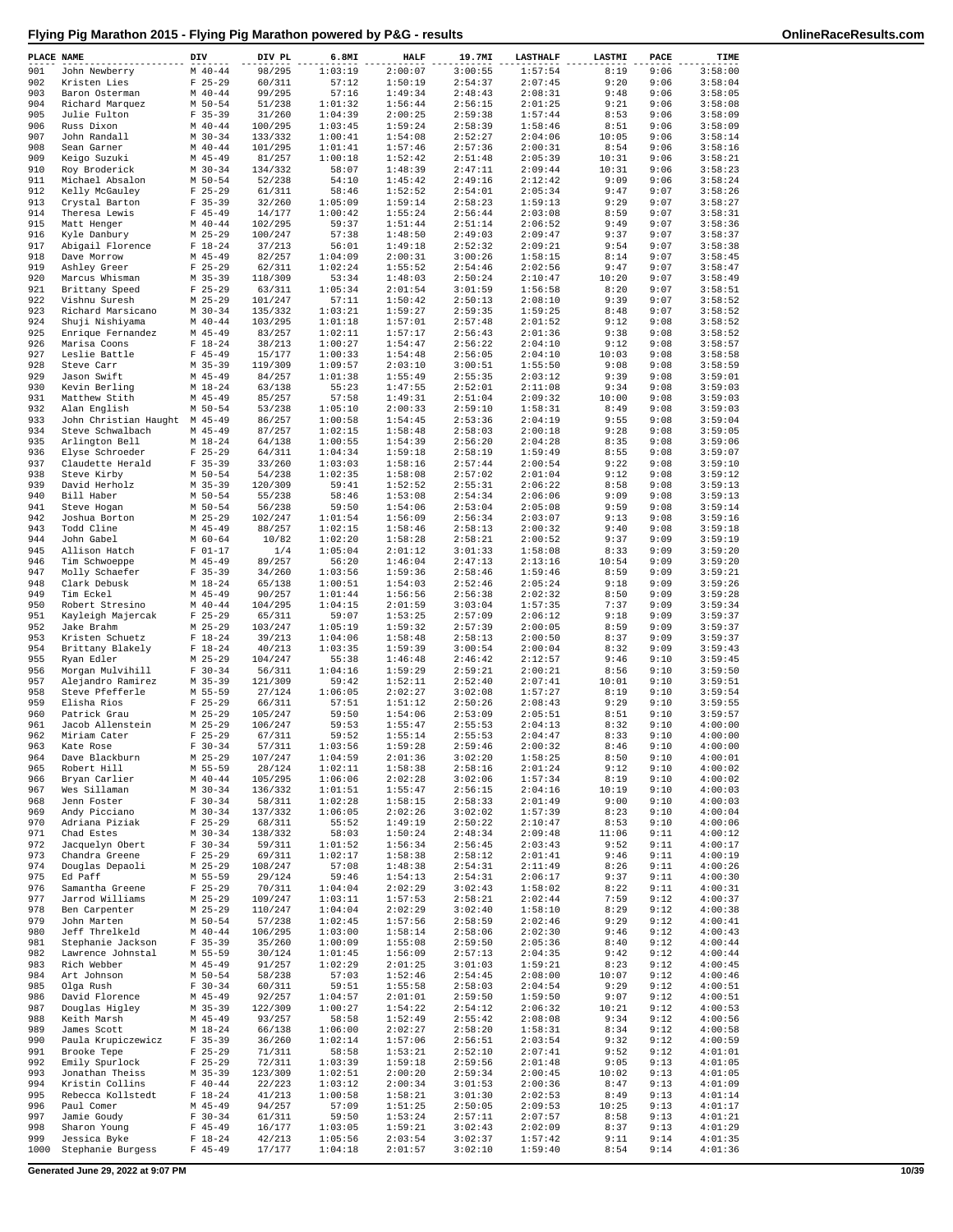| PLACE NAME   |                                        | DIV                      | DIV PL             | 6.8MI              | <b>HALF</b>        | 19.7MI             | <b>LASTHALF</b>    | LASTMI         | PACE         | TIME               |
|--------------|----------------------------------------|--------------------------|--------------------|--------------------|--------------------|--------------------|--------------------|----------------|--------------|--------------------|
| 1001         | Nathan Aukerman                        | $M$ 35-39                | 124/309            | 1:02:50            | 1:58:28            | 2:58:39            | 2:03:17            | 9:07           | 9:14         | 4:01:45            |
| 1002         | Unknown Unknown                        | NO AGE                   | 1/5                | 51:54              | 1:49:06            | 2:50:53            | 2:12:42            | 11:48          | 9:14         | 4:01:48            |
| 1003         | Mark McAndrew                          | $M$ 45-49                | 95/257             | 1:04:16            | 1:59:25            | 2:58:41            | 2:02:26            | 9:59           | 9:14         | 4:01:50            |
| 1004         | Amy Lipton                             | $F 18-24$                | 43/213             | 1:02:33            | 1:58:26            | 2:59:19            | 2:03:27            | 9:31           | 9:14         | 4:01:53            |
| 1005<br>1006 | Samantha Bender<br>Michael Beckmeyer   | $F 18-24$<br>$M$ 50-54   | 44/213<br>59/238   | 1:02:46<br>1:03:12 | 1:58:27<br>1:59:33 | 2:59:17<br>3:00:22 | 2:03:26<br>2:02:21 | 9:31<br>9:07   | 9:14<br>9:14 | 4:01:53<br>4:01:54 |
| 1007         | Whitney Quiambao                       | $F 40 - 44$              | 23/223             | 1:00:43            | 1:55:53            | 2:57:20            | 2:06:04            | 9:55           | 9:15         | 4:01:57            |
| 1008         | Michael Fein                           | $M$ 40-44                | 107/295            | 1:01:41            | 1:56:59            | 2:59:04            | 2:04:59            | 9:37           | 9:15         | 4:01:57            |
| 1009         | Serge Lehenaff                         | $M$ 40-44                | 108/295            | 1:02:09            | 1:58:26            | 2:59:15            | 2:03:35            | 9:20           | 9:15         | 4:02:00            |
| 1010         | Kristen Smith                          | $F 40 - 44$              | 24/223             | 1:00:35            | 1:56:49            | 5:56:29            | 2:05:13            | 9:56           | 9:15         | 4:02:01            |
| 1011         | Cary Leonard                           | $F 55 - 59$              | 3/71               | 1:02:50            | 1:59:18            | 3:00:54            | 2:02:55            | 9:08           | 9:15         | 4:02:12            |
| 1012         | Jack Adams                             | $M$ 40-44                | 109/295            | 1:01:09            | 1:54:46            | 2:53:07            | 2:07:29            | 9:02           | 9:15         | 4:02:15            |
| 1013<br>1014 | Eric Turner<br>Stacey Nobbe            | $M$ 40-44<br>$F 40 - 44$ | 110/295<br>25/223  | 1:00:58<br>59:54   | 1:56:22<br>1:54:09 | 2:56:15<br>2:57:51 | 2:05:56<br>2:08:21 | 10:39<br>8:49  | 9:15<br>9:16 | 4:02:17<br>4:02:30 |
| 1015         | Billy Sanders                          | $M$ 45-49                | 96/257             | 1:03:30            | 1:59:31            | 3:01:33            | 2:03:01            | 8:27           | 9:16         | 4:02:32            |
| 1016         | Cynthia Chaney                         | $F 40 - 44$              | 26/223             | 1:02:14            | 1:59:11            | 2:59:58            | 2:03:26            | 9:26           | 9:16         | 4:02:37            |
| 1017         | Lucas Miller                           | $M$ 35-39                | 125/309            | 1:04:38            | 2:00:25            | 2:59:59            | 2:02:14            | 9:36           | 9:16         | 4:02:38            |
| 1018         | Perry Ralenkotter                      | $M$ 45-49                | 97/257             | 1:00:47            | 1:56:36            | 2:57:15            | 2:06:04            | 10:54          | 9:16         | 4:02:39            |
| 1019         | Andrew Jacobson                        | $M$ 30-34                | 139/332            | 1:09:33            | 2:10:42            | 3:07:28            | 1:52:07            | 8:13           | 9:17         | 4:02:49            |
| 1020         | Dvorah Finestone                       | $F 50 - 54$              | 8/119              | 1:01:56            | 1:58:41            | 3:00:22            | 2:04:10            | 9:27           | 9:17         | 4:02:50            |
| 1021         | Jeff Jones                             | M 55-59                  | 31/124             | 1:01:13            | 1:55:13            | 2:55:20            | 2:07:41            | 10:23          | 9:17         | 4:02:54            |
| 1022<br>1023 | Mark Reu<br>Michael Cusmano            | $M$ 30-34<br>$M$ 25-29   | 140/332<br>111/247 | 59:55<br>1:01:57   | 1:53:56<br>1:57:29 | 2:52:59<br>2:58:51 | 2:09:01<br>2:05:32 | 10:13<br>10:05 | 9:17<br>9:17 | 4:02:57<br>4:03:00 |
| 1024         | Jim Grant                              | $M$ 45-49                | 98/257             | 1:04:57            | 2:01:03            | 3:00:03            | 2:01:59            | 9:29           | 9:17         | 4:03:01            |
| 1025         | Douglas Ward                           | M 55-59                  | 32/124             | 1:01:54            | 1:58:00            | 2:59:26            | 2:05:03            | 9:16           | 9:17         | 4:03:03            |
| 1026         | Greta Ford                             | $F 30-34$                | 62/311             | 59:57              | 1:55:11            | 2:57:41            | 2:07:53            | 10:17          | 9:17         | 4:03:03            |
| 1027         | Cindy Chimino                          | $F$ 45-49                | 18/177             | 1:03:16            | 1:59:40            | 3:01:13            | 2:03:25            | 9:11           | 9:17         | 4:03:05            |
| 1028         | Loren Crisp                            | M 60-64                  | 11/82              | 1:00:00            | 1:54:05            | 2:52:44            | 2:09:01            | 10:12          | 9:17         | 4:03:06            |
| 1029         | Gene Demarco                           | $M$ 50-54                | 60/238             | 1:02:23            | 1:55:52            | 2:52:53            | 2:07:21            | 10:26          | 9:17         | 4:03:13            |
| 1030         | John Fischbach<br>Melissa Terlau       | $M$ 45-49                | 99/257<br>73/311   | 1:02:17            | 1:58:17            | 3:00:04            | 2:04:59            | 9:29<br>10:00  | 9:18         | 4:03:15            |
| 1031<br>1032 | Emile Hunter                           | $F$ 25-29<br>$F 18-24$   | 45/213             | 1:02:57<br>1:01:23 | 1:58:58<br>1:57:56 | 2:59:50<br>2:58:45 | 2:04:19<br>2:05:23 | 9:33           | 9:18<br>9:18 | 4:03:16<br>4:03:19 |
| 1033         | Jeff Hinson                            | $M$ 40-44                | 111/295            | 1:03:07            | 1:59:38            | 2:59:05            | 2:03:41            | 10:21          | 9:18         | 4:03:19            |
| 1034         | Jennifer Peppard                       | $F$ 25-29                | 74/311             | 1:02:28            | 1:58:02            | 2:57:50            | 2:05:21            | 10:37          | 9:18         | 4:03:22            |
| 1035         | Robert Schmidt                         | $M$ 45-49                | 100/257            | 54:01              | 1:47:01            | 2:52:00            | 2:16:21            | 9:24           | 9:18         | 4:03:22            |
| 1036         | Amy Tomaszewski                        | $F$ 45-49                | 19/177             | 1:03:47            | 2:01:49            | 3:02:35            | 2:01:34            | 9:45           | 9:18         | 4:03:23            |
| 1037         | David Schuler                          | $M$ 35-39                | 126/309            | 57:26              | 1:51:16            | 2:53:59            | 2:12:08            | 9:39           | 9:18         | 4:03:23            |
| 1038         | Jeremy Dees                            | $M$ 40-44                | 112/295            | 1:02:12            | 1:57:04            | 2:58:31            | 2:06:22            | 10:31          | 9:18         | 4:03:25            |
| 1039         | Scott Angelo                           | $M$ 35-39                | 127/309            | 59:50              | 1:54:22            | 2:55:42            | 2:09:09            | 10:25          | 9:18         | 4:03:30            |
| 1040         | John Skerl                             | $M$ 35-39                | 128/309            | 59:20              | 1:53:34            | 2:56:03            | 2:09:58            | 9:48           | 9:18         | 4:03:32            |
| 1041<br>1042 | Doug Stafford<br>Adam Barton           | M 55-59<br>$M$ 30-34     | 33/124<br>141/332  | 1:02:39<br>56:55   | 1:59:16<br>1:48:20 | 3:02:25<br>2:51:59 | 2:04:17<br>2:15:15 | 9:23<br>10:19  | 9:18<br>9:18 | 4:03:32<br>4:03:35 |
| 1043         | William Holthaus                       | $M$ 35-39                | 129/309            | 1:06:07            | 2:02:27            | 3:02:04            | 2:01:13            | 10:02          | 9:18         | 4:03:39            |
| 1044         | Missy Woodruff                         | $F 40 - 44$              | 27/223             | 1:03:04            | 1:59:29            | 3:00:46            | 2:04:12            | 9:34           | 9:19         | 4:03:41            |
| 1045         | Lauren Godden                          | $F$ 25-29                | 75/311             | 1:02:57            | 1:58:57            | 3:00:38            | 2:04:46            | 10:14          | 9:19         | 4:03:42            |
| 1046         | Mike Rosiello                          | $M$ 40-44                | 113/295            | 1:01:36            | 1:56:38            | 2:58:48            | 2:07:05            | 9:13           | 9:19         | 4:03:43            |
| 1047         | Brandon Henestofel                     | $M$ 30-34                | 142/332            | 1:01:48            | 1:56:28            | 2:56:23            | 2:07:20            | 9:50           | 9:19         | 4:03:47            |
| 1048         | Carissa Derr                           | $F$ 35-39                | 37/260             | 55:21              | 1:45:55            | 2:47:56            | 2:17:52            | 8:57           | 9:19         | 4:03:47            |
| 1049<br>1050 | Ali Moehring<br>Young Cho              | $F 18-24$<br>$M$ 35-39   | 46/213<br>130/309  | 1:04:49<br>59:37   | 2:01:12<br>1:51:24 | 3:02:54<br>2:52:16 | 2:02:37<br>2:12:37 | 7:53<br>10:47  | 9:19<br>9:19 | 4:03:49<br>4:04:01 |
| 1051         | Lauren Brown                           | $F$ 35-39                | 38/260             | 1:00:05            | 1:55:41            | 2:57:58            | 2:08:20            | 12:11          | 9:19         | 4:04:01            |
| 1052         | Howard Mowles                          | $M$ 45-49                | 101/257            | 1:00:05            | 1:55:40            | 2:58:01            | 2:08:21            | 11:34          | 9:19         | 4:04:01            |
| 1053         | Michael Baucher                        | $M$ 50-54                | 61/238             | 1:03:54            | 2:01:15            | 3:02:32            | 2:02:48            | 9:17           | 9:19         | 4:04:03            |
| 1054         | Robyn Beimesch                         | $F 40 - 44$              | 28/223             | 1:01:28            | 1:56:10            | 2:56:38            | 2:07:53            | 10:37          | 9:19         | 4:04:03            |
| 1055         | Michael Dunkle                         | $M$ 25-29                | 112/247            | 1:06:08            | 2:02:55            | 3:03:37            | 2:01:11            | 9:16           | 9:19         | 4:04:06            |
| 1056         | Brett Seybold                          | $M$ 35-39                | 131/309            | 59:04              | 1:52:34            | 2:50:36            | 2:11:33            | 11:21          | 9:19         | 4:04:06            |
| 1057<br>1058 | Andrew Burchett                        | $M$ 30-34<br>$F$ 35-39   | 143/332<br>39/260  | 1:00:20<br>1:02:08 | 1:55:34<br>1:57:48 | 2:56:07<br>2:58:27 | 2:08:34<br>2:06:23 | 11:43<br>9:53  | 9:20<br>9:20 | 4:04:08<br>4:04:11 |
| 1059         | Channing Bowling<br>James Collins      | $M$ 30-34                | 144/332            | 1:05:02            | 1:59:37            | 3:00:54            | 2:04:35            | 9:44           | 9:20         | 4:04:11            |
| 1060         | Jeff Ladenburger                       | M 55-59                  | 34/124             | 59:38              | 1:54:34            | 2:58:38            | 2:09:40            | 10:11          | 9:20         | 4:04:13            |
| 1061         | Michael Smith                          | $M$ 45-49                | 102/257            | 1:03:34            | 2:00:55            | 3:04:16            | 2:03:21            | 8:46           | 9:20         | 4:04:16            |
| 1062         | Patrick Anderson                       | $M$ 35-39                | 132/309            | 1:04:42            | 2:01:15            | 3:02:09            | 2:03:01            | 9:07           | 9:20         | 4:04:16            |
|              | 1063 Andy Layton                       | $M$ 40-44                | 114/295            | 1:01:05            | 1:56:27            | 2:56:44            | 2:07:53            | 11:02          | 9:20         | 4:04:19            |
| 1064         | Walter Golden                          | $M$ 25-29                | 113/247            | 56:31              | 1:48:07            | 2:49:57            | 2:16:17            | 10:03          | 9:20         | 4:04:24            |
| 1065<br>1066 | Peter Lee<br>Barb Malott               | $M$ 35-39<br>$F 50 - 54$ | 133/309<br>9/119   | 1:01:54<br>59:57   | 1:57:08<br>1:54:18 | 2:58:29<br>2:53:18 | 2:07:17<br>2:10:12 | 10:25<br>10:20 | 9:20<br>9:20 | 4:04:25<br>4:04:29 |
| 1067         | Eric Staiger                           | $M$ 25-29                | 114/247            | 1:00:27            | 1:54:33            | 2:54:15            | 2:09:58            | 10:24          | 9:20         | 4:04:31            |
| 1068         | Dean Foster                            | $M$ 50-54                | 62/238             | 1:03:59            | 1:59:45            | 3:00:26            | 2:04:47            | 9:15           | 9:20         | 4:04:32            |
| 1069         | Timothy Meyer                          | $M$ 45-49                | 103/257            | 1:01:16            | 1:56:05            | 2:55:20            | 2:08:28            | 11:32          | 9:20         | 4:04:32            |
| 1070         | Joey Marsh                             | $M$ 30-34                | 145/332            | 1:01:17            | 1:56:05            | 2:55:22            | 2:08:27            | 11:33          | 9:20         | 4:04:32            |
| 1071         | Michael Paez                           | $M$ 40-44                | 115/295            | 58:15              | 1:49:44            | 2:50:19            | 2:14:55            | 10:05          | 9:21         | 4:04:38            |
| 1072         | Erin McGhee                            | $F$ 45-49                | 20/177             | 1:01:15            | 1:56:44            | 3:00:41            | 2:07:55            | 9:29           | 9:21         | 4:04:39            |
| 1073<br>1074 | Sam Stockwell<br>Gordon Davies         | $M$ 25-29<br>$M$ 45-49   | 115/247<br>104/257 | 51:54<br>1:02:07   | 1:39:57<br>1:57:00 | 2:53:31<br>2:57:46 | 2:24:44<br>2:07:42 | 9:46<br>10:27  | 9:21<br>9:21 | 4:04:41<br>4:04:41 |
| 1075         | Alyssa Acuna                           | $F 18-24$                | 47/213             | 1:06:44            | 2:02:26            | 3:02:39            | 2:02:18            | 9:24           | 9:21         | 4:04:43            |
| 1076         | Matt Fox                               | M 35-39                  | 134/309            | 59:50              | 1:52:13            | 2:53:18            | 2:12:31            | 12:06          | 9:21         | 4:04:44            |
| 1077         | Greg Paswater                          | $M$ 40-44                | 116/295            | 1:01:17            | 1:55:44            | 2:53:15            | 2:09:05            | 11:37          | 9:21         | 4:04:48            |
| 1078         | Aaron Propes                           | $M$ 35-39                | 135/309            | 1:01:30            | 1:56:00            | 2:56:20            | 2:09:02            | 9:17           | 9:22         | 4:05:02            |
| 1079         | Lisa Gausmann                          | $F$ 35-39                | 40/260             | 58:58              | 1:54:20            | 2:56:42            | 2:10:43            | 9:48           | 9:22         | 4:05:03            |
| 1080         | Chizuru Tsukada                        | $F 40 - 44$              | 29/223             | 1:05:35            | 2:01:55            | 3:02:05            | 2:03:10            | 9:47           | 9:22         | 4:05:04            |
| 1081<br>1082 | Matt Berger                            | $M$ 25-29                | 116/247            | 1:03:36            | 2:00:33            | 3:01:31            | 2:04:39            | 10:16          | 9:22<br>9:22 | 4:05:12<br>4:05:15 |
| 1083         | Jessica Berning<br>Amanda Miller       | $F$ 25-29<br>$F$ 25-29   | 76/311<br>77/311   | 1:01:57<br>1:02:16 | 1:57:46<br>1:56:51 | 2:58:37<br>2:57:21 | 2:07:29<br>2:08:27 | 10:28<br>11:05 | 9:22         | 4:05:17            |
| 1084         | Jenny Anticoli                         | $F$ 45-49                | 21/177             | 1:03:33            | 2:01:30            | 3:03:40            | 2:03:49            | 9:15           | 9:22         | 4:05:18            |
| 1085         | Ming Zhou                              | $M$ 45-49                | 105/257            | 1:01:02            | 1:57:35            | 2:59:08            | 2:07:46            | 9:50           | 9:22         | 4:05:20            |
| 1086         | Richie Heimbrock                       | $M$ 30-34                | 146/332            | 1:03:07            | 1:56:13            | 2:54:03            | 2:09:08            | 18:42          | 9:22         | 4:05:21            |
| 1087         | Sean Heisler                           | $M$ 35-39                | 136/309            | 1:01:39            | 1:56:59            | 2:59:23            | 2:08:23            | 9:47           | 9:22         | 4:05:22            |
| 1088         | Nicholas Johnson                       | M 18-24                  | 67/138             | 57:03              | 1:48:20            | 2:49:44            | 2:17:02            | 10:37          | 9:22         | 4:05:22            |
| 1089<br>1090 | Gregory Combs, Jr.<br>Debbie Mazziotti | $M$ 30-34<br>$F 30-34$   | 147/332            | 57:02<br>1:04:56   | 1:47:50<br>2:02:29 | 2:47:47<br>3:03:52 | 2:17:34<br>2:02:57 | 10:36<br>8:50  | 9:22<br>9:23 | 4:05:23<br>4:05:25 |
| 1091         | Marla Rose                             | $F$ 35-39                | 63/311<br>41/260   | 1:03:19            | 1:59:04            | 2:59:43            | 2:06:22            | 9:38           | 9:23         | 4:05:26            |
| 1092         | Andrew Feast                           | $M$ 45-49                | 106/257            | 1:06:32            | 2:04:25            | 3:05:54            | 2:01:02            | 8:21           | 9:23         | 4:05:26            |
| 1093         | Joanna Mauro                           | $F$ 35-39                | 42/260             | 1:02:27            | 1:58:46            | 3:01:29            | 2:06:41            | 9:36           | 9:23         | 4:05:27            |
| 1094         | Drew Schneider                         | $M$ 45-49                | 107/257            | 1:00:49            | 1:54:57            | 2:55:15            | 2:10:32            | 9:02           | 9:23         | 4:05:29            |
| 1095         | Tifanie Treter                         | $F$ 35-39                | 43/260             | 1:07:31            | 2:06:06            | 3:07:10            | 1:59:27            | 8:50           | 9:23         | 4:05:33            |
| 1096         | Naomi Galarza                          | $F 40 - 44$              | 30/223             | 58:32              | 1:50:56            | 2:52:00            | 2:14:41            | 10:49          | 9:23         | 4:05:36            |
| 1097         | Cindy Torres                           | $F 40 - 44$              | 31/223             | 1:05:35            | 2:02:23            | 3:03:50            | 2:03:18            | 9:08           | 9:23         | 4:05:40<br>4:05:41 |
| 1098<br>1099 | Thomas Fleckenstein<br>Arthur Craig    | $M$ 35-39<br>$M$ 50-54   | 137/309<br>63/238  | 59:56<br>1:03:34   | 1:55:05<br>1:58:33 | 2:57:11<br>2:59:33 | 2:10:37<br>2:07:13 | 9:37<br>9:48   | 9:23<br>9:23 | 4:05:46            |
| 1100         | Danielle List                          | $F 18-24$                | 48/213             | 57:48              | 1:53:31            | 2:56:52            | 2:12:17            | 9:37           | 9:23         | 4:05:48            |
|              |                                        |                          |                    |                    |                    |                    |                    |                |              |                    |

**Generated June 29, 2022 at 9:07 PM 11/39**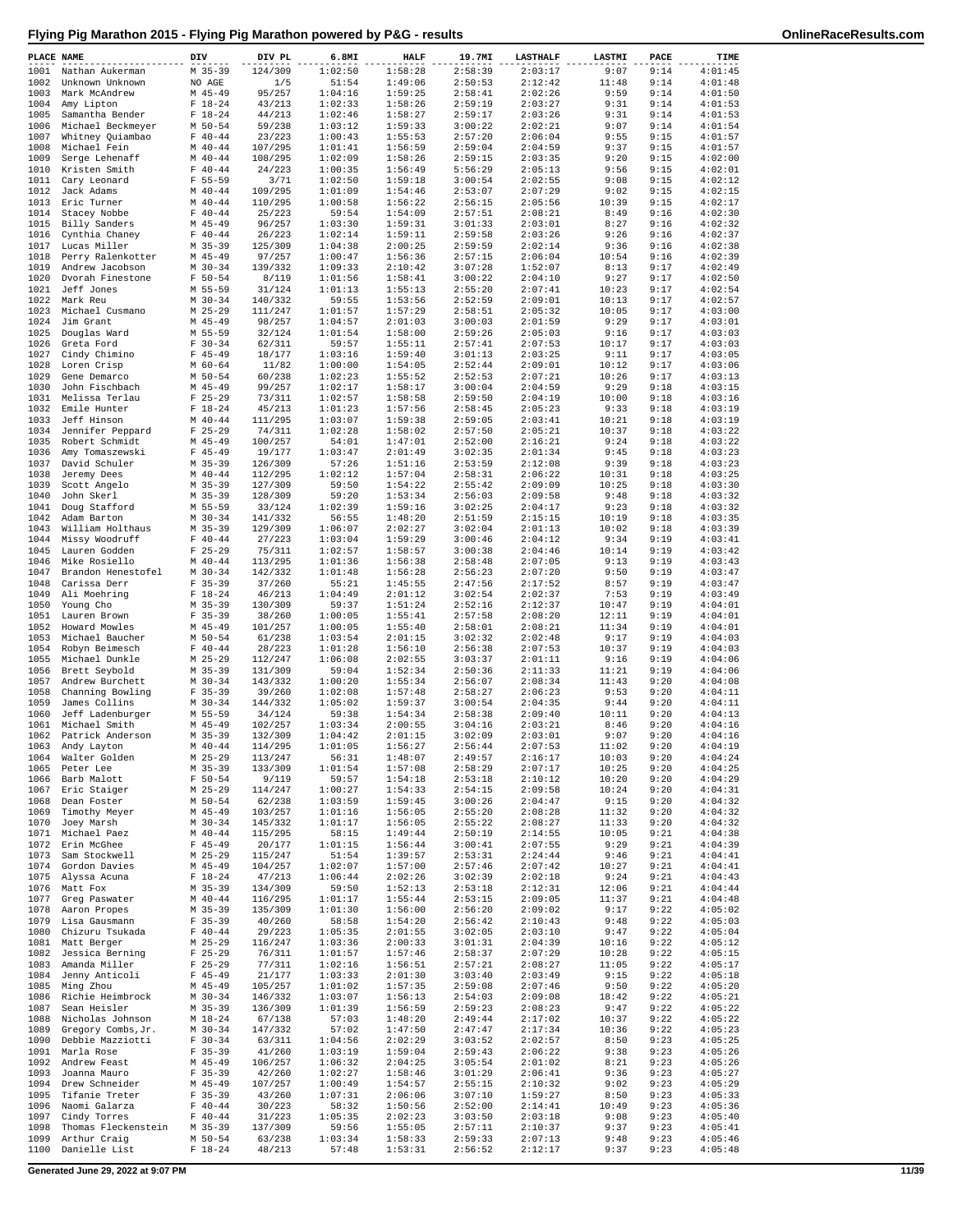|  | Flying Pig Marathon 2015 - Flying Pig Marathon powered by P&G - results |  |  |  |  |  |
|--|-------------------------------------------------------------------------|--|--|--|--|--|
|  |                                                                         |  |  |  |  |  |

| PLACE NAME   |                                     | DIV                      | DIV PL             | 6.8MI              | <b>HALF</b>        | 19.7MI             | <b>LASTHALF</b>    | LASTMI         | PACE         | TIME               |
|--------------|-------------------------------------|--------------------------|--------------------|--------------------|--------------------|--------------------|--------------------|----------------|--------------|--------------------|
| 1101         | Philip Malo                         | $M$ 30-34                | 148/332            | 1:06:34            | 2:05:05            | 3:05:00            | 2:00:48            | 8:53           | 9:24         | 4:05:52            |
| 1102         | Mike Renz                           | $M$ 40-44                | 117/295            | 59:45              | 1:54:43            | 2:58:12            | 2:11:12            | 9:29           | 9:24         | 4:05:55            |
| 1103         | Jason Willis                        | $M$ 40-44                | 118/295            | 55:12              | 1:47:10            | 2:51:40            | 2:18:48            | 10:38          | 9:24         | 4:05:58            |
| 1104         | Jonathan Seeds                      | $M$ 35-39                | 138/309            | 1:03:51            | 1:58:56            | 3:01:50            | 2:07:03            | 9:37           | 9:24         | 4:05:58            |
| 1105<br>1106 | Scott Allison<br>Emily Gallagher    | $M$ 30-34<br>$F$ 25-29   | 149/332<br>78/311  | 1:02:58<br>1:11:31 | 1:58:13<br>2:07:21 | 2:56:52<br>3:06:54 | 2:07:49<br>1:58:42 | 9:24<br>8:56   | 9:24<br>9:24 | 4:06:01<br>4:06:03 |
| 1107         | Lisa Anderson                       | $F$ 35-39                | 44/260             | 1:00:02            | 1:53:55            | 2:59:16            | 2:12:10            | 9:29           | 9:24         | 4:06:04            |
| 1108         | Hai Sam                             | $M$ 45-49                | 108/257            | 1:00:03            | 1:56:00            | 3:01:18            | 2:10:07            | 9:35           | 9:24         | 4:06:06            |
| 1109         | Robert Hilgefort                    | $M$ 25-29                | 117/247            | 59:04              | 1:51:15            | 2:56:37            | 2:15:03            | 9:57           | 9:24         | 4:06:17            |
| 1110         | Roger Brown                         | $M$ 40-44                | 119/295            | 1:04:45            | 2:02:10            | 3:04:01            | 2:04:09            | 9:46           | 9:25         | 4:06:18            |
| 1111         | Maggie Gilmore                      | $F 18-24$                | 49/213             | 1:05:35            | 2:01:54            | 3:02:12            | 2:04:27            | 9:20           | 9:25         | 4:06:20            |
| 1112         | Kelli Stone                         | $F 50 - 54$              | 10/119             | 1:02:17            | 1:58:33            | 2:58:19            | 2:07:54            | 9:51           | 9:25         | 4:06:26            |
| 1113         | Drew Grote                          | $M_18-24$                | 68/138             | 1:06:01            | 2:02:52            | 3:04:08            | 2:03:42            | 9:47           | 9:25         | 4:06:33            |
| 1114<br>1115 | Roger Vance<br>Mike Stephenson      | $M$ 50-54<br>$M$ 40-44   | 64/238<br>120/295  | 1:06:56<br>1:07:56 | 2:05:19<br>2:05:12 | 3:08:25<br>3:06:01 | 2:01:15<br>2:01:26 | 8:48<br>9:21   | 9:25<br>9:25 | 4:06:33<br>4:06:38 |
| 1116         | Conrad Culbertson                   | $M$ 25-29                | 118/247            | 1:05:56            | 2:03:47            | 3:05:16            | 2:02:51            | 9:04           | 9:25         | 4:06:38            |
| 1117         | Jay Herbert                         | M 35-39                  | 139/309            | 1:04:15            | 2:00:30            | 3:03:32            | 2:06:12            | 9:19           | 9:25         | 4:06:42            |
| 1118         | Joe Wulf                            | $M$ 45-49                | 109/257            | 1:02:30            | 2:00:25            | 3:01:56            | 2:06:21            | 9:23           | 9:26         | 4:06:46            |
| 1119         | Joel Varland                        | $M$ 45-49                | 110/257            | 1:00:32            | 1:53:37            | 2:51:24            | 2:13:10            | 11:05          | 9:26         | 4:06:47            |
| 1120         | Adrienne Fruto                      | $F$ 35-39                | 45/260             | 1:04:05            | 2:00:52            | 3:03:03            | 2:05:57            | 9:23           | 9:26         | 4:06:49            |
| 1121         | Allison Mitchell                    | $F 40 - 44$              | 32/223             | 1:01:54            | 1:57:25            | 3:00:10            | 2:09:26            | 9:30           | 9:26         | 4:06:51            |
| 1122         | Philip Howles                       | $M$ 60-64                | 12/82              | 1:01:25            | 1:56:40            | 2:58:52            | 2:10:17            | 10:02          | 9:26         | 4:06:57            |
| 1123<br>1124 | Connor Eldredge<br>Jeremey Followay | $M$ 01-17<br>M 35-39     | 3/7<br>140/309     | 1:09:57<br>1:01:02 | 2:08:07<br>1:55:02 | 3:05:20<br>2:55:48 | 1:58:52<br>2:11:57 | 8:48<br>11:26  | 9:26<br>9:26 | 4:06:58<br>4:06:59 |
| 1125         | Dan Ramsey                          | M 55-59                  | 35/124             | 59:33              | 1:53:04            | 2:55:33            | 2:13:56            | 10:11          | 9:26         | 4:07:00            |
| 1126         | Shelby Pauly                        | $F 18-24$                | 50/213             | 1:00:52            | 1:55:21            | 2:58:08            | 2:11:44            | 10:15          | 9:26         | 4:07:04            |
| 1127         | Dave Schneider                      | $M$ 40-44                | 121/295            | 1:03:45            | 1:59:00            | 3:01:19            | 2:08:06            | 8:58           | 9:26         | 4:07:06            |
| 1128         | Francine Gibson                     | $F$ 45-49                | 22/177             | 59:56              | 1:54:42            | 2:57:55            | 2:12:25            | 11:20          | 9:26         | 4:07:07            |
| 1129         | Tripp Eldredge                      | $M$ 50-54                | 65/238             | 1:09:57            | 2:08:11            | 3:05:25            | 1:58:57            | 8:58           | 9:26         | 4:07:08            |
| 1130         | Alan Parvis                         | $M$ 25-29                | 119/247            | 59:26              | 1:52:31            | 2:54:05            | 2:14:40            | 11:43          | 9:27         | 4:07:11            |
| 1131         | Brian Burkhart                      | $M$ 30-34                | 150/332            | 54:50              | 1:44:26            | 2:51:28            | 2:22:46            | 8:53           | 9:27         | 4:07:11            |
| 1132<br>1133 | Karl Hinson<br>James Welland        | $M$ 40-44<br>M 60-64     | 122/295<br>13/82   | 1:01:22<br>1:03:25 | 1:57:33<br>1:59:40 | 2:59:07<br>3:01:12 | 2:09:39<br>2:07:36 | 10:28<br>10:36 | 9:27<br>9:27 | 4:07:11<br>4:07:16 |
| 1134         | Bob Frymire                         | M 50-54                  | 66/238             | 1:01:33            | 1:56:28            | 2:59:43            | 2:10:48            | 9:36           | 9:27         | 4:07:16            |
| 1135         | Kevin Oliver                        | $M$ 45-49                | 111/257            | 1:02:16            | 1:58:33            | 3:00:57            | 2:08:51            | 10:14          | 9:27         | 4:07:23            |
| 1136         | Shellie Lawson                      | $F 40 - 44$              | 33/223             | 1:02:16            | 1:58:33            | 3:00:57            | 2:08:51            | 10:14          | 9:27         | 4:07:24            |
| 1137         | Curt Whitacre                       | $M$ 35-39                | 141/309            | 1:05:34            | 2:01:54            | 3:04:48            | 2:05:33            | 8:35           | 9:27         | 4:07:26            |
| 1138         | James Joyce                         | $M$ 50-54                | 67/238             | 1:01:07            | 1:55:08            | 2:54:31            | 2:12:19            | 10:56          | 9:27         | 4:07:26            |
| 1139         | Unknown Unknown                     | NO AGE                   | 2/5                | 1:06:05            | 1:58:13            | 5:50:48            | 2:09:16            | 11:22          | 9:27         | 4:07:28            |
| 1140         | Jason Parnes                        | $M$ 25-29                | 120/247            | 1:02:27            | 1:58:45            | 3:01:38            | 2:08:48            | 9:37           | 9:27         | 4:07:33            |
| 1141         | Lori Wagner                         | $F 40 - 44$              | 34/223             | 1:03:26            | 2:00:38            |                    | 2:06:56            | 9:12           | 9:27         | 4:07:34            |
| 1142         | Chadwick Naber                      | $M$ 25-29                | 121/247            | 1:05:00            | 2:01:06            | 3:02:04            | 2:06:29            | 9:27           | 9:27         | 4:07:35            |
| 1143<br>1144 | Rob Schuler<br>Alicia Bronzell      | $M$ 35-39<br>$F 30-34$   | 142/309<br>64/311  | 1:04:19<br>1:04:31 | 2:00:36<br>2:02:08 | 3:01:36<br>3:03:28 | 2:07:05<br>2:05:34 | 10:52<br>9:45  | 9:28<br>9:28 | 4:07:41<br>4:07:42 |
| 1145         | Emily Moreton                       | $F 18-24$                | 51/213             | 1:06:57            | 2:06:17            | 3:06:03            | 2:01:27            | 8:49           | 9:28         | 4:07:43            |
| 1146         | Emily Paxson                        | $F 18-24$                | 52/213             | 1:04:17            | 2:01:36            | 3:03:30            | 2:06:10            | 9:48           | 9:28         | 4:07:45            |
| 1147         | Donald Deangelo                     | $M$ 50-54                | 68/238             | 1:02:49            | 1:59:52            | 3:00:51            | 2:07:54            | 10:24          | 9:28         | 4:07:45            |
| 1148         | Katelyn Tornes                      | $F 18-24$                | 53/213             | 1:04:17            | 2:01:36            | 3:03:28            | 2:06:10            | 9:48           | 9:28         | 4:07:45            |
| 1149         | Robert Reagan                       | $M$ 40-44                | 123/295            | 57:37              |                    | 2:52:29            |                    | 13:18          | 9:28         | 4:07:46            |
| 1150         | Gabriella Wolf                      | $F$ 25-29                | 79/311             | 1:00:45            | 1:56:08            | 2:58:54            | 2:11:39            | 9:46           | 9:28         | 4:07:46            |
| 1151         | Mark Vogler                         | M 45-49                  | 112/257            | 1:08:48            | 2:08:24            | 3:08:07            | 1:59:25            | 9:03           | 9:28         | 4:07:48            |
| 1152<br>1153 | Brian Seeley<br>Sarah Seitz         | $M$ 50-54<br>$F$ 25-29   | 69/238<br>80/311   | 1:02:57<br>59:56   | 1:58:58<br>1:58:44 | 3:01:38<br>3:00:40 | 2:08:54<br>2:09:11 | 10:08<br>9:20  | 9:28<br>9:28 | 4:07:51<br>4:07:54 |
| 1154         | Joshua Foor                         | $M$ 30-34                | 151/332            | 1:05:19            | 2:03:21            | 3:05:37            | 2:04:35            | 8:28           | 9:28         | 4:07:56            |
| 1155         | Lindsay Jackson                     | $F 30-34$                | 65/311             | 1:05:01            | 2:02:15            | 3:06:24            | 2:05:41            | 9:27           | 9:28         | 4:07:56            |
| 1156         | Aaron Jeter                         | $M$ 35-39                | 143/309            | 1:06:50            | 2:03:46            | 3:04:38            | 2:04:13            | 9:22           | 9:28         | 4:07:59            |
| 1157         | Martin Klaus                        | $M$ 35-39                | 144/309            | 1:09:51            | 2:07:46            | 3:08:01            | 2:00:15            | 9:05           | 9:28         | 4:08:00            |
| 1158         | Brian Loughnane                     | $M$ 40-44                | 124/295            | 1:02:14            | 1:56:55            | 2:57:12            | 2:11:06            | 11:05          | 9:28         | 4:08:00            |
| 1159         | Joan Gariboldi                      | $F 40 - 44$              | 35/223             | 1:06:28            | 2:05:21            | 3:08:58            | 2:02:40            | 8:34           | 9:28         | 4:08:01            |
| 1160         | Katie Gehrand                       | $F$ 25-29                | 81/311             | 1:06:21            | 2:05:13            | 3:08:07            | 2:02:55            | 8:52           | 9:29         | 4:08:07            |
| 1161<br>1162 | John Corey<br>Whitney Brock         | $M$ 45-49<br>$F$ 25-29   | 113/257<br>82/311  | 1:03:22<br>1:06:39 | 1:59:53<br>2:04:49 | 3:02:44<br>3:06:36 | 2:08:15<br>2:03:19 | 8:44<br>8:50   | 9:29<br>9:29 | 4:08:08<br>4:08:08 |
|              | 1163 Julia Karney                   | $F 30-34$                | 66/311             | 59:10              | 1:55:29            | 3:00:33            | 2:12:42            | 9:30           | 9:29         | 4:08:11            |
| 1164         | Jeannie Kwong                       | $F 40 - 44$              | 36/223             | 1:08:26            | 2:06:44            | 3:08:59            | 2:01:28            | 8:45           | 9:29         | 4:08:11            |
| 1165         | Leesa Dooley                        | $F$ 25-29                | 83/311             | 58:36              | 1:53:02            | 2:58:44            | 2:15:17            | 10:16          | 9:29         | 4:08:19            |
| 1166         | Ethan Fleck                         | $M$ 30-34                | 152/332            | 1:00:08            | 1:55:37            | 2:59:17            | 2:12:45            | 10:30          | 9:29         | 4:08:21            |
| 1167         | Susan Obrien                        | $F 50-54$                | 11/119             | 1:03:44            | 2:00:04            | 3:01:02            | 2:08:25            | 9:48           | 9:30         | 4:08:28            |
| 1168         | Mark Brinkman                       | M 50-54                  | 70/238             | 1:01:54            | 1:58:01            | 2:59:23            | 2:10:31            | 11:16          | 9:30         | 4:08:31            |
| 1169         | Sean McHale<br>Michael Dailey       | $M$ 45-49                | 114/257            | 1:07:00            | 2:03:32            | 3:01:57            | 2:05:01            | 11:10<br>10:00 | 9:30         | 4:08:33<br>4:08:35 |
| 1170<br>1171 | Jack Dailey                         | $M$ 45-49<br>$M_18-24$   | 115/257<br>69/138  | 59:44<br>59:44     | 1:53:07<br>1:53:07 | 2:59:44<br>2:59:48 | 2:15:29<br>2:15:29 | 10:00          | 9:30<br>9:30 | 4:08:35            |
| 1172         | Thomas Mengel                       | $M$ 45-49                | 116/257            | 1:00:12            | 1:54:53            | 2:55:55            | 2:13:51            | 11:57          | 9:30         | 4:08:43            |
| 1173         | Allison Smego                       | $F 30-34$                | 67/311             | 1:05:34            | 2:01:54            | 3:02:10            | 2:06:51            | 9:53           | 9:30         | 4:08:44            |
| 1174         | Jeannetta Gaunt                     | $F 40 - 44$              | 37/223             | 1:03:45            | 2:00:16            | 3:04:16            | 2:08:32            | 9:26           | 9:30         | 4:08:48            |
| 1175         | Donna Peters                        | $F$ 45-49                | 23/177             | 1:06:01            | 2:04:12            | 3:06:36            | 2:04:39            | 8:34           | 9:30         | 4:08:51            |
| 1176         | Jesse Capone                        | $M$ 30-34                | 153/332            | 1:07:02            | 2:03:33            | 3:05:10            | 2:05:20            | 9:31           | 9:30         | 4:08:53            |
| 1177         | Jonathan Hofmann                    | $M$ 35-39<br>$M_18-24$   | 145/309            | 1:01:31            | 1:57:00            | 2:59:48            | 2:11:54            | 10:52          | 9:30         | 4:08:53            |
| 1178<br>1179 | Aaron Jakes<br>Michele Mooney       | $F 30-34$                | 70/138<br>68/311   | 52:18<br>1:07:04   | 1:40:52<br>2:05:32 | 2:56:34<br>3:07:11 | 2:28:03<br>2:03:24 | 11:43<br>8:55  | 9:30<br>9:31 | 4:08:55<br>4:08:55 |
| 1180         | Cecilia Arango                      | $F$ 35-39                | 46/260             | 1:06:32            | 2:04:11            | 3:06:47            | 2:04:45            | 9:19           | 9:31         | 4:08:55            |
| 1181         | Emily Barcelona                     | $F 30-34$                | 69/311             | 1:02:16            | 1:59:27            | 3:02:39            | 2:09:29            | 9:26           | 9:31         | 4:08:55            |
| 1182         | Rachel Lofland                      | $F 40 - 44$              | 38/223             | 1:07:04            | 2:05:30            | 3:07:06            | 2:03:26            | 8:55           | 9:31         | 4:08:56            |
| 1183         | Sarah Rodbro                        | $F$ 35-39                | 47/260             | 1:02:48            | 1:58:52            | 3:04:35            | 2:10:04            | 9:11           | 9:31         | 4:08:56            |
| 1184         | Lenah Malala                        | $F 40 - 44$              | 39/223             | 1:00:46            | 1:57:55            | 3:02:31            | 2:11:01            | 9:41           | 9:31         | 4:08:56            |
| 1185         | Rob Gardenier                       | $M$ 60-64                | 14/82              | 1:02:48            | 1:59:36            | 3:03:20            | 2:09:23            | 9:59           | 9:31         | 4:08:58            |
| 1186         | Michael Moeller                     | $M$ 25-29                | 122/247            | 1:04:33            | 1:57:39            | 2:58:36            | 2:11:22            | 10:02          | 9:31         | 4:09:00            |
| 1187<br>1188 | Robin Delnoce<br>Brian Vest         | $F 40 - 44$<br>$M$ 40-44 | 40/223<br>125/295  | 1:04:40<br>59:31   | 1:59:36<br>1:54:24 | 3:08:11<br>3:00:24 | 2:09:35<br>2:14:49 | 9:02<br>9:31   | 9:31<br>9:31 | 4:09:10<br>4:09:12 |
| 1189         | Erin O'Donnell                      | $F$ 25-29                | 84/311             | 1:04:52            | 2:00:15            | 3:03:51            | 2:08:58            | 10:11          | 9:31         | 4:09:13            |
| 1190         | Steve Miller                        | $M$ 35-39                | 146/309            | 1:07:32            | 2:05:18            | 3:07:05            | 2:03:56            | 9:53           | 9:31         | 4:09:13            |
| 1191         | Bethanie Schwartz                   | $F 30-34$                | 70/311             | 1:06:27            | 2:06:55            | 3:09:39            | 2:02:28            | 8:23           | 9:32         | 4:09:22            |
| 1192         | Deana Gabbard                       | $F 18-24$                | 54/213             | 1:08:29            | 2:07:32            | 3:08:32            | 2:01:52            | 9:29           | 9:32         | 4:09:24            |
| 1193         | Jordan Guzder                       | $M$ 35-39                | 147/309            | 1:02:03            | 1:58:25            | 3:03:43            | 2:11:02            | 8:57           | 9:32         | 4:09:26            |
| 1194         | Phil Davis                          | $M$ 35-39                | 148/309            | 1:06:52            | 2:02:46            | 3:04:04            | 2:06:45            | 9:58           | 9:32         | 4:09:30            |
| 1195         | Jennifer Dragotta                   | $F$ 35-39                | 48/260             | 1:02:59            | 1:58:58            | 3:04:18            | 2:10:34            | 9:29           | 9:32         | 4:09:32            |
| 1196<br>1197 | Ethan Dunkle<br>Justin Armstrong    | $M$ 25-29<br>$M$ 30-34   | 123/247<br>154/332 | 1:06:07<br>1:03:32 | 2:02:54<br>2:00:09 | 3:04:12<br>3:04:10 | 2:06:39<br>2:09:26 | 9:20<br>8:43   | 9:32<br>9:32 | 4:09:32<br>4:09:35 |
| 1198         | Matt Busam                          | $M$ 40-44                | 126/295            | 1:00:17            | 1:54:50            | 2:57:49            | 2:14:46            | 10:05          | 9:32         | 4:09:36            |
| 1199         | Tana Kirkbride                      | $F$ 45-49                | 24/177             | 1:04:54            | 2:03:36            | 3:06:17            | 2:06:03            | 9:28           | 9:32         | 4:09:39            |
| 1200         | Lauren Feie                         | $F$ 25-29                | 85/311             | 1:03:11            | 1:59:11            | 3:03:30            | 2:10:29            | 9:42           | 9:32         | 4:09:39            |

**Generated June 29, 2022 at 9:07 PM 12/39**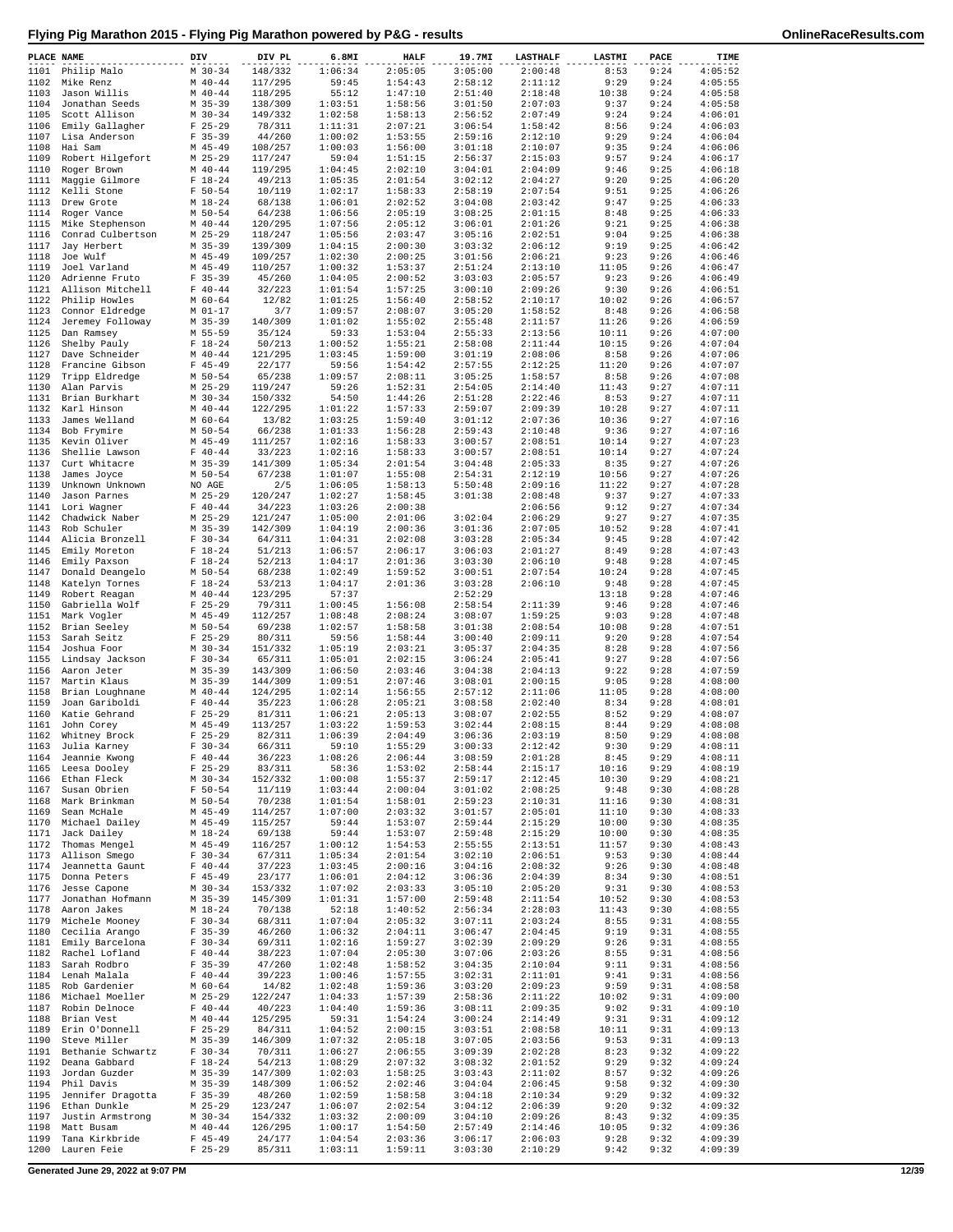|  |  | Flying Pig Marathon 2015 - Flying Pig Marathon powered by P&G - results |  |  |
|--|--|-------------------------------------------------------------------------|--|--|
|  |  |                                                                         |  |  |

| PLACE NAME   |                                     | DIV                        | DIV PL             | 6.8MI              | <b>HALF</b>        | 19.7MI             | <b>LASTHALF</b>    | LASTMI         | PACE         | TIME               |
|--------------|-------------------------------------|----------------------------|--------------------|--------------------|--------------------|--------------------|--------------------|----------------|--------------|--------------------|
| 1201         | John Feie                           | $M$ 30-34                  | 155/332            | 1:03:11            | 1:59:11            | 3:03:31            | 2:10:28            | 9:42           | 9:32         | 4:09:39            |
| 1202<br>1203 | Madeline Spurlock<br>Justin Johnson | $F 18 - 24$<br>$M$ 25-29   | 55/213<br>124/247  | 1:04:11<br>1:00:52 | 2:02:10<br>1:54:57 | 3:04:57<br>2:52:07 | 2:07:30<br>2:14:48 | 9:28<br>9:33   | 9:32<br>9:32 | 4:09:39<br>4:09:45 |
| 1204         | Carmen Cruz                         | $F$ 45-49                  | 25/177             | 1:03:15            | 2:02:33            | 3:06:12            | 2:07:14            | 9:43           | 9:32         | 4:09:47            |
| 1205         | Mindy Dill                          | $F$ 35-39                  | 49/260             | 1:04:51            | 2:00:59            | 3:03:14            | 2:08:50            | 10:33          | 9:33         | 4:09:48            |
| 1206         | Thomas Langworthy                   | $M$ 30-34                  | 156/332            | 1:07:09            | 2:03:25            | 3:04:04            | 2:06:27            | 10:35          | 9:33         | 4:09:52            |
| 1207         | Carlos Valdez                       | $M$ 40-44<br>$F 30-34$     | 127/295<br>71/311  | 1:02:34<br>1:03:29 | 1:59:04<br>2:02:23 | 2:59:20<br>3:04:35 | 2:10:54<br>2:07:35 | 11:01          | 9:33         | 4:09:57<br>4:09:58 |
| 1208<br>1209 | Amy Pastor<br>Andrea Vinson         | $F$ 35-39                  | 50/260             | 1:04:42            | 2:03:53            | 3:07:22            | 2:06:10            | 8:58<br>9:18   | 9:33<br>9:33 | 4:10:02            |
| 1210         | Bill Neumann                        | $M$ 50-54                  | 71/238             | 1:03:14            | 2:00:12            | 3:02:31            | 2:10:01            | 10:52          | 9:33         | 4:10:13            |
| 1211         | Michelle Kanda                      | $F$ 25-29                  | 86/311             | 1:08:23            | 2:09:59            | 3:09:50            | 2:00:15            | 8:49           | 9:34         | 4:10:14            |
| 1212         | Matthew Smith                       | $M$ 50-54                  | 72/238             | 58:42              | 1:54:35            | 2:58:05            | 2:15:41            | 9:19           | 9:34         | 4:10:15            |
| 1213<br>1214 | Sasha Voss                          | $F$ 25-29<br>$F$ 35-39     | 87/311<br>51/260   | 1:02:13<br>1:00:35 | 1:58:30<br>1:56:41 | 2:59:05<br>3:02:55 | 2:11:51<br>2:13:46 | 10:08<br>10:26 | 9:34<br>9:34 | 4:10:21<br>4:10:27 |
| 1215         | Kerry Hale<br>Dave Nelles           | $M$ 30-34                  | 157/332            | 55:38              | 1:47:37            | 2:53:20            | 2:22:53            | 10:51          | 9:34         | 4:10:30            |
| 1216         | Michael Weisgerber                  | $M$ 45-49                  | 117/257            | 57:29              | 1:51:19            | 2:52:18            | 2:19:14            | 10:44          | 9:34         | 4:10:33            |
| 1217         | Keith Schneider                     | $M$ 40-44                  | 128/295            | 1:09:45            | 2:08:48            | 3:08:05            | 2:01:50            | 9:16           | 9:34         | 4:10:37            |
| 1218         | Tomohiro Hayakawa                   | $M$ 25-29                  | 125/247            | 1:07:45            | 2:06:44            | 3:08:49            | 2:04:00            | 8:52           | 9:35         | 4:10:43            |
| 1219<br>1220 | Douglas Wilke<br>Nicholas Schmidlin | $M$ 50-54<br>$M_1 18 - 24$ | 73/238<br>71/138   | 1:05:50<br>53:38   | 2:00:23<br>1:45:08 | 3:02:51<br>2:57:09 | 2:10:21<br>2:25:40 | 11:00<br>10:10 | 9:35<br>9:35 | 4:10:43<br>4:10:47 |
| 1221         | Kevin Sturm                         | $M$ 50-54                  | 74/238             | 1:02:34            | 1:59:33            | 3:02:03            | 2:11:16            | 9:48           | 9:35         | 4:10:48            |
| 1222         | Rebecca Grayson                     | $F$ 25-29                  | 88/311             | 1:00:37            | 1:55:02            | 2:57:58            | 2:15:50            | 10:52          | 9:35         | 4:10:51            |
| 1223         | Paul Balent                         | $M$ 40-44                  | 129/295            | 59:47              | 1:53:54            | 2:58:41            | 2:16:58            | 10:21          | 9:35         | 4:10:51            |
| 1224         | Ashley Ritchie                      | $F 30-34$                  | 72/311             | 1:05:05            | 2:03:19            | 3:05:34            | 2:07:33            | 9:53           | 9:35         | 4:10:51            |
| 1225<br>1226 | Josh Jacobs<br>Chris Bengal         | $M$ 30-34<br>$M$ 30-34     | 158/332<br>159/332 | 59:42<br>59:45     | 1:55:31<br>1:54:08 | 2:54:38            | 2:15:24<br>2:16:49 | 11:57<br>10:48 | 9:35<br>9:35 | 4:10:55<br>4:10:57 |
| 1227         | Jonathon Wylie                      | $M$ 30-34                  | 160/332            | 1:03:06            | 1:58:57            |                    | 2:12:02            | 9:50           | 9:35         | 4:10:59            |
| 1228         | David Wenning                       | M 55-59                    | 36/124             | 57:16              | 1:47:51            | 2:44:17            | 2:23:10            | 12:23          | 9:35         | 4:11:00            |
| 1229         | Amy Dardinger                       | $F 30-34$                  | 73/311             | 1:07:52            | 2:07:09            | 3:09:19            | 2:03:51            | 8:53           | 9:35         | 4:11:00            |
| 1230         | Anna Davis                          | $F 30-34$                  | 74/311             | 1:03:20            | 1:59:35            | 3:01:27<br>3:08:06 | 2:11:31            | 9:45           | 9:35         | 4:11:05            |
| 1231<br>1232 | Drew Connor<br>Rick Leedy           | $M$ 25-29<br>$M$ 50-54     | 126/247<br>75/238  | 1:07:14<br>1:03:27 | 2:05:36<br>2:00:31 | 3:04:23            | 2:05:30<br>2:10:36 | 9:19<br>10:12  | 9:35<br>9:36 | 4:11:05<br>4:11:06 |
| 1233         | Skip Horton                         | $M$ 35-39                  | 149/309            | 54:51              | 1:46:56            | 2:57:25            | 2:24:13            | 8:15           | 9:36         | 4:11:08            |
| 1234         | Paolo Fontanella                    | M 65-69                    | 3/37               | 1:01:22            | 1:57:29            | 3:02:29            | 2:13:53            | 10:46          | 9:36         | 4:11:22            |
| 1235         | Mallory Naber                       | $F$ 25-29                  | 89/311             | 1:03:18            | 2:01:26            | 3:04:37            | 2:09:58            | 9:03           | 9:36         | 4:11:23            |
| 1236         | Kristin Woodard                     | $F$ 45-49                  | 26/177             | 1:02:18            | 1:59:48            | 3:04:06            | 2:11:37            | 10:05          | 9:36         | 4:11:24            |
| 1237<br>1238 | Jody Gastrich<br>David Christof     | $F$ 35-39<br>$M$ 35-39     | 52/260<br>150/309  | 1:03:18<br>1:03:27 | 2:01:26<br>2:00:58 | 3:04:37<br>3:14:29 | 2:09:59<br>2:10:28 | 9:04<br>7:21   | 9:36<br>9:36 | 4:11:24<br>4:11:25 |
| 1239         | Aneta Zeppettella                   | $F 40 - 44$                | 41/223             | 1:04:32            | 2:02:20            | 3:05:51            | 2:09:09            | 9:59           | 9:36         | 4:11:28            |
| 1240         | Joe Sierra                          | $M$ 35-39                  | 151/309            | 1:06:04            | 2:02:27            | 3:02:07            | 2:09:02            | 10:37          | 9:36         | 4:11:29            |
| 1241         | Amy Neltner                         | $F$ 35-39                  | 53/260             | 55:50              | 1:45:43            | 2:46:00            | 2:25:48            | 12:23          | 9:36         | 4:11:31            |
| 1242         | Neil Gollhardt                      | M 55-59                    | 37/124             | 1:04:49<br>1:05:26 | 2:02:25            | 3:06:04            | 2:09:10            | 9:48<br>8:24   | 9:37         | 4:11:34            |
| 1243<br>1244 | Matt Kesner<br>Heather Poast        | $M$ 25-29<br>$F 30-34$     | 127/247<br>75/311  | 57:52              | 2:04:40<br>1:54:53 | 3:08:35<br>3:05:13 | 2:06:56<br>2:16:45 | 9:22           | 9:37<br>9:37 | 4:11:36<br>4:11:37 |
| 1245         | Brian Colston                       | $M$ 40-44                  | 130/295            | 1:02:12            | 1:58:50            | 3:01:16            | 2:12:48            | 10:26          | 9:37         | 4:11:37            |
| 1246         | Alyssa Taylor                       | $F 30-34$                  | 76/311             | 1:04:10            | 2:02:46            | 3:06:21            | 2:08:54            | 9:58           | 9:37         | 4:11:40            |
| 1247         | Raj Mitra                           | M 50-54                    | 76/238             | 1:05:37            | 2:05:06            | 3:07:52            | 2:06:34            | 9:34           | 9:37         | 4:11:40            |
| 1248         | Renea Matthes                       | $F$ 45-49                  | 27/177             | 1:05:37            | 2:05:06            | 3:07:51            | 2:06:34            | 9:35           | 9:37         | 4:11:40            |
| 1249<br>1250 | Leslie Williams<br>Colleen Devanney | $F 18-24$<br>$F 30-34$     | 56/213<br>77/311   | 59:34<br>1:05:19   | 1:56:27<br>2:02:13 | 2:58:15<br>3:05:23 | 2:15:14<br>2:09:29 | 11:05          | 9:37<br>9:37 | 4:11:40<br>4:11:41 |
| 1251         | Stephen Byrne                       | $M$ 30-34                  | 161/332            | 1:01:25            | 1:54:39            | 2:56:46            | 2:17:04            | 10:03          | 9:37         | 4:11:42            |
| 1252         | Nick Messinger                      | $M$ 25-29                  | 128/247            | 1:02:43            | 1:58:47            | 3:01:07            | 2:12:56            | 9:53           | 9:37         | 4:11:43            |
| 1253         | Sarah Carver                        | $F$ 25-29                  | 90/311             | 59:24              | 1:56:40            | 3:03:36            | 2:15:07            | 9:45           | 9:37         | 4:11:46            |
| 1254<br>1255 | Catherine Parts<br>Bill Jahnke      | $F 50 - 54$<br>$M$ 60-64   | 12/119<br>15/82    | 1:03:46<br>1:07:55 | 2:00:21<br>2:06:27 | 3:03:48<br>3:08:36 | 2:11:32<br>2:05:27 | 10:22<br>9:51  | 9:37<br>9:37 | 4:11:53<br>4:11:54 |
| 1256         | Richard Nagel                       | $M$ 65-69                  | 4/37               | 1:06:03            | 2:05:05            | 3:08:33            | 2:06:51            | 9:56           | 9:37         | 4:11:55            |
| 1257         | Jill Knapschaefer                   | $F$ 35-39                  | 54/260             | 1:07:52            | 2:08:34            | 3:10:47            | 2:03:23            | 8:46           | 9:37         | 4:11:57            |
| 1258         | Robert Bowden                       | $M$ 40-44                  | 131/295            | 1:01:05            | 1:56:10            | 3:01:10            | 2:15:50            | 9:54           | 9:38         | 4:11:59            |
| 1259         | Tom Trent                           | M 50-54                    | 77/238             | 1:02:31            | 2:00:00            | 3:04:05            | 2:12:01            | 9:53           | 9:38         | 4:12:00            |
| 1260         | Joe Case                            | $M$ 45-49<br>$M$ 25-29     | 118/257            | 1:00:53            | 1:57:06<br>2:08:43 | 3:01:46            | 2:14:56            | 10:36          | 9:38         | 4:12:02            |
| 1261<br>1262 | Jeff Antonelli<br>Peter Bro         | $M$ 35-39                  | 129/247<br>152/309 | 1:10:13<br>59:00   | 1:54:08            | 3:08:12<br>2:58:05 | 2:03:22<br>2:18:00 | 8:50<br>10:14  | 9:38<br>9:38 | 4:12:05<br>4:12:07 |
| 1263         | Casey Hogan                         | $M$ 30-34                  | 162/332            | 1:07:56            | 2:10:24            | 3:07:43            | 2:01:45            | 10:31          | 9:38         | 4:12:09            |
| 1264         | Jason Colonel                       | $M$ 35-39                  | 153/309            | 59:24              | 1:51:46            | 2:56:22            | 2:20:26            | 9:43           | 9:38         | 4:12:11            |
| 1265         | Sue Weikert                         | $F 45 - 49$                | 28/177             | 1:04:39            | 2:03:52            | 3:08:44            | 2:08:20            | 9:13           | 9:38         | 4:12:12            |
| 1266         | Julie Whitis                        | $F 40 - 44$<br>$M$ 35-39   | 42/223             | 1:03:38            | 2:00:12<br>1:56:34 | 3:05:25<br>2:59:02 | 2:12:01            | 9:16           | 9:38<br>9:38 | 4:12:13<br>4:12:24 |
| 1267<br>1268 | Tim Bath<br>Heath Mash              | $M$ 40-44                  | 154/309<br>132/295 | 1:01:52<br>1:04:03 | 1:59:44            | 2:59:20            | 2:15:50<br>2:12:41 | 11:24<br>12:39 | 9:39         | 4:12:24            |
| 1269         | Michael Keefe                       | $M$ 30-34                  | 163/332            | 1:02:40            | 1:58:29            | 2:57:55            | 2:13:56            | 11:33          | 9:39         | 4:12:25            |
| 1270         | Jason Heinen                        | $M$ 40-44                  | 133/295            | 1:06:41            | 2:04:49            | 3:08:15            | 2:07:37            | 10:11          | 9:39         | 4:12:26            |
| 1271         | Paul Collins                        | M 55-59                    | 38/124             | 1:05:03            | 2:01:20            | 3:01:07            | 2:11:11            | 10:07          | 9:39         | 4:12:30            |
| 1272<br>1273 | Kathleen Housman<br>Michael Davison | $F 50 - 54$<br>$M$ 35-39   | 13/119<br>155/309  | 1:03:41<br>1:01:18 | 2:01:34<br>1:54:53 | 3:05:40<br>2:58:15 | 2:10:57<br>2:17:39 | 10:28<br>10:22 | 9:39<br>9:39 | 4:12:30<br>4:12:32 |
| 1274         | Kelly Helton                        | $F$ 25-29                  | 91/311             | 1:02:54            | 1:59:27            | 3:04:38            | 2:13:08            | 9:41           | 9:39         | 4:12:35            |
| 1275         | Tim Gonyea                          | M 55-59                    | 39/124             | 1:07:09            | 2:08:09            | 3:09:58            | 2:04:27            | 9:22           | 9:39         | 4:12:36            |
| 1276         | Michael Sacher                      | $M$ 35-39                  | 156/309            | 1:09:56            | 2:05:21            | 3:08:15            | 2:07:16            | 9:26           | 9:39         | 4:12:37            |
| 1277         | Christopher Tompkins                | M 50-54                    | 78/238             | 1:02:36            | 1:59:05            | 3:00:50            | 2:13:34            | 12:02          | 9:39         | 4:12:39            |
| 1278         | Nitza Pinilla-Foster                | $F 40 - 44$                | 43/223             | 1:00:43            | 2:00:12            | 3:03:31            | 2:12:28            | 9:49           | 9:39         | 4:12:40            |
| 1279<br>1280 | Lauren Berger<br>Frank Floccari     | $F$ 25-29<br>M 55-59       | 92/311<br>40/124   | 1:03:36<br>1:04:17 | 2:00:34<br>2:03:15 | 3:02:50<br>3:07:04 | 2:12:07<br>2:09:28 | 10:06<br>9:41  | 9:39<br>9:39 | 4:12:40<br>4:12:42 |
| 1281         | Ross Czarnik                        | $M$ 30-34                  | 164/332            | 1:05:57            | 2:03:47            | 3:05:14            | 2:08:57            | 10:27          | 9:39         | 4:12:43            |
| 1282         | Jonathan Thomas                     | $M$ 40-44                  | 134/295            | 1:05:39            | 2:04:30            | 3:08:37            | 2:08:18            | 9:49           | 9:39         | 4:12:48            |
| 1283         | Patricia Bales                      | $F 55 - 59$                | 4/71               | 1:03:52            | 2:00:17            | 3:03:58            | 2:12:31            | 10:15          | 9:39         | 4:12:48            |
| 1284         | Sara Carter                         | $F$ 35-39                  | 55/260             | 1:06:05            | 2:04:33            | 3:08:35            | 2:08:18            | 9:14           | 9:40         | 4:12:51            |
| 1285<br>1286 | Julie Slade<br>Matthew Shipes       | $F$ 35-39<br>$M$ 35-39     | 56/260<br>157/309  | 1:06:17<br>1:09:53 | 2:03:49<br>2:07:08 | 3:06:21<br>3:06:20 | 2:09:04<br>2:05:45 | 9:29<br>9:30   | 9:40<br>9:40 | 4:12:52<br>4:12:52 |
| 1287         | Kimberly Rasnake                    | $F 30-34$                  | 78/311             | 1:08:49            | 2:09:07            | 3:11:58            | 2:03:51            | 9:10           | 9:40         | 4:12:57            |
| 1288         | Jennifer Romanishin                 | $F$ 35-39                  | 57/260             | 1:03:18            | 2:02:49            | 3:07:00            | 2:10:09            | 10:00          | 9:40         | 4:12:57            |
| 1289         | Annie Hartmann                      | $F$ 25-29                  | 93/311             | 1:07:13            | 2:05:00            | 3:06:55            | 2:07:59            | 9:32           | 9:40         | 4:12:58            |
| 1290         | Alan Coppinger                      | M 55-59                    | 41/124             | 1:07:03            | 2:09:44            | 3:11:59            | 2:03:16            | 9:15           | 9:40         | 4:12:59            |
| 1291<br>1292 | Craig Tait<br>Amber Larason         | M 50-54<br>$F 30-34$       | 79/238<br>79/311   | 57:32<br>1:05:40   | 1:51:27<br>2:03:42 | 2:54:04<br>3:06:21 | 2:21:36<br>2:09:26 | 11:47<br>10:27 | 9:40<br>9:40 | 4:13:02<br>4:13:07 |
| 1293         | Amanda Murphy                       | $F 30-34$                  | 80/311             | 1:02:54            | 2:00:02            | 3:05:29            | 2:13:11            | 9:48           | 9:40         | 4:13:12            |
| 1294         | Natalie Meininger                   | $F$ 25-29                  | 94/311             | 1:04:33            | 2:01:56            | 3:05:27            | 2:11:18            | 10:27          | 9:40         | 4:13:14            |
| 1295         | Jim Migoski                         | $M$ 45-49                  | 119/257            | 1:02:51            | 1:59:55            | 3:03:01            | 2:13:23            | 11:51          | 9:41         | 4:13:17            |
| 1296         | Shoji Horiguchi                     | $M$ 30-34                  | 165/332            | 1:07:46            | 2:06:45            | 3:08:56            | 2:06:36            | 11:23          | 9:41         | 4:13:21            |
| 1297<br>1298 | Hannah Nienaber<br>Corinne O'Grady  | $F 18-24$<br>$F$ 25-29     | 57/213<br>95/311   | 1:03:22<br>1:07:29 | 2:00:33<br>2:08:31 | 3:04:21<br>3:12:12 | 2:12:49<br>2:04:55 | 9:57<br>8:33   | 9:41<br>9:41 | 4:13:21<br>4:13:26 |
| 1299         | Thomas Keller                       | $M_18-24$                  | 72/138             | 1:02:39            | 1:58:21            | 3:00:38            | 2:15:09            | 9:53           | 9:41         | 4:13:29            |
| 1300         | Ashley Sinclair                     | $F 30-34$                  | 81/311             | 1:06:29            | 2:05:44            | 3:10:51            | 2:07:56            | 8:58           | 9:41         | 4:13:40            |

**Generated June 29, 2022 at 9:07 PM 13/39**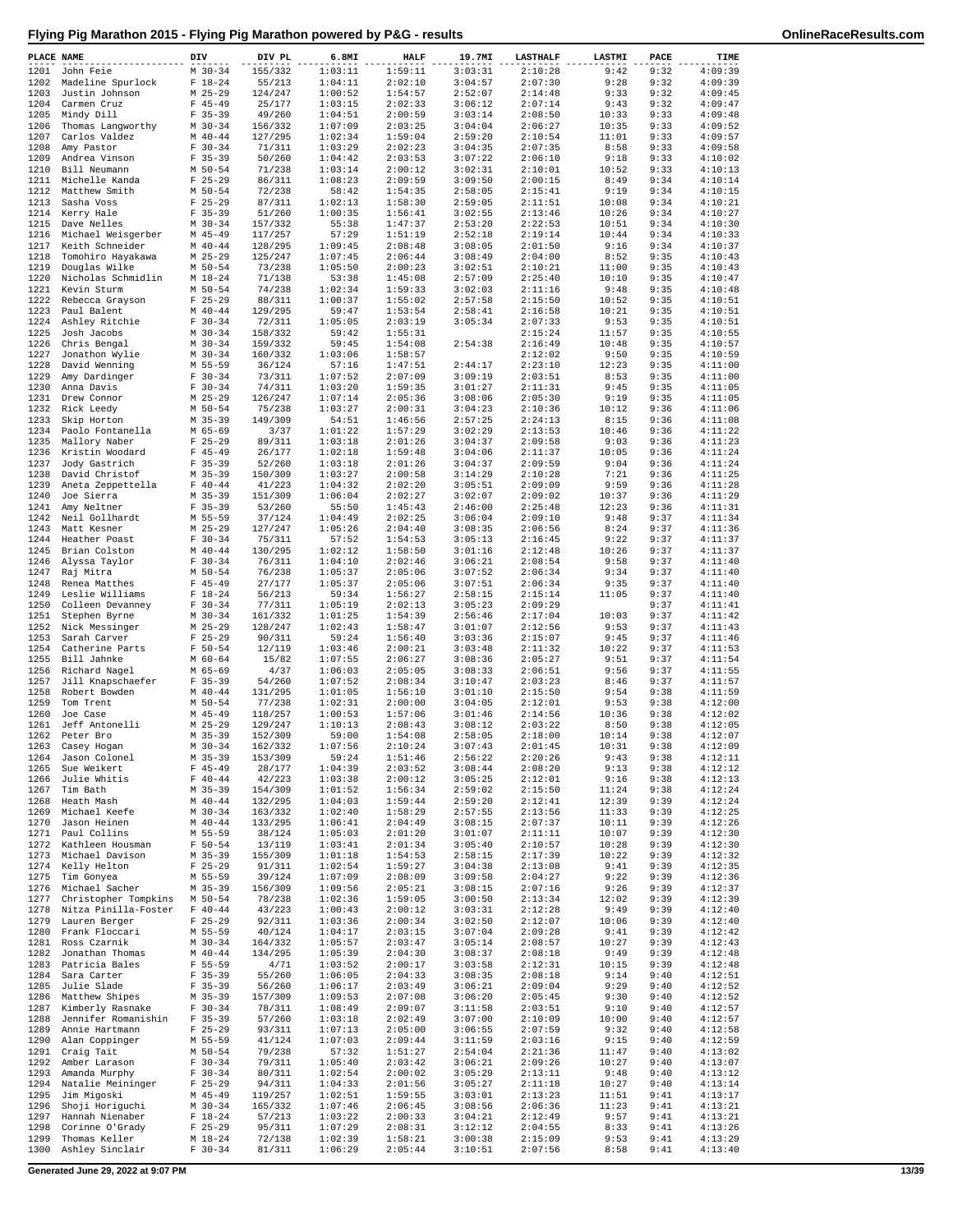|  | Flying Pig Marathon 2015 - Flying Pig Marathon powered by P&G - results |  |
|--|-------------------------------------------------------------------------|--|
|  |                                                                         |  |

| PLACE NAME   |                                         | DIV                      | DIV PL             | 6.8MI              | <b>HALF</b>        | 19.7MI             | <b>LASTHALF</b>    | LASTMI         | PACE         | TIME               |
|--------------|-----------------------------------------|--------------------------|--------------------|--------------------|--------------------|--------------------|--------------------|----------------|--------------|--------------------|
| 1301         | Ashley Licari                           | $F 30-34$                | 82/311             | 1:06:29            | 2:05:44            | 3:10:50            | 2:07:57            | 8:58           | 9:41         | 4:13:40            |
| 1302         | Emily Bamber                            | $F 30-34$                | 83/311             | 1:11:17            | 2:12:19            | 3:14:28            | 2:01:25            | 8:34           | 9:42         | 4:13:44            |
| 1303         | Dan Suerdieck                           | $M$ 30-34                | 166/332            | 1:03:01            | 2:00:32            | 3:05:31            | 2:13:15            | 9:45           | 9:42         | 4:13:47            |
| 1304<br>1305 | Andrew Wetterer<br>Michael Ball         | $M$ 30-34<br>$M$ 60-64   | 167/332<br>16/82   | 1:02:50<br>1:07:36 | 1:57:07<br>2:07:20 | 2:58:53<br>3:10:56 | 2:16:42<br>2:06:32 | 10:06<br>9:22  | 9:42<br>9:42 | 4:13:48<br>4:13:52 |
| 1306         | Mark Bissing                            | $M$ 50-54                | 80/238             | 53:27              | 1:42:46            | 2:50:26            | 2:31:10            | 12:45          | 9:42         | 4:13:55            |
| 1307         | Doug Arlinghaus                         | $M$ 35-39                | 158/309            | 1:03:00            | 2:01:03            | 3:04:26            | 2:12:54            | 9:56           | 9:42         | 4:13:56            |
| 1308         | Jeremy Weiss                            | $M$ 25-29                | 130/247            | 1:05:38            | 2:04:55            | 3:06:49            | 2:09:04            | 10:24          | 9:42         | 4:13:58            |
| 1309         | William Mees                            | $M$ 50-54                | 81/238             | 1:06:41            | 2:04:09            | 3:07:24            | 2:09:50            | 10:04          | 9:42         | 4:13:59            |
| 1310         | Jennifer Beil                           | $F$ 25-29                | 96/311             | 1:03:06            | 1:59:58            | 3:05:29            | 2:14:04            | 9:38           | 9:42         | 4:14:01            |
| 1311<br>1312 | Giovanni Dumford<br>Edward Fox          | $M$ 30-34<br>$M$ 40-44   | 168/332<br>135/295 | 1:03:50<br>1:09:06 | 2:01:31<br>2:07:31 | 3:05:59<br>3:09:26 | 2:12:30<br>2:06:32 | 10:15<br>9:13  | 9:42<br>9:42 | 4:14:01<br>4:14:03 |
| 1313         | Diana Sternberg                         | $F$ 25-29                | 97/311             | 1:01:32            | 1:57:29            | 3:01:32            | 2:16:36            | 10:22          | 9:42         | 4:14:04            |
| 1314         | Michael Boza                            | $M$ 50-54                | 82/238             | 1:03:35            | 2:01:48            | 3:09:16            | 2:12:20            | 9:33           | 9:42         | 4:14:08            |
| 1315         | Margo Lewandos                          | $F 30 - 34$              | 84/311             | 1:09:01            | 2:09:28            | 3:13:54            | 2:04:41            | 8:39           | 9:42         | 4:14:09            |
| 1316         | Emilie Shyy                             | $F$ 25-29                | 98/311             | 58:57              | 1:53:44            | 3:03:31            | 2:20:29            | 10:08          | 9:43         | 4:14:13            |
| 1317<br>1318 | Elizabeth Scott                         | $F 50 - 54$<br>$M$ 30-34 | 14/119             | 58:57<br>1:05:02   | 1:53:46<br>2:03:15 | 3:03:29<br>3:06:39 | 2:20:28<br>2:11:00 | 10:09          | 9:43<br>9:43 | 4:14:13<br>4:14:15 |
| 1319         | Jesse Megenhardt<br>Alexey Perkhurov    | $M$ 35-39                | 169/332<br>159/309 | 1:00:23            | 1:54:57            | 2:58:54            | 2:19:19            | 10:33<br>11:52 | 9:43         | 4:14:15            |
| 1320         | Michael Laux                            | $M$ 45-49                | 120/257            | 1:00:53            | 1:58:09            | 3:03:18            | 2:16:07            | 10:48          | 9:43         | 4:14:16            |
| 1321         | Glen Raggio                             | M 50-54                  | 83/238             | 1:02:20            | 1:59:03            | 3:04:16            | 2:15:14            | 10:16          | 9:43         | 4:14:17            |
| 1322         | Thomas Adams                            | $M$ 35-39                | 160/309            | 1:02:29            | 1:59:36            | 3:04:08            | 2:14:42            | 9:25           | 9:43         | 4:14:18            |
| 1323         | Michale Sanker                          | $F$ 35-39                | 58/260             | 1:02:29            | 1:59:37            | 3:04:07            | 2:14:41            | 9:23           | 9:43         | 4:14:18            |
| 1324<br>1325 | Doug Pittard<br>Camille Pittard         | $M$ 30-34<br>$F$ 25-29   | 170/332<br>99/311  | 1:09:15<br>1:09:15 | 2:09:57<br>2:09:57 | 3:13:46<br>3:13:46 | 2:04:26<br>2:04:26 | 9:17<br>9:18   | 9:43<br>9:43 | 4:14:22<br>4:14:23 |
| 1326         | Larry Faist                             | $M$ 50-54                | 84/238             | 1:04:43            | 2:02:27            | 3:07:40            | 2:11:59            | 9:22           | 9:43         | 4:14:25            |
| 1327         | Regina Ruthven                          | $F 50 - 54$              | 15/119             | 1:09:20            | 2:09:24            | 3:10:44            | 2:05:03            | 9:54           | 9:43         | 4:14:26            |
| 1328         | Jill Sturm                              | $F$ 45-49                | 29/177             | 1:10:45            | 2:11:01            | 3:13:12            | 2:03:28            | 8:19           | 9:43         | 4:14:28            |
| 1329         | Greg Greening                           | $M$ 50-54                | 85/238             | 1:14:15            | 2:12:19<br>1:52:37 | 3:12:01            | 2:02:13<br>2:21:57 | 8:29           | 9:43         | 4:14:31            |
| 1330<br>1331 | Jackie Howard<br>Susan Loveland         | $F 30-34$<br>$F$ 45-49   | 85/311<br>30/177   | 57:13<br>1:03:26   | 1:59:55            | 3:05:23<br>3:03:36 | 2:14:42            | 9:21<br>10:31  | 9:43<br>9:44 | 4:14:33<br>4:14:37 |
| 1332         | Linda Sauer                             | $F$ 25-29                | 100/311            | 1:02:32            | 1:59:32            | 3:06:59            | 2:15:06            | 9:43           | 9:44         | 4:14:37            |
| 1333         | James Kavanaugh                         | $M$ 45-49                | 121/257            | 58:06              | 1:51:38            | 2:58:08            | 2:23:00            | 9:01           | 9:44         | 4:14:38            |
| 1334         | Sari Liggett                            | $F$ 35-39                | 59/260             | 1:05:13            | 2:03:52            | 3:10:47            | 2:10:49            | 8:56           | 9:44         | 4:14:40            |
| 1335         | Shelby Copenhaver                       | $F 18-24$                | 58/213             | 1:03:49            | 2:02:36            | 3:08:15            | 2:12:11            | 9:35           | 9:44         | 4:14:46            |
| 1336         | Carol Newton                            | $F 40 - 44$              | 44/223             | 1:03:34            | 2:00:38            | 3:05:22<br>3:07:44 | 2:14:11            | 10:46          | 9:44         | 4:14:48            |
| 1337<br>1338 | David Crewe<br>Chuck Gerlach            | M 55-59<br>$M$ 30-34     | 42/124<br>171/332  | 1:05:17<br>1:05:21 | 2:02:43<br>2:01:14 | 3:02:26            | 2:12:09<br>2:13:41 | 10:50<br>11:14 | 9:44<br>9:44 | 4:14:52<br>4:14:55 |
| 1339         | Mark Loftin                             | $M$ 45-49                | 122/257            | 1:01:01            | 1:57:48            | 3:01:21            | 2:17:07            | 11:48          | 9:44         | 4:14:55            |
| 1340         | James Davidson                          | M 50-54                  | 86/238             | 1:03:17            | 2:00:55            | 3:12:22            | 2:14:01            | 9:01           | 9:44         | 4:14:55            |
| 1341         | Bryan Powell                            | $M$ 35-39                | 161/309            | 57:10              | 1:53:24            | 3:02:56            | 2:21:32            | 9:26           | 9:44         | 4:14:55            |
| 1342         | David Plemons                           | $M$ 40-44                | 136/295            | 1:06:48            | 2:06:57            | 3:09:28            | 2:07:59            | 9:57           | 9:44         | 4:14:56            |
| 1343<br>1344 | William Greenhill<br>Jennifer Bucher    | M 50-54<br>$F 40 - 44$   | 87/238<br>45/223   | 1:05:19<br>1:06:28 | 2:03:31<br>2:05:09 | 3:06:33<br>3:09:25 | 2:11:29<br>2:09:52 | 10:49<br>10:09 | 9:44<br>9:44 | 4:14:59<br>4:15:01 |
| 1345         | Kris Titko                              | $F$ 45-49                | 31/177             | 1:09:59            | 2:12:10            | 3:14:59            | 2:02:59            | 9:06           | 9:45         | 4:15:08            |
| 1346         | Michael Marrero                         | $M$ 60-64                | 17/82              | 1:00:40            | 1:56:49            | 2:59:08            | 2:18:22            | 13:30          | 9:45         | 4:15:10            |
| 1347         | Matthew Gramlich                        | $M$ 25-29                | 131/247            | 1:00:14            | 1:55:39            | 2:59:08            | 2:19:33            | 9:57           | 9:45         | 4:15:11            |
| 1348         | Heidi Bogan                             | $F 40 - 44$              | 46/223             | 1:05:32            | 2:03:56            | 3:06:28            | 2:11:17            | 10:38          | 9:45         | 4:15:12            |
| 1349         | Keith Miller                            | M 55-59                  | 43/124             | 58:28              |                    | 3:04:35            |                    | 9:55           | 9:45         | 4:15:15            |
| 1350<br>1351 | Sarah Miller<br>Robert Garcia           | $F 18-24$<br>$M$ 45-49   | 59/213<br>123/257  | 58:29<br>59:23     | 1:56:03<br>1:54:33 | 3:04:36<br>2:59:38 | 2:19:12<br>2:20:55 | 9:56<br>11:27  | 9:45<br>9:45 | 4:15:15<br>4:15:27 |
| 1352         | Raymond Parhad                          | $M$ 45-49                | 124/257            | 1:04:34            | 2:02:53            | 3:07:38            | 2:12:36            | 10:29          | 9:46         | 4:15:28            |
| 1353         | Samantha Haft                           | $F 18-24$                | 60/213             | 1:03:49            | 2:00:23            | 3:02:10            | 2:15:09            | 9:26           | 9:46         | 4:15:31            |
| 1354         | Vicky Phillips                          | $F 30-34$                | 86/311             | 1:05:40            | 1:58:37            | 3:02:40            | 2:17:09            | 9:19           | 9:46         | 4:15:46            |
| 1355         | Andrew Phillips                         | $M$ 30-34                | 172/332            | 1:05:28            | 1:58:37            | 3:02:39            | 2:17:09            | 9:19           | 9:46         | 4:15:46            |
| 1356<br>1357 | Holly Ward<br>Heather Dutton            | $F 40 - 44$<br>$F$ 25-29 | 47/223<br>101/311  | 1:06:37            | 2:06:07<br>2:00:41 | 3:10:47<br>3:02:28 | 2:09:46<br>2:15:15 | 9:42<br>11:06  | 9:46<br>9:47 | 4:15:53<br>4:15:56 |
| 1358         | Richard Bales                           | $M$ 45-49                | 125/257            | 1:07:53            | 2:08:11            | 3:13:38            | 2:07:49            | 8:59           | 9:47         | 4:16:00            |
| 1359         | Hae Carberry                            | $F 40 - 44$              | 48/223             | 1:01:32            | 2:02:12            | 3:10:34            | 2:13:54            | 9:06           | 9:47         | 4:16:05            |
| 1360         | Jason Jette                             | $M$ 25-29                | 132/247            | 1:07:00            | 2:04:29            | 3:07:58            | 2:11:38            | 10:43          | 9:47         | 4:16:06            |
| 1361         | Thomas Nelson                           | $M$ 35-39                | 162/309            | 1:06:16            | 2:03:53            | 3:08:15            | 2:12:18            | 10:22          | 9:47         | 4:16:11            |
| 1362         | Mark Krautle Ii<br>1363 Kevin Guilfoyle | $M$ 30-34<br>M 55-59     | 173/332<br>44/124  | 1:01:38<br>1:02:40 | 1:59:21<br>1:59:17 | 3:06:13<br>3:02:27 | 2:16:53<br>2:17:00 | 9:23<br>12:23  | 9:47<br>9:47 | 4:16:13<br>4:16:16 |
|              | 1364 Bettina Iddings                    | $F$ 35-39                | 60/260             | 1:03:31            | 2:00:24            | 3:06:36            | 2:15:59            | 9:52           | 9:48         | 4:16:22            |
| 1365         | Andrew Fields                           | $M$ 40-44                | 137/295            | 1:07:30            | 2:05:15            | 3:07:15            | 2:11:10            | 9:59           | 9:48         | 4:16:25            |
| 1366         | Gerald Birkhimer                        | $M 50 - 54$              | 88/238             | 1:08:20            | 2:08:06            | 3:13:06            | 2:08:19            | 9:33           | 9:48         | 4:16:25            |
| 1367         | Hannah Zimmerman                        | $F 18 - 24$              | 61/213             | 1:03:48            | 2:00:22            | 3:02:08            | 2:16:04            | 8:37           | 9:48         | 4:16:26            |
| 1368<br>1369 | Brandy Campbell<br>Noah McClellan       | $F$ 35-39<br>$M$ 30-34   | 61/260<br>174/332  | 1:03:35<br>59:20   | 2:00:30<br>1:52:49 | 3:04:30<br>2:55:46 | 2:15:58<br>2:23:44 | 10:45<br>12:11 | 9:48<br>9:48 | 4:16:27<br>4:16:32 |
| 1370         | Christina Lawrence                      | $F 50 - 54$              | 16/119             | 1:04:15            | 2:01:12            | 3:07:07            | 2:15:22            | 10:26          | 9:48         | 4:16:34            |
| 1371         | Steve Regner                            | $M$ 50-54                | 89/238             | 1:07:27            | 2:07:11            | 3:11:44            | 2:09:24            | 9:57           | 9:48         | 4:16:35            |
| 1372         | Kevin Ash                               | $M$ 30-34                | 175/332            | 1:03:36            | 1:58:39            | 3:02:12            | 2:17:57            | 11:48          | 9:48         | 4:16:36            |
| 1373         | Lance Sizemore                          | $M$ 25-29                | 133/247            | 1:03:12            | 1:57:52            | 2:58:22            | 2:18:45            | 11:12          | 9:48         | 4:16:37            |
| 1374<br>1375 | Kathleen Ash<br>Steven Moore            | $F$ 25-29<br>$M$ 40-44   | 102/311            | 1:03:36            | 1:58:39<br>2:09:15 | 3:02:13<br>3:14:16 | 2:17:59<br>2:07:24 | 11:49<br>9:03  | 9:48<br>9:48 | 4:16:37<br>4:16:39 |
| 1376         | Cynthia Flischel                        | $F 30-34$                | 138/295<br>87/311  | 1:08:40<br>1:06:54 | 2:05:19            | 3:08:30            | 2:11:22            | 9:33           | 9:48         | 4:16:41            |
| 1377         | Jeff Ranson                             | $M$ 60-64                | 18/82              | 1:03:45            | 2:03:12            | 3:07:44            | 2:13:30            | 11:04          | 9:48         | 4:16:41            |
| 1378         | Mike Smith                              | M 55-59                  | 45/124             | 1:03:41            | 2:03:13            | 3:09:58            | 2:13:30            | 10:17          | 9:48         | 4:16:42            |
| 1379         | Karina Kurzhals                         | $F 18-24$                | 62/213             | 1:01:58            | 2:00:06            | 3:08:04            | 2:16:38            | 9:57           | 9:48         | 4:16:43            |
| 1380         | Steve Campbell                          | $M$ 45-49                | 126/257            | 1:01:26            | 1:57:49            | 3:05:45            | 2:18:58            | 10:56          | 9:49         | 4:16:47            |
| 1381<br>1382 | Molly Huttner<br>Micah Frederick        | $F 18-24$<br>$M$ 35-39   | 63/213<br>163/309  | 59:45<br>1:05:33   | 1:53:21<br>2:01:53 | 2:59:13<br>3:07:45 | 2:23:29<br>2:15:00 | 11:56<br>9:25  | 9:49<br>9:49 | 4:16:50<br>4:16:52 |
| 1383         | Matthew Brothers                        | $M$ 30-34                | 176/332            | 1:04:38            | 2:01:55            | 3:06:46            | 2:14:59            | 10:03          | 9:49         | 4:16:53            |
| 1384         | Laura Jeffers                           | $F 18-24$                | 64/213             | 1:05:50            | 2:03:53            | 3:07:49            | 2:13:01            | 8:53           | 9:49         | 4:16:53            |
| 1385         | Mitch Hughes                            | $M$ 01-17                | 4/7                | 1:00:23            | 2:00:41            | 3:05:19            | 2:16:15            | 10:53          | 9:49         | 4:16:56            |
| 1386         | David Richards                          | $M$ 40-44                | 139/295            | 1:02:47            | 1:56:56            | 3:02:58            | 2:20:03            | 10:10          | 9:49         | 4:16:59            |
| 1387<br>1388 | Tara Gray<br>Katie Gallagher            | $F 18-24$<br>$F 18-24$   | 65/213<br>66/213   | 1:07:37<br>1:07:38 | 2:06:32<br>2:06:32 | 3:11:37<br>3:11:41 | 2:10:29<br>2:10:29 | 9:28<br>9:28   | 9:49<br>9:49 | 4:17:00<br>4:17:01 |
| 1389         | Kimberly Stephens                       | $F$ 25-29                | 103/311            | 1:09:08            | 2:08:47            | 3:13:26            | 2:08:15            | 9:11           | 9:49         | 4:17:02            |
| 1390         | Elissa Withrow                          | $F 30-34$                | 88/311             | 1:05:54            | 2:05:36            | 3:08:00            | 2:11:27            | 11:09          | 9:49         | 4:17:03            |
| 1391         | Emily Sebree                            | $F 18-24$                | 67/213             | 1:04:20            | 2:02:22            | 3:08:00            | 2:14:41            | 10:21          | 9:49         | 4:17:03            |
| 1392         | Lisa Hill                               | $F$ 45-49                | 32/177             | 1:05:41            | 2:05:52            | 3:12:21            | 2:11:12            | 8:58           | 9:49         | 4:17:04            |
| 1393<br>1394 | Elizabeth Hiller<br>Mark McPhillips     | $F 18-24$<br>$M$ 40-44   | 68/213<br>140/295  | 1:09:07<br>1:05:21 | 2:10:10<br>2:02:27 | 3:14:32<br>3:08:38 | 2:06:58<br>2:14:42 | 8:43<br>10:46  | 9:49<br>9:49 | 4:17:08<br>4:17:08 |
| 1395         | Don Yohman                              | $M$ 60-64                | 19/82              | 1:02:50            | 2:01:35            | 3:08:19            | 2:15:35            | 10:23          | 9:49         | 4:17:09            |
| 1396         | Shawn Shelton                           | $M$ 25-29                | 134/247            | 1:01:31            | 1:54:10            | 2:51:59            | 2:23:00            | 11:25          | 9:49         | 4:17:09            |
| 1397         | Rick Rose                               | M 50-54                  | 90/238             | 1:09:18            | 2:09:57            | 3:14:10            | 2:07:23            | 9:47           | 9:50         | 4:17:19            |
| 1398         | Samantha Lamorandier                    | $F 30 - 34$              | 89/311             | 1:09:59            | 2:10:14            | 3:13:49            | 2:07:06            | 8:34           | 9:50         | 4:17:19            |
| 1399<br>1400 | Philip Cox<br>Gina Griesdorn            | $M$ 40-44<br>$F 18-24$   | 141/295<br>69/213  | 1:02:51<br>1:09:29 | 1:59:54<br>2:09:46 | 3:03:18<br>3:14:44 | 2:17:30<br>2:07:38 | 12:08<br>9:07  | 9:50<br>9:50 | 4:17:23<br>4:17:24 |
|              |                                         |                          |                    |                    |                    |                    |                    |                |              |                    |

**Generated June 29, 2022 at 9:07 PM 14/39**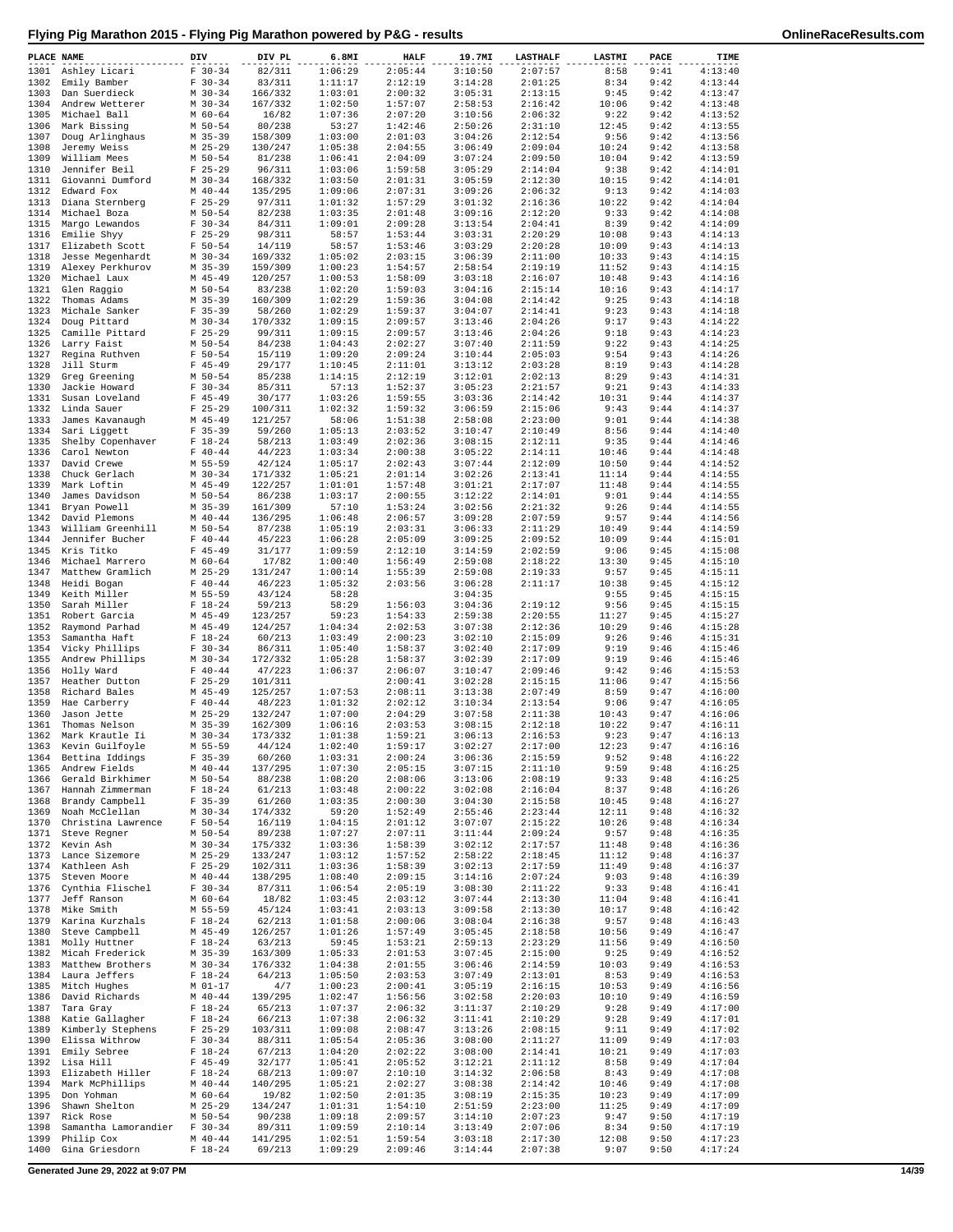| PLACE NAME   |                                                | DIV |                          | DIV PL             | 6.8MI              | <b>HALF</b>        | 19.7MI             | <b>LASTHALF</b>    | LASTMI         | PACE         | TIME               |
|--------------|------------------------------------------------|-----|--------------------------|--------------------|--------------------|--------------------|--------------------|--------------------|----------------|--------------|--------------------|
| 1401         | Caitlyn Rowane                                 |     | $F 18-24$                | 70/213             | 1:04:49            | 2:04:44            | 3:11:29            | 2:12:47            | 9:57           | 9:50         | 4:17:31            |
| 1402         | Joseph Driewer                                 |     | $M$ 35-39                | 164/309            | 57:19              | 1:53:04<br>1:55:47 | 3:00:25            | 2:24:29<br>2:21:55 | 9:59           | 9:50         | 4:17:32<br>4:17:42 |
| 1403<br>1404 | David Stone<br>Michael Pagano                  |     | $M$ 30-34<br>$M$ 30-34   | 177/332<br>178/332 | 1:00:07<br>56:00   | 1:50:18            | 3:05:26<br>2:56:21 | 2:27:25            | 10:20<br>10:39 | 9:51<br>9:51 | 4:17:43            |
| 1405         | Philip Rismiller                               |     | $M$ 30-34                | 179/332            | 58:31              | 1:52:57            | 2:57:59            | 2:24:54            | 11:54          | 9:51         | 4:17:51            |
| 1406         | Krista Spitzer                                 |     | $F 40 - 44$              | 49/223             | 1:07:54            | 2:10:14            | 3:13:11            | 2:07:39            | 10:08          | 9:51         | 4:17:52            |
| 1407         | Jessica Keller                                 |     | $F 30-34$                | 90/311             | 1:09:44            | 2:11:27            | 3:16:22            | 2:06:33            | 9:04           | 9:51         | 4:17:59            |
| 1408<br>1409 | Tj Wilkinson<br>Michael Knox                   |     | $M$ 30-34<br>$M$ 30-34   | 180/332<br>181/332 | 1:07:28<br>1:01:38 | 2:05:17<br>1:57:30 | 3:09:41<br>3:04:04 | 2:12:51<br>2:20:38 | 10:57<br>10:40 | 9:52<br>9:52 | 4:18:07<br>4:18:07 |
| 1410         | Milan Slapak                                   |     | $M$ 35-39                | 165/309            | 1:06:56            | 2:06:20            | 3:13:08            | 2:11:56            | 9:21           | 9:52         | 4:18:15            |
| 1411         | Laura Hernandez                                |     | $F$ 25-29                | 104/311            | 1:02:35            | 2:00:00            | 3:06:21            | 2:18:19            | 9:56           | 9:52         | 4:18:19            |
| 1412         | Chris Grile                                    |     | M 35-39                  | 166/309            | 1:01:45            | 2:02:25            | 3:07:06            | 2:15:57            | 10:30          | 9:52         | 4:18:22            |
| 1413<br>1414 | Joseph Greiner<br>Harriet Langlois             |     | $M$ 25-29<br>$F 55 - 59$ | 135/247<br>5/71    | 1:04:41<br>1:08:33 | 2:02:12<br>2:10:07 | 3:05:45<br>3:14:34 | 2:16:10<br>2:08:15 | 10:04<br>10:01 | 9:52<br>9:52 | 4:18:22<br>4:18:22 |
| 1415         | Karl Dostal                                    |     | $M$ 40-44                | 142/295            | 1:06:18            | 2:04:31            | 3:06:41            | 2:13:54            | 11:59          | 9:52         | 4:18:24            |
| 1416         | Jenny Shields                                  |     | $F 40 - 44$              | 50/223             | 1:05:05            | 2:02:35            | 3:07:09            | 2:15:51            | 9:48           | 9:52         | 4:18:25            |
| 1417         | Kevin Rej                                      |     | $M$ 50-54                | 91/238             | 1:09:27            | 2:10:17            | 3:14:42            | 2:08:10            | 9:51           | 9:52         | 4:18:27            |
| 1418<br>1419 | Steven Chastain<br>Andy Gerrein                |     | $M$ 45-49<br>$M$ 40-44   | 127/257<br>143/295 | 1:07:29<br>1:08:00 | 2:07:37<br>2:07:05 | 3:12:55<br>3:11:29 | 2:10:51<br>2:11:27 | 9:57<br>10:24  | 9:52<br>9:53 | 4:18:28<br>4:18:31 |
| 1420         | Derek Eads                                     |     | $M$ 40-44                | 144/295            | 1:00:01            | 1:54:37            | 3:01:18            | 2:23:58            | 12:01          | 9:53         | 4:18:34            |
| 1421         | Keith Roach                                    |     | $M$ 40-44                | 145/295            | 1:00:45            | 1:56:54            | 3:03:18            | 2:21:45            | 10:03          | 9:53         | 4:18:38            |
| 1422         | Toby Sanan                                     |     | $M$ 30-34                | 182/332            | 1:03:30            | 2:02:30            | 3:08:41            | 2:16:10            | 10:54          | 9:53         | 4:18:40            |
| 1423<br>1424 | Kristin Stutler<br>Tyler Weber                 |     | $F 30-34$<br>$M$ 25-29   | 91/311<br>136/247  | 1:10:28<br>1:08:51 | 2:10:44<br>2:06:04 | 3:15:49<br>3:10:57 | 2:07:58<br>2:12:39 | 9:27<br>9:35   | 9:53<br>9:53 | 4:18:41<br>4:18:43 |
| 1425         | Donna Santamarina                              |     | $F 50 - 54$              | 17/119             | 1:05:44            | 2:04:12            | 3:06:55            | 2:14:34            | 9:30           | 9:53         | 4:18:45            |
| 1426         | Amanda Nedelec                                 |     | $F 30-34$                | 92/311             | 1:08:47            | 2:10:13            | 3:14:55            | 2:08:33            | 9:02           | 9:53         | 4:18:45            |
| 1427         | Kathryn Tolle                                  |     | $F$ 25-29                | 105/311            | 1:06:44            | 2:04:48            | 3:08:53            | 2:14:02            | 9:28           | 9:53         | 4:18:50            |
| 1428<br>1429 | Bob Engel<br>Takashi Iwasaki                   |     | $M$ 60-64<br>$M$ 35-39   | 20/82<br>167/309   | 1:09:28<br>1:07:20 | 2:10:16<br>2:04:49 | 3:14:40<br>3:08:54 | 2:08:35<br>2:14:03 | 10:13<br>9:43  | 9:53<br>9:53 | 4:18:50<br>4:18:51 |
| 1430         | Federica Brandizzi                             |     | $F$ 45-49                | 33/177             | 1:04:41            | 2:04:03            | 3:12:01            | 2:14:49            | 10:05          | 9:53         | 4:18:52            |
| 1431         | Susan Mitchell                                 |     | $F$ 45-49                | 34/177             | 1:08:10            | 2:08:14            | 3:12:11            | 2:10:41            | 10:37          | 9:53         | 4:18:54            |
| 1432         | John Sinclair                                  |     | $M$ 50-54                | 92/238             | 59:33              | 1:54:17            | 3:00:05            | 2:24:51            | 12:22          | 9:54         | 4:19:07            |
| 1433<br>1434 | Regan Henry                                    |     | $F 30-34$<br>$M$ 40-44   | 93/311<br>146/295  | 1:02:39<br>1:12:48 | 1:58:25<br>2:14:36 | 3:05:26<br>3:17:58 | 2:20:44<br>2:04:35 | 11:55<br>9:00  | 9:54<br>9:54 | 4:19:09<br>4:19:11 |
| 1435         | Steven Page<br>Sarah Tomacruz                  |     | $F$ 35-39                | 62/260             | 58:23              | 1:51:33            | 2:53:33            | 2:27:38            | 12:39          | 9:54         | 4:19:11            |
| 1436         | Steven Giessler                                |     | $M$ 60-64                | 21/82              | 1:07:37            | 2:08:36            | 3:12:28            | 2:10:36            | 11:02          | 9:54         | 4:19:12            |
| 1437         | Steve Shaffer                                  |     | M 55-59                  | 46/124             | 1:05:02            | 2:04:06            | 3:08:17            | 2:15:07            | 8:57           | 9:54         | 4:19:13            |
| 1438<br>1439 | Steven Long<br>Stacy Bosch                     |     | $M$ 40-44<br>$F$ 35-39   | 147/295<br>63/260  | 1:08:06<br>1:04:34 | 2:08:45<br>2:03:58 | 3:13:39<br>3:10:38 | 2:10:30<br>2:15:16 | 10:05<br>10:22 | 9:54<br>9:54 | 4:19:14<br>4:19:14 |
| 1440         | Christine Arbasak                              |     | $F 55 - 59$              | 6/71               | 1:08:29            | 2:06:53            | 3:10:48            | 2:12:22            | 10:34          | 9:54         | 4:19:14            |
| 1441         | Patrick McKernan                               |     | $M$ 50-54                | 93/238             | 1:06:25            | 2:06:18            | 3:12:07            | 2:13:00            | 9:34           | 9:54         | 4:19:18            |
| 1442         | Emily Hockman                                  |     | $F 30-34$                | 94/311             | 1:09:31            | 2:08:04            | 3:12:31            | 2:11:20            | 9:52           | 9:54         | 4:19:23            |
| 1443         | Brian Doughty                                  |     | M 35-39                  | 168/309            | 1:06:05<br>1:06:44 | 2:02:27            | 3:08:05            | 2:16:57            | 10:02          | 9:55<br>9:55 | 4:19:24<br>4:19:24 |
| 1444<br>1445 | Clint Maue<br>Nick Enderle                     |     | $M$ 40-44<br>$M$ 25-29   | 148/295<br>137/247 | 1:04:23            | 2:08:37<br>2:03:12 | 3:14:05<br>3:07:05 | 2:10:48<br>2:16:14 | 10:04<br>10:00 | 9:55         | 4:19:25            |
| 1446         | Morgan Andres                                  |     | $F 30-34$                | 95/311             | 1:11:26            | 2:14:41            | 3:20:18            | 2:04:45            | 8:32           | 9:55         | 4:19:26            |
| 1447         | Kaitlin Ryckman                                |     | $F$ 25-29                | 106/311            | 1:04:03            | 2:00:53            | 3:05:39            | 2:18:34            |                | 9:55         | 4:19:27            |
| 1448         | Weston Voss                                    |     | $M$ 25-29                | 138/247            |                    |                    |                    |                    | 10:08          | 9:55         | 4:19:28            |
| 1449<br>1450 | Paul Rizzo<br>Kristine Donnelly                |     | $M$ 50-54<br>$F 30-34$   | 94/238<br>96/311   | 1:05:49<br>1:09:14 | 2:03:41<br>2:10:19 | 3:08:57<br>3:15:07 | 2:15:48<br>2:09:13 | 9:37<br>9:55   | 9:55<br>9:55 | 4:19:29<br>4:19:31 |
| 1451         | Michael Bezon                                  |     | $M$ 40-44                | 149/295            | 1:05:16            | 2:02:08            | 3:07:08            | 2:17:24            | 9:41           | 9:55         | 4:19:31            |
| 1452         | Richard Barton                                 |     | M 60-64                  | 22/82              | 1:03:33            | 2:02:31            | 3:12:27            | 2:17:04            | 9:00           | 9:55         | 4:19:35            |
| 1453         | Sheri Hodson                                   |     | $F 50 - 54$              | 18/119             | 1:02:36            | 2:04:05            | 3:13:00            | 2:15:32            | 9:20           | 9:55         | 4:19:36            |
| 1454<br>1455 | Erica Mejia<br>Matthew Young                   |     | $F 40 - 44$<br>$M$ 25-29 | 51/223<br>139/247  | 1:10:37<br>58:43   | 2:10:34<br>1:56:42 | 3:14:11<br>3:04:34 | 2:09:05<br>2:23:00 | 8:44<br>11:15  | 9:55<br>9:55 | 4:19:39<br>4:19:41 |
| 1456         | Russell Harty                                  |     | $M$ 25-29                | 140/247            | 1:04:23            | 2:00:11            | 3:02:28            | 2:19:32            | 11:11          | 9:55         | 4:19:43            |
| 1457         | Meredith Klump                                 |     | $F$ 35-39                | 64/260             | 1:08:52            | 2:08:27            | 3:12:15            | 2:11:19            | 10:35          | 9:55         | 4:19:46            |
| 1458         | Magnus Malmberg                                |     | $M$ 45-49                | 128/257            | 1:06:43            | 2:08:11            | 3:12:42            | 2:11:37            | 9:47           | 9:55         | 4:19:47            |
| 1459<br>1460 | Jonathan Rodriguez<br>Adam Prebola             |     | $M$ 30-34<br>$M$ 35-39   | 183/332<br>169/309 | 1:05:37<br>1:02:13 | 2:01:43<br>1:58:45 | 3:03:32<br>3:07:04 | 2:18:04<br>2:21:03 | 11:34<br>10:26 | 9:55<br>9:55 | 4:19:47<br>4:19:48 |
| 1461         | Kimberly Robinson                              |     | $F 50 - 54$              | 19/119             | 1:00:02            | 1:52:49            | 2:55:56            | 2:27:02            | 12:44          | 9:56         | 4:19:51            |
|              | 1462 Mark Stewart                              |     | $M$ 45-49                | 129/257            | 58:49              | 1:51:27            | 2:54:20            | 2:28:25            | 11:10          | 9:56         | 4:19:52            |
|              | 1463 Steven McMahan                            |     | M 50-54                  | 95/238             | 1:02:25            | 2:00:19            | 3:07:49            | 2:19:35            | 11:00          | 9:56         | 4:19:53            |
|              | 1464 Laura Forgrave<br>1465 Rick Birgel        |     | $F 40 - 44$<br>$M$ 40-44 | 52/223<br>150/295  | 59:44<br>1:00:32   | 1:55:15<br>1:53:27 | 3:05:48<br>2:54:13 | 2:24:39<br>2:26:28 | 11:08<br>16:33 | 9:56<br>9:56 | 4:19:54<br>4:19:55 |
| 1466         | John Borntrager                                |     | M 35-39                  | 170/309            | 59:20              | 1:56:14            | 3:08:12            | 2:23:44            | 10:31          | 9:56         | 4:19:58            |
| 1467         | Ryan Peet                                      |     | $M$ 30-34                | 184/332            | 1:03:02            | 2:00:21            | 3:06:34            | 2:19:42            | 10:24          | 9:56         | 4:20:03            |
| 1468         | Michael Bamber                                 |     | $M_18-24$                | 73/138             | 1:06:36            | 2:08:41            | 3:14:34            | 2:11:25            | 9:50           | 9:56         | 4:20:06            |
| 1469<br>1470 | Missy Fox<br>Jim Puett                         |     | $F$ 45-49<br>$M$ 45-49   | 35/177<br>130/257  | 1:04:55<br>1:06:21 | 2:04:27<br>2:05:04 | 3:10:04<br>3:09:17 | 2:15:39<br>2:15:08 | 10:27<br>10:16 | 9:56<br>9:56 | 4:20:06<br>4:20:11 |
| 1471         | Eneida Coria                                   |     | $F$ 35-39                | 65/260             | 1:08:47            | 2:10:17            | 3:14:52            | 2:09:56            | 9:53           | 9:56         | 4:20:12            |
| 1472         | Alaina Joseph                                  |     | $F$ 25-29                | 107/311            | 1:10:09            | 2:10:09            | 3:16:15            | 2:10:06            | 9:17           | 9:56         | 4:20:15            |
| 1473         | Lauren Brackman                                |     | $F 18-24$                | 71/213             | 1:06:33            | 2:06:24            | 3:14:34            | 2:13:54            | 9:38           | 9:57         | 4:20:17            |
| 1474<br>1475 | Dana Reynolds<br>Lowell Clark                  |     | $F 18-24$<br>M 45-49     | 72/213<br>131/257  | 1:02:10<br>1:06:49 | 1:58:04<br>2:07:46 | 3:02:20<br>3:14:33 | 2:22:16<br>2:12:34 | 9:46<br>9:23   | 9:57<br>9:57 | 4:20:20<br>4:20:20 |
| 1476         | Jesus Perez                                    |     | $M$ 40-44                | 151/295            | 1:03:51            | 2:01:12            | 3:04:50            | 2:19:09            |                | 9:57         | 4:20:20            |
| 1477         | Wyman Morriss                                  |     | $M$ 45-49                | 132/257            | 1:01:07            | 1:56:43            | 3:00:50            | 2:23:40            | 14:02          | 9:57         | 4:20:22            |
| 1478         | Mary Beth McLain                               |     | $F$ 35-39                | 66/260             | 1:03:20            | 2:02:13            | 3:09:54            | 2:18:10            | 9:37           | 9:57         | 4:20:23            |
| 1479<br>1480 | Jeanne Homan<br>Gregory Forbin                 |     | $F$ 45-49<br>M 45-49     | 36/177<br>133/257  | 1:05:28<br>1:03:20 | 2:03:45<br>2:02:13 | 3:10:40<br>3:09:55 | 2:16:38<br>2:18:10 | 9:36<br>9:37   | 9:57<br>9:57 | 4:20:23<br>4:20:23 |
| 1481         | Mary Beckwith                                  |     | $F 30-34$                | 97/311             | 1:04:20            | 2:06:27            | 3:14:51            | 2:14:00            | 10:07          | 9:57         | 4:20:27            |
| 1482         | Daniel Mead                                    |     | $M$ 30-34                | 185/332            | 1:03:58            | 2:00:06            | 3:01:58            | 2:20:22            | 12:30          | 9:57         | 4:20:27            |
| 1483         | Michael Helderman                              |     | $M$ 50-54                | 96/238             | 1:02:01            | 1:56:09            | 3:00:56            | 2:24:19            | 10:52          | 9:57         | 4:20:28            |
| 1484<br>1485 | Daniel Bascone<br>Trevor Helderman             |     | $M$ 30-34<br>$M$ 25-29   | 186/332<br>141/247 | 1:06:21<br>1:01:06 | 2:06:51<br>1:56:09 | 3:13:15<br>3:00:54 | 2:13:37<br>2:24:21 | 9:57<br>10:54  | 9:57<br>9:57 | 4:20:28<br>4:20:29 |
| 1486         | Adam Niestradt                                 |     | $M$ 30-34                | 187/332            | 1:05:34            | 2:01:54            | 3:05:10            | 2:18:41            | 12:28          | 9:57         | 4:20:34            |
| 1487         | Doan Vu                                        |     | $M$ 60-64                | 23/82              | 1:05:16            | 2:06:41            |                    | 2:13:57            | 9:03           | 9:57         | 4:20:37            |
| 1488         | Richard Hubbs                                  |     | $M$ 35-39                | 171/309            | 1:00:42            | 1:55:23            | 3:04:50            | 2:25:16            | 13:08          | 9:57         | 4:20:38            |
| 1489<br>1490 | Jean-Paul Trafford<br>Emily Finch              |     | $M$ 30-34<br>$F 18-24$   | 188/332<br>73/213  | 1:00:32<br>1:14:24 | 1:57:17<br>2:14:51 | 3:07:08<br>3:18:11 | 2:23:26<br>2:05:53 | 12:44<br>9:29  | 9:58<br>9:58 | 4:20:43<br>4:20:43 |
| 1491         | Diego Ramirez Laverde NO AGE                   |     |                          | 3/5                | 1:09:14            |                    | 3:16:29            |                    | 10:17          | 9:58         | 4:20:43            |
| 1492         | Karen Watson                                   |     | $F 50 - 54$              | 20/119             | 1:00:32            | 1:57:18            | 3:04:02            | 2:23:26            | 12:45          | 9:58         | 4:20:44            |
| 1493         | Frank Liegibel                                 |     | M 50-54                  | 97/238             | 1:06:26            | 2:12:13            | 3:07:26            | 2:08:32            | 10:33          | 9:58         | 4:20:44            |
| 1494<br>1495 | Rebekah Wortman<br>Daniel Prince               |     | $F$ 25-29<br>$M$ 30-34   | 108/311<br>189/332 | 1:09:03<br>1:06:06 | 2:11:52<br>2:02:59 | 3:18:44<br>3:02:08 | 2:08:54<br>2:17:49 | 9:02<br>8:38   | 9:58<br>9:58 | 4:20:45<br>4:20:47 |
| 1496         | Rick Bravo                                     |     | M 50-54                  | 98/238             | 1:06:06            | 2:02:27            | 3:02:01            | 2:18:20            | 8:18           | 9:58         | 4:20:47            |
| 1497         | Marco A. Benavides                             |     | $M$ 35-39                | 172/309            | 1:09:13            | 2:11:17            | 3:16:25            | 2:09:31            | 10:22          | 9:58         | 4:20:48            |
| 1498         | Edgar Yuri Hermida                             |     | $M$ 40-44                | 152/295            | 1:09:13            | 2:11:19            | 3:16:43            | 2:09:30            | 10:22          | 9:58         | 4:20:48            |
| 1499<br>1500 | Alejandro Ramirez Lave M 40-44<br>Jenny Lackey |     | $F$ 45-49                | 153/295<br>37/177  | 1:09:13<br>1:02:04 | 2:11:19<br>1:58:37 | 3:16:42<br>3:09:31 | 2:09:30<br>2:22:13 | 10:22<br>10:41 | 9:58<br>9:58 | 4:20:48<br>4:20:49 |
|              |                                                |     |                          |                    |                    |                    |                    |                    |                |              |                    |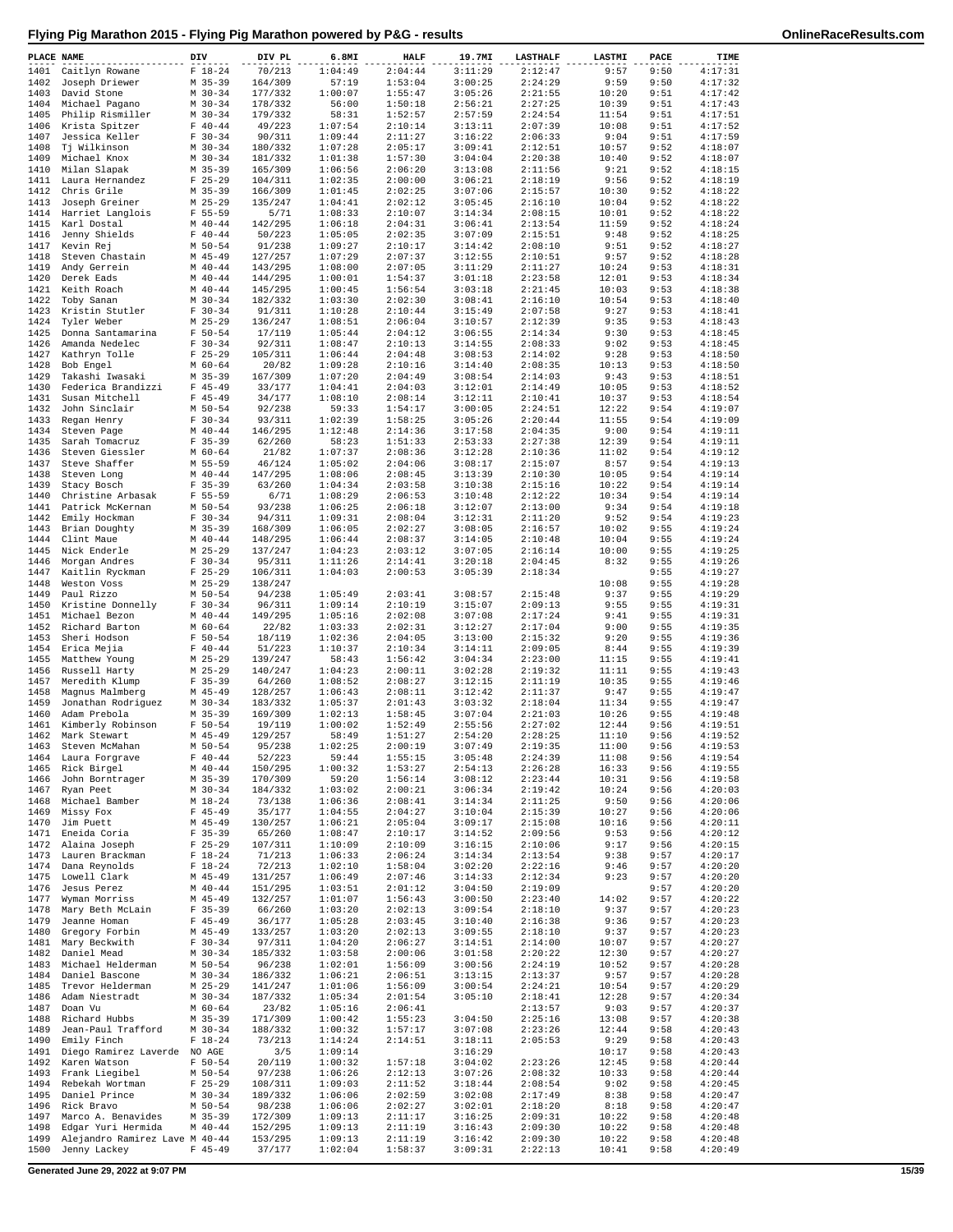| PLACE NAME   |                                                                              | DIV                      | DIV PL             | 6.8MI              | <b>HALF</b>        | 19.7MI             | <b>LASTHALF</b>    | LASTMI        | PACE           | TIME               |
|--------------|------------------------------------------------------------------------------|--------------------------|--------------------|--------------------|--------------------|--------------------|--------------------|---------------|----------------|--------------------|
| 1501         | To Khuu                                                                      | M 50-54                  | 99/238             | 1:06:19            | 2:04:04            | 3:09:49            | 2:16:47            | 11:08         | 9:58           | 4:20:50            |
| 1502         | Jake Gilene                                                                  | $M$ 35-39                | 173/309            | 1:06:05            | 2:04:10            | 3:06:34            | 2:16:41            | 10:26         | 9:58           | 4:20:51            |
| 1503         | Penny Ferguson                                                               | $F$ 35-39                | 67/260             | 1:06:55            | 2:05:20            | 3:10:25            | 2:15:33            | 10:14         | 9:58           | 4:20:52            |
| 1504         | Jeff Valenzuela                                                              | $M_18-24$                | 74/138             | 57:37              | 1:49:31            | 2:52:23            | 2:31:23            | 13:53         | 9:58           | 4:20:53            |
| 1505         | Mary Creswell                                                                | $F 18 - 24$              | 74/213             | 1:11:06            | 2:15:26            | 3:22:39            | 2:05:29            | 8:24          | 9:58           | 4:20:54            |
| 1506         | Linda Heinold                                                                | $F 55 - 59$              | 7/71               | 1:06:49            | 2:07:13            | 3:13:48            | 2:13:50            | 10:24         | 9:58           | 4:21:03            |
| 1507         | Drew Schierloh                                                               | $M_18-24$                | 75/138<br>5/37     | 1:01:45            | 1:54:27<br>2:17:29 | 3:03:10<br>3:20:01 | 2:26:42            | 10:15         | 9:58<br>9:59   | 4:21:08<br>4:21:08 |
| 1508<br>1509 | Gregory Doench<br>Mark Gillette                                              | M 65-69<br>$M$ 60-64     | 24/82              | 1:12:58<br>1:00:37 | 1:57:46            | 3:05:26            | 2:03:40<br>2:23:24 | 8:58<br>10:01 | 9:59           | 4:21:09            |
| 1510         | Beth Gilday                                                                  | $F 50 - 54$              | 21/119             | 1:03:57            | 2:06:08            | 3:11:16            | 2:15:04            | 10:37         | 9:59           | 4:21:12            |
| 1511         | Bridget McKee                                                                | $F 18-24$                | 75/213             | 1:08:55            | 2:08:06            | 3:14:03            | 2:13:09            | 9:28          | 9:59           | 4:21:14            |
| 1512         | Jason Watson                                                                 | $M$ 35-39                | 174/309            | 1:08:59            | 2:09:16            | 3:16:01            | 2:11:58            | 9:58          | 9:59           | 4:21:14            |
| 1513         | Jeff Gaines                                                                  | $M$ 50-54                | 100/238            | 1:03:54            | 2:00:22            | 3:03:53            | 2:20:56            | 10:52         | 9:59           | 4:21:18            |
| 1514         | Marc Metsch                                                                  | $M$ 35-39                | 175/309            | 1:04:49            | 2:01:30            | 3:09:00            | 2:19:51            | 10:59         | 9:59           | 4:21:20            |
| 1515         | Anthony Luster                                                               | $M_18-24$                | 76/138             | 1:08:34            | 2:06:18            | 3:13:01            | 2:15:03            | 10:05         | 9:59           | 4:21:21            |
| 1516         | Michael Ryan                                                                 | $M_18-24$                | 77/138             | 1:08:33            | 2:06:18            | 3:13:03            | 2:15:03            | 10:06         | 9:59           | 4:21:21            |
| 1517         | Jillian Sawyers                                                              | $F 30 - 34$              | 98/311             | 1:05:41            | 2:04:26            | 3:08:46            | 2:16:56            | 10:00         | 9:59           | 4:21:22            |
| 1518         | Robert Campbell                                                              | $M$ 30-34                | 190/332            | 1:13:01            |                    |                    |                    | 10:42         | 10:00          | 4:21:36            |
| 1519         | Denis Beausejour                                                             | $M$ 25-29                | 142/247            | 1:03:52            | 1:58:58            | 3:01:50            | 2:22:40            | 12:06         | 10:00          | 4:21:37            |
| 1520         | Robin Shell                                                                  | $F 40 - 44$              | 53/223             | 1:05:15            | 2:06:14            | 3:13:34            | 2:15:25            | 10:16         | 10:00          | 4:21:38            |
| 1521         | Charlie Hornback                                                             | $M$ 25-29                | 143/247            | 1:05:58            | 2:03:47            | 3:09:24            | 2:17:53            | 9:27          | 10:00          | 4:21:40            |
| 1522<br>1523 | Kenneth Sirois<br>Jaclyn Doherty                                             | M 65-69<br>$F$ 25-29     | 6/37<br>109/311    | 1:07:38<br>1:07:44 | 2:07:45<br>2:08:41 | 3:14:22            | 2:13:56<br>2:13:01 | 9:30<br>10:56 | 10:00<br>10:00 | 4:21:41<br>4:21:42 |
| 1524         | Kristin Ham                                                                  | $F$ 25-29                | 110/311            | 1:10:17            | 2:11:38            | 3:17:16            | 2:10:05            | 9:11          | 10:00          | 4:21:43            |
| 1525         | Mark Robinson                                                                | $M$ 40-44                | 154/295            | 1:07:41            | 2:06:23            | 3:15:33            | 2:15:26            | 10:05         | 10:00          | 4:21:49            |
| 1526         | Jeff Ballard                                                                 | M 55-59                  | 47/124             | 1:04:28            | 2:01:36            | 3:06:15            | 2:20:14            | 10:18         | 10:00          | 4:21:50            |
| 1527         | Michelle Bayus                                                               | $F$ 45-49                | 38/177             | 1:09:42            | 2:10:38            | 3:16:13            | 2:11:14            | 9:42          | 10:00          | 4:21:52            |
| 1528         | Chris Snow                                                                   | M 65-69                  | 7/37               | 1:01:52            | 1:57:52            | 3:07:21            | 2:24:01            | 10:19         | 10:00          | 4:21:53            |
| 1529         | Chelsea Detrick                                                              | $F 18-24$                | 76/213             | 1:02:39            | 2:00:37            | 3:08:10            | 2:21:23            | 10:56         | 10:00          | 4:22:00            |
| 1530         | Kelli McDonald                                                               | $F$ 25-29                | 111/311            | 1:09:18            | 2:10:54            | 3:15:54            | 2:11:10            | 9:27          | 10:01          | 4:22:03            |
| 1531         | Ashley Case                                                                  | $F 18-24$                | 77/213             | 1:09:18            | 2:10:56            | 3:15:53            | 2:11:08            | 9:27          | 10:01          | 4:22:04            |
| 1532         | Kayla Schoettel                                                              | $F$ 25-29                | 112/311            | 1:08:12            | 2:08:45            | 3:14:57            | 2:13:24            | 10:12         | 10:01          | 4:22:08            |
| 1533         | Darren Shrum                                                                 | M 50-54                  | 101/238            | 1:00:11            | 1:59:45            | 3:09:04            | 2:22:25            | 9:47          | 10:01          | 4:22:09            |
| 1534         | Allyson Barham                                                               | $F 18-24$                | 78/213             | 1:08:22            | 2:09:36            | 3:14:55            | 2:12:34            | 9:14          | 10:01          | 4:22:10            |
| 1535         | Gretchen Henderson                                                           | $F 40 - 44$              | 54/223             | 1:08:20            | 2:09:44            | 3:15:54            | 2:12:30            | 10:11         | 10:01          | 4:22:13            |
| 1536         | Raymond Smego                                                                | $M$ 30-34                | 191/332            | 1:05:35            | 2:01:56            | 3:09:28            | 2:20:23            | 9:52          | 10:01          | 4:22:18            |
| 1537         | Andrea Stack                                                                 | $F 30-34$                | 99/311             | 1:06:05            | 2:06:06            | 3:14:17            | 2:16:14            | 9:56          | 10:01          | 4:22:19            |
| 1538<br>1539 | Jean Reiche<br>Todd Fairbairn                                                | $F 40 - 44$<br>$M$ 30-34 | 55/223             | 1:04:39<br>59:42   | 2:04:09<br>1:55:44 | 3:15:16<br>3:06:59 | 2:18:20<br>2:26:46 | 9:55<br>10:25 | 10:02<br>10:02 | 4:22:28<br>4:22:29 |
| 1540         | Erica Burkhart                                                               | $F 18-24$                | 192/332<br>79/213  | 1:08:36            | 2:09:07            | 3:17:24            | 2:13:23            | 9:18          | 10:02          | 4:22:29            |
| 1541         | Lei Yang                                                                     | $M$ 40-44                | 155/295            | 1:05:35            | 2:04:47            | 3:10:07            | 2:17:44            | 10:09         | 10:02          | 4:22:30            |
| 1542         | Eric Vespierre                                                               | M 50-54                  | 102/238            | 1:03:59            | 2:01:17            | 3:06:15            | 2:21:19            | 10:34         | 10:02          | 4:22:35            |
| 1543         | Michael Benjamin                                                             | $M$ 25-29                | 144/247            | 1:02:02            | 2:01:29            | 3:11:47            | 2:21:09            | 10:20         | 10:02          | 4:22:37            |
| 1544         | Scott Bien                                                                   | $M$ 25-29                | 145/247            | 1:10:01            | 2:07:28            | 3:13:42            | 2:15:15            | 9:50          | 10:02          | 4:22:42            |
| 1545         | Tyler Saxton                                                                 | $M$ 30-34                | 193/332            | 1:01:16            | 1:56:28            | 3:06:52            | 2:26:19            | 10:06         | 10:02          | 4:22:46            |
| 1546         | Jared McPherson                                                              | $M$ 35-39                | 176/309            | 1:04:26            | 2:01:27            | 3:09:20            | 2:21:26            | 10:51         | 10:02          | 4:22:52            |
| 1547         | Robin Campbell                                                               | $F 30 - 34$              | 100/311            | 1:07:26            | 2:05:45            |                    | 2:17:09            | 10:39         | 10:02          | 4:22:53            |
| 1548         | Rosenda Vasquez                                                              | $F$ 45-49                | 39/177             | 1:09:12            | 2:10:01            | 3:14:27            | 2:12:53            | 11:00         | 10:03          | 4:22:54            |
| 1549         | El Mahfoud Aoussar                                                           | $M$ 35-39                | 177/309            | 1:04:26            | 2:01:26            | 3:09:23            | 2:21:28            | 10:52         | 10:03          | 4:22:54            |
| 1550         | Dave Simonson                                                                | $M$ 35-39                | 178/309            | 1:11:02            | 2:11:09            | 3:16:01            | 2:11:48            | 9:38          | 10:03          | 4:22:56            |
| 1551         | Sarah Danielsons                                                             | $F 18-24$                | 80/213             | 1:03:47            | 1:59:27            | 3:13:20            | 2:23:39            | 10:53         | 10:03          | 4:23:06            |
| 1552         | Andrew Elliott                                                               | $M_18-24$                | 78/138             | 57:34              | 1:50:31            | 2:51:15            | 2:32:36            | 10:01         | 10:03          | 4:23:07            |
| 1553         | Kelsey Abelein                                                               | $F$ 25-29                | 113/311            | 1:04:41            | 2:02:13            | 3:05:47            | 2:20:58            | 11:58         | 10:03          | 4:23:10            |
| 1554<br>1555 | David Schneider                                                              | $M$ 40-44<br>$M$ 45-49   | 156/295            | 1:04:01<br>1:09:56 | 2:03:24<br>2:11:02 | 3:09:57<br>3:17:42 | 2:19:48<br>2:12:10 | 11:00<br>9:47 | 10:03<br>10:03 | 4:23:12<br>4:23:12 |
| 1556         | Nestor Melnyk<br>Melissa Malani                                              | $F$ 35-39                | 134/257<br>68/260  | 1:12:17            | 2:14:37            | 3:21:22            | 2:08:36            | 8:56          | 10:03          | 4:23:13            |
| 1557         | Steven Klosinski                                                             | $M$ 30-34                | 194/332            | 1:02:19            | 1:59:42            | 3:10:11            | 2:23:33            | 10:27         | 10:03          | 4:23:14            |
| 1558         | Paul Broerman                                                                | $M$ 50-54                | 103/238            | 1:06:11            | 2:05:22            | 3:10:45            | 2:17:54            | 10:59         | 10:03          | 4:23:15            |
| 1559         | Rebecca Ammerman                                                             | $F 40 - 44$              | 56/223             | 59:40              | 1:56:34            | 3:05:08            | 2:26:44            | 11:36         | 10:03          | 4:23:18            |
| 1560         | Nicholas Parsenios                                                           | $M$ 45-49                | 135/257            | 1:05:29            | 2:02:59            | 3:11:09            | 2:20:19            | 10:23         | 10:03          | 4:23:18            |
| 1561         | Sarah Roy                                                                    | $F 40 - 44$              | 57/223             | 1:07:46            | 2:09:32            | 3:16:28            | 2:13:47            | 10:38         | 10:03          | 4:23:19            |
| 1562         | Lauren Merkt                                                                 | $F$ 25-29                | 114/311            | 1:08:01            | 2:07:07            | 3:13:25            | 2:16:13            | 10:27         | 10:03          | 4:23:19            |
|              | 1563 Elizabeth Dorr                                                          | $F$ 25-29                | 115/311            | 1:08:01            | 2:07:07            | 3:13:25            | 2:16:13            | 10:27         | 10:04          | 4:23:19            |
|              | 1564 Eric Clark                                                              | $M$ 40-44                | 157/295            | 1:07:56            | 2:10:18            | 3:17:50            | 2:13:02            | 9:54          | 10:04          | 4:23:20            |
| 1565         | Jonathan Sickels 195-49<br>Timothy Freeseman 1950-54<br>Julie Johnson 195-49 |                          | 136/257            | 1:06:19            | 2:06:58            | 3:12:33            | 2:16:27            | 11:26         | 10:04          | 4:23:25            |
| 1566         |                                                                              |                          | 104/238            | 1:06:44            | 2:05:33            | 3:12:50            | 2:17:53            | 11:04         | 10:04          | 4:23:25            |
| 1567         |                                                                              |                          | 40/177<br>105/238  | 1:09:43            | 2:11:56            | 3:18:26            | 2:11:35            | 10:09         | 10:04          | 4:23:30            |
| 1568         | Brad Fruth<br>1569 Kadin Llewellyn                                           | $M$ 50-54<br>$F 18-24$   | 81/213             | 1:08:02<br>1:03:42 | 2:10:01<br>2:05:38 | 3:18:56<br>3:12:55 | 2:13:31<br>2:17:54 | 9:41<br>9:17  | 10:04<br>10:04 | 4:23:31<br>4:23:31 |
|              | 1570 Casey Miller                                                            | $M \ 30-34$              | 195/332            | 1:03:12            | 2:01:53            | 3:08:44            | 2:21:41            | 12:07         | 10:04          | 4:23:34            |
|              | 1571 Brian Wilson                                                            | $M \ 30-34$              | 196/332            | 1:03:12            | 2:01:55            | 3:08:43            | 2:21:40            | 12:07         | 10:04          | 4:23:34            |
| 1572         | Greg Rheude                                                                  | $M \ 30-34$              | 197/332            | 1:06:37            | 2:06:33            | 3:13:50            | 2:17:03            | 10:28         | 10:04          | 4:23:36            |
| 1573         | Maura McGrath                                                                | $F$ 30-34<br>$F$ 45-49   | 101/311            | 1:09:28            | 2:09:52            | 3:15:49            | 2:13:45            | 9:51          | 10:04          | 4:23:37            |
|              | 1574 Kathy Eller                                                             |                          | 41/177             | 1:08:21            | 2:09:43            | 3:15:55            | 2:13:54            | 10:21         | 10:04          | 4:23:37            |
|              | 1575 Rhonda Grammer                                                          | F 50-54                  | 22/119             | 1:08:21            | 2:09:44            | 3:15:54            | 2:13:54            | 10:21         | 10:04          | 4:23:37            |
| 1576         | Katrina Staker                                                               | $F$ 18-24                | 82/213             | 1:02:27            | 2:00:16            | 3:08:41            | 2:23:24            | 11:10         | 10:04          | 4:23:40            |
| 1577         | Cheryl Bryll                                                                 | $F$ 45-49                | 42/177             | 1:09:27            | 2:09:15            | 3:16:03            | 2:14:29            | 9:47          | 10:04          | 4:23:43            |
|              | 1578 Yana Duke                                                               | $F 40-44$                | 58/223             | 1:10:18            | 2:12:32            | 3:18:48            | 2:11:14            | 9:26          | 10:05          | 4:23:46            |
| 1579         | Ashley Wyant                                                                 | F 30-34<br>M 40-44       | 102/311            | 1:03:49            | 2:02:45            | 3:12:11            | 2:21:09            | 10:47         | 10:05          | 4:23:53            |
| 1580         | Todd Kutemeier                                                               | M 45-49                  | 158/295            | 1:06:21            | 2:06:49            | 3:15:01            | 2:17:06            | 9:06          | 10:05          | 4:23:54            |
|              | 1581 David Cheatham                                                          |                          | 137/257            | 59:50              | 1:58:15            | 3:10:09            | 2:25:40            | 9:41          | 10:05          | 4:23:54            |
|              | 1582 Matthew Johnson<br>1583 Erin Davis                                      | $M$ 30-34<br>$F 50-54$   | 198/332<br>23/119  | 1:02:56<br>1:05:58 | 1:59:30<br>2:11:56 | 3:04:09            | 2:24:24<br>2:11:59 | 10:59<br>9:30 | 10:05<br>10:05 | 4:23:54<br>4:23:55 |
|              | 1584 Dani Gall                                                               | $F 40-44$                | 59/223             | 1:02:49            | 2:01:47            | 3:13:41            | 2:22:10            | 9:52          | 10:05          | 4:23:56            |
| 1585         | Greg George                                                                  |                          | 159/295            | 1:08:02            | 2:11:01            | 3:17:54            | 2:12:56            | 9:50          | 10:05          | 4:23:56            |
| 1586         | Jordan Keysor                                                                | M $40-44$<br>F $25-29$   | 116/311            | 1:02:47            | 2:01:54            | 3:13:43            | 2:22:03            | 9:51          | 10:05          | 4:23:56            |
| 1587         | Claire Gray                                                                  | $F$ 18-24                | 83/213             | 1:06:48            | 2:08:19            | 3:15:52            | 2:15:55            | 10:04         | 10:06          | 4:24:13            |
|              | 1588 Andrew Moore                                                            |                          | 179/309            | 1:02:08            | 1:58:30            | 3:05:30            | 2:25:44            | 11:52         | 10:06          | 4:24:14            |
| 1589         | Sarah Moore                                                                  | M 35-39<br>F 25-29       | 117/311            | 1:02:08            | 1:58:30            | 3:05:31            | 2:25:45            | 11:55         | 10:06          | 4:24:14            |
|              | 1590 Paul Hudak M 50-54<br>1591 Tricia Spaulding F 30-34                     |                          | 106/238            | 1:01:25            | 2:00:08            | 3:11:26            | 2:24:07            | 10:54         | 10:06          | 4:24:15            |
|              |                                                                              |                          | 103/311            | 1:09:28            | 2:09:38            | 3:14:28            | 2:14:39            | 10:00         | 10:06          | 4:24:16            |
| 1592         | Greg Lowe                                                                    | M 40-44<br>F 45-49       | 160/295            | 1:09:29            | 2:09:37            | 3:14:28            | 2:14:39            | 10:00         | 10:06          | 4:24:16            |
| 1593         | Linda Word                                                                   |                          | 43/177             | 1:02:20            | 2:01:42            | 3:10:18            | 2:22:35            | 9:50          | 10:06          | 4:24:16            |
|              | 1594 Keiffer Reed                                                            | $M$ 18-24                | 79/138             | 1:03:03            | 1:58:57            | 3:05:51            | 2:25:22            | 11:03         | 10:06          | 4:24:18            |
| 1595<br>1596 | Amy Hill<br>Kevin Christmas                                                  | $F$ 25-29<br>$M$ 40-44   | 118/311<br>161/295 | 1:06:21<br>1:08:58 | 2:09:26<br>2:09:33 | 3:15:25<br>3:15:06 | 2:14:59<br>2:14:52 | 10:38<br>9:51 | 10:06<br>10:06 | 4:24:24<br>4:24:24 |
| 1597         | Kenny Young                                                                  | $M$ 35-39                | 180/309            | 1:01:21            | 1:58:29            | 3:12:07            | 2:25:57            | 8:48          | 10:06          | 4:24:25            |
| 1598         | Ralph Landrum                                                                | $M$ 55-59                | 48/124             | 1:07:10            | 2:08:39            |                    | 2:15:48            | 10:56         | 10:06          | 4:24:27            |
| 1599         | Tim Vander Heyden                                                            | $M \ 30-34$              | 199/332            | 59:32              | 2:03:54            | 3:09:08            | 2:20:34            | 10:35         | 10:06          | 4:24:28            |
|              | 1600 Rob Adams                                                               | $M$ 40-44                | 162/295            | 1:04:50            | 2:02:42            | 3:08:15            | 2:21:47            | 11:34         | 10:06          | 4:24:28            |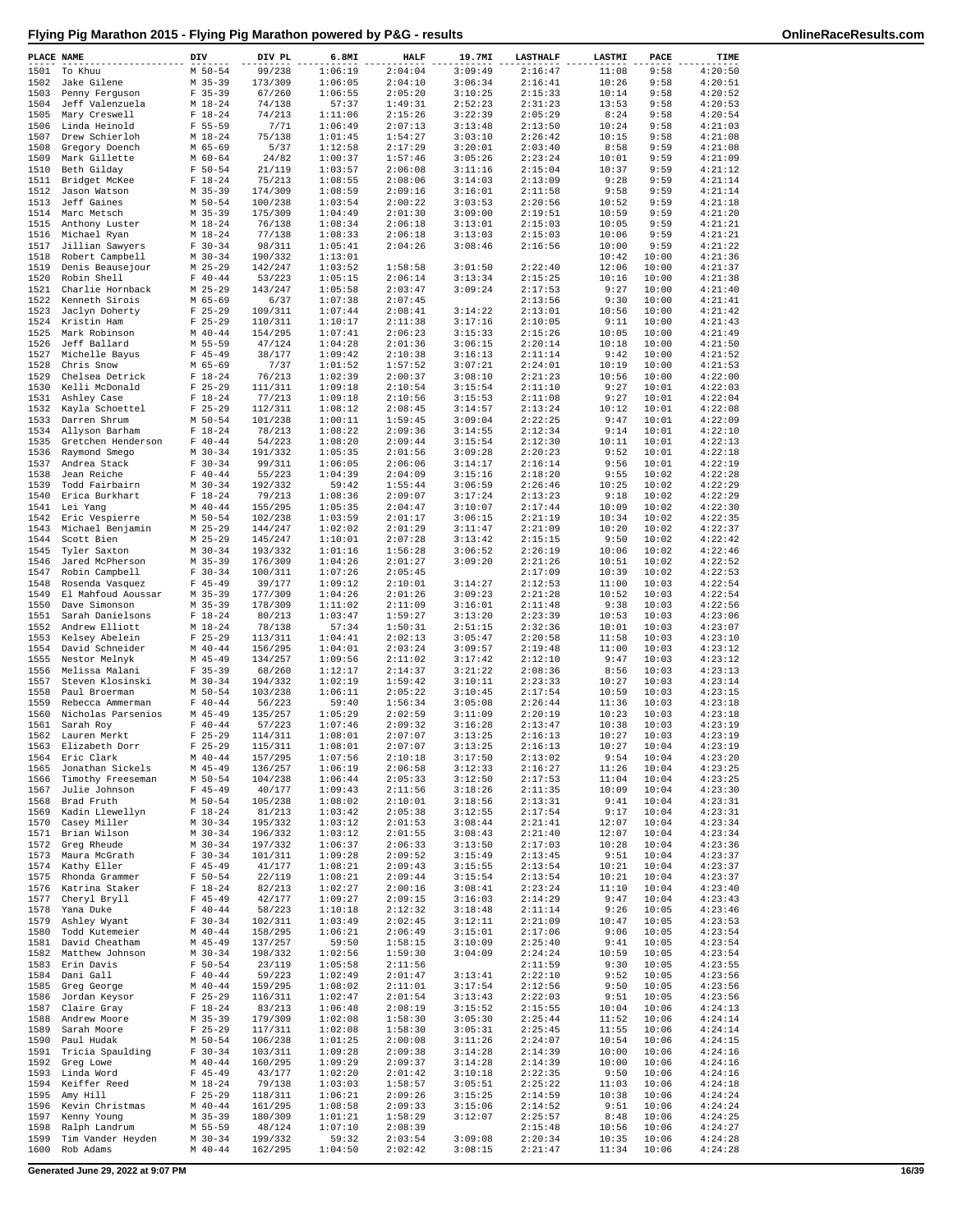| PLACE NAME   |                                     | DIV                      | DIV PL             | 6.8MI              | <b>HALF</b>        | 19.7MI             | <b>LASTHALF</b>    | LASTMI         | PACE                    | TIME               |
|--------------|-------------------------------------|--------------------------|--------------------|--------------------|--------------------|--------------------|--------------------|----------------|-------------------------|--------------------|
| 1601         | Micah Sinclair                      | $F$ 35-39                | 69/260             | 1:08:33            | 2:11:36            | 3:17:02            | 2:12:56            | 10:14          | 10:06                   | 4:24:31            |
| 1602         | Dorothy Lupariello                  | $F 60 - 64$              | 2/31               | 1:10:27            | 2:12:42            | 3:18:57            | 2:11:50            | 9:55           | 10:06                   | 4:24:32            |
| 1603<br>1604 | Molly Dames<br>Bruno Reynolds       | $F$ 35-39<br>M 60-64     | 70/260<br>25/82    | 1:05:06<br>1:05:16 | 2:03:20<br>2:03:17 | 3:12:39<br>3:05:41 | 2:21:14<br>2:21:17 | 10:02<br>10:59 | 10:06<br>10:06          | 4:24:33<br>4:24:34 |
| 1605         | Damon Warner                        | $M$ 35-39                | 181/309            | 1:08:36            | 2:06:26            | 3:12:28            | 2:18:12            | 9:45           | 10:06                   | 4:24:37            |
| 1606         | Susan Gerhardt-Scott                | F 50-54                  | 24/119             | 1:05:54            | 2:03:22            |                    | 2:21:16            | 10:51          | 10:06                   | 4:24:37            |
| 1607         | Sara Albrecht                       | $F 30-34$                | 104/311            | 1:02:58            | 2:02:33            | 3:11:36            | 2:22:08            | 10:08          | 10:07                   | 4:24:41            |
| 1608<br>1609 | Erin Wertalik Eads                  | $F$ 35-39<br>$M$ 25-29   | 71/260             | 1:01:11<br>1:03:59 | 1:56:13<br>2:05:10 | 3:04:09            | 2:28:29<br>2:19:38 | 11:27<br>12:37 | 10:07<br>10:07          | 4:24:41<br>4:24:47 |
| 1610         | Trey Locke<br>Mike Pearson          | M 35-39                  | 146/247<br>182/309 | 1:10:54            | 2:12:05            | 3:11:20<br>3:19:46 | 2:12:45            | 9:15           | 10:07                   | 4:24:50            |
| 1611         | Sue Petrosky                        | $F$ 45-49                | 44/177             | 1:11:20            | 2:14:00            | 3:20:29            | 2:10:52            | 9:39           | 10:07                   | 4:24:51            |
| 1612         | James Ficker                        | $M$ 25-29                | 147/247            | 1:03:06            | 1:58:32            | 3:07:38            | 2:26:20            | 11:42          | 10:07                   | 4:24:51            |
| 1613         | Keith Kirby                         | $M$ 40-44                | 163/295            | 1:08:23            | 2:08:05            | 3:12:31            | 2:16:47            | 10:56          | 10:07                   | 4:24:52            |
| 1614         | Shelly Kerr                         | $F 40 - 44$              | 60/223             | 1:08:47            | 2:10:14            | 3:14:49            | 2:14:40            | 10:50          | 10:07<br>10:07          | 4:24:53            |
| 1615<br>1616 | Max Ray<br>Tyler Chumney            | $M$ 25-29<br>M 55-59     | 148/247<br>49/124  | 56:11<br>1:08:33   | 1:48:39<br>2:10:02 | 2:51:50<br>3:14:25 | 2:36:15<br>2:14:52 | 8:43<br>11:35  | 10:07                   | 4:24:53<br>4:24:54 |
| 1617         | John Kevin Brunett                  | M 35-39                  | 183/309            | 1:08:19            | 2:08:38            | 3:14:25            | 2:16:17            | 9:55           | 10:07                   | 4:24:54            |
| 1618         | Lauren Latessa                      | $F$ 25-29                | 119/311            | 1:07:38            | 2:07:36            | 3:14:58            | 2:17:20            | 9:47           | 10:07                   | 4:24:55            |
| 1619         | Greg Watson                         | $M$ 45-49                | 138/257            | 1:11:48            | 2:12:29            | 3:19:07            | 2:12:28            | 9:28           | 10:07                   | 4:24:56            |
| 1620         | Ean Hammond                         | $M$ 25-29                | 149/247            | 56:15              | 1:48:43            | 2:51:55            | 2:36:15            | 8:42           | 10:07                   | 4:24:58            |
| 1621<br>1622 | Gregory Carpenter<br>Mike Carraher  | M 50-54<br>M 50-54       | 107/238<br>108/238 | 1:09:27<br>1:03:50 | 2:12:22<br>2:03:13 | 3:18:32<br>3:10:50 | 2:12:44<br>2:21:52 | 10:39<br>11:21 | 10:08<br>10:08          | 4:25:05<br>4:25:05 |
| 1623         | Susan Nelson                        | $F$ 45-49                | 45/177             | 1:11:25            | 2:14:19            | 3:20:32            | 2:10:50            | 9:35           | 10:08                   | 4:25:08            |
| 1624         | Elise Hanley                        | $F$ 35-39                | 72/260             | 1:09:27            | 2:11:56            | 3:16:59            | 2:13:14            | 10:19          | 10:08                   | 4:25:10            |
| 1625         | Jason Pauley                        | $M$ 30-34                | 200/332            | 1:08:25            | 2:11:57            | 3:18:22            | 2:13:14            | 10:18          | 10:08                   | 4:25:10            |
| 1626<br>1627 | Rob Gerke                           | M 50-54<br>$F 18-24$     | 109/238            | 1:05:20<br>1:07:26 | 2:03:51<br>2:05:45 | 3:11:17            | 2:21:23            | 11:00<br>9:57  | 10:08<br>10:08          | 4:25:13<br>4:25:16 |
| 1628         | Allison Goetzmann<br>Michael Watts  | $M$ 35-39                | 84/213<br>184/309  | 1:04:28            | 2:04:52            | 3:13:18<br>3:10:28 | 2:19:31<br>2:20:29 | 11:25          | 10:08                   | 4:25:21            |
| 1629         | Kris Waldo                          | $F$ 35-39                | 73/260             | 1:07:22            | 2:08:00            | 3:16:06            | 2:17:22            | 9:31           | 10:08                   | 4:25:22            |
| 1630         | Michael Shilling                    | M 55-59                  | 50/124             | 1:07:36            | 2:07:34            | 3:14:05            | 2:17:50            | 11:54          | 10:08                   | 4:25:24            |
| 1631         | Abby Tuke                           | $F 30 - 34$              | 105/311            | 1:12:08            | 2:14:44            | 3:21:30            | 2:10:40            | 9:22           | 10:08                   | 4:25:24            |
| 1632         | Jeff McLinden                       | M 50-54                  | 110/238            | 1:06:04            | 2:04:39            | 3:11:51            | 2:20:48            | 11:16          | 10:08                   | 4:25:26            |
| 1633<br>1634 | Allison Fralick<br>Shaun Rice       | $F$ 25-29<br>$M$ 35-39   | 120/311<br>185/309 | 1:06:59<br>1:02:48 | 2:07:56<br>1:59:52 | 3:15:49<br>3:10:17 | 2:17:33<br>2:25:40 | 9:35<br>10:43  | 10:08<br>10:09          | 4:25:28<br>4:25:31 |
| 1635         | Katie Huelsman                      | $F 30-34$                | 106/311            | 1:03:54            | 2:03:42            | 3:13:48            | 2:21:54            | 10:20          | 10:09                   | 4:25:35            |
| 1636         | Josh Zeigler                        | $M$ 30-34                | 201/332            | 1:07:03            | 2:07:15            | 3:13:01            | 2:18:24            | 11:15          | 10:09                   | 4:25:38            |
| 1637         | Sahar Hendabadi                     | $F$ 35-39                | 74/260             | 1:05:27            | 2:09:57            | 3:19:41            | 2:15:41            | 9:24           | 10:09                   | 4:25:38            |
| 1638         | Nathan Lamba                        | $M$ 18-24                | 80/138             | 1:10:06            | 2:11:13            | 3:23:22            | 2:14:28            | 8:12           | 10:09                   | 4:25:40            |
| 1639<br>1640 | Hayley Brown<br>Brandon Hobbs       | $F 40 - 44$<br>$M$ 30-34 | 61/223<br>202/332  | 1:11:04<br>1:08:18 | 2:13:18<br>2:10:50 | 3:18:57<br>3:17:42 | 2:12:24<br>2:14:55 | 10:07<br>10:16 | 10:09<br>10:09          | 4:25:42<br>4:25:44 |
| 1641         | Andrew Pratz                        | M 45-49                  | 139/257            | 1:05:24            | 2:01:59            | 3:12:34            | 2:23:47            | 10:31          | 10:09                   | 4:25:46            |
| 1642         | Dave Obermeyer                      | $M$ 30-34                | 203/332            | 1:02:15            | 1:58:36            | 3:11:10            | 2:27:19            | 11:11          | 10:09                   | 4:25:54            |
| 1643         | Jeff Scott                          | $M_18-24$                | 81/138             | 1:05:25            | 2:03:24            | 3:11:05            | 2:22:35            | 10:06          | 10:10                   | 4:25:59            |
| 1644         | Daniel Owens                        | $M_18-24$                | 82/138             | 1:03:36            | 2:06:00            | 3:15:49            | 2:20:00            | 9:54           | 10:10                   | 4:25:59            |
| 1645<br>1646 | Mike Gribbin<br>Donald Lewis        | $M$ 25-29<br>M 55-59     | 150/247<br>51/124  | 1:12:07<br>1:10:22 | 2:11:46<br>2:13:43 | 3:18:36<br>3:20:25 | 2:14:15<br>2:12:21 | 9:11<br>9:24   | 10:10<br>10:10          | 4:26:00<br>4:26:04 |
| 1647         | Dana Nocera                         | $F 18-24$                | 85/213             | 1:03:52            | 2:05:06            | 3:14:14            | 2:20:59            | 9:46           | 10:10                   | 4:26:05            |
| 1648         | Michael Flynn                       | $M$ 40-44                | 164/295            | 1:06:51            | 2:04:49            | 3:08:48            | 2:21:17            | 12:07          | 10:10                   | 4:26:05            |
| 1649         | Katie Klaeren                       | $F 30-34$                | 107/311            | 1:11:27            | 2:14:42            | 3:20:19            | 2:11:24            | 10:45          | 10:10                   | 4:26:06            |
| 1650         | Henry Molski                        | $M_18-24$                | 83/138             | 53:53              | 1:45:02            | 3:03:12            | 2:41:09            | 8:49           | 10:10                   | 4:26:10            |
| 1651<br>1652 | James Carter<br>Heric Flores        | M 45-49<br>M 50-54       | 140/257<br>111/238 | 1:05:58<br>1:04:18 | 2:08:00<br>2:02:15 | 3:14:37<br>3:08:10 | 2:18:11<br>2:23:57 | 9:54<br>9:52   | 10:10<br>10:10          | 4:26:11<br>4:26:12 |
| 1653         | Diana Smyres                        | $F 50 - 54$              | 25/119             | 1:05:16            | 2:04:46            | 3:12:11            | 2:21:28            | 10:44          | 10:10                   | 4:26:13            |
| 1654         | Jimmy Girten                        | $M$ 35-39                | 186/309            | 54:29              | 1:45:14            |                    | 2:41:01            | 10:38          | 10:10                   | 4:26:15            |
| 1655         | Mike Kaszyca                        | $M$ 30-34                | 204/332            | 1:10:11            | 2:11:10            | 3:16:19            | 2:15:08            | 10:48          | 10:10                   | 4:26:17            |
| 1656         | Rick Lukin                          | M 45-49                  | 141/257            | 51:28              | 1:42:05            | 3:06:05            | 2:44:13            | 9:09           | 10:10                   | 4:26:18            |
| 1657<br>1658 | Judith Brereton<br>Jennifer Chase   | $F$ 45-49<br>$F$ 35-39   | 46/177<br>75/260   | 1:07:39<br>1:04:57 | 2:07:37<br>2:05:19 | 3:15:46<br>3:14:00 | 2:18:43<br>2:21:02 | 10:46<br>10:44 | 10:10<br>10:10          | 4:26:20<br>4:26:20 |
| 1659         | Michael Oeder                       | M 45-49                  | 142/257            | 1:09:58            | 2:15:00            | 3:25:41            | 2:11:21            | 8:46           | 10:10                   | 4:26:21            |
| 1660         | Heidi Jordan                        | $F$ 35-39                | 76/260             | 1:07:08            | 2:07:52            | 3:16:29            | 2:18:32            | 10:19          | 10:11                   | 4:26:23            |
| 1661         | Sarah Cassella                      | $F$ 25-29                | 121/311            | 59:13              | 1:56:03            | 3:03:24            | 2:30:23            | 12:42          | 10:11                   | 4:26:26            |
| 1662         | Amy Sand                            | $F$ 25-29                | 122/311            | 1:05:18            | 2:07:14            | 3:16:12            | 2:19:12            | 10:43          | 10:11                   | 4:26:26            |
| 1664         | 1663 Tracy Mueller<br>Glen Black    | F 18-24<br>$M$ 45-49     | 86/213<br>143/257  | 1:09:31<br>1:00:46 | 2:10:47<br>1:56:41 | 3:18:47<br>3:05:13 | 2:15:42<br>2:29:50 | 11:31          | $9:23$ $10:11$<br>10:11 | 4:26:28<br>4:26:31 |
| 1665         | Julie Schletker                     | $F$ 25-29                | 123/311            | 1:07:08            | 2:06:57            | 3:12:26            | 2:19:35            | 9:45           | 10:11                   | 4:26:31            |
| 1666         | Todd Raney                          | $M$ 45-49                | 144/257            | 1:04:38            | 2:05:30            | 3:14:35            | 2:21:02            | 10:31          | 10:11                   | 4:26:32            |
| 1667         | Suzie Ward                          | $F$ 35-39                | 77/260             | 1:05:06            | 2:03:37            | 3:11:50            | 2:22:56            | 10:45          | 10:11                   | 4:26:32            |
| 1668         | Erin Schaub                         | $F$ 25-29                | 124/311            | 1:07:01            | 2:04:30            | 3:09:22            | 2:22:09            | 9:38           | 10:11                   | 4:26:39            |
| 1669<br>1670 | Heidi Routch<br>Keith Davis         | $F$ 25-29<br>$M$ 25-29   | 125/311<br>151/247 | 1:10:45<br>1:10:45 | 2:14:00<br>2:14:01 | 3:22:01<br>3:22:01 | 2:12:40<br>2:12:39 | 9:23<br>9:23   | 10:11<br>10:11          | 4:26:39<br>4:26:39 |
| 1671         | Steven Gillespie                    | M 55-59                  | 52/124             | 1:07:41            | 2:09:15            | 3:18:39            | 2:17:27            | 9:32           | 10:11                   | 4:26:41            |
| 1672         | Scott Meacham                       | M 50-54                  | 112/238            | 1:07:40            | 2:09:14            | 3:18:39            | 2:17:27            | 9:30           | 10:11                   | 4:26:41            |
| 1673         | Patricia Bradley                    | $F 55 - 59$              | 8/71               | 1:06:39            | 2:05:31            | 3:13:53            | 2:21:11            | 11:17          | 10:11                   | 4:26:41            |
| 1674         | Rob Runkle                          | $M$ 45-49                | 145/257            | 1:04:54            | 2:03:36            | 3:11:39            | 2:23:13            | 10:30          | 10:11                   | 4:26:48            |
| 1675         | Denise Crider                       | $F 50 - 54$              | 26/119             | 1:11:23            | 2:13:06            | 3:19:08            | 2:13:45            | 10:28          | 10:12                   | 4:26:51            |
| 1676<br>1677 | Michael Moody<br>Lauchlin MacGregor | $M$ 35-39<br>$M$ 40-44   | 187/309<br>165/295 | 1:11:23<br>1:08:55 | 2:13:06<br>2:09:17 | 3:19:09<br>3:16:01 | 2:13:45<br>2:17:37 | 10:28<br>10:16 | 10:12<br>10:12          | 4:26:51<br>4:26:53 |
| 1678         | Jeffrey Lampe Jr                    | $M$ 30-34                | 205/332            | 1:10:20            | 2:12:39            | 3:20:39            | 2:14:15            | 9:03           | 10:12                   | 4:26:53            |
| 1679         | Nikki Bisig                         | $F 40 - 44$              | 62/223             | 1:09:17            | 2:10:56            | 3:18:54            | 2:16:05            | 9:43           | 10:12                   | 4:27:01            |
| 1680         | MacKenzie Dobbs                     | $F 18-24$                | 87/213             | 1:09:31            | 2:10:47            | 3:18:47            | 2:16:17            | 9:57           | 10:12                   | 4:27:04            |
| 1681         | Michael Baer                        | $M$ 25-29                | 152/247            | 1:09:16            | 2:10:56            | 3:19:03            | 2:16:09            | 9:48           | 10:12                   | 4:27:04            |
| 1682<br>1683 | Holly Crawford<br>Brynne Koscianski | $F 40 - 44$<br>$F 30-34$ | 63/223<br>108/311  | 1:09:24<br>1:09:43 | 2:10:56<br>2:14:08 | 3:18:56<br>3:19:16 | 2:16:13<br>2:13:01 | 9:51<br>9:52   | 10:12<br>10:12          | 4:27:08<br>4:27:08 |
| 1684         | Andrew Diller                       | $M$ 30-34                | 206/332            | 1:09:02            | 2:09:07            | 3:14:50            | 2:18:03            | 11:21          | 10:12                   | 4:27:09            |
| 1685         | Jennifer Eckhart                    | $F 30-34$                | 109/311            | 1:09:02            | 2:09:07            | 3:14:49            | 2:18:03            | 11:21          | 10:12                   | 4:27:10            |
| 1686         | Leah Gjertson                       | $F 30-34$                | 110/311            | 1:09:33            | 2:10:42            | 3:18:27            | 2:16:29            | 9:30           | 10:12                   | 4:27:10            |
| 1687         | Bill Meyer                          | $M$ 45-49                | 146/257            | 1:09:05            | 2:10:51            | 3:17:05            | 2:16:20            | 9:52           | 10:12                   | 4:27:11            |
| 1688<br>1689 | Kevin Allen<br>Amy Johnson          | $M$ 35-39<br>$F 30-34$   | 188/309<br>111/311 | 1:03:02<br>1:11:47 | 2:02:14<br>2:10:34 | 3:14:04<br>3:15:51 | 2:24:57<br>2:16:44 | 10:28<br>10:20 | 10:12<br>10:13          | 4:27:11<br>4:27:17 |
| 1690         | Chris Neubarth                      | $M$ 35-39                | 189/309            | 1:07:34            | 2:06:57            | 3:14:34            | 2:20:21            | 11:34          | 10:13                   | 4:27:18            |
| 1691         | Shannon Burns                       | $F$ 35-39                | 78/260             | 1:07:58            | 2:07:59            | 3:15:01            | 2:19:29            | 10:36          | 10:13                   | 4:27:28            |
| 1692         | Michael Silbernagel                 | $M$ 45-49                | 147/257            | 1:04:02            | 2:04:12            | 3:09:54            | 2:23:17            | 10:39          | 10:13                   | 4:27:28            |
| 1693         | Michael Mattox                      | $M$ 30-34                | 207/332            | 1:10:00            | 2:11:36            | 3:18:49            | 2:15:56            | 11:00          | 10:13                   | 4:27:32            |
| 1694<br>1695 | Alaina Bidlack<br>Michael Haake     | $F 30-34$<br>$M$ 35-39   | 112/311<br>190/309 | 1:06:49<br>1:01:48 | 2:09:01<br>1:57:23 | 3:17:30<br>3:03:41 | 2:18:33<br>2:30:12 | 9:41<br>12:18  | 10:13<br>10:13          | 4:27:34<br>4:27:35 |
| 1696         | Robert Harriss                      | $M$ 40-44                | 166/295            | 1:07:47            | 2:06:33            | 3:12:52            | 2:21:04            | 11:59          | 10:13                   | 4:27:36            |
| 1697         | Anne Basden                         | $F$ 45-49                | 47/177             | 1:03:28            | 2:03:21            | 3:13:55            | 2:24:18            | 10:27          | 10:13                   | 4:27:38            |
| 1698         | Jason Bayman                        | $M$ 40-44                | 167/295            | 1:09:01            | 2:11:52            | 3:18:41            | 2:15:57            | 10:34          | 10:14                   | 4:27:49            |
| 1699         | Megan Neumann                       | $F 30-34$                | 113/311            | 1:11:28            | 2:13:36            | 3:21:52            | 2:14:17            | 9:52           | 10:14                   | 4:27:52            |
| 1700         | Richard Chamberland                 | M 50-54                  | 113/238            | 1:06:29            | 2:08:27            | 3:15:08            | 2:19:26            | 10:00          | 10:14                   | 4:27:52            |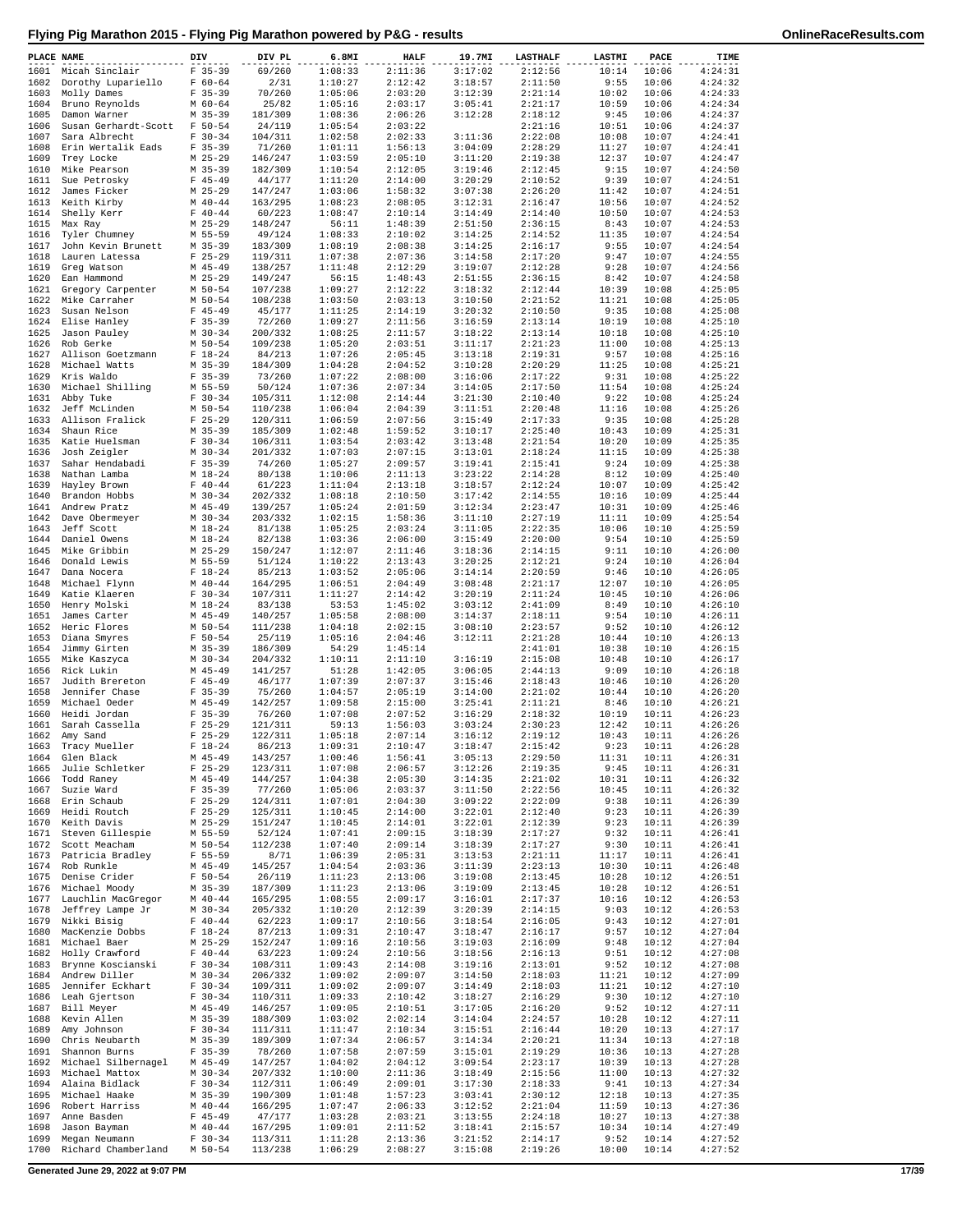| PLACE NAME   |                                             | DIV                      | DIV PL             | 6.8MI              | <b>HALF</b>        | 19.7MI             | <b>LASTHALF</b>    | LASTMI         | PACE           | TIME               |
|--------------|---------------------------------------------|--------------------------|--------------------|--------------------|--------------------|--------------------|--------------------|----------------|----------------|--------------------|
| 1701         | Erik Neumann                                | $M$ 30-34                | 208/332            | 1:11:28            | 2:13:36            | 3:21:53            | 2:14:18            | 9:53           | 10:14          | 4:27:53            |
| 1702<br>1703 | Lauren Day<br>Nathaniel Reinemeyer          | $F 18 - 24$<br>$M$ 35-39 | 88/213<br>191/309  | 1:06:30<br>57:41   | 2:08:27<br>1:54:08 | 5:48:32<br>3:07:40 | 2:19:26<br>2:33:45 | 10:00<br>11:46 | 10:14<br>10:14 | 4:27:53<br>4:27:53 |
| 1704         | Christopher Buell                           | $M$ 50-54                | 114/238            | 1:07:41            | 2:09:35            | 3:18:57            | 2:18:18            | 9:50           | 10:14          | 4:27:53            |
| 1705         | Matthew Debevec                             | $M$ 35-39                | 192/309            | 57:29              | 1:51:36            | 3:02:04            | 2:36:19            | 11:46          | 10:14          | 4:27:55            |
| 1706<br>1707 | Karen Rodriguez<br>Larry Scharfenberger     | $F$ 25-29<br>M 55-59     | 126/311<br>53/124  | 1:11:56<br>1:05:10 | 2:15:07<br>2:08:02 | 3:23:18<br>3:17:51 | 2:12:49<br>2:19:56 | 9:40<br>10:31  | 10:14<br>10:14 | 4:27:56<br>4:27:58 |
| 1708         | Tim Effler                                  | M 60-64                  | 26/82              | 1:09:20            | 2:14:34            | 3:21:43            | 2:13:31            | 9:23           | 10:14          | 4:28:05            |
| 1709         | Linda Wirantana                             | $F$ 35-39                | 79/260             | 1:05:35            | 2:07:55            | 3:17:58            | 2:20:11            | 10:05          | 10:14          | 4:28:05            |
| 1710         | Joe Probasco                                | $M$ 35-39                | 193/309            | 1:04:39            | 2:04:56            | 3:12:01            | 2:23:10            | 12:10          | 10:14          | 4:28:06            |
| 1711<br>1712 | Michael McNeely<br>Sarah Lukes              | $M$ 40-44<br>$F$ 35-39   | 168/295<br>80/260  | 1:05:01<br>1:02:46 | 2:05:20<br>1:59:19 | 3:15:20<br>3:03:35 | 2:23:04<br>2:29:07 | 11:02<br>12:49 | 10:15<br>10:15 | 4:28:24<br>4:28:25 |
| 1713         | Julie Posey                                 | $F$ 45-49                | 48/177             | 1:08:46            | 2:11:06            | 3:19:02            | 2:17:21            | 10:50          | 10:15          | 4:28:26            |
| 1714         | Sean Fausto                                 | $M$ 45-49                | 148/257            | 1:04:47            | 2:01:12            | 3:06:34            | 2:27:18            | 13:31          | 10:15          | 4:28:29            |
| 1715<br>1716 | Jenna Foley                                 | $F 30-34$<br>$M$ 25-29   | 114/311<br>153/247 | 1:11:00<br>1:04:24 | 2:13:31<br>2:03:11 | 3:21:20<br>3:10:08 | 2:14:59<br>2:25:22 | 10:03          | 10:15          | 4:28:30<br>4:28:33 |
| 1717         | James Morris<br>Britney Daniels             | $F$ 25-29                | 127/311            | 1:04:23            | 2:03:13            | 3:10:08            | 2:25:21            | 10:52<br>10:52 | 10:15<br>10:15 | 4:28:33            |
| 1718         | Andy True                                   | $M$ 40-44                | 169/295            | 1:09:57            | 2:11:59            | 3:18:56            | 2:16:35            | 11:33          | 10:15          | 4:28:34            |
| 1719         | Shelly Haber                                | $F 50 - 54$              | 27/119             | 1:06:28            | 2:09:01            | 3:17:41            | 2:19:33            | 11:29          | 10:16          | 4:28:34            |
| 1720<br>1721 | Julie Anderson<br>David Hobbs               | $F 55 - 59$<br>$M$ 30-34 | 9/71<br>209/332    | 1:02:40<br>1:06:27 | 2:01:57<br>2:06:38 | 3:11:23<br>3:13:18 | 2:26:38<br>2:21:59 | 11:21<br>10:10 | 10:16<br>10:16 | 4:28:35<br>4:28:36 |
| 1722         | Jessica Baker                               | $F 30-34$                | 115/311            | 1:13:55            | 2:17:30            | 3:24:25            | 2:11:09            | 8:45           | 10:16          | 4:28:38            |
| 1723         | Jose Maria Gabriel                          | M 50-54                  | 115/238            | 1:10:13            | 2:14:27            | 3:24:07            | 2:14:14            | 9:24           | 10:16          | 4:28:40            |
| 1724         | Daniel Jacobsen                             | $M$ 35-39                | 194/309            | 1:10:13            | 2:14:27            | 3:24:04            | 2:14:14            | 9:25           | 10:16          | 4:28:40            |
| 1725<br>1726 | David Bentz<br>Kristen Jackson              | $M$ 25-29<br>$F$ 25-29   | 154/247<br>128/311 | 1:11:42<br>1:11:42 | 2:14:35<br>2:14:34 | 3:23:25<br>3:23:25 | 2:14:15<br>2:14:17 | 8:50<br>8:51   | 10:16<br>10:16 | 4:28:50<br>4:28:50 |
| 1727         | Kate Murphy                                 | $F 18-24$                | 89/213             | 1:05:40            | 2:05:24            | 3:15:11            | 2:23:33            | 11:15          | 10:16          | 4:28:56            |
| 1728         | Paul Wagner                                 | $M$ 30-34                | 210/332            | 1:05:07            | 2:01:50            | 3:07:50            | 2:27:08            | 11:30          | 10:16          | 4:28:58            |
| 1729         | Heather Foley                               | $F$ 35-39                | 81/260             | 1:02:12            | 2:01:50            | 3:11:59            | 2:27:11            | 11:22          | 10:17          | 4:29:00            |
| 1730<br>1731 | Katie Baran<br>Shelly Rizzo                 | $F$ 25-29<br>$F$ 35-39   | 129/311<br>82/260  | 1:05:49<br>1:09:57 | 2:04:55            | 3:12:10<br>3:23:04 | 2:24:07            | 11:29<br>9:23  | 10:17<br>10:17 | 4:29:02<br>4:29:05 |
| 1732         | Ann Senn                                    | $F 40 - 44$              | 64/223             | 1:14:25            | 2:15:41            | 3:20:55            | 2:13:25            | 10:34          | 10:17          | 4:29:05            |
| 1733         | Johnny Pickle                               | $M$ 35-39                | 195/309            | 1:01:29            | 1:57:37            | 3:10:15            | 2:31:35            | 11:15          | 10:17          | 4:29:11            |
| 1734         | Mattie Moon                                 | $F$ 25-29                | 130/311            | 1:15:05            | 2:18:26            | 3:25:33            | 2:10:46            | 8:54           | 10:17          | 4:29:12            |
| 1735<br>1736 | Matt Humes<br>Nick Pieczonka                | $M$ 18-24<br>$M$ 30-34   | 84/138<br>211/332  | 59:53<br>1:02:57   | 1:54:13<br>2:01:29 | 3:00:43<br>3:07:50 | 2:35:06<br>2:27:51 | 12:55<br>11:49 | 10:17<br>10:17 | 4:29:18<br>4:29:19 |
| 1737         | Susan Vogt                                  | $F 50 - 54$              | 28/119             | 1:11:07            | 2:15:27            | 3:22:41            | 2:13:59            | 11:19          | 10:18          | 4:29:26            |
| 1738         | Christy Foxbower                            | $F$ 35-39                | 83/260             | 1:08:59            | 2:10:07            | 3:18:47            | 2:19:21            | 10:26          | 10:18          | 4:29:27            |
| 1739         | Gordon Heinold                              | M 55-59                  | 54/124             | 1:06:07            | 2:07:18            | 3:16:25            | 2:22:11            | 10:27          | 10:18          | 4:29:29            |
| 1740<br>1741 | Tyler Favale<br>Michael Ennis               | $M_18-24$<br>$M$ 40-44   | 85/138<br>170/295  | 57:27<br>1:05:17   | 1:55:34<br>2:06:49 | 3:12:07<br>3:13:03 | 2:33:56<br>2:22:41 | 9:52<br>11:01  | 10:18<br>10:18 | 4:29:29<br>4:29:30 |
| 1742         | Erin Lawry                                  | $F 40 - 44$              | 65/223             | 1:11:08            | 2:15:28            | 3:22:42            | 2:14:03            | 11:24          | 10:18          | 4:29:31            |
| 1743         | David Raehl                                 | $M$ 60-64                | 27/82              | 1:07:47            | 2:07:08            | 3:13:28            | 2:22:23            | 12:22          | 10:18          | 4:29:31            |
| 1744         | Risha Marple                                | $F$ 25-29                | 131/311            | 1:05:17            | 2:06:50            | 3:13:10            | 2:22:41            | 11:01          | 10:18          | 4:29:31            |
| 1745<br>1746 | John Bear<br>Everitt Lilly                  | $M$ 35-39<br>$M$ 50-54   | 196/309<br>116/238 | 1:09:35<br>1:11:57 | 2:06:24<br>2:15:54 | 3:14:59<br>3:24:06 | 2:23:09<br>2:13:40 | 11:01<br>9:55  | 10:18<br>10:18 | 4:29:32<br>4:29:34 |
| 1747         | Michelle Garcia                             | $F$ 45-49                | 49/177             | 1:11:58            | 2:15:56            | 3:24:15            | 2:13:39            | 9:54           | 10:18          | 4:29:34            |
| 1748         | Kris Frazier                                | $F$ 45-49                | 50/177             | 1:03:10            | 2:05:02            | 3:18:32            | 2:24:35            | 10:22          | 10:18          | 4:29:36            |
| 1749         | Kelly Read                                  | $M$ 50-54                | 117/238            | 1:06:04            | 2:02:27            | 3:07:58            | 2:27:11            | 11:14          | 10:18          | 4:29:38            |
| 1750<br>1751 | Bob Jones<br>Corinne Nelson                 | M 60-64<br>$F 18-24$     | 28/82<br>90/213    | 1:04:14<br>1:10:26 | 2:03:59<br>2:12:24 | 3:11:27<br>3:21:16 | 2:25:41<br>2:17:17 | 12:08<br>9:17  | 10:18<br>10:18 | 4:29:39<br>4:29:40 |
| 1752         | Kaitlyn Murray                              | $F 18-24$                | 91/213             | 1:10:26            | 2:12:25            | 3:21:14            | 2:17:15            | 9:17           | 10:18          | 4:29:40            |
| 1753         | Terrance Lumpkins                           | $M$ 45-49                | 149/257            | 1:08:10            | 2:08:42            | 3:16:12            | 2:21:02            | 10:19          | 10:18          | 4:29:44            |
| 1754         | Angie Everton                               | $F 40 - 44$              | 66/223             | 1:10:10            | 2:14:01            | 3:22:23<br>3:19:51 | 2:15:44            | 10:34          | 10:18          | 4:29:44<br>4:29:45 |
| 1755<br>1756 | Elizabeth Tamborski<br>Christine Davis      | $F 01-17$<br>$F$ 25-29   | 2/4<br>132/311     | 1:09:25<br>1:00:21 | 2:13:06<br>1:55:35 | 3:10:23            | 2:16:40<br>2:34:13 | 10:30<br>10:44 | 10:18<br>10:18 | 4:29:47            |
| 1757         | Mark Lagemann                               | $M$ 25-29                | 155/247            | 1:00:21            | 1:55:35            | 3:10:24            | 2:34:13            | 10:44          | 10:18          | 4:29:47            |
| 1758         | William Lindsay                             | $M$ 35-39                | 197/309            | 1:06:04            | 2:02:26            | 3:15:14            | 2:27:22            | 9:33           | 10:18          | 4:29:48            |
| 1759<br>1760 | Michael Owsiak<br>Steven Mayer              | $M$ 25-29<br>$M$ 45-49   | 156/247<br>150/257 | 58:01<br>1:11:08   | 1:54:43<br>2:15:20 | 3:14:48<br>3:22:35 | 2:35:07<br>2:14:34 | 11:39<br>10:08 | 10:18<br>10:19 | 4:29:49<br>4:29:54 |
| 1761         | Marc Foguenne                               | $M$ 45-49                | 151/257            | 1:09:44            | 2:11:22            | 3:18:01            | 2:18:33            | 11:02          | 10:19          | 4:29:55            |
|              | 1762 Anne Balk                              | $F$ 25-29                | 133/311            | 1:11:05            | 2:15:25            | 3:22:39            | 2:14:31            | 9:31           | 10:19          | 4:29:55            |
|              | 1763 Michael Smith                          | M 40-44                  | 171/295            | 1:07:56            | 2:09:04            | 3:17:55            | 2:20:53            |                | 10:40 10:19    | 4:29:56            |
| 1765         | 1764 Rebecca Nelson<br>Nicholas Mavridoglou | $F$ 35-39<br>M 35-39     | 84/260<br>198/309  | 1:04:42<br>1:13:05 | 2:06:03<br>2:15:50 | 3:18:47<br>3:20:39 | 2:23:58<br>2:14:12 | 10:21<br>10:18 | 10:19<br>10:19 | 4:30:00<br>4:30:02 |
| 1766         | Darren Tang                                 | $M$ 25-29                | 157/247            | 1:05:58            | 2:02:55            | 3:13:07            | 2:27:18            | 10:25          | 10:19          | 4:30:12            |
| 1767         | Michelle Beckman                            | $F 40 - 44$              | 67/223             | 1:02:53            | 2:00:38            | 3:13:35            | 2:29:36            | 9:47           | 10:19          | 4:30:13            |
| 1768         | Morgan Mulcahy                              | $F 18-24$                | 92/213             | 1:05:56            | 2:04:35            | 3:14:43            | 2:25:45            | 10:09          | 10:20          | 4:30:19            |
| 1769<br>1770 | Joe Perez<br>Dan Moates                     | $M$ 40-44<br>$M$ 30-34   | 172/295<br>212/332 | 1:08:31<br>1:08:35 | 2:08:43<br>2:12:13 | 3:16:17<br>3:20:53 | 2:21:39<br>2:18:11 | 11:10<br>9:43  | 10:20<br>10:20 | 4:30:22<br>4:30:23 |
| 1771         | Xin Xu                                      | $M$ 40-44                | 173/295            | 59:09              | 1:58:07            | 3:09:07            | 2:32:18            | 12:24          | 10:20          | 4:30:25            |
| 1772         | Amy Roebke                                  | $F$ 35-39                | 85/260             | 1:05:33            | 2:04:35            | 3:16:16            | 2:25:56            | 10:58          | 10:20          | 4:30:30            |
| 1773<br>1774 | Rebecca Gillespie<br>Greg Loughnane         | $F 30-34$<br>$M$ 25-29   | 116/311            | 1:10:42<br>1:08:50 | 2:12:26<br>2:06:05 | 3:22:06<br>3:10:57 | 2:18:06<br>2:24:28 | 9:53<br>9:40   | 10:20<br>10:20 | 4:30:32<br>4:30:32 |
| 1775         | Benjamin Clark                              | $M$ 25-29                | 158/247<br>159/247 | 1:11:03            | 2:14:23            | 3:26:59            | 2:16:09            | 8:08           | 10:20          | 4:30:32            |
| 1776         | Gregory Lavins                              | $M_1 18 - 24$            | 86/138             | 1:02:55            | 1:59:26            | 3:12:54            | 2:31:07            | 9:40           | 10:20          | 4:30:32            |
| 1777         | Kalynn Engel                                | $F 30-34$                | 117/311            | 1:05:06            | 2:03:38            | 3:16:19            | 2:26:55            | 10:59          | 10:20          | 4:30:32            |
| 1778<br>1779 | Kevin Cox<br>Ben Cox                        | $M_18-24$<br>$M$ 25-29   | 87/138<br>160/247  | 1:07:10<br>1:07:10 | 2:04:21<br>2:04:20 | 3:13:17<br>3:13:16 | 2:26:13<br>2:26:15 | 11:18<br>11:19 | 10:20<br>10:20 | 4:30:34<br>4:30:35 |
| 1780         | Lisa Meiman                                 | $F 30-34$                | 118/311            | 1:11:37            | 2:13:21            | 3:20:26            | 2:17:22            | 10:15          | 10:20          | 4:30:42            |
| 1781         | Takuji Suzuki                               | $M$ 45-49                | 152/257            | 58:41              | 1:53:30            | 3:05:20            | 2:37:24            | 9:53           | 10:21          | 4:30:53            |
| 1782         | Evan Herdeman                               | $M$ 30-34                | 213/332            | 1:10:00            | 2:13:27            | 3:22:54            | 2:17:31            | 9:39           | 10:21          | 4:30:58            |
| 1783<br>1784 | Brandon Sirbu<br>Carol Wood                 | $M$ 40-44<br>$F 30-34$   | 174/295<br>119/311 | 1:10:19<br>1:09:14 | 2:08:20            | 3:20:58<br>3:18:21 | 2:22:47            | 10:49<br>9:26  | 10:21<br>10:21 | 4:31:00<br>4:31:07 |
| 1785         | Danielle Hirt                               | $F$ 25-29                | 134/311            | 1:15:21            | 2:15:55            | 3:23:04            | 2:15:13            | 9:28           | 10:21          | 4:31:08            |
| 1786         | Abigail Bootes                              | $F 18-24$                | 93/213             | 1:04:43            | 2:03:45            | 3:14:46            | 2:27:23            | 11:04          | 10:21          | 4:31:08            |
| 1787         | Shannon Dunham                              | $F 30-34$                | 120/311            | 1:08:32            | 2:07:54            | 3:17:15            | 2:23:22            | 10:18          | 10:22          | 4:31:16            |
| 1788<br>1789 | Andy Tuel<br>Adam Taylor                    | $M$ 35-39<br>$M$ 35-39   | 199/309<br>200/309 | 1:07:02<br>1:08:24 | 2:05:00<br>2:06:25 | 3:09:40<br>3:13:33 | 2:26:17<br>2:24:54 | 11:17<br>12:07 | 10:22<br>10:22 | 4:31:17<br>4:31:18 |
| 1790         | Lance Wagner                                | $M$ 35-39                | 201/309            | 1:00:27            | 1:58:53            | 3:10:19            | 2:32:27            | 11:34          | 10:22          | 4:31:20            |
| 1791         | Jeff Foss                                   | $M$ 45-49                | 153/257            | 1:02:31            | 2:02:46            | 3:17:36            | 2:28:34            | 10:59          | 10:22          | 4:31:20            |
| 1792         | Brian Watson                                | $M$ 30-34                | 214/332            | 1:07:11            | 2:07:10            | 3:16:40            | 2:24:10            | 10:37          | 10:22          | 4:31:20            |
| 1793<br>1794 | Timothy Allen<br>Jamie Lorton               | $M$ 60-64<br>$F$ 35-39   | 29/82<br>86/260    | 1:08:01<br>1:12:07 | 2:08:34<br>2:17:21 | 3:17:05<br>3:24:13 | 2:22:50<br>2:14:11 | 10:48<br>10:04 | 10:22<br>10:22 | 4:31:24<br>4:31:31 |
| 1795         | Joanne George                               | $F 40 - 44$              | 68/223             |                    | 2:18:26            | 3:25:11            | 2:13:09            | 9:54           | 10:22          | 4:31:35            |
| 1796         | Paula Clymer                                | $F 50 - 54$              | 29/119             | 1:10:46            | 2:14:12            | 3:22:56            | 2:17:23            | 10:40          | 10:22          | 4:31:35            |
| 1797         | Carli Kersting                              | $F$ 25-29<br>$M$ 45-49   | 135/311            | 1:13:35            | 2:19:25            | 3:26:19            | 2:12:17            | 9:25           | 10:23          | 4:31:42<br>4:31:42 |
| 1798<br>1799 | Patrick Smith<br>Keith Collins              | $M$ 40-44                | 154/257<br>175/295 | 1:05:33<br>59:10   | 2:04:41<br>1:55:00 | 3:17:51<br>3:13:45 | 2:27:02<br>2:36:45 | 10:20<br>10:01 | 10:23<br>10:23 | 4:31:45            |
| 1800         | Dennis Eckstein                             | M 50-54                  | 118/238            | 1:02:28            | 1:59:23            | 3:11:30            | 2:32:27            | 11:29          | 10:23          | 4:31:49            |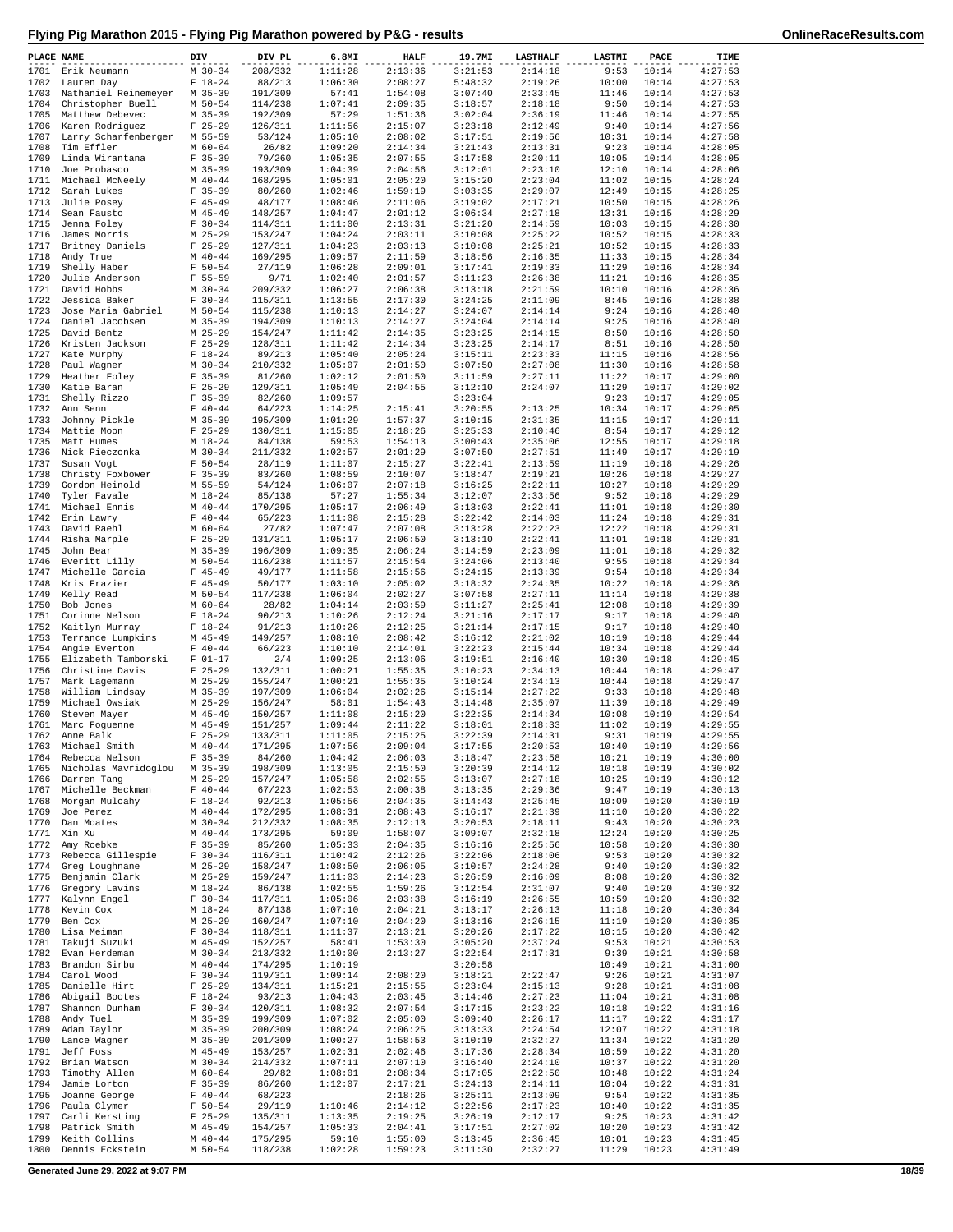| PLACE NAME   |                                                | DIV                        | DIV PL             | 6.8MI              | <b>HALF</b>        | 19.7MI             | <b>LASTHALF</b>    | LASTMI         | PACE           | <b>TIME</b>        |
|--------------|------------------------------------------------|----------------------------|--------------------|--------------------|--------------------|--------------------|--------------------|----------------|----------------|--------------------|
| 1801         | Tony Gertz Ii                                  | $M$ 40-44                  | 176/295            | 1:05:00            | 2:08:41            | 3:20:45            | 2:23:09            | 9:25           | 10:23          | 4:31:50            |
| 1802         | Jimmy Bagnola                                  | $M$ 25-29                  | 161/247            | 1:02:33            | 1:58:18            | 3:01:43            | 2:33:35            | 11:49          | 10:23          | 4:31:53            |
| 1803         | Nathan Kennard                                 | $M$ 35-39                  | 202/309            | 1:03:54<br>1:07:22 | 2:02:31<br>2:06:58 | 3:12:40            | 2:29:23            | 10:38          | 10:23<br>10:23 | 4:31:54            |
| 1804<br>1805 | Alexander Buob<br>Sandra Zamora                | M 35-39<br>$F$ 25-29       | 203/309<br>136/311 | 1:07:22            | 2:06:59            | 3:18:13<br>3:18:13 | 2:24:57<br>2:24:56 | 10:30<br>10:30 | 10:23          | 4:31:54<br>4:31:55 |
| 1806         | Terri Smith                                    | $F 55 - 59$                | 10/71              | 1:11:51            | 2:15:47            | 3:22:54            | 2:16:09            | 10:23          | 10:23          | 4:31:55            |
| 1807         | Stephanie Akau                                 | $F$ 25-29                  | 137/311            | 1:12:09            | 2:15:14            | 3:23:50            | 2:16:42            | 10:18          | 10:23          | 4:31:56            |
| 1808         | Scott Miller                                   | $M$ 30-34                  | 215/332            | 1:04:28            | 2:02:09            | 3:12:49            | 2:29:56            | 9:39           | 10:24          | 4:32:04            |
| 1809         | Bill Moyer                                     | M 65-69                    | 8/37               | 1:08:18            | 2:10:22            |                    | 2:21:46            | 10:20          | 10:24          | 4:32:07            |
| 1810<br>1811 | Andrea Eisenberg<br>Timothy Bennett            | $F 50 - 54$<br>$M_18-24$   | 30/119<br>88/138   | 1:08:19<br>1:12:17 | 2:10:22<br>2:15:34 | 3:20:39<br>3:23:53 | 2:21:45<br>2:16:34 | 10:20<br>10:40 | 10:24<br>10:24 | 4:32:07<br>4:32:07 |
| 1812         | Andrew Hudson                                  | $M$ 35-39                  | 204/309            | 1:09:31            | 2:11:37            | 3:22:58            | 2:20:35            | 10:25          | 10:24          | 4:32:11            |
| 1813         | Anthony McClure                                | $M_18-24$                  | 89/138             | 1:01:32            | 2:02:03            | 3:10:26            | 2:30:13            | 10:15          | 10:24          | 4:32:15            |
| 1814         | Rebecca McMurray                               | $F$ 25-29                  | 138/311            | 1:07:43            | 2:08:42            | 3:17:21            | 2:23:39            | 10:57          | 10:24          | 4:32:21            |
| 1815         | Mike Wheeler                                   | M 60-64                    | 30/82              | 1:01:21            | 1:59:28            | 3:08:22            | 2:32:55            | 13:38          | 10:24          | 4:32:22            |
| 1816         | Richard Roth                                   | M 60-64                    | 31/82              | 1:05:56            | 2:08:06            | 3:18:18            | 2:24:20            | 11:38          | 10:24          | 4:32:25            |
| 1817<br>1818 | Maricela Garcia<br>Sean McCormick              | $F 30-34$<br>$M$ 40-44     | 121/311<br>177/295 | 1:07:21<br>1:12:34 | 2:05:49<br>2:20:12 | 3:13:56<br>3:28:40 | 2:26:37<br>2:12:15 | 9:08<br>9:14   | 10:24<br>10:24 | 4:32:26<br>4:32:27 |
| 1819         | Loren Droege                                   | $F$ 25-29                  | 139/311            | 1:06:50            | 2:08:21            | 3:14:46            | 2:24:08            | 10:19          | 10:24          | 4:32:28            |
| 1820         | Shawn Kalloway                                 | $F 40 - 44$                | 69/223             | 1:07:33            | 2:06:40            | 3:17:00            | 2:25:52            | 11:29          | 10:25          | 4:32:31            |
| 1821         | Katie Williams                                 | $F 30-34$                  | 122/311            | 1:01:31            | 1:58:34            | 3:11:32            | 2:34:00            | 11:34          | 10:25          | 4:32:33            |
| 1822         | Jeffrey Hirsch                                 | M 55-59                    | 55/124             | 1:12:20            | 2:18:43            | 3:27:05            | 2:13:56            | 9:35           | 10:25          | 4:32:39            |
| 1823<br>1824 | Emily Parbhoo<br>David Roda                    | $F$ 35-39<br>$M$ 40-44     | 87/260<br>178/295  | 1:12:17<br>1:05:11 | 2:14:38<br>2:04:44 | 3:23:05<br>3:12:34 | 2:18:06<br>2:28:01 | 9:22<br>11:46  | 10:25<br>10:25 | 4:32:43<br>4:32:45 |
| 1825         | Robert Haaga                                   | $M$ 40-44                  | 179/295            | 1:05:06            | 2:02:55            | 3:09:04            | 2:29:55            | 12:39          | 10:25          | 4:32:50            |
| 1826         | Ed Cook                                        | M 55-59                    | 56/124             | 1:04:19            | 2:03:43            | 3:17:24            | 2:29:08            | 10:17          | 10:25          | 4:32:51            |
| 1827         | Kevin Ford                                     | $M$ 40-44                  | 180/295            | 1:07:53            | 2:08:32            | 3:18:16            | 2:24:21            | 11:34          | 10:25          | 4:32:52            |
| 1828         | Cindy Register                                 | $F 50-54$                  | 31/119             | 1:07:08            | 2:08:31            | 3:18:41            | 2:24:22            | 11:04          | 10:25          | 4:32:53            |
| 1829<br>1830 | Zachary Heming<br>Kenny Holocher               | $M_18-24$<br>$M$ 25-29     | 90/138<br>162/247  | 1:04:00<br>1:05:03 | 2:01:15<br>2:07:36 | 3:13:21<br>3:18:31 | 2:31:40<br>2:25:24 | 11:10<br>8:07  | 10:25<br>10:26 | 4:32:55<br>4:32:59 |
| 1831         | Emilie Rubin                                   | $F$ 25-29                  | 140/311            | 1:07:50            | 2:07:57            | 3:18:09            | 2:25:09            | 9:16           | 10:26          | 4:33:06            |
| 1832         | Ron Miller                                     | $M$ 30-34                  | 216/332            | 1:02:45            | 1:59:59            | 3:07:47            | 2:33:09            | 10:11          | 10:26          | 4:33:08            |
| 1833         | Hilary Wiezbenski                              | $F 30-34$                  | 123/311            | 1:13:16            | 2:20:23            | 3:29:37            | 2:12:47            | 8:58           | 10:26          | 4:33:09            |
| 1834         | Catherine Wilson                               | $F$ 45-49                  | 51/177             | 1:10:33            | 2:14:51            | 3:24:56            | 2:18:18            | 9:59           | 10:26          | 4:33:09            |
| 1835<br>1836 | Patricia Cerqua<br>Cristina Black              | $F 50 - 54$<br>$F 55 - 59$ | 32/119<br>11/71    | 1:12:26<br>1:10:33 | 2:16:19<br>2:14:49 | 3:24:29<br>3:24:53 | 2:16:52<br>2:18:23 | 10:25<br>10:01 | 10:26<br>10:26 | 4:33:10<br>4:33:11 |
| 1837         | Robbie Williams                                | $M$ 30-34                  | 217/332            | 1:00:50            | 1:58:34            | 3:15:10            | 2:34:41            | 12:00          | 10:26          | 4:33:15            |
| 1838         | Jessica Burg                                   | $F$ 25-29                  | 141/311            | 1:04:38            | 2:09:11            | 3:20:40            | 2:24:06            | 11:34          | 10:26          | 4:33:17            |
| 1839         | Tracy Chase                                    | $F 40 - 44$                | 70/223             | 1:10:33            | 2:14:51            | 3:24:36            | 2:18:31            | 10:11          | 10:26          | 4:33:21            |
| 1840         | Pamela Kimball                                 | $F 40 - 44$                | 71/223             | 1:08:26            | 2:06:45            | 3:16:34            | 2:26:37            | 11:16          | 10:26          | 4:33:21            |
| 1841         | Hilary Carvitti                                | $F 30-34$                  | 124/311            | 1:05:19            | 2:06:41            | 3:19:15            | 2:26:42            | 10:10          | 10:27          | 4:33:23            |
| 1842<br>1843 | Jill Sanchez<br>Patrick Leatherman Jr. M 25-29 | $F 30-34$                  | 125/311<br>163/247 | 1:10:43<br>59:01   | 2:11:22<br>1:56:36 | 3:22:07<br>3:10:08 | 2:22:04<br>2:36:51 | 10:05<br>10:57 | 10:27<br>10:27 | 4:33:25<br>4:33:26 |
| 1844         | Carter Saunders                                | $F$ 25-29                  | 142/311            | 1:01:06            | 2:01:54            | 3:14:19            | 2:31:37            | 10:49          | 10:27          | 4:33:30            |
| 1845         | Armando Monsalve                               | M 65-69                    | 9/37               | 1:08:46            | 2:10:04            | 3:16:51            | 2:23:40            | 16:14          | 10:27          | 4:33:44            |
| 1846         | Bruce Yost                                     | M 50-54                    | 119/238            | 1:14:45            | 2:17:50            | 3:23:49            | 2:15:55            | 12:11          | 10:27          | 4:33:45            |
| 1847         | Jigar Kadakia                                  | $M$ 35-39                  | 205/309            | 1:06:02            | 2:07:01            | 3:19:12            | 2:26:51            | 11:58          | 10:28          | 4:33:51            |
| 1848<br>1849 | Sandy Gemmel                                   | $F$ 35-39<br>$M$ 60-64     | 88/260<br>32/82    | 1:10:08<br>1:04:44 | 2:12:05<br>2:03:56 | 3:21:29<br>3:15:05 | 2:21:47<br>2:29:58 | 11:30<br>12:42 | 10:28<br>10:28 | 4:33:51<br>4:33:54 |
| 1850         | Bill Hanneken<br>Adam Brown                    | $M$ 50-54                  | 120/238            | 1:11:48            | 2:14:04            | 3:23:23            | 2:19:58            | 10:27          | 10:28          | 4:34:01            |
| 1851         | Gabrielle Russon                               | $F 30-34$                  | 126/311            | 1:11:55            | 2:16:58            | 3:26:44            | 2:17:05            | 8:45           | 10:28          | 4:34:02            |
| 1852         | Andrea Colbert                                 | $F 40 - 44$                | 72/223             | 1:04:47            | 2:03:02            | 3:16:10            | 2:31:00            | 11:18          | 10:28          | 4:34:02            |
| 1853         | Carter Hamilton                                | M 45-49                    | 155/257            | 1:12:14            | 2:16:33            | 3:25:44            | 2:17:32            | 10:58          | 10:28          | 4:34:05            |
| 1854<br>1855 | Brian Mains                                    | $M$ 35-39<br>$F$ 35-39     | 206/309<br>89/260  | 1:06:05<br>1:09:26 | 2:06:01<br>2:11:55 | 3:14:07<br>3:21:41 | 2:28:06<br>2:22:12 | 10:04<br>10:18 | 10:28<br>10:28 | 4:34:07<br>4:34:07 |
| 1856         | Laura Mavridoglou<br>Grace Lambert             | $F 18-24$                  | 94/213             | 1:11:36            | 2:15:01            | 3:25:47            | 2:19:12            | 9:24           | 10:28          | 4:34:12            |
| 1857         | Mohan Sukhai                                   | M 45-49                    | 156/257            | 1:08:57            | 2:12:57            | 3:23:24            | 2:21:17            | 10:23          | 10:28          | 4:34:13            |
| 1858         | Michael Lyons                                  | M 30-34                    | 218/332            | 1:09:17            | 2:10:56            | 3:18:53            | 2:23:21            | 11:58          | 10:29          | 4:34:17            |
| 1859         | Bridget Duggan                                 | $F 50 - 54$                | 33/119             | 1:09:17            | 2:10:57            | 3:19:07            | 2:23:21            | 11:58          | 10:29          | 4:34:17            |
| 1860<br>1861 | Nicole Eisenmenger<br>Dan Fleshour             | $F$ 25-29<br>M 45-49       | 143/311<br>157/257 | 1:11:07<br>1:11:36 | 2:14:49            | 3:23:01            | 2:19:31            | 9:58<br>11:43  | 10:29<br>10:29 | 4:34:20<br>4:34:23 |
|              | 1862 Max Wagner                                | $M$ 25-29                  | 164/247            | 1:06:45            | 2:05:32            | 3:13:55            | 2:28:52            | 11:51          | 10:29          | 4:34:24            |
|              | 1863 Katie Moyer                               | $F 30-34$                  | 127/311            | 1:16:14            | 2:22:33            | 3:30:29            | 2:11:52            | 9:38           | 10:29          | 4:34:25            |
|              | 1864 Trina Thornsberry                         | $F$ 45-49                  | 52/177             | 1:12:26            | 2:16:18            | 3:24:34            | 2:18:08            | 10:21          | 10:29          | 4:34:25            |
| 1865         | Katrina Zoldowski                              | $F 40 - 44$                | 73/223             | 1:16:58            | 2:18:49            | 3:26:29            | 2:15:37            | 10:11          | 10:29          | 4:34:26            |
| 1866<br>1867 | Mansi Mehan<br>Joel Elterman                   | $F$ 35-39<br>$M$ 35-39     | 90/260<br>207/309  | 1:11:20<br>1:07:24 | 2:18:27<br>2:08:27 | 3:26:35<br>3:15:24 | 2:15:59<br>2:26:01 | 10:04<br>10:57 | 10:29<br>10:29 | 4:34:26<br>4:34:28 |
| 1868         | Joseph Fritz                                   | $M$ 50-54                  | 121/238            | 1:02:05            | 2:05:00            | 3:13:31            | 2:29:37            | 12:26          | 10:29          | 4:34:37            |
| 1869         | Chris Hatke                                    | $M$ 25-29                  | 165/247            | 1:08:32            | 2:03:28            | 3:07:25            | 2:31:10            | 12:28          | 10:29          | 4:34:37            |
| 1870         | Courtney Kurzhals                              | $F 18-24$                  | 95/213             | 53:40              | 1:47:25            | 2:52:04            | 2:47:13            | 35:08          | 10:29          | 4:34:37            |
| 1871         | Emily Berry                                    | $F$ 25-29                  | 144/311            | 1:10:56            | 2:14:44            | 3:27:24            | 2:19:55            | 9:26           | 10:29          | 4:34:38            |
| 1872         | Loren Kimble                                   | $M$ 35-39                  | 208/309            | 1:07:05            | 2:06:32            | 3:16:34            | 2:28:14            | 10:51          | 10:30          | 4:34:45            |
| 1873<br>1874 | Kenneth Sova<br>John Keegan                    | M 55-59<br>$M$ 50-54       | 57/124<br>122/238  | 1:08:33<br>1:12:43 | 2:12:30<br>2:17:32 | 3:23:54<br>3:24:57 | 2:22:22<br>2:17:25 | 11:11<br>10:24 | 10:30<br>10:30 | 4:34:51<br>4:34:56 |
| 1875         | Katie Noonan                                   | $F$ 25-29                  | 145/311            | 1:12:43            | 2:17:22            | 3:24:56            | 2:17:37            | 10:19          | 10:30          | 4:34:58            |
| 1876         | Amy Roberson                                   | $F$ 35-39                  | 91/260             | 1:08:17            | 2:09:58            | 3:21:27            | 2:25:04            | 10:36          | 10:30          | 4:35:02            |
| 1877         | James Ping                                     | $M$ 45-49                  | 158/257            | 1:09:25            | 2:10:11            | 3:19:40            | 2:24:52            | 11:19          | 10:30          | 4:35:03            |
| 1878         | Franklin Smith                                 | M 55-59                    | 58/124             | 1:09:18            | 2:14:01            | 3:24:19            | 2:21:03            | 10:20          | 10:30          | 4:35:03            |
| 1879<br>1880 | Erin Fussinger<br>Anna Pfaehler                | $F$ 25-29<br>$F$ 25-29     | 146/311<br>147/311 | 1:11:15<br>1:12:52 | 2:14:42<br>2:17:41 | 3:23:29<br>3:28:35 | 2:20:25<br>2:17:26 | 10:39<br>10:01 | 10:30<br>10:30 | 4:35:06<br>4:35:06 |
| 1881         | Kacey Strickland                               | $F 40 - 44$                | 74/223             | 1:08:21            | 2:09:56            | 3:22:54            | 2:25:13            | 9:47           | 10:31          | 4:35:08            |
| 1882         | Kristina L Pfeffer                             | $F$ 25-29                  | 148/311            | 1:10:11            | 2:15:25            | 3:24:42            | 2:19:45            | 10:04          | 10:31          | 4:35:09            |
| 1883         | Ronnie Joiner                                  | $M$ 45-49                  | 159/257            | 1:07:45            | 2:10:09            | 3:18:52            | 2:25:05            | 10:48          | 10:31          | 4:35:14            |
| 1884         | Octavio Flores                                 | $M$ 45-49                  | 160/257            | 1:09:14            | 2:11:20            | 3:18:41            | 2:24:03            | 10:52          | 10:31          | 4:35:22            |
| 1885<br>1886 | Mark Conrad<br>Jason Halcomb                   | M 50-54<br>$M$ 25-29       | 123/238<br>166/247 | 1:04:11<br>1:10:06 | 2:08:27<br>2:13:49 | 3:19:40<br>3:22:29 | 2:26:58<br>2:21:40 | 10:12<br>11:07 | 10:31<br>10:31 | 4:35:25<br>4:35:29 |
| 1887         | Mark Laska                                     | M 50-54                    | 124/238            | 1:06:02            | 2:06:33            | 3:18:38            | 2:29:00            | 10:39          | 10:31          | 4:35:32            |
| 1888         | Emily Laska                                    | $F 18-24$                  | 96/213             | 1:06:02            | 2:06:31            | 3:18:38            | 2:29:01            | 10:40          | 10:31          | 4:35:32            |
| 1889         | Paul Seibert                                   | M 50-54                    | 125/238            | 1:09:28            | 2:10:18            | 3:15:09            | 2:25:15            | 12:43          | 10:31          | 4:35:32            |
| 1890         | Ed Montgomery                                  | $M$ 45-49                  | 161/257            | 1:06:48            | 2:05:53            | 3:14:00            | 2:29:41            | 11:35          | 10:32          | 4:35:34            |
| 1891<br>1892 | Mark A Freeman<br>Danielle Nash                | M 55-59<br>$F$ 25-29       | 59/124<br>149/311  | 1:13:36<br>1:13:27 | 2:20:10<br>2:17:34 | 3:29:35<br>3:25:39 | 2:15:24<br>2:18:02 | 9:20<br>10:48  | 10:32<br>10:32 | 4:35:34<br>4:35:35 |
| 1893         | Shane Sampson                                  | M 50-54                    | 126/238            | 1:09:33            | 2:12:59            | 3:24:53            | 2:22:37            | 10:31          | 10:32          | 4:35:36            |
| 1894         | Jennifer Luthman                               | $F 18-24$                  | 97/213             | 1:10:06            | 2:11:13            | 3:23:28            | 2:24:29            | 10:57          | 10:32          | 4:35:42            |
| 1895         | Scott Conaway                                  | $M$ 35-39                  | 209/309            | 1:15:49            | 2:20:50            | 3:29:41            | 2:14:55            | 10:13          | 10:32          | 4:35:44            |
| 1896         | Brian Ferguson                                 | $M$ 45-49                  | 162/257            | 1:07:38            | 2:08:03            | 3:15:53            | 2:27:42            | 10:55          | 10:32          | 4:35:44            |
| 1897<br>1898 | Liz Snyder<br>Doug Dudley                      | $F$ 35-39<br>$M$ 45-49     | 92/260<br>163/257  | 1:04:14<br>1:08:32 | 2:03:04<br>2:09:51 | 3:14:13<br>3:20:18 | 2:32:43<br>2:25:56 | 11:35<br>12:02 | 10:32<br>10:32 | 4:35:46<br>4:35:47 |
| 1899         | Tiffany Musser                                 | $F$ 25-29                  | 150/311            | 1:06:56            | 2:05:21            | 3:17:58            | 2:30:32            | 13:02          | 10:32          | 4:35:53            |
| 1900         | Kelly Jedlicka                                 | $F 50-54$                  | 34/119             | 1:10:31            | 2:13:16            | 3:23:02            | 2:22:39            | 10:04          | 10:32          | 4:35:54            |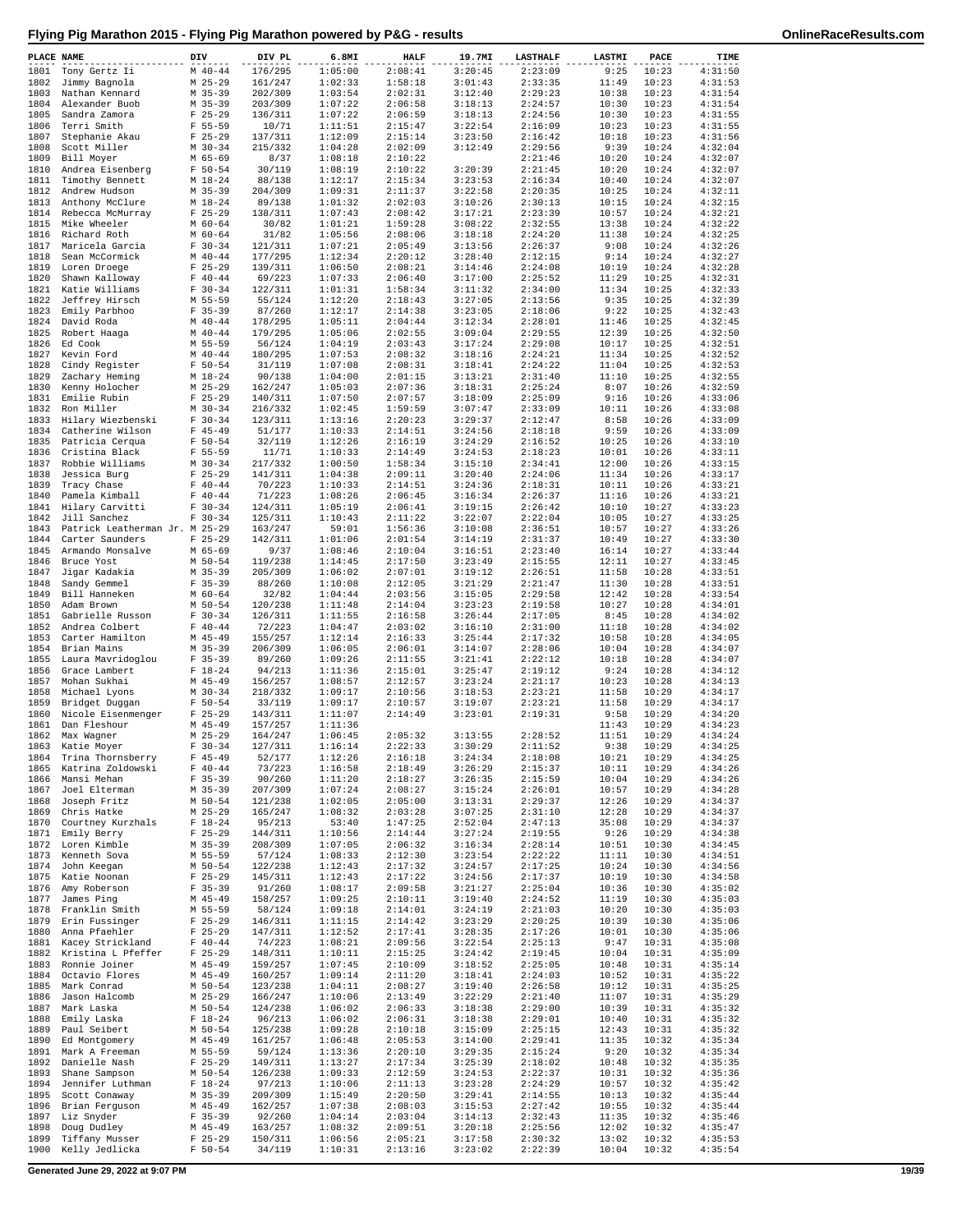|  | Flying Pig Marathon 2015 - Flying Pig Marathon powered by P&G - results |  |  |  |  |  |
|--|-------------------------------------------------------------------------|--|--|--|--|--|
|  |                                                                         |  |  |  |  |  |

| PLACE NAME   |                                       | DIV                        | DIV PL             | 6.8MI              | <b>HALF</b>        | 19.7MI             | <b>LASTHALF</b>    | <b>LASTMI</b>  | PACE           | TIME               |
|--------------|---------------------------------------|----------------------------|--------------------|--------------------|--------------------|--------------------|--------------------|----------------|----------------|--------------------|
| 1901         | Nicki Willis                          | $F$ 35-39                  | 93/260             | 1:05:26            | 2:03:20            | 3:13:52            | 2:32:35            | 11:45          | 10:32          | 4:35:55            |
| 1902<br>1903 | Kevin Hanebutt<br>Joe Schwierling     | $M$ 30-34<br>$M$ 50-54     | 219/332<br>127/238 | 1:05:27<br>1:11:14 | 2:03:19<br>2:15:08 | 3:13:51<br>3:24:49 | 2:32:36<br>2:20:52 | 11:45<br>10:54 | 10:32<br>10:33 | 4:35:55<br>4:35:59 |
| 1904         | Alexandra Christakos                  | $F$ 35-39                  | 94/260             | 1:14:10            | 2:17:43            | 3:27:40            | 2:18:18            | 10:13          | 10:33          | 4:36:01            |
| 1905         | Paul White                            | $M$ 25-29                  | 167/247            | 1:08:08            | 2:08:54            | 3:18:53            | 2:27:09            | 10:41          | 10:33          | 4:36:03            |
| 1906<br>1907 | Steven Brandstetter<br>Wes Reynolds   | $M$ 50-54<br>$M$ 60-64     | 128/238<br>33/82   | 1:10:12<br>1:11:48 | 2:13:45<br>2:14:05 | 3:25:10<br>3:24:56 | 2:22:22<br>2:22:07 | 11:01<br>10:49 | 10:33<br>10:33 | 4:36:07<br>4:36:11 |
| 1908         | Shannon Walmoth                       | $F$ 35-39                  | 95/260             | 1:07:52            | 2:08:40            | 3:18:42            | 2:27:31            | 10:53          | 10:33          | 4:36:11            |
| 1909         | David Aquiar                          | $M$ 30-34                  | 220/332            | 1:01:29            | 1:59:33            | 3:15:28            | 2:36:43            | 10:29          | 10:33          | 4:36:15            |
| 1910         | Alice Malmberg                        | $F 18-24$                  | 98/213             | 1:13:42            | 2:19:59            | 3:28:50            | 2:16:17            | 10:29          | 10:33          | 4:36:16            |
| 1911<br>1912 | Emily Shumaker<br>Lisa Kirsch         | $F$ 25-29<br>$F$ 25-29     | 151/311<br>152/311 | 1:03:15<br>1:13:58 | 2:03:24<br>2:19:41 | 3:18:13<br>3:28:02 | 2:32:57<br>2:16:40 | 9:27<br>10:11  | 10:33<br>10:33 | 4:36:20<br>4:36:20 |
| 1913         | Sean Vogelgesang                      | $M$ 40-44                  | 181/295            | 1:10:20            | 2:12:26            | 3:23:47            | 2:23:56            | 10:31          | 10:33          | 4:36:22            |
| 1914         | Venugopal Yerubandi                   | $M$ 40-44                  | 182/295            | 1:07:43            | 2:08:28            | 3:20:17            | 2:27:57            | 10:31          | 10:33          | 4:36:24            |
| 1915         | Emily Gardner                         | $F 18-24$                  | 99/213             | 1:14:16            | 2:18:56            | 3:26:29            | 2:17:29            | 9:51           | 10:33          | 4:36:24            |
| 1916<br>1917 | Brian Derouen<br>Stephanie Saurber    | $M$ 35-39<br>$F 30-34$     | 210/309<br>128/311 | 1:16:04<br>1:16:04 | 2:21:27<br>2:21:27 | 3:29:49<br>3:29:50 | 2:14:58<br>2:14:59 | 9:36<br>9:37   | 10:33<br>10:33 | 4:36:25<br>4:36:25 |
| 1918         | Brian Williamson                      | $M$ 40-44                  | 183/295            | 1:03:29            | 2:01:55            | 3:19:14            | 2:34:31            | 10:49          | 10:33          | 4:36:25            |
| 1919         | Aaron Connelly                        | $M$ 30-34                  | 221/332            | 1:10:35            | 2:11:39            | 3:18:05            | 2:24:48            | 12:19          | 10:34          | 4:36:26            |
| 1920<br>1921 | Aaron Schwartz<br>Kelly Ewing         | $M$ 25-29<br>$F 30-34$     | 168/247<br>129/311 | 59:15<br>1:16:02   | 1:51:05<br>2:21:25 | 2:51:35<br>3:29:49 | 2:45:22<br>2:15:04 | 13:53<br>9:41  | 10:34<br>10:34 | 4:36:27<br>4:36:28 |
| 1922         | Colleen Colvin                        | $F 18-24$                  | 100/213            | 1:10:14            | 2:11:17            | 3:23:46            | 2:25:14            | 10:01          | 10:34          | 4:36:30            |
| 1923         | Adam Marotta                          | $M_18-24$                  | 91/138             | 1:10:14            | 2:11:17            | 3:23:47            | 2:25:14            | 10:01          | 10:34          | 4:36:31            |
| 1924         | Craig Kelly                           | M 65-69                    | 10/37              | 1:04:08            | 2:02:22            | 3:12:32            | 2:34:21            | 12:33          | 10:34          | 4:36:42            |
| 1925<br>1926 | Kevin McCalla<br>Anna McCalla         | $M$ 30-34<br>$F 30-34$     | 222/332<br>130/311 | 1:12:58<br>1:12:59 | 2:20:50<br>2:20:51 | 3:28:33<br>3:28:33 | 2:15:59<br>2:15:59 | 9:35<br>9:35   | 10:34<br>10:34 | 4:36:49<br>4:36:49 |
| 1927         | Ann Kurtenbach                        | $F 40 - 44$                | 75/223             | 1:14:41            | 2:20:14            | 3:29:03            | 2:16:38            | 10:19          | 10:34          | 4:36:51            |
| 1928         | Beth Van Haaren                       | $F$ 45-49                  | 53/177             | 1:06:11            | 2:05:01            | 3:16:36            | 2:31:53            | 13:39          | 10:35          | 4:36:53            |
| 1929         | Peyton Bennett                        | $M_18-24$                  | 92/138<br>164/257  | 1:11:48<br>1:11:41 | 2:15:09<br>2:16:38 | 3:23:12<br>3:26:05 | 2:21:46<br>2:20:19 | 9:35           | 10:35          | 4:36:54            |
| 1930<br>1931 | Phil Fleshour<br>Jeffrey Wilson       | $M$ 45-49<br>$M$ 50-54     | 129/238            | 1:14:40            | 2:20:13            | 3:29:52            | 2:16:44            | 10:54<br>10:02 | 10:35<br>10:35 | 4:36:56<br>4:36:57 |
| 1932         | Wes Lewis                             | $M$ 30-34                  | 223/332            | 1:10:57            | 2:13:25            | 3:27:46            | 2:23:34            | 9:52           | 10:35          | 4:36:59            |
| 1933         | Greg Malcolm                          | $M$ 35-39                  | 211/309            | 1:10:57            | 2:13:25            | 3:27:45            | 2:23:36            | 9:53           | 10:35          | 4:37:00            |
| 1934<br>1935 | Dennis Schoff<br>Zuliana Henson       | M 55-59<br>$F 30-34$       | 60/124<br>131/311  | 1:14:53<br>1:10:23 | 2:20:19<br>2:11:11 | 3:24:36<br>3:20:13 | 2:16:43<br>2:25:53 | 11:16<br>10:46 | 10:35<br>10:35 | 4:37:01<br>4:37:03 |
| 1936         | Stephanie Buop                        | $F 18-24$                  | 101/213            | 1:05:10            | 2:07:40            | 3:18:35            | 2:29:28            | 11:52          | 10:35          | 4:37:08            |
| 1937         | Joseph Lindlau                        | $M$ 45-49                  | 165/257            | 1:02:18            | 2:04:42            | 3:16:48            | 2:32:29            | 11:27          | 10:35          | 4:37:11            |
| 1938         | Robert Charvat                        | $M$ 25-29                  | 169/247            | 1:11:25            | 2:15:27            | 3:22:41            | 2:21:47            | 10:34          | 10:35          | 4:37:13            |
| 1939<br>1940 | Greg Maurin<br>Deb Albers             | $M$ 45-49<br>$F$ 45-49     | 166/257<br>54/177  | 1:03:35<br>1:09:48 | 2:01:48<br>2:11:54 | 3:11:13<br>3:17:44 | 2:35:27<br>2:25:24 | 13:33<br>10:20 | 10:35<br>10:35 | 4:37:15<br>4:37:17 |
| 1941         | Jean Peterson                         | $F 50 - 54$                | 35/119             | 1:09:48            | 2:11:55            | 3:17:49            | 2:25:23            | 10:20          | 10:35          | 4:37:17            |
| 1942         | Janet Spaulding                       | $F 40 - 44$                | 76/223             | 1:13:20            | 2:14:08            | 3:22:11            | 2:23:12            | 10:41          | 10:36          | 4:37:20            |
| 1943         | Gregg Jankowski                       | $M$ 45-49                  | 167/257            | 1:12:38            | 2:14:25            | 3:21:29            | 2:22:58            | 10:54          | 10:36          | 4:37:22<br>4:37:28 |
| 1944<br>1945 | Jeff White<br>Jan Kretzschmer         | $M$ 35-39<br>$M$ 50-54     | 212/309<br>130/238 | 1:10:28<br>1:11:27 | 2:13:10<br>2:12:41 | 3:23:11<br>3:24:21 | 2:24:18<br>2:24:47 | 11:24<br>10:07 | 10:36<br>10:36 | 4:37:28            |
| 1946         | Greg Nordmeyer                        | $M$ 40-44                  | 184/295            | 1:06:31            | 2:07:47            | 3:15:08            | 2:29:42            | 12:59          | 10:36          | 4:37:29            |
| 1947         | Brent Nimeth                          | $M$ 50-54                  | 131/238            | 1:08:33            | 2:09:22            | 3:17:41            | 2:28:07            | 12:03          | 10:36          | 4:37:29            |
| 1948<br>1949 | Jim Donohue<br>Thomas Reusch          | M 55-59<br>$M$ 45-49       | 61/124<br>168/257  | 1:07:23<br>1:12:40 | 2:07:53<br>2:17:19 | 3:17:34<br>3:25:01 | 2:29:38<br>2:20:12 | 12:00<br>11:12 | 10:36<br>10:36 | 4:37:31<br>4:37:31 |
| 1950         | David Holtmeier                       | $M$ 35-39                  | 213/309            | 1:05:31            | 2:07:38            | 3:21:46            | 2:29:54            | 10:27          | 10:36          | 4:37:32            |
| 1951         | Steve Ulm                             | $M$ 60-64                  | 34/82              | 1:12:07            | 2:16:28            | 3:22:39            | 2:21:05            | 12:37          | 10:36          | 4:37:32            |
| 1952         | Nathan Glockner                       | M 18-24                    | 93/138             | 1:00:08            | 1:55:00            | 3:13:25            | 2:42:36            | 12:28          | 10:36          | 4:37:36            |
| 1953<br>1954 | Mike Eaton<br>Jason Amberger          | $M$ 45-49<br>$M$ 01-17     | 169/257<br>5/7     | 1:06:03<br>1:08:57 | 2:08:22<br>2:11:01 | 3:16:36<br>3:21:46 | 2:29:14<br>2:26:42 | 11:52<br>9:51  | 10:36<br>10:36 | 4:37:36<br>4:37:43 |
| 1955         | Ke Feng                               | $M$ 50-54                  | 132/238            | 1:10:39            | 2:13:28            | 3:23:41            | 2:24:17            | 10:56          | 10:37          | 4:37:44            |
| 1956         | Kevin Liu                             | $M$ 45-49                  | 170/257            | 1:06:54            | 2:08:57            | 3:20:52            | 2:28:50            | 10:19          | 10:37          | 4:37:47            |
| 1957<br>1958 | Melanie Johnson<br>Kathleen Fussinger | $F 50 - 54$<br>$F 55 - 59$ | 36/119<br>12/71    | 1:13:51<br>1:05:14 | 2:18:14<br>2:08:19 | 3:30:09<br>3:16:50 | 2:19:35<br>2:29:36 | 10:21<br>12:24 | 10:37<br>10:37 | 4:37:48<br>4:37:55 |
| 1959         | Steve Briede                          | $M$ 45-49                  | 171/257            | 1:09:46            | 2:13:26            | 3:21:51            | 2:24:38            | 10:34          | 10:37          | 4:38:03            |
| 1960         | Joey Butler                           | $M$ 45-49                  | 172/257            | 1:05:01            | 2:03:31            | 3:13:05            | 2:34:33            | 11:48          | 10:37          | 4:38:03            |
| 1961         | Wayne Lambert                         | M 65-69<br>$F$ 45-49       | 11/37              | 1:10:02<br>1:10:02 | 2:11:38            | 3:19:05            | 2:26:27            | 11:43          | 10:37          | 4:38:04            |
| 1962<br>1963 | Robin Auerbach<br>Jessica Beachy      | $30 - 34$<br>F             | 55/177<br>132/311  | 1:08:51            | 2:11:38<br>2:12:36 | 3:19:06<br>3:24:26 | 2:26:27<br>2:25:34 | 11:42<br>11:07 | 10:37<br>10:37 | 4:38:04<br>4:38:09 |
|              | 1964 Lisa Chiu                        | $F 18-24$                  | 102/213            | 1:09:10            | 2:10:39            | 3:22:55            | 2:27:31            | 11:28          | 10:37          | 4:38:09            |
| 1965         | Megan Taft                            | $F$ 25-29                  | 153/311            | 1:10:37            | 2:14:24            | 3:25:36            | 2:23:52            | 10:12          | 10:38          | 4:38:16            |
| 1966<br>1967 | Michael Merritt<br>Kristen Keipper    | $M$ 60-64<br>$F 30-34$     | 35/82<br>133/311   | 1:11:12<br>1:10:37 | 2:12:32<br>2:14:24 | 3:21:45<br>3:25:38 | 2:25:44<br>2:23:52 | 12:20<br>10:12 | 10:38<br>10:38 | 4:38:16<br>4:38:16 |
| 1968         | Greg Wilder                           | $M$ 45-49                  | 173/257            | 1:12:40            | 2:17:12            | 3:28:08            | 2:21:05            | 9:33           | 10:38          | 4:38:17            |
| 1969         | Russell Wildermuth                    | $M$ 35-39                  | 214/309            | 1:03:56            | 1:58:36            | 3:03:30            | 2:39:47            | 13:02          | 10:38          | 4:38:22            |
| 1970         | Chris Manz<br>Guy Clanton             | $M$ 30-34                  | 224/332            | 1:14:13            | 2:19:39            | 3:31:07<br>3:21:34 | 2:18:45            | 8:17           | 10:38          | 4:38:23<br>4:38:31 |
| 1971<br>1972 | Russell Smith                         | $M$ 40-44<br>$M$ 45-49     | 185/295<br>174/257 | 1:06:53<br>1:06:19 | 2:09:51<br>2:10:46 | 3:22:07            | 2:28:41<br>2:27:47 | 11:07<br>11:52 | 10:38<br>10:38 | 4:38:32            |
| 1973         | Christy Schweppe                      | $F 30-34$                  | 134/311            | 1:14:30            | 2:20:34            | 3:30:02            | 2:17:59            | 10:19          | 10:38          | 4:38:33            |
| 1974         | Emily Schweppe                        | $F$ 25-29                  | 154/311            | 1:14:30            | 2:20:34            | 3:30:00            | 2:17:59            | 10:19          | 10:38          | 4:38:33            |
| 1975<br>1976 | Christopher Widmeyer<br>Keely Sloo    | $M$ 30-34<br>$F 30-34$     | 225/332<br>135/311 | 1:14:30<br>1:11:17 | 2:18:47<br>2:18:38 | 3:25:34<br>3:29:12 | 2:19:46<br>2:19:58 | 11:08<br>9:55  | 10:38<br>10:38 | 4:38:33<br>4:38:36 |
| 1977         | Matthew Schroeder                     | $M$ 35-39                  | 215/309            | 1:12:21            | 2:18:27            | 3:28:04            | 2:20:11            | 10:38          | 10:39          | 4:38:38            |
| 1978         | Mark Wehry                            | M 50-54                    | 133/238            | 1:06:20            | 2:10:16            | 3:22:18            | 2:28:24            | 10:55          | 10:39          | 4:38:40            |
| 1979         | Daisy Rosa                            | $F 45 - 49$                | 56/177             | 1:10:09            | 2:14:26            | 3:25:09            | 2:24:17            | 10:17          | 10:39          | 4:38:43            |
| 1980<br>1981 | Jeffrey Rhinock<br>Ed Childress       | $M$ 40-44<br>$M$ 50-54     | 186/295<br>134/238 | 1:06:51<br>1:11:18 | 2:06:23<br>2:14:17 | 3:22:34<br>3:23:22 | 2:32:21<br>2:24:29 | 10:45<br>12:05 | 10:39<br>10:39 | 4:38:44<br>4:38:46 |
| 1982         | Ronny Bieser                          | $M$ 40-44                  | 187/295            | 1:10:10            | 2:13:08            | 3:24:21            | 2:25:41            | 10:45          | 10:39          | 4:38:48            |
| 1983         | Dawn Bieser                           | $F 40 - 44$                | 77/223             | 1:10:10            | 2:13:08            | 3:24:21            | 2:25:41            | 10:44          | 10:39          | 4:38:48            |
| 1984<br>1985 | Jacob Long<br>Kshitij Desai           | $M$ 25-29<br>$M_18-24$     | 170/247<br>94/138  | 1:06:28<br>56:11   | 2:09:40<br>1:49:27 | 3:22:15<br>3:03:05 | 2:29:09<br>2:49:24 | 11:54<br>12:37 | 10:39<br>10:39 | 4:38:48<br>4:38:51 |
| 1986         | Carie Milliron                        | $F 35 - 39$                | 96/260             | 1:12:39            | 2:15:31            | 3:24:35            | 2:23:22            | 11:43          | 10:39          | 4:38:52            |
| 1987         | Erica Dreher                          | $F 30-34$                  | 136/311            | 1:12:39            | 2:15:31            | 3:24:35            | 2:23:22            | 11:43          | 10:39          | 4:38:53            |
| 1988         | Monika Nunez                          | $F 30-34$                  | 137/311            | 1:10:37            | 2:15:08            | 3:24:26            | 2:23:46            | 11:10          | 10:39          | 4:38:54            |
| 1989<br>1990 | Gary Voge<br>Jill Forrest             | $M$ 45-49<br>$F$ 35-39     | 175/257<br>97/260  | 1:11:07<br>1:09:28 | 2:12:50<br>2:12:50 | 3:25:12<br>3:24:26 | 2:26:07<br>2:26:07 | 10:53<br>11:29 | 10:39<br>10:39 | 4:38:56<br>4:38:56 |
| 1991         | Paul Blair                            | M 50-54                    | 135/238            | 1:18:06            | 2:22:03            | 3:31:42            | 2:16:57            | 9:56           | 10:39          | 4:38:59            |
| 1992         | Tim Gallagher                         | M 50-54                    | 136/238            | 1:06:32            | 2:12:12            | 3:23:04            | 2:26:48            | 11:07          | 10:39          | 4:39:00            |
| 1993<br>1994 | Douglas Hogue<br>J Jill Cummins       | $M$ 30-34<br>$F 55 - 59$   | 226/332<br>13/71   | 1:01:41<br>1:08:11 | 2:01:04<br>2:13:10 | 3:17:56<br>3:26:22 | 2:37:58<br>2:26:04 | 11:39<br>11:30 | 10:39<br>10:40 | 4:39:02<br>4:39:13 |
| 1995         | Julie Burns                           | $F 40 - 44$                | 78/223             | 1:09:43            | 2:11:40            | 3:21:07            | 2:27:34            | 11:18          | 10:40          | 4:39:13            |
| 1996         | Tyson Swartz                          | $M$ 35-39                  | 216/309            | 1:09:43            | 2:11:41            | 3:21:03            | 2:27:34            | 11:19          | 10:40          | 4:39:14            |
| 1997         | William Bellomy                       | $M$ 35-39                  | 217/309            | 1:11:38            | 2:16:10            | 3:27:15            | 2:23:06            | 10:21          | 10:40          | 4:39:16            |
| 1998<br>1999 | Kimberly Dodge<br>Jennifer Michuda    | $F 50 - 54$<br>$F 30-34$   | 37/119<br>138/311  | 1:11:06<br>1:16:54 | 2:18:27<br>2:25:27 | 3:24:41<br>3:34:29 | 2:20:51<br>2:13:54 | 11:28<br>8:59  | 10:40<br>10:40 | 4:39:17<br>4:39:20 |
| 2000         | Misty Anthony                         | $F$ 35-39                  | 98/260             | 1:06:58            | 2:08:06            | 3:20:52            | 2:31:15            | 12:12          | 10:40          | 4:39:20            |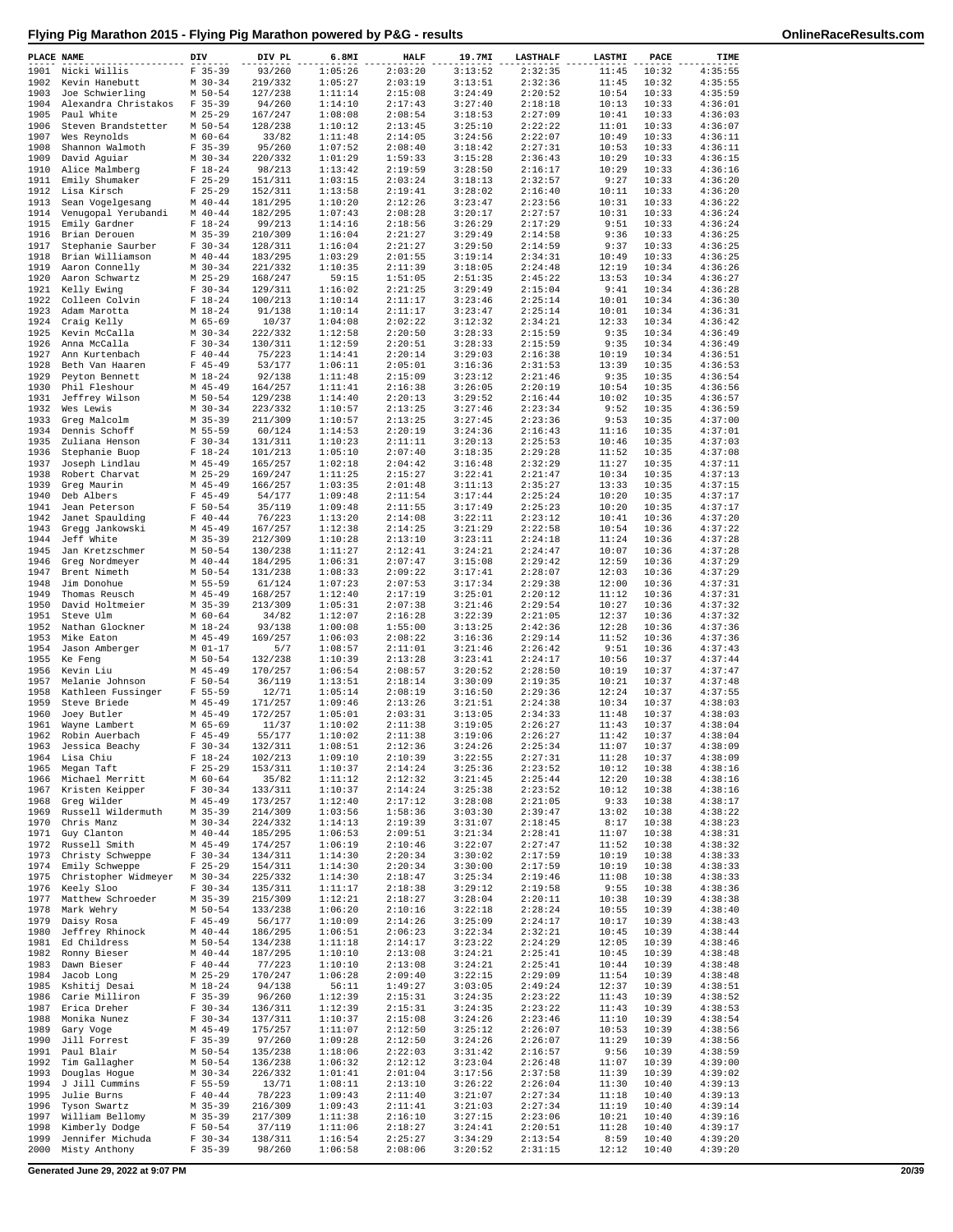| PLACE NAME   |                                         | DIV |                          | DIV PL             | 6.8MI              | <b>HALF</b>        | 19.7MI             | <b>LASTHALF</b>    | LASTMI         | PACE           | TIME               |
|--------------|-----------------------------------------|-----|--------------------------|--------------------|--------------------|--------------------|--------------------|--------------------|----------------|----------------|--------------------|
| 2001         | Bryon Bartley                           |     | M 45-49                  | 176/257            | 59:44              | 1:59:48            | 3:22:21            | 2:39:36            | 10:59          | 10:40          | 4:39:23            |
| 2002         | Kristen Bishop                          |     | $F$ 25-29                | 155/311            | 1:16:52            | 2:24:15            | 3:34:30            | 2:15:13            | 9:07           | 10:40          | 4:39:27            |
| 2003<br>2004 | Christopher Miller<br>Krissy Bartel     |     | $M$ 35-39<br>$F 40 - 44$ | 218/309<br>79/223  | 1:05:29<br>1:06:19 | 2:06:27<br>2:10:13 | 3:21:51<br>3:22:22 | 2:33:02<br>2:29:16 | 11:33<br>12:01 | 10:41<br>10:41 | 4:39:29<br>4:39:29 |
| 2005         | Emily Christman                         |     | $F$ 25-29                | 156/311            | 1:15:13            | 2:24:45            | 3:33:32            | 2:14:45            | 9:53           | 10:41          | 4:39:29            |
| 2006         | Emily Lewis                             |     | $F 18-24$                | 103/213            | 1:12:47            | 2:18:03            | 3:27:54            | 2:21:31            | 10:22          | 10:41          | 4:39:34            |
| 2007         | Mary Tepe                               |     | $F 30-34$                | 139/311            | 1:09:09            | 2:13:35            | 3:24:25            | 2:26:01            | 10:14          | 10:41          | 4:39:35            |
| 2008<br>2009 | Lisa Stang<br>Laura Canos               |     | $F$ 25-29<br>$F$ 25-29   | 157/311<br>158/311 | 1:11:23<br>1:10:22 | 2:16:14<br>2:13:54 | 3:27:58<br>3:24:36 | 2:23:26<br>2:25:47 | 10:37<br>10:01 | 10:41<br>10:41 | 4:39:40<br>4:39:41 |
| 2010         | Heather Joy                             |     | $F 40 - 44$              | 80/223             | 1:14:10            | 2:16:21            | 3:27:45            | 2:23:24            | 11:09          | 10:41          | 4:39:45            |
| 2011         | Joseph Ludwig                           |     | $M$ 45-49                | 177/257            | 1:07:32            | 2:10:01            | 3:23:19            | 2:29:47            | 11:43          | 10:41          | 4:39:47            |
| 2012         | Mark Gaskins                            |     | $M$ 30-34                | 227/332            | 1:00:59            | 2:00:44            | 3:20:37            | 2:39:08            | 10:45          | 10:41          | 4:39:52            |
| 2013         | Jennifer Dumaine                        |     | $F 18-24$                | 104/213            | 1:11:11            | 2:15:30            | 3:22:44            | 2:24:27            | 10:42          | 10:42          | 4:39:57            |
| 2014<br>2015 | Corey Reid<br>Amy Spowart               |     | $F 30-34$<br>$F 40 - 44$ | 140/311<br>81/223  | 1:12:35<br>1:01:03 | 2:16:11<br>1:57:42 | 3:27:49<br>3:15:55 | 2:23:48<br>2:42:18 | 10:43<br>9:56  | 10:42<br>10:42 | 4:39:59<br>4:39:59 |
| 2016         | Deborah Alderton                        |     | $F$ 45-49                | 57/177             | 1:01:03            | 1:57:42            | 3:15:57            | 2:42:18            | 9:56           | 10:42          | 4:39:59            |
| 2017         | Sam Lantry                              |     | $M$ 18-24                | 95/138             | 1:14:20            | 2:18:16            | 3:29:18            | 2:21:47            | 10:06          | 10:42          | 4:40:02            |
| 2018         | Greggie Konerman                        |     | $M_18-24$                | 96/138             | 1:05:20            | 2:07:25            | 3:24:30            | 2:32:40            | 9:50           | 10:42          | 4:40:05            |
| 2019<br>2020 | Jill Browne<br>Andy Gatewood            |     | $F 30-34$<br>$M$ 30-34   | 141/311<br>228/332 | 1:04:13<br>1:07:55 | 2:03:23<br>2:06:10 | 3:08:46<br>3:16:21 | 2:36:43<br>2:33:59 | 14:17<br>12:41 | 10:42<br>10:42 | 4:40:05<br>4:40:09 |
| 2021         | Michael K Pfeffer                       |     | M 50-54                  | 137/238            | 1:10:10            | 2:15:25            | 3:24:43            | 2:24:45            | 11:34          | 10:42          | 4:40:09            |
| 2022         | Mark Fette                              |     | $M$ 50-54                | 138/238            | 1:15:12            | 2:21:34            | 3:31:48            | 2:18:41            | 10:25          | 10:42          | 4:40:14            |
| 2023         | Spencer Koch                            |     | $M$ 35-39                | 219/309            | 1:08:55            | 2:09:18            | 3:21:38            | 2:30:57            | 11:18          | 10:42          | 4:40:15            |
| 2024         | Paul Haubner Jr                         |     | $M$ 45-49                | 178/257            | 1:06:57            | 2:05:21            | 3:14:24            | 2:34:55            | 11:32          | 10:42          | 4:40:16            |
| 2025<br>2026 | Hope Davis<br>Alex Vehr                 |     | $F 40 - 44$<br>$M$ 25-29 | 82/223<br>171/247  | 1:07:28<br>1:02:31 | 2:11:16<br>2:02:53 | 3:24:54<br>3:20:07 | 2:29:02<br>2:37:26 | 11:17<br>11:09 | 10:42<br>10:42 | 4:40:18<br>4:40:19 |
| 2027         | Dana Coble                              |     | $F$ 35-39                | 99/260             | 1:10:38            | 2:11:13            | 3:25:26            | 2:29:11            | 10:03          | 10:43          | 4:40:23            |
| 2028         | Cheryl Beeson-Smith                     |     | $F 50 - 54$              | 38/119             | 1:09:46            | 2:13:59            | 3:24:50            | 2:26:25            | 11:21          | 10:43          | 4:40:24            |
| 2029         | Matt Strange                            |     | $M$ 30-34                | 229/332            | 1:03:39            | 2:03:07            | 3:12:46            | 2:37:17            | 11:36          | 10:43          | 4:40:24            |
| 2030<br>2031 | Renee Guthrie<br>Jill Steinbach         |     | $F 30-34$<br>$F$ 35-39   | 142/311<br>100/260 | 1:10:51<br>1:08:53 | 2:15:06<br>2:11:13 | 3:23:16<br>3:21:09 | 2:25:21<br>2:29:14 | 10:56<br>11:31 | 10:43<br>10:43 | 4:40:26<br>4:40:27 |
| 2032         | Tyler Fosnight                          |     | $M$ 25-29                | 172/247            | 1:01:41            | 1:59:15            | 3:10:28            | 2:41:15            | 13:08          | 10:43          | 4:40:30            |
| 2033         | Jean Schmidt                            |     | $F 60 - 64$              | 3/31               | 1:10:53            | 2:15:38            | 3:27:59            | 2:24:54            | 9:50           | 10:43          | 4:40:32            |
| 2034         | Jennifer Black                          |     | $F 60 - 64$              | 4/31               | 1:12:26            | 2:16:28            | 3:27:57            | 2:24:04            | 9:50           | 10:43          | 4:40:32            |
| 2035         | John Riesenbeck                         |     | $M$ 35-39                | 220/309            | 1:06:06            | 2:02:28            | 3:15:01            | 2:38:06            | 13:09          | 10:43          | 4:40:33            |
| 2036<br>2037 | Kelsey Marlow                           |     | $F$ 25-29<br>$M$ 45-49   | 159/311<br>179/257 | 1:14:21<br>1:11:11 | 2:19:19<br>2:15:08 | 3:30:00<br>3:23:27 | 2:21:16<br>2:25:32 | 10:44<br>11:39 | 10:43<br>10:43 | 4:40:34<br>4:40:40 |
| 2038         | Ed Lanter<br>Jimmy McCammon             |     | $M$ 50-54                | 139/238            | 1:16:29            | 2:16:04            | 3:24:10            | 2:24:40            | 10:52          | 10:43          | 4:40:43            |
| 2039         | Janice Vanvactor                        |     | $F 60 - 64$              | 5/31               | 1:13:45            | 2:19:07            | 3:30:49            | 2:21:41            | 10:17          | 10:44          | 4:40:48            |
| 2040         | Takeshi Kato                            |     | $M$ 40-44                | 188/295            | 1:06:06            | 2:06:26            | 3:15:56            | 2:34:24            | 11:49          | 10:44          | 4:40:50            |
| 2041         | Brandon Duley                           |     | $M$ 30-34                | 230/332            | 1:04:26            | 2:05:18            | 3:20:52            | 2:35:32            | 11:39          | 10:44          | 4:40:50            |
| 2042<br>2043 | Kelsey Weidner<br>Rachel Wise           |     | $F 18-24$<br>$F 18-24$   | 105/213<br>106/213 | 1:18:42<br>1:11:04 | 2:25:57<br>2:16:11 | 3:34:34<br>3:30:14 | 2:14:56<br>2:24:42 | 9:21<br>10:16  | 10:44<br>10:44 | 4:40:52<br>4:40:53 |
| 2044         | Ellen Hallberg                          |     | $F 18-24$                | 107/213            | 1:11:03            | 2:16:11            | 3:30:16            | 2:24:43            | 10:16          | 10:44          | 4:40:53            |
| 2045         | Joel Tantlinger                         |     | $M$ 30-34                | 231/332            | 1:04:09            | 2:04:44            | 3:19:50            | 2:36:10            | 11:35          | 10:44          | 4:40:53            |
| 2046         | Aaron Schmitz                           |     | $M_18-24$                | 97/138             | 1:02:06            | 1:58:29            | 3:20:08            | 2:42:29            | 10:44          | 10:44          | 4:40:57            |
| 2047<br>2048 | Kevin Crago                             |     | $M$ 50-54                | 140/238            | 1:11:11<br>1:07:40 | 2:14:42<br>2:13:47 | 3:25:37<br>3:27:02 | 2:26:16<br>2:27:14 | 11:49          | 10:44<br>10:44 | 4:40:57<br>4:41:01 |
| 2049         | Andy Livingston<br>Divesh Mittal        |     | M 65-69<br>$M$ 35-39     | 12/37<br>221/309   | 1:07:48            | 2:13:59            | 3:25:17            | 2:27:04            | 10:26<br>11:24 | 10:44          | 4:41:02            |
| 2050         | Karla Park                              |     | $F 18-24$                | 108/213            | 1:14:08            | 2:14:29            | 3:23:14            | 2:26:38            | 10:46          | 10:44          | 4:41:06            |
| 2051         | Gregory Jones                           |     | $M$ 30-34                | 232/332            | 1:11:39            | 2:16:25            | 3:28:33            | 2:24:50            | 11:14          | 10:45          | 4:41:15            |
| 2052         | Michael Sturwold                        |     | $M$ 30-34                | 233/332            | 1:07:03            | 2:09:29            | 3:26:13            | 2:31:47            | 10:22          | 10:45          | 4:41:15            |
| 2053<br>2054 | Jaclyn Jones<br>Eileen Clark            |     | $F 30-34$<br>$F$ 45-49   | 143/311<br>58/177  | 1:11:40<br>1:16:18 | 2:16:25<br>2:26:29 | 3:28:32<br>3:35:37 | 2:24:50<br>2:14:49 | 11:14<br>10:16 | 10:45<br>10:45 | 4:41:15<br>4:41:17 |
| 2055         | Amy Baumann                             |     | $F$ 25-29                | 160/311            | 1:13:03            | 2:16:06            | 3:25:56            | 2:25:17            | 10:55          | 10:45          | 4:41:22            |
| 2056         | Tara Osborne                            |     | $F$ 25-29                | 161/311            | 1:17:02            | 2:25:08            | 3:35:52            | 2:16:15            | 9:11           | 10:45          | 4:41:22            |
| 2057         | Glen Gustafson                          |     | M 50-54                  | 141/238            | 1:05:54            | 2:03:21            | 3:15:15            | 2:38:04            | 13:42          | 10:45          | 4:41:25            |
| 2058         | Scott Buckley                           |     | M 50-54<br>$F$ 25-29     | 142/238            | 1:09:39            | 2:13:52            | 3:21:06            | 2:27:36            | 11:20          | 10:45          | 4:41:28            |
| 2059<br>2060 | Michelle Glaunert<br>Sara Closson       |     | $F 30-34$                | 162/311<br>144/311 | 1:13:11<br>1:09:31 | 2:17:01<br>2:15:42 | 3:30:01<br>3:24:23 | 2:24:27<br>2:25:48 | 10:01<br>12:12 | 10:45<br>10:45 | 4:41:28<br>4:41:29 |
| 2061         | John Polk                               |     | $M_18-24$                | 98/138             | 1:08:47            | 2:11:00            | 3:22:03            | 2:30:33            | 12:06          | 10:45          | 4:41:33            |
| 2062         | Dan Borsos                              |     | M 55-59                  | 62/124             | 1:11:04            | 2:15:22            | 3:23:21            | 2:26:12            | 10:54          | 10:45          | 4:41:34            |
|              | 2063 Terry Mork                         |     | M 45-49                  | 180/257            | 1:09:50            | 2:12:49            | 3:25:42            | 2:28:48            | 10:48          | 10:45          | 4:41:36            |
| 2065         | 2064 Juli Mork<br>Ewa Bucher            |     | $F$ 45-49<br>$F 55 - 59$ | 59/177<br>14/71    | 1:09:50<br>1:11:15 | 2:12:49<br>2:15:02 | 3:25:37<br>3:25:41 | 2:28:48<br>2:26:38 | 10:48<br>10:38 | 10:45<br>10:46 | 4:41:36<br>4:41:40 |
| 2066         | Darren Passalacqua                      |     | $M$ 40-44                | 189/295            | 1:11:13            | 2:13:08            | 3:21:57            | 2:28:35            | 10:56          | 10:46          | 4:41:42            |
| 2067         | Norm Fredericks                         |     | $M$ 45-49                | 181/257            | 1:11:14            | 2:13:08            | 3:21:58            | 2:28:35            | 10:57          | 10:46          | 4:41:43            |
| 2068         | Beverly Stinson                         |     | $F$ 35-39                | 101/260            | 1:14:09            | 2:18:13            | 3:27:46            | 2:23:30            | 10:03          | 10:46          | 4:41:43            |
| 2069<br>2070 | Ramon De La Paz<br>Ronald McAdams       |     | M 55-59<br>M 55-59       | 63/124<br>64/124   | 1:15:22<br>1:14:20 | 2:20:40<br>2:20:29 | 3:30:36<br>3:30:13 | 2:21:04<br>2:21:20 | 11:05<br>10:26 | 10:46<br>10:46 | 4:41:44<br>4:41:48 |
| 2071         | Kevin Geers                             |     | $M$ 35-39                | 222/309            | 1:12:19            | 2:19:04            | 3:25:54            | 2:22:47            | 10:44          | 10:46          | 4:41:51            |
| 2072         | Sara Key                                |     | $F$ 25-29                | 163/311            | 1:12:43            | 2:17:25            | 3:30:26            | 2:24:29            | 10:03          | 10:46          | 4:41:53            |
| 2073         | Jeff Shafer                             |     | $M$ 35-39                | 223/309            | 1:08:50            | 2:12:33            | 3:23:34            | 2:29:22            | 11:57          | 10:46          | 4:41:55            |
| 2074         | Fan Jenkins                             |     | $F$ 45-49                | 60/177<br>190/295  | 1:11:22            | 2:12:49<br>2:21:36 | 3:22:54            | 2:29:09<br>2:20:26 | 11:02          | 10:46          | 4:41:58            |
| 2075<br>2076 | Dan Winterhalter<br>Dallace Marable     |     | $M$ 40-44<br>$M$ 40-44   | 191/295            | 1:13:31<br>1:05:01 | 2:03:31            | 3:30:38<br>3:18:31 | 2:38:39            | 10:02<br>12:37 | 10:46<br>10:47 | 4:42:01<br>4:42:09 |
| 2077         | Lizzy Hughes                            |     | $F 18-24$                | 109/213            | 1:14:33            | 2:20:47            | 3:33:15            | 2:21:25            | 9:44           | 10:47          | 4:42:11            |
| 2078         | Kevin Buckley                           |     | $M$ 30-34                | 234/332            | 1:04:15            | 2:01:07            | 3:10:24            | 2:41:06            | 13:02          | 10:47          | 4:42:13            |
| 2079         | Mary Boer                               |     | $F 55 - 59$              | 15/71              | 1:07:32            | 2:05:16            | 3:17:21            | 2:37:03            | 13:01          | 10:47          | 4:42:18            |
| 2080<br>2081 | Josh Mitzen<br>Keith Cummins            |     | $M$ 45-49<br>M 55-59     | 182/257<br>65/124  | 1:09:25<br>59:59   | 2:10:13<br>2:01:33 | 3:24:25<br>3:17:11 | 2:32:07<br>2:40:48 | 10:41<br>13:07 | 10:47<br>10:47 | 4:42:19<br>4:42:20 |
| 2082         | Danielle Joyce                          |     | $F$ 35-39                | 102/260            | 1:13:48            | 2:19:22            | 3:30:41            | 2:23:04            | 10:33          | 10:47          | 4:42:26            |
| 2083         | Kelly Jenkins-Woodrum F 30-34           |     |                          | 145/311            | 1:07:01            | 2:03:27            | 3:07:20            | 2:39:01            | 13:56          | 10:47          | 4:42:27            |
| 2084         | Maria Miller                            |     | $F$ 45-49                | 61/177             | 1:11:58            | 2:15:34            | 3:25:19            | 2:26:56            | 11:53          | 10:47          | 4:42:30            |
| 2085         | Mike Jantausch                          |     | $M$ 40-44                | 192/295            | 1:11:16            | 2:15:02            | 3:25:44            | 2:27:34            | 10:26          | 10:48          | 4:42:35            |
| 2086<br>2087 | Jeremy Schlicher<br>Janet Stogsdill     |     | $M$ 30-34<br>$F 40 - 44$ | 235/332<br>83/223  | 1:04:00<br>1:15:37 | 2:06:04<br>2:22:26 | 3:28:22<br>3:32:59 | 2:36:32<br>2:20:12 | 11:11<br>10:34 | 10:48<br>10:48 | 4:42:36<br>4:42:38 |
| 2088         | Stephanie Phelps                        |     | $F 40 - 44$              | 84/223             | 1:15:37            | 2:22:25            | 3:33:03            | 2:20:15            | 10:35          | 10:48          | 4:42:39            |
| 2089         | Alfred Canteruccio                      |     | $M$ 50-54                | 143/238            | 58:13              | 1:52:40            | 3:25:11            | 2:49:59            | 11:51          | 10:48          | 4:42:39            |
| 2090         | Alexis Downs                            |     | $F 18-24$                | 110/213            | 1:12:24            | 2:15:33            | 3:26:27            | 2:27:12            | 9:25           | 10:48          | 4:42:45            |
| 2091         | Crystal Moses                           |     | $F 30-34$                | 146/311            | 1:11:44            | 2:16:35            | 3:28:41            | 2:26:11            | 10:38          | 10:48          | 4:42:46            |
| 2092<br>2093 | Stephanie Puthoff<br>Danielle McColaugh |     | $F$ 35-39<br>$F$ 35-39   | 103/260<br>104/260 | 1:16:44<br>1:16:44 | 2:24:02<br>2:24:02 | 3:34:31<br>3:34:30 | 2:18:46<br>2:18:45 | 10:03<br>10:03 | 10:48<br>10:48 | 4:42:47<br>4:42:47 |
| 2094         | Dan Menkins                             |     | $M$ 25-29                | 173/247            | 1:08:26            | 2:12:59            | 3:23:39            | 2:29:49            | 11:08          | 10:48          | 4:42:48            |
| 2095         | Tiffany Gayle Chenault F 40-44          |     |                          | 85/223             | 1:14:53            | 2:21:16            | 3:33:23            | 2:21:37            | 10:29          | 10:48          | 4:42:53            |
| 2096         | Dan Rice                                |     | $M$ 40-44                | 193/295            | 1:08:36            | 2:14:22            | 3:28:35            | 2:28:32            | 10:37          | 10:48          | 4:42:53            |
| 2097<br>2098 | Justin King<br>John Scarchilli          |     | $M$ 40-44<br>$M$ 35-39   | 194/295<br>224/309 | 1:11:24<br>1:09:16 | 2:18:12<br>2:13:13 | 3:29:52<br>3:25:57 | 2:24:43<br>2:29:44 | 11:09<br>10:32 | 10:48<br>10:48 | 4:42:55<br>4:42:56 |
| 2099         | Raechel Scarchilli                      |     | $F$ 35-39                | 105/260            | 1:09:16            | 2:13:12            | 3:25:58            | 2:29:45            | 10:31          | 10:48          | 4:42:57            |
| 2100         | Nancy Ball                              |     | $F 55 - 59$              | 16/71              | 1:06:41            | 2:08:44            | 3:27:56            | 2:34:15            | 10:53          | 10:48          | 4:42:58            |

**Generated June 29, 2022 at 9:07 PM 21/39**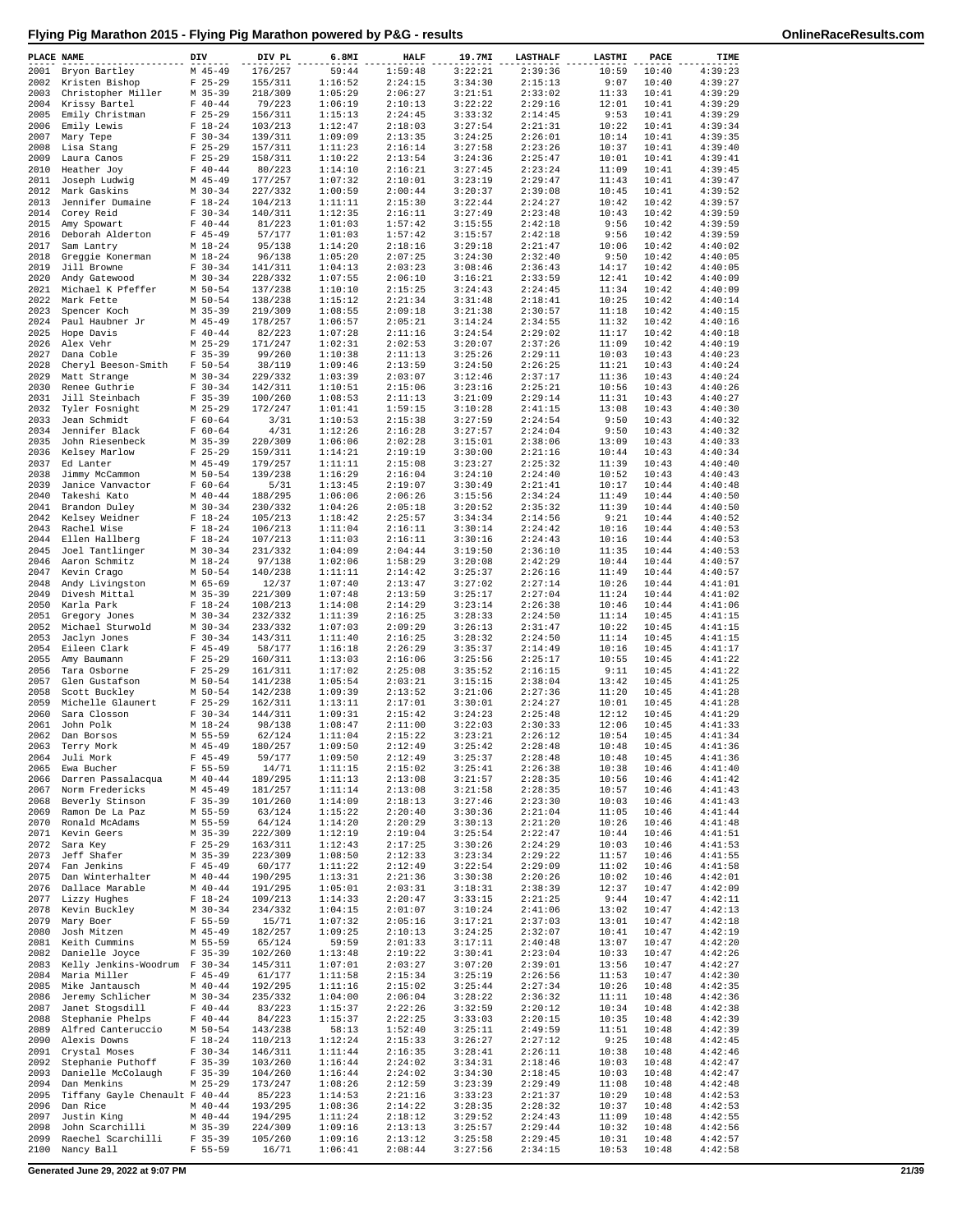|  | Flying Pig Marathon 2015 - Flying Pig Marathon powered by P&G - results |  |
|--|-------------------------------------------------------------------------|--|
|  |                                                                         |  |

| PLACE NAME   |                                    | DIV                      | DIV PL             | 6.8MI              | <b>HALF</b>        | 19.7MI             | <b>LASTHALF</b>    | LASTMI         | PACE           | TIME               |
|--------------|------------------------------------|--------------------------|--------------------|--------------------|--------------------|--------------------|--------------------|----------------|----------------|--------------------|
| 2101         | James Roberts                      | M 55-59                  | 66/124             | 1:14:39            | 2:17:59            | 3:30:20            | 2:25:00            | 10:46          | 10:49          | 4:42:59            |
| 2102         | Matthew Kiracofe                   | $M$ 30-34                | 236/332            | 1:21:21            | 2:25:36            | 3:34:58            | 2:17:24            | 10:19          | 10:49          | 4:43:00            |
| 2103         | Lesley Stout                       | $F$ 35-39                | 106/260            | 1:13:14            | 2:19:06            | 3:27:54            | 2:23:55            | 11:09          | 10:49          | 4:43:00            |
| 2104         | Tammy Gingras                      | $F$ 45-49                | 62/177             | 1:09:26            | 2:15:27            | 3:28:49            | 2:27:35            | 10:44          | 10:49          | 4:43:01            |
| 2105<br>2106 | Steven Brown<br>Francisco Moreno   | $M_18-24$<br>$M$ 50-54   | 99/138<br>144/238  | 1:12:34<br>1:10:57 | 2:14:23<br>2:20:05 | 3:25:30<br>3:28:25 | 2:28:40<br>2:22:58 | 10:12<br>11:45 | 10:49<br>10:49 | 4:43:02<br>4:43:03 |
| 2107         | Matthew Mauric                     | $M_18-24$                | 100/138            | 1:12:34            | 2:14:23            | 3:25:31            | 2:28:46            | 10:17          | 10:49          | 4:43:08            |
| 2108         | Jodi Mills                         | $F$ 35-39                | 107/260            | 1:10:57            | 2:10:57            | 3:27:58            | 2:32:13            | 11:26          | 10:49          | 4:43:09            |
| 2109         | Cheryl Wilson                      | $F$ 45-49                | 63/177             | 1:11:20            | 2:16:45            | 3:27:47            | 2:26:26            | 11:22          | 10:49          | 4:43:10            |
| 2110         | Kimberly Downs                     | $F 50 - 54$              | 39/119             | 1:12:24            | 2:15:33            | 3:26:27            | 2:27:39            | 9:52           | 10:49          | 4:43:12            |
| 2111         | Beth Terry                         | $F$ 35-39                | 108/260            | 1:03:42            | 2:02:16            | 3:13:19            | 2:40:57            | 11:17          | 10:49          | 4:43:13            |
| 2112<br>2113 | Rachel Goodspeed<br>Charles Downs  | $F 30-34$<br>$M$ 50-54   | 147/311<br>145/238 | 1:13:16<br>1:12:24 | 2:17:23<br>2:15:31 | 3:29:31<br>3:26:29 | 2:25:50<br>2:27:43 | 10:38<br>9:54  | 10:49<br>10:49 | 4:43:13<br>4:43:14 |
| 2114         | Karin Richardson                   | $F$ 35-39                | 109/260            | 1:13:28            | 2:17:35            | 3:30:40            | 2:25:44            | 10:48          | 10:49          | 4:43:18            |
| 2115         | Ashleigh Walton                    | $F$ 35-39                | 110/260            | 1:06:19            | 2:06:49            | 3:20:43            | 2:36:31            | 11:13          | 10:49          | 4:43:20            |
| 2116         | Emily Giuliano                     | $F 30-34$                | 148/311            | 1:08:53            | 2:14:45            | 3:30:03            | 2:28:35            | 10:27          | 10:49          | 4:43:20            |
| 2117         | Joseph Holthaus                    | M 18-24                  | 101/138            | 1:12:30            | 2:21:43            | 3:34:13            | 2:21:38            | 9:01           | 10:49          | 4:43:20            |
| 2118         | Kenneth Ross                       | $M$ 40-44                | 195/295            | 1:17:13            | 2:24:00            | 3:29:54            | 2:19:23            | 10:51          | 10:49          | 4:43:23            |
| 2119         | Emily Reilly                       | $F$ 35-39                | 111/260            | 1:07:11            | 2:08:41            | 3:23:42            | 2:34:45            | 10:50          | 10:50          | 4:43:26            |
| 2120<br>2121 | Julie Bruggenthies<br>Jim Phelps   | $F 50 - 54$<br>$M$ 25-29 | 40/119<br>174/247  | 1:09:59<br>1:12:52 | 2:14:05<br>2:17:41 | 3:25:51<br>3:23:37 | 2:29:21<br>2:25:47 | 12:01<br>12:17 | 10:50<br>10:50 | 4:43:26<br>4:43:27 |
| 2122         | David Staubach                     | $M$ 25-29                | 175/247            | 1:12:55            | 2:17:42            | 3:23:37            | 2:25:46            | 12:18          | 10:50          | 4:43:28            |
| 2123         | Karen Espiritu                     | $F$ 35-39                | 112/260            | 1:14:54            | 2:20:43            | 3:30:05            | 2:22:47            | 10:51          | 10:50          | 4:43:30            |
| 2124         | John Heer                          | $M$ 35-39                | 225/309            | 1:14:48            | 2:20:23            | 3:28:55            | 2:23:08            | 11:32          | 10:50          | 4:43:30            |
| 2125         | Michelle Bemis                     | $F$ 35-39                | 113/260            | 1:10:49            | 2:16:23            | 3:31:36            | 2:27:11            | 9:21           | 10:50          | 4:43:33            |
| 2126         | Ann Altenau                        | $F$ 25-29                | 164/311            | 1:05:38            | 2:06:48            | 3:20:36            | 2:36:47            | 12:47          | 10:50          | 4:43:34            |
| 2127         | Dean Jones<br>Chuck Altenau        | $M$ 40-44                | 196/295            | 1:10:05<br>1:05:38 | 2:12:29<br>2:06:48 | 3:27:07            | 2:31:06            | 10:39          | 10:50          | 4:43:35            |
| 2128<br>2129 | Elizabeth Altenau                  | M 55-59<br>$F$ 25-29     | 67/124<br>165/311  | 1:05:39            | 2:06:49            | 3:20:35<br>3:20:34 | 2:36:47<br>2:36:47 | 12:46<br>12:46 | 10:50<br>10:50 | 4:43:35<br>4:43:35 |
| 2130         | Nicole Howe                        | $F$ 35-39                | 114/260            | 1:13:27            | 2:17:38            | 3:30:26            | 2:25:58            | 11:06          | 10:50          | 4:43:36            |
| 2131         | Char Bledsoe                       | $F 50 - 54$              | 41/119             | 1:13:28            | 2:17:39            | 3:30:29            | 2:25:58            | 11:06          | 10:50          | 4:43:36            |
| 2132         | Jason Wood                         | $M$ 35-39                | 226/309            | 1:13:40            | 2:18:59            | 3:28:13            | 2:24:37            | 10:55          | 10:50          | 4:43:36            |
| 2133         | Rob Clifton                        | $M$ 45-49                | 183/257            | 1:15:52            | 2:18:53            | 3:28:08            | 2:24:45            | 11:58          | 10:50          | 4:43:38            |
| 2134         | Michael McFarland                  | $M$ 30-34                | 237/332            | 1:05:35            | 2:03:24            | 3:16:10            | 2:40:14            | 12:49          | 10:50          | 4:43:38            |
| 2135         | Meghan Kemphaus                    | $F 30-34$<br>$M$ 30-34   | 149/311            | 1:15:30            | 2:21:33            | 3:34:29            | 2:22:11            | 10:09          | 10:50          | 4:43:43            |
| 2136<br>2137 | Raghu Kainkaryam<br>Robert Shine   | $M$ 25-29                | 238/332<br>176/247 | 1:08:49<br>1:13:50 | 2:08:27<br>2:18:46 | 3:17:11<br>3:31:57 | 2:35:21<br>2:25:07 | 15:37<br>9:54  | 10:50<br>10:51 | 4:43:48<br>4:43:52 |
| 2138         | Dave Kohus                         | $M$ 45-49                | 184/257            | 1:14:23            | 2:20:52            | 3:31:03            | 2:23:01            | 11:29          | 10:51          | 4:43:53            |
| 2139         | Ron Thomas                         | $M$ 60-64                | 36/82              | 1:10:37            | 2:15:11            | 3:28:40            | 2:28:44            | 10:40          | 10:51          | 4:43:55            |
| 2140         | Victoria Wysel                     | $F 30-34$                | 150/311            | 1:11:09            | 2:15:28            | 3:26:53            | 2:28:28            | 10:35          | 10:51          | 4:43:55            |
| 2141         | Justin Hawks                       | $M$ 35-39                | 227/309            | 1:11:54            | 2:17:49            | 3:31:08            | 2:26:08            | 10:32          | 10:51          | 4:43:57            |
| 2142         | Lori Bickel                        | $F 50 - 54$              | 42/119             | 1:12:34            | 2:17:01            | 3:28:34            | 2:26:57            | 12:06          | 10:51          | 4:43:57            |
| 2143         | Jody Malone                        | $M$ 50-54                | 146/238            | 1:09:20            | 2:10:32            | 3:20:00            | 2:33:30            | 13:34          | 10:51          | 4:44:02            |
| 2144<br>2145 | Tiffany Harding<br>Greg Larson     | $F$ 25-29<br>$M$ 45-49   | 166/311<br>185/257 | 1:12:03<br>1:13:27 | 2:15:14<br>2:18:13 | 3:25:51<br>3:31:18 | 2:28:48<br>2:25:51 | 10:53<br>9:39  | 10:51<br>10:51 | 4:44:02<br>4:44:04 |
| 2146         | Rick Eilers                        | $M$ 40-44                | 197/295            | 1:17:51            | 2:26:05            | 3:35:13            | 2:18:04            | 10:04          | 10:51          | 4:44:08            |
| 2147         | Chip Lafayette                     | $M$ 45-49                | 186/257            | 1:16:57            | 2:26:05            | 3:35:15            | 2:18:05            | 10:04          | 10:51          | 4:44:10            |
| 2148         | Jerry Moody                        | $M$ 50-54                | 147/238            | 59:24              | 1:57:27            | 3:08:06            | 2:46:48            | 17:44          | 10:51          | 4:44:14            |
| 2149         | Erin Holden                        | $F$ 25-29                | 167/311            | 1:14:15            | 2:21:32            | 3:35:45            | 2:22:43            | 9:02           | 10:51          | 4:44:15            |
| 2150         | Brenda Solace                      | $F 55 - 59$              | 17/71              | 1:10:31            | 2:17:49            | 3:31:39            | 2:26:26            | 11:14          | 10:51          | 4:44:15            |
| 2151         | Lauren Seibert<br>2152 Rob Allen   | $F$ 25-29<br>$M$ 60-64   | 168/311<br>37/82   | 1:06:17<br>1:10:14 | 2:03:17<br>2:15:29 | 3:14:43<br>3:25:34 | 2:41:01<br>2:28:49 | 10:56<br>12:15 | 10:52<br>10:52 | 4:44:17<br>4:44:18 |
| 2153         | Bridget Rife                       | $F$ 25-29                | 169/311            | 1:14:41            | 2:19:11            | 3:32:59            | 2:25:11            | 10:18          | 10:52          | 4:44:21            |
| 2154         | David Trider                       | $M_18-24$                | 102/138            | 1:08:48            | 2:11:01            | 3:22:22            | 2:33:21            | 11:32          | 10:52          | 4:44:22            |
| 2155         | Howard Buchanan                    | $M$ 45-49                | 187/257            | 1:07:53            | 2:08:28            | 3:21:21            | 2:35:55            | 11:18          | 10:52          | 4:44:23            |
| 2156         | Madison Kawiecki                   | $F 18 - 24$              | 111/213            | 1:07:26            | 2:09:35            | 3:27:53            | 2:34:51            | 10:39          | 10:52          | 4:44:26            |
| 2157         | Lily Zuccaro                       | $F 18-24$                | 112/213            | 1:07:26            | 2:09:35            | 3:27:53            | 2:34:51            | 10:38          | 10:52          | 4:44:26            |
| 2158         | Jeff Berding                       | $M$ 45-49                | 188/257            | 1:11:04            | 2:15:01            | 3:27:26            | 2:29:28            | 11:10          | 10:52          | 4:44:28            |
| 2159<br>2160 | Warren Metherd<br>Eli Dalton       | M 55-59<br>$M$ 30-34     | 68/124<br>239/332  | 1:11:19<br>1:03:56 | 2:15:17<br>2:00:56 | 3:29:34<br>3:07:51 | 2:29:13<br>2:43:36 | 10:36<br>13:45 | 10:52<br>10:52 | 4:44:29<br>4:44:32 |
| 2161         | Cheryl Jeffers                     | $F$ 45-49                | 64/177             | 1:08:21            | 2:10:42            | 3:21:43            | 2:33:51            | 10:26          | 10:52          | 4:44:33            |
| 2162         | James Coffey                       | $M$ 35-39                | 228/309            | 59:00              | 1:52:53            | 3:00:00            | 2:51:42            | 18:22          | 10:52          | 4:44:34            |
| 2163         | Fernando Ramirez                   | M 50-54                  | 148/238            | 1:02:15            | 1:59:24            | 3:13:40            | 2:45:11            | 11:48          | 10:52          | 4:44:34            |
|              | 2164 Marvin Tabangay               | $M$ 35-39                | 229/309            | 1:07:09            | 2:11:47            | 3:28:32            | 2:32:49            | 10:03          | 10:52          | 4:44:36            |
| 2165<br>2166 | Michele Houghton<br>Geoffrey Bevan | $F$ 45-49                | 65/177             | 1:11:22            | 2:17:31            | 3:28:00<br>3:30:49 | 2:27:10            | 10:54          | 10:52          | 4:44:40            |
| 2167         | Margaret Hurley                    | M 50-54<br>$F 50 - 54$   | 149/238<br>43/119  | 1:14:06<br>1:16:07 | 2:19:11<br>2:25:10 | 3:35:08            | 2:25:34<br>2:19:37 | 11:11<br>10:51 | 10:53<br>10:53 | 4:44:44<br>4:44:46 |
| 2168         | Adele Burney                       | $F 40 - 44$              | 86/223             | 1:11:33            | 2:15:30            | 3:28:39            | 2:29:22            | 12:08          | 10:53          | 4:44:52            |
| 2169         | Julie Blair                        | $F 40 - 44$              | 87/223             | 1:16:58            | 2:23:23            | 3:38:04            | 2:21:31            | 9:27           | 10:53          | 4:44:53            |
| 2170         | Melanie Sapp                       | $F$ 25-29                | 170/311            | 1:16:48            | 2:21:43            | 3:29:49            | 2:23:14            | 11:18          | 10:53          | 4:44:56            |
| 2171         | Brian Williams                     | $M$ 45-49                | 189/257            | 1:04:31            | 2:03:48            | 3:17:37            | 2:41:10            | 12:32          | 10:53          | 4:44:58            |
| 2172<br>2173 | Ryan Nausieda<br>Don Pratt         | $M$ 35-39<br>$M$ 60-64   | 230/309            | 1:10:53<br>1:14:49 | 2:13:08<br>2:20:16 | 3:23:16<br>3:31:01 | 2:31:53<br>2:24:45 | 12:13<br>11:39 | 10:53<br>10:53 | 4:45:01<br>4:45:01 |
| 2174         | Mary Cherry                        | $F$ 35-39                | 38/82<br>115/260   | 1:12:21            | 2:19:57            | 3:33:15            | 2:25:05            | 10:46          | 10:53          | 4:45:02            |
| 2175         | Austin Zani                        | $M$ 25-29                | 177/247            | 58:56              | 1:54:59            | 3:12:29            | 2:50:03            | 12:31          | 10:53          | 4:45:02            |
| 2176         | Shawnda Van De Hatert F 40-44      |                          | 88/223             | 1:11:16            | 2:15:03            | 3:25:34            | 2:30:02            | 10:05          | 10:53          | 4:45:05            |
| 2177         | Rosy Wiseman                       | $F 35 - 39$              | 116/260            | 1:04:52            | 2:11:07            | 3:37:57            | 2:34:01            | 8:20           | 10:53          | 4:45:07            |
| 2178         | Eric Quehl                         | $M_18-24$                | 103/138            | 1:11:29            | 2:14:43            | 3:25:29            | 2:30:27            | 11:09          | 10:53          | 4:45:09            |
| 2179         | Steve Stille                       | $M$ 45-49                | 190/257            | 1:11:28            | 2:14:43            | 3:25:29            | 2:30:27            | 11:09          | 10:54          | 4:45:10            |
| 2180<br>2181 | Patricia Schmidt<br>Mark Kroeger   | $F$ 35-39<br>$M$ 40-44   | 117/260            | 1:06:01<br>1:09:33 | 2:08:18<br>2:14:41 | 3:22:22<br>3:25:14 | 2:36:53<br>2:30:31 | 11:09<br>11:16 | 10:54<br>10:54 | 4:45:11<br>4:45:11 |
| 2182         | Katie Hood                         | $F 30-34$                | 198/295<br>151/311 | 1:17:01            | 2:26:47            | 3:37:22            | 2:18:26            | 9:46           | 10:54          | 4:45:13            |
| 2183         | Katie Pennekamp                    | $F 30-34$                | 152/311            | 1:11:09            | 2:15:29            | 3:27:59            | 2:29:46            | 10:53          | 10:54          | 4:45:14            |
| 2184         | Molly Cook                         | $F$ 25-29                | 171/311            | 1:16:55            | 2:25:26            | 3:37:23            | 2:19:50            | 9:48           | 10:54          | 4:45:15            |
| 2185         | Ian Maddieson                      | M 70-74                  | 1/6                | 1:16:56            | 2:25:46            | 3:35:41            | 2:19:30            | 9:51           | 10:54          | 4:45:16            |
| 2186         | Kelli Taylor                       | $F 40 - 44$              | 89/223             | 1:12:36            | 2:21:03            | 3:34:56            | 2:24:17            | 10:02          | 10:54          | 4:45:20            |
| 2187         | Steve Megargee                     | $M$ 45-49                | 191/257            | 1:12:23            | 2:16:27            | 3:28:30            | 2:28:58            | 11:25          | 10:54          | 4:45:24            |
| 2188<br>2189 | Jim Frooman<br>Stacie Teipel       | M 50-54<br>$F$ 25-29     | 150/238<br>172/311 | 1:11:14<br>1:10:37 | 2:13:32<br>2:12:54 | 3:26:49<br>3:26:35 | 2:31:53<br>2:32:32 | 11:09<br>11:44 | 10:54<br>10:54 | 4:45:25<br>4:45:26 |
| 2190         | Tasha Holland                      | $F 40 - 44$              | 90/223             | 1:15:38            | 2:19:55            | 3:33:48            | 2:25:36            | 10:22          | 10:54          | 4:45:31            |
| 2191         | Rob Harlow                         | $M$ 35-39                | 231/309            | 1:15:00            | 2:20:55            | 3:34:40            | 2:24:36            | 10:26          | 10:54          | 4:45:31            |
| 2192         | Gilda Ekbatani                     | $F 30-34$                | 153/311            | 1:12:18            | 2:14:39            | 3:23:05            | 2:30:56            | 11:41          | 10:54          | 4:45:34            |
| 2193         | Ramona Van Irvin                   | $F 35-39$                | 118/260            | 1:12:44            | 2:18:02            | 3:25:40            | 2:27:41            | 11:21          | 10:55          | 4:45:42            |
| 2194         | Katherine Whitaker                 | $F$ 25-29                | 173/311            | 1:11:24            | 2:14:49            | 3:26:07            | 2:30:58            | 11:03          | 10:55          | 4:45:46            |
| 2195<br>2196 | Samuel Lemmon<br>Alicia Kosielski  | $M_18-24$<br>$F$ 25-29   | 104/138<br>174/311 | 59:06<br>1:18:28   | 1:55:56<br>2:24:57 | 3:23:30<br>3:37:39 | 2:49:51<br>2:20:53 | 11:37<br>10:03 | 10:55<br>10:55 | 4:45:47<br>4:45:50 |
| 2197         | Kristine Szymik                    | $F$ 25-29                | 175/311            | 1:17:23            | 2:28:43            | 3:38:55            | 2:17:10            | 9:46           | 10:55          | 4:45:52            |
| 2198         | Tiara Turner                       | $F$ 25-29                | 176/311            | 1:10:09            | 2:13:09            | 3:29:57            | 2:32:46            | 10:38          | 10:55          | 4:45:54            |
| 2199         | Shelly Van Wyhe                    | $F$ 35-39                | 119/260            | 1:12:36            | 2:17:37            | 3:29:42            | 2:28:18            | 11:11          | 10:55          | 4:45:55            |
| 2200         | Daniel Breidenbach                 | $M$ 25-29                | 178/247            | 1:14:36            | 2:23:52            | 3:36:39            | 2:22:05            | 10:09          | 10:55          | 4:45:56            |

**Generated June 29, 2022 at 9:07 PM 22/39**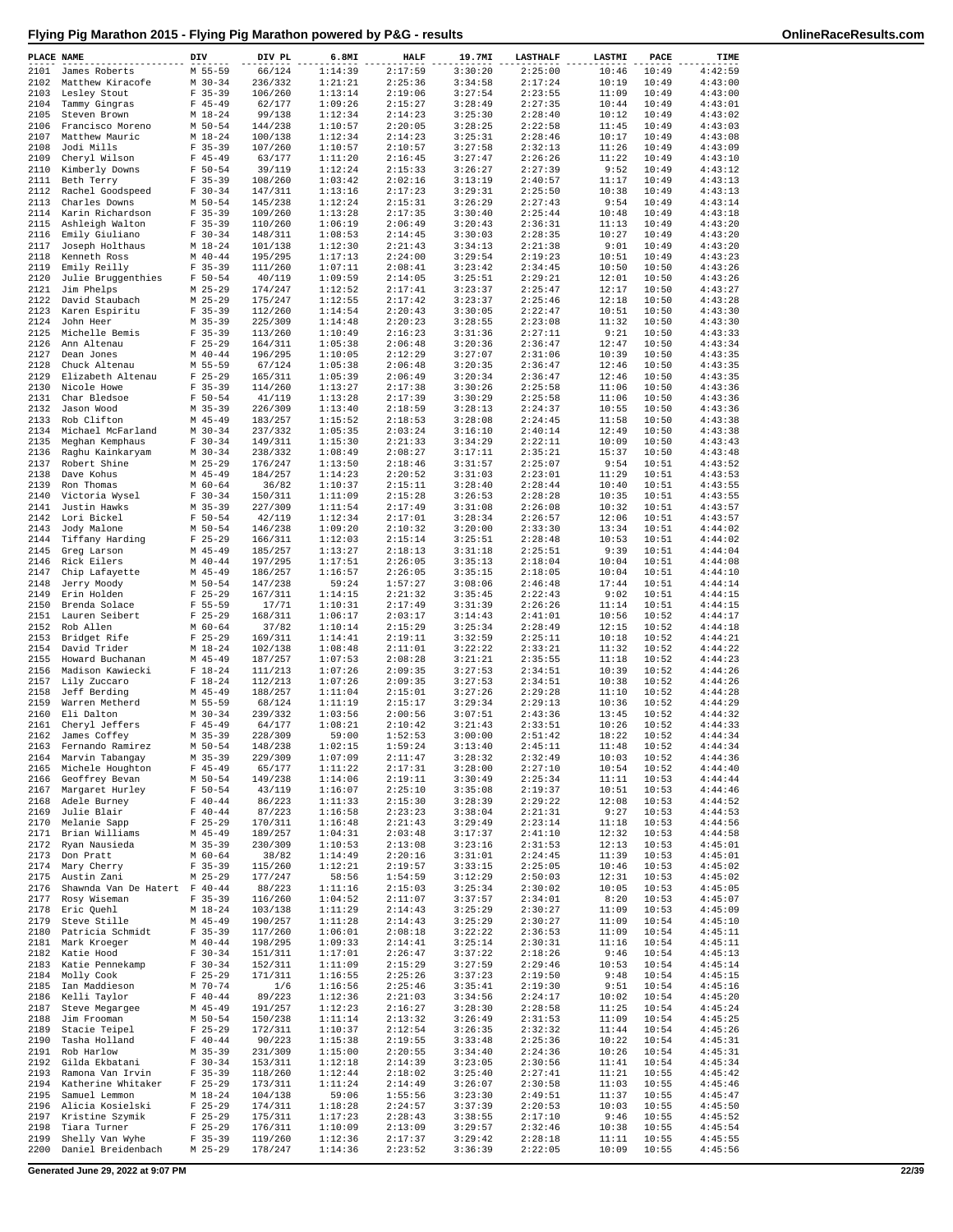| PLACE NAME   |                                               | DIV                    | DIV PL             | 6.8MI              | <b>HALF</b>        | 19.7MI             | <b>LASTHALF</b>    | LASTMI         | PACE           | TIME               |
|--------------|-----------------------------------------------|------------------------|--------------------|--------------------|--------------------|--------------------|--------------------|----------------|----------------|--------------------|
| 2201         | Steve Tullis                                  | $M$ 50-54              | 151/238            | 1:06:40            | 2:08:43            | 3:24:33            | 2:37:15            | 12:33          | 10:55          | 4:45:57            |
| 2202         | Miriam Baechle                                | $F$ 25-29              | 177/311            | 1:13:48            | 2:19:22            | 3:29:38            | 2:26:38            | 11:07          | 10:55          | 4:46:00            |
| 2203<br>2204 | Taryn Owens                                   | $F 18-24$              | 113/213<br>154/311 | 1:09:39<br>1:21:29 | 2:07:55            | 3:22:26            | 2:38:07<br>2:20:29 | 9:40           | 10:55          | 4:46:01<br>4:46:01 |
| 2205         | Christine McCall<br>Patrick McManus           | $F 30-34$<br>M 50-54   | 152/238            | 1:09:40            | 2:25:33<br>2:09:03 | 3:33:56<br>3:21:20 | 2:36:59            | 10:42<br>11:33 | 10:55<br>10:56 | 4:46:02            |
| 2206         | Elizabeth Mastro                              | $F$ 45-49              | 66/177             | 1:13:20            | 2:19:49            | 3:33:10            | 2:26:14            | 11:39          | 10:56          | 4:46:02            |
| 2207         | Alison Bertog                                 | $F 18-24$              | 114/213            | 1:10:54            | 2:17:46            | 3:31:35            | 2:28:19            | 11:02          | 10:56          | 4:46:05            |
| 2208         | Ryan Krebiehl                                 | $M_18-24$              | 105/138            | 59:52              | 1:55:07            | 3:16:40            | 2:51:01            | 9:36           | 10:56          | 4:46:07            |
| 2209         | Tom Debari                                    | M 55-59                | 69/124             | 1:11:07            | 2:15:10            | 3:28:56            | 2:30:59            | 11:28          | 10:56          | 4:46:09            |
| 2210<br>2211 | Eric Neefus<br>Stephen Nesbitt                | $M$ 35-39<br>$M$ 35-39 | 232/309<br>233/309 | 1:09:40<br>1:09:40 | 2:13:34<br>2:13:34 | 3:28:38<br>3:28:39 | 2:32:37<br>2:32:37 | 11:18<br>11:17 | 10:56<br>10:56 | 4:46:10<br>4:46:10 |
| 2212         | Rachel Huehls                                 | $F$ 35-39              | 120/260            | 1:13:27            | 2:17:37            | 3:30:05            | 2:28:36            | 11:23          | 10:56          | 4:46:12            |
| 2213         | Kristin Steiner                               | $F$ 35-39              | 121/260            | 1:08:16            | 2:11:29            | 3:27:56            | 2:34:46            | 10:24          | 10:56          | 4:46:14            |
| 2214         | John Ebel                                     | M 50-54                | 153/238            | 1:10:34            | 2:15:55            | 3:28:44            | 2:30:21            | 12:10          | 10:56          | 4:46:16            |
| 2215         | Kevin Gray                                    | $M$ 40-44              | 199/295            | 1:08:40            | 2:09:18            | 3:21:20            | 2:37:03            | 12:41          | 10:56          | 4:46:20            |
| 2216<br>2217 | Brian Bonner<br>Jennifer Klosterman           | $M$ 30-34<br>$F$ 45-49 | 240/332<br>67/177  | 1:07:24<br>1:11:08 | 2:07:05<br>2:15:27 | 3:21:29<br>3:23:13 | 2:39:19<br>2:30:59 | 12:50<br>10:41 | 10:56<br>10:56 | 4:46:23<br>4:46:25 |
| 2218         | Kim Dippold                                   | $F$ 35-39              | 122/260            | 1:11:08            | 2:15:27            | 3:23:14            | 2:31:00            | 10:41          | 10:56          | 4:46:26            |
| 2219         | Gary Franke                                   | $M$ 50-54              | 154/238            | 1:02:35            | 2:11:35            | 3:25:35            | 2:34:52            | 12:52          | 10:56          | 4:46:26            |
| 2220         | Mark Hegyi                                    | $M$ 40-44              | 200/295            | 1:10:52            | 2:13:56            | 3:24:39            | 2:32:33            | 11:36          | 10:57          | 4:46:28            |
| 2221         | Paul Krone                                    | M 25-29                | 179/247            | 1:07:47            | 2:12:14            | 3:30:04            | 2:34:16            | 10:50          | 10:57          | 4:46:29            |
| 2222         | Donna Rohrs                                   | $F$ 35-39              | 123/260            | 1:06:55            | 2:12:21            | 3:29:53            | 2:34:11            | 10:01          | 10:57          | 4:46:31<br>4:46:35 |
| 2223<br>2224 | Cori Gibson<br>Tim Stuckey                    | $F 18-24$<br>$M$ 35-39 | 115/213<br>234/309 | 1:11:35<br>1:08:05 | 2:16:52<br>2:11:06 | 3:28:14<br>3:26:50 | 2:29:44<br>2:35:31 | 11:14<br>11:45 | 10:57<br>10:57 | 4:46:36            |
| 2225         | Michelle Michels                              | $F 30-34$              | 155/311            | 1:08:18            | 2:11:17            | 3:28:23            | 2:35:22            | 10:22          | 10:57          | 4:46:38            |
| 2226         | Jaxon Wilkerson                               | $M_1 18 - 24$          | 106/138            | 59:06              | 1:51:12            | 2:58:17            | 2:55:30            | 15:46          | 10:57          | 4:46:42            |
| 2227         | Steve Dizek                                   | M 50-54                | 155/238            | 1:13:13            | 2:17:14            | 3:29:51            | 2:29:29            | 11:15          | 10:57          | 4:46:42            |
| 2228         | Ken Strong                                    | $M$ 40-44              | 201/295            | 1:05:34            | 2:06:46            | 3:19:09            | 2:39:58            | 15:51          | 10:57          | 4:46:43            |
| 2229<br>2230 | John Richeson<br>Myles Apo                    | $M$ 60-64<br>M 50-54   | 39/82<br>156/238   | 1:15:42            | 2:16:02            | 3:28:45            | 2:30:45            | 16:43<br>11:17 | 10:57<br>10:57 | 4:46:45<br>4:46:46 |
| 2231         | Jessica Bowers                                | $F$ 25-29              | 178/311            | 1:16:56            | 2:25:13            | 3:37:23            | 2:21:39            | 9:59           | 10:57          | 4:46:51            |
| 2232         | Joe Rizzo                                     | M 55-59                | 70/124             | 1:11:10            | 2:15:08            | 3:26:52            | 2:31:44            | 10:48          | 10:57          | 4:46:52            |
| 2233         | Dominique MacKey                              | $F 30-34$              | 156/311            | 1:13:32            | 2:18:38            | 3:31:50            | 2:28:14            | 10:47          | 10:57          | 4:46:52            |
| 2234         | Abby Ceja                                     | $F 30-34$              | 157/311            | 1:16:56            | 2:25:13            | 3:37:22            | 2:21:41            | 10:01          | 10:57          | 4:46:53            |
| 2235         | Wendy McCulley                                | $F 40 - 44$            | 91/223             | 1:06:08            | 2:06:59            | 3:17:06            | 2:39:56            | 10:34          | 10:58          | 4:46:55            |
| 2236<br>2237 | Holly Kirkpatrick<br>Kimberly McNulty         | $F$ 25-29<br>$F 30-34$ | 179/311<br>158/311 | 1:06:41<br>1:11:15 | 2:08:13<br>2:15:03 | 3:25:37            | 2:38:48<br>2:32:00 | 14:58<br>11:14 | 10:58<br>10:58 | 4:47:01<br>4:47:02 |
| 2238         | Lincoln Chung                                 | $M$ 35-39              | 235/309            | 1:06:06            | 2:05:48            | 3:14:16            | 2:41:18            | 14:47          | 10:58          | 4:47:05            |
| 2239         | Brian Lyons                                   | $M$ 40-44              | 202/295            | 1:12:00            | 2:19:09            | 3:29:17            | 2:28:00            | 10:51          | 10:58          | 4:47:09            |
| 2240         | Randy Gomez                                   | M 55-59                | 71/124             | 1:11:26            | 2:15:43            | 3:29:55            | 2:31:27            | 11:37          | 10:58          | 4:47:09            |
| 2241         | Chad Bauer                                    | $M$ 40-44              | 203/295            | 1:10:05            | 2:11:25            | 3:25:44            | 2:35:53            | 12:24          | 10:58          | 4:47:17            |
| 2242         | Rama Nagaraju                                 | $M$ 40-44              | 204/295            | 1:09:45            | 2:13:01            | 3:26:48            | 2:34:18            | 12:04          | 10:58          | 4:47:19            |
| 2243<br>2244 | Micaela Duever<br>Kathryn Hutchinson          | $F 18-24$<br>$F$ 35-39 | 116/213<br>124/260 | 1:09:28<br>1:14:37 | 2:10:17<br>2:23:00 | 3:21:44<br>3:36:43 | 2:37:05<br>2:24:27 | 10:47<br>9:53  | 10:59<br>10:59 | 4:47:21<br>4:47:27 |
| 2245         | Amelia Morgan                                 | $F 30-34$              | 159/311            | 1:14:24            | 2:17:22            | 3:29:58            | 2:30:06            | 10:58          | 10:59          | 4:47:27            |
| 2246         | Ashley Stone                                  | $F 30-34$              | 160/311            | 1:13:29            | 2:19:55            | 3:33:24            | 2:27:34            | 10:34          | 10:59          | 4:47:29            |
| 2247         | Lindsey Landers                               | $F 18-24$              | 117/213            | 1:07:18            | 2:10:30            | 3:28:52            | 2:37:05            | 12:08          | 10:59          | 4:47:34            |
| 2248         | Catherine Hilbert                             | $F$ 25-29              | 180/311            | 1:17:07            | 2:28:44            | 3:40:15            | 2:18:53            | 9:27           | 10:59          | 4:47:37            |
| 2249         | Beth Monnin                                   | $F 40 - 44$            | 92/223             | 1:09:01            | 2:12:06            | 3:25:07            | 2:35:39            | 14:06          | 10:59          | 4:47:45            |
| 2250<br>2251 | Adiga Halady Shrinivas M 35-39<br>Steve Cocks | $M$ 40-44              | 236/309<br>205/295 | 1:06:56<br>1:12:00 | 2:09:40<br>2:15:38 | 3:25:03<br>3:26:32 | 2:38:06<br>2:32:10 | 10:25<br>11:46 | 10:59<br>11:00 | 4:47:45<br>4:47:48 |
| 2252         | Maria Costenero                               | $F$ 25-29              | 181/311            | 1:05:23            | 2:08:17            | 3:27:11            | 2:39:36            | 11:09          | 11:00          | 4:47:52            |
| 2253         | Stephanie Geiger                              | $F$ 25-29              | 182/311            | 1:13:59            | 2:17:24            | 3:35:58            | 2:30:32            | 7:47           | 11:00          | 4:47:56            |
| 2254         | Kim Gjeltema                                  | $F 50 - 54$            | 44/119             | 1:12:36            | 2:17:03            | 3:27:37            | 2:30:55            | 12:00          | 11:00          | 4:47:58            |
| 2255         | Eileen Chiang                                 | $F 40 - 44$            | 93/223             | 1:12:36            | 2:17:05            | 3:27:38            | 2:30:54            | 12:00          | 11:00          | 4:47:58            |
| 2256<br>2257 | Phillip Harmon<br>Elizabeth Thoman            | $M$ 35-39<br>$F$ 25-29 | 237/309<br>183/311 | 1:03:28<br>1:08:15 | 2:07:24<br>2:12:59 | 3:25:20<br>3:30:03 | 2:40:35<br>2:35:06 | 12:17<br>10:33 | 11:00<br>11:00 | 4:47:59<br>4:48:04 |
| 2258         | Laura Simonds                                 | $F$ 35-39              | 125/260            | 1:11:47            | 2:15:58            | 3:29:30            | 2:32:08            | 11:23          | 11:00          | 4:48:05            |
| 2259         | Tracee Carr                                   | $F 30-34$              | 161/311            | 1:15:45            | 2:20:31            | 3:36:00            | 2:27:35            | 11:30          | 11:00          | 4:48:05            |
| 2260         | Darren Lopez                                  | $M$ 35-39              | 238/309            | 1:05:44            | 2:05:00            | 3:15:29            | 2:43:08            | 16:43          | 11:00          | 4:48:08            |
| 2261         | Laura Laskosz                                 | $F 40 - 44$            | 94/223             | 1:13:48            | 2:18:10            | 3:30:18            | 2:29:58            | 11:36          | 11:00          | 4:48:08            |
| 2262         | Amanda Agnew<br>2263 Rachel Klumpp            | $F$ 25-29<br>$F 18-24$ | 184/311<br>118/213 | 1:13:51<br>1:11:29 | 2:18:02<br>2:15:46 | 3:33:34<br>3:29:49 | 2:30:08<br>2:32:27 | 11:10<br>10:46 | 11:00<br>11:00 | 4:48:09<br>4:48:12 |
| 2264         | Simone Hernandez                              | $F 18-24$              | 119/213            | 1:12:37            | 2:17:55            | 3:35:27            | 2:30:21            | 10:50          | 11:01          | 4:48:15            |
| 2265         | Sherry Stapleton                              | $F 55 - 59$            | 18/71              | 1:10:16            | 2:15:56            | 3:30:11            | 2:32:19            | 10:56          | 11:01          | 4:48:15            |
| 2266         | Elizabeth Frazier                             | $F 30-34$              | 162/311            | 1:11:48            | 2:17:52            | 3:33:24            | 2:30:30            | 10:25          | 11:01          | 4:48:22            |
| 2267         | Emily Rosen                                   | $F 30-34$              | 163/311            | 1:10:17            | 2:12:00            | 3:26:33            | 2:36:25            | 10:45          | 11:01          | 4:48:24            |
| 2268         | Mohamed Banoun                                | $M$ 60-64              | 40/82<br>164/311   | 1:11:21            | 2:14:30            | 3:26:11            | 2:33:58<br>2:33:18 | 12:25          | 11:01          | 4:48:27            |
| 2269<br>2270 | Hillary Mayne<br>Matthew Gladden              | $F 30-34$<br>$M$ 30-34 | 241/332            | 1:10:36<br>1:04:46 | 2:15:11<br>2:01:42 | 3:28:41<br>3:06:42 | 2:46:51            | 10:32<br>12:03 | 11:01<br>11:01 | 4:48:29<br>4:48:33 |
| 2271         | Rebecca Richart                               | $F 18-24$              | 120/213            | 1:10:00            | 2:13:27            | 3:30:53            | 2:35:08            | 10:50          | 11:01          | 4:48:35            |
| 2272         | James Funk                                    | M 50-54                | 157/238            | 1:08:35            | 2:09:13            | 3:15:56            | 2:39:25            | 13:50          | 11:01          | 4:48:38            |
| 2273         | Suzanne Ditchen                               | $F$ 35-39              | 126/260            | 1:09:17            | 2:15:13            | 3:27:46            | 2:33:26            | 11:45          | 11:01          | 4:48:38            |
| 2274         | Phil Ditchen<br>Claudia Wise                  | $M$ 35-39              | 239/309            | 1:09:18            | 2:15:13            | 3:27:46<br>3:32:22 | 2:33:26            | 11:42          | 11:01          | 4:48:38            |
| 2275<br>2276 | Mark Marshall                                 | $F$ 45-49<br>$M$ 45-49 | 68/177<br>192/257  | 1:11:12<br>1:10:14 | 2:16:08<br>2:16:39 | 3:33:23            | 2:32:33<br>2:32:03 | 9:35<br>11:49  | 11:02<br>11:02 | 4:48:40<br>4:48:41 |
| 2277         | Florie Fournier                               | $F 18-24$              | 121/213            | 1:11:36            | 2:15:01            | 3:25:48            | 2:33:45            | 11:34          | 11:02          | 4:48:46            |
| 2278         | Eileen Braddy                                 | $F 55 - 59$            | 19/71              | 1:10:00            | 2:15:18            | 3:26:28            | 2:33:34            | 12:39          | 11:02          | 4:48:51            |
| 2279         | Todd Kelly                                    | $M$ 35-39              | 240/309            | 1:09:00            | 2:11:28            | 3:26:31            | 2:37:32            | 11:35          | 11:02          | 4:48:59            |
| 2280         | Steve Pfeffer                                 | M 50-54                | 158/238            | 1:12:52            | 2:16:06            | 3:29:34            | 2:32:55            | 11:42          | 11:02          | 4:49:00            |
| 2281<br>2282 | Rodney Amburgy<br>Brook Patten                | $M$ 45-49<br>$M$ 30-34 | 193/257<br>242/332 | 1:09:57<br>1:13:54 | 2:14:59<br>2:22:27 | 3:30:10<br>3:35:33 | 2:34:13<br>2:26:46 | 12:46<br>10:50 | 11:03<br>11:03 | 4:49:11<br>4:49:12 |
| 2283         | Rong Huang                                    | $F$ 45-49              | 69/177             | 1:19:48            | 2:26:08            | 3:38:56            | 2:23:05            | 10:04          | 11:03          | 4:49:12            |
| 2284         | John Bailey                                   | $M$ 35-39              | 241/309            | 1:16:39            | 2:27:23            | 3:38:38            | 2:21:50            | 10:07          | 11:03          | 4:49:13            |
| 2285         | Anne Patten                                   | $F 30-34$              | 165/311            | 1:13:54            | 2:22:29            | 3:35:32            | 2:26:45            | 10:51          | 11:03          | 4:49:13            |
| 2286         | Jon Dreibelbis                                | $M$ 45-49              | 194/257            | 1:16:13            | 2:24:50            | 3:36:57            | 2:24:24            | 11:05          | 11:03          | 4:49:14            |
| 2287<br>2288 | Kierston Brickweg<br>Dan Jordan               | $F$ 25-29<br>$M$ 45-49 | 185/311<br>195/257 | 1:11:42<br>1:07:31 | 2:16:15<br>2:07:02 | 3:30:21<br>3:19:57 | 2:33:02<br>2:42:16 | 11:40<br>14:21 | 11:03<br>11:03 | 4:49:17<br>4:49:17 |
| 2289         | Melissa Leahy                                 | $F 18-24$              | 122/213            | 1:08:14            | 2:12:56            | 3:31:05            | 2:36:23            | 10:34          | 11:03          | 4:49:18            |
| 2290         | Lucy Powell                                   | $F$ 35-39              | 127/260            | 1:14:09            | 2:18:14            | 3:33:35            | 2:31:08            | 10:21          | 11:03          | 4:49:21            |
| 2291         | Cindy Shimamoto                               | $F 40 - 44$            | 95/223             | 1:15:17            | 2:21:10            | 3:33:21            | 2:28:13            | 11:26          | 11:03          | 4:49:22            |
| 2292         | Barbra Mellecker                              | $F$ 45-49              | 70/177             | 1:12:55            | 2:19:42            | 3:33:13            | 2:29:48            | 10:40          | 11:03          | 4:49:29            |
| 2293<br>2294 | Aaron Bruewer<br>Douglas Ficker               | $M$ 30-34<br>$M$ 45-49 | 243/332<br>196/257 | 1:07:47<br>1:07:48 | 2:13:43<br>2:13:42 | 3:33:02<br>3:34:53 | 2:35:49<br>2:35:50 | 10:42<br>10:42 | 11:04<br>11:04 | 4:49:31<br>4:49:31 |
| 2295         | Mike Post                                     | M 50-54                | 159/238            | 1:18:38            | 2:24:14            | 3:36:28            | 2:25:19            | 11:45          | 11:04          | 4:49:33            |
| 2296         | Ned Palmer                                    | $M$ 25-29              | 180/247            | 1:15:04            | 2:22:42            | 3:36:13            | 2:26:53            | 11:18          | 11:04          | 4:49:34            |
| 2297         | Corrie Danieley                               | $F$ 35-39              | 128/260            | 1:06:06            | 2:08:32            | 3:22:16            | 2:41:05            | 12:06          | 11:04          | 4:49:36            |
| 2298         | Valentine Bickett                             | $M$ 35-39              | 242/309            | 1:12:17            | 2:15:09            | 3:26:59            | 2:34:36            | 12:37          | 11:04          | 4:49:44            |
| 2299<br>2300 | Casey Hippenhammer<br>Lori Mueller            | $F$ 25-29<br>$F 30-34$ | 186/311<br>166/311 | 1:17:01<br>1:16:52 | 2:26:47<br>2:25:13 | 3:37:23<br>3:37:24 | 2:22:59<br>2:24:34 | 10:27<br>10:26 | 11:04<br>11:04 | 4:49:45<br>4:49:46 |
|              |                                               |                        |                    |                    |                    |                    |                    |                |                |                    |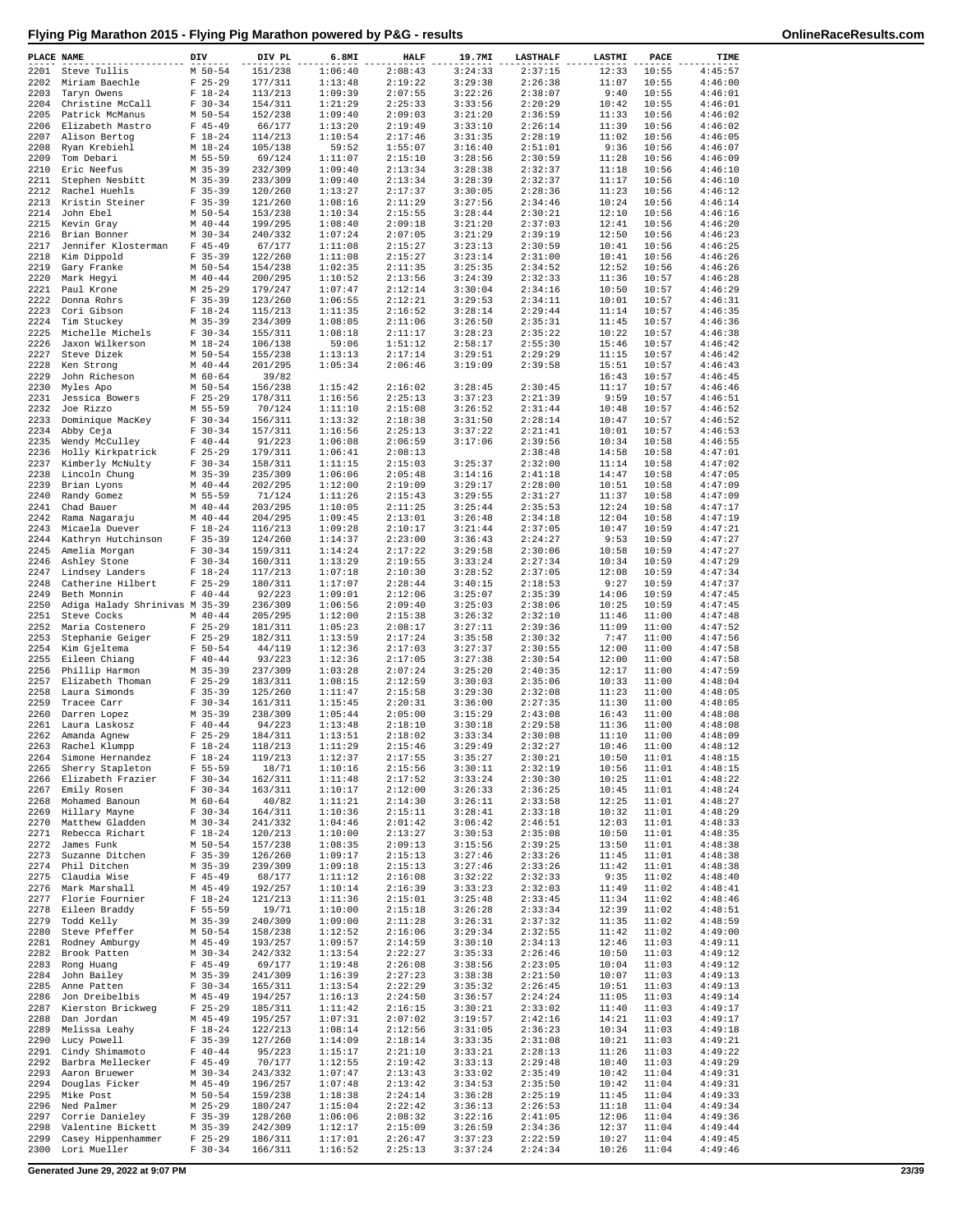| PLACE NAME   |                                              | DIV                        | DIV PL             | 6.8MI              | <b>HALF</b>        | 19.7MI             | <b>LASTHALF</b>    | <b>LASTMI</b>  | PACE           | TIME               |
|--------------|----------------------------------------------|----------------------------|--------------------|--------------------|--------------------|--------------------|--------------------|----------------|----------------|--------------------|
| 2301         | Katrina Fananapazir                          | $F$ 35-39                  | 129/260            | 1:13:54            | 2:22:33            | 3:36:10            | 2:27:16            | 10:15          | 11:04          | 4:49:49            |
| 2302         | Dan Stewart                                  | $M$ 40-44                  | 206/295            | 1:02:58            | 2:00:14            | 3:15:59            | 2:49:43            | 13:59          | 11:04          | 4:49:56            |
| 2303<br>2304 | <b>B</b> J Freeman<br>Lyn Patusky            | $F 60 - 64$<br>$F$ 25-29   | 6/31<br>187/311    | 1:15:56<br>1:12:02 | 2:24:06<br>2:16:09 | 3:38:55<br>3:32:19 | 2:25:52<br>2:33:51 | 10:19<br>10:19 | 11:04<br>11:05 | 4:49:57<br>4:49:59 |
| 2305         | Paul Roepke                                  | $M$ 40-44                  | 207/295            | 1:06:29            | 2:08:58            | 3:26:05            | 2:41:02            | 10:46          | 11:05          | 4:49:59            |
| 2306         | Ashleigh Ramsey-Alsip F 30-34                |                            | 167/311            | 1:15:15            | 2:23:40            | 3:37:34            | 2:26:25            | 10:01          | 11:05          | 4:50:04            |
| 2307         | Michael Rath                                 | M 55-59                    | 72/124             | 1:10:53            | 2:15:25            | 3:28:43            | 2:34:41            | 12:34          | 11:05          | 4:50:06            |
| 2308         | Susan Durham                                 | $F 50 - 54$<br>$F 40 - 44$ | 45/119<br>96/223   | 1:13:23<br>1:11:04 | 2:21:36<br>2:16:20 | 3:35:40            | 2:28:32            | 10:38<br>12:07 | 11:05          | 4:50:07            |
| 2309<br>2310 | Sarah Stevenson<br>Bruce Schauble            | $M$ 50-54                  | 160/238            | 1:05:06            | 2:08:19            | 3:29:40<br>3:23:53 | 2:33:52<br>2:41:55 | 12:05          | 11:05<br>11:05 | 4:50:12<br>4:50:13 |
| 2311         | Abbie Schauble                               | $F 18-24$                  | 123/213            | 1:05:06            | 2:08:18            | 3:23:54            | 2:41:55            | 12:03          | 11:05          | 4:50:13            |
| 2312         | Alison Neidhard-Fristo F 30-34               |                            | 168/311            | 1:17:39            | 2:24:00            | 3:38:40            | 2:26:15            | 10:00          | 11:05          | 4:50:14            |
| 2313         | Keri Morton                                  | $F$ 25-29                  | 188/311            | 1:14:02            | 2:21:33            | 3:35:34            | 2:28:42            | 10:49          | 11:05          | 4:50:14            |
| 2314         | Jeffrey Tenney                               | $M$ 35-39                  | 243/309            | 1:04:33            | 2:04:48            | 3:16:25            | 2:45:28            | 13:30          | 11:05          | 4:50:16            |
| 2315<br>2316 | Hoa Lam<br>Aaron Dumbauld                    | $M$ 35-39<br>$M$ 40-44     | 244/309<br>208/295 | 1:09:15<br>1:10:21 | 2:13:00<br>2:17:39 | 3:26:48<br>3:28:25 | 2:37:18<br>2:32:39 | 11:58<br>12:15 | 11:05<br>11:05 | 4:50:17<br>4:50:17 |
| 2317         | David Hagedorn                               | $M$ 60-64                  | 41/82              | 1:12:38            | 2:17:00            | 3:28:56            | 2:33:19            | 12:48          | 11:05          | 4:50:19            |
| 2318         | Rob Sprengard                                | $M$ 60-64                  | 42/82              | 1:11:21            | 2:17:37            | 3:32:17            | 2:32:45            | 13:10          | 11:05          | 4:50:21            |
| 2319         | Jena Layne                                   | $F$ 35-39                  | 130/260            | 1:10:46            | 2:14:30            | 3:30:08            | 2:35:53            | 11:52          | 11:05          | 4:50:23            |
| 2320         | Tim Schwierling                              | $M$ 40-44                  | 209/295            | 1:11:14            | 2:15:08            | 3:26:58            | 2:35:15            | 11:02          | 11:05          | 4:50:23            |
| 2321<br>2322 | Greg Malone<br>Chris Riva                    | M 55-59<br>$M$ 40-44       | 73/124<br>210/295  | 1:08:20<br>1:07:33 | 2:12:45<br>2:11:25 | 3:31:36<br>3:32:02 | 2:37:39<br>2:39:04 | 10:08<br>11:40 | 11:05<br>11:06 | 4:50:23<br>4:50:28 |
| 2323         | Robert Hall                                  | $M$ 45-49                  | 197/257            | 1:14:42            | 2:20:39            | 3:32:30            | 2:29:50            | 10:35          | 11:06          | 4:50:29            |
| 2324         | Fame Hale                                    | $M$ 35-39                  | 245/309            | 1:12:45            | 2:19:09            | 3:30:26            | 2:31:21            | 11:11          | 11:06          | 4:50:30            |
| 2325         | Jessika Wood                                 | $F$ 35-39                  | 131/260            | 1:13:37            | 2:19:18            | 3:33:39            | 2:31:15            | 9:48           | 11:06          | 4:50:32            |
| 2326         | Jason Johncock                               | $M$ 30-34                  | 244/332            | 1:13:23            | 2:17:31            | 3:30:02            | 2:33:05            | 12:03          | 11:06          | 4:50:36            |
| 2327<br>2328 | Laura Ouill                                  | $F 30-34$<br>$F$ 25-29     | 169/311            | 1:15:33<br>1:13:59 | 2:21:14<br>2:17:24 | 3:33:37<br>3:35:58 | 2:29:24<br>2:33:17 | 10:50<br>10:31 | 11:06          | 4:50:37<br>4:50:40 |
| 2329         | Karoline Thorvaldsen<br>Kelsey Cottingim     | $F 18-24$                  | 189/311<br>124/213 | 1:10:01            | 2:17:26            | 3:34:19            | 2:33:16            | 10:29          | 11:06<br>11:06 | 4:50:42            |
| 2330         | Carolyn Kiefer                               | $F 30-34$                  | 170/311            | 1:08:40            | 2:14:03            | 3:31:26            | 2:36:42            | 11:12          | 11:06          | 4:50:44            |
| 2331         | Joseph Speck                                 | $M$ 25-29                  | 181/247            | 1:12:26            | 2:16:30            | 3:25:14            | 2:34:18            | 11:50          | 11:06          | 4:50:47            |
| 2332         | Joe Meyer                                    | $M$ 40-44                  | 211/295            | 1:09:30            | 2:10:52            | 3:25:09            | 2:40:09            | 13:29          | 11:07          | 4:51:00            |
| 2333         | Jennifer Obert                               | $F 30-34$                  | 171/311            | 1:15:30            | 2:21:33            | 3:34:34            | 2:29:30            | 11:41          | 11:07          | 4:51:02            |
| 2334<br>2335 | Cynthia Lubrano<br>Ryan Engle                | $F 50 - 54$<br>$M$ 40-44   | 46/119<br>212/295  | 1:26:15<br>1:10:29 | 2:29:24<br>2:12:10 | 3:32:55<br>3:30:35 | 2:21:40<br>2:39:03 | 11:28<br>11:25 | 11:07<br>11:07 | 4:51:03<br>4:51:13 |
| 2336         | Scott Snyder                                 | M 50-54                    | 161/238            | 1:06:38            | 2:11:26            | 3:27:58            | 2:39:52            | 13:14          | 11:08          | 4:51:18            |
| 2337         | Andrew Hemmelgarn                            | $M$ 18-24                  | 107/138            | 1:19:54            | 2:26:14            | 3:36:58            | 2:25:06            | 11:06          | 11:08          | 4:51:20            |
| 2338         | Kayleigh Smith                               | $F$ 25-29                  | 190/311            | 1:15:02            | 2:20:20            | 3:34:01            | 2:31:04            | 10:39          | 11:08          | 4:51:24            |
| 2339         | Matthew Hogg                                 | $M$ 40-44                  | 213/295            | 1:10:18            | 2:13:54            | 3:24:51            | 2:37:33            | 12:26          | 11:08          | 4:51:27            |
| 2340         | Roland Frazier                               | $M$ 25-29                  | 182/247            | 54:09              | 1:48:50            | 3:15:41            | 3:02:38            | 13:27          | 11:08          | 4:51:28            |
| 2341<br>2342 | Chris Ainsworth<br>Maura Johnson             | $M$ 40-44<br>$F 30-34$     | 214/295<br>172/311 | 1:11:45<br>1:11:48 | 2:11:39<br>2:15:02 | 3:31:04<br>3:31:07 | 2:39:52<br>2:36:37 | 15:38<br>10:45 | 11:08<br>11:08 | 4:51:30<br>4:51:39 |
| 2343         | Nancy Nirody                                 | $F 55 - 59$                | 20/71              | 1:11:09            | 2:19:37            | 3:35:07            | 2:32:04            | 10:27          | 11:08          | 4:51:40            |
| 2344         | Heather Garcia                               | $F$ 35-39                  | 132/260            | 1:10:39            | 2:16:55            | 3:34:20            | 2:34:47            | 11:52          | 11:08          | 4:51:42            |
| 2345         | Emily Clark                                  | $F$ 25-29                  | 191/311            | 1:11:03            | 2:14:24            | 3:28:27            | 2:37:19            | 12:25          | 11:09          | 4:51:42            |
| 2346         | Amanda Hornbach                              | $F 18-24$                  | 125/213            | 1:11:04            | 2:16:11            | 3:30:17            | 2:35:33            | 9:57           | 11:09          | 4:51:43            |
| 2347<br>2348 | Aaron Pippin                                 | $M$ 35-39<br>$F 18-24$     | 246/309<br>126/213 | 54:12<br>1:16:22   | 1:54:59<br>2:22:46 | 3:20:28<br>3:37:40 | 2:56:45<br>2:28:59 | 10:46<br>10:49 | 11:09<br>11:09 | 4:51:44<br>4:51:45 |
| 2349         | Kim Bash<br>Michael Hartley                  | $M$ 40-44                  | 215/295            | 1:12:13            | 2:16:56            | 3:32:46            | 2:34:50            | 10:50          | 11:09          | 4:51:45            |
| 2350         | Christy McCrea                               | $F$ 35-39                  | 133/260            | 1:12:11            | 2:16:56            | 3:32:46            | 2:34:49            | 10:43          | 11:09          | 4:51:45            |
| 2351         | Matthew McCutchan                            | $M$ 30-34                  | 245/332            | 1:15:14            | 2:22:34            | 3:35:35            | 2:29:12            | 12:00          | 11:09          | 4:51:46            |
| 2352         | Joshua Moreland                              | $M$ 35-39                  | 247/309            | 1:13:20            | 2:31:34            | 3:41:13            | 2:20:13            | 10:11          | 11:09          | 4:51:46            |
| 2353         | Richard Lacombe                              | $M$ 45-49                  | 198/257            | 1:07:03            | 2:08:04            | 3:21:46            | 2:43:44            | 12:33          | 11:09          | 4:51:48            |
| 2354<br>2355 | Graham Smith<br>Susan Wagner                 | $M$ 30-34<br>$F$ 35-39     | 246/332<br>134/260 | 1:18:20<br>1:10:39 | 2:26:30<br>2:17:22 | 3:36:50<br>3:34:24 | 2:25:19<br>2:34:28 | 11:11<br>11:58 | 11:09<br>11:09 | 4:51:49<br>4:51:49 |
| 2356         | Erin Petrovic                                | $F 30 - 34$                | 173/311            | 1:05:10            | 2:08:37            | 3:25:11            | 2:43:13            | 9:48           | 11:09          | 4:51:50            |
| 2357         | Lora Lesnikowski                             | $F$ 25-29                  | 192/311            | 1:11:16            | 2:18:17            | 3:35:08            | 2:33:35            | 9:35           | 11:09          | 4:51:52            |
| 2358         | Carrie Orr                                   | $F$ 35-39                  | 135/260            | 1:11:52            | 2:19:42            | 3:32:29            | 2:32:17            | 11:36          | 11:09          | 4:51:59            |
| 2359         | Teri Gover                                   | $F$ 35-39                  | 136/260<br>247/332 | 1:07:35            | 2:11:43            | 3:29:12            | 2:40:21            | 11:07          | 11:09          | 4:52:04            |
| 2360<br>2361 | Adam Bryant<br>Marion Peraza De Webb F 40-44 | $M$ 30-34                  | 97/223             | 1:14:54<br>1:11:43 | 2:23:32<br>2:18:36 | 3:35:46<br>3:37:33 | 2:28:33<br>2:33:35 | 9:09<br>10:23  | 11:09<br>11:10 | 4:52:05<br>4:52:10 |
|              | 2362 Rebekah Harding                         | $F 30-34$                  | 174/311            | 1:13:30            | 2:20:08            | 3:35:03            | 2:32:03            | 11:43          | 11:10          | 4:52:10            |
|              | 2363 Hannah Heyob                            | $F$ 18-24                  | 127/213            | 1:16:40            | 2:28:35            | 3:43:17            | 2:23:44            | 10:30          | 11:10          | 4:52:18            |
|              | 2364 Ashley Tepe                             | $F 18-24$                  | 128/213            | 1:03:47            | 1:59:26            | 3:13:20            | 2:52:57            | 14:27          | 11:10          | 4:52:23            |
|              | 2365 Mark Sackett                            | M 65-69                    | 13/37              | 1:09:44            | 2:14:21            | 3:26:20            | 2:38:03            | 15:54          | 11:10          | 4:52:23            |
|              | 2366 Denise Wilson<br>2367 Colleen Price     | $F$ 25-29<br>F 30-34       | 193/311<br>175/311 | 1:11:34<br>1:15:25 | 2:16:52<br>2:26:05 | 3:34:50<br>3:38:08 | 2:35:34<br>2:26:24 | 10:03<br>14:12 | 11:10<br>11:10 | 4:52:26<br>4:52:28 |
|              | 2368 Christopher Cano                        | $M$ 35-39                  | 248/309            | 1:15:25            | 2:26:04            | 3:38:08            | 2:26:25            | 14:12          | 11:10          | 4:52:28            |
|              | 2369 Jennifer Smith                          | $F 40-44$                  | 98/223             | 1:13:29            | 2:23:58            | 3:38:20            | 2:28:39            | 10:51          | 11:11          | 4:52:37            |
|              | 2370 Noah Miller                             | $M_18-24$                  | 108/138            | 1:10:18            | 2:12:43            | 3:25:36            | 2:39:55            | 15:04          | 11:11          | 4:52:37            |
| 2371         | Jerry Fields                                 | $M$ 60-64                  | 43/82              | 1:12:44            | 2:17:34            | 3:30:52            | 2:35:05            | 12:26          | 11:11          | 4:52:39            |
| 2372<br>2373 | Chance Crocker<br>Andrea McLearen            | $M$ 40-44<br>$F$ 35-39     | 216/295<br>137/260 | 1:12:25<br>1:10:16 | 2:21:56<br>2:17:16 | 3:37:59<br>3:31:10 | 2:30:45<br>2:35:27 | 9:27<br>12:54  | 11:11<br>11:11 | 4:52:41<br>4:52:42 |
|              | 2374 Sally Wilson                            | F 30-34                    | 176/311            | 1:12:59            | 2:18:25            | 3:34:55            | 2:34:19            | 9:59           | 11:11          | 4:52:44            |
|              | 2375 Nathan Bales                            | M 30-34                    | 248/332            | 1:09:29            | 2:14:02            | 3:29:48            | 2:38:43            | 10:30          | 11:11          | 4:52:45            |
|              | 2376 Elizabeth Grewe                         | $F 30-34$                  | 177/311            | 1:09:29            | 2:14:02            | 3:29:53            | 2:38:43            | 10:29          | 11:11          | 4:52:45            |
| 2377         | Terri Martin                                 | $F$ 45-49                  | 71/177             | 1:15:36            | 2:23:24            | 3:34:35            | 2:29:30            | 11:18          | 11:11          | 4:52:54            |
|              | 2378 Jessica Kaiser<br>2379 Daniel Herchline | $F$ 45-49<br>$M$ 25-29     | 72/177<br>183/247  | 1:10:32<br>1:10:34 | 2:13:14<br>2:13:07 | 3:28:35<br>3:26:00 | 2:39:50<br>2:39:57 | 12:35<br>12:18 | 11:12<br>11:12 | 4:53:03<br>4:53:04 |
|              | 2380 Jim Smith                               | M 45-49                    | 199/257            | 1:07:18            | 2:14:34            | 3:31:26            | 2:38:37            | 11:06          | 11:12          | 4:53:11            |
|              | 2381 Tim Ross                                | $M$ 40-44                  | 217/295            | 1:08:39            | 2:09:18            | 3:25:23            | 2:43:55            | 14:02          | 11:12          | 4:53:12            |
|              | 2382 Jeffrey Cole                            | $M$ 40-44                  | 218/295            | 1:10:08            | 2:11:39            | 3:23:13            | 2:41:33            | 13:52          | 11:12          | 4:53:12            |
|              | 2383 Robert Auber                            | $M$ 50-54                  | 162/238            | 1:15:30            | 2:19:05            | 3:35:37            | 2:34:08            | 11:27          | 11:12          | 4:53:13            |
| 2385         | 2384 Bill Buzek                              | M 65-69<br>$M$ 40-44       | 14/37              | 1:13:22            | 2:22:58            | 3:38:03            | 2:30:20            | 10:48          | 11:12          | 4:53:18<br>4:53:19 |
| 2386         | Jason Riffle<br>Jonathan Philpot             | M 25-29                    | 219/295<br>184/247 | 1:13:38<br>1:10:43 | 2:19:54<br>2:14:46 | 3:33:25<br>3:32:09 | 2:33:26<br>2:38:36 | 12:51<br>10:21 | 11:12<br>11:12 | 4:53:22            |
| 2387         | Scymentress Williams F 40-44                 |                            | 99/223             | 1:15:59            | 2:22:42            | 3:35:27            | 2:30:41            | 12:13          | 11:12          | 4:53:23            |
| 2388         | Kevin Gracey                                 | $M$ 40-44                  | 220/295            | 1:05:18            | 2:03:05            | 3:21:54            | 2:50:26            | 11:03          | 11:13          | 4:53:30            |
| 2389         | Derrick Roberts                              | $M$ 35-39                  | 249/309            | 1:11:12            | 2:14:32            | 3:27:58            | 2:38:59            | 12:13          | 11:13          | 4:53:31            |
| 2390         | Amanda Roberts                               | $F 30-34$                  | 178/311            | 1:11:12            | 2:14:32            | 3:27:50            | 2:38:59            | 12:14          | 11:13          | 4:53:31            |
| 2391         | Amy Tumey<br>2392 Radu Diaconu               | $F 30-34$<br>$M \ 30 - 34$ | 179/311<br>249/332 | 1:16:28<br>1:16:27 | 2:21:50<br>2:21:50 | 3:34:09<br>3:34:10 | 2:31:41<br>2:31:42 | 10:37<br>10:37 | 11:13<br>11:13 | 4:53:31<br>4:53:31 |
| 2393         | Kunihiro Yokoyama                            | M 35-39                    | 250/309            | 1:10:36            | 2:14:33            | 3:28:34            | 2:39:01            | 12:41          | 11:13          | 4:53:33            |
|              | 2394 Jeff Bender                             | $M$ 25-29                  | 185/247            | 1:08:00            | 2:10:12            | 3:27:34            | 2:43:34            | 11:53          | 11:13          | 4:53:46            |
| 2395         | Trishelle Himmelrick F 40-44                 |                            | 100/223            | 1:02:59            | 2:04:16            | 3:20:13            | 2:49:32            | 14:11          | 11:13          | 4:53:47            |
| 2396         | Marcus Hawkins                               | $M$ 35-39                  | 251/309            | 58:13              | 1:57:29            | 3:25:18            | 2:56:20            | 10:36          | 11:13          | 4:53:49            |
| 2397<br>2398 | Kerri Caruso<br>Sarah Worland                | $F$ 35-39<br>$F 30-34$     | 138/260<br>180/311 | 1:04:52<br>1:13:54 | 2:07:50<br>2:20:02 | 3:22:53<br>3:35:01 | 2:46:01<br>2:33:49 | 12:04<br>11:02 | 11:13<br>11:13 | 4:53:50<br>4:53:51 |
| 2399         | Leah Moroney                                 | $F 30-34$                  | 181/311            | 1:13:40            | 2:19:54            | 3:34:57            | 2:33:58            | 12:03          | 11:13          | 4:53:52            |
| 2400         | Matt Stone                                   | $M$ 35-39                  | 252/309            | 1:06:49            | 2:10:32            | 3:26:08            | 2:43:21            | 14:05          | 11:13          | 4:53:53            |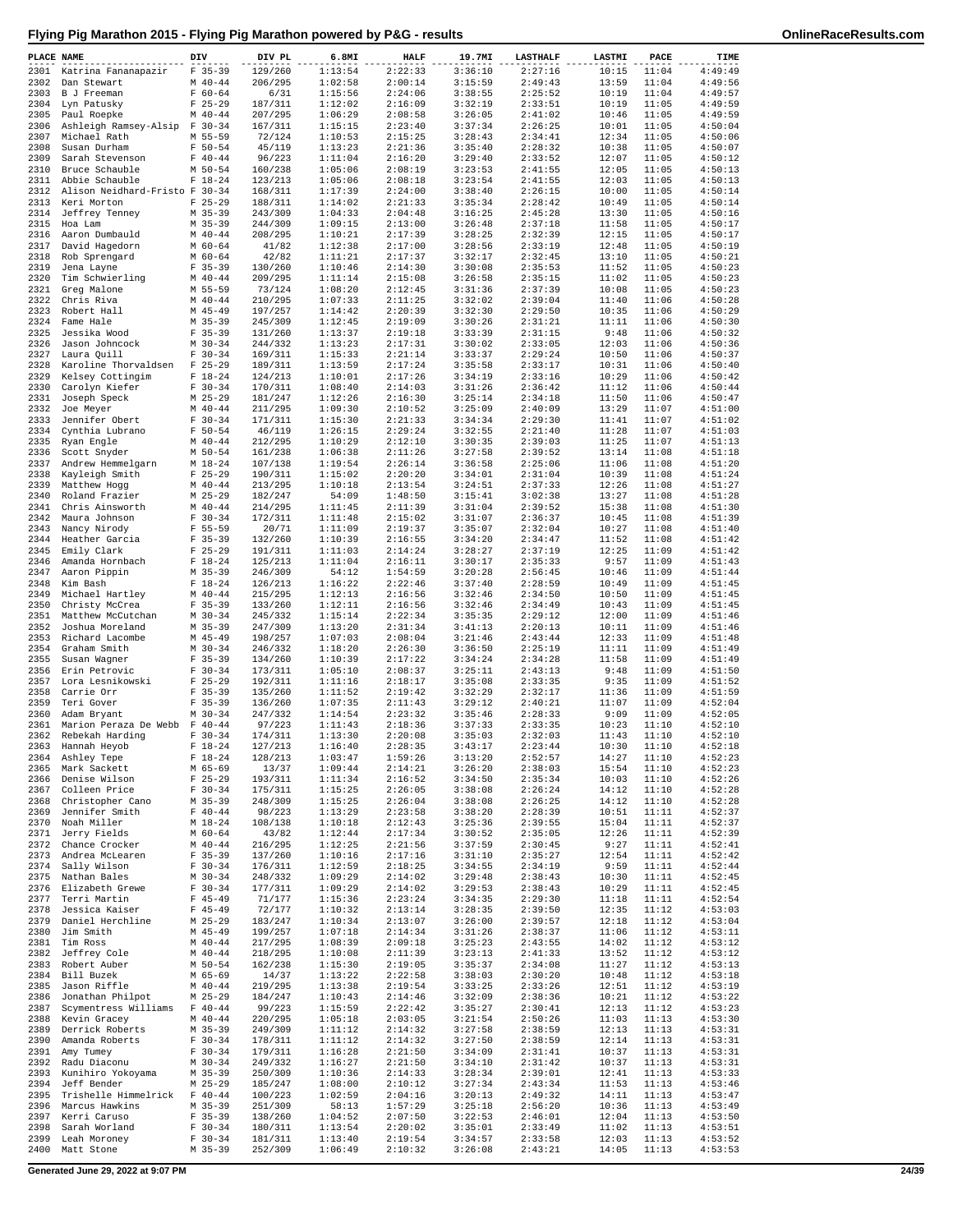| PLACE NAME   |                                   | DIV                      | DIV PL             | 6.8MI              | <b>HALF</b>        | 19.7MI             | <b>LASTHALF</b>    | LASTMI         | PACE           | TIME               |
|--------------|-----------------------------------|--------------------------|--------------------|--------------------|--------------------|--------------------|--------------------|----------------|----------------|--------------------|
| 2401         | Scott Kleinholz                   | $M$ 25-29                | 186/247            | 1:24:13            | 2:38:49            | 3:56:12            | 2:15:06            | 9:01           | 11:14          | 4:53:55            |
| 2402         | Brian Foltz                       | $M$ 30-34                | 250/332            | 1:16:54            | 2:24:15            | 3:34:36            | 2:29:43            | 10:35          | 11:14          | 4:53:57            |
| 2403<br>2404 | Tami Moore<br>Mark Dato           | $F$ 45-49<br>M 55-59     | 73/177<br>74/124   | 1:14:42<br>1:11:03 | 2:23:45<br>2:13:11 | 3:37:44<br>3:30:22 | 2:30:29<br>2:41:14 | 11:44<br>11:48 | 11:14<br>11:15 | 4:54:14<br>4:54:25 |
| 2405         | Shelby Morris                     | $F 30-34$                | 182/311            | 1:10:21            | 2:12:39            | 3:21:42            | 2:41:59            | 25:27          | 11:15          | 4:54:38            |
| 2406         | Taya Zeig                         | $F$ 25-29                | 194/311            | 1:17:46            | 2:25:24            | 3:39:00            | 2:29:15            | 10:55          | 11:15          | 4:54:39            |
| 2407         | Dominique Francisco               | $F$ 18-24                | 129/213            | 1:04:55            | 2:06:12            | 3:24:41            | 2:48:35            | 12:06          | 11:16          | 4:54:46            |
| 2408         | Jordan Kellogg                    | $M$ 30-34                | 251/332            | 1:12:47            | 2:15:38            | 3:28:41            | 2:39:11            | 11:43          | 11:16          | 4:54:49            |
| 2409         | Amy Agee                          | $F 30-34$                | 183/311            | 1:04:47            | 2:05:58            |                    | 2:48:54            | 12:06          | 11:16          | 4:54:51            |
| 2410         | Christy Morris                    | $F 30-34$                | 184/311            | 1:23:48            | 2:38:28            | 3:48:18            | 2:16:25            | 9:57           | 11:16          | 4:54:52            |
| 2411<br>2412 | Kristina Sargent<br>Ben Keel      | $F$ 25-29<br>$M_18-24$   | 195/311<br>109/138 | 1:17:14<br>1:01:54 | 2:25:24<br>2:01:55 | 3:40:32<br>3:30:07 | 2:29:32<br>2:53:08 | 11:15<br>10:08 | 11:16<br>11:16 | 4:54:55<br>4:55:02 |
| 2413         | Eric Bauer                        | M 50-54                  | 163/238            | 1:09:03            | 2:13:23            | 3:30:12            | 2:41:41            | 12:46          | 11:16          | 4:55:04            |
| 2414         | Shannon McGee                     | $F$ 35-39                | 139/260            | 1:12:31            | 2:21:49            | 3:39:19            | 2:33:17            | 11:44          | 11:16          | 4:55:05            |
| 2415         | Adam Buelterman                   | $M$ 30-34                | 252/332            | 1:15:03            | 2:22:44            | 3:38:35            | 2:32:23            | 11:22          | 11:16          | 4:55:07            |
| 2416         | Josh Lea                          | $M$ 30-34                | 253/332            | 1:15:03            | 2:22:44            | 3:38:34            | 2:32:23            | 11:22          | 11:16          | 4:55:07            |
| 2417         | Lori Procaccino                   | $F 40 - 44$              | 101/223            | 1:21:30            | 2:29:07            | 3:40:48            | 2:26:00            | 10:33          | 11:16          | 4:55:07            |
| 2418         | Kathryn Stoker                    | $F$ 45-49                | 74/177             | 1:18:15            | 2:30:31            | 3:44:27            | 2:24:42            | 10:17          | 11:17          | 4:55:12            |
| 2419         | Joe Perrino                       | $M$ 45-49                | 200/257            | 1:18:37            | 2:27:41            | 3:46:00            | 2:27:32            | 9:35           | 11:17          | 4:55:13            |
| 2420<br>2421 | James Dimmick<br>Tim Amann        | $M$ 40-44<br>$M$ 30-34   | 221/295<br>254/332 | 1:14:55<br>1:02:36 | 2:22:37<br>2:01:15 | 3:36:44<br>3:30:05 | 2:32:36<br>2:54:01 | 11:22<br>9:06  | 11:17<br>11:17 | 4:55:13<br>4:55:15 |
| 2422         | Margaret Wolfe                    | $F$ 35-39                | 140/260            | 1:16:53            | 2:24:18            | 3:38:24            | 2:30:58            | 10:37          | 11:17          | 4:55:15            |
| 2423         | Angela Knust                      | $F$ 25-29                | 196/311            | 1:15:49            | 2:21:54            | 3:34:39            | 2:33:23            | 11:21          | 11:17          | 4:55:16            |
| 2424         | Adam Burns                        | $M$ 30-34                | 255/332            | 1:08:31            | 2:14:17            | 3:30:29            | 2:41:02            | 11:59          | 11:17          | 4:55:18            |
| 2425         | Richard Caudell                   | M 55-59                  | 75/124             | 1:09:03            | 2:13:01            | 3:28:18            | 2:42:21            | 13:28          | 11:17          | 4:55:22            |
| 2426         | Tom McCourt                       | M 55-59                  | 76/124             | 1:13:07            | 2:19:04            | 3:32:31            | 2:36:25            | 13:02          | 11:17          | 4:55:29            |
| 2427         | Daniel Alford                     | $M$ 25-29                | 187/247            | 1:10:41<br>1:10:38 | 2:11:45            | 3:34:02            | 2:43:45            | 12:55          | 11:17          | 4:55:30            |
| 2428<br>2429 | Wiesia Uhr<br>William Abplanalp   | $F 60 - 64$<br>M 50-54   | 7/31<br>164/238    | 1:06:09            | 2:15:09<br>2:09:37 | 3:28:43<br>3:27:28 | 2:40:27<br>2:46:02 | 12:17<br>12:48 | 11:17<br>11:18 | 4:55:36<br>4:55:38 |
| 2430         | Craig Ewing                       | $M$ 35-39                | 253/309            | 1:15:16            | 2:20:56            | 3:40:18            | 2:34:44            | 11:04          | 11:18          | 4:55:39            |
| 2431         | Bridget Rudy                      | $F 18-24$                | 130/213            | 1:08:30            | 2:10:56            | 3:22:01            | 2:44:46            | 10:53          | 11:18          | 4:55:41            |
| 2432         | Scott Rudy                        | $M$ 50-54                | 165/238            | 1:08:30            | 2:10:56            | 3:22:02            | 2:44:46            | 10:53          | 11:18          | 4:55:41            |
| 2433         | Julie Bierschenk                  | $F$ 25-29                | 197/311            | 1:20:20            | 2:26:09            | 3:40:36            | 2:29:33            | 10:25          | 11:18          | 4:55:41            |
| 2434         | Mark Sparks                       | M 50-54                  | 166/238            | 1:09:51            | 2:13:01            | 3:27:00            | 2:42:41            | 12:52          | 11:18          | 4:55:42            |
| 2435         | Matt Rich                         | $M$ 35-39                | 254/309            | 1:12:32            | 2:18:58            | 3:31:47            | 2:36:46            | 12:04          | 11:18          | 4:55:43            |
| 2436<br>2437 | Rebecca Wood<br>Walter Mauck      | $F 30-34$<br>$M$ 60-64   | 185/311<br>44/82   | 1:12:24<br>1:17:18 | 2:18:00<br>2:27:20 | 3:34:08<br>3:44:28 | 2:37:47<br>2:28:28 | 12:26<br>10:32 | 11:18<br>11:18 | 4:55:47<br>4:55:48 |
| 2438         | Melissa Pardo                     | $F$ 35-39                | 141/260            | 1:12:27            | 2:18:26            | 3:36:30            | 2:37:22            | 11:07          | 11:18          | 4:55:48            |
| 2439         | Taylor McInturf                   | $F 18-24$                | 131/213            | 1:10:02            | 2:14:17            | 3:34:17            | 2:41:36            | 11:03          | 11:18          | 4:55:53            |
| 2440         | Carson Swartz                     | $F 18-24$                | 132/213            | 1:10:02            | 2:14:18            | 3:34:22            | 2:41:36            | 11:03          | 11:18          | 4:55:53            |
| 2441         | Rachel Yockey                     | $F 01-17$                | 3/4                | 1:18:15            | 2:29:42            | 3:45:57            | 2:26:12            | 9:37           | 11:18          | 4:55:53            |
| 2442         | Kelly Blank                       | $F$ 35-39                | 142/260            | 1:17:36            | 2:25:41            | 3:41:23            | 2:30:14            | 10:17          | 11:18          | 4:55:55            |
| 2443         | Denise Doughty                    | $F$ 45-49                | 75/177             | 1:18:15            | 2:29:42            | 3:45:57            | 2:26:13            | 9:38           | 11:18          | 4:55:55            |
| 2444<br>2445 | Brian Blank<br>Zulikha Neumann    | $M$ 25-29<br>$F 40 - 44$ | 188/247<br>102/223 | 1:10:24<br>1:13:19 | 2:13:22<br>2:23:33 | 3:32:02<br>3:38:03 | 2:42:44<br>2:32:38 | 9:49<br>12:03  | 11:19<br>11:19 | 4:56:05<br>4:56:10 |
| 2446         | Beth Shell                        | $F$ 25-29                | 198/311            | 1:18:30            | 2:27:47            | 3:40:44            | 2:28:26            | 11:51          | 11:19          | 4:56:12            |
| 2447         | Elizabeth Conway                  | $F 18-24$                | 133/213            | 1:09:33            | 2:15:02            | 3:31:54            | 2:41:12            | 11:41          | 11:19          | 4:56:13            |
| 2448         | Brian McMahon                     | $M$ 30-34                | 256/332            | 1:09:36            | 2:10:33            | 3:30:46            | 2:45:44            | 12:27          | 11:19          | 4:56:17            |
| 2449         | Jim Beshalske                     | M 65-69                  | 15/37              | 1:13:07            | 2:20:00            | 3:34:19            | 2:36:19            | 10:57          | 11:19          | 4:56:19            |
| 2450         | Jacob Noble                       | $M$ 30-34                | 257/332            | 1:12:27            | 2:19:34            | 3:36:54            | 2:36:50            | 11:16          | 11:19          | 4:56:24            |
| 2451         | Ashley Bryant                     | $F 30-34$                | 186/311            | 1:06:31            | 2:09:27            | 3:26:16            | 2:46:58            | 11:20          | 11:19          | 4:56:25            |
| 2452<br>2453 | Tracy Schoenhoft<br>Erika Johnson | $F$ 25-29<br>$F$ 45-49   | 199/311<br>76/177  | 1:09:10<br>1:09:40 | 2:17:30<br>2:17:23 | 3:36:38<br>3:34:33 | 2:38:59<br>2:39:06 | 12:01<br>11:24 | 11:19<br>11:19 | 4:56:28<br>4:56:29 |
| 2454         | Matt Mathias                      | $M$ 40-44                | 222/295            | 1:12:53            | 2:19:45            | 3:35:46            | 2:36:49            | 11:22          | 11:20          | 4:56:33            |
| 2455         | Sean Savage                       | $M$ 35-39                | 255/309            | 1:15:58            | 2:22:36            | 3:36:03            | 2:33:58            | 11:50          | 11:20          | 4:56:34            |
| 2456         | Edward Waldrep                    | $M$ 35-39                | 256/309            | 1:09:56            | 2:13:18            | 3:31:49            | 2:43:18            | 12:36          | 11:20          | 4:56:35            |
| 2457         | Jeff Bagley                       | M 50-54                  | 167/238            | 1:07:53            | 2:08:32            | 3:17:27            | 2:48:15            | 16:03          | 11:20          | 4:56:47            |
| 2458         | Li Yang                           | $F 40 - 44$              | 103/223            | 1:17:50            | 2:25:10            | 3:41:14            | 2:31:42            | 11:24          | 11:20          | 4:56:52            |
| 2459         | Alyssa Mahlenkamp                 | $F$ 25-29<br>M 55-59     | 200/311            | 1:17:39            | 2:24:00<br>2:25:42 | 3:38:41            | 2:32:52            | 11:30          | 11:20          | 4:56:52            |
| 2460<br>2461 | Jeff Dunahay<br>Juan Lazarde      | $M$ 35-39                | 77/124<br>257/309  | 1:18:22<br>1:03:37 | 2:04:25            | 3:41:15<br>3:28:22 | 2:31:13<br>2:52:32 | 10:57<br>8:53  | 11:20<br>11:20 | 4:56:54<br>4:56:56 |
| 2462         | Jordan Kretz                      | $M$ 25-29                | 189/247            | 1:17:21            | 2:23:44            | 3:37:41            | 2:33:15            | 11:04          | 11:21          | 4:56:59            |
| 2463         | Kyle Kaufman                      | $M$ 30-34                | 258/332            | 1:12:40            | 2:16:55            | 3:29:49            | 2:40:04            | 15:05          | 11:21          | 4:56:59            |
|              | 2464 Abigail Thayer               | $F 18-24$                | 134/213            | 1:19:53            | 2:29:45            | 3:48:45            | 2:27:15            | 10:04          | 11:21          | 4:57:00            |
|              | 2465 Kelly Biggs                  | $F 18-24$                | 135/213            | 1:13:36            | 2:24:06            | 3:44:59            | 2:32:58            | 9:43           | 11:21          | 4:57:03            |
| 2466         | Sandra Ramirez                    | $F 40 - 44$              | 104/223            | 1:07:49            | 2:14:04            | 3:34:36            | 2:43:02            | 11:14          | 11:21          | 4:57:06            |
| 2467         | Cristie Martin                    | $F$ 35-39                | 143/260            | 1:14:00            | 2:23:39            | 3:38:56<br>3:37:44 | 2:33:29            | 11:50          | 11:21          | 4:57:08            |
| 2468<br>2469 | Darcey Voelker<br>John Crager     | $F$ 45-49<br>M 55-59     | 77/177<br>78/124   | 1:16:16<br>1:09:24 | 2:27:23<br>2:15:15 | 3:35:47            | 2:29:47<br>2:41:56 | 11:26<br>10:29 | 11:21<br>11:21 | 4:57:10<br>4:57:11 |
| 2470         | Scott Garrett                     | $M$ 40-44                | 223/295            | 1:10:48            | 2:17:43            | 3:36:26            | 2:39:30            | 12:08          | 11:21          | 4:57:13            |
| 2471         | Terry Bales                       | $M$ 60-64                | 45/82              | 1:10:57            |                    | 3:32:17            |                    | 11:21          | 11:21          | 4:57:13            |
| 2472         | Terry Dammeyer                    | M 50-54                  | 168/238            | 1:12:49            | 2:19:00            | 3:31:55            | 2:38:15            | 13:45          | 11:21          | 4:57:14            |
| 2473         | Satoshi Okamoto                   | $M$ 40-44                | 224/295            | 1:13:00            | 2:16:35            | 3:27:07            | 2:40:40            | 11:37          | 11:21          | 4:57:14            |
| 2474         | Ron Foster                        | $M$ 45-49                | 201/257            | 1:13:21            | 2:20:44            | 3:37:26            | 2:36:33            | 12:13          | 11:21          | 4:57:17            |
| 2475<br>2476 | Steve Torok<br>Jason Ormes        | $M$ 45-49<br>$M$ 30-34   | 202/257<br>259/332 | 1:22:29<br>1:22:29 | 2:34:16<br>2:34:15 | 3:45:21<br>3:45:26 | 2:23:05<br>2:23:05 | 10:36<br>10:37 | 11:21<br>11:21 | 4:57:20<br>4:57:20 |
| 2477         | Lauren Shaw                       | $F$ 25-29                | 201/311            | 1:16:01            | 2:23:50            | 3:36:09            | 2:33:42            | 12:00          | 11:22          | 4:57:32            |
| 2478         | Molly Koenig                      | $F 18-24$                | 136/213            | 1:07:14            | 2:13:23            | 3:35:06            | 2:44:14            | 11:55          | 11:22          | 4:57:36            |
| 2479         | Rebekah Vazquez                   | $F 30-34$                | 187/311            | 1:15:15            | 2:23:40            | 3:37:34            | 2:34:04            | 10:45          | 11:22          | 4:57:43            |
| 2480         | Morgan Adams                      | $F 30-34$                | 188/311            | 1:10:11            | 2:12:52            | 3:32:18            | 2:44:56            | 11:37          | 11:22          | 4:57:47            |
|              | 2481 Derrick Omlor                | $M$ 30-34                | 260/332            | 1:07:36            | 2:08:30            | 3:20:56            | 2:49:30            | 14:23          | 11:23          | 4:57:59            |
|              | 2482 Ruth Romero                  | $F 18-24$                | 137/213            | 1:18:48            | 2:28:30            | 3:47:05            | 2:29:31            | 10:42          | 11:23          | 4:58:00            |
| 2483<br>2484 | Raul Fernandez                    | $M$ 30-34<br>$F 40 - 44$ | 261/332            | 1:14:23            | 2:19:04<br>2:27:27 | 3:37:16            | 2:39:00            | 11:37<br>11:09 | 11:23<br>11:23 | 4:58:03<br>4:58:04 |
| 2485         | Kerri Bielewicz<br>Coeur Stone    | $F 40 - 44$              | 105/223<br>106/223 | 1:18:10<br>1:17:14 | 2:25:20            | 3:40:50<br>3:42:03 | 2:30:38<br>2:32:45 | 9:58           | 11:23          | 4:58:04            |
| 2486         | Caitlin Anthony                   | $F 18-24$                | 138/213            | 1:08:42            | 2:12:58            | 3:35:26            | 2:45:07            | 10:17          | 11:23          | 4:58:05            |
| 2487         | Jill Brown                        | $F$ 25-29                | 202/311            | 1:31:57            | 2:39:46            | 3:47:40            | 2:18:20            | 9:21           | 11:23          | 4:58:06            |
| 2488         | Jacob McKay                       | $M_18-24$                | 110/138            | 1:12:18            | 2:18:50            | 3:38:10            | 2:39:20            | 11:49          | 11:23          | 4:58:10            |
| 2489         | Lindy Schwallie                   | $F$ 25-29                | 203/311            | 1:08:45            | 2:11:52            | 3:31:31            | 2:46:20            | 10:24          | 11:23          | 4:58:11            |
| 2490         | Daniel Elmlinger                  | $M_18-24$                | 111/138            | 1:12:19            | 2:18:50            | 3:38:09            | 2:39:22            | 11:51          | 11:23          | 4:58:12            |
| 2491         | Emily Behrens                     | $F$ 35-39                | 144/260            | 1:06:26            | 2:07:44            | 3:24:56            | 2:50:29            | 15:03          | 11:23          | 4:58:12            |
| 2492<br>2493 | Tony Hansen<br>Yvonne Lepore      | $M$ 35-39<br>$F 50 - 54$ | 258/309<br>47/119  | 1:06:26<br>1:14:07 | 2:07:42<br>2:23:26 | 3:24:56<br>3:38:24 | 2:50:31<br>2:34:48 | 15:04<br>11:39 | 11:23<br>11:23 | 4:58:13<br>4:58:13 |
| 2494         | Jim Lepore                        | M 55-59                  | 79/124             | 1:14:06            | 2:23:26            | 3:38:21            | 2:34:49            | 11:39          | 11:23          | 4:58:14            |
| 2495         | Allison Silvieus                  | $F$ 25-29                | 204/311            | 1:09:15            | 2:10:03            | 3:36:37            | 2:48:13            | 11:44          | 11:24          | 4:58:16            |
| 2496         | Sally Varner                      | $F 30-34$                | 189/311            | 1:06:42            | 2:11:59            | 3:31:00            | 2:46:18            | 13:41          | 11:24          | 4:58:16            |
| 2497         | Geoff Babbitt                     | $M$ 45-49                | 203/257            | 1:12:00            | 2:17:28            | 3:33:24            | 2:40:54            | 13:08          | 11:24          | 4:58:22            |
| 2498         | Karen Oliverio                    | $F$ 45-49                | 78/177             | 1:13:50            | 2:21:08            | 3:37:15            | 2:37:17            | 12:13          | 11:24          | 4:58:25            |
| 2499         | Amber Dowd<br>2500 Matthew Fisher | $F 30-34$<br>$M$ 30-34   | 190/311<br>262/332 | 1:06:00<br>1:09:55 | 2:09:43<br>2:14:07 | 3:28:47<br>3:30:04 | 2:48:47<br>2:44:32 | 11:34<br>12:39 | 11:24<br>11:24 | 4:58:30<br>4:58:39 |
|              |                                   |                          |                    |                    |                    |                    |                    |                |                |                    |

**Generated June 29, 2022 at 9:07 PM 25/39**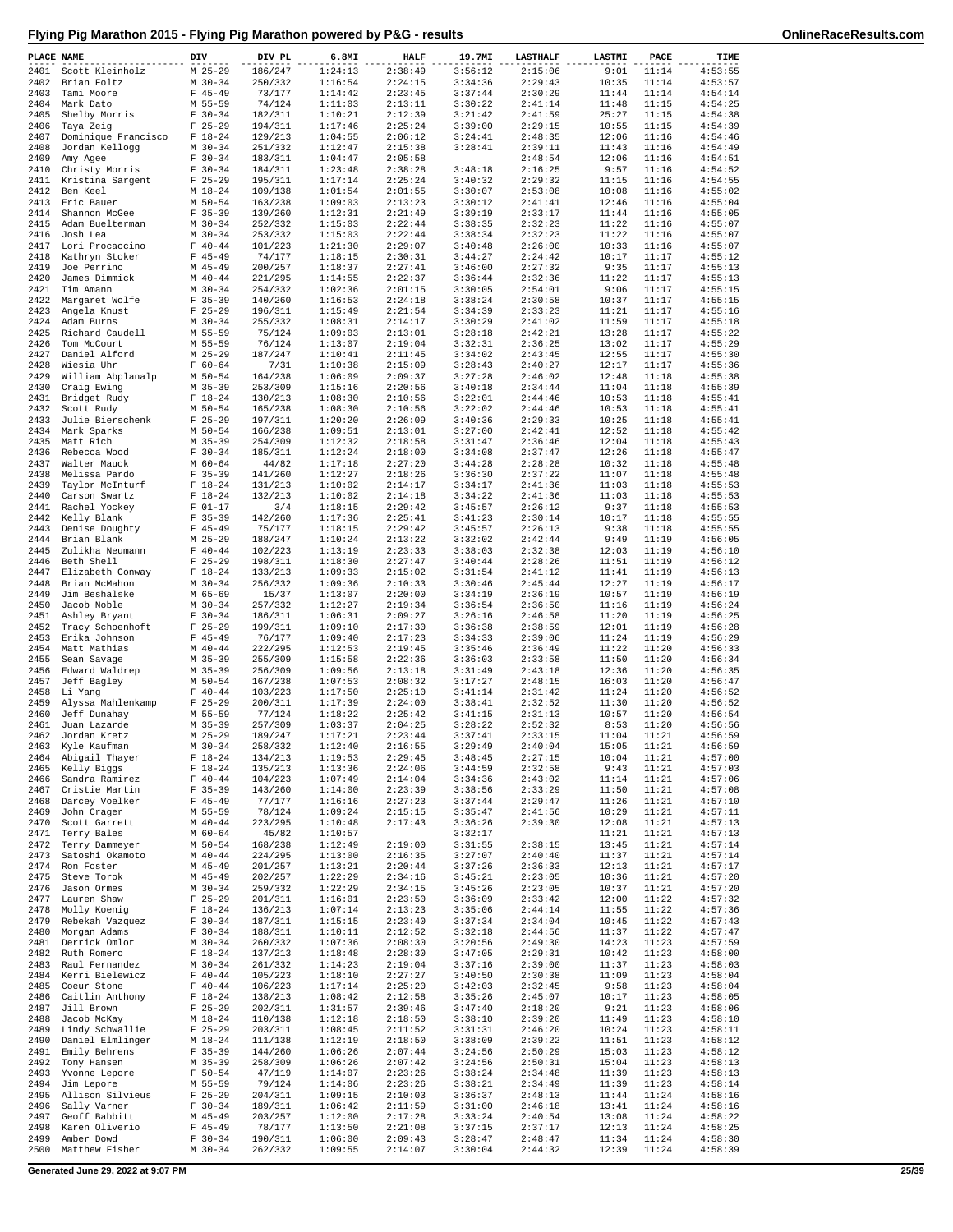| PLACE NAME   |                                      | DIV                        | DIV PL             | 6.8MI              | <b>HALF</b>        | 19.7MI             | <b>LASTHALF</b>    | LASTMI         | PACE           | TIME               |
|--------------|--------------------------------------|----------------------------|--------------------|--------------------|--------------------|--------------------|--------------------|----------------|----------------|--------------------|
| 2501         | Claudia Zuazua                       | $F 40 - 44$                | 107/223            | 1:18:43            | 2:28:30            | 3:43:45            | 2:30:11            | 11:51          | 11:24          | 4:58:40            |
| 2502         | Diana Noyes                          | $F 40 - 44$                | 108/223            | 1:18:43            | 2:28:30            | 3:43:44            | 2:30:11            | 11:51          | 11:24          | 4:58:40            |
| 2503<br>2504 | James Patterson                      | M 55-59<br>$F 40 - 44$     | 80/124<br>109/223  | 1:14:33<br>1:14:18 | 2:20:26<br>2:20:43 | 3:36:38<br>3:38:05 | 2:38:22<br>2:38:04 | 12:45<br>12:19 | 11:25<br>11:25 | 4:58:47<br>4:58:47 |
| 2505         | Jenny Powers<br>Komlavi Ekouevi      | M 35-39                    | 259/309            | 1:09:59            | 2:13:19            | 3:29:53            | 2:45:39            | 12:25          | 11:25          | 4:58:58            |
| 2506         | Adam Zinnecker                       | $M$ 25-29                  | 190/247            | 59:29              | 2:05:50            | 3:40:24            | 2:53:10            | 8:38           | 11:25          | 4:58:59            |
| 2507         | Julie Broderick                      | $F$ 25-29                  | 205/311            | 1:16:44            | 2:27:15            | 3:45:16            | 2:31:52            | 10:08          | 11:25          | 4:59:07            |
| 2508         | Breanne Osborne                      | $F$ 35-39                  | 145/260            | 1:12:50            | 2:21:34            | 3:36:24            | 2:37:36            | 12:50          | 11:26          | 4:59:10            |
| 2509         | Shaorun Li                           | $F 50 - 54$                | 48/119             | 1:19:11            | 2:23:48            | 3:44:15            | 2:35:23            | 10:56          | 11:26          | 4:59:10            |
| 2510<br>2511 | Marly Wilson<br>Cynthia Odom-Brown   | $F 30-34$<br>$F$ 45-49     | 191/311<br>79/177  | 1:13:37<br>1:17:52 | 2:17:54<br>2:27:10 | 3:33:31<br>3:44:10 | 2:41:18<br>2:32:02 | 12:29<br>11:16 | 11:26<br>11:26 | 4:59:12<br>4:59:12 |
| 2512         | Katie Purcell                        | $F 30-34$                  | 192/311            | 1:16:19            | 2:23:57            | 3:38:40            | 2:35:29            | 10:38          | 11:26          | 4:59:26            |
| 2513         | Matt Scott                           | $M$ 25-29                  | 191/247            | 1:13:40            | 2:19:45            | 3:34:07            | 2:39:42            | 11:39          | 11:26          | 4:59:26            |
| 2514         | Nicholas Moorhouse                   | $M$ 25-29                  | 192/247            | 1:13:40            | 2:19:45            | 3:34:06            | 2:39:42            | 11:39          | 11:26          | 4:59:26            |
| 2515         | Cammie Carman                        | $F 40 - 44$                | 110/223            | 1:19:35            | 2:28:53            | 3:44:01            | 2:30:38            | 9:43           | 11:26          | 4:59:30            |
| 2516         | Shannon Conrey                       | $F 40 - 44$                | 111/223            | 1:11:41            | 2:17:12            | 3:40:47            | 2:42:24            | 9:38           | 11:27          | 4:59:35            |
| 2517<br>2518 | Elizabeth Sosan<br>Jean Stroud       | $F$ 45-49<br>$F 50 - 54$   | 80/177<br>49/119   | 1:16:17<br>1:15:37 | 2:23:45<br>2:28:23 | 3:41:08<br>3:43:53 | 2:35:55<br>2:31:19 | 10:24<br>11:14 | 11:27<br>11:27 | 4:59:40<br>4:59:42 |
| 2519         | Mary Campbell                        | $F 70-74$                  | 1/2                | 1:16:08            | 2:26:12            | 3:42:35            | 2:33:35            | 12:15          | 11:27          | 4:59:46            |
| 2520         | Kristin Bastian                      | $F$ 25-29                  | 206/311            | 1:09:57            | 2:16:22            | 3:38:22            | 2:43:30            | 11:29          | 11:27          | 4:59:52            |
| 2521         | Mary Sullivan                        | $F 40 - 44$                | 112/223            | 1:12:38            | 2:19:30            | 3:32:45            | 2:40:25            | 15:48          | 11:27          | 4:59:55            |
| 2522         | Tracy Matthews                       | $F$ 45-49                  | 81/177             | 1:17:11            | 2:28:33            | 3:43:31            | 2:31:30            | 10:52          | 11:28          | 5:00:02            |
| 2523         | Donna Percy                          | $F 55 - 59$                | 21/71              | 1:12:05            | 2:20:02            | 3:38:17            | 2:40:01            | 11:58          | 11:28          | 5:00:03            |
| 2524<br>2525 | Adel Erdaty<br>Jim Whittenburg       | $M$ 40-44<br>M 50-54       | 225/295<br>169/238 | 59:56<br>1:07:42   | 1:59:35<br>2:15:28 | 3:28:11<br>3:38:36 | 3:00:35<br>2:44:42 | 12:21<br>10:53 | 11:28<br>11:28 | 5:00:09<br>5:00:10 |
| 2526         | Jeannie Helsel                       | $F$ 35-39                  | 146/260            | 1:07:41            | 2:15:28            | 3:38:35            | 2:44:42            | 10:54          | 11:28          | 5:00:10            |
| 2527         | Linda Brown                          | $F 50 - 54$                | 50/119             | 1:15:30            | 2:23:10            | 3:38:00            | 2:37:02            | 12:16          | 11:28          | 5:00:12            |
| 2528         | Michael Daniel                       | $M$ 35-39                  | 260/309            | 1:12:32            | 2:20:36            | 3:37:26            | 2:39:43            | 12:05          | 11:28          | 5:00:18            |
| 2529         | Richard Roberson                     | M 70-74                    | 2/6                | 1:15:51            | 2:23:49            | 3:38:13            | 2:36:31            | 10:52          | 11:28          | 5:00:19            |
| 2530         | Alex Bush                            | $F 18-24$                  | 139/213            | 1:02:58<br>1:18:03 | 2:05:29            | 3:31:41            | 2:54:57            | 9:33           | 11:28          | 5:00:25<br>5:00:28 |
| 2531<br>2532 | Heather Ryan<br>Cheryl Drury         | $F$ 35-39<br>$F$ 35-39     | 147/260<br>148/260 | 1:11:31            | 2:31:33<br>2:18:44 | 3:51:31<br>3:44:15 | 2:28:56<br>2:41:47 | 9:20<br>11:29  | 11:29<br>11:29 | 5:00:31            |
| 2533         | Gina Ruedebusch                      | $F 40 - 44$                | 113/223            | 1:11:29            | 2:16:37            | 3:38:08            | 2:43:54            | 11:45          | 11:29          | 5:00:31            |
| 2534         | Elizabeth Green                      | $F 50 - 54$                | 51/119             | 1:11:29            | 2:16:37            | 3:38:07            | 2:43:54            | 11:45          | 11:29          | 5:00:31            |
| 2535         | Ann Myres                            | $F 30-34$                  | 193/311            | 1:20:07            | 2:30:59            | 3:46:07            | 2:29:39            | 10:20          | 11:29          | 5:00:38            |
| 2536         | Mark Knigga                          | M 55-59                    | 81/124             | 1:13:01            | 2:17:56            | 3:34:36            | 2:42:43            | 12:03          | 11:29          | 5:00:38            |
| 2537         | Kathleen Caldwell                    | $F$ 35-39                  | 149/260            | 1:11:07            | 2:19:06            | 3:36:50            | 2:41:33            | 12:08          | 11:29          | 5:00:39            |
| 2538<br>2539 | Sean Lynd                            | $M$ 45-49<br>$F 50 - 54$   | 204/257            | 1:12:59            | 2:20:28<br>2:25:12 | 3:38:07<br>3:42:18 | 2:40:12<br>2:35:36 | 11:37<br>11:13 | 11:29<br>11:29 | 5:00:39<br>5:00:48 |
| 2540         | Fawn Callen<br>Heidi Messbarger      | $F 40 - 44$                | 52/119<br>114/223  | 1:14:56<br>1:10:36 | 2:14:56            | 3:33:31            | 2:45:55            | 12:52          | 11:29          | 5:00:51            |
| 2541         | George Rendell                       | M 50-54                    | 170/238            | 1:13:28            | 2:17:34            | 3:34:33            | 2:43:20            | 12:05          | 11:30          | 5:00:53            |
| 2542         | Steve Hardin                         | M 50-54                    | 171/238            | 1:18:29            | 2:28:08            | 3:44:16            | 2:32:53            | 10:55          | 11:30          | 5:01:01            |
| 2543         | Sarah Evanson                        | $F$ 25-29                  | 207/311            | 1:18:31            | 2:28:28            | 3:40:38            | 2:32:34            | 12:25          | 11:30          | 5:01:02            |
| 2544         | Brittany Alexander                   | $F$ 25-29                  | 208/311            | 1:18:31            | 2:28:28            | 3:40:38            | 2:32:34            | 12:24          | 11:30          | 5:01:02            |
| 2545<br>2546 | Andrew Ekberg                        | $M$ 30-34<br>$F 30-34$     | 263/332            | 1:11:08            | 2:15:27<br>2:29:09 | 3:33:52            | 2:45:41            | 11:06          | 11:30          | 5:01:08<br>5:01:10 |
| 2547         | Alexandra Buchhorn<br>Jimmy Laux     | M 50-54                    | 194/311<br>172/238 | 1:18:58<br>1:13:33 | 2:20:45            | 3:45:57<br>3:37:48 | 2:32:01<br>2:40:29 | 10:31<br>12:27 | 11:30<br>11:30 | 5:01:13            |
| 2548         | Matthew Bretnitz                     | $M$ 25-29                  | 193/247            | 1:12:44            | 2:17:24            | 3:31:19            | 2:43:52            | 10:50          | 11:30          | 5:01:15            |
| 2549         | Scott Melton                         | $M$ 40-44                  | 226/295            | 1:15:24            | 2:21:17            | 3:35:19            | 2:40:00            | 12:06          | 11:30          | 5:01:16            |
| 2550         | Thanh Clark                          | $F 50 - 54$                | 53/119             | 1:05:05            | 2:09:07            | 3:30:30            | 2:52:10            | 11:05          | 11:30          | 5:01:17            |
| 2551         | Corinne Reich                        | $F 50 - 54$                | 54/119             | 1:15:25            | 2:24:44            | 3:41:01            | 2:36:37            | 11:23          | 11:31          | 5:01:20            |
| 2552<br>2553 | Ruth Carleton<br>Haresh Siriwardane  | $F 50 - 54$<br>M 50-54     | 55/119<br>173/238  | 1:09:31<br>1:09:31 | 2:17:24<br>2:16:03 | 3:38:32<br>3:35:24 | 2:44:01<br>2:45:23 | 11:33<br>13:13 | 11:31<br>11:31 | 5:01:25<br>5:01:25 |
| 2554         | Conor Fryer                          | $M_18-24$                  | 112/138            | 1:04:11            | 2:00:03            | 3:25:59            | 3:01:26            | 11:47          | 11:31          | 5:01:29            |
| 2555         | Maxwell Kinman                       | $M$ 25-29                  | 194/247            | 1:09:26            | 2:10:15            | 3:33:05            | 2:51:16            | 11:51          | 11:31          | 5:01:31            |
| 2556         | Michael Hall                         | M 50-54                    | 174/238            | 1:16:05            | 2:26:26            | 3:41:57            | 2:35:10            | 10:26          | 11:31          | 5:01:35            |
| 2557         | Meshach Kanyion                      | $M$ 30-34                  | 264/332            | 1:07:12            | 2:09:05            | 3:29:37            | 2:52:45            | 12:52          | 11:32          | 5:01:50            |
| 2558         | Steve Blatnica                       | $M$ 30-34                  | 265/332            | 1:13:24            | 2:17:32            | 3:30:03            | 2:44:21            | 13:12          | 11:32          | 5:01:52<br>5:01:54 |
| 2559<br>2560 | Brianne Butler<br>Madalyne Smith     | $F 30-34$<br>$F$ 25-29     | 195/311<br>209/311 | 1:08:35<br>1:18:24 | 2:16:37<br>2:29:24 | 3:38:48<br>3:46:28 | 2:45:17<br>2:32:31 | 12:20<br>11:12 | 11:32<br>11:32 | 5:01:54            |
| 2561         | Alick Watson                         | $M$ 50-54                  | 175/238            | 1:26:30            | 2:35:35            | 3:50:56            | 2:26:20            | 10:44          | 11:32          | 5:01:55            |
| 2562         | Elizabeth J. Beck                    | $F 55 - 59$                | 22/71              | 1:19:24            | 2:31:44            | 3:46:38            | 2:30:13            | 11:00          | 11:32          | 5:01:56            |
|              | 2563 Vickie Saccone                  | $F 55 - 59$                | 23/71              | 1:19:24            | 2:31:44            | 3:46:39            | 2:30:13            | 11:00          | 11:32          | 5:01:56            |
| 2564         | Kayte Thistlethwaite                 | $F 30-34$                  | 196/311            | 1:20:32            | 2:34:01            | 3:49:14            | 2:27:58            | 10:26          | 11:32          | 5:01:58            |
| 2565<br>2566 | Catherine Barnes<br>Jennifer Moak    | $F 30 - 34$<br>$F 45 - 49$ | 197/311            | 1:16:35<br>1:08:36 | 2:29:26<br>2:09:56 | 3:44:46<br>3:23:14 | 2:32:43<br>2:52:16 | 12:00<br>13:46 | 11:32<br>11:33 | 5:02:09<br>5:02:11 |
| 2567         | Carrie Apling                        | $F$ 35-39                  | 82/177<br>150/260  | 1:08:36            | 2:09:56            | 3:23:10            | 2:52:16            | 13:47          | 11:33          | 5:02:11            |
| 2568         | Chad Wolf                            | $M$ 25-29                  | 195/247            | 1:12:31            | 2:22:50            | 3:42:09            | 2:39:27            | 12:04          | 11:33          | 5:02:17            |
| 2569         | Abby Nurre                           | $F$ 25-29                  | 210/311            | 1:12:31            | 2:22:50            | 3:42:13            | 2:39:28            | 12:02          | 11:33          | 5:02:17            |
| 2570         | Elizabeth Keating                    | $F 30-34$                  | 198/311            | 1:10:21            | 2:17:37            | 3:38:18            | 2:44:44            | 12:45          | 11:33          | 5:02:21            |
| 2571         | Amy Jo Larry                         | $F 40 - 44$                | 115/223            | 1:16:20            | 2:26:42            | 3:40:49            | 2:35:42            | 11:32          | 11:33          | 5:02:23            |
| 2572<br>2573 | Patrick Larry<br>Shane Ruthven       | $M$ 40-44<br>$M$ 50-54     | 227/295<br>176/238 | 1:16:20<br>1:09:19 | 2:26:43<br>2:10:00 | 3:40:54<br>3:29:08 | 2:35:41<br>2:52:28 | 11:32<br>13:48 | 11:33<br>11:33 | 5:02:23<br>5:02:27 |
| 2574         | Joseph Hargett                       | $M$ 35-39                  | 261/309            | 1:10:19            | 2:14:45            | 3:35:46            | 2:47:52            | 13:21          | 11:33          | 5:02:36            |
| 2575         | Jonathan Reynolds                    | M 35-39                    | 262/309            | 1:21:03            | 2:28:13            | 3:42:13            | 2:34:25            | 11:31          | 11:34          | 5:02:38            |
| 2576         | Nicole Derrickson                    | $F 30-34$                  | 199/311            | 1:18:35            | 2:27:39            | 3:45:58            | 2:35:01            | 9:44           | 11:34          | 5:02:39            |
| 2577         | Matthew Fadely                       | $M$ 30-34                  | 266/332            | 1:11:14            | 2:15:39            | 3:38:43            | 2:47:07            | 15:00          | 11:34          | 5:02:45            |
| 2578<br>2579 | Joseph Memory<br>Benjamin Wildenhaus | $M_18-24$<br>$M$ 30-34     | 113/138<br>267/332 | 1:06:06<br>1:10:52 | 2:09:09<br>2:12:43 | 3:32:51<br>3:26:26 | 2:53:38<br>2:50:03 | 10:11<br>15:00 | 11:34<br>11:34 | 5:02:46<br>5:02:46 |
| 2580         | Janet Suttmiller                     | $F 55 - 59$                | 24/71              | 1:15:20            | 2:27:51            | 3:47:23            | 2:34:58            | 11:11          | 11:34          | 5:02:49            |
| 2581         | Sravya Vajapey                       | $F 18-24$                  | 140/213            | 1:09:34            | 2:17:24            | 3:39:53            | 2:45:26            | 11:48          | 11:34          | 5:02:49            |
| 2582         | Maria Walley                         | $F 50 - 54$                | 56/119             | 1:13:07            | 2:22:01            | 3:38:25            | 2:40:51            | 12:03          | 11:34          | 5:02:51            |
| 2583         | Peter Gibbons                        | $M$ 40-44                  | 228/295            | 1:11:41            | 2:14:45            | 3:35:44            | 2:48:08            | 11:48          | 11:34          | 5:02:52            |
| 2584         | Erick Cole                           | $M$ 40-44                  | 229/295            | 1:16:07            | 2:25:10            | 3:41:07            | 2:37:44            | 11:41          | 11:34          | 5:02:54            |
| 2585<br>2586 | Debbie Lambert<br>Whitney Snyder     | $F$ 45-49<br>$F$ 25-29     | 83/177<br>211/311  | 1:14:09<br>1:16:50 | 2:21:09<br>2:25:18 | 3:38:57<br>3:43:48 | 2:41:47<br>2:37:41 | 12:21<br>10:43 | 11:34<br>11:34 | 5:02:56<br>5:02:59 |
| 2587         | Susan Sullivan                       | $F 40 - 44$                | 116/223            | 1:11:29            | 2:21:08            | 3:39:28            | 2:41:55            | 11:32          | 11:34          | 5:03:03            |
| 2588         | Monica Weber                         | $F 18-24$                  | 141/213            | 1:12:46            | 2:17:22            | 3:33:56            | 2:45:45            | 14:12          | 11:35          | 5:03:07            |
| 2589         | Alyssa Gast                          | $F 18-24$                  | 142/213            | 1:12:47            | 2:17:23            | 3:33:58            | 2:45:45            | 14:12          | 11:35          | 5:03:07            |
| 2590         | Dawn Rhodes                          | $F$ 45-49                  | 84/177             | 1:15:18            | 2:18:10            | 3:37:30            | 2:44:58            | 12:06          | 11:35          | 5:03:08            |
| 2591         | Iain Hughes                          | $M$ 50-54<br>$M$ 35-39     | 177/238            | 1:15:18            | 2:18:10            | 3:37:33            | 2:44:58            | 12:06          | 11:35<br>11:35 | 5:03:08<br>5:03:08 |
| 2592<br>2593 | Jeffrey Sneed<br>Rod Alter           | $M$ 45-49                  | 263/309<br>205/257 | 1:10:16<br>1:10:57 | 2:14:42<br>2:18:41 | 3:35:23<br>3:39:40 | 2:48:27<br>2:44:28 | 12:56<br>10:28 | 11:35          | 5:03:09            |
| 2594         | Shannon Thomas                       | $F 35 - 39$                | 151/260            | 1:12:59            | 2:21:34            | 3:40:14            | 2:41:37            | 11:26          | 11:35          | 5:03:10            |
| 2595         | Brian O'Connor                       | $M$ 25-29                  | 196/247            | 1:09:17            | 2:10:57            | 3:24:11            | 2:52:15            | 13:28          | 11:35          | 5:03:11            |
| 2596         | Deborah Jenkins                      | $F 50 - 54$                | 57/119             | 1:08:16            | 2:13:36            | 3:36:13            | 2:49:38            | 12:31          | 11:35          | 5:03:14            |
| 2597         | Dawn Cordray                         | $F 35-39$                  | 152/260            | 1:17:20            | 2:24:57            | 3:38:55            | 2:38:20            | 10:54          | 11:35          | 5:03:16            |
| 2598<br>2599 | Denny Piatt<br>Brian Myers           | $M$ 45-49<br>$M$ 40-44     | 206/257<br>230/295 | 1:17:00<br>1:07:12 | 2:25:35<br>2:10:29 | 3:44:15<br>3:32:04 | 2:37:45<br>2:52:52 | 12:25<br>12:36 | 11:35<br>11:35 | 5:03:19<br>5:03:20 |
| 2600         | Nikki Stefanko                       | $F$ 25-29                  | 212/311            | 1:25:26            | 2:34:22            | 3:50:05            | 2:28:59            | 9:59           | 11:35          | 5:03:20            |
|              |                                      |                            |                    |                    |                    |                    |                    |                |                |                    |

**Generated June 29, 2022 at 9:07 PM 26/39**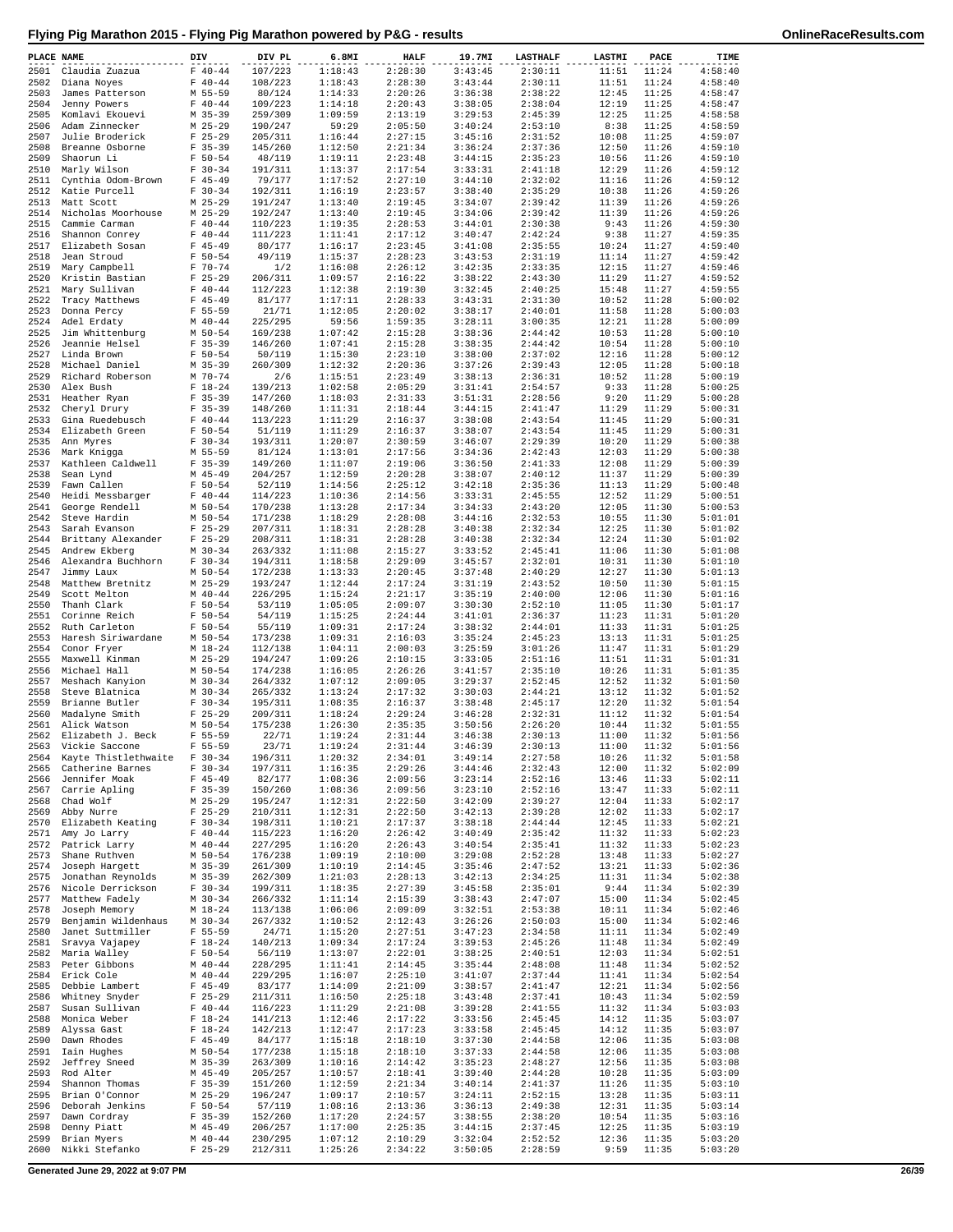| PLACE NAME   |                                      | DIV                      |                          | DIV PL             | 6.8MI              | <b>HALF</b>        | 19.7MI             | <b>LASTHALF</b>    | <b>LASTMI</b>  | PACE            | TIME               |
|--------------|--------------------------------------|--------------------------|--------------------------|--------------------|--------------------|--------------------|--------------------|--------------------|----------------|-----------------|--------------------|
| 2601         | Matthew Alessandrini                 | $M$ 30-34                |                          | 268/332            | 1:25:26            | 2:34:22            | 3:50:06            | 2:28:59            | 9:59           | 11:35           | 5:03:21            |
| 2602         | Kathleen Benson                      | $F$ 25-29                |                          | 213/311            | 1:17:02            | 2:27:27            | 3:44:07            | 2:35:56            | 11:52          | 11:35           | 5:03:23            |
| 2603         | Rob Andrews                          | $M$ 45-49                |                          | 207/257            | 1:14:50            | 2:28:25            | 3:44:20            | 2:34:59            | 11:57          | 11:35           | 5:03:24            |
| 2604         | George Williams                      |                          | M 50-54                  | 178/238            | 1:11:13            | 2:13:19            | 3:31:04            | 2:50:11            | 13:36          | 11:35           | 5:03:29            |
| 2605<br>2606 | Theresa Canfield<br>Kaylee Tegenkamp | $F 55 - 59$<br>$F 18-24$ |                          | 25/71<br>143/213   | 1:18:12<br>1:16:58 | 2:30:56<br>2:23:23 | 3:45:01<br>3:38:06 | 2:32:34<br>2:40:12 | 11:43<br>10:59 | 11:36<br>11:36  | 5:03:30<br>5:03:35 |
| 2607         | James Rodgers                        | $M$ 25-29                |                          | 197/247            | 1:25:27            | 2:34:22            | 3:50:05            | 2:29:16            | 10:17          | 11:36           | 5:03:38            |
| 2608         | Karrie Clow                          |                          | $F 40 - 44$              | 117/223            | 1:21:17            | 2:31:11            | 3:47:27            | 2:32:34            | 10:57          | 11:36           | 5:03:45            |
| 2609         | Elizabeth Wietmarschen F 25-29       |                          |                          | 214/311            | 1:08:56            | 2:14:47            | 3:43:10            | 2:49:00            | 10:52          | 11:36           | 5:03:46            |
| 2610         | Amy West                             |                          | $F$ 35-39                | 153/260            | 1:11:15            | 2:18:06            | 3:39:56            | 2:45:44            | 12:26          | 11:36           | 5:03:50            |
| 2611         | Nancy Stoltzfus                      | $M$ 40-44                | $F 55 - 59$              | 26/71<br>231/295   | 1:19:36<br>1:15:34 | 2:33:01<br>2:26:54 | 3:48:32<br>3:47:28 | 2:30:56<br>2:37:08 | 11:46<br>10:50 | 11:37<br>11:37  | 5:03:56<br>5:04:02 |
| 2612<br>2613 | Chuck Hoyt<br>Ben Curtis             | $M$ 45-49                |                          | 208/257            | 1:10:28            | 2:16:11            | 3:35:44            | 2:47:53            | 13:09          | 11:37           | 5:04:04            |
| 2614         | Barbara Meadows                      | $F$ 45-49                |                          | 85/177             | 1:16:22            | 2:22:45            | 3:40:42            | 2:41:22            | 14:13          | 11:37           | 5:04:06            |
| 2615         | Joe Toman                            | M 50-54                  |                          | 179/238            | 1:16:41            | 2:23:57            | 3:39:23            | 2:40:20            | 12:36          | 11:37           | 5:04:17            |
| 2616         | Michele Brock                        |                          | $F 40-44$                | 118/223            | 1:14:52            | 2:24:26            | 3:41:51            | 2:39:53            | 11:49          | 11:37           | 5:04:18            |
| 2617         | Maria Huehn                          | $F$ 45-49                |                          | 86/177             | 1:14:52            | 2:24:27            | 3:42:01            | 2:39:51            | 11:49          | 11:37           | 5:04:18            |
| 2618<br>2619 | Casey Boland                         |                          | $F 18-24$<br>$M$ 25-29   | 144/213<br>198/247 | 1:17:06<br>1:16:39 | 2:29:20<br>2:25:00 | 3:46:40<br>3:45:09 | 2:35:01<br>2:39:21 | 10:25<br>11:43 | 11:37           | 5:04:21<br>5:04:21 |
| 2620         | Brian Cron<br>Natalie Bobo-Newton    | $F 30-34$                |                          | 200/311            | 1:19:53            | 2:30:30            | 3:45:51            | 2:33:52            | 11:40          | 11:37<br>11:37  | 5:04:21            |
| 2621         | Kellan Asbach                        |                          | $F 30-34$                | 201/311            | 1:16:35            | 2:26:19            | 3:43:12            | 2:38:11            | 11:18          | 11:38           | 5:04:29            |
| 2622         | Megan Weisenberger                   |                          | $F 30-34$                | 202/311            | 1:16:35            | 2:26:19            | 3:43:13            | 2:38:11            | 11:17          | 11:38           | 5:04:29            |
| 2623         | Jason Kinninger                      | $M$ 40-44                |                          | 232/295            | 1:12:28            | 2:18:30            | 3:39:24            | 2:46:04            | 12:40          | 11:38           | 5:04:34            |
| 2624         | Katie Hofstetter                     | $F$ 35-39                |                          | 154/260            | 1:19:54            | 2:28:22            | 3:47:55            | 2:36:20            | 10:34          | 11:38           | 5:04:41            |
| 2625         | Carey Steffen                        | $F$ 35-39<br>$F$ 35-39   |                          | 155/260<br>156/260 | 1:17:09<br>1:16:20 | 2:29:00<br>2:26:42 | 3:46:03<br>3:40:45 | 2:35:46<br>2:38:05 | 11:50          | 11:38<br>11:38  | 5:04:45<br>5:04:46 |
| 2626<br>2627 | Laura Williams<br>Brian Steffen      | $M$ 40-44                |                          | 233/295            | 1:17:11            | 2:29:03            | 3:46:03            | 2:35:45            | 13:55<br>11:51 | 11:38           | 5:04:47            |
| 2628         | George Selix                         |                          | M 55-59                  | 82/124             | 1:09:49            | 2:18:16            | 3:37:54            | 2:46:31            | 13:22          | 11:38           | 5:04:47            |
| 2629         | David Campbell                       | $M$ 45-49                |                          | 209/257            | 1:14:13            | 2:28:35            | 3:44:08            | 2:36:15            | 10:57          | 11:39           | 5:04:49            |
| 2630         | Angela Brinker                       |                          | $F 30-34$                | 203/311            | 1:15:15            | 2:21:41            | 3:39:18            | 2:43:12            | 12:31          | 11:39           | 5:04:53            |
| 2631         | Cara Miller                          | $F$ 25-29                |                          | 215/311            | 1:14:08            | 2:22:35            | 3:43:19            | 2:42:21            | 10:20          | 11:39           | 5:04:56            |
| 2632<br>2633 | Nate Ujvari<br>Lauren Burkhart       | $M$ 40-44<br>$F$ 25-29   |                          | 234/295<br>216/311 | 1:19:42<br>1:08:57 | 2:31:00<br>2:18:35 | 3:49:13<br>3:41:51 | 2:33:57<br>2:46:23 | 11:11<br>12:25 | 11:39<br>11:39  | 5:04:56<br>5:04:57 |
| 2634         | Brian Vasquez                        |                          | $M$ 40-44                | 235/295            | 1:13:16            | 2:21:03            | 3:39:27            | 2:44:03            | 13:33          | 11:39           | 5:05:06            |
| 2635         | Megan Gignac                         | $F$ 25-29                |                          | 217/311            | 1:11:01            | 2:22:17            | 3:43:07            | 2:42:57            | 11:25          | 11:39           | 5:05:14            |
| 2636         | Kristin Fortier                      | $F 30-34$                |                          | 204/311            | 1:18:42            | 2:28:28            | 3:43:59            | 2:36:49            | 12:02          | 11:40           | 5:05:17            |
| 2637         | Katherine Markesbery                 | $F 18-24$                |                          | 145/213            | 1:11:14            | 2:16:19            | 3:39:01            | 2:49:03            | 9:11           | 11:40           | 5:05:22            |
| 2638         | Lauren Morgenstein                   |                          | $F$ 25-29                | 218/311            | 1:18:06            | 2:28:09            | 3:45:13            | 2:37:15            | 12:19          | 11:40           | 5:05:24            |
| 2639         | Nicole Zullo                         |                          | $F$ 25-29                | 219/311            | 1:17:20            | 2:27:53            | 3:43:33            | 2:37:33            | 11:08<br>11:08 | 11:40           | 5:05:25            |
| 2640<br>2641 | Deborah Miles<br>Joshua Marsh        | $M$ 35-39                | $F 40 - 44$              | 119/223<br>264/309 | 1:17:20<br>1:15:54 | 2:27:53<br>2:29:05 | 3:43:30<br>3:42:50 | 2:37:33<br>2:36:29 | 12:37          | 11:40<br>11:40  | 5:05:25<br>5:05:34 |
| 2642         | Michael Dressing                     | $M$ 25-29                |                          | 199/247            | 1:19:18            | 2:30:59            | 3:51:16            | 2:34:37            | 9:25           | 11:40           | 5:05:36            |
| 2643         | Daniel Klotzbach                     |                          | $M$ 30-34                | 269/332            | 1:10:59            | 2:16:49            | 3:35:51            | 2:48:52            | 12:44          | 11:40           | 5:05:40            |
| 2644         | Michelle Skomal                      |                          | $F$ 35-39                | 157/260            | 1:09:30            | 2:15:38            | 3:42:23            | 2:50:06            | 11:19          | 11:41           | 5:05:43            |
| 2645         | Scott McAllister                     |                          | $M$ 25-29                | 200/247            | 1:13:59            | 2:21:11            | 3:36:57            | 2:44:35            | 12:04          | 11:41           | 5:05:46            |
| 2646         | Sarah Lockwood-Taylor F 45-49        |                          |                          | 87/177             | 1:14:51<br>1:10:11 | 2:24:28            | 3:43:09            | 2:41:19            | 12:06          | 11:41           | 5:05:46            |
| 2647<br>2648 | Tim Knoth<br>Maggie Tamborski        | $M$ 45-49                | $F 18-24$                | 210/257<br>146/213 | 1:09:25            | 2:14:59<br>2:16:10 | 3:35:51<br>3:40:26 | 2:50:48<br>2:49:39 | 11:53<br>11:38 | 11:41<br>11:41  | 5:05:46<br>5:05:49 |
| 2649         | Christine Taylor                     |                          | $F$ 35-39                | 158/260            | 1:14:57            | 2:23:51            | 3:42:38            | 2:42:10            | 12:37          | 11:41           | 5:06:01            |
| 2650         | Heather Linder                       |                          | $F 40 - 44$              | 120/223            | 1:12:35            | 2:19:05            | 3:37:08            | 2:46:57            | 12:37          | 11:41           | 5:06:02            |
| 2651         | Kelly Hampton                        | $F 30-34$                |                          | 205/311            | 1:20:05            | 2:30:58            | 3:46:43            | 2:35:10            | 10:52          | 11:42           | 5:06:07            |
| 2652         | Andrea Uchtman                       |                          | $F$ 45-49                | 88/177             | 1:20:07            | 2:31:00            | 3:46:46            | 2:35:10            | 10:52          | 11:42           | 5:06:09            |
| 2653         | Sandra Rhodes                        |                          | $F 50 - 54$              | 58/119             | 1:14:43            | 2:24:32            | 3:43:00            | 2:41:38            | 12:17          | 11:42           | 5:06:10            |
| 2654<br>2655 | Lindsay Krempely<br>Daniel Biehl     | $F$ 25-29                | M 50-54                  | 220/311<br>180/238 | 1:14:12<br>1:14:50 | 2:20:29<br>2:25:08 | 3:34:13<br>3:43:10 | 2:45:46<br>2:41:09 | 13:27<br>12:39 | 11:42<br>11:42  | 5:06:14<br>5:06:16 |
| 2656         | Kellene Pepple                       | $F$ 25-29                |                          | 221/311            | 1:14:51            | 2:25:08            | 3:43:10            | 2:41:09            | 12:39          | 11:42           | 5:06:17            |
| 2657         | Candy Sikes                          | $F$ 25-29                |                          | 222/311            | 1:19:21            | 2:32:28            | 3:51:09            | 2:33:49            | 10:06          | 11:42           | 5:06:17            |
| 2658         | James Cameron                        |                          | $M$ 40-44                | 236/295            | 1:14:52            | 2:25:10            | 3:43:19            | 2:41:09            | 12:39          | 11:42           | 5:06:18            |
| 2659         | Michael Groner                       | $M$ 45-49                |                          | 211/257            | 1:10:38            | 2:15:08            | 3:33:42            | 2:51:15            | 12:56          | 11:42           | 5:06:23            |
| 2660         | Edward Hofstetter                    | $M$ 40-44                |                          | 237/295            | 1:15:05            | 2:19:46            | 3:34:38            | 2:46:39            | 12:51<br>11:34 | 11:42<br>11:42  | 5:06:24            |
| 2661<br>2662 | Tara Myers<br>Robin Hornberger       |                          | $F 40 - 44$<br>$F$ 35-39 | 121/223<br>159/260 | 1:15:01<br>1:13:09 | 2:23:35<br>2:22:39 | 3:42:34<br>3:41:29 | 2:42:58<br>2:43:57 | 12:51          | 11:43           | 5:06:32<br>5:06:36 |
|              | 2663 Zijun Guan                      | $M$ 18-24                |                          | 114/138            | 1:11:55            | 2:16:00            | 3:32:59            | 2:50:39            |                | $14:05$ $11:43$ | 5:06:39            |
|              | 2664 Alexander Sosa                  |                          | $M_18-24$                | 115/138            | 1:12:39            | 2:23:08            | 3:31:34            | 2:43:34            | 13:41          | 11:43           | 5:06:41            |
|              | 2665 Fred Langdon                    | M 50-54                  |                          | 181/238            | 1:15:25            | 2:27:33            | 3:44:10            | 2:39:12            | 12:07          | 11:43           | 5:06:45            |
|              | 2666 Nikita Kaganovich               | M 25-29                  |                          | 201/247            | 1:12:03            | 2:17:19            | 3:38:39            | 2:49:27            | 12:12          | 11:43           | 5:06:46            |
| 2668         | 2667 Paul Joyce<br>Jerri Lynn Coody  | M 30-34<br>$F$ 35-39     |                          | 270/332<br>160/260 | 1:12:29<br>1:13:05 | 2:19:46<br>2:23:02 | 3:41:23<br>3:43:30 | 2:47:12<br>2:43:58 | 11:34<br>12:01 | 11:43<br>11:44  | 5:06:57<br>5:07:00 |
| 2669         | Deb Siewing                          | F 50-54                  |                          | 59/119             | 1:19:38            | 2:30:33            | 3:44:57            | 2:36:31            | 12:47          | 11:44           | 5:07:04            |
|              | 2670 Eric Swanke                     | M 35-39                  |                          | 265/309            | 1:12:42            | 2:21:05            | 3:40:58            | 2:46:11            | 11:57          | 11:44           | 5:07:15            |
| 2671         | Amy Lantz                            | $F$ 35-39                |                          | 161/260            | 1:14:44            | 2:27:31            | 3:42:42            | 2:39:47            | 11:55          | 11:44           | 5:07:17            |
|              | 2672 Hugh Thompson                   | M 65-69                  |                          | 16/37              | 1:18:41            | 2:33:28            | 3:48:29            | 2:33:52            | 11:06          | 11:44           | 5:07:19            |
| 2673         | Kelli Burnett<br>2674 Blake Keathley | $F 40-44$<br>$M$ 45-49   |                          | 122/223<br>212/257 | 1:09:43<br>1:09:44 | 2:16:28<br>2:16:28 | 3:36:55<br>3:36:55 | 2:50:54<br>2:50:54 | 15:16<br>15:16 | 11:44<br>11:44  | 5:07:21<br>5:07:22 |
|              | 2675 Katie Terpstra                  | $F$ 25-29                |                          | 223/311            | 1:08:47            | 2:08:42            | 3:33:12            | 2:58:41            | 13:42          | 11:44           | 5:07:22            |
|              | 2676 Blair Terpstra                  | $M$ 25-29                |                          | 202/247            | 1:08:48            | 2:08:42            | 3:33:11            | 2:58:41            | 13:42          | 11:44           | 5:07:22            |
| 2677         | Olivia Turner                        | $F 18-24$                |                          | 147/213            | 1:19:55            | 2:28:19            | 3:48:25            | 2:39:09            | 10:20          | 11:45           | 5:07:28            |
| 2678         | Anna Lefler                          | $F$ 18-24                |                          | 148/213            | 1:19:55            | 2:28:20            | 3:48:26            | 2:39:09            | 10:19          | 11:45           | 5:07:28            |
| 2679         | Thomas White                         | $M \ 30 - 34$            |                          | 271/332            | 1:12:44            | 2:17:23            | 3:35:05            | 2:50:07            | 12:40          | 11:45           | 5:07:30            |
| 2681         | 2680 Paul Sheeran<br>Shawn Neese     | M 55-59<br>$F$ 45-49     |                          | 83/124             | 1:17:26            | 2:26:00            | 3:40:56            | 2:41:31            | 12:52          | 11:45<br>11:45  | 5:07:30<br>5:07:38 |
|              | 2682 Sara Ranson                     | $F 30-34$                |                          | 89/177<br>206/311  | 1:18:47<br>1:11:02 | 2:30:10<br>2:21:19 | 3:47:14<br>3:44:57 | 2:37:28<br>2:46:20 | 11:34<br>11:47 | 11:45           | 5:07:38            |
|              | 2683 Tina Brown                      | $F$ 35-39                |                          | 162/260            | 1:19:04            | 2:30:07            | 3:46:52            | 2:37:33            | 11:57          | 11:45           | 5:07:39            |
|              | 2684 Jenny Baker                     | $F 30-34$                |                          | 207/311            | 1:11:02            | 2:21:19            | 3:45:00            | 2:46:22            | 11:49          | 11:45           | 5:07:40            |
| 2685         | Charles Fulford                      | $M$ 50-54                |                          | 182/238            | 1:09:21            | 2:10:16            | 3:21:09            | 2:57:25            | 14:38          | 11:45           | 5:07:41            |
| 2686         | Matthew Averbeck                     | $M$ 40-44                |                          | 238/295            | 1:16:32            | 2:25:37            | 3:41:43            | 2:42:06            | 12:57          | 11:45           | 5:07:43            |
| 2687         | Kory Coleman<br>2688 Tasha Kane      | M 30-34<br>$F$ 35-39     |                          | 272/332<br>163/260 | 1:18:29<br>1:15:49 | 2:30:36<br>2:25:06 | 3:49:51<br>3:42:51 | 2:37:09<br>2:42:44 | 10:22<br>13:38 | 11:45<br>11:45  | 5:07:45<br>5:07:50 |
| 2689         | Scott Cirella                        | $M$ 50-54                |                          | 183/238            | 1:10:07            | 2:15:08            | 3:39:49            | 2:52:48            | 11:51          | 11:46           | 5:07:56            |
| 2690         | David Hayes                          | M 30-34                  |                          | 273/332            | 1:02:30            | 1:59:18            | 3:26:50            | 3:08:38            | 13:52          | 11:46           | 5:07:56            |
| 2691         | Tim Kessler                          | $M$ 35-39                |                          | 266/309            | 1:19:19            | 2:31:23            | 3:48:34            | 2:36:34            | 11:02          | 11:46           | 5:07:56            |
|              | 2692 Vicki Rogers                    | $F 55 - 59$              |                          | 27/71              | 1:11:11            | 2:22:03            | 3:45:23            | 2:45:56            | 12:02          | 11:46           | 5:07:58            |
| 2693         | Mary Moore<br>2694 Jeff Monhollon    | $F$ 45-49<br>$M$ 30-34   |                          | 90/177<br>274/332  | 1:12:08<br>1:08:45 | 2:20:50<br>2:11:52 | 3:42:08<br>3:31:32 | 2:47:09<br>2:56:09 | 11:13<br>14:17 | 11:46<br>11:46  | 5:07:59<br>5:08:01 |
| 2695         | Molly Weissman                       | $F 30-34$                |                          | 208/311            | 1:11:07            | 2:21:36            | 3:46:12            | 2:46:25            | 10:54          | 11:46           | 5:08:01            |
| 2696         | Daniel Huri                          | M 30-34                  |                          | 275/332            | 1:08:47            | 2:18:13            | 3:38:50            | 2:49:50            | 12:30          | 11:46           | 5:08:02            |
| 2697         | Lisa Henson                          | $F 40-44$                |                          | 123/223            | 1:13:53            | 2:23:34            | 3:44:29            | 2:44:30            | 11:03          | 11:46           | 5:08:04            |
| 2698         | Tamara Smith                         | F 55-59                  |                          | 28/71              | 1:21:08            | 2:33:11            | 3:49:30            | 2:35:02            | 11:59          | 11:46           | 5:08:12            |
| 2699<br>2700 | Kevin Nehrenz<br>Wendy Young         | M 50-54                  | $F$ 25-29                | 184/238<br>224/311 | 1:13:21<br>1:16:27 | 2:25:09            | 3:35:44<br>3:44:42 | 2:43:06            | 12:40<br>12:07 | 11:46<br>11:46  | 5:08:14<br>5:08:15 |
|              |                                      |                          |                          |                    |                    |                    |                    |                    |                |                 |                    |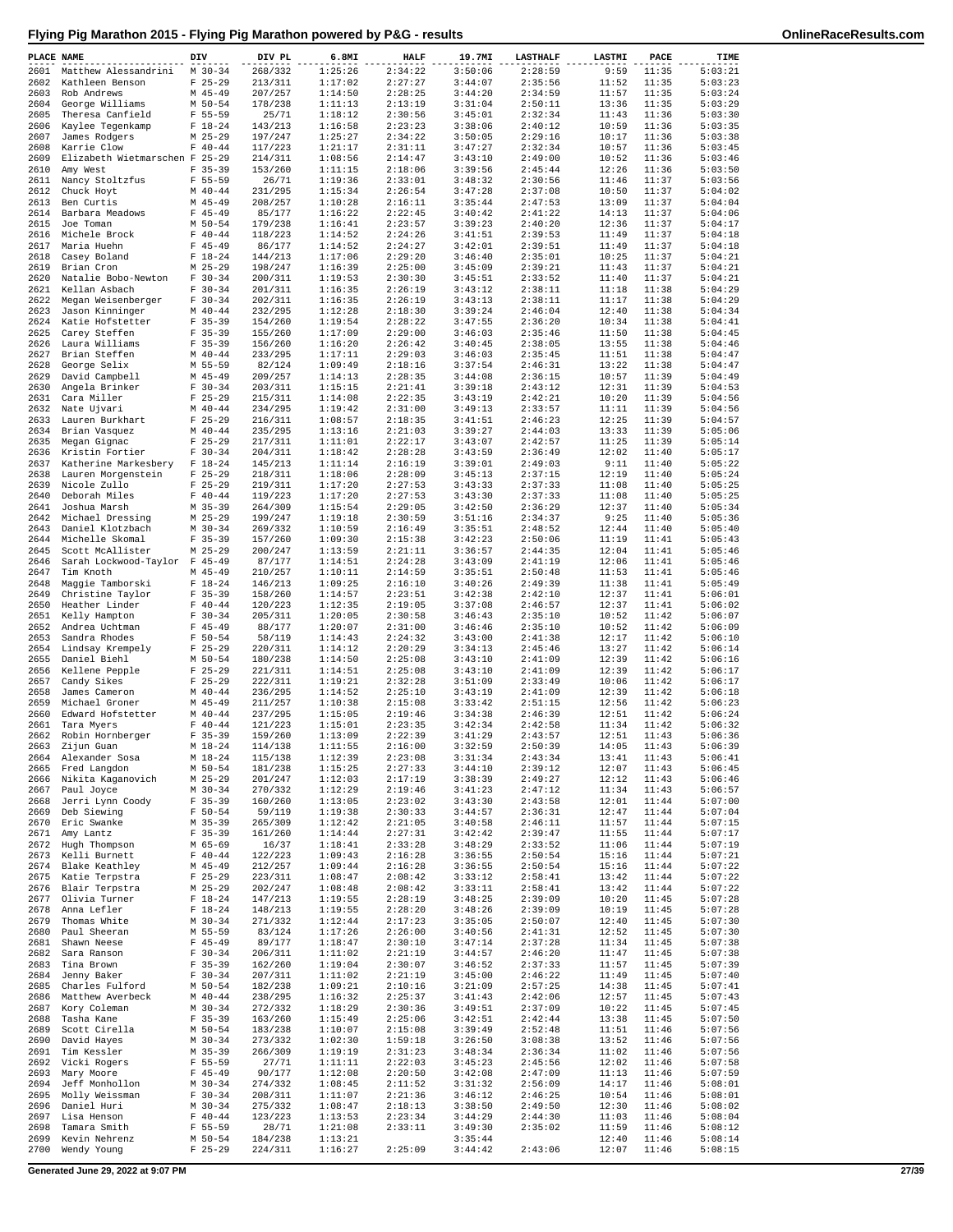| PLACE NAME   |                                          | DIV                        | DIV PL             | 6.8MI              | <b>HALF</b>        | 19.7MI             | <b>LASTHALF</b>    | LASTMI         | PACE                     | TIME               |
|--------------|------------------------------------------|----------------------------|--------------------|--------------------|--------------------|--------------------|--------------------|----------------|--------------------------|--------------------|
| 2701         | Thomas Rode                              | $M$ 40-44                  | 239/295            | 1:16:04            | 2:27:10            | 3:48:07            | 2:41:14            | 12:49          | 11:47                    | 5:08:24            |
| 2702         | Christin Bohrofen                        | $F$ 35-39                  | 164/260            | 1:15:04            | 2:23:49            | 3:42:56            | 2:44:36            | 12:23          | 11:47                    | 5:08:25            |
| 2703<br>2704 | Patricia Zervos<br>Tracy Mayer           | $F$ 35-39<br>$F$ 35-39     | 165/260<br>166/260 | 1:15:04<br>1:22:20 | 2:23:48<br>2:34:12 | 3:42:55<br>3:52:06 | 2:44:38<br>2:34:19 | 12:23<br>10:37 | 11:47<br>11:47           | 5:08:25<br>5:08:31 |
| 2705         | Brian Tumlin                             | M 45-49                    | 213/257            | 1:22:22            | 2:34:13            | 3:52:14            | 2:34:19            | 10:38          | 11:47                    | 5:08:31            |
| 2706         | Stacie Tumlin                            | $F 40 - 44$                | 124/223            | 1:22:22            | 2:34:13            | 3:52:12            | 2:34:19            | 10:38          | 11:47                    | 5:08:31            |
| 2707         | Ray Matsuzaki                            | $M$ 35-39                  | 267/309            | 1:18:02            | 2:22:13            | 3:37:20            | 2:46:20            | 12:50          | 11:47                    | 5:08:33            |
| 2708         | Kevin Mayleben                           | $M$ 25-29                  | 203/247            | 1:20:07            | 2:30:59            | 3:46:07            | 2:37:43            | 10:33          | 11:47                    | 5:08:42            |
| 2709<br>2710 | Amy Schmidt<br>Mary Beth Danker          | $F 55 - 59$<br>$F 55 - 59$ | 29/71<br>30/71     | 1:16:09<br>1:16:08 | 2:27:12<br>2:27:13 | 3:44:51<br>3:45:02 | 2:41:36<br>2:41:36 | 13:18<br>13:19 | 11:48<br>11:48           | 5:08:48<br>5:08:49 |
| 2711         | Jay Myers                                | M 35-39                    | 268/309            | 1:09:15            | 2:18:15            | 3:42:12            | 2:50:34            | 12:08          | 11:48                    | 5:08:49            |
| 2712         | Ashley Munro                             | $F 30-34$                  | 209/311            | 1:15:55            | 2:26:45            | 3:44:12            | 2:42:08            | 12:28          | 11:48                    | 5:08:52            |
| 2713         | Stephen Harmon                           | M 45-49                    | 214/257            | 1:07:01            | 2:09:21            | 3:29:50            | 2:59:48            | 15:05          | 11:48                    | 5:09:09            |
| 2714         | Laurie Harmon                            | $F$ 45-49                  | 91/177             | 1:07:01            | 2:09:22            | 3:29:51            | 2:59:47            | 15:05          | 11:48                    | 5:09:09            |
| 2715<br>2716 | Steve Dressing<br>Todd Griffis           | M 55-59<br>M 50-54         | 84/124<br>185/238  | 1:19:18<br>1:04:27 | 2:30:57<br>2:09:50 | 3:51:03<br>3:35:51 | 2:38:12<br>2:59:24 | 11:13<br>13:24 | 11:48<br>11:49           | 5:09:09<br>5:09:14 |
| 2717         | Abby Federmann                           | $F 18-24$                  | 149/213            | 1:13:36            | 2:24:06            | 3:45:03            | 2:45:22            | 12:15          | 11:49                    | 5:09:27            |
| 2718         | Karen Tuerk                              | $F$ 35-39                  | 167/260            | 1:13:44            | 2:25:47            | 3:47:12            | 2:43:48            | 10:23          | 11:49                    | 5:09:34            |
| 2719         | Matthew Cullen                           | $M$ 30-34                  | 276/332            | 1:20:47            | 2:28:44            | 3:42:34            | 2:40:51            | 12:48          | 11:49                    | 5:09:34            |
| 2720         | Julie Armstrong                          | $F 30-34$                  | 210/311            | 1:17:44            | 2:31:23            | 3:47:31            | 2:38:14            | 10:23          | 11:50                    | 5:09:37            |
| 2721         | Kathryn O'Reilly<br>2722 Donna Sarky     | $F$ 35-39<br>$F 55 - 59$   | 168/260<br>31/71   | 1:16:35<br>1:20:49 | 2:29:25            | 3:44:45            | 2:40:12            | 12:06          | 11:50                    | 5:09:37<br>5:09:41 |
| 2723         | Michael Gambill                          | M 45-49                    | 215/257            | 1:17:13            | 2:32:31<br>2:25:18 | 3:50:49<br>3:44:12 | 2:37:11<br>2:44:26 | 12:17<br>13:19 | 11:50<br>11:50           | 5:09:44            |
| 2724         | Lindsey Flynn                            | $F$ 25-29                  | 225/311            | 1:13:06            | 2:20:12            | 3:44:20            | 2:49:32            | 11:05          | 11:50                    | 5:09:44            |
| 2725         | Sloane Goldman                           | $F$ 25-29                  | 226/311            | 1:09:35            | 2:10:22            | 3:27:47            | 2:59:32            | 12:11          | 11:50                    | 5:09:53            |
| 2726         | Kristena Cartwright                      | $F$ 45-49                  | 92/177             | 1:17:17            | 2:27:25            | 3:45:26            | 2:42:29            | 12:27          | 11:50                    | 5:09:53            |
| 2727         | Odell Gross Jr.                          | $M$ 25-29                  | 204/247            | 1:15:47            | 2:22:09            | 3:42:57            | 2:47:47            | 11:49          | 11:50                    | 5:09:56            |
| 2728<br>2729 | Edgar Ramos-Ortiz<br>Louis Proietti      | $M$ 30-34<br>M 50-54       | 277/332<br>186/238 | 1:06:34<br>1:16:41 | 2:13:02<br>2:23:58 | 3:36:38<br>3:39:20 | 2:56:54<br>2:45:59 | 14:24          | 11:50<br>11:50           | 5:09:56<br>5:09:57 |
| 2730         | Bj Danson                                | $F 50 - 54$                | 60/119             | 1:19:27            | 2:32:43            | 3:51:52            | 2:37:19            | 11:27          | 11:50                    | 5:10:02            |
| 2731         | Carol Hawkins                            | $F 55 - 59$                | 32/71              | 1:19:27            | 2:32:45            | 3:51:58            | 2:37:17            | 11:27          | 11:50                    | 5:10:02            |
| 2732         | Robert Pruett                            | $M$ 40-44                  | 240/295            | 1:18:19            | 2:30:44            | 3:48:06            | 2:39:21            | 9:45           | 11:51                    | 5:10:05            |
| 2733         | Marisa Himmler                           | $F 30-34$                  | 211/311            | 1:17:43            | 2:31:22            | 3:47:31            | 2:38:48            | 10:56          | 11:51                    | 5:10:09            |
| 2734         | Raj Tuli                                 | M 35-39                    | 269/309            | 1:13:36            | 2:22:23            | 3:44:51            | 2:47:49            | 12:06          | 11:51                    | 5:10:11            |
| 2735<br>2736 | Michael Harr<br>Ally Ortlepp             | $M$ 35-39<br>$F$ 25-29     | 270/309<br>227/311 | 1:06:56<br>1:17:09 | 2:09:08<br>2:24:50 | 3:36:19<br>3:44:36 | 3:01:10<br>2:45:28 | 11:49<br>12:44 | 11:51<br>11:51           | 5:10:17<br>5:10:18 |
| 2737         | Jeremy Whalen                            | $M$ 35-39                  | 271/309            | 1:11:06            | 2:15:41            | 3:39:39            | 2:54:39            | 11:51          | 11:51                    | 5:10:19            |
| 2738         | Kelly Whalen                             | $F 30 - 34$                | 212/311            | 1:11:07            | 2:15:42            | 3:39:36            | 2:54:38            | 11:52          | 11:51                    | 5:10:19            |
| 2739         | Donald C Molten III                      | $M$ 25-29                  | 205/247            | 1:08:50            | 2:14:12            | 3:39:05            | 2:56:08            | 11:55          | 11:51                    | 5:10:20            |
| 2740         | Taylor Smith                             | $F$ 25-29                  | 228/311            | 1:08:51            | 2:14:13            | 3:39:07            | 2:56:08            | 11:55          | 11:51                    | 5:10:21            |
| 2741         | Steve Weese                              | $M$ 40-44                  | 241/295            | 1:14:33            |                    | 3:48:57            |                    | 11:01          | 11:51                    | 5:10:21            |
| 2742<br>2743 | Francis Schefer<br>Lisa Keating          | M 55-59<br>$F$ 45-49       | 85/124<br>93/177   | 1:24:17<br>1:24:17 | 2:35:36<br>2:35:37 | 3:50:45<br>3:50:45 | 2:34:47<br>2:34:48 | 11:52<br>11:53 | 11:51<br>11:51           | 5:10:22<br>5:10:24 |
| 2744         | Michelle Pearson-Lango F 45-49           |                            | 94/177             | 1:24:33            | 2:34:12            | 3:53:07            | 2:36:13            | 11:18          | 11:51                    | 5:10:25            |
| 2745         | Tiffany Morgan                           | $F$ 35-39                  | 169/260            | 1:04:52            | 2:11:07            | 3:37:58            | 2:59:21            | 12:06          | 11:51                    | 5:10:28            |
| 2746         | Ken Chestek                              | $M$ 60-64                  | 46/82              | 1:18:00            | 2:27:25            | 3:45:25            | 2:43:05            | 12:45          | 11:52                    | 5:10:29            |
| 2747         | Mark Davis                               | $M$ 40-44                  | 242/295            | 1:15:41            | 2:24:45            | 3:42:56            | 2:45:55            | 13:02          | 11:52                    | 5:10:39            |
| 2748         | Valdelice Ryder                          | $F$ 35-39                  | 170/260            | 1:08:32            | 2:11:43            | 3:38:20            | 2:58:58            | 13:38          | 11:52                    | 5:10:41            |
| 2749<br>2750 | Kelly Brauchla<br>Madalyn Renzi          | $F$ 35-39<br>$F 18-24$     | 171/260<br>150/213 | 1:07:55<br>1:13:24 | 2:11:38<br>2:21:18 | 3:35:00<br>3:40:57 | 2:59:04<br>2:49:26 | 13:07<br>11:35 | 11:52<br>11:52           | 5:10:41<br>5:10:43 |
| 2751         | James McGruder                           | M 65-69                    | 17/37              | 1:21:00            | 2:34:39            | 3:52:45            | 2:36:11            | 11:30          | 11:52                    | 5:10:49            |
| 2752         | Chuck Knepfle                            | $M$ 45-49                  | 216/257            | 1:16:08            | 2:24:07            | 3:44:36            | 2:46:45            | 12:25          | 11:52                    | 5:10:52            |
| 2753         | Tim Clement                              | M 50-54                    | 187/238            | 1:16:20            | 2:21:06            | 3:41:46            | 2:49:50            | 12:43          | 11:53                    | 5:10:55            |
| 2754         | Rachel Kirley                            | $F 30-34$                  | 213/311            | 1:08:17            | 2:13:16            | 3:35:31            | 2:57:40            | 12:16          | 11:53                    | 5:10:55            |
| 2755<br>2756 | Bleda Elibal<br>Derek Mankin             | M 55-59<br>$M$ 25-29       | 86/124<br>206/247  | 1:21:42<br>1:18:49 | 2:36:11<br>2:28:19 | 3:52:54<br>3:43:38 | 2:34:48<br>2:42:43 | 10:18<br>11:51 | 11:53<br>11:53           | 5:10:59<br>5:11:01 |
| 2757         | Lisa Kidder                              | $F$ 45-49                  | 95/177             | 1:19:33            | 2:29:57            | 3:46:41            | 2:41:06            | 11:18          | 11:53                    | 5:11:02            |
| 2758         | Delia McDonough                          | $F 40 - 44$                | 125/223            | 1:13:39            | 2:23:48            | 3:44:14            | 2:47:20            | 12:31          | 11:53                    | 5:11:07            |
| 2759         | Jeanne James                             | $F 50 - 54$                | 61/119             | 1:17:00            | 2:25:35            | 3:45:41            | 2:45:33            | 12:54          | 11:53                    | 5:11:08            |
| 2760         | Shannon Sommers                          | $F 30-34$                  | 214/311            | 1:11:07            | 2:19:53            | 3:44:21            | 2:51:25            | 13:28          | 11:53                    | 5:11:17            |
| 2761         | Aaron Brodsky                            | $M$ 40-44                  | 243/295            | 1:11:07            | 2:19:51            | 3:44:20            | 2:51:26            | 13:29          | 11:53                    | 5:11:17            |
|              | 2762 Paul Franke<br>2763 Scott Farmer    | M 50-54<br>M 50-54         | 188/238<br>189/238 | 1:11:37<br>1:13:41 | 2:20:55<br>2:26:26 | 3:43:26<br>3:48:00 | 2:50:24<br>2:45:05 | 13:30          | 11:53<br>$11:32$ $11:54$ | 5:11:19<br>5:11:31 |
| 2764         | Evelyn Irvin                             | $F 40 - 44$                | 126/223            | 1:12:21            | 2:19:51            | 3:44:41            | 2:51:40            | 12:10          | 11:54                    | 5:11:31            |
| 2765         | Stephanie Whitt                          | $F 18-24$                  | 151/213            | 1:13:37            | 2:25:01            | 3:45:06            | 2:46:33            | 14:07          | 11:54                    | 5:11:34            |
| 2766         | Patrick Whitt                            | M 50-54                    | 190/238            | 1:13:37            | 2:25:01            | 3:45:06            | 2:46:35            | 14:09          | 11:54                    | 5:11:35            |
| 2767         | Janet Ralphs                             | $F 55 - 59$                | 33/71              | 1:20:19            | 2:33:51            | 3:53:05            | 2:37:45            | 11:38          | 11:54                    | 5:11:35            |
| 2768<br>2769 | Karen Durbin<br>Rebecca Pietak           | $F 40 - 44$<br>$F 30-34$   | 127/223<br>215/311 | 1:12:48<br>1:18:58 | 2:23:07<br>2:29:09 | 3:43:42<br>3:45:57 | 2:48:50<br>2:42:50 | 12:48<br>12:48 | 11:55<br>11:55           | 5:11:57<br>5:11:58 |
| 2770         | Janelle Culverwell                       | $F 30-34$                  | 216/311            | 1:18:58            | 2:29:12            | 3:46:02            | 2:42:47            | 12:48          | 11:55                    | 5:11:58            |
| 2771         | Jeffery Kent                             | $M$ 25-29                  | 207/247            | 1:15:32            | 2:22:59            | 3:46:40            | 2:49:02            | 11:13          | 11:55                    | 5:12:01            |
| 2772         | Anissa Kent                              | $F 30-34$                  | 217/311            | 1:15:32            | 2:23:00            | 3:46:40            | 2:49:02            | 11:13          | 11:55                    | 5:12:01            |
| 2773         | Jennifer Breitbarth                      | $F$ 25-29                  | 229/311            | 1:17:03            | 2:29:30            | 3:49:21            | 2:42:36            | 10:34          | 11:55                    | 5:12:05            |
| 2774<br>2775 | Adam Alloway<br>Joan Buhr                | $M$ 30-34<br>$F 50 - 54$   | 278/332<br>62/119  | 1:17:03<br>1:16:16 | 2:29:30<br>2:23:09 | 3:49:23<br>3:44:23 | 2:42:36<br>2:49:01 | 10:34<br>12:26 | 11:55<br>11:55           | 5:12:05<br>5:12:09 |
| 2776         | Mandy Dobner                             | $F 30-34$                  | 218/311            | 1:11:01            | 2:19:30            | 3:43:49            | 2:52:43            | 11:38          | 11:55                    | 5:12:13            |
| 2777         | Laura Downing                            | $F$ 35-39                  | 172/260            | 1:15:38            | 2:29:00            | 3:58:07            | 2:43:18            | 10:46          | 11:56                    | 5:12:17            |
| 2778         | Brian Hull                               | $M$ 30-34                  | 279/332            | 1:21:45            | 2:30:47            | 3:47:21            | 2:41:32            | 12:28          | 11:56                    | 5:12:18            |
| 2779         | Timothy Cuttle                           | $M$ 50-54                  | 191/238            | 1:10:41            | 2:19:56            | 3:42:33            | 2:52:24            | 12:21          | 11:56                    | 5:12:20            |
| 2780         | Robert Rosing                            | $M$ 60-64                  | 47/82              | 1:22:21            | 2:34:14            | 3:52:16            | 2:38:09            | 11:34          | 11:56                    | 5:12:23            |
| 2781<br>2782 | Jill Meyer<br>Amanda Brewster            | $F 60 - 64$<br>$F$ 35-39   | 8/31<br>173/260    | 1:24:41<br>1:18:00 | 2:39:12<br>2:31:10 | 3:56:00<br>3:50:51 | 2:33:29<br>2:41:40 | 11:13<br>11:32 | 11:57<br>11:57           | 5:12:41<br>5:12:49 |
| 2783         | Beth Babulski                            | $F 30-34$                  | 219/311            | 1:17:59            | 2:31:08            | 3:50:48            | 2:41:42            | 11:32          | 11:57                    | 5:12:49            |
| 2784         | Diana Gough                              | $F 50 - 54$                | 63/119             | 1:17:14            | 2:24:16            | 3:42:25            | 2:48:34            | 13:31          | 11:57                    | 5:12:50            |
| 2785         | Andrew Mulcahey                          | $M$ 25-29                  | 208/247            | 1:12:43            | 2:23:09            | 3:50:43            | 2:49:43            | 10:23          | 11:57                    | 5:12:52            |
| 2786         | Unknown Unknown                          | NO AGE                     | 4/5                | 1:05:08            | 2:08:25            | 3:36:56            | 3:04:31            | 12:54          | 11:57                    | 5:12:56            |
| 2787         | Tom Shields                              | $M$ 40-44                  | 244/295            | 1:17:05            | 2:27:07            | 3:46:47            | 2:45:50            | 12:40          | 11:57                    | 5:12:56            |
| 2788<br>2789 | Chelsea Courtney<br>Monica Laake Beavers | $F 18-24$<br>$F$ 25-29     | 152/213<br>230/311 | 1:29:16<br>1:16:21 | 2:43:27<br>2:27:14 | 3:55:35<br>3:49:40 | 2:29:33<br>2:45:51 | 11:27<br>11:29 | 11:57<br>11:57           | 5:12:59<br>5:13:04 |
| 2790         | Mark Levine                              | M 55-59                    | 87/124             | 1:16:14            | 2:29:06            | 3:56:54            | 2:44:05            | 11:16          | 11:58                    | 5:13:10            |
| 2791         | Ryan Breen                               | $M$ 35-39                  | 272/309            | 1:17:21            | 2:27:28            | 3:44:14            | 2:45:44            | 13:06          | 11:58                    | 5:13:12            |
| 2792         | Alison Gray                              | $F 55 - 59$                | 34/71              | 1:14:11            | 2:25:33            | 3:46:02            | 2:47:45            | 13:17          | 11:58                    | 5:13:17            |
| 2793         | Jennifer Thimmadasaiah F 35-39           |                            | 174/260            | 1:18:14            | 2:30:44            | 3:50:38            | 2:42:44            | 10:58          | 11:58                    | 5:13:28            |
| 2794<br>2795 | Lori Kohler<br>Tyler Kidwell             | $F$ 35-39<br>$M_18-24$     | 175/260<br>116/138 | 1:14:33<br>1:02:05 | 2:24:38<br>2:05:19 | 3:44:13<br>3:37:49 | 2:48:59<br>3:08:20 | 12:31<br>11:30 | 11:59<br>11:59           | 5:13:37<br>5:13:38 |
| 2796         | Arron Baker                              | $F$ 35-39                  | 176/260            | 1:18:17            | 2:30:44            | 3:47:31            | 2:43:03            | 11:56          | 11:59                    | 5:13:46            |
| 2797         | Mark Greiner                             | M 55-59                    | 88/124             | 1:19:19            | 2:30:57            | 3:51:19            | 2:42:51            | 12:18          | 11:59                    | 5:13:48            |
| 2798         | Karen Minzner                            | $F 40 - 44$                | 128/223            | 1:18:19            | 2:30:45            | 3:47:41            | 2:43:03            | 11:56          | 11:59                    | 5:13:48            |
| 2799         | Cindy Cranmer                            | $F 50 - 54$                | 64/119             | 1:15:13            | 2:24:27            | 3:47:07            | 2:49:25            | 12:38          | 11:59                    | 5:13:52            |
| 2800         | Rachel Dillon                            | $F$ 25-29                  | 231/311            | 1:16:04            | 2:27:59            | 3:49:35            | 2:45:58            | 11:55          | 11:59                    | 5:13:56            |

**Generated June 29, 2022 at 9:07 PM 28/39**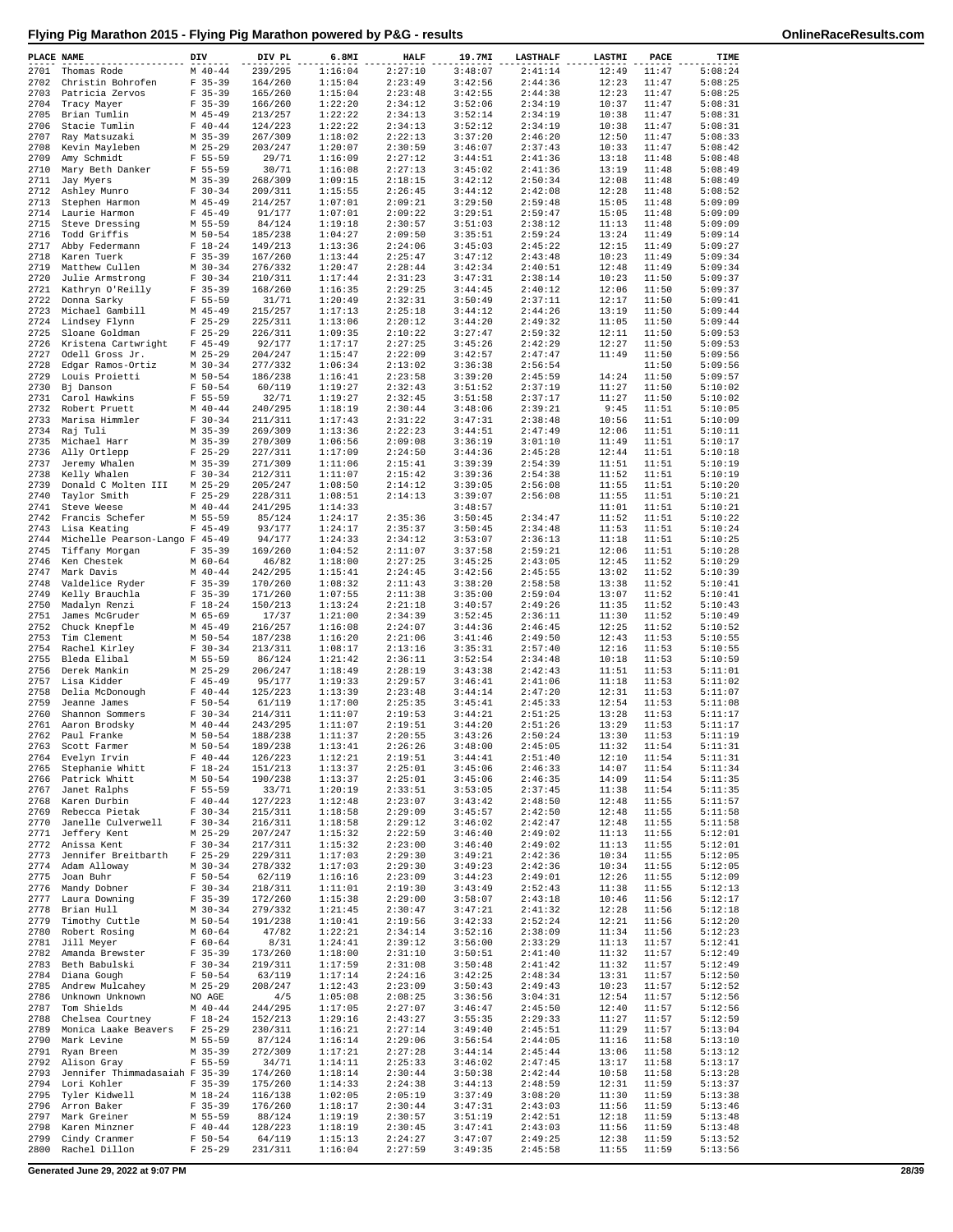|  | Flying Pig Marathon 2015 - Flying Pig Marathon powered by P&G - results |  |
|--|-------------------------------------------------------------------------|--|
|  |                                                                         |  |

| PLACE NAME   |                                      | DIV                      | DIV PL             | 6.8MI              | <b>HALF</b>        | 19.7MI             | <b>LASTHALF</b>    | LASTMI         | PACE           | TIME               |
|--------------|--------------------------------------|--------------------------|--------------------|--------------------|--------------------|--------------------|--------------------|----------------|----------------|--------------------|
| 2801         | Roxanne Koteles-Smith F 60-64        |                          | 9/31               | 1:08:00            | 2:17:42            | 3:43:08            | 2:56:15            | 12:53          | 11:59          | 5:13:57            |
| 2802         | Christopher Griffith M 40-44         |                          | 245/295            | 1:18:27            | 2:27:20            | 3:45:54            | 2:46:39            | 13:09          | 11:59          | 5:13:58            |
| 2803         | Jim Devanney                         | M 65-69                  | 18/37<br>96/177    | 1:05:17            | 2:07:19            | 3:35:42            | 3:06:42            | 13:17          | 12:00          | 5:14:01            |
| 2804<br>2805 | Tracy Abrom<br>Rob Bires             | $F$ 45-49<br>M 35-39     | 273/309            | 1:15:36<br>1:21:35 | 2:22:41<br>2:27:12 | 3:43:33<br>3:44:04 | 2:51:22<br>2:46:51 | 13:30<br>14:14 | 12:00<br>12:00 | 5:14:03<br>5:14:03 |
| 2806         | Jeff Deleon                          | $M$ 35-39                | 274/309            | 1:21:35            | 2:27:11            | 3:43:54            | 2:46:52            | 14:13          | 12:00          | 5:14:03            |
| 2807         | Erin Brown                           | $F 40 - 44$              | 129/223            | 1:16:39            | 2:25:24            | 3:50:50            | 2:48:45            | 11:37          | 12:00          | 5:14:08            |
| 2808         | Tammy Ahlbrand                       | $F 40 - 44$              | 130/223            | 1:14:20            | 2:23:47            | 3:47:02            | 2:50:25            | 12:15          | 12:00          | 5:14:12            |
| 2809<br>2810 | Jared Leiker<br>Kathleen Grosse      | $M$ 30-34<br>$F$ 25-29   | 280/332<br>232/311 | 1:15:13<br>1:12:09 | 2:21:33<br>2:17:51 | 3:42:39<br>3:50:04 | 2:52:40<br>2:56:27 | 13:20<br>10:21 | 12:00<br>12:00 | 5:14:13<br>5:14:18 |
| 2811         | Brittany Ulrich                      | $F$ 25-29                | 233/311            | 1:12:10            | 2:17:50            | 3:49:53            | 2:56:29            | 10:21          | 12:00          | 5:14:18            |
| 2812         | Sara Cherne                          | $F 65 - 69$              | 1/15               | 1:13:59            | 2:24:18            | 3:44:19            | 2:50:01            | 14:54          | 12:00          | 5:14:19            |
| 2813         | C.L. Dunn                            | M 65-69                  | 19/37              | 1:23:35            | 2:35:34            | 3:53:05            | 2:38:52            | 12:19          | 12:01          | 5:14:25            |
| 2814         | Madeline Miller                      | $F 18-24$                | 153/213            | 1:09:25            | 2:18:15            | 3:45:40            | 2:56:14            | 13:14          | 12:01          | 5:14:29            |
| 2815<br>2816 | Nurys Diaz<br>Melanie Owen           | $F 50 - 54$<br>$F$ 45-49 | 65/119<br>97/177   | 1:14:05<br>1:21:18 | 2:22:53<br>2:36:29 | 3:45:10<br>3:56:43 | 2:51:37<br>2:38:09 | 14:11<br>12:06 | 12:01<br>12:01 | 5:14:29<br>5:14:38 |
| 2817         | Erin Dunn                            | $F$ 25-29                | 234/311            | 1:13:48            | 2:21:38            | 3:43:28            | 2:53:01            | 12:46          | 12:01          | 5:14:39            |
| 2818         | Kelly O'Dell                         | $F$ 35-39                | 177/260            | 1:21:18            | 2:36:30            | 3:57:02            | 2:38:10            | 12:06          | 12:01          | 5:14:39            |
| 2819         | Annie Wessel                         | $F 30-34$                | 220/311            | 1:14:51            | 2:22:37            | 3:43:58            | 2:52:03            | 13:15          | 12:01          | 5:14:40            |
| 2820         | Mark Wessel                          | $M$ 60-64                | 48/82              | 1:14:52            | 2:22:37            | 3:43:59            | 2:52:03            | 13:14          | 12:01          | 5:14:40            |
| 2821<br>2822 | Lori Davis                           | $F 55 - 59$<br>$F$ 25-29 | 35/71<br>235/311   | 1:20:10<br>1:24:22 | 2:32:22<br>2:38:13 | 3:54:47<br>3:59:25 | 2:42:24<br>2:36:34 | 12:17<br>10:09 | 12:01<br>12:01 | 5:14:46<br>5:14:47 |
| 2823         | Jacqueline Bell<br>Braden Lanter     | $M$ 25-29                | 209/247            | 1:20:58            | 2:32:36            | 3:52:53            | 2:42:16            | 12:52          | 12:02          | 5:14:52            |
| 2824         | Jennifer Center                      | $F 18-24$                | 154/213            | 1:10:03            | 2:12:30            | 3:36:50            | 3:02:25            | 9:46           | 12:02          | 5:14:55            |
| 2825         | Jacqueline Canonaco                  | $F$ 25-29                | 236/311            | 1:12:46            | 2:21:27            | 3:47:00            | 2:53:31            | 11:58          | 12:02          | 5:14:57            |
| 2826         | Karen Oswald                         | $F 30-34$                | 221/311            | 1:15:58            | 2:26:40            | 3:48:12            | 2:48:27            | 12:33          | 12:02          | 5:15:06            |
| 2827         | Melissa Kutka                        | $F$ 45-49                | 98/177             | 1:20:08            | 2:30:08            | 3:50:32<br>3:42:13 | 2:45:00            | 12:18          | 12:02<br>12:02 | 5:15:07<br>5:15:12 |
| 2828<br>2829 | Jennifer York<br>Lalatendu Bag       | $F 30-34$<br>M 35-39     | 222/311<br>275/309 | 1:09:57<br>1:13:06 | 2:18:14<br>2:23:12 | 3:46:53            | 2:56:58<br>2:52:01 | 13:14<br>13:31 | 12:02          | 5:15:12            |
| 2830         | Taylor Custenborder                  | $M$ 25-29                | 210/247            | 1:22:29            | 2:30:43            | 3:47:54            | 2:44:31            | 10:16          | 12:02          | 5:15:13            |
| 2831         | Genny Ballard                        | $F$ 45-49                | 99/177             | 1:25:14            | 2:38:59            | 3:58:43            | 2:36:17            | 11:46          | 12:02          | 5:15:15            |
| 2832         | Martha Kane                          | $F 50 - 54$              | 66/119             | 1:10:29            | 2:18:04            | 3:41:43            | 2:57:11            | 11:24          | 12:02          | 5:15:15            |
| 2833         | Brittney Kane                        | $F$ 25-29                | 237/311            | 1:10:29            | 2:18:07            | 3:41:43            | 2:57:09            | 11:24          | 12:02          | 5:15:16            |
| 2834<br>2835 | Ken Haynes<br>Shawn Kane             | $M$ 40-44<br>M 55-59     | 246/295<br>89/124  | 1:06:03<br>1:08:28 | 2:11:51<br>2:17:50 | 3:37:33<br>3:44:34 | 3:03:29<br>2:57:36 | 13:49<br>13:20 | 12:03<br>12:03 | 5:15:20<br>5:15:25 |
| 2836         | Kimberly Jevons                      | $F 50 - 54$              | 67/119             | 1:18:59            | 2:29:45            | 3:46:49            | 2:45:44            | 14:30          | 12:03          | 5:15:29            |
| 2837         | Raylene Knight                       | $F$ 35-39                | 178/260            | 1:10:27            | 2:16:11            | 3:42:01            | 2:59:21            | 14:52          | 12:03          | 5:15:31            |
| 2838         | David Wehrle                         | $M$ 30-34                | 281/332            | 1:07:21            | 2:15:40            | 3:43:08            | 3:00:01            | 12:33          | 12:03          | 5:15:40            |
| 2839         | John McGourty                        | M 55-59                  | 90/124             | 1:11:55            | 2:21:26            | 3:45:42            | 2:54:16            | 13:26          | 12:03          | 5:15:41            |
| 2840<br>2841 | Donna Self<br>Ryan Self              | $F 55 - 59$<br>$M$ 25-29 | 36/71<br>211/247   | 1:14:44<br>1:14:44 | 2:23:58<br>2:23:58 | 3:48:53<br>3:48:55 | 2:51:55<br>2:51:55 | 11:14<br>11:18 | 12:04<br>12:04 | 5:15:52<br>5:15:53 |
| 2842         | Denise Raggio                        | $F$ 45-49                | 100/177            | 1:17:54            | 2:35:05            | 3:53:50            | 2:40:51            | 11:40          | 12:04          | 5:15:56            |
| 2843         | Christina Raggio                     | $F 18-24$                | 155/213            | 1:17:54            | 2:35:07            | 3:53:51            | 2:40:50            | 11:40          | 12:04          | 5:15:56            |
| 2844         | Justin Klefeker                      | $M$ 35-39                | 276/309            | 1:09:43            | 2:12:47            | 3:31:18            | 3:03:19            | 20:42          | 12:04          | 5:16:06            |
| 2845         | Hillary Carter                       | $F$ 25-29                | 238/311            | 1:17:14            | 2:28:36            | 3:50:21            | 2:47:31            | 10:10          | 12:04          | 5:16:07            |
| 2846<br>2847 | Kyle Kuhlman<br>Kenny Siler          | $M$ 30-34<br>$M$ 40-44   | 282/332<br>247/295 | 1:17:14<br>1:09:39 | 2:28:36<br>2:15:41 | 3:50:20<br>3:40:37 | 2:47:32<br>3:00:27 | 10:11<br>13:24 | 12:04<br>12:04 | 5:16:07<br>5:16:08 |
| 2848         | Steve Deedrick                       | M 55-59                  | 91/124             | 1:18:29            | 2:32:15            | 3:53:34            | 2:43:54            | 12:04          | 12:04          | 5:16:09            |
| 2849         | Russell McMahon                      | M 60-64                  | 49/82              | 1:20:10            | 2:33:42            | 3:56:14            | 2:42:29            | 11:36          | 12:05          | 5:16:11            |
| 2850         | Joefrey Trinidad                     | M 35-39                  | 277/309            | 1:16:04            | 2:28:53            | 3:52:51            | 2:47:19            | 12:43          | 12:05          | 5:16:12            |
| 2851         | Tom Brunt                            | M 55-59                  | 92/124             | 1:21:19            | 2:32:49            | 3:54:37            | 2:43:26            | 11:59          | 12:05          | 5:16:14            |
| 2852<br>2853 | Richard Williams<br>Debbie Harrison  | $M$ 30-34<br>$F$ 45-49   | 283/332<br>101/177 | 1:16:08<br>1:21:20 | 2:24:07<br>2:32:50 | 3:43:00<br>3:54:40 | 2:52:08<br>2:43:26 | 12:02<br>11:59 | 12:05<br>12:05 | 5:16:14<br>5:16:16 |
| 2854         | Dwight Aiken                         | $M$ 35-39                | 278/309            | 1:17:50            | 2:25:52            | 3:44:16            | 2:50:24            | 13:51          | 12:05          | 5:16:16            |
| 2855         | Donna Lowe                           | $F$ 35-39                | 179/260            | 1:14:57            | 2:24:52            | 3:44:37            | 2:51:30            | 11:57          | 12:05          | 5:16:22            |
| 2856         | Brittany Manson                      | $F 30-34$                | 223/311            | 1:06:52            | 2:21:35            | 3:52:59            | 2:54:52            | 10:04          | 12:05          | 5:16:26            |
| 2857         | Mitch Lord                           | $M$ 45-49                | 217/257            | 1:06:52            | 2:21:35            | 3:52:58            | 2:54:53            | 10:05          | 12:05          | 5:16:27            |
| 2858<br>2859 | Don Meredith<br>Joan Roth            | $M$ 45-49<br>$F 50 - 54$ | 218/257<br>68/119  | 1:10:44<br>1:15:34 | 2:18:17<br>2:30:29 | 3:39:43<br>3:55:13 | 2:58:12<br>2:46:00 | 13:36<br>11:00 | 12:05<br>12:05 | 5:16:29<br>5:16:29 |
| 2860         | Janela Harris                        | $F 18-24$                | 156/213            | 1:15:18            | 2:24:02            | 3:45:11            | 2:52:29            | 13:08          | 12:05          | 5:16:30            |
| 2861         | Michael Kercsmar                     | $M$ 40-44                | 248/295            | 1:18:05            | 2:32:14            | 3:52:08            | 2:44:17            | 12:26          | 12:05          | 5:16:30            |
|              | 2862 Pam Pratt                       | $F 55 - 59$              | 37/71              | 1:14:22            | 2:24:15            | 3:51:00            | 2:52:17            | 12:46          | 12:05          | 5:16:31            |
|              | 2863 Angie Crowson                   | $F$ 35-39                | 180/260            | 1:15:34            | 2:30:29            | 3:55:18            | 2:46:12            | 11:10          | 12:06          | 5:16:41            |
| 2865         | 2864 Brooke Edmondson<br>Brett Lewis | $F 40 - 44$<br>M 50-54   | 131/223<br>192/238 | 1:15:34<br>1:18:43 | 2:30:29<br>2:28:30 | 3:55:17<br>3:46:02 | 2:46:13<br>2:48:14 | 11:11<br>11:46 | 12:06<br>12:06 | 5:16:42<br>5:16:43 |
|              | 2866 Robyn Kirk                      | $F 30-34$                | 224/311            | 1:10:43            | 2:20:21            | 3:45:23            | 2:56:28            | 11:29          | 12:06          | 5:16:48            |
| 2867         | Connie Kuhn                          | $F$ 45-49                | 102/177            | 1:17:58            | 2:28:01            | 3:47:51            | 2:48:56            | 12:40          | 12:06          | 5:16:56            |
| 2868         | Donna Lutes                          | $F$ 35-39                | 181/260            | 1:16:59            | 2:25:35            | 3:53:22            | 2:51:22            | 11:04          | 12:06          | 5:16:57            |
| 2869         | Leah Helbling                        | $F$ 40-44                | 132/223            | 1:16:54            | 2:25:35            | 3:53:15            | 2:51:23            | 11:04          | 12:06          | 5:16:58            |
| 2870<br>2871 | Nikolas Bicknell<br>Lindsey Harris   | $M$ 30-34<br>$F 30-34$   | 284/332<br>225/311 | 1:08:17<br>1:19:33 | 2:14:44<br>2:29:56 | 3:45:45<br>3:46:47 | 3:02:19<br>2:47:18 | 12:52<br>12:43 | 12:07<br>12:07 | 5:17:02<br>5:17:14 |
| 2872         | Patrick Kazen                        | $M_18-24$                | 117/138            | 1:15:01            | 2:21:24            | 3:42:34            | 2:55:58            | 15:20          | 12:07          | 5:17:22            |
| 2873         | Judy Scrine                          | $F$ 45-49                | 103/177            | 1:14:58            | 2:25:38            | 3:47:31            | 2:51:46            | 12:35          | 12:07          | 5:17:23            |
| 2874         | Nick Werner                          | M 30-34                  | 285/332            | 1:18:34            | 2:22:56            | 3:36:20            | 2:54:46            | 14:39          | 12:08          | 5:17:41            |
| 2875         | Megan Hall                           | $F 30-34$                | 226/311            | 1:18:34            | 2:22:56            | 3:36:19            | 2:54:46            | 14:38          | 12:08          | 5:17:41            |
| 2876<br>2877 | Christina Parks<br>Justin McKay      | $F 40-44$<br>M 30-34     | 133/223<br>286/332 | 1:10:32<br>1:02:10 | 2:13:22<br>2:25:56 | 3:31:23<br>3:49:06 | 3:04:20<br>2:51:46 | 12:27<br>14:14 | 12:08<br>12:08 | 5:17:42<br>5:17:42 |
| 2878         | Katie Eichhorn                       | $F$ 25-29                | 239/311            | 1:14:39            | 2:25:16            | 3:49:22            | 2:52:34            | 12:50          | 12:08          | 5:17:49            |
|              | 2879 Michael Bates                   | $M$ 45-49                | 219/257            | 1:11:37            | 2:18:48            | 3:50:10            | 2:59:07            | 11:13          | 12:09          | 5:17:55            |
| 2880         | Craig Davis                          | M 30-34                  | 287/332            | 1:15:12            | 2:25:04            | 3:48:28            | 2:52:56            | 12:14          | 12:09          | 5:18:00            |
| 2881         | Justin Carson                        | $M$ 30-34                | 288/332            | 1:11:36            | 2:17:38            | 3:43:59            | 3:00:23            | 11:19          | 12:09          | 5:18:01            |
| 2882<br>2883 | Steven Mullins<br>Bryan Larson       | $M$ 30-34<br>M 18-24     | 289/332<br>118/138 | 1:11:45<br>1:12:03 | 2:18:58<br>2:16:36 | 3:44:11<br>3:46:25 | 2:59:03<br>3:01:27 | 13:27<br>12:35 | 12:09<br>12:09 | 5:18:01<br>5:18:02 |
| 2884         | Tim Clarke                           | M 45-49                  | 220/257            | 1:22:19            | 2:37:31            | 3:58:11            | 2:40:33            | 12:07          | 12:09          | 5:18:03            |
| 2885         | John Buch                            | M 60-64                  | 50/82              | 1:10:02            | 2:17:49            | 3:42:24            | 3:00:15            | 15:03          | 12:09          | 5:18:04            |
| 2886         | Nicole Spoor                         | $F 40-44$                | 134/223            | 1:13:22            | 2:18:57            |                    | 2:59:08            | 12:04          | 12:09          | 5:18:05            |
| 2887         | Phil Kirby                           | $M$ 40-44                | 249/295            | 1:08:25            | 2:14:25            | 3:39:32            | 3:03:50            | 13:30          | 12:09          | 5:18:15            |
| 2888         | Meagan Moody                         | $F 40-44$                | 135/223            | 1:11:02            | 2:20:49            | 3:42:58            | 2:57:26            | 12:51          | 12:09          | 5:18:15            |
| 2889<br>2890 | Eugene Vanleeuwen<br>Jon Teuscher    | M 55-59<br>M 65-69       | 93/124<br>20/37    | 1:18:25<br>1:22:17 | 2:30:23<br>2:33:46 | 3:52:26<br>3:57:32 | 2:47:52<br>2:44:31 | 11:39<br>12:24 | 12:09<br>12:09 | 5:18:15<br>5:18:17 |
|              | 2891 Ryan Armacost                   | $M_18-24$                | 119/138            | 1:02:54            | 2:05:24            | 3:40:44            | 3:12:58            | 12:45          | 12:10          | 5:18:22            |
| 2892         | Tim Meehan                           | M 45-49                  | 221/257            | 1:06:22            | 2:15:40            | 3:45:03            | 3:02:48            | 12:50          | 12:10          | 5:18:28            |
| 2893         | Brian Regg                           | $M$ 50-54                | 193/238            | 1:16:05            | 2:28:39            | 3:47:45            | 2:49:51            | 14:00          | 12:10          | 5:18:29            |
| 2894<br>2895 | Jerald Hofman<br>Shirley Sirois      | $M$ 45-49<br>$F$ 65-69   | 222/257<br>2/15    | 1:06:20<br>1:16:48 | 2:09:00<br>2:29:41 | 3:36:39<br>3:52:11 | 3:09:37<br>2:48:59 | 11:25<br>13:25 | 12:10<br>12:10 | 5:18:36<br>5:18:40 |
| 2896         | Marcus Painter                       | M 35-39                  | 279/309            | 1:25:15            | 2:38:29            | 3:57:28            | 2:40:11            | 12:09          | 12:10          | 5:18:40            |
| 2897         | Diane Bass                           | $F 50-54$                | 69/119             | 1:20:51            | 2:34:10            | 3:55:06            | 2:44:31            | 12:01          | 12:10          | 5:18:41            |
| 2898         | Jonathan Asebrook                    | $M$ 25-29                | 212/247            | 1:12:22            | 2:20:37            | 3:51:05            | 2:58:05            | 11:40          | 12:10          | 5:18:41            |
| 2899         | Paul Engels                          | $M$ 45-49                | 223/257            | 1:17:53            | 2:33:59            | 3:55:05            | 2:44:43            | 12:24          | 12:10          | 5:18:41            |
| 2900         | Sara Blanchett                       | $F$ 35-39                | 182/260            | 1:18:37            | 2:33:49            | 3:55:52            | 2:44:56            | 10:55          | 12:10          | 5:18:44            |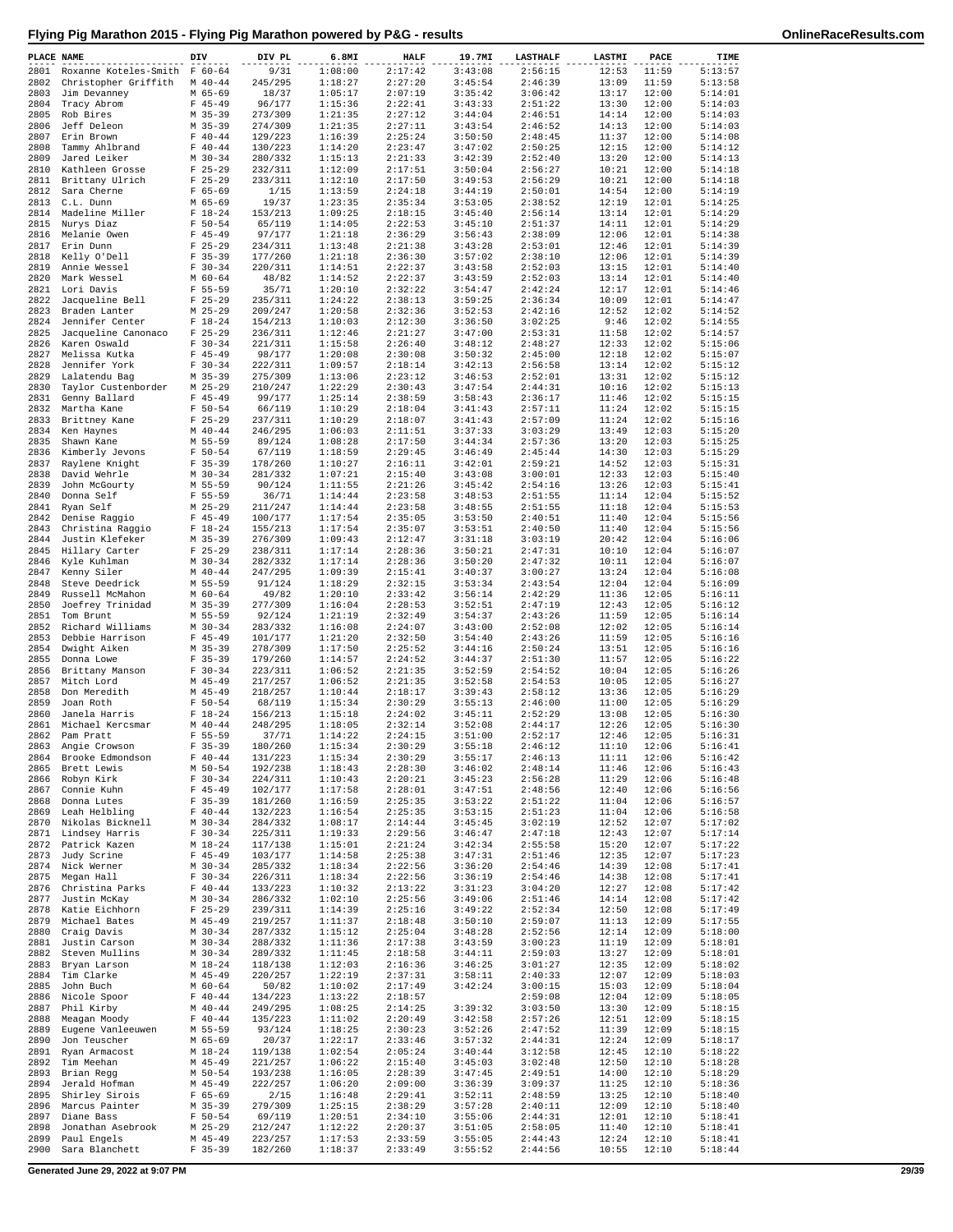| PLACE NAME   |                                      | DIV                        | DIV PL             | 6.8MI              | <b>HALF</b>        | 19.7MI             | <b>LASTHALF</b>    | LASTMI         | PACE           | TIME               |
|--------------|--------------------------------------|----------------------------|--------------------|--------------------|--------------------|--------------------|--------------------|----------------|----------------|--------------------|
| 2901         | Paul Laskey                          | $M 50 - 54$                | 194/238            | 1:14:06            | 2:23:46            | 3:46:01            | 2:55:05            | 13:09          | 12:11          | 5:18:50            |
| 2902         | Debbie Tighe                         | $F 55 - 59$                | 38/71              | 1:14:27            | 2:23:24            | 3:47:31            | 2:55:29            | 14:11          | 12:11          | 5:18:53            |
| 2903         | Christina North                      | $F 30-34$                  | 227/311            | 1:27:29            | 2:38:50            | 4:03:59            | 2:40:06            | 10:45          | 12:11          | 5:18:55            |
| 2904         | Mary Berta Coqqeshall F 45-49        |                            | 104/177            | 1:19:53            | 2:30:09            | 3:50:00            | 2:48:47            | 13:31          | 12:11          | 5:18:56            |
| 2905<br>2906 | Kelsie Gardam<br>Nisha Panday        | $F 18-24$<br>$F$ 35-39     | 157/213<br>183/260 | 1:16:40<br>1:15:43 | 2:28:35<br>2:26:16 | 3:48:47<br>3:49:14 | 2:50:22<br>2:52:50 | 13:38<br>11:52 | 12:11<br>12:11 | 5:18:57<br>5:19:05 |
| 2907         | Erin Alberico                        | $F 30-34$                  | 228/311            | 1:19:10            | 2:33:14            | 3:59:34            | 2:45:55            | 11:25          | 12:11          | 5:19:08            |
| 2908         | Jason Myers                          | $M$ 40-44                  | 250/295            | 1:16:14            | 2:27:23            | 3:51:54            | 2:51:46            | 12:26          | 12:11          | 5:19:08            |
| 2909         | Kevin Eustace                        | M 60-64                    | 51/82              | 1:16:52            | 2:31:28            | 3:53:02            | 2:47:44            | 12:11          | 12:11          | 5:19:12            |
| 2910         | Ryan Tuohy                           | $M_18-24$                  | 120/138            | 58:28              | 2:12:54            | 3:59:54            | 3:06:23            | 10:57          | 12:12          | 5:19:16            |
| 2911         | Benjamin Williams                    | $M$ 30-34                  | 290/332            | 1:03:10            | 2:04:54            | 3:34:40            | 3:14:23            | 14:56          | 12:12          | 5:19:16            |
| 2912         | Angus Drummond                       | $M$ 60-64                  | 52/82              | 1:20:49            | 2:33:34            | 3:50:40            | 2:45:43            | 12:16          | 12:12          | 5:19:17            |
| 2913         | John Murley                          | $M$ 45-49<br>$F$ 35-39     | 224/257            | 1:18:33            | 2:32:14<br>2:32:56 | 3:52:59            | 2:47:18            | 11:37          | 12:12          | 5:19:32            |
| 2914<br>2915 | Tara Turon<br>Rannen Roberson        | $M$ 30-34                  | 184/260<br>291/332 | 1:18:02<br>1:12:20 | 2:17:34            | 3:53:03<br>3:43:28 | 2:46:41<br>3:02:05 | 12:52<br>14:57 | 12:12<br>12:12 | 5:19:36<br>5:19:38 |
| 2916         | Ana Zampino                          | $F$ 35-39                  | 185/260            | 1:18:03            | 2:32:56            | 3:53:06            | 2:46:43            | 12:55          | 12:12          | 5:19:38            |
| 2917         | Rachel Meckstroth                    | $F$ 25-29                  | 240/311            | 1:12:21            | 2:17:36            | 3:41:53            | 3:02:03            | 14:57          | 12:12          | 5:19:38            |
| 2918         | Jennifer Monroe                      | $F 40 - 44$                | 136/223            | 1:18:53            | 2:35:30            | 3:58:49            | 2:44:11            | 11:34          | 12:13          | 5:19:40            |
| 2919         | Ann Hutchison                        | $F$ 45-49                  | 105/177            | 1:18:53            | 2:35:30            | 3:58:54            | 2:44:11            | 11:34          | 12:13          | 5:19:40            |
| 2920         | John Amanns                          | M 50-54                    | 195/238            | 1:13:56            | 2:24:22            | 3:43:43            | 2:55:19            | 12:09          | 12:13          | 5:19:40            |
| 2921<br>2922 | Brett Campbell<br>Cindy Wilmes       | M 30-34<br>$F 30-34$       | 292/332<br>229/311 | 1:13:57<br>1:13:10 | 2:24:23<br>2:22:04 | 3:43:38<br>3:49:12 | 2:55:18<br>2:57:38 | 12:08<br>11:31 | 12:13<br>12:13 | 5:19:41<br>5:19:41 |
| 2923         | Veronica Seman                       | $F 30 - 34$                | 230/311            | 1:13:30            | 2:21:56            | 3:42:25            | 2:57:52            | 13:47          | 12:13          | 5:19:48            |
| 2924         | Debra Davidoski                      | $F 55 - 59$                | 39/71              | 1:16:05            | 2:33:56            | 3:56:17            | 2:45:55            | 12:32          | 12:13          | 5:19:51            |
| 2925         | Katelyn Gulat                        | $F 18-24$                  | 158/213            | 1:17:06            | 2:29:20            | 3:50:02            | 2:50:35            | 12:54          | 12:13          | 5:19:54            |
| 2926         | Aaron Adams                          | $M$ 18-24                  | 121/138            | 1:17:06            | 2:29:20            | 3:50:02            | 2:50:35            | 12:55          | 12:13          | 5:19:54            |
| 2927         | Amy Bodnar                           | $F 30-34$                  | 231/311            | 1:13:32            | 2:27:28            | 3:53:28            | 2:52:34            | 11:31          | 12:13          | 5:20:02            |
| 2928         | Bill Bodnar                          | $M$ 60-64                  | 53/82              | 1:13:33            | 2:27:29            | 3:53:26            | 2:52:35            | 11:31          | 12:13          | 5:20:03            |
| 2929<br>2930 | Elizabeth Bodnar<br>Lee Council      | $F$ 25-29<br>$F$ 45-49     | 241/311<br>106/177 | 1:13:33<br>1:11:12 | 2:27:29<br>2:20:33 | 3:53:21<br>3:58:22 | 2:52:35<br>2:59:33 | 11:31<br>11:03 | 12:13<br>12:14 | 5:20:03<br>5:20:06 |
| 2931         | Nadia Diwas                          | $F 30-34$                  | 232/311            | 1:20:04            | 2:35:15            | 4:00:25            | 2:44:51            | 11:37          | 12:14          | 5:20:06            |
| 2932         | Venus Saensradi                      | $F$ 35-39                  | 186/260            | 1:20:02            | 2:35:10            | 4:00:19            | 2:44:56            | 11:38          | 12:14          | 5:20:06            |
| 2933         | Reyna Nadine Akers                   | $F$ 35-39                  | 187/260            | 1:16:54            | 2:31:25            | 3:55:05            | 2:48:42            | 12:36          | 12:14          | 5:20:07            |
| 2934         | Evan Wong                            | $M$ 25-29                  | 213/247            | 1:08:39            | 2:19:01            | 3:53:26            | 3:01:14            | 10:40          | 12:14          | 5:20:15            |
| 2935         | Lloyd Hughes                         | $M$ 40-44                  | 251/295            | 1:20:45            | 2:37:52            | 3:58:51            | 2:42:29            | 10:38          | 12:14          | 5:20:21            |
| 2936         | Jamie Hughes                         | $F$ 35-39<br>$M$ 45-49     | 188/260            | 1:20:45            | 2:37:54            | 3:58:53            | 2:42:28            | 10:37          | 12:14          | 5:20:21            |
| 2937<br>2938 | Rogelio Amisola<br>Penny Walford     | $F$ 45-49                  | 225/257<br>107/177 | 1:18:48<br>1:22:25 | 2:28:44<br>2:37:51 | 3:48:24<br>4:05:19 | 2:51:50<br>2:42:49 | 13:29<br>10:55 | 12:15<br>12:15 | 5:20:34<br>5:20:39 |
| 2939         | Dennis Flannigan                     | $M$ 60-64                  | 54/82              | 1:28:58            | 2:43:09            | 3:59:53            | 2:37:34            | 12:12          | 12:15          | 5:20:42            |
| 2940         | Russell Pressler                     | $M$ 25-29                  | 214/247            | 1:17:59            | 2:28:02            | 3:50:45            | 2:52:53            | 11:55          | 12:15          | 5:20:54            |
| 2941         | Joshua Shell                         | $M$ 25-29                  | 215/247            | 1:17:59            | 2:28:02            | 3:50:44            | 2:52:53            | 11:56          | 12:15          | 5:20:54            |
| 2942         | Eric Sevick                          | $M$ 35-39                  | 280/309            | 1:11:12            | 2:15:34            | 3:42:01            | 3:05:26            | 15:46          | 12:16          | 5:20:59            |
| 2943         | Sandra Pierce-Harsch                 | $F 50 - 54$                | 70/119             | 1:15:35            | 2:26:02            | 3:49:37            | 2:54:59            | 14:05          | 12:16          | 5:21:00            |
| 2944<br>2945 | Scott Robson                         | $M$ 30-34<br>$F 30-34$     | 293/332            | 1:04:52<br>1:14:29 | 2:12:29<br>2:41:39 | 3:42:18<br>4:01:39 | 3:08:39<br>2:39:40 | 12:49          | 12:16<br>12:16 | 5:21:08<br>5:21:19 |
| 2946         | Elizabeth Workman<br>Sarah Gosser    | $F 30-34$                  | 233/311<br>234/311 | 1:14:30            | 2:41:39            | 4:01:45            | 2:39:41            | 11:16<br>11:17 | 12:16          | 5:21:20            |
| 2947         | Jenni Siegel                         | $F$ 25-29                  | 242/311            | 1:18:01            | 2:28:44            | 3:54:02            | 2:52:37            | 12:39          | 12:16          | 5:21:21            |
| 2948         | Taylor Turner                        | $M$ 25-29                  | 216/247            | 1:18:22            | 2:25:23            | 3:48:14            | 2:56:01            | 11:03          | 12:16          | 5:21:24            |
| 2949         | Erin Nelson                          | $F$ 35-39                  | 189/260            | 1:19:40            | 2:31:39            | 3:54:02            | 2:49:48            | 12:58          | 12:17          | 5:21:27            |
| 2950         | Julie Dougherty                      | $F$ 35-39                  | 190/260            | 1:19:41            | 2:31:41            | 3:54:02            | 2:49:46            | 12:57          | 12:17          | 5:21:27            |
| 2951         | Karyn Latter                         | $F 50 - 54$                | 71/119             | 1:23:42            | 2:35:06            | 3:56:49            | 2:46:23            | 12:27          | 12:17          | 5:21:29            |
| 2952<br>2953 | Victoria Farmer                      | $F$ 35-39<br>$F 18-24$     | 191/260<br>159/213 | 1:19:11<br>1:10:38 | 2:32:02<br>2:19:33 | 3:51:51<br>3:44:38 | 2:49:27<br>3:02:02 | 13:10<br>12:22 | 12:17<br>12:17 | 5:21:29<br>5:21:34 |
| 2954         | Kelly Wagner<br>Nicholas Mullins     | $M$ 45-49                  | 226/257            | 1:19:05            | 2:28:33            | 3:48:40            | 2:53:02            | 14:51          | 12:17          | 5:21:34            |
| 2955         | Stephen Ruppert                      | $M$ 45-49                  | 227/257            | 1:19:05            | 2:28:33            | 3:48:38            | 2:53:02            | 14:51          | 12:17          | 5:21:34            |
| 2956         | David Kozikowski                     | M 50-54                    | 196/238            | 1:09:04            | 2:20:18            | 3:49:07            | 3:01:21            | 12:39          | 12:17          | 5:21:39            |
| 2957         | Rick Hannah                          | M 30-34                    | 294/332            | 1:18:22            | 2:25:23            | 3:47:58            | 2:56:22            | 11:24          | 12:17          | 5:21:45            |
| 2958         | Marlise Skinner                      | $F 50 - 54$                | 72/119             | 1:13:19            | 2:25:14            | 3:49:06            | 2:56:33            | 13:26          | 12:17          | 5:21:47            |
| 2959         | Amanda Jostworth                     | $F 30-34$                  | 235/311            | 1:13:53            | 2:23:34            | 3:51:14            | 2:58:22            | 14:09          | 12:18          | 5:21:56            |
| 2960<br>2961 | Katie Krisher                        | $F$ 25-29<br>$F 40 - 44$   | 243/311            | 1:18:14            | 2:28:24<br>2:28:31 | 3:47:20            | 2:53:35            | 13:38          | 12:18<br>12:18 | 5:21:59            |
| 2962         | Wendi Verzosa<br>Deanna Hemmersmeyer | $F 30-34$                  | 137/223<br>236/311 | 1:19:10<br>1:13:22 | 2:21:59            | 3:54:26<br>3:50:41 | 2:53:28<br>3:00:02 | 13:39<br>13:26 | 12:18          | 5:21:59<br>5:22:00 |
|              | 2963 Pam Bissing                     | $F 50 - 54$                | 73/119             | 1:19:03            | 2:33:45            | 3:57:29            | 2:48:20            | 12:50          | 12:18          | 5:22:05            |
| 2964         | Jill Burleson                        | $F 40 - 44$                | 138/223            | 1:13:01            | 2:24:08            | 3:54:55            | 2:57:57            | 12:44          | 12:18          | 5:22:05            |
| 2965         | Emma Nunez                           | $F 18-24$                  | 160/213            | 1:20:39            | 2:34:15            | 3:56:48            | 2:47:51            | 12:02          | 12:18          | 5:22:06            |
| 2966         | Mark Bartram                         | M 50-54                    | 197/238            | 1:09:21            | 2:19:37            | 3:53:21            | 3:02:29            | 12:07          | 12:18          | 5:22:06            |
| 2967         | Tracy Mahaney                        | $F 40 - 44$                | 139/223            | 1:21:31            | 2:33:07            | 3:58:31            | 2:49:21            | 11:19          | 12:19          | 5:22:27            |
| 2968<br>2969 | Debbie Arnold<br>Christina Murphy    | $F 60 - 64$<br>$F$ 35-39   | 10/31<br>192/260   | 1:19:03<br>1:17:42 | 2:34:18<br>2:31:31 | 3:57:45<br>3:54:58 | 2:48:15<br>2:51:03 | 12:52<br>13:33 | 12:19<br>12:19 | 5:22:32<br>5:22:33 |
| 2970         | Katie Luckman                        | $F$ 25-29                  | 244/311            | 1:16:21            | 2:27:14            | 3:49:42            | 2:55:24            | 13:40          | 12:19          | 5:22:37            |
| 2971         | Kevin Childress                      | $M$ 40-44                  | 252/295            | 1:13:22            | 2:21:50            | 3:49:35            | 3:00:51            | 14:42          | 12:19          | 5:22:40            |
| 2972         | Sandy Padgett                        | $F 60 - 64$                | 11/31              | 1:20:13            | 2:33:41            | 3:57:27            | 2:49:10            | 12:06          | 12:20          | 5:22:50            |
| 2973         | Chris Smith                          | $F 50 - 54$                | 74/119             | 1:20:16            | 2:34:30            | 3:56:08            | 2:48:21            | 12:37          | 12:20          | 5:22:51            |
| 2974         | Chuck Blake                          | M 55-59                    | 94/124             | 1:21:27            | 2:37:49            | 3:58:35            | 2:45:03            | 12:47          | 12:20          | 5:22:51            |
| 2975<br>2976 | Rita Blake<br>Lisa Byerly            | $F 50 - 54$<br>$F$ 45-49   | 75/119<br>108/177  | 1:20:43<br>1:17:39 | 2:32:43<br>2:27:21 | 3:54:57<br>3:47:32 | 2:50:09<br>2:55:40 | 12:47<br>14:43 | 12:20<br>12:20 | 5:22:52<br>5:23:00 |
| 2977         | Debra Mooney                         | $F 50 - 54$                | 76/119             | 1:17:28            | 2:28:10            | 3:51:17            | 2:55:02            | 14:05          | 12:21          | 5:23:12            |
| 2978         | Kevin Hensley                        | $M$ 35-39                  | 281/309            | 1:11:17            | 2:17:33            | 3:42:06            | 3:05:45            | 13:11          | 12:21          | 5:23:18            |
| 2979         | Steve Strickler                      | M 60-64                    | 55/82              | 1:12:27            | 2:16:00            | 3:41:00            | 3:07:22            | 15:53          | 12:21          | 5:23:21            |
| 2980         | Gary Core                            | $M$ 45-49                  | 228/257            | 1:18:28            | 2:27:46            | 3:47:31            | 2:55:36            | 13:30          | 12:21          | 5:23:22            |
| 2981         | Kathy Schickel                       | $F 50 - 54$                | 77/119             | 1:09:25            | 2:13:14            | 3:48:47            | 3:10:08            | 12:19          | 12:21          | 5:23:22            |
| 2982<br>2983 | Jaimee Frey                          | $F 30-34$<br>$F$ 25-29     | 237/311            | 1:11:34            | 2:27:35            | 3:45:40            | 2:55:53            | 14:04          | 12:21          | 5:23:27<br>5:23:32 |
| 2984         | Becca Griffin<br>Tyler Griffin       | $M$ 25-29                  | 245/311<br>217/247 | 1:23:47<br>1:23:48 | 2:35:19<br>2:35:20 | 3:56:23<br>3:56:31 | 2:48:13<br>2:48:13 | 13:46<br>13:46 | 12:21<br>12:21 | 5:23:33            |
| 2985         | Minh Truong                          | $M$ 45-49                  | 229/257            | 1:13:36            | 2:20:52            | 3:43:22            | 3:02:43            | 15:47          | 12:21          | 5:23:34            |
| 2986         | Ryan Melson                          | $M$ 25-29                  | 218/247            | 1:16:39            | 2:25:01            | 3:49:08            | 2:58:40            | 14:20          | 12:22          | 5:23:40            |
| 2987         | Connie Kolita                        | $F 40 - 44$                | 140/223            | 1:26:17            | 2:42:40            | 4:04:54            | 2:41:04            | 11:33          | 12:22          | 5:23:43            |
| 2988         | Norm Vocke                           | M 50-54                    | 198/238            | 1:15:50            | 2:27:55            | 3:54:17            | 2:55:52            | 13:06          | 12:22          | 5:23:46            |
| 2989         | Shigenobu Matsuda                    | $M$ 45-49                  | 230/257            | 1:13:21            | 2:17:47            | 3:44:00            | 3:06:02            | 14:30          | 12:22          | 5:23:48            |
| 2990<br>2991 | Tom Jones, Jr.<br>Jim Meyer          | $M$ 60-64<br>M 55-59       | 56/82<br>95/124    | 1:19:05<br>1:17:18 | 2:29:51<br>2:31:31 | 3:50:22<br>3:58:22 | 2:53:59<br>2:52:22 | 13:36<br>12:49 | 12:22<br>12:22 | 5:23:49<br>5:23:52 |
| 2992         | Emily Mason                          | $F$ 35-39                  | 193/260            | 1:19:57            | 2:31:51            | 3:50:58            | 2:52:05            | 13:41          | 12:22          | 5:23:55            |
| 2993         | Kevin Lefler                         | $M$ 60-64                  | 57/82              | 1:23:52            | 2:39:03            | 4:01:04            | 2:44:56            | 12:34          | 12:22          | 5:23:59            |
| 2994         | Courtney Turner                      | $F 18-24$                  | 161/213            | 1:15:55            | 2:26:23            | 3:52:48            | 2:57:41            | 13:32          | 12:23          | 5:24:03            |
| 2995         | Marcy Holbrook                       | $F 40 - 44$                | 141/223            | 1:15:55            | 2:26:23            | 3:52:04            | 2:57:41            | 13:27          | 12:23          | 5:24:03            |
| 2996         | Steve Holbrook                       | $M$ 40-44                  | 253/295            | 1:15:59            | 2:26:19            | 3:52:08            | 2:57:45            | 13:18          | 12:23          | 5:24:04            |
| 2997<br>2998 | Julie McAllister<br>Christy Nelson   | $F 55 - 59$<br>$F 40 - 44$ | 40/71<br>142/223   | 1:20:36<br>1:18:42 | 2:36:15<br>2:28:29 | 3:56:26<br>4:00:10 | 2:47:49<br>2:55:43 | 12:19<br>10:51 | 12:23<br>12:23 | 5:24:04<br>5:24:11 |
| 2999         | Michael Collins                      | $M$ 30-34                  | 295/332            | 1:22:19            | 2:36:30            | 3:58:41            | 2:47:44            | 10:05          | 12:23          | 5:24:13            |
| 3000         | Alexandra Liggett                    | $F$ 25-29                  | 246/311            | 1:14:54            | 2:23:21            | 3:43:00            | 3:00:54            | 13:17          | 12:23          | 5:24:15            |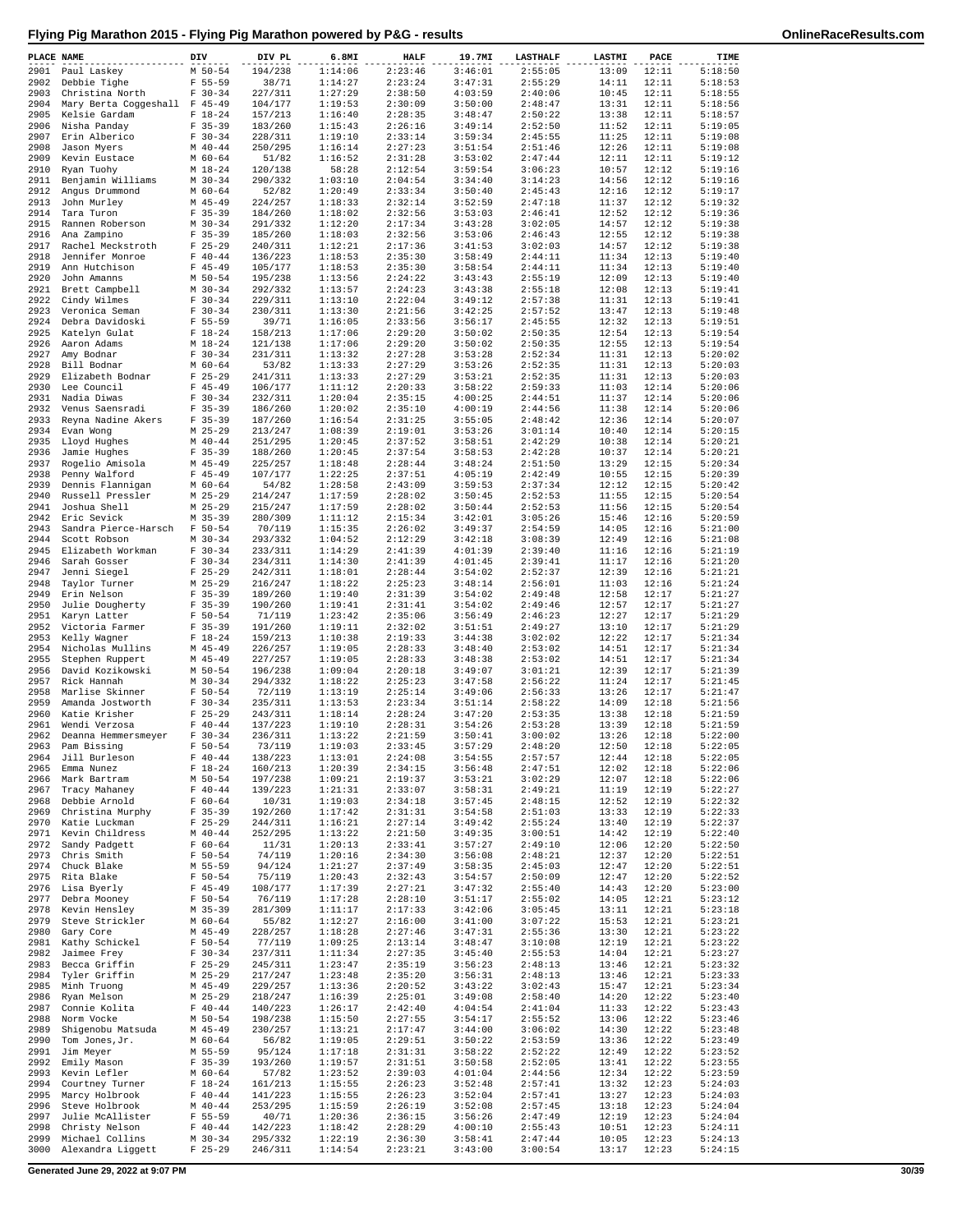| PLACE NAME   |                                  | DIV                         | DIV PL             | 6.8MI              | <b>HALF</b>        | 19.7MI             | <b>LASTHALF</b>    | LASTMI         | PACE           | TIME               |
|--------------|----------------------------------|-----------------------------|--------------------|--------------------|--------------------|--------------------|--------------------|----------------|----------------|--------------------|
| 3001         | Don Guthrie Jr                   | M 50-54                     | 199/238            | 1:18:41            | 2:28:27            | 3:56:27            | 2:55:49            | 12:39          | 12:23          | 5:24:16            |
| 3002         | Bridget Barnes                   | $F 18-24$                   | 162/213            | 1:10:49            | 2:23:59            | 3:55:16            | 3:00:23            | 10:46          | 12:23          | 5:24:21            |
| 3003         | Teresa Sherrard                  | $F 50 - 54$                 | 78/119             | 1:19:15            | 2:35:44            | 4:03:36            | 2:48:44            | 11:22          | 12:24          | 5:24:28            |
| 3004         | Amy Eslinger                     | $F 30-34$                   | 238/311            | 1:13:30            | 2:21:36            | 3:49:12            | 3:02:56            | 13:25          | 12:24          | 5:24:31            |
| 3005<br>3006 | Jeffrey Peet<br>Jim Ogden        | $M$ 25-29<br>M 50-54        | 219/247<br>200/238 | 1:04:10<br>1:08:51 | 2:03:23<br>2:20:43 | 3:33:43<br>3:50:50 | 3:21:18<br>3:03:58 | 11:54<br>13:42 | 12:24<br>12:24 | 5:24:41<br>5:24:41 |
| 3007         | Janelle Rusin                    | $F$ 25-29                   | 247/311            | 1:15:14            | 2:24:56            | 3:54:58            | 2:59:48            | 12:12          | 12:24          | 5:24:43            |
| 3008         | Lianiz Sandusky                  | $F 30-34$                   | 239/311            | 1:18:25            | 2:32:43            | 3:57:45            | 2:52:04            | 11:42          | 12:24          | 5:24:46            |
| 3009         | Charles Siemantel                | $M$ 35-39                   | 282/309            | 1:18:48            | 2:28:32            | 3:56:11            | 2:56:16            | 12:03          | 12:24          | 5:24:47            |
| 3010         | Jeff Zugelter                    | M 50-54                     | 201/238            | 1:11:00            | 2:19:45            | 3:50:54            | 3:05:04            | 12:33          | 12:24          | 5:24:48            |
| 3011         | Lauren Zoller                    | $F$ 25-29                   | 248/311            | 1:15:15            | 2:24:56            | 3:54:54            | 3:00:02            | 12:25          | 12:25          | 5:24:57            |
| 3012         | Greg Levens                      | $M$ 50-54                   | 202/238            | 1:20:30            | 2:32:17            | 3:54:04            | 2:52:41            | 13:20          | 12:25          | 5:24:58            |
| 3013<br>3014 | Emily Waldner<br>Jason Bleim     | $F 18-24$<br>$M$ 35-39      | 163/213<br>283/309 | 1:15:57<br>1:15:33 | 2:27:37<br>2:28:34 | 3:46:45<br>3:57:09 | 2:57:27<br>2:56:40 | 14:25<br>13:04 | 12:25<br>12:25 | 5:25:04<br>5:25:13 |
| 3015         | Sarah Prochak                    | $F 30-34$                   | 240/311            | 1:14:39            | 2:21:46            | 3:50:17            | 3:03:27            | 13:11          | 12:25          | 5:25:13            |
| 3016         | Ruth Alexander                   | $F 30-34$                   | 241/311            | 1:16:44            | 2:23:49            | 3:50:37            | 3:01:32            | 13:34          | 12:26          | 5:25:20            |
| 3017         | Cindy Weber                      | $F 55 - 59$                 | 41/71              | 1:17:01            | 2:25:27            | 3:58:05            | 2:59:58            | 12:21          | 12:26          | 5:25:25            |
| 3018         | Todd Woods                       | $M$ 40-44                   | 254/295            | 1:15:27            | 2:25:21            | 3:49:51            | 3:00:09            | 13:00          | 12:26          | 5:25:30            |
| 3019         | Rebecca Tritt                    | $F$ 25-29                   | 249/311            | 1:14:41            | 2:21:47            | 3:50:17            | 3:03:49            | 13:33          | 12:26          | 5:25:36            |
| 3020         | Valerie Sanders                  | $F$ 45-49                   | 109/177            | 1:23:02            | 2:39:10            | 4:02:49            | 2:46:27            | 12:40          | 12:26          | 5:25:37            |
| 3021<br>3022 | Samuel Nakamura<br>Cindy Young   | M 65-69<br>$F 55 - 59$      | 21/37<br>42/71     | 1:21:05<br>1:12:52 | 2:33:09<br>2:24:41 | 3:55:46<br>3:48:17 | 2:52:34<br>3:01:03 | 13:59<br>13:43 | 12:26<br>12:26 | 5:25:42<br>5:25:44 |
| 3023         | Greg Gottschlich                 | M 55-59                     | 96/124             | 1:12:53            | 2:24:40            | 3:48:20            | 3:01:04            | 13:42          | 12:26          | 5:25:44            |
| 3024         | Tamra Thompson                   | $F$ 45-49                   | 110/177            | 1:13:12            | 2:25:46            | 4:03:43            | 2:59:58            | 11:19          | 12:26          | 5:25:44            |
| 3025         | Sarah Dills                      | $F 30-34$                   | 242/311            | 1:16:59            | 2:29:25            | 3:53:17            | 2:56:28            | 13:10          | 12:27          | 5:25:52            |
| 3026         | Cassidy Wilson                   | $F 18-24$                   | 164/213            | 1:21:34            | 2:36:12            | 4:00:41            | 2:49:46            | 11:42          | 12:27          | 5:25:57            |
| 3027         | Haley Wilson                     | $F 18-24$                   | 165/213            | 1:21:34            | 2:36:12            | 4:00:41            | 2:49:46            | 11:42          | 12:27          | 5:25:57            |
| 3028         | Chad Woods                       | M 35-39                     | 284/309            | 1:15:44            | 2:24:00            | 3:53:43            | 3:02:00            | 13:06          | 12:27          | 5:25:59            |
| 3029<br>3030 | Robert Ogden<br>Nicole O'Connell | $M$ 50-54<br>$F$ 25-29      | 203/238<br>250/311 | 1:08:52<br>1:16:03 | 2:20:44<br>2:30:26 | 3:50:51<br>3:56:53 | 3:05:24<br>2:55:49 | 14:55<br>12:04 | 12:27<br>12:28 | 5:26:07<br>5:26:14 |
| 3031         | Julie O'Connell                  | $F 50 - 54$                 | 79/119             | 1:16:04            | 2:30:25            | 3:56:51            | 2:55:50            | 12:03          | 12:28          | 5:26:14            |
| 3032         | Amanda Hanlon                    | $F 18 - 24$                 | 166/213            | 1:17:31            | 2:27:06            | 3:54:44            | 2:59:10            | 11:30          | 12:28          | 5:26:15            |
| 3033         | Melissa Jarrard                  | $F$ 35-39                   | 194/260            | 1:12:40            | 2:21:48            | 3:45:58            | 3:04:31            | 15:40          | 12:28          | 5:26:19            |
| 3034         | Paisley Guzman                   | $F 40 - 44$                 | 143/223            | 1:13:05            | 2:22:56            | 3:53:00            | 3:03:25            | 13:42          | 12:28          | 5:26:21            |
| 3035         | Julie Alber                      | $F 40 - 44$                 | 144/223            | 1:13:05            | 2:22:56            | 3:53:00            | 3:03:25            | 13:42          | 12:28          | 5:26:21            |
| 3036         | Ashley Simpson                   | $F 30-34$                   | 243/311            | 1:18:00            | 2:28:44            | 3:54:00            | 2:57:39            | 11:05          | 12:28          | 5:26:23            |
| 3037         | Ashley Bunger                    | $F$ 25-29                   | 251/311            | 1:14:11            | 2:26:39            | 3:55:11            | 2:59:50            | 11:38          | 12:28          | 5:26:28            |
| 3038<br>3039 | Masanori Akita<br>Daniel Canter  | M 75-79<br>M 55-59          | 1/3<br>97/124      | 1:12:22<br>1:18:36 | 2:23:24<br>2:27:31 | 3:47:22<br>3:46:10 | 3:03:18<br>2:59:13 | 15:00<br>14:41 | 12:29<br>12:29 | 5:26:42<br>5:26:44 |
| 3040         | Anntriniece Napper               | $F 40 - 44$                 | 145/223            | 1:16:35            | 2:26:58            | 3:50:35            | 2:59:49            | 13:54          | 12:29          | 5:26:47            |
| 3041         | Gabrielle Blocher                | $F$ 35-39                   | 195/260            | 1:11:26            | 2:17:58            | 3:39:57            | 3:08:50            | 16:01          | 12:29          | 5:26:47            |
| 3042         | Denielle Braun                   | $F$ 25-29                   | 252/311            | 1:17:34            | 2:31:13            | 3:57:07            | 2:55:35            | 12:58          | 12:29          | 5:26:48            |
| 3043         | Ashley Pichlik                   | $F$ 25-29                   | 253/311            | 1:17:59            | 2:29:31            | 3:55:50            | 2:57:18            | 12:06          | 12:29          | 5:26:49            |
| 3044         | Angela Burnside                  | $F$ 35-39                   | 196/260            | 1:15:58            | 2:32:21            | 3:56:42            | 2:54:39            | 11:40          | 12:29          | 5:27:00            |
| 3045         | Paul Abplanalp                   | $M$ 35-39                   | 285/309            | 1:13:20            | 2:21:00            | 3:49:34            | 3:06:02            | 17:05          | 12:29          | 5:27:02            |
| 3046         | Christina Simmons                | $F 30-34$                   | 244/311            | 1:19:19            | 2:31:23            | 3:53:51            | 2:55:43            | 14:10          | 12:30          | 5:27:05            |
| 3047<br>3048 | Julie Tepe<br>Donald Morris      | $F$ 25-29<br>$M$ 45-49      | 254/311<br>231/257 | 1:11:18<br>1:17:45 | 2:18:59<br>2:30:44 | 3:43:55<br>4:01:03 | 3:08:13<br>2:56:27 | 14:11<br>10:39 | 12:30<br>12:30 | 5:27:11<br>5:27:11 |
| 3049         | Timothy S Dykema                 | $M$ 45-49                   | 232/257            | 1:23:22            | 2:38:19            | 3:54:41            | 2:48:55            | 11:09          | 12:30          | 5:27:13            |
| 3050         | Amanda Koenig                    | $F 18-24$                   | 167/213            | 1:12:56            | 2:26:04            | 3:56:23            | 3:01:22            | 13:08          | 12:30          | 5:27:26            |
| 3051         | Jennifer Gubser                  | $F$ 25-29                   | 255/311            | 1:12:56            | 2:26:03            | 3:56:23            | 3:01:23            | 13:08          | 12:30          | 5:27:26            |
|              | 3052 Liz Clark                   | $F 30-34$                   | 245/311            | 1:17:00            | 2:27:46            | 3:56:38            | 2:59:43            | 12:43          | 12:30          | 5:27:29            |
| 3053         | Donna Dullys                     | $F$ 35-39                   | 197/260            | 1:18:21            | 2:33:40            | 4:01:21            | 2:54:01            | 12:06          | 12:31          | 5:27:41            |
| 3054         | Deonia Montgomery                | $F$ 45-49<br>$F 30-34$      | 111/177            | 1:17:51            | 2:31:30            | 4:01:25            | 2:56:12            | 12:02          | 12:31          | 5:27:42<br>5:27:42 |
| 3055<br>3056 | Kendra Guynan<br>Anna Uihlein    | $F$ 25-29                   | 246/311<br>256/311 | 1:16:46<br>1:16:46 | 2:28:13<br>2:28:13 | 3:56:57<br>3:57:07 | 2:59:29<br>2:59:30 | 12:23<br>12:25 | 12:31<br>12:31 | 5:27:43            |
| 3057         | Kyle Brown                       | $M$ 40-44                   | 255/295            | 1:14:21            | 2:29:23            | 3:59:31            | 2:58:23            | 11:32          | 12:31          | 5:27:45            |
| 3058         | David Robinson                   | M 65-69                     | 22/37              | 1:21:12            | 2:39:09            | 3:59:30            | 2:48:44            | 13:50          | 12:31          | 5:27:52            |
| 3059         | Rob Hart                         | $M$ 35-39                   | 286/309            | 1:24:57            | 2:39:51            | 4:00:00            | 2:48:03            | 12:28          | 12:31          | 5:27:54            |
| 3060         | Ernie Peel                       | M 60-64                     | 58/82              | 1:23:48            | 2:38:27            | 3:58:06            | 2:49:29            | 14:18          | 12:31          | 5:27:55            |
| 3061         | Marshall Hunt                    | $M$ 40-44                   | 256/295            | 1:11:25            | 2:16:03            | 3:45:15            | 3:11:54            | 15:15          | 12:31          | 5:27:56            |
| 3062         | Annamarie Murray                 | $F 18-24$                   | 168/213            | 1:27:40            | 2:44:50            | 4:05:32            | 2:43:13            | 10:58          | 12:32          | 5:28:02            |
| 3063         | Mandy Geyer<br>3064 Matt Yauch   | $25 - 29$<br>F<br>$M$ 35-39 | 257/311<br>287/309 | 1:20:10<br>1:17:08 | 2:33:24<br>2:28:56 | 3:57:22<br>3:57:16 | 2:54:40<br>2:59:10 | 13:17<br>13:45 | 12:32<br>12:32 | 5:28:03<br>5:28:05 |
| 3065         | Janette Yauch                    | $F 30-34$                   | 247/311            | 1:17:08            | 2:28:56            | 3:57:12            | 2:59:10            | 13:54          | 12:32          | 5:28:06            |
| 3066         | Becky Arnold                     | $F 30-34$                   | 248/311            | 1:24:38            | 2:39:54            | 4:04:55            | 2:48:15            | 12:24          | 12:32          | 5:28:08            |
| 3067         | Debra Evans                      | $F 40 - 44$                 | 146/223            | 1:24:09            | 2:41:48            | 4:04:20            | 2:46:21            | 11:41          | 12:32          | 5:28:09            |
| 3068         | Steve Slattery                   | $M$ 60-64                   | 59/82              | 1:22:27            | 2:39:05            | 4:03:12            | 2:49:04            | 11:41          | 12:32          | 5:28:09            |
| 3069         | Victoria Robinson                | $F$ 35-39                   | 198/260            | 1:24:08            | 2:41:48            | 4:04:18            | 2:46:21            | 11:42          | 12:32          | 5:28:09            |
| 3070<br>3071 | Jennifer Smith<br>Hisashi Arai   | $F 40 - 44$<br>$M$ 40-44    | 147/223            | 1:19:34<br>1:09:15 | 2:39:49<br>2:10:32 | 4:01:24<br>3:37:27 | 2:48:28<br>3:17:48 | 12:13<br>17:48 | 12:32<br>12:32 | 5:28:17<br>5:28:20 |
| 3072         | Polly Brown                      | $F$ 45-49                   | 257/295<br>112/177 | 1:16:11            | 2:33:06            | 4:02:06            | 2:55:21            | 11:48          | 12:33          | 5:28:27            |
| 3073         | Nicholas Evans                   | $M$ 30-34                   | 296/332            | 1:21:10            | 2:36:27            | 3:56:41            | 2:52:01            | 12:25          | 12:33          | 5:28:28            |
| 3074         | Victoria Evans                   | $F$ 35-39                   | 199/260            | 1:21:11            | 2:36:29            | 3:56:50            | 2:52:00            | 12:25          | 12:33          | 5:28:28            |
| 3075         | Jerry Kroger                     | $M$ 60-64                   | 60/82              | 1:09:11            | 2:13:56            | 3:42:47            | 3:14:38            | 15:09          | 12:33          | 5:28:33            |
| 3076         | Don Raake                        | $M$ 50-54                   | 204/238            | 1:27:48            | 2:42:00            | 4:06:37            | 2:46:38            | 12:27          | 12:33          | 5:28:37            |
| 3077         | Lizdely Garcia                   | $F$ 25-29                   | 258/311            | 1:15:14            | 2:33:57            | 4:00:09            | 2:54:42            | 13:49          | 12:33          | 5:28:38            |
| 3078         | Travis Debusk                    | $M$ 35-39                   | 288/309            | 1:21:25            | 2:33:05            | 3:55:08            | 2:55:37            | 12:42          | 12:33          | 5:28:42            |
| 3079<br>3080 | Donna Debusk<br>Molly Heraty     | $F$ 35-39<br>$F 18 - 24$    | 200/260<br>169/213 | 1:21:24<br>1:11:29 | 2:33:06<br>2:19:19 | 3:55:09<br>3:52:05 | 2:55:36<br>3:09:35 | 12:42<br>13:54 | 12:33<br>12:34 | 5:28:42<br>5:28:53 |
| 3081         | Dennis Conroy                    | M 50-54                     | 205/238            | 1:13:25            | 2:20:55            | 3:46:04            | 3:07:59            | 13:36          | 12:34          | 5:28:53            |
| 3082         | Jacob Meadors                    | $M$ 01-17                   | 6/7                | 1:18:15            | 2:30:40            | 3:54:16            | 2:58:29            | 13:37          | 12:34          | 5:29:08            |
| 3083         | Janna Lenhart                    | $F 50 - 54$                 | 80/119             | 1:21:58            | 2:35:54            | 4:02:13            | 2:53:17            | 11:35          | 12:34          | 5:29:11            |
| 3084         | David Hundley                    | $M$ 35-39                   | 289/309            | 1:21:07            | 2:37:52            | 4:02:35            | 2:51:19            | 12:49          | 12:34          | 5:29:11            |
| 3085         | Scot Howell                      | $M$ 40-44                   | 258/295            | 1:13:57            | 2:30:20            | 3:55:53            | 2:58:52            | 11:01          | 12:34          | 5:29:11            |
| 3086         | Jessica Killian                  | $F$ 35-39<br>$F 30-34$      | 201/260            | 1:17:15            | 2:26:11            | 3:54:50            | 3:03:02            | 15:15          | 12:34          | 5:29:12<br>5:29:16 |
| 3087<br>3088 | Spardha Sharma<br>Gene Zackerman | $M$ 60-64                   | 249/311<br>61/82   | 1:19:33<br>1:21:01 | 2:34:35<br>2:33:19 | 3:57:12<br>3:53:36 | 2:54:42<br>2:56:06 | 13:03<br>15:13 | 12:35<br>12:35 | 5:29:24            |
| 3089         | Frank Pavlinac                   | $M$ 60-64                   | 62/82              | 1:24:12            | 2:41:08            | 4:04:45            | 2:48:23            | 12:24          | 12:35          | 5:29:31            |
| 3090         | Allison Cooney                   | $F$ 25-29                   | 259/311            | 1:18:36            | 2:28:53            | 3:53:57            | 3:00:39            | 13:13          | 12:35          | 5:29:31            |
| 3091         | John Nerone                      | $M$ 25-29                   | 220/247            | 1:09:42            | 2:15:02            | 3:55:24            | 3:14:32            | 13:00          | 12:35          | 5:29:33            |
| 3092         | Diane Rose                       | $F 55 - 59$                 | 43/71              | 1:23:29            | 2:40:30            | 4:08:37            | 2:49:13            | 12:31          | 12:36          | 5:29:43            |
| 3093         | Lexie Cuppett                    | $F$ 35-39                   | 202/260            | 1:22:40            | 2:40:25            | 4:06:21            | 2:49:20            | 11:14          | 12:36          | 5:29:45            |
| 3094         | Alyssa Gubics                    | $F 18-24$                   | 170/213            | 1:14:27            | 2:31:00            | 3:48:51            | 2:58:46            | 14:42          | 12:36          | 5:29:45<br>5:29:48 |
| 3095<br>3096 | Robert Douglas<br>Allison Kreate | $M$ 60-64<br>$F$ 25-29      | 63/82<br>260/311   | 1:12:39<br>1:24:13 | 2:21:40<br>2:39:58 | 3:48:26<br>4:07:36 | 3:08:08<br>2:49:50 | 15:05<br>12:21 | 12:36<br>12:36 | 5:29:48            |
| 3097         | Jodie Weber                      | $F 40 - 44$                 | 148/223            | 1:23:25            | 2:44:05            | 4:08:15            | 2:45:48            | 12:12          | 12:36          | 5:29:53            |
| 3098         | Rebecca Defevers                 | $F 40 - 44$                 | 149/223            | 1:16:56            | 2:37:26            | 4:06:20            | 2:52:37            | 11:24          | 12:36          | 5:30:03            |
| 3099         | Ingrid Tjahyadi                  | $F 30-34$                   | 250/311            | 1:19:59            | 2:35:16            | 4:00:24            | 2:54:51            | 13:19          | 12:36          | 5:30:06            |
| 3100         | Melissa Kinnen                   | $F 30-34$                   | 251/311            | 1:13:20            | 2:31:41            | 4:00:47            | 2:58:26            | 12:49          | 12:36          | 5:30:07            |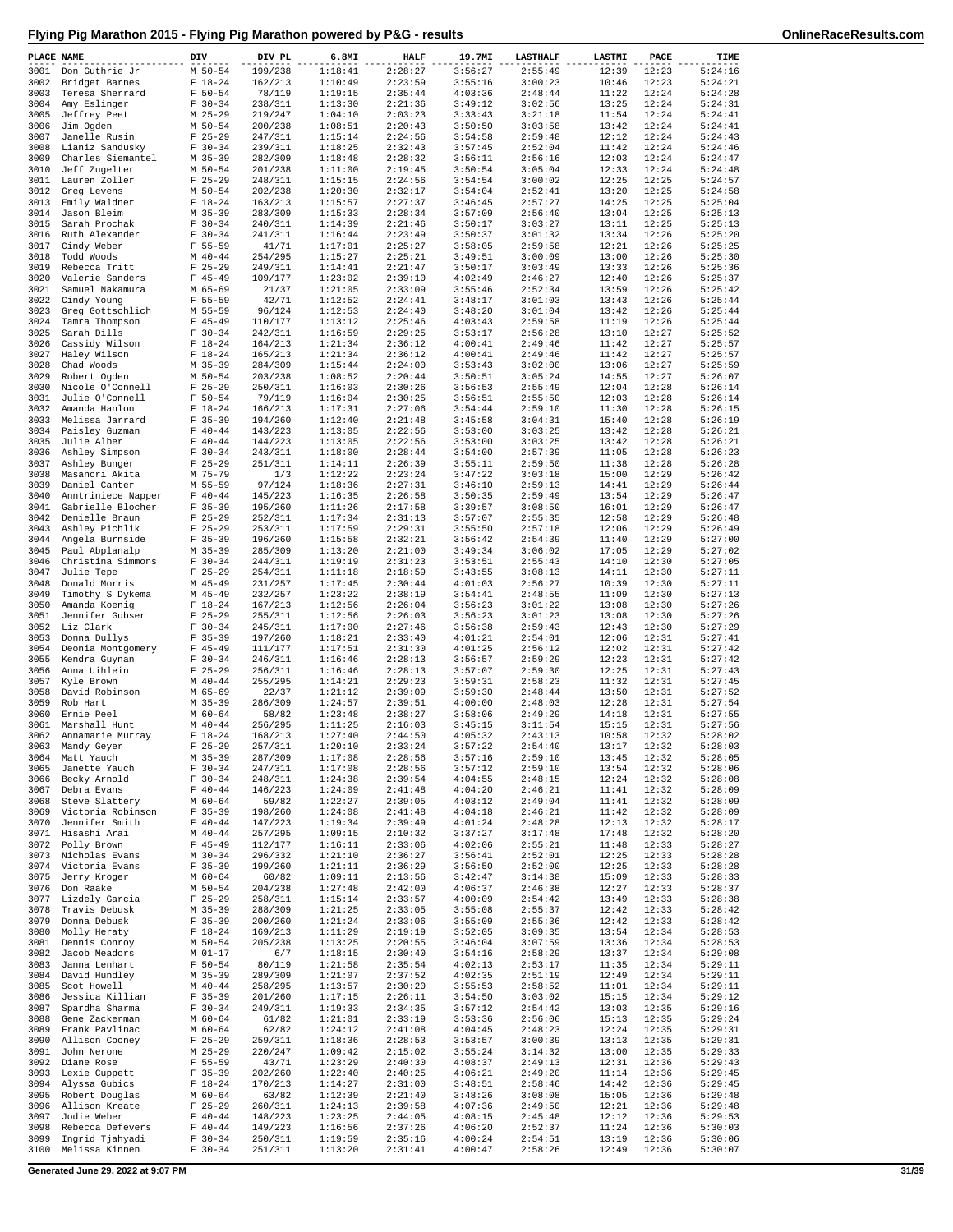| PLACE NAME   |                                        | DIV                      | DIV PL             | 6.8MI              | <b>HALF</b>        | 19.7MI             | <b>LASTHALF</b>    | LASTMI         | PACE           | TIME               |
|--------------|----------------------------------------|--------------------------|--------------------|--------------------|--------------------|--------------------|--------------------|----------------|----------------|--------------------|
| 3101         | Cyndi Canada                           | $F$ 35-39                | 203/260            | 1:09:33            | 2:17:03            | 3:47:44            | 3:13:27            | 15:20          | 12:37          | 5:30:30            |
| 3102         | Kristine Terris                        | $F$ 35-39                | 204/260            | 1:20:24            | 2:30:13            | 3:54:21            | 3:00:23            | 12:42          | 12:38          | 5:30:36            |
| 3103         | Jessica Sinclair                       | $F 30-34$                | 252/311            | 1:26:26            | 2:45:13            | 4:08:29            | 2:45:28            | 11:48          | 12:38          | 5:30:40            |
| 3104         | Helen Pianca                           | $F$ 25-29                | 261/311            | 1:21:27            | 2:30:05            | 3:54:21            | 3:00:38            | 12:35          | 12:38          | 5:30:43            |
| 3105<br>3106 | Cameron Fulcher<br>Jacob Bowman        | $M$ 25-29<br>$M$ 25-29   | 221/247<br>222/247 | 1:14:40<br>1:07:42 | 2:26:14<br>2:08:56 | 3:57:18<br>3:42:13 | 3:04:30<br>3:21:50 | 12:55<br>16:18 | 12:38<br>12:38 | 5:30:43<br>5:30:46 |
| 3107         | Ed English                             | M 55-59                  | 98/124             | 1:16:20            | 2:29:32            | 3:58:19            | 3:01:25            | 12:23          | 12:38          | 5:30:56            |
| 3108         | Tara Deegan                            | $F$ 35-39                | 205/260            | 1:18:26            | 2:30:45            | 3:53:20            | 3:00:12            | 13:27          | 12:38          | 5:30:57            |
| 3109         | Ronald Loper                           | M 70-74                  | 3/6                | 1:26:45            | 2:39:26            | 4:00:49            | 2:51:38            | 14:43          | 12:39          | 5:31:04            |
| 3110         | Sarah Gross                            | $F$ 45-49                | 113/177            | 1:15:41            | 2:26:31            | 3:56:00            | 3:04:38            | 14:29          | 12:39          | 5:31:09            |
| 3111         | Nathan Henegar                         | $M$ 30-34                | 297/332            | 1:17:36            | 2:27:22            | 3:59:10            | 3:03:47            | 12:14          | 12:39          | 5:31:09            |
| 3112         | Anthony Freeman                        | $M$ 35-39                | 290/309            | 1:12:03            | 2:20:09            | 3:56:10            | 3:11:01            | 13:09          | 12:39          | 5:31:10            |
| 3113         | Jennifer Veazey                        | $F$ 35-39                | 206/260            | 1:16:51            | 2:35:18            | 4:00:25<br>4:03:12 | 2:56:01<br>2:57:20 | 12:37<br>12:30 | 12:39          | 5:31:18<br>5:31:19 |
| 3114<br>3115 | Rick Weber<br>Kaille Phong             | M 55-59<br>$F 18-24$     | 99/124<br>171/213  | 1:19:10<br>1:08:35 | 2:34:00<br>2:13:55 | 3:48:58            | 3:17:43            | 14:31          | 12:39<br>12:40 | 5:31:38            |
|              | 3116 Phet Phong                        | $M$ 40-44                | 259/295            | 1:08:34            | 2:13:56            | 3:49:02            | 3:17:43            | 14:32          | 12:40          | 5:31:38            |
| 3117         | Daniel McDonald                        | $M$ 30-34                | 298/332            | 1:17:12            | 2:29:18            | 3:54:58            | 3:02:27            | 13:34          | 12:40          | 5:31:44            |
| 3118         | Karen Ray                              | $F 55 - 59$              | 44/71              | 1:18:27            | 2:36:32            | 4:01:17            | 2:55:14            | 13:45          | 12:40          | 5:31:45            |
| 3119         | Micah Alford                           | $F 18-24$                | 172/213            | 1:10:16            | 2:26:34            | 3:58:09            | 3:05:16            | 12:48          | 12:40          | 5:31:50            |
| 3120         | Curtis Alford                          | $M_18-24$                | 122/138            | 1:10:16            | 2:26:34            | 3:58:09            | 3:05:17            | 12:48          | 12:40          | 5:31:50            |
| 3121         | Allison Bayless                        | $F 40 - 44$              | 150/223            | 1:22:23            | 2:38:55            | 4:04:12            | 2:52:57            | 13:16          | 12:40          | 5:31:51            |
| 3123         | 3122 Megan Wright<br>Jessica Diver     | $F$ 25-29<br>$F 30-34$   | 262/311<br>253/311 | 1:20:16<br>1:16:23 | 2:39:37<br>2:25:14 | 4:06:26<br>3:53:14 | 2:52:20<br>3:06:44 | 11:56<br>14:36 | 12:41<br>12:41 | 5:31:57<br>5:31:57 |
| 3124         | Danielle Van Damme                     | $F 30-34$                | 254/311            | 1:16:23            | 2:25:14            | 3:53:14            | 3:06:44            | 14:36          | 12:41          | 5:31:57            |
| 3125         | Mark Janosky                           | $M$ 60-64                | 64/82              | 1:27:48            | 2:44:19            | 4:10:35            | 2:47:40            | 11:47          | 12:41          | 5:31:58            |
| 3126         | Samuel Fowler                          | $M_18-24$                | 123/138            | 1:01:41            | 2:05:20            | 3:39:10            | 3:26:40            | 13:42          | 12:41          | 5:31:59            |
| 3127         | Sherri Corcoran                        | $F$ 45-49                | 114/177            | 1:14:28            | 2:26:18            | 3:54:13            | 3:05:41            | 12:00          | 12:41          | 5:31:59            |
| 3128         | Jeffrey Lewis                          | $M_18-24$                | 124/138            | 1:01:39            | 2:05:20            | 3:39:11            | 3:26:40            | 13:42          | 12:41          | 5:31:59            |
| 3129         | Stephanie Adams                        | $F$ 25-29                | 263/311            | 1:20:16            | 2:34:32            | 4:03:31            | 2:57:41            | 11:31          | 12:41          | 5:32:12            |
| 3130         | Kelli McFadden                         | $F$ 25-29                | 264/311            | 1:20:15            | 2:34:31            | 4:03:34            | 2:57:42            | 11:32<br>14:12 | 12:41          | 5:32:12            |
| 3131<br>3132 | Richard Hughes<br>Chris Dickman        | M 50-54<br>$M$ 30-34     | 206/238<br>299/332 | 1:07:51<br>1:20:16 | 2:22:14<br>2:34:33 | 3:46:56<br>4:03:30 | 3:09:59<br>2:57:40 | 11:31          | 12:41<br>12:41 | 5:32:13<br>5:32:13 |
| 3133         | Stephanie Hughes                       | $F$ 45-49                | 115/177            | 1:07:51            | 2:22:14            | 3:47:00            | 3:10:00            | 14:12          | 12:41          | 5:32:13            |
| 3134         | Kathryn Williams                       | $F 50 - 54$              | 81/119             | 1:07:48            | 2:22:14            | 3:47:38            | 3:10:00            | 14:11          | 12:41          | 5:32:13            |
| 3135         | Anthony Ritchie                        | $M$ 25-29                | 223/247            | 1:20:19            | 2:34:35            | 4:03:27            | 2:57:39            | 11:30          | 12:41          | 5:32:13            |
| 3136         | Dana Kimmel                            | $F$ 35-39                | 207/260            | 1:26:54            | 2:44:38            | 4:13:00            | 2:47:37            | 11:02          | 12:41          | 5:32:14            |
| 3137         | Indrani Chatterjee                     | $F 18-24$                | 173/213            | 1:11:00            | 2:16:16            | 3:38:05            | 3:16:01            | 19:31          | 12:41          | 5:32:17            |
| 3138         | Krista Martinson                       | $F 18-24$                | 174/213            | 1:20:39            | 2:34:15            | 4:00:41            | 2:58:11            | 12:53          | 12:42          | 5:32:25            |
| 3139         | Becky Francis                          | $F$ 45-49                | 116/177            | 1:13:05            | 2:20:33            | 3:46:21            | 3:11:53            | 10:59          | 12:42          | 5:32:26            |
| 3140         | Sunmi Carr                             | $F 40 - 44$              | 151/223            | 1:14:47            | 2:26:28            | 3:54:41            | 3:06:03            | 11:58          | 12:42          | 5:32:31            |
| 3141<br>3142 | Mike Montgomery<br>Colleen Werblan     | $M$ 40-44<br>$F$ 35-39   | 260/295<br>208/260 | 1:18:48<br>1:19:34 | 2:31:56<br>2:34:31 | 4:00:16<br>4:01:36 | 3:00:41<br>2:58:21 | 12:04<br>13:45 | 12:42<br>12:43 | 5:32:37<br>5:32:52 |
| 3143         | Christelle Douillet                    | $F$ 45-49                | 117/177            | 1:21:33            | 2:38:53            | 4:12:28            | 2:54:07            | 12:09          | 12:43          | 5:32:59            |
| 3144         | Jim Walsh                              | $M$ 60-64                | 65/82              | 1:18:21            | 2:37:46            | 4:01:49            | 2:55:14            | 13:36          | 12:43          | 5:33:00            |
| 3145         | Jeffrey Miller                         | M 55-59                  | 100/124            | 1:17:49            | 2:27:59            | 3:46:50            | 3:05:09            | 14:55          | 12:43          | 5:33:07            |
| 3146         | Ralph Greenwell                        | $M$ 40-44                | 261/295            | 1:14:45            | 2:21:41            | 3:40:32            | 3:11:28            | 19:42          | 12:43          | 5:33:08            |
| 3147         | Brianna Oberg                          | $F 30-34$                | 255/311            | 1:11:49            | 2:22:35            | 3:57:14            | 3:10:36            | 13:53          | 12:43          | 5:33:10            |
| 3148         | Jason Bennett                          | $M$ 40-44                | 262/295            | 1:16:32            | 2:25:37            | 3:58:10            | 3:07:44            | 11:56          | 12:44          | 5:33:21            |
| 3149         | Bill Heltemes                          | $M$ 60-64                | 66/82              | 1:13:06            | 2:29:36            | 3:57:28            | 3:03:46            | 13:23          | 12:44          | 5:33:21            |
| 3150<br>3151 | Cassandra Campbell<br>Marcellina Tylee | $F 40 - 44$<br>$F$ 45-49 | 152/223<br>118/177 | 1:14:41<br>1:24:41 | 2:29:21<br>2:41:14 | 3:57:09<br>4:07:06 | 3:04:07<br>2:52:16 | 14:52<br>12:02 | 12:44<br>12:44 | 5:33:27<br>5:33:30 |
|              | 3152 Edward Del Favero                 | M 55-59                  | 101/124            | 1:29:19            | 2:48:05            | 4:10:00            | 2:45:25            | 13:06          | 12:44          | 5:33:30            |
| 3153         | Jacob Broderick                        | $M$ 30-34                | 300/332            | 1:22:47            | 2:36:32            | 4:00:54            | 2:57:01            | 12:49          | 12:44          | 5:33:32            |
| 3154         | Leslie Deacon                          | $F$ 25-29                | 265/311            | 1:24:21            | 2:38:13            | 3:59:27            | 2:55:20            | 12:42          | 12:44          | 5:33:32            |
| 3155         | Smitha Garikapati                      | $F$ 35-39                | 209/260            | 1:24:36            | 2:38:46            | 4:03:26            | 2:54:52            | 13:26          | 12:44          | 5:33:37            |
| 3156         | Kimberly McGuffey                      | $F 40 - 44$              | 153/223            | 1:18:36            | 2:31:04            | 4:00:35            | 3:02:35            | 12:13          | 12:45          | 5:33:39            |
| 3157         | Donna Neulinger                        | $F 30-34$                | 256/311            | 1:19:59            | 2:32:21            | 4:01:38            | 3:01:27            | 15:27          | 12:45          | 5:33:47            |
| 3158         | Katie Voss                             | $F 30-34$                | 257/311            | 1:34:46            | 3:04:02            | 4:16:49            | 2:29:59            | 9:53<br>13:50  | 12:45          | 5:34:00            |
| 3159<br>3160 | Lois McKnight<br>Don Brickweg          | $F 50 - 54$<br>M 60-64   | 82/119<br>67/82    | 1:16:13<br>1:16:13 | 2:31:43<br>2:31:43 | 4:00:08<br>4:00:08 | 3:02:38<br>3:02:39 | 13:50          | 12:46<br>12:46 | 5:34:21<br>5:34:21 |
| 3161         | Kim Magin                              | $F$ 45-49                | 119/177            | 1:21:58            | 2:35:54            | 4:02:08            | 2:58:41            | 13:39          | 12:47          | 5:34:35            |
| 3162         | Amanda Wilt                            | $F$ 35-39                | 210/260            | 1:22:36            | 2:41:54            | 4:05:02            | 2:52:45            | 13:13          | 12:47          | 5:34:39            |
|              | 3163 Valerie Simeone                   | $F$ 45-49                | 120/177            | 1:22:36            | 2:41:55            | 4:05:02            | 2:52:45            | 13:13          | 12:47          | 5:34:39            |
|              | 3164 Gina Gorsek                       | $F 30-34$                | 258/311            | 1:16:16            | 2:29:04            | 4:04:41            | 3:05:41            | 11:57          | 12:47          | 5:34:45            |
| 3165         | Laura Baumann                          | $F$ 45-49                | 121/177            | 1:20:52            | 2:34:10            | 4:02:54            | 3:00:39            | 13:46          | 12:47          | 5:34:49            |
| 3166         | Jacqueline Showole                     | $F$ 35-39                | 211/260            | 1:12:42            | 2:25:11<br>2:25:12 | 3:56:13            | 3:09:45            | 13:58          | 12:47          | 5:34:55            |
| 3167<br>3168 | Gbenga Showole<br>Fred Alverson        | $M$ 35-39<br>$M$ 60-64   | 291/309<br>68/82   | 1:12:43<br>1:16:58 | 2:30:43            | 3:56:08<br>3:55:28 | 3:09:43<br>3:04:14 | 13:58<br>15:44 | 12:47<br>12:48 | 5:34:55<br>5:34:56 |
| 3169         | Chase Steiner                          | $M_18-24$                | 125/138            | 1:11:59            | 2:17:40            | 3:58:51            | 3:17:27            | 9:55           | 12:48          | 5:35:06            |
| 3170         | James Williams                         | $M$ 40-44                | 263/295            | 56:59              | 2:11:31            | 4:00:39            | 3:23:38            | 14:16          | 12:48          | 5:35:08            |
| 3171         | Josh Mohr                              | $M$ 25-29                | 224/247            | 1:15:26            | 2:32:25            | 4:05:20            | 3:02:57            | 13:00          | 12:48          | 5:35:22            |
| 3172         | Nathan Cherry                          | $M$ 40-44                | 264/295            | 1:22:04            | 2:40:44            | 4:06:29            | 2:54:38            | 13:13          | 12:48          | 5:35:22            |
| 3173         | Scott Palmer                           | $M$ 40-44                | 265/295            | 1:15:38            | 2:29:21            | 3:55:32            | 3:06:02            | 15:42          | 12:49          | 5:35:23            |
| 3174         | Peter Marriott                         | $M$ 50-54                | 207/238            | 1:16:46            | 2:40:01            | 4:06:56            | 2:55:29            | 14:34          | 12:49          | 5:35:30            |
| 3175<br>3176 | Nicole Meyers<br>Jacob Stone           | $F$ 35-39<br>$M$ 30-34   | 212/260<br>301/332 | 1:17:18<br>1:12:19 | 2:34:23<br>2:23:29 | 4:07:40<br>3:59:04 | 3:01:16<br>3:12:12 | 14:44<br>13:31 | 12:49<br>12:49 | 5:35:38<br>5:35:40 |
| 3177         | Alan Weeter                            | $M$ 25-29                | 225/247            | 1:17:18            | 2:34:23            | 4:07:48            | 3:01:19            | 14:42          | 12:49          | 5:35:41            |
| 3178         | Renee Dey                              | $F 50 - 54$              | 83/119             | 1:17:18            | 2:34:22            | 4:07:49            | 3:01:19            | 14:43          | 12:49          | 5:35:41            |
| 3179         | Cal Walsh                              | $M$ 25-29                | 226/247            | 1:12:19            | 2:23:29            | 3:59:04            | 3:12:13            | 13:32          | 12:49          | 5:35:41            |
| 3180         | Clinton Longest                        | $M$ 30-34                | 302/332            | 1:18:30            | 2:30:36            | 3:58:21            | 3:05:18            | 13:26          | 12:50          | 5:35:53            |
| 3181         | Shawn May                              | $M$ 30-34                | 303/332            | 1:24:47            | 2:38:59            | 4:07:30            | 2:56:56            | 13:14          | 12:50          | 5:35:55            |
| 3182         | Susan McCoy                            | $F 40 - 44$              | 154/223            | 1:17:49            | 2:29:15            | 3:59:08            | 3:06:44            | 12:32          | 12:50          | 5:35:58            |
| 3183         | Wayne Lee                              | $M$ 40-44                | 266/295            | 1:17:49            | 2:29:17            | 3:59:09            | 3:06:42            | 12:32          | 12:50          | 5:35:59            |
| 3184         | Kristi Morgan                          | $F$ 35-39                | 213/260            | 1:18:02            | 2:32:57            | 4:02:25            | 3:03:05            | 13:07          | 12:50          | 5:36:02<br>5:36:02 |
| 3185<br>3186 | Robin Forrester<br>Beth Bolin          | $F$ 35-39<br>$F$ 35-39   | 214/260<br>215/260 | 1:18:02<br>1:26:08 | 2:32:58<br>2:42:53 | 4:02:30<br>4:09:16 | 3:03:05<br>2:53:19 | 13:06<br>13:05 | 12:50<br>12:50 | 5:36:11            |
| 3187         | Grace Warren                           | $F 18-24$                | 175/213            | 1:26:30            | 2:44:34            | 4:11:41            | 2:51:45            | 11:49          | 12:51          | 5:36:18            |
| 3188         | Junichi Hishida                        | $M$ 45-49                | 233/257            | 1:05:58            | 2:12:41            | 3:52:22            | 3:23:38            | 15:12          | 12:51          | 5:36:19            |
| 3189         | Ashley Klingelhoefer                   | $F$ 25-29                | 266/311            | 1:14:51            | 2:34:36            | 4:06:17            | 3:01:46            | 11:28          | 12:51          | 5:36:21            |
| 3190         | Brian Fishwick                         | $M$ 45-49                | 234/257            | 1:15:38            | 2:29:00            | 3:58:08            | 3:07:24            | 13:13          | 12:51          | 5:36:23            |
| 3191         | Shereese Vick                          | $F$ 25-29                | 267/311            | 1:16:00            | 2:27:25            | 4:00:38            | 3:09:07            | 14:28          | 12:51          | 5:36:32            |
| 3192         | Kimberly Raney                         | $F$ 45-49                | 122/177            | 1:19:23            | 2:32:59            | 3:59:15            | 3:03:37            | 16:13          | 12:51          | 5:36:35            |
| 3193<br>3194 | Michael Hauser<br>Tonya Willock        | $M$ 60-64<br>$F 40 - 44$ | 69/82<br>155/223   | 1:24:07<br>1:18:43 | 2:39:56<br>2:32:05 | 4:09:05<br>4:02:04 | 2:56:40<br>3:04:33 | 10:47<br>13:59 | 12:51<br>12:51 | 5:36:35<br>5:36:38 |
| 3195         | Laura Gudme                            | $F 30-34$                | 259/311            | 1:19:41            | 2:39:30            | 4:06:39            | 2:57:12            | 13:31          | 12:52          | 5:36:42            |
| 3196         | Jim Welp                               | M 50-54                  | 208/238            | 1:13:21            | 2:26:55            | 3:59:27            | 3:09:54            | 14:50          | 12:52          | 5:36:49            |
| 3197         | Elissa Rupley                          | $F$ 25-29                | 268/311            | 1:23:19            | 2:37:21            | 4:02:32            | 2:59:36            | 13:41          | 12:52          | 5:36:57            |
| 3198         | Jessica Faris                          | $F 30-34$                | 260/311            | 1:25:12            | 2:42:43            | 4:10:25            | 2:54:15            | 12:34          | 12:52          | 5:36:57            |
| 3199         | Mary Rice                              | $F 50 - 54$              | 84/119             | 1:17:40            | 2:32:20            | 4:00:52            | 3:04:44            | 12:28          | 12:52          | 5:37:03            |
| 3200         | Emily Jaehne                           | $F$ 25-29                | 269/311            | 1:17:41            | 2:32:20            | 4:00:57            | 3:04:44            | 12:28          | 12:52          | 5:37:03            |

**Generated June 29, 2022 at 9:07 PM 32/39**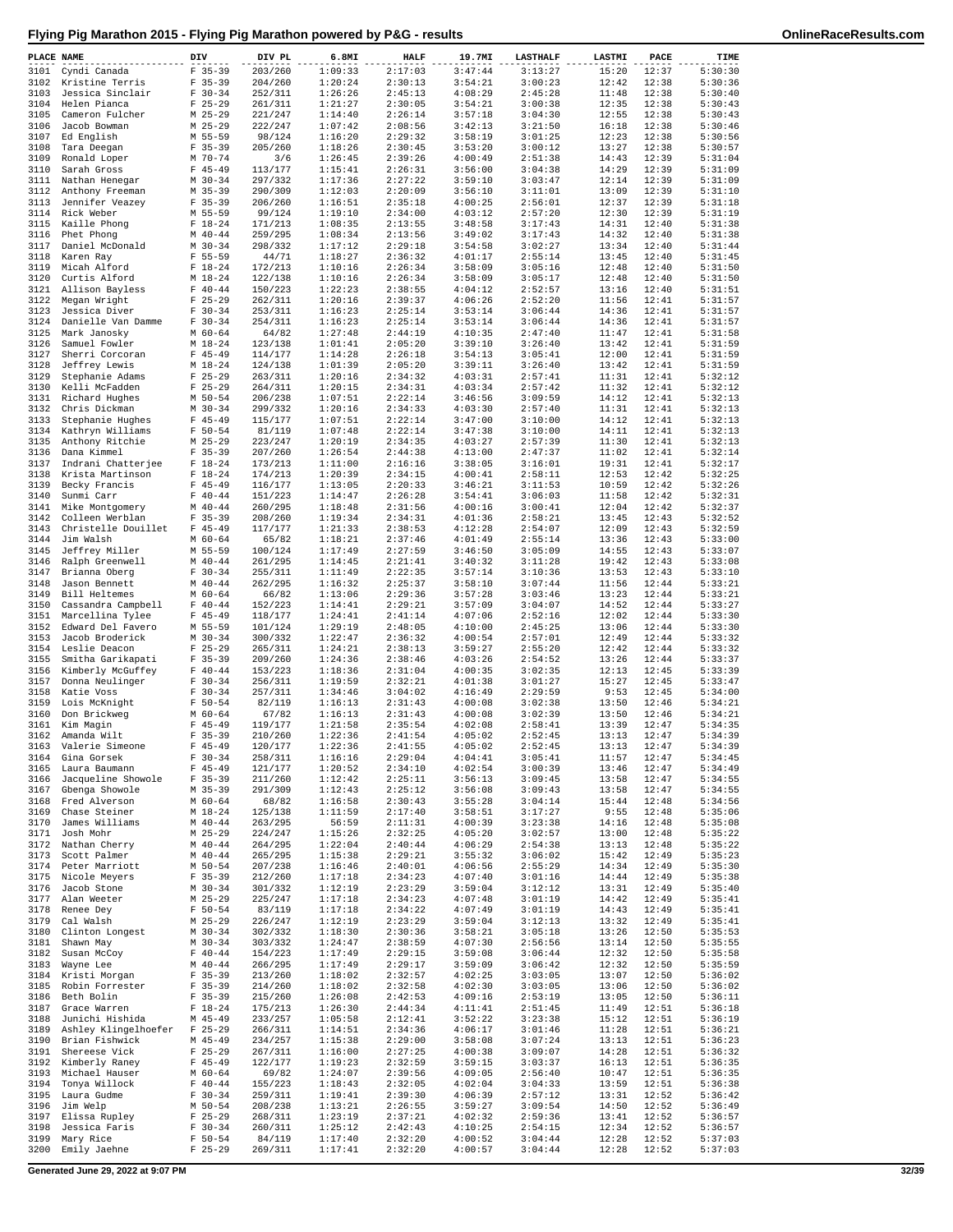| PLACE NAME   |                                                | DIV                      | DIV PL             | 6.8MI              | <b>HALF</b>        | 19.7MI             | <b>LASTHALF</b>    | <b>LASTMI</b>  | PACE           | TIME               |
|--------------|------------------------------------------------|--------------------------|--------------------|--------------------|--------------------|--------------------|--------------------|----------------|----------------|--------------------|
| 3201         | Kimberly Williams                              | $F$ 45-49                | 123/177            | 1:23:23            |                    |                    |                    | 25:11          | 12:53          | 5:37:11            |
| 3202         | Michelle Dyson                                 | $F$ 45-49                | 124/177            | 1:20:41            | 2:34:22            | 4:03:46            | 3:02:59            | 12:54          | 12:53          | 5:37:20            |
| 3203         | Ellie Brownridge                               | $F$ 25-29                | 270/311            | 1:20:04            | 2:41:26            | 4:08:46            | 2:55:59            | 12:05          | 12:53          | 5:37:24            |
| 3204         | Griffin Moore                                  | $M_18-24$                | 126/138            | 59:00              | 2:12:34            | 3:53:40            | 3:24:50            | 14:18          | 12:53          | 5:37:24            |
| 3205<br>3206 | Jeffrey Diwas<br>Susan Hielkema                | $M$ 35-39<br>$F 50 - 54$ | 292/309<br>85/119  | 1:18:51<br>1:23:48 | 2:32:08<br>2:43:04 | 4:02:18<br>4:09:05 | 3:05:26<br>2:54:46 | 13:50<br>13:09 | 12:54<br>12:54 | 5:37:34<br>5:37:50 |
| 3207         | Dawn Smith                                     | $F 60 - 64$              | 12/31              | 1:17:40            | 2:31:54            | 4:00:54            | 3:06:01            | 13:36          | 12:54          | 5:37:55            |
| 3208         | Renee Coughlin                                 | $F 40 - 44$              | 156/223            | 1:15:10            | 2:30:31            | 4:01:14            | 3:07:32            | 12:58          | 12:55          | 5:38:03            |
| 3209         | Cherie Weber                                   | $F$ 35-39                | 216/260            | 1:16:40            | 2:27:56            | 3:56:00            | 3:10:08            | 14:23          | 12:55          | 5:38:04            |
| 3210         | Jayne Snelling                                 | $F 55 - 59$              | 45/71              | 1:15:33            | 2:33:43            | 4:03:57            | 3:04:21            | 13:58          | 12:55          | 5:38:04            |
| 3211         | Jerold Barlage                                 | $M$ 45-49                | 235/257            | 1:19:32            | 2:34:22            | 4:00:01            | 3:03:44            | 14:57          | 12:55          | 5:38:06            |
| 3212         | Jennifer Wilson                                | $F 30-34$                | 261/311            | 1:21:49            | 2:35:41            | 4:04:28            | 3:02:27            | 11:55          | 12:55          | 5:38:07            |
| 3213         | Shad Acker                                     | $M$ 40-44<br>$F 50 - 54$ | 267/295            | 1:19:13<br>1:28:48 | 2:28:44            | 3:57:46            | 3:09:27<br>2:52:03 | 15:01          | 12:55          | 5:38:10<br>5:38:14 |
| 3214<br>3215 | Jamie Cochran<br>Michael Brown                 | $M$ 35-39                | 86/119<br>293/309  | 1:14:34            | 2:46:11<br>2:33:20 | 4:11:01<br>4:06:56 | 3:04:55            | 12:07<br>10:00 | 12:55<br>12:55 | 5:38:14            |
| 3216         | Peter Genis                                    | $M$ 40-44                | 268/295            | 1:11:49            | 2:28:49            | 3:59:49            | 3:09:28            | 14:09          | 12:55          | 5:38:16            |
| 3217         | Jon Straub                                     | $M$ 30-34                | 304/332            | 1:11:42            | 2:20:48            | 3:56:14            | 3:17:32            | 14:28          | 12:55          | 5:38:19            |
| 3218         | Dianne Runk                                    | $F$ 45-49                | 125/177            | 1:21:19            | 2:38:00            | 4:07:01            | 3:00:22            | 13:38          | 12:55          | 5:38:21            |
| 3219         | Ezio Garciamendez                              | $M$ 50-54                | 209/238            | 1:24:56            | 2:40:52            | 4:11:03            | 2:57:33            | 13:19          | 12:55          | 5:38:24            |
| 3220         | Lisa Frey                                      | $F$ 45-49                | 126/177            | 1:22:25            | 2:37:51            | 4:06:19            | 3:00:41            | 13:58          | 12:56          | 5:38:32            |
| 3221<br>3222 | Lora Hutchinson<br>Janine Gerke                | $F 50 - 54$<br>$F$ 45-49 | 87/119             | 1:18:22<br>1:17:48 | 2:38:13<br>2:37:17 | 4:06:33<br>4:05:36 | 3:00:39<br>3:01:48 | 13:17          | 12:57<br>12:57 | 5:38:52<br>5:39:04 |
| 3223         | Robert Wood                                    | $M$ 30-34                | 127/177<br>305/332 | 1:15:44            | 2:23:18            | 3:50:29            | 3:15:51            | 13:39<br>15:18 | 12:57          | 5:39:09            |
| 3224         | Kasey Maynes                                   | $F 40 - 44$              | 157/223            | 1:20:57            | 2:35:26            | 4:04:38            | 3:03:47            | 13:00          | 12:57          | 5:39:12            |
| 3225         | Joetta Schmitt                                 | $F$ 45-49                | 128/177            | 1:24:47            | 2:42:14            | 4:10:14            | 2:57:20            | 13:35          | 12:58          | 5:39:33            |
| 3226         | Kyle Koning                                    | $M 18-24$                | 127/138            | 1:18:18            | 2:27:37            | 3:51:20            | 3:12:09            | 12:37          | 12:59          | 5:39:46            |
| 3227         | Andy Thatcher                                  | M 65-69                  | 23/37              | 1:21:42            | 2:40:33            | 4:10:56            | 2:59:15            | 13:19          | 12:59          | 5:39:48            |
| 3228         | Tacy Rupp                                      | $F 50 - 54$              | 88/119             | 1:09:22            | 2:14:40            | 3:41:58            | 3:25:14            | 17:45          | 12:59          | 5:39:54            |
| 3229         | Linda Reeder                                   | $F 55 - 59$              | 46/71              | 1:24:29            | 2:42:55            |                    | 2:57:06<br>3:05:11 | 12:58          | 12:59          | 5:40:00            |
| 3230<br>3231 | Kay McElwee<br>Amie Calvert                    | $F$ 45-49<br>$F 40 - 44$ | 129/177<br>158/223 | 1:18:00<br>1:18:00 | 2:35:03<br>2:35:03 | 4:03:31<br>4:03:27 | 3:05:11            | 12:04<br>12:04 | 13:00<br>13:00 | 5:40:14<br>5:40:14 |
| 3232         | Cherie Estill                                  | $F$ 45-49                | 130/177            | 1:23:43            | 2:47:59            | 4:17:18            | 2:52:22            | 12:06          | 13:00          | 5:40:20            |
| 3233         | Doug Wimmers                                   | M 50-54                  | 210/238            | 1:17:43            | 2:33:50            | 4:07:27            | 3:06:36            | 11:33          | 13:00          | 5:40:26            |
| 3234         | Melissa Heaton                                 | $F 40 - 44$              | 159/223            | 1:33:23            | 2:50:52            | 4:16:09            | 2:49:38            | 12:14          | 13:00          | 5:40:29            |
| 3235         | Megan Sturm                                    | $F$ 25-29                | 271/311            | 1:18:29            | 2:35:23            | 4:08:20            | 3:05:26            | 12:33          | 13:01          | 5:40:49            |
| 3236         | Gary Steadman                                  | M 50-54                  | 211/238            | 1:13:43            | 2:25:28            | 4:01:40            | 3:15:24            | 13:35          | 13:01          | 5:40:52            |
| 3237         | Joel McMonigle                                 | $M_18-24$                | 128/138            | 1:18:43            | 2:23:56            | 3:48:10            | 3:17:02            | 17:21          | 13:01          | 5:40:57            |
| 3238         | Elizabeth Harty                                | $F 30-34$                | 262/311            | 1:28:34            | 2:45:17            | 4:12:00            | 2:55:42            | 12:40          | 13:01          | 5:40:58            |
| 3239<br>3240 | Wade Wise                                      | M 55-59                  | 102/124            | 1:26:34<br>1:12:04 | 2:41:23<br>2:24:21 | 4:10:41<br>4:02:29 | 2:59:39<br>3:16:46 | 13:36<br>15:10 | 13:01<br>13:02 | 5:41:01<br>5:41:06 |
| 3241         | Deborah Nelson<br>Rob Allread                  | $F 50 - 54$<br>M 50-54   | 89/119<br>212/238  | 1:19:49            | 2:35:46            | 4:04:17            | 3:05:23            | 15:09          | 13:02          | 5:41:08            |
| 3242         | Darvin Harp                                    | $M$ 45-49                | 236/257            | 1:15:46            | 2:23:49            | 3:52:19            | 3:17:24            | 14:59          | 13:02          | 5:41:12            |
| 3243         | Jill Matthews                                  | $F$ 45-49                | 131/177            | 1:22:25            | 2:39:38            | 4:08:35            | 3:01:35            | 13:38          | 13:02          | 5:41:13            |
| 3244         | Eric Fields                                    | $M$ 40-44                | 269/295            | 1:30:30            | 2:54:59            | 4:14:09            | 2:46:19            | 12:40          | 13:02          | 5:41:17            |
| 3245         | Stacie Courtney                                | $F$ 35-39                | 217/260            | 1:22:16            | 2:37:23            | 4:06:24            | 3:03:55            | 13:36          | 13:02          | 5:41:18            |
| 3246         | Scarlett Meadows                               | $F 40 - 44$              | 160/223            | 1:20:46            | 2:37:50            | 4:08:02            | 3:03:33            | 14:45          | 13:02          | 5:41:22            |
| 3247<br>3248 | Morgan Campbell                                | $F 18-24$<br>$M$ 25-29   | 176/213            | 1:10:49<br>1:40:29 | 2:23:59<br>2:58:07 | 3:55:19<br>4:15:29 | 3:17:34<br>2:43:28 | 18:25<br>11:46 | 13:03<br>13:03 | 5:41:32<br>5:41:34 |
| 3249         | Nathan Dronen<br>Robyn Delfino                 | $F 30-34$                | 227/247<br>263/311 | 1:18:43            | 2:32:26            | 4:02:32            | 3:09:23            | 13:30          | 13:03          | 5:41:49            |
| 3250         | Paige Menkins                                  | $F$ 25-29                | 272/311            | 1:35:31            | 2:57:48            | 4:21:37            | 2:44:01            | 11:52          | 13:03          | 5:41:49            |
| 3251         | David Bjorklund                                | M 50-54                  | 213/238            | 1:24:09            | 2:40:55            | 4:06:01            | 3:01:04            | 14:26          | 13:04          | 5:41:58            |
| 3252         | Hirotaka Tsukamatsu                            | $M$ 30-34                | 306/332            | 1:22:52            | 2:32:41            | 3:57:56            | 3:09:30            | 16:13          | 13:04          | 5:42:11            |
| 3253         | Jeffrey Weiss                                  | M 55-59                  | 103/124            | 1:24:18            | 2:45:08            | 4:11:26            | 2:57:13            | 12:15          | 13:04          | 5:42:20            |
| 3254         | Pam Pitts                                      | $F 40 - 44$              | 161/223            | 1:19:22            | 2:39:44            | 4:12:19            | 3:02:42            | 12:56          | 13:05          | 5:42:26            |
| 3255         | Chrissy Blankenship                            | $F 30-34$                | 264/311            | 1:33:18            | 2:47:43            | 4:12:46            | 2:54:55            | 13:10          | 13:05          | 5:42:38            |
| 3256<br>3257 | Russell Burwell<br>Dan Dufresne                | $M$ 25-29<br>$M$ 45-49   | 228/247<br>237/257 | 1:18:20<br>1:18:43 | 2:30:32<br>2:35:10 | 4:05:28<br>4:06:52 | 3:12:12<br>3:07:33 | 14:30<br>12:29 | 13:05<br>13:05 | 5:42:43<br>5:42:43 |
| 3258         | Timothy Boland                                 | M 45-49                  | 238/257            | 1:18:43            | 2:35:09            | 4:06:56            | 3:07:34            | 12:28          | 13:05          | 5:42:43            |
| 3259         | Brandon Yocum                                  | $M$ 25-29                | 229/247            | 1:18:20            | 2:30:32            | 4:05:30            | 3:12:12            | 14:30          | 13:05          | 5:42:43            |
| 3260         | Wendy Schofield                                | $F 40 - 44$              | 162/223            | 1:13:50            | 2:25:40            | 4:06:50            | 3:17:04            | 11:58          | 13:05          | 5:42:43            |
| 3261         | Laura Blackorby                                | $F 40 - 44$              | 163/223            | 1:25:33            | 2:46:03            | 4:10:38            | 2:56:44            | 14:07          | 13:05          | 5:42:47            |
| 3262         | Jenny Worthington                              | $F$ 35-39                | 218/260            | 1:25:38            | 2:46:03            | 4:10:38            | 2:56:44            | 14:06          | 13:05          | 5:42:47            |
|              | 3263 Angie Cunningham                          | $F 40 - 44$              | 164/223            | 1:17:58            | 2:28:02            | 3:49:26            | 3:14:47            | 28:05          | 13:06          | 5:42:48            |
|              | 3264 Sandy Sutton<br>3265 Dawn Drenthe         | $F 55 - 59$<br>$F$ 45-49 | 47/71<br>132/177   | 1:28:05<br>1:28:06 | 2:46:37<br>2:46:38 | 4:15:23<br>4:15:27 | 2:56:25<br>2:56:24 | 12:35<br>12:37 | 13:06<br>13:06 | 5:43:02<br>5:43:02 |
| 3266         | Steven Kozikowski                              | $M$ 40-44                | 270/295            | 1:21:50            | 2:39:16            | 4:09:56            | 3:03:48            | 15:22          | 13:06          | 5:43:03            |
| 3267         | Keymonte Crooms                                | $M$ 40-44                | 271/295            | 1:25:11            | 2:42:42            | 4:11:30            | 3:00:26            | 15:00          | 13:06          | 5:43:08            |
| 3268         | Dawn Delatorre                                 | $F 40 - 44$              | 165/223            | 1:21:49            | 2:41:08            | 4:11:19            | 3:02:05            | 13:18          | 13:06          | 5:43:12            |
| 3269         | Susan Glickman                                 | $F 50 - 54$              | 90/119             | 1:16:52            | 2:37:37            | 4:13:46            | 3:05:40            | 11:46          | 13:07          | 5:43:16            |
| 3270         | Racquel Story                                  | $F$ 25-29                | 273/311            | 1:17:55            | 2:37:10            | 4:09:35            | 3:06:06            | 13:19          | 13:07          | 5:43:16            |
| 3271<br>3272 | Stephan Young<br>Sean Ragsdale                 | M 60-64<br>$M$ 45-49     | 70/82<br>239/257   | 1:15:02<br>1:25:26 | 2:26:59<br>2:41:31 | 4:01:31<br>4:13:34 | 3:16:27<br>3:02:00 | 15:18<br>12:59 | 13:07<br>13:07 | 5:43:26<br>5:43:30 |
| 3273         | Amy Spicher                                    | $F 55 - 59$              | 48/71              | 1:27:36            | 2:49:11            | 4:17:09            | 2:54:24            | 12:25          | 13:07          | 5:43:35            |
| 3274         | Daniel Guthrie                                 | $M_18-24$                | 129/138            | 1:07:16            | 2:19:09            | 3:59:05            | 3:24:26            | 15:13          | 13:07          | 5:43:35            |
| 3275         | Jenny Carver                                   | F 55-59                  | 49/71              | 1:27:36            | 2:49:13            | 4:17:04            | 2:54:24            | 12:27          | 13:07          | 5:43:36            |
| 3276         | Heather Bretz                                  | $F 30-34$                | 265/311            | 1:17:46            | 2:32:46            | 4:00:47            | 3:11:01            | 15:12          | 13:08          | 5:43:47            |
| 3277         | Patrick Myers                                  | $M$ 30-34                | 307/332            | 1:21:47            | 2:41:18            | 4:10:57            | 3:02:35            | 12:08          | 13:08          | 5:43:52            |
| 3278         | Kelli Myers                                    | $F 30-34$                | 266/311            | 1:21:48            | 2:41:18            | 4:10:47            | 3:02:35            | 12:12          | 13:08          | 5:43:52            |
|              | 3279 Holly Bernardi                            | $F$ 45-49                | 133/177            | 1:23:09            | 2:42:16            | 4:10:15            | 3:01:46            | 13:41          | 13:08          | 5:44:01            |
| 3280<br>3281 | Gregory Przybylinski M 30-34<br>Leonard Wagers | M 55-59                  | 308/332<br>104/124 | 1:13:20<br>1:26:16 | 2:33:43<br>2:42:36 | 4:07:56<br>4:04:50 | 3:10:22<br>3:01:31 | 12:48<br>16:23 | 13:08<br>13:09 | 5:44:05<br>5:44:07 |
| 3282         | Austin Dinkins                                 | $M_18-24$                | 130/138            | 1:05:56            | 2:06:23            | 3:51:14            | 3:37:45            | 15:50          | 13:09          | 5:44:07            |
| 3283         | Maegan Rogers                                  | $F$ 25-29                | 274/311            | 1:18:09            | 2:30:05            | 4:08:36            | 3:14:10            | 13:03          | 13:09          | 5:44:15            |
| 3284         | Emily Rice                                     | $F 18-24$                | 177/213            | 1:17:28            | 2:29:06            | 3:57:20            | 3:15:12            | 13:47          | 13:09          | 5:44:18            |
| 3285         | Traci Collins                                  | $F$ 45-49                | 134/177            | 1:16:56            | 2:37:26            | 4:06:16            | 3:07:01            | 12:22          | 13:09          | 5:44:26            |
| 3286         | Cheri Bryant                                   | $F 55 - 59$              | 50/71              | 1:22:54            | 2:41:35            | 4:10:45            | 3:03:01            | 14:25          | 13:10          | 5:44:36            |
| 3287         | Alicia Leeman                                  | $F$ 35-39                | 219/260            | 1:23:12            | 2:45:22            | 4:12:09            | 2:59:16            | 13:26          | 13:10          | 5:44:37            |
| 3288         | Lisa Corey                                     | F 50-54                  | 91/119             | 1:23:12            | 2:45:21            | 4:12:15            | 2:59:17            | 13:27          | 13:10          | 5:44:38            |
| 3289<br>3290 | Kati Klinger<br>Janene Giuseffi                | $F 18-24$<br>$F 30-34$   | 178/213<br>267/311 | 1:21:36<br>1:20:14 | 2:40:28<br>2:34:32 | 4:10:54<br>4:07:39 | 3:04:20<br>3:10:16 | 12:48<br>14:10 | 13:10<br>13:10 | 5:44:47<br>5:44:47 |
| 3291         | Jesse Neack                                    | $M$ 35-39                | 294/309            | 1:20:16            | 2:34:33            | 4:07:50            | 3:10:15            | 14:10          | 13:10          | 5:44:48            |
| 3292         | Mary Bodle                                     | $F$ 35-39                | 220/260            | 1:24:05            | 2:39:51            | 4:08:04            | 3:04:59            | 14:35          | 13:10          | 5:44:49            |
| 3293         | Michael Brown                                  | M 30-34                  | 309/332            | 1:20:19            | 2:34:35            | 4:07:43            | 3:10:16            | 14:09          | 13:10          | 5:44:51            |
| 3294         | Melissa Mann                                   | F 35-39                  | 221/260            | 1:20:37            | 2:35:21            | 4:05:29            | 3:09:33            | 11:06          | 13:10          | 5:44:53            |
| 3295         | Sean Noll                                      | $M$ 40-44                | 272/295            | 1:20:36            | 2:35:23            | 4:05:30            | 3:09:31            | 11:04          | 13:10          | 5:44:53            |
| 3296<br>3297 | Kimberly Thornberry<br>Theresa Baker           | $F 50 - 54$<br>$F 40-44$ | 92/119<br>166/223  | 1:18:43<br>1:20:38 | 2:35:09<br>2:35:24 | 4:06:35<br>4:05:29 | 3:09:45<br>3:09:31 | 15:36<br>11:06 | 13:10<br>13:10 | 5:44:53<br>5:44:54 |
| 3298         | Debra Kirchner                                 | $F 60 - 64$              | 13/31              | 1:27:14            | 2:47:28            | 4:13:11            | 2:57:32            | 13:58          | 13:11          | 5:44:59            |
| 3299         | Sarah Demarco                                  | $F$ 25-29                | 275/311            | 1:20:44            | 2:38:40            | 4:07:38            | 3:06:26            | 14:34          | 13:11          | 5:45:06            |
| 3300         | Bethany Wlotzko                                | $F$ 25-29                | 276/311            | 1:20:44            | 2:38:40            | 4:07:31            | 3:06:26            | 14:33          | 13:11          | 5:45:06            |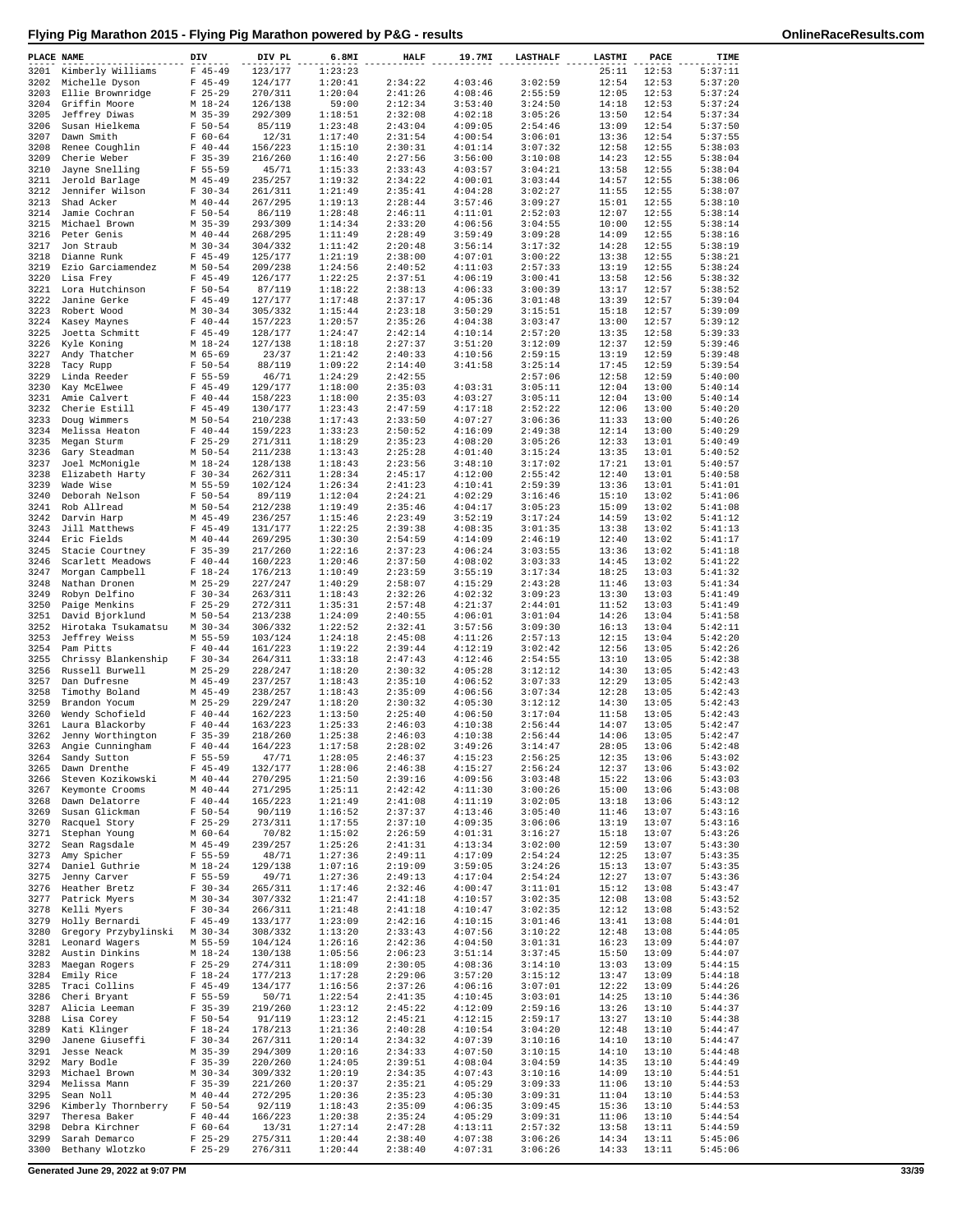|  | Flying Pig Marathon 2015 - Flying Pig Marathon powered by P&G - results |  |
|--|-------------------------------------------------------------------------|--|
|  |                                                                         |  |

| PLACE NAME   |                                                   | DIV                        | DIV PL             | 6.8MI              | <b>HALF</b>        | 19.7MI             | <b>LASTHALF</b>    | LASTMI                   | PACE           | TIME               |
|--------------|---------------------------------------------------|----------------------------|--------------------|--------------------|--------------------|--------------------|--------------------|--------------------------|----------------|--------------------|
| 3301         | Takafumi Narishiqe                                | $M$ 50-54                  | 214/238            | 1:14:02            | 2:27:30            | 3:59:57            | 3:17:39            | 14:34                    | 13:11          | 5:45:09            |
| 3302         | Rachel Smith                                      | $F$ 35-39                  | 222/260            | 1:22:36            | 2:40:08            | 4:12:28            | 3:05:07            | 14:22                    | 13:11          | 5:45:14            |
| 3303         | Michael Robertson                                 | $M$ 25-29                  | 230/247            | 1:24:27            | 2:40:46            | 4:06:58            | 3:04:33            | 14:10                    | 13:11          | 5:45:18            |
| 3304<br>3305 | Nicoletta Frankenstein F 25-29<br>Marylyn Patrick | $F 70 - 74$                | 277/311<br>2/2     | 1:24:27<br>1:24:43 | 2:40:46<br>2:46:35 | 4:06:57<br>4:12:48 | 3:04:34<br>2:58:48 | 14:10<br>14:38           | 13:11<br>13:11 | 5:45:19<br>5:45:22 |
| 3306         | Camille Watkins                                   | $F 50 - 54$                | 93/119             | 1:28:38            | 2:47:57            | 4:17:35            | 2:57:26            | 12:37                    | 13:11          | 5:45:22            |
| 3307         | Sue Harder                                        | $F 50 - 54$                | 94/119             | 1:28:38            | 2:48:00            | 4:17:18            | 2:57:23            | 12:37                    | 13:11          | 5:45:23            |
| 3308         | Joyce Buckley                                     | $F 40 - 44$                | 167/223            | 1:21:14            | 2:38:05            | 4:04:56            | 3:07:43            | 13:38                    | 13:12          | 5:45:47            |
| 3309         | Christine Maly                                    | $F$ 45-49                  | 135/177            | 1:22:10            | 2:35:51            | 4:08:26            | 3:09:59            | 11:11                    | 13:12          | 5:45:50            |
| 3310<br>3311 | Keith Maly<br>Matt Witte                          | $M$ 45-49<br>$M$ 30-34     | 240/257<br>310/332 | 1:22:10<br>1:18:01 | 2:35:51<br>2:37:26 | 4:08:27<br>4:13:09 | 3:09:59<br>3:08:26 | 11:12<br>14:21           | 13:12<br>13:13 | 5:45:50<br>5:45:51 |
| 3312         | Emily Losacker                                    | $F$ 25-29                  | 278/311            | 1:20:25            | 2:36:30            | 4:10:18            | 3:09:27            | 12:50                    | 13:13          | 5:45:56            |
| 3313         | Adam Lash                                         | $M$ 30-34                  | 311/332            | 1:19:54            | 2:36:36            | 4:07:34            | 3:09:23            | 14:07                    | 13:13          | 5:45:58            |
| 3314         | Maggie Schultz                                    | $F$ 25-29                  | 279/311            | 1:12:04            | 2:22:45            | 4:07:13            | 3:23:16            | 12:28                    | 13:13          | 5:46:00            |
| 3315         | Mark Hayden                                       | M 50-54                    | 215/238            | 1:26:41            | 2:44:24            | 4:11:57            | 3:01:41            | 14:02                    | 13:13          | 5:46:05            |
| 3316         | Laurin Titus                                      | $F$ 45-49                  | 136/177            | 1:26:26<br>1:28:37 | 2:46:51            | 4:15:13<br>4:17:43 | 2:59:20            | 12:26                    | 13:13          | 5:46:11<br>5:46:11 |
| 3317<br>3318 | Martin Hovey<br>Chris Lantz                       | M 65-69<br>$M$ 35-39       | 24/37<br>295/309   | 1:14:44            | 2:47:57<br>2:29:00 | 4:02:16            | 2:58:14<br>3:17:23 | 13:20<br>12:44           | 13:13<br>13:14 | 5:46:22            |
| 3319         | Shelby Gregorski                                  | $F 01-17$                  | 4/4                | 1:12:40            | 2:36:40            | 4:10:55            | 3:09:51            | 12:46                    | 13:14          | 5:46:30            |
| 3320         | Patti Frodge                                      | $F 50 - 54$                | 95/119             | 1:26:10            | 2:40:27            | 4:08:40            | 3:06:09            | 13:49                    | 13:14          | 5:46:35            |
|              | 3321 Kellie Commons                               | $F 30-34$                  | 268/311            | 1:13:44            | 2:33:49            | 4:16:40            | 3:12:55            | 10:36                    | 13:14          | 5:46:43            |
| 3322         | Christina Piechowski                              | $F 30-34$                  | 269/311            | 1:13:44            | 2:33:49            | 4:16:38            | 3:12:55            | 10:36                    | 13:15          | 5:46:43            |
| 3323<br>3324 | Al Emma<br>Summer Allmon                          | M 70-74<br>$F 30-34$       | 4/6<br>270/311     | 1:27:03<br>1:09:34 | 2:46:15<br>2:18:47 | 4:14:09<br>4:00:57 | 3:00:44<br>3:28:14 | 14:34<br>17:14           | 13:15<br>13:15 | 5:46:58<br>5:47:00 |
| 3325         | Michael Rimler                                    | $M$ 35-39                  | 296/309            |                    |                    | 3:34:13            |                    | 12:26                    | 13:15          | 5:47:01            |
| 3326         | Terri Raider                                      | $F 40 - 44$                | 168/223            | 1:30:50            | 3:09:52            |                    | 2:37:11            |                          | 13:15          | 5:47:02            |
| 3327         | Michelle Mayne                                    | $F$ 45-49                  | 137/177            | 1:21:14            | 2:32:59            | 4:01:13            | 3:14:13            | 15:33                    | 13:16          | 5:47:12            |
| 3328         | William Mayne                                     | $M$ 45-49                  | 241/257            | 1:21:15            | 2:32:59            | 4:01:16            | 3:14:13            | 15:32                    | 13:16          | 5:47:12            |
| 3329         | Elizabeth Sanderson                               | $F 40 - 44$                | 169/223            | 1:34:23            | 2:58:52<br>2:58:52 | 4:24:50<br>4:24:48 | 2:48:22            | 11:13                    | 13:16          | 5:47:14<br>5:47:14 |
| 3330<br>3331 | Ellie Valeta<br>Diana Rosenal                     | $F 30-34$<br>$F 55 - 59$   | 271/311<br>51/71   | 1:34:23<br>1:27:01 | 2:51:05            | 4:16:35            | 2:48:22<br>2:56:24 | 11:13<br>13:07           | 13:16<br>13:16 | 5:47:28            |
| 3332         | Dave Bollinger                                    | M 65-69                    | 25/37              |                    | 2:11:00            | 3:40:32            | 3:36:32            | 18:14                    | 13:16          | 5:47:31            |
| 3333         | Rhoda Miel                                        | $F 50 - 54$                | 96/119             | 1:28:29            | 2:49:41            | 4:16:55            | 2:57:58            | 12:55                    | 13:17          | 5:47:39            |
| 3334         | Sandip Narang                                     | $M$ 40-44                  | 273/295            | 1:24:14            | 2:42:29            | 4:12:21            | 3:05:27            | 14:26                    | 13:17          | 5:47:55            |
| 3335         | Jean Ginter                                       | $F 50 - 54$                | 97/119             | 1:23:38            | 2:40:56            | 4:13:31            | 3:07:05            | 13:16                    | 13:17          | 5:48:01            |
| 3336         | Sandra Karl                                       | $F$ 45-49                  | 138/177            | 1:22:25            | 2:40:25            | 4:14:49            | 3:07:38            | 12:33                    | 13:18          | 5:48:02            |
| 3337<br>3338 | Tracey Wurzelbacher<br>Stacie Hecht               | $F$ 45-49<br>$F$ 35-39     | 139/177<br>223/260 | 1:24:15<br>1:37:33 | 2:38:50<br>2:53:07 | 4:08:08<br>4:23:06 | 3:09:18<br>2:55:02 | 11:35<br>12:08           | 13:18<br>13:18 | 5:48:08<br>5:48:08 |
| 3339         | Rodney Spearman                                   | $M$ 60-64                  | 71/82              | 1:26:12            | 2:44:03            | 4:11:55            | 3:04:07            | 14:52                    | 13:18          | 5:48:09            |
| 3340         | Erik Mahler                                       | $M_18-24$                  | 131/138            | 1:14:17            | 2:27:01            | 3:57:51            | 3:21:09            | 17:07                    | 13:18          | 5:48:10            |
| 3341         | Jack Gray                                         | $M$ 50-54                  | 216/238            | 1:06:16            | 2:12:42            | 3:53:47            | 3:35:29            | 16:28                    | 13:18          | 5:48:10            |
| 3342         | Kristy Brock                                      | $F 30-34$                  | 272/311            | 1:30:53            | 2:47:44            | 4:14:15            | 3:00:28            | 13:33                    | 13:18          | 5:48:11            |
| 3343         | Stephen Letourneau                                | $M$ 35-39                  | 297/309            | 1:12:30            | 2:21:33            | 4:02:20            | 3:26:44            | 17:07                    | 13:18          | 5:48:17            |
| 3344         | Leah Potts<br>3345 Krista Crockett                | $F 30-34$<br>$F$ 35-39     | 273/311<br>224/260 | 1:24:13<br>1:24:14 | 2:38:49<br>2:38:48 | 4:04:00<br>4:03:58 | 3:09:33<br>3:09:34 | 11:47<br>11:47           | 13:18<br>13:18 | 5:48:22<br>5:48:22 |
| 3346         | George Odle                                       | $M$ 35-39                  | 298/309            | 1:11:55            | 2:17:54            | 3:59:42            | 3:30:29            | 17:02                    | 13:18          | 5:48:23            |
| 3347         | Isaac Watras                                      | $M$ 40-44                  | 274/295            | 1:14:18            | 2:21:39            | 3:48:17            | 3:26:46            | 11:15                    | 13:18          | 5:48:24            |
| 3348         | Elizabeth Manley                                  | $F 60 - 64$                | 14/31              | 1:28:37            | 2:47:56            | 4:17:32            | 3:00:30            | 15:25                    | 13:18          | 5:48:26            |
| 3349         | Tasha Bailey                                      | $F$ 25-29                  | 280/311            | 1:24:13            | 2:39:58            | 4:12:13            | 3:08:30            | 11:55                    | 13:18          | 5:48:28            |
| 3350<br>3351 | Charlie Curtner                                   | $M$ 30-34<br>$F 30-34$     | 312/332            | 1:24:12<br>1:24:15 | 2:39:57<br>2:39:59 | 4:12:12<br>4:12:13 | 3:08:33            | 11:55                    | 13:19<br>13:19 | 5:48:29<br>5:48:29 |
| 3352         | Sara Perri<br>Guy Byars                           | M 55-59                    | 274/311<br>105/124 | 1:17:43            | 2:30:33            | 4:14:01            | 3:08:31<br>3:18:03 | 11:53<br>14:35           | 13:19          | 5:48:35            |
| 3353         | Chris Potts                                       | $M$ 30-34                  | 313/332            | 1:24:13            | 2:39:42            | 4:08:03            | 3:08:54            | 12:02                    | 13:19          | 5:48:35            |
| 3354         | Don Murray                                        | $M$ 45-49                  | 242/257            | 1:22:56            | 2:40:13            | 4:11:16            | 3:08:34            | 13:41                    | 13:19          | 5:48:46            |
| 3355         | Gloria Pena                                       | $F$ 45-49                  | 140/177            | 1:33:18            | 2:56:27            | 4:22:40            | 2:52:21            | 12:43                    | 13:19          | 5:48:47            |
| 3356         | Anita Chu                                         | $F$ 35-39                  | 225/260            | 1:16:48            | 2:31:01            | 4:05:11            | 3:17:55            | 15:01                    | 13:20          | 5:48:55            |
| 3357<br>3358 | Nancy Burns<br>Carrie Tovornik                    | $F 55 - 59$<br>$F 40 - 44$ | 52/71<br>170/223   | 1:24:36<br>1:33:18 | 2:41:35<br>2:47:43 | 4:11:00<br>4:17:09 | 3:07:28<br>3:01:28 | 15:28<br>14:04           | 13:20<br>13:20 | 5:49:03<br>5:49:11 |
| 3359         | Elizabeth Kramer                                  | $F 30-34$                  | 275/311            | 1:20:19            | 2:39:26            | 4:08:33            | 3:09:56            | 14:25                    | 13:21          | 5:49:22            |
| 3360         | Unknown Unknown                                   | NO AGE                     | 5/5                | 1:24:08            | 2:43:54            | 4:16:32            | 3:05:51            | 12:23                    | 13:21          | 5:49:45            |
| 3361         | Jennifer Gerber                                   | $F$ 25-29                  | 281/311            | 1:20:04            | 2:36:07            | 4:06:24            | 3:13:51            | 14:26                    | 13:22          | 5:49:58            |
| 3362         | Drew Sheppard                                     | $M$ 40-44                  | 275/295            | 1:37:28            | 2:57:28            | 4:20:23            | 2:52:40            | 14:04                    | 13:22          | 5:50:07            |
|              | 3363 Emily Kester<br>3364 Erik Honaker            | $F 18-24$<br>$M_18-24$     | 179/213<br>132/138 | 1:26:29<br>1:14:15 | 2:44:34<br>2:25:59 | 4:16:24<br>4:02:21 | 3:05:40<br>3:24:21 | $12:30$ $13:22$<br>17:12 | 13:23          | 5:50:13<br>5:50:20 |
| 3365         | Camille Albrinck                                  | $F 40 - 44$                | 171/223            | 1:26:53            | 2:48:05            | 4:21:27            | 3:02:20            | 12:54                    | 13:23          | 5:50:24            |
| 3366         | Mollie Cash                                       | $F 18-24$                  | 180/213            | 1:11:31            | 2:26:50            | 4:02:55            | 3:23:38            | 13:45                    | 13:23          | 5:50:27            |
| 3367         | Helen Archer                                      | $F$ 45-49                  | 141/177            | 1:29:35            | 2:50:23            | 4:18:21            | 3:00:06            | 14:31                    | 13:23          | 5:50:28            |
| 3368         | Legborsi Bete                                     | $M$ 30-34                  | 314/332            | 1:16:38            | 2:30:35            | 4:09:07            | 3:20:04            | 13:41                    | 13:23          | 5:50:38            |
| 3369<br>3370 | Lillias Tohi<br>Amanda Hupp                       | $F 30-34$<br>$F 40 - 44$   | 276/311<br>172/223 | 1:20:15<br>1:23:26 | 2:42:44<br>2:44:06 | 4:16:55<br>4:11:39 | 3:08:03<br>3:06:50 | 13:08<br>13:34           | 13:24<br>13:24 | 5:50:47<br>5:50:55 |
| 3371         | Courtney Hensler                                  | $F$ 25-29                  | 282/311            | 1:34:28            | 2:56:32            | 4:24:52            | 2:54:24            | 12:14                    | 13:24          | 5:50:55            |
| 3372         | Cory Bruns                                        | $M$ 25-29                  | 231/247            | 1:13:06            | 2:31:16            | 4:12:12            | 3:19:40            | 13:32                    | 13:24          | 5:50:56            |
| 3373         | Rosemarie Spargur                                 | $F$ 25-29                  | 283/311            | 1:14:08            | 2:22:36            | 4:04:58            | 3:28:22            | 13:40                    | 13:24          | 5:50:57            |
| 3374         | Megan Sorrell                                     | $F$ 35-39                  | 226/260            | 1:20:03            | 2:38:45            | 4:10:47            | 3:12:13            | 14:07                    | 13:24          | 5:50:58            |
| 3375         | Kathy Patterson<br>Thomas Fowler                  | $F 60 - 64$                | 15/31              | 1:32:03            | 2:54:46            | 4:23:20            | 2:56:21            | 13:51                    | 13:25          | 5:51:07            |
| 3376<br>3377 | Stacey Fowler                                     | $M$ 35-39<br>$F 40 - 44$   | 299/309<br>173/223 | 1:17:21<br>1:17:30 | 2:28:54<br>2:31:33 | 3:59:31<br>4:00:17 | 3:22:28<br>3:19:49 | 12:06<br>11:59           | 13:25<br>13:25 | 5:51:21<br>5:51:21 |
| 3378         | Emily Lapointe                                    | $F$ 25-29                  | 284/311            | 1:32:47            | 2:52:36            | 4:20:24            | 2:58:47            | 11:38                    | 13:25          | 5:51:23            |
| 3379         | Jean Vance                                        | $F$ 25-29                  | 285/311            | 1:32:46            | 2:52:36            | 4:20:31            | 2:58:48            | 11:37                    | 13:25          | 5:51:23            |
| 3380         | Erinn Hasselgren                                  | $F$ 25-29                  | 286/311            | 1:32:47            | 2:52:36            | 4:20:32            | 2:58:48            | 11:39                    | 13:25          | 5:51:23            |
| 3381         | Billie Jo Mendoza                                 | $F 50 - 54$                | 98/119             | 1:18:45            | 2:36:32            | 4:13:12            | 3:15:02            | 13:33                    | 13:26          | 5:51:33            |
| 3382<br>3383 | Sheila Chapman<br>Michael Borowski                | $F 40 - 44$<br>$M$ 45-49   | 174/223<br>243/257 | 1:18:45<br>1:22:51 | 2:36:32<br>2:43:26 | 4:13:09<br>4:13:39 | 3:15:02<br>3:08:11 | 13:34<br>14:45           | 13:26<br>13:26 | 5:51:33<br>5:51:36 |
| 3384         | Cara Thompson                                     | $F 30-34$                  | 277/311            | 1:22:36            | 2:38:36            | 4:04:08            | 3:13:02            | 17:25                    | 13:26          | 5:51:37            |
| 3385         | Melissa Mahan                                     | $F$ 25-29                  | 287/311            | 1:29:12            | 2:50:18            | 4:20:46            | 3:01:30            | 11:32                    | 13:26          | 5:51:47            |
| 3386         | Heather Forte                                     | $F 40 - 44$                | 175/223            | 1:19:56            | 2:39:51            | 4:10:59            | 3:12:09            | 13:47                    | 13:27          | 5:51:59            |
| 3387         | Thomas Koprowski                                  | $M$ 60-64                  | 72/82              | 1:29:57            | 2:51:10            | 4:20:08            | 3:01:03            | 13:11                    | 13:27          | 5:52:13            |
| 3388<br>3389 | Rebecca Nelson<br>Dan Bradley                     | $F$ 35-39<br>$M$ 50-54     | 227/260<br>217/238 | 1:22:45<br>1:22:36 | 2:43:22<br>2:40:03 | 4:16:44<br>4:14:28 | 3:09:01<br>3:12:33 | 13:41<br>13:44           | 13:27<br>13:28 | 5:52:23<br>5:52:35 |
| 3390         | Darryl C Davis                                    | $M$ 60-64                  | 73/82              | 1:31:52            | 2:53:08            | 4:24:53            | 2:59:29            | 12:31                    | 13:28          | 5:52:37            |
| 3391         | Gina Warner                                       | $F$ 45-49                  | 142/177            | 1:30:22            | 2:46:33            | 4:14:09            | 3:06:09            | 14:00                    | 13:28          | 5:52:42            |
| 3392         | Mary Alice Gruden                                 | $F 65 - 69$                | 3/15               | 1:32:25            | 2:54:51            | 4:24:49            | 2:57:55            | 13:16                    | 13:28          | 5:52:45            |
| 3393         | Michael Stump                                     | $M$ 30-34                  | 315/332            | 1:28:49            | 2:45:43            | 4:20:49            | 3:07:04            | 13:53                    | 13:28          | 5:52:47            |
| 3394<br>3395 | Sarah Dixon<br>Jerl Patton                        | $F 30-34$<br>$M$ 65-69     | 278/311<br>26/37   | 1:28:50<br>1:30:00 | 2:45:45<br>2:49:11 | 4:21:14<br>4:23:27 | 3:07:04<br>3:03:38 | 13:53<br>13:28           | 13:28<br>13:28 | 5:52:48<br>5:52:49 |
| 3396         | Rebecca Birkan                                    | $F 55 - 59$                | 53/71              | 1:24:17            | 2:43:46            | 4:12:08            | 3:09:13            | 15:27                    | 13:29          | 5:52:58            |
| 3397         | Julie Hendrickson                                 | $F$ 35-39                  | 228/260            | 1:24:34            | 2:45:26            | 4:19:55            | 3:07:35            | 11:42                    | 13:29          | 5:53:01            |
| 3398         | Elizabeth Blanchard                               | $F 55 - 59$                | 54/71              | 1:22:27            | 2:45:03            | 4:23:19            | 3:08:00            | 13:06                    | 13:29          | 5:53:03            |
| 3399         | Junji Mizuhara                                    | $M$ 40-44                  | 276/295            | 1:18:22            | 2:32:56            | 4:07:53            | 3:20:08            | 14:22                    | 13:29          | 5:53:04            |
| 3400         | Stacy Honnert                                     | $F 30-34$                  | 279/311            | 1:19:28            | 2:46:18            | 4:17:26            | 3:07:00            | 14:31                    | 13:30          | 5:53:17            |

**Generated June 29, 2022 at 9:07 PM 34/39**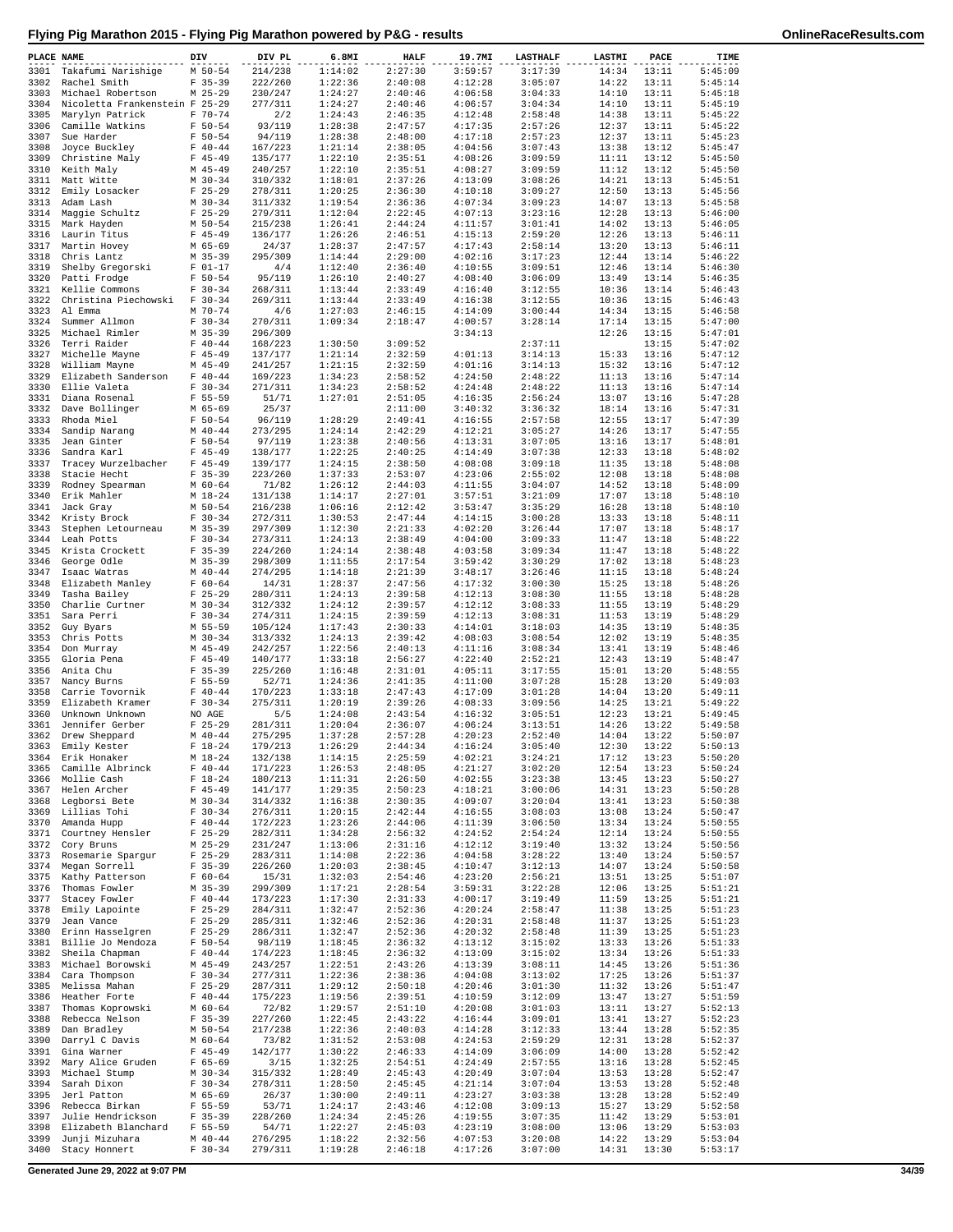| PLACE NAME   |                                    | DIV                        | DIV PL             | 6.8MI              | <b>HALF</b>        | 19.7MI             | <b>LASTHALF</b>    | LASTMI         | PACE            | TIME               |
|--------------|------------------------------------|----------------------------|--------------------|--------------------|--------------------|--------------------|--------------------|----------------|-----------------|--------------------|
| 3401         | Douglas Korengel                   | $M$ 50-54                  | 218/238            | 1:19:14            | 2:33:22            | 4:08:18            | 3:20:04            | 16:19          | 13:30           | 5:53:26            |
| 3402         | Kelly Hudson                       | $F 30-34$                  | 280/311            | 1:26:51            | 2:47:58            | 4:18:40            | 3:05:34            | 13:44          | 13:30           | 5:53:31            |
| 3403         | Suzanne Stuben                     | $F$ 45-49                  | 143/177            | 1:20:34            | 2:38:11            | 4:08:15            | 3:15:21            | 15:15          | 13:30           | 5:53:31            |
| 3404         | Valerie Mollet                     | $F$ 35-39                  | 229/260            | 1:26:25            | 2:43:57            | 4:12:02            | 3:09:35            | 15:21          | 13:30           | 5:53:32            |
| 3405<br>3406 | Jeremy Schwinghamer<br>David King  | $M$ 35-39<br>M 50-54       | 300/309<br>219/238 | 1:21:47<br>1:27:57 | 2:32:39<br>2:48:00 | 3:59:40<br>4:19:40 | 3:20:57<br>3:06:13 | 17:01<br>14:00 | 13:30<br>13:32  | 5:53:35<br>5:54:12 |
| 3407         | Margaret Bergen                    | $F 30-34$                  | 281/311            | 1:22:30            | 2:43:40            | 4:16:51            | 3:10:39            | 11:06          | 13:32           | 5:54:19            |
| 3408         | Richard White                      | M 55-59                    | 106/124            | 1:21:36            | 2:38:55            | 4:19:24            | 3:15:28            | 11:50          | 13:32           | 5:54:22            |
| 3409         | Allison White                      | $F 18-24$                  | 181/213            | 1:21:36            | 2:38:57            | 4:19:29            | 3:15:26            | 11:49          | 13:32           | 5:54:23            |
| 3410         | John Stiens                        | $M$ 30-34                  | 316/332            | 1:20:14            | 2:34:23            | 4:06:46            | 3:20:02            | 13:16          | 13:32           | 5:54:24            |
| 3411         | Rachel Colbert                     | $F 18 - 24$                | 182/213            | 1:20:14            | 2:34:23            | 4:06:45            | 3:20:01            | 13:16          | 13:32           | 5:54:24            |
| 3412         | Daniel Finn                        | $M$ 35-39                  | 301/309            | 1:27:11            | 2:47:46            | 4:17:38            | 3:06:44            | 14:17          | 13:32           | 5:54:30            |
| 3413         | Krystyna Kirschner                 | $F$ 25-29<br>$M$ 40-44     | 288/311<br>277/295 | 1:31:54<br>1:22:23 | 2:50:39<br>2:46:46 | 4:21:33<br>4:24:06 | 3:03:55<br>3:07:52 | 13:54          | 13:32<br>13:33  | 5:54:34<br>5:54:38 |
| 3414<br>3415 | Scot Barco<br>Bobby A Schaefer     | $M$ 40-44                  | 278/295            | 1:12:52            | 2:20:50            | 3:56:08            | 3:33:55            | 13:12<br>16:50 | 13:33           | 5:54:44            |
| 3416         | Anna Kerrgan                       | $F 18-24$                  | 183/213            | 1:15:59            | 2:40:58            | 4:16:36            | 3:13:47            | 12:20          | 13:33           | 5:54:45            |
| 3417         | Dan Allen                          | $M$ 45-49                  | 244/257            | 1:12:40            | 2:27:30            | 4:11:04            | 3:27:17            | 16:37          | 13:33           | 5:54:46            |
| 3418         | Steve Tucker                       | M 60-64                    | 74/82              | 1:32:03            | 2:56:21            | 4:28:19            | 2:58:32            | 13:32          | 13:33           | 5:54:53            |
| 3419         | Jenny Frondorf                     | $F 55 - 59$                | 55/71              | 1:32:10            | 2:56:22            | 4:27:15            | 2:58:32            | 13:30          | 13:33           | 5:54:53            |
| 3420         | Joel Stark                         | $M$ 35-39                  | 302/309            | 1:19:21            | 2:38:14            | 4:15:19            | 3:17:04            | 14:25          | 13:34           | 5:55:17            |
| 3421<br>3422 | Kelly Moore<br>Samara Banks-Calvin | $F 30-34$<br>$F 50 - 54$   | 282/311<br>99/119  | 1:32:02<br>1:23:40 | 2:54:55<br>2:43:56 | 4:23:37<br>4:15:34 | 3:00:25<br>3:11:35 | 13:56<br>12:32 | 13:34<br>13:35  | 5:55:19<br>5:55:30 |
| 3423         | Wendy Walker                       | $F 40 - 44$                | 176/223            | 1:26:36            | 2:49:09            | 4:24:01            | 3:06:28            | 13:28          | 13:35           | 5:55:37            |
| 3424         | Heather Caron                      | $F 55 - 59$                | 56/71              | 1:20:24            | 2:44:21            | 4:19:02            | 3:11:43            | 14:24          | 13:36           | 5:56:04            |
| 3425         | Danielle Johnson                   | $F 18-24$                  | 184/213            | 1:19:02            | 2:44:30            | 4:20:57            | 3:11:58            | 11:54          | 13:37           | 5:56:28            |
| 3426         | Fawn Dintelmann                    | $F$ 35-39                  | 230/260            | 1:30:38            | 2:51:07            | 4:20:16            | 3:05:29            | 13:06          | 13:37           | 5:56:35            |
| 3427         | Amber Koester                      | $F$ 35-39                  | 231/260            | 1:30:38            | 2:51:06            | 4:20:17            | 3:05:30            | 13:06          | 13:37           | 5:56:35            |
| 3428         | Sean Healey                        | $M$ 25-29                  | 232/247            | 1:21:57            | 2:41:05            | 4:14:03            | 3:15:35            | 14:39          | 13:37           | 5:56:40            |
| 3429<br>3430 | Scott Isenhart                     | M 45-49<br>M 55-59         | 245/257<br>107/124 | 1:37:30<br>1:18:15 | 2:53:08<br>2:37:48 | 4:22:59<br>4:14:47 | 3:03:40<br>3:19:04 | 13:52<br>13:48 | 13:38<br>13:38  | 5:56:47<br>5:56:52 |
| 3431         | William Keegan<br>Tom Bolin        | $M$ 40-44                  | 279/295            | 1:26:12            | 2:42:57            | 4:16:53            | 3:14:08            | 14:22          | 13:38           | 5:57:05            |
| 3432         | Michael Mount                      | $M$ 30-34                  | 317/332            | 59:49              | 1:56:59            | 3:54:11            | 4:00:18            | 17:35          | 13:39           | 5:57:17            |
| 3433         | Scott Hildebrand                   | $M$ 45-49                  | 246/257            | 1:22:32            | 2:40:22            | 4:16:37            | 3:16:59            | 14:23          | 13:39           | 5:57:21            |
| 3434         | Mark Rawlston                      | M 55-59                    | 108/124            | 1:17:28            | 2:36:28            | 4:17:48            | 3:21:03            | 15:10          | 13:39           | 5:57:31            |
| 3435         | Scott Kimmel                       | $M$ 40-44                  | 280/295            | 1:26:55            | 2:44:36            | 4:19:22            | 3:12:58            | 14:33          | 13:39           | 5:57:33            |
| 3436         | Lora Cochran                       | $F$ 35-39                  | 232/260            | 1:28:52            | 2:52:27            | 4:25:19            | 3:05:16            | 13:28          | 13:40           | 5:57:43            |
| 3437<br>3438 | Kristin Stanford<br>Marcel Gabitan | $F 30-34$<br>M 45-49       | 283/311<br>247/257 | 1:22:14<br>1:23:11 | 2:43:51<br>2:42:08 | 4:16:14<br>4:15:20 | 3:14:01<br>3:15:52 | 13:13<br>12:29 | 13:40<br>13:40  | 5:57:52<br>5:57:59 |
| 3439         | Agnes Guerra                       | $F 40 - 44$                | 177/223            | 1:25:24            | 2:44:11            | 4:15:12            | 3:13:51            | 15:49          | 13:40           | 5:58:01            |
| 3440         | Beau Loker                         | $M$ 60-64                  | 75/82              | 1:26:59            | 2:49:42            | 4:20:35            | 3:08:21            | 14:41          | 13:40           | 5:58:02            |
| 3441         | Amy Lawson                         | $F$ 35-39                  | 233/260            | 1:16:07            | 2:37:33            | 4:12:49            | 3:20:49            | 14:09          | 13:41           | 5:58:22            |
| 3442         | Elizabeth Fox                      | $F 18-24$                  | 185/213            | 1:27:05            | 2:49:20            | 4:18:09            | 3:09:10            | 14:18          | 13:41           | 5:58:30            |
| 3443         | Donald Seago Ii                    | M 55-59                    | 109/124            | 1:25:39            | 2:43:21            | 4:15:27            | 3:15:10            | 14:49          | 13:41           | 5:58:30            |
| 3444         | Suanne Gardiner                    | $F 40 - 44$                | 178/223            | 1:27:53            | 2:51:16            | 4:24:02            | 3:07:21            | 12:31          | 13:42           | 5:58:37            |
| 3445<br>3446 | Rob Haskins<br>Julie Rupert        | $M$ 40-44<br>$F 55 - 59$   | 281/295<br>57/71   | 1:18:03<br>1:32:30 | 2:46:17<br>2:51:41 | 4:24:10<br>4:22:33 | 3:12:36<br>3:07:26 | 12:45<br>13:44 | 13:42<br>13:43  | 5:58:52<br>5:59:06 |
| 3447         | Amy Sellers                        | $F 40 - 44$                | 179/223            | 1:18:03            | 2:46:18            | 4:24:12            | 3:12:49            | 12:59          | 13:43           | 5:59:07            |
| 3448         | Carri Haskins                      | $F$ 35-39                  | 234/260            | 1:18:02            | 2:46:17            | 4:24:06            | 3:12:51            | 12:59          | 13:43           | 5:59:07            |
| 3449         | Annette McKinney                   | $F$ 35-39                  | 235/260            | 1:22:14            | 2:42:50            | 4:27:10            | 3:16:37            | 12:55          | 13:44           | 5:59:27            |
| 3450         | Megan Gillespie                    | $F$ 25-29                  | 289/311            | 1:18:45            | 2:42:26            | 4:26:19            | 3:17:18            | 11:48          | 13:44           | 5:59:44            |
| 3451         | Michael Gillespie                  | M 50-54                    | 220/238            | 1:18:41            | 2:42:02            | 4:26:26            | 3:17:43            | 11:47          | 13:44           | 5:59:44            |
| 3452<br>3453 | Alexander Smallman                 | $M$ 25-29<br>$F$ 25-29     | 233/247            | 1:23:18            | 2:40:51<br>2:40:51 | 4:11:13            | 3:18:56            | 14:26          | 13:44           | 5:59:46<br>5:59:46 |
| 3454         | Kendall Sharp<br>Yvonne Levy       | $F 65 - 69$                | 290/311<br>4/15    | 1:23:18<br>1:28:21 | 2:48:06            | 4:11:14<br>4:18:06 | 3:18:56<br>3:11:42 | 14:25<br>14:32 | 13:44<br>13:44  | 5:59:47            |
| 3455         | Shawn Griffin                      | $M$ 25-29                  | 234/247            | 1:12:35            | 2:29:07            | 4:08:27            | 3:30:55            | 17:38          | 13:45           | 6:00:01            |
| 3456         | Travis Allread                     | $M$ 25-29                  | 235/247            |                    | 2:55:13            | 4:23:42            | 3:05:23            | 15:09          | 13:46           | 6:00:36            |
| 3457         | Nikki Allread                      | $F 18-24$                  | 186/213            |                    | 2:55:13            | 4:23:41            | 3:05:24            | 15:10          | 13:46           | 6:00:36            |
| 3458         | Audrey Ross                        | $F 18 - 24$                | 187/213            | 1:17:07            | 2:27:37            | 4:08:07            | 3:33:17            | 17:26          | 13:47           | 6:00:54            |
| 3459         | Susan Conrad                       | $F 40 - 44$                | 180/223            | 1:29:39            | 2:53:04            | 4:25:43            | 3:07:51            | 12:30          | 13:47           | 6:00:54            |
| 3460<br>3461 | Sue Becker                         | $F 55 - 59$<br>$F 30-34$   | 58/71<br>284/311   | 1:29:34<br>1:29:34 | 2:53:13<br>2:53:13 | 4:24:25<br>4:24:23 | 3:07:47<br>3:07:48 | 14:28<br>14:29 | 13:47<br>13:47  | 6:01:00<br>6:01:00 |
| 3462         | Stacey Baker<br>Dawson Smith       | M 65-69                    | 27/37              | 1:28:07            | 2:49:19            | 4:21:02            | 3:11:42            | 14:54          | 13:47           | 6:01:01            |
|              | 3463 Robin Verdon                  | $F$ 35-39                  | 236/260            | 1:24:50            | 2:47:09            | 4:22:38            | 3:13:57            |                | $13:45$ $13:47$ | 6:01:05            |
| 3464         | Kathleen Sogan                     | $F$ 45-49                  | 144/177            | 1:26:47            | 2:48:16            | 4:22:27            | 3:12:55            | 14:32          | 13:48           | 6:01:10            |
| 3465         | Jeff Johantges                     | M 55-59                    | 110/124            | 1:20:19            | 2:37:15            | 4:13:21            | 3:23:56            | 17:18          | 13:48           | 6:01:11            |
| 3466         | Erica Leppert                      | $F$ 25-29                  | 291/311            | 1:19:44            | 2:42:05            | 4:29:33            | 3:19:07            | 10:28          | 13:48           | 6:01:11            |
| 3467         | Kristina Dessauer                  | $F 40 - 44$<br>$F$ 45-49   | 181/223            | 1:20:32            | 2:36:28            | 4:16:13            | 3:24:51            | 15:05          | 13:48           | 6:01:19            |
| 3468<br>3469 | Maria King<br>Jose Martinez        | $M$ 40-44                  | 145/177<br>282/295 | 1:28:08<br>1:27:44 | 2:53:02<br>2:41:40 | 4:23:52<br>4:12:52 | 3:08:27<br>3:19:51 | 13:33<br>17:09 | 13:48<br>13:48  | 6:01:28<br>6:01:30 |
| 3470         | Robert Kuhn                        | $M 50 - 54$                | 221/238            | 1:19:18            | 2:36:40            | 4:15:54            | 3:24:53            | 14:55          | 13:48           | 6:01:32            |
| 3471         | Claudia Muniz                      | $F$ 35-39                  | 237/260            | 1:28:06            | 2:53:02            | 4:23:52            | 3:08:33            | 13:38          | 13:49           | 6:01:34            |
| 3472         | Patrina Bishop                     | $F 50 - 54$                | 100/119            | 1:30:43            | 2:51:52            | 4:23:05            | 3:09:44            | 13:59          | 13:49           | 6:01:35            |
| 3473         | Jeremy Jennings                    | $M_1 18 - 24$              | 133/138            | 1:12:25            | 2:30:41            | 4:12:28            | 3:31:00            | 17:13          | 13:49           | 6:01:40            |
| 3474         | Dennis Albertz                     | $M$ 65-69                  | 28/37              | 1:30:45            | 2:51:51            | 4:22:58            | 3:09:54            | 14:09          | 13:49           | 6:01:44            |
| 3475<br>3476 | Mary Ann Herbster<br>Bryan Deters  | $F 55 - 59$<br>$M$ 30-34   | 59/71<br>318/332   | 1:33:51<br>1:33:51 | 3:03:31<br>3:03:32 | 4:36:49<br>4:36:53 | 2:58:17<br>2:58:17 | 12:24<br>12:24 | 13:49<br>13:49  | 6:01:48<br>6:01:48 |
| 3477         | Meenakshi Iyer                     | $F$ 35-39                  | 238/260            | 1:27:08            | 2:48:21            | 4:24:18            | 3:14:22            | 13:36          | 13:51           | 6:02:43            |
| 3478         | Josh Thomas                        | $M$ 30-34                  | 319/332            | 1:21:42            | 2:36:45            | 4:16:48            | 3:26:03            | 14:58          | 13:51           | 6:02:47            |
| 3479         | Laura Cassil                       | $F 30-34$                  | 285/311            | 1:24:00            | 2:48:12            | 4:25:26            | 3:14:35            | 13:58          | 13:51           | 6:02:47            |
| 3480         | Tara Jo Thomas                     | $F 30 - 34$                | 286/311            | 1:21:42            | 2:36:45            | 4:16:52            | 3:26:03            | 14:58          | 13:51           | 6:02:47            |
| 3481         | Satu Thundathil                    | M 55-59                    | 111/124            | 1:31:10            | 2:55:52            | 4:31:00            | 3:07:12            | 13:06          | 13:52           | 6:03:03            |
| 3482<br>3483 | Wayne Vincent<br>Paige Beisel      | M 50-54<br>$F 40 - 44$     | 222/238<br>182/223 | 1:23:42<br>1:29:28 | 2:51:15<br>3:07:50 | 4:27:21<br>4:26:40 | 3:11:56            | 13:53          | 13:52           | 6:03:10<br>6:03:15 |
| 3484         | Angela Dubinger                    | $F 40 - 44$                | 183/223            | 1:32:21            | 2:58:41            | 4:33:59            | 2:55:25<br>3:04:40 | 13:54<br>12:51 | 13:52<br>13:53  | 6:03:20            |
| 3485         | Sydney Phillips                    | $F 18-24$                  | 188/213            | 1:16:17            | 2:50:49            | 4:31:00            | 3:12:45            | 11:06          | 13:53           | 6:03:33            |
| 3486         | Tom Brown                          | $M$ 65-69                  | 29/37              | 1:18:31            | 2:39:24            | 4:20:46            | 3:24:31            | 13:05          | 13:54           | 6:03:55            |
| 3487         | Nina Posge                         | $F 18-24$                  | 189/213            | 1:32:44            | 3:00:20            | 4:30:37            | 3:03:45            | 11:57          | 13:54           | 6:04:04            |
| 3488         | Kayla Charvat                      | $F 18-24$                  | 190/213            | 1:21:44            | 2:51:32            | 4:27:46            | 3:12:47            | 14:25          | 13:55           | 6:04:18            |
| 3489         | Abby Lassley                       | $F 30-34$                  | 287/311            | 1:18:24            | 2:32:44            | 4:17:18            | 3:31:43            | 14:09          | 13:55           | 6:04:27            |
| 3490<br>3491 | Lindsey Ditri<br>Sarah Clifton     | $F 30-34$<br>$F 30-34$     | 288/311<br>289/311 | 1:20:19<br>1:15:24 | 2:39:27<br>2:50:23 | 4:19:05<br>4:28:43 | 3:25:03<br>3:14:10 | 14:19<br>14:28 | 13:55<br>13:55  | 6:04:30<br>6:04:32 |
| 3492         | Bonnie Jules                       | $F 40 - 44$                | 184/223            | 1:15:02            | 2:35:53            | 4:20:16            | 3:28:54            | 15:12          | 13:56           | 6:04:47            |
| 3493         | Douglas Crowe                      | $M$ 45-49                  | 248/257            | 1:23:32            | 2:40:11            | 4:18:04            | 3:24:59            | 16:32          | 13:57           | 6:05:09            |
| 3494         | Angela Fanelli                     | $F 40 - 44$                | 185/223            | 1:20:15            | 2:45:35            | 4:22:17            | 3:19:46            | 12:08          | 13:57           | 6:05:21            |
| 3495         | Amanda Morehead                    | $F 30-34$                  | 290/311            | 1:25:54            | 2:44:20            | 4:20:39            | 3:21:06            | 14:40          | 13:57           | 6:05:25            |
| 3496         | Karen Arnett                       | $F 50 - 54$                | 101/119            | 1:23:58            | 2:43:34            | 4:20:38            | 3:22:11            | 14:02          | 13:58           | 6:05:44            |
| 3497<br>3498 | Cathy McLeod<br>Jamie Goldschmidt  | $F 65 - 69$<br>$F 18 - 24$ | 5/15<br>191/213    | 1:32:36<br>1:18:30 | 2:56:41<br>2:32:58 | 4:31:43<br>4:13:40 | 3:09:29<br>3:33:29 | 13:47<br>16:49 | 13:59<br>14:00  | 6:06:10<br>6:06:27 |
| 3499         | Kathy Robbins Goldschm F 60-64     |                            | 16/31              | 1:18:31            | 2:32:57            | 4:13:33            | 3:33:33            | 16:53          | 14:00           | 6:06:30            |
| 3500         | Bryan McCauley                     | M 50-54                    | 223/238            | 1:36:30            | 3:03:00            | 4:33:58            | 3:04:36            | 14:24          | 14:02           | 6:07:35            |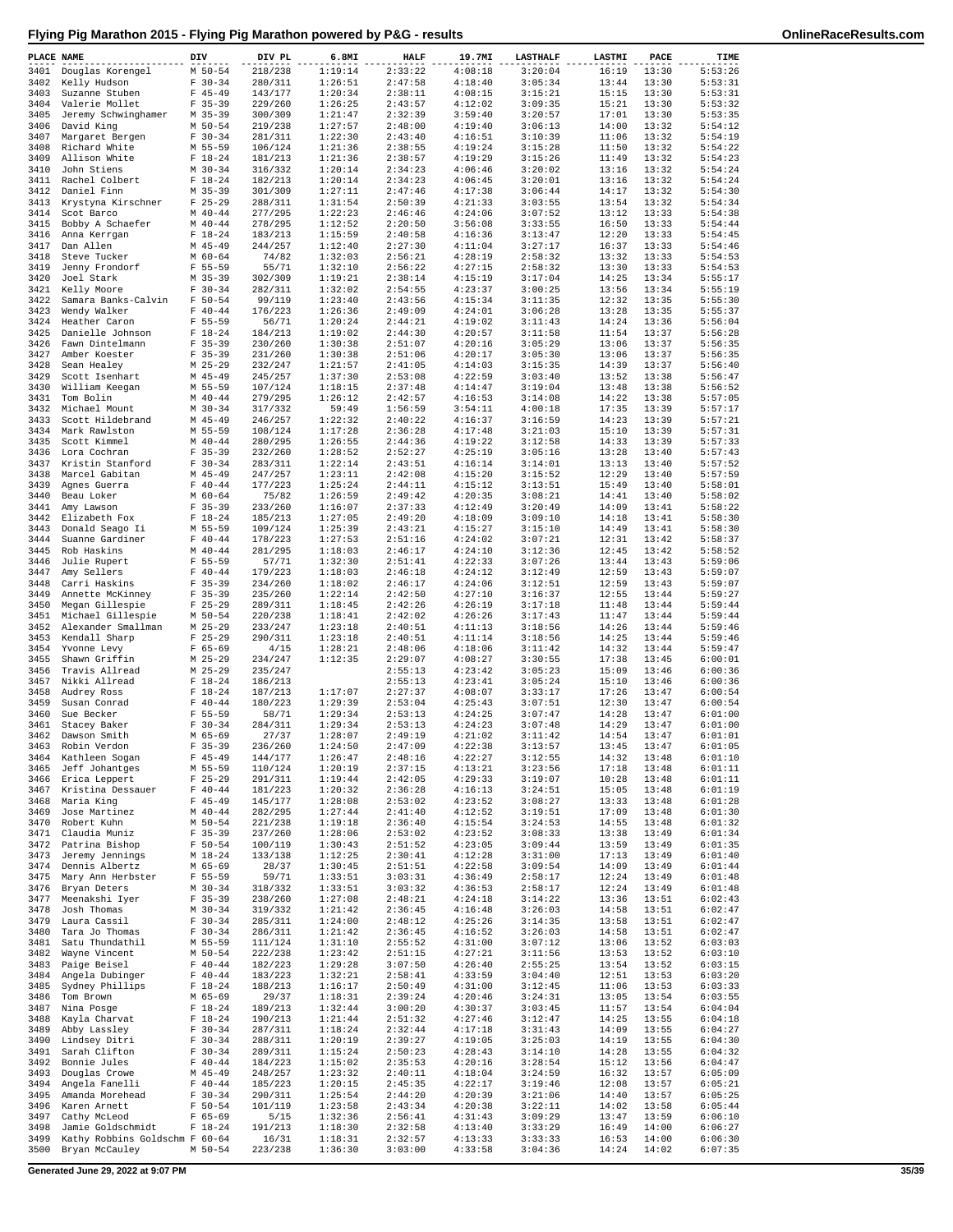| PLACE NAME   |                                               | DIV                      | DIV PL             | 6.8MI              | <b>HALF</b>        | 19.7MI             | <b>LASTHALF</b>    | LASTMI         | PACE           | TIME               |
|--------------|-----------------------------------------------|--------------------------|--------------------|--------------------|--------------------|--------------------|--------------------|----------------|----------------|--------------------|
| 3501         | Mark Miller                                   | $M$ 45-49                | 249/257            | 1:23:43            | 2:44:02            | 4:27:14            | 3:23:37            | 11:18          | 14:02          | 6:07:39            |
| 3502         | Amy Hill                                      | $F$ 45-49                | 146/177            | 1:28:05            | 2:46:38            | 4:15:37            | 3:21:04            | 11:19          | 14:03          | 6:07:41            |
| 3503         | Kristen Laughlin                              | $F 40 - 44$              | 186/223            | 1:34:57            | 2:58:03            | 4:30:54            | 3:09:50            | 14:34          | 14:03          | 6:07:53            |
| 3504         | Jennifer Reynolds                             | $F$ 35-39                | 239/260            |                    |                    |                    |                    | 13:44          | 14:03          | 6:07:54            |
| 3505<br>3506 | Mattie Waddle<br>Joseph Conklin               | $F$ 25-29<br>$M$ 30-34   | 292/311<br>320/332 | 1:19:13<br>1:28:57 | 2:33:47<br>2:45:18 | 4:15:35<br>4:24:34 | 3:34:11<br>3:22:47 | 16:57<br>14:14 | 14:03<br>14:03 | 6:07:58<br>6:08:05 |
| 3507         | Dawn Parks                                    | $F 40 - 44$              | 187/223            | 1:25:56            | 2:49:08            | 4:26:19            | 3:18:59            | 13:42          | 14:03          | 6:08:07            |
| 3508         | Maggie Bogert                                 | $F$ 45-49                | 147/177            | 1:26:20            | 2:51:54            | 4:26:45            | 3:16:14            | 14:54          | 14:04          | 6:08:08            |
| 3509         | Janet Cronstedt                               | $F 65 - 69$              | 6/15               | 1:25:01            | 2:50:40            | 4:27:54            | 3:17:28            | 14:41          | 14:04          | 6:08:08            |
| 3510         | Keith Henderson                               | $M$ 30-34                | 321/332            | 1:32:45            | 2:58:36            | 4:31:21            | 3:10:00            | 13:45          | 14:05          | 6:08:35            |
| 3511         | Lauren Henderson                              | $F$ 35-39                | 240/260            | 1:32:46            | 2:58:36            | 4:31:23            | 3:09:59            | 13:44          | 14:05          | 6:08:35            |
| 3512         | Kelsey McQueen                                | $F 18-24$                | 192/213            | 1:24:49            | 2:47:21            | 4:27:53            | 3:21:22            | 12:57          | 14:05          | 6:08:42            |
| 3513<br>3514 | Jocelin Morrow<br>Robert Obermeyer            | $F 18-24$<br>M 65-69     | 193/213<br>30/37   | 1:16:41<br>1:29:08 | 2:32:24<br>2:53:30 | 4:12:21<br>4:29:02 | 3:36:31<br>3:15:45 | 16:57<br>13:33 | 14:05<br>14:06 | 6:08:55<br>6:09:14 |
| 3515         | Bill Langford                                 | $M$ 45-49                | 250/257            | 1:23:50            | 2:46:54            | 4:23:21            | 3:22:41            | 16:24          | 14:07          | 6:09:34            |
| 3516         | Beth Joy                                      | $F$ 45-49                | 148/177            | 1:21:42            | 2:47:28            | 4:26:27            | 3:22:09            | 14:43          | 14:07          | 6:09:37            |
| 3517         | Arleene Salyer-Oliver F 45-49                 |                          | 149/177            | 1:26:19            | 2:46:13            | 4:25:38            | 3:23:50            | 15:09          | 14:08          | 6:10:02            |
| 3518         | Crystal Oswald                                | $F 30-34$                | 291/311            | 1:29:42            | 2:53:35            | 4:32:12            | 3:16:31            | 14:19          | 14:08          | 6:10:06            |
| 3519         | Victoria Keating                              | $F 30-34$                | 292/311            | 1:29:21            | 2:54:22            | 4:30:30            | 3:15:44            | 15:22          | 14:08          | 6:10:06            |
| 3520         | Caroline Altekruse                            | $F$ 25-29                | 293/311            | 1:28:19            | 2:51:57            | 4:26:47            | 3:18:09            | 13:53          | 14:08          | 6:10:06            |
| 3521<br>3522 | Justin Gray<br>Leslie Cohen                   | $M$ 25-29<br>$F$ 45-49   | 236/247<br>150/177 | 1:22:17<br>1:21:33 | 2:45:31<br>2:47:23 | 4:31:01<br>4:29:20 | 3:24:39<br>3:22:54 | 12:37<br>12:12 | 14:08<br>14:08 | 6:10:09<br>6:10:16 |
| 3523         | Matt Peppo                                    | $M_18-24$                | 134/138            | 1:16:10            | 2:38:40            | 4:18:56            | 3:31:38            | 12:24          | 14:08          | 6:10:17            |
| 3524         | Kristie Allen                                 | $F$ 45-49                | 151/177            | 1:25:13            | 2:43:45            | 4:19:59            | 3:26:33            | 14:40          | 14:08          | 6:10:18            |
| 3525         | Terry Smith                                   | $M$ 30-34                | 322/332            | 1:18:49            | 2:42:22            | 4:23:26            | 3:28:05            | 15:50          | 14:09          | 6:10:26            |
| 3526         | Matthew Smith                                 | $M$ 30-34                | 323/332            | 1:18:49            | 2:42:22            | 4:23:26            | 3:28:06            | 15:56          | 14:09          | 6:10:28            |
| 3527         | Brandon Smith                                 | $M$ 25-29                | 237/247            | 1:18:52            | 2:42:24            | 4:23:31            | 3:28:06            | 16:19          | 14:09          | 6:10:29            |
| 3528<br>3529 | Dawn Hansen<br>John McAllister                | $F 50 - 54$<br>$M$ 60-64 | 102/119            | 1:34:24<br>1:20:36 | 3:00:33<br>2:37:03 | 4:34:35<br>4:24:00 | 3:09:57<br>3:33:49 | 13:31          | 14:09<br>14:10 | 6:10:30<br>6:10:51 |
| 3530         | Timothy Davis                                 | $M$ 40-44                | 76/82<br>283/295   | 1:36:06            | 2:57:27            | 4:33:39            | 3:13:30            | 17:08<br>14:12 | 14:10          | 6:10:57            |
| 3531         | Barry Schuetz                                 | M 55-59                  | 112/124            | 1:35:28            | 3:02:06            | 4:38:04            | 3:08:54            | 13:19          | 14:10          | 6:11:00            |
| 3532         | Julia Sapp                                    | $F 18-24$                | 194/213            | 1:34:42            | 2:54:20            | 4:25:58            | 3:16:44            | 12:20          | 14:10          | 6:11:03            |
| 3533         | Paul Sapp                                     | M 55-59                  | 113/124            | 1:34:42            | 2:54:19            | 4:26:16            | 3:16:45            | 19:57          | 14:10          | 6:11:03            |
| 3534         | Richard Sapp                                  | $M$ 25-29                | 238/247            | 1:34:42            | 2:54:19            | 4:25:53            | 3:16:45            | 12:20          | 14:10          | 6:11:04            |
| 3535         | Stacey Lane                                   | $F 40 - 44$              | 188/223            | 1:32:20            | 3:01:04            | 4:37:50            | 3:10:16            | 13:21          | 14:11          | 6:11:19            |
| 3536<br>3537 | Brandi Weiss Encarnaci F 30-34<br>Kylene Gott | $F 30-34$                | 293/311<br>294/311 | 1:24:20<br>1:16:48 | 2:45:11<br>2:38:25 | 4:31:08<br>4:21:43 | 3:26:17<br>3:33:26 | 14:24<br>15:27 | 14:11<br>14:12 | 6:11:27<br>6:11:51 |
| 3538         | Kathy Han                                     | $F 40 - 44$              | 189/223            | 1:23:05            | 2:42:16            | 4:23:58            | 3:29:37            | 17:19          | 14:12          | 6:11:53            |
| 3539         | Admiral Sanders                               | M 75-79                  | 2/3                | 1:30:36            | 2:54:15            | 4:28:26            | 3:17:46            | 16:06          | 14:12          | 6:12:01            |
| 3540         | Matthew Laird                                 | $M$ 25-29                | 239/247            | 1:56:08            | 3:14:47            | 4:38:54            | 2:57:16            | 13:13          | 14:12          | 6:12:02            |
| 3541         | Lynette McBride                               | $F 40 - 44$              | 190/223            | 1:32:28            | 3:00:41            | 4:35:43            | 3:11:30            | 13:40          | 14:13          | 6:12:10            |
| 3542         | Joyce Hall                                    | $F 60 - 64$              | 17/31              | 1:32:44            | 2:58:35            | 4:34:24            | 3:13:36            | 13:13          | 14:13          | 6:12:11            |
| 3543         | Sandra Bandehas                               | $F$ 45-49                | 152/177            | 1:32:30            | 3:00:42            | 4:35:41            | 3:11:30            | 13:41          | 14:13          | 6:12:11            |
| 3544<br>3545 | Dawn Palfi<br>Jane Timmins                    | $F$ 45-49<br>$F$ 35-39   | 153/177<br>241/260 | 1:26:08<br>1:26:08 | 2:53:21<br>2:53:21 | 4:31:41<br>4:31:40 | 3:18:51<br>3:18:51 | 14:01<br>14:01 | 14:13<br>14:13 | 6:12:12<br>6:12:12 |
| 3546         | Connie Frazee                                 | $F$ 45-49                | 154/177            | 1:20:59            | 2:43:22            | 4:19:26            | 3:28:59            | 16:44          | 14:13          | 6:12:21            |
| 3547         | Marissa Frazee                                | $F 18-24$                | 195/213            | 1:20:59            | 2:43:21            | 4:19:27            | 3:29:00            | 16:44          | 14:13          | 6:12:21            |
| 3548         | Karen L Tuerk                                 | $F 60 - 64$              | 18/31              | 1:33:23            | 2:59:55            | 4:34:33            | 3:12:27            | 14:20          | 14:13          | 6:12:21            |
| 3549         | Richard Kruze                                 | $M$ 60-64                | 77/82              | 1:11:26            | 2:22:57            | 4:14:51            | 3:49:28            | 14:57          | 14:13          | 6:12:24            |
| 3550         | Sabitha Pandit                                | $F 40 - 44$              | 191/223            | 1:28:29            | 2:52:38            | 4:30:54            | 3:19:51            | 15:10          | 14:13          | 6:12:29            |
| 3551<br>3552 | Sharon Sukhai<br>Leah Metelnikow              | $F$ 45-49<br>$F 40 - 44$ | 155/177<br>192/223 | 1:24:23<br>1:32:22 | 2:47:25<br>2:58:41 | 4:28:04<br>4:35:48 | 3:25:38<br>3:14:32 | 15:06<br>14:10 | 14:15<br>14:15 | 6:13:03<br>6:13:12 |
| 3553         | Lori Lucas                                    | $F 40 - 44$              | 193/223            | 1:32:21            | 2:58:41            | 4:35:23            | 3:14:32            | 14:10          | 14:15          | 6:13:13            |
| 3554         | Sarah Crowley                                 | $F 18-24$                | 196/213            | 1:21:13            | 2:49:17            | 4:35:08            | 3:24:00            | 13:51          | 14:15          | 6:13:16            |
| 3555         | Marc Seifert                                  | M 65-69                  | 31/37              | 1:33:11            | 3:01:26            | 4:38:43            | 3:12:00            | 14:32          | 14:16          | 6:13:26            |
| 3556         | Edward Mount                                  | M 55-59                  | 114/124            | 1:37:52            | 3:05:29            | 4:37:55            | 3:08:19            | 14:14          | 14:16          | 6:13:48            |
| 3557         | Stephanie Hodges                              | $F 40 - 44$              | 194/223            | 1:26:25            | 2:51:28            | 4:37:56            | 3:22:46            | 13:30          | 14:17          | 6:14:14            |
| 3558         | Gloria McNeil                                 | $F 50 - 54$              | 103/119            | 1:27:24            | 2:41:57            | 4:12:18            | 3:32:18            | 18:53          | 14:18          | 6:14:15            |
| 3559<br>3560 | Kelly Bottini<br>Jim Strasser                 | $F$ 45-49<br>M 50-54     | 156/177<br>224/238 | 1:36:42<br>1:22:44 | 2:58:55<br>2:41:06 | 4:36:53<br>4:26:11 | 3:15:29<br>3:33:33 | 14:33<br>14:11 | 14:18<br>14:18 | 6:14:23<br>6:14:39 |
| 3561         | Matt Strasser                                 | $M$ 25-29                | 240/247            | 1:22:43            | 2:41:06            | 4:26:07            | 3:33:34            | 14:12          | 14:18          | 6:14:39            |
| 3562         | Emily McBay                                   | $F 40 - 44$              | 195/223            | 1:40:03            | 3:01:50            | 4:36:59            | 3:13:35            | 13:48          | 14:20          | 6:15:24            |
|              | 3563 Kevin Gose                               | $M$ 40-44                | 284/295            | 1:32:04            | 2:51:35            | 4:15:26            | 3:23:57            | 19:23          | 14:20          | 6:15:32            |
|              | 3564 Jessica Dempsey                          | $F 18-24$                | 197/213            | 1:27:46            | 2:51:00            | 4:35:31            | 3:24:39            | 12:39          | 14:21          | 6:15:39            |
| 3565         | Bethany Miller                                | $F 18-24$<br>$F 18-24$   | 198/213            | 1:19:48            | 2:44:51            | 4:22:22            | 3:31:11            | 13:17<br>13:17 | 14:22          | 6:16:01            |
| 3566<br>3567 | Molly Babb<br>Kristi Greenwell                | $F$ 25-29                | 199/213<br>294/311 | 1:19:48<br>1:19:46 | 2:44:51<br>2:44:49 | 4:23:09<br>4:22:22 | 3:31:11<br>3:31:14 | 13:20          | 14:22<br>14:22 | 6:16:01<br>6:16:02 |
| 3568         | Lois Reis                                     | $F 55 - 59$              | 60/71              | 1:37:33            | 3:05:33            | 4:39:59            | 3:10:31            | 13:59          | 14:22          | 6:16:03            |
| 3569         | Tony Briggs                                   | $M$ 45-49                | 251/257            | 1:22:47            | 2:45:59            | 4:26:57            | 3:30:13            | 14:19          | 14:22          | 6:16:11            |
| 3570         | Steve Miller                                  | M 50-54                  | 225/238            | 1:37:32            | 3:05:34            | 4:40:14            | 3:10:50            | 14:20          | 14:22          | 6:16:24            |
| 3571         | Emily Hall                                    | $F 18-24$                | 200/213            | 1:29:27            | 2:55:57            | 4:33:26            | 3:20:37            | 13:52          | 14:23          | 6:16:33            |
| 3572         | Scott Loy                                     | $M$ 25-29<br>$M$ 65-69   | 241/247            | 1:09:59            | 2:24:00            | 4:24:07            | 3:52:48<br>3:19:18 | 17:13          | 14:23          | 6:16:47            |
| 3573<br>3574 | Mike Pollock<br>Alicia Noschang               | $F$ 35-39                | 32/37<br>242/260   | 1:27:14            | 2:57:30            | 4:33:39<br>4:24:03 |                    | 15:26<br>17:25 | 14:23<br>14:23 | 6:16:47<br>6:16:49 |
| 3575         | Junichi Ichikawa                              | $M$ 25-29                | 242/247            | 1:09:19            | 2:27:18            | 4:23:10            | 3:50:02            | 18:10          | 14:25          | 6:17:20            |
| 3576         | Alan Moore                                    | M 65-69                  | 33/37              | 1:29:35            | 3:01:13            | 4:38:00            | 3:16:21            | 15:01          | 14:25          | 6:17:34            |
| 3577         | Kimberly Zellars                              | $F 55 - 59$              | 61/71              | 1:40:55            | 3:09:54            | 4:44:20            | 3:08:06            | 13:18          | 14:26          | 6:17:59            |
| 3578         | Barbara Clark                                 | $F 60 - 64$              | 19/31              | 1:40:55            | 3:09:54            | 4:44:32            | 3:08:06            | 13:18          | 14:26          | 6:17:59            |
| 3579         | Donna Snyder                                  | $F 50-54$                | 104/119            | 1:35:48            | 2:57:09            | 4:29:21            | 3:21:09            | 15:40          | 14:27          | 6:18:18            |
| 3580<br>3581 | Kevin Murphy<br>Susan Kane                    | $M$ 45-49<br>$F 40-44$   | 252/257<br>196/223 | 1:19:59<br>1:31:34 | 2:44:00<br>2:59:21 | 4:27:25<br>4:37:24 | 3:34:22<br>3:19:03 | 15:53<br>13:48 | 14:27<br>14:27 | 6:18:21<br>6:18:23 |
| 3582         | Sarah Carlson                                 | $F$ 25-29                | 295/311            | 1:26:09            | 2:55:19            | 4:36:10            | 3:23:11            | 13:55          | 14:27          | 6:18:30            |
| 3583         | Suzanne Smith                                 | $F 40 - 44$              | 197/223            | 1:27:32            | 2:51:25            | 4:31:41            | 3:27:10            | 13:55          | 14:27          | 6:18:34            |
| 3584         | Kimberly Kleinhenz                            | $F 30-34$                | 295/311            | 1:19:13            | 2:41:49            | 4:32:36            | 3:36:46            | 16:07          | 14:27          | 6:18:34            |
| 3585         | Brent Loebig                                  | M 55-59                  | 115/124            | 1:38:45            | 3:06:36            | 4:39:58            | 3:12:40            | 14:35          | 14:29          | 6:19:15            |
| 3586         | Michelle Ranzer                               | $F 40 - 44$              | 198/223            | 1:28:09            | 2:53:16            | 4:32:17            | 3:26:49            | 16:01          | 14:31          | 6:20:04            |
| 3587<br>3588 | Narmada Nanjundan<br>Caren Della Cioppa       | $F$ 45-49<br>$F 65 - 69$ | 157/177<br>7/15    | 1:29:50<br>1:25:59 | 2:53:00<br>2:49:33 | 4:33:56<br>4:31:48 | 3:27:05<br>3:30:58 | 15:51<br>15:47 | 14:31<br>14:32 | 6:20:04<br>6:20:31 |
| 3589         | Deb Denney                                    | $F 55 - 59$              | 62/71              | 1:37:35            | 3:05:34            | 4:43:15            | 3:15:14            | 15:01          | 14:33          | 6:20:48            |
| 3590         | Amy Miller                                    | $F$ 45-49                | 158/177            | 1:37:33            | 3:07:08            | 4:41:52            | 3:13:41            | 15:00          | 14:33          | 6:20:49            |
| 3591         | Averil Rescober                               | $M$ 30-34                | 324/332            | 1:31:07            | 2:51:47            | 4:34:59            | 3:29:11            | 15:24          | 14:33          | 6:20:58            |
| 3592         | Emily Schmidt                                 | $F 18-24$                | 201/213            | 1:35:11            | 3:02:20            | 4:40:12            | 3:18:40            | 13:43          | 14:33          | 6:21:00            |
| 3593         | Annie Jasinski                                | $F 50-54$                | 105/119            |                    | 3:08:08            | 4:42:03            | 3:12:55            | 14:34          | 14:33          | 6:21:03            |
| 3594<br>3595 | Marlin Gawith<br>Kristen Williams             | $M$ 40-44<br>$F 30-34$   | 285/295<br>296/311 | 1:27:07<br>1:29:02 | 2:52:37<br>2:57:52 | 4:33:47<br>4:38:39 | 3:28:42<br>3:23:27 | 15:59<br>15:10 | 14:34<br>14:34 | 6:21:18<br>6:21:18 |
| 3596         | Patricia Lehman                               | $F 60-64$                | 20/31              | 1:37:10            | 3:04:56            | 4:42:44            | 3:16:31            | 15:16          | 14:34          | 6:21:27            |
| 3597         | Julie Schweickart                             | $F$ 45-49                | 159/177            | 1:22:11            | 2:50:12            | 4:32:22            | 3:31:29            | 16:04          | 14:35          | 6:21:40            |
| 3598         | Stan Traylor                                  | $M$ 35-39                | 303/309            | 1:18:07            | 2:47:24            | 4:30:04            | 3:34:20            | 16:39          | 14:35          | 6:21:44            |
| 3599         | Chris Griswold                                | $M$ 40-44                | 286/295            | 1:19:55            | 2:39:19            | 4:25:50            | 3:42:33            | 15:55          | 14:35          | 6:21:52            |
| 3600         | Sarah Shepherd                                | $F$ 25-29                | 296/311            | 1:27:36            | 2:52:24            | 4:38:37            | 3:30:02            | 14:16          | 14:36          | 6:22:25            |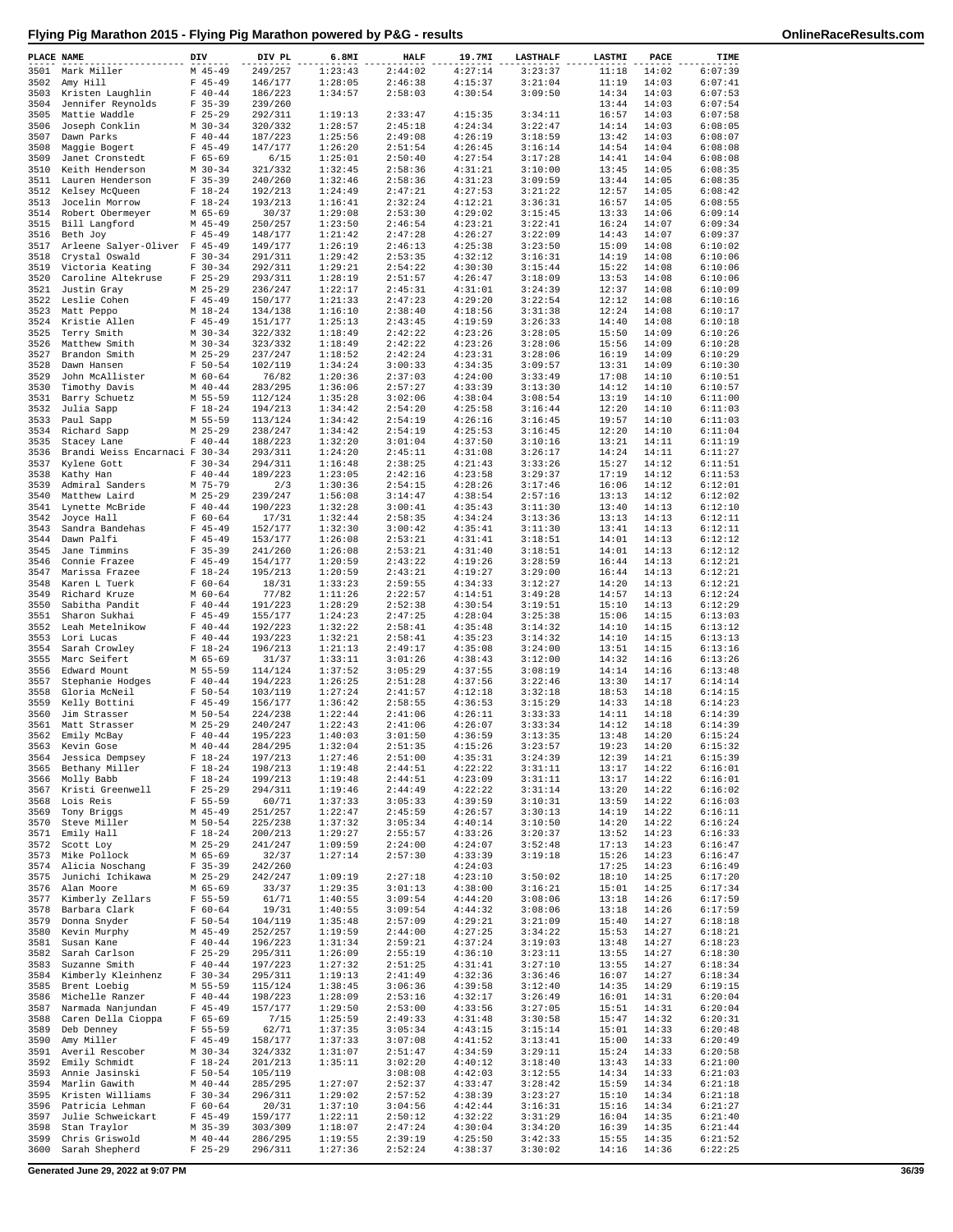| PLACE NAME   |                                               | DIV                      | DIV PL             | 6.8MI              | <b>HALF</b>        | 19.7MI             | <b>LASTHALF</b>    | LASTMI         | PACE           | TIME               |
|--------------|-----------------------------------------------|--------------------------|--------------------|--------------------|--------------------|--------------------|--------------------|----------------|----------------|--------------------|
| 3601         | Jennifer Hale                                 | $F$ 45-49                | 160/177            | 1:35:06            | 3:00:19            | 4:41:13            | 3:22:20            | 15:11          | 14:37          | 6:22:39            |
| 3602         | Valerie Fightmaster                           | $F 40 - 44$              | 199/223            | 1:17:34            | 2:53:42            | 4:29:16            | 3:29:05            | 15:10          | 14:37          | 6:22:47            |
| 3603         | Glen Paulsen                                  | M 65-69                  | 34/37              | 1:15:58            | 2:41:58            | 4:26:25            | 3:41:09            | 18:14          | 14:38          | 6:23:06            |
| 3604         | Chalet Jules                                  | $F 55 - 59$              | 63/71              | 1:32:54            | 3:01:46            | 4:40:51            | 3:21:26            | 16:12          | 14:38          | 6:23:12            |
| 3605<br>3606 | Justin Williamson<br>Nancy Clements           | M 35-39<br>$F 50 - 54$   | 304/309<br>106/119 | 1:18:31<br>1:37:35 | 2:38:45<br>3:07:07 | 4:25:02<br>4:43:23 | 3:44:29<br>3:16:38 | 18:05<br>15:45 | 14:38<br>14:39 | 6:23:13<br>6:23:44 |
| 3607         | Irene Cheruiyot                               | $F 40 - 44$              | 200/223            | 1:35:49            | 3:03:29            | 4:43:04            | 3:20:34            | 15:23          | 14:40          | 6:24:03            |
| 3608         | Dawn Young                                    | $F 40 - 44$              | 201/223            | 1:24:13            | 2:40:21            | 4:15:44            | 3:43:57            | 17:02          | 14:41          | 6:24:18            |
| 3609         | Patrick Thibodeaux                            | $M$ 40-44                | 287/295            | 1:31:34            | 3:03:49            | 4:45:50            | 3:20:41            | 11:19          | 14:41          | 6:24:29            |
| 3610         | Chris Christofield                            | M 75-79                  | 3/3                | 1:38:01            |                    | 4:46:45            |                    | 13:41          | 14:41          | 6:24:29            |
| 3611         | Saundra Boyer                                 | $F 40 - 44$              | 202/223            | 1:39:56            | 3:04:55            | 4:41:29            | 3:19:49            | 15:47          | 14:42          | 6:24:43            |
| 3612         | Catherine Labaere                             | $F 55 - 59$              | 64/71              | 1:32:27            | 2:56:34            | 4:35:32            | 3:28:29            | 16:37          | 14:42          | 6:25:03            |
| 3613<br>3614 | Andrew Thorman<br>Joseph Doench               | $M$ 30-34<br>M 55-59     | 325/332<br>116/124 | 1:22:45<br>1:12:59 | 2:50:37<br>2:43:39 | 4:32:05<br>4:32:49 | 3:34:36<br>3:41:50 | 17:58<br>18:07 | 14:43<br>14:43 | 6:25:13<br>6:25:29 |
| 3615         | Monalee Vyas                                  | $F 40 - 44$              | 203/223            | 1:32:05            | 3:01:49            | 4:43:08            | 3:23:53            | 15:05          | 14:44          | 6:25:42            |
| 3616         | Brian Kuntz                                   | $M$ 35-39                | 305/309            | 1:27:24            | 2:44:39            | 4:28:29            | 3:41:16            | 16:11          | 14:44          | 6:25:54            |
| 3617         | Gregory Dargie                                | $M$ 50-54                | 226/238            | 1:42:26            | 3:08:06            | 4:43:39            | 3:18:01            | 15:09          | 14:45          | 6:26:07            |
| 3618         | Myra Willwerth                                | $F 30-34$                | 297/311            | 1:28:16            | 3:00:54            | 4:46:47            | 3:25:16            | 14:58          | 14:45          | 6:26:10            |
| 3619         | Lindsey Flower                                | $F$ 25-29                | 297/311            | 1:28:17            | 3:00:54            | 4:46:48            | 3:25:17            | 14:58          | 14:45          | 6:26:11            |
| 3620         | Matthew Temby                                 | $M$ 01-17                | 7/7                | 1:15:54            | 2:34:27            | 4:27:12            | 3:51:56            | 14:45          | 14:45          | 6:26:23            |
| 3621<br>3622 | Joanna Childers<br>Olivia Wolber              | $F 18-24$<br>$F 18-24$   | 202/213<br>203/213 | 1:27:26<br>1:25:14 | 2:50:12<br>2:53:39 | 4:33:00<br>4:45:29 | 3:36:26<br>3:33:12 | 14:40<br>15:12 | 14:46<br>14:46 | 6:26:38<br>6:26:50 |
| 3623         | Eric Willoughby                               | $M$ 30-34                | 326/332            | 1:32:17            | 3:08:37            | 4:32:50            | 3:18:29            | 15:45          | 14:47          | 6:27:05            |
| 3624         | Deanna Easter                                 | $F 30-34$                | 298/311            | 1:25:36            | 2:52:21            | 4:34:56            | 3:34:51            | 15:41          | 14:47          | 6:27:12            |
| 3625         | Susan Wesley                                  | $F 60 - 64$              | 21/31              | 1:37:55            | 3:11:10            | 4:47:56            | 3:16:06            | 14:19          | 14:47          | 6:27:15            |
| 3626         | Mark Venturini                                | $M$ 40-44                | 288/295            | 1:16:08            | 2:48:57            | 4:35:16            | 3:38:51            | 18:24          | 14:49          | 6:27:47            |
| 3627         | Margaret Wojtowicz                            | $F 65 - 69$              | 8/15               | 1:31:52            | 3:03:51            | 4:44:29            | 3:24:13            | 15:54          | 14:49          | 6:28:03            |
| 3628         | Kelly Scales                                  | $F$ 35-39                | 243/260            | 1:33:58            | 3:08:20            | 4:45:26            | 3:20:11            | 14:44          | 14:50          | 6:28:30            |
| 3629<br>3630 | Carolyn Burke<br>Amber Kepley                 | $F$ 25-29<br>$F 30-34$   | 298/311<br>299/311 | 1:24:11<br>1:16:57 | 2:55:36<br>2:41:38 | 4:38:05<br>4:26:05 | 3:33:31<br>3:47:54 | 17:47<br>20:36 | 14:52<br>14:52 | 6:29:07<br>6:29:31 |
| 3631         | Judy Moermond                                 | $F 50 - 54$              | 107/119            | 1:34:01            | 3:02:27            | 4:46:38            | 3:27:09            | 15:06          | 14:53          | 6:29:35            |
| 3632         | Kathy Stevie                                  | $F 60 - 64$              | 22/31              | 1:32:11            | 2:56:22            | 4:46:41            | 3:33:14            | 15:07          | 14:53          | 6:29:36            |
| 3633         | Aimee Burton                                  | $F$ 35-39                | 244/260            | 1:25:04            | 2:52:02            | 4:46:53            | 3:37:35            | 14:43          | 14:53          | 6:29:37            |
| 3634         | Tamara Braden                                 | $F$ 35-39                | 245/260            | 1:25:04            | 2:52:02            | 4:46:36            | 3:37:35            | 19:55          | 14:53          | 6:29:37            |
| 3635         | Temeisha Bush                                 | $F$ 35-39                | 246/260            | 1:35:47            | 3:03:27            | 4:44:45            | 3:26:25            | 14:45          | 14:53          | 6:29:52            |
| 3636         | Alexa Brown                                   | $F$ 25-29                | 299/311            | 1:24:11            | 2:55:31            | 4:37:51            | 3:34:30            | 18:22          | 14:54          | 6:30:00            |
| 3637         | Wayne Hinaman                                 | $M$ 80-84                | 1/1                | 1:38:12            | 3:10:33            | 4:51:30            | 3:19:36            | 14:17<br>14:55 | 14:54          | 6:30:08            |
| 3638<br>3639 | Areli Ibarra<br>Ron Hunter                    | $F 30 - 34$<br>M 50-54   | 300/311<br>227/238 | 1:41:39<br>1:28:58 | 3:13:54<br>2:55:34 | 4:52:28<br>4:42:02 | 3:16:52<br>3:35:19 | 15:07          | 14:55<br>14:56 | 6:30:45<br>6:30:53 |
| 3640         | Lauryn Padgett                                | $F$ 25-29                | 300/311            | 1:30:45            | 3:03:43            | 4:43:25            | 3:27:33            | 15:50          | 14:56          | 6:31:15            |
| 3641         | Nicholas Padgett                              | $M$ 30-34                | 327/332            | 1:30:46            | 3:03:43            | 4:43:25            | 3:27:33            | 15:50          | 14:56          | 6:31:15            |
| 3642         | Linda Garbo                                   | $F 65 - 69$              | 9/15               | 1:31:37            | 3:00:12            | 4:42:27            | 3:31:12            | 16:37          | 14:57          | 6:31:23            |
| 3643         | Erin Kinne                                    | $F$ 25-29                | 301/311            | 1:19:15            | 2:36:43            | 4:28:42            | 3:54:43            | 10:32          | 14:57          | 6:31:25            |
| 3644         | Marisa Banes                                  | $F$ 35-39                | 247/260            | 1:37:08            | 3:04:05            | 4:44:03            | 3:27:25            | 14:44          | 14:57          | 6:31:30            |
| 3645         | Laura Rogge                                   | $F$ 45-49                | 161/177            | 1:37:03            | 3:02:29            | 4:44:12            | 3:29:35            | 15:37          | 14:58          | 6:32:04            |
| 3646<br>3647 | Katie Turpin<br>Phanendar Bandlapalli M 35-39 | $F$ 35-39                | 248/260<br>306/309 | 1:23:33<br>1:30:44 | 2:56:02<br>2:57:35 | 4:46:04<br>4:43:56 | 3:36:21<br>3:35:32 | 15:19<br>15:21 | 14:59<br>15:01 | 6:32:23<br>6:33:06 |
| 3648         | Rita Bowles                                   | $F 65 - 69$              | 10/15              | 1:36:35            | 3:06:06            | 4:44:52            | 3:27:15            | 19:35          | 15:01          | 6:33:20            |
| 3649         | Alicia Loughry                                | $F 30-34$                | 301/311            | 1:28:00            | 2:53:58            | 4:41:14            | 3:39:28            | 16:39          | 15:01          | 6:33:25            |
| 3650         | Andrea Hopkins                                | $F$ 45-49                | 162/177            | 1:27:31            | 2:53:46            | 4:39:30            | 3:40:12            | 16:42          | 15:03          | 6:33:58            |
| 3651         | Amanda Deskins                                | $F 18-24$                | 204/213            | 1:31:51            | 2:58:32            | 4:41:25            | 3:35:32            | 15:55          | 15:03          | 6:34:04            |
| 3652         | Michael Kleingers                             | $M$ 30-34                | 328/332            | 1:31:51            | 2:58:33            | 4:41:39            | 3:35:32            | 15:55          | 15:03          | 6:34:04            |
| 3653         | Nathan Fite                                   | $M$ 40-44                | 289/295            | 1:23:55            | 2:51:38            | 4:37:55            | 3:42:38            |                | 15:03          | 6:34:16            |
| 3654<br>3655 | Margaret Sullivan<br>Brenda Doucette          | $F 18-24$<br>$F 50 - 54$ | 205/213<br>108/119 | 1:18:47<br>1:37:41 | 2:43:15<br>3:06:31 | 4:34:10<br>4:45:32 | 3:51:08<br>3:27:52 | 20:44<br>16:45 | 15:04<br>15:04 | 6:34:22<br>6:34:23 |
| 3656         | Ed Burns                                      | M 60-64                  | 78/82              | 1:37:41            | 3:06:31            | 4:45:09            | 3:27:58            | 16:51          | 15:04          | 6:34:28            |
| 3657         | Shiori Narishige                              | $F 18-24$                | 206/213            | 1:14:12            | 2:35:13            | 4:38:44            | 3:59:38            | 18:02          | 15:05          | 6:34:50            |
| 3658         | Lori Checkley                                 | $F 50 - 54$              | 109/119            | 1:34:11            | 3:01:16            | 4:40:10            | 3:33:42            | 17:46          | 15:05          | 6:34:58            |
| 3659         | Justin Staubach                               | $M$ 25-29                | 243/247            | 1:18:36            | 2:36:17            | 4:35:32            | 3:58:47            | 16:08          | 15:05          | 6:35:03            |
| 3660         | Melanie Bates                                 | $F 60 - 64$              | 23/31              | 1:39:15            | 3:12:40            | 4:52:59            | 3:22:32            | 15:21          | 15:06          | 6:35:12            |
| 3661         | Heidi Scherzer                                | $F$ 35-39                | 249/260            | 1:35:32            | 2:59:39            | 4:42:50            | 3:35:47            | 18:02          | 15:06          | 6:35:25            |
| 3662         | Carrie Palmer<br>3663 Theresa Lauer           | $F$ 25-29<br>$F 50 - 54$ | 302/311<br>110/119 | 1:32:49<br>1:28:52 | 3:01:44<br>2:57:14 | 4:46:11<br>4:48:10 | 3:34:03<br>3:38:50 | 16:41<br>16:23 | 15:07<br>15:07 | 6:35:47<br>6:36:03 |
| 3664         | Christa Hamra                                 | $F 40 - 44$              | 204/223            | 1:35:08            | 3:05:05            | 4:43:13            | 3:31:07            | 14:35          | 15:08          | 6:36:11            |
| 3665         | Maryanna Hall                                 | $F 30 - 34$              | 302/311            | 1:35:09            | 3:05:05            | 4:43:18            | 3:31:07            | 14:35          | 15:08          | 6:36:11            |
| 3666         | Andrew Angel                                  | $M_18-24$                | 135/138            | 1:42:58            | 3:19:03            | 5:01:34            | 3:17:11            | 10:46          | 15:08          | 6:36:14            |
| 3667         | Melissa Hedden                                | $F$ 45-49                | 163/177            | 1:30:30            | 2:59:03            | 4:47:21            | 3:37:13            | 16:08          | 15:08          | 6:36:16            |
| 3668         | Michael Braun                                 | M 55-59                  | 117/124            | 1:32:55<br>1:27:23 | 3:05:57            | 4:48:21            | 3:30:21            | 14:15          | 15:08          | 6:36:17            |
| 3669<br>3670 | Lora Brand<br>William Shreve                  | $F 40 - 44$<br>M 65-69   | 205/223<br>35/37   | 1:43:46            | 2:52:12<br>3:18:58 | 4:40:31<br>4:57:45 | 3:44:42<br>3:18:03 | 15:39<br>14:50 | 15:09<br>15:10 | 6:36:53<br>6:37:00 |
| 3671         | Emily Shreve                                  | $F$ 35-39                | 250/260            | 1:43:47            | 3:18:20            | 4:57:45            | 3:18:41            | 14:48          | 15:10          | 6:37:01            |
| 3672         | Roosevelt Giles                               | $M$ 45-49                | 253/257            | 1:34:01            | 3:00:44            | 4:45:36            | 3:36:50            | 16:33          | 15:11          | 6:37:34            |
| 3673         | Miriam Jackobs                                | $F 75 - 79$              | 1/2                | 1:41:39            | 3:16:43            | 4:54:31            | 3:21:02            | 13:55          | 15:11          | 6:37:45            |
| 3674         | Lucia Smith                                   | $F$ 35-39                | 251/260            | 1:25:23            | 2:58:49            | 4:47:04            | 3:39:07            | 16:04          | 15:12          | 6:37:56            |
| 3675         | Jeff Smith                                    | M 50-54                  | 228/238            | 1:25:23            | 2:58:50            | 4:47:05            | 3:39:07            | 16:04          | 15:12          | 6:37:56            |
| 3676<br>3677 | Stephanie Nolan<br>Ryan Cole                  | $F$ 25-29<br>$M$ 35-39   | 303/311<br>307/309 | 1:32:13<br>1:25:47 | 3:02:26<br>2:53:37 | 4:46:30<br>4:45:03 | 3:35:42<br>3:44:59 | 15:15<br>12:10 | 15:12<br>15:13 | 6:38:07<br>6:38:35 |
| 3678         | Casey Jones Jr                                | M 55-59                  | 118/124            | 1:34:23            | 3:08:46            | 4:50:52            | 3:29:53            | 16:18          | 15:13          | 6:38:38            |
| 3679         | Jean Sepate                                   | $F 65 - 69$              | 11/15              | 1:40:45            | 3:12:38            | 4:53:13            | 3:26:29            | 15:43          | 15:14          | 6:39:07            |
| 3680         | Katherine Posge                               | $F$ 25-29                | 304/311            | 1:29:27            | 2:54:28            | 4:42:40            | 3:44:44            | 15:39          | 15:15          | 6:39:12            |
| 3681         | James Popa                                    | $M$ 45-49                | 254/257            | 1:26:24            | 2:52:10            | 4:39:25            | 3:47:07            | 17:12          | 15:15          | 6:39:17            |
| 3682         | Dina Popa                                     | $F$ 45-49                | 164/177            | 1:26:25            | 2:52:01            | 4:39:37            | 3:47:16            | 17:12          | 15:15          | 6:39:17            |
| 3683         | Cullen Zelachowski                            | $M_18-24$                | 136/138            | 1:31:56            | 3:06:33            | 4:51:37            | 3:32:46            | 13:56          | 15:15          | 6:39:18            |
| 3684         | Emily Markey                                  | $F 18-24$<br>$F 40 - 44$ | 207/213            | 1:31:56            | 3:06:31            | 4:51:11            | 3:32:50            | 13:59          | 15:15          | 6:39:21            |
| 3685<br>3686 | Lina McElwee<br>Ken Hoffman                   | $M$ 40-44                | 206/223<br>290/295 | 1:31:39<br>1:31:51 | 3:00:35<br>3:00:48 | 4:51:24<br>4:40:38 | 3:38:47<br>3:38:39 | 15:30<br>15:38 | 15:15<br>15:15 | 6:39:22<br>6:39:26 |
| 3687         | Cara Chrisman                                 | $F 40 - 44$              | 207/223            | 1:31:39            | 3:01:36            | 4:46:06            | 3:38:11            | 17:22          | 15:16          | 6:39:47            |
| 3688         | Brooklyn Chrisman                             | $F 18-24$                | 208/213            | 1:31:38            | 3:01:35            | 4:46:05            | 3:38:13            | 17:24          | 15:16          | 6:39:47            |
| 3689         | Phyllis Sizemore                              | $F 65 - 69$              | 12/15              | 1:34:57            | 3:06:13            | 4:47:32            | 3:33:42            | 17:28          | 15:16          | 6:39:55            |
| 3690         | Brooke Megenhardt                             | $F$ 25-29                | 305/311            | 1:32:08            | 3:03:12            | 4:58:20            | 3:36:52            | 13:17          | 15:17          | 6:40:04            |
| 3691         | Linda Borns                                   | $F$ 45-49                | 165/177            | 1:25:02            | 2:53:16            | 4:45:34            | 3:46:57            | 15:37          | 15:17          | 6:40:13            |
| 3692<br>3693 | Evelyn Watkins<br>Lisa Mell                   | $F 30 - 34$<br>$F$ 45-49 | 303/311<br>166/177 | 1:31:59<br>1:45:42 | 3:11:51<br>3:19:56 | 5:02:03<br>5:00:13 | 3:29:20<br>3:21:43 | 13:05<br>15:24 | 15:19<br>15:20 | 6:41:10<br>6:41:39 |
| 3694         | Bev Grote                                     | $F 50 - 54$              | 111/119            | 1:45:42            | 3:19:57            | 5:00:24            | 3:21:42            | 15:24          | 15:20          | 6:41:39            |
| 3695         | Linda Reiring                                 | $F$ 45-49                | 167/177            | 1:45:43            | 3:19:58            | 5:00:30            | 3:21:42            | 15:24          | 15:20          | 6:41:39            |
| 3696         | Rocio Walls                                   | $F$ 45-49                | 168/177            | 1:32:07            | 3:03:12            | 4:58:20            | 3:38:28            | 14:48          | 15:20          | 6:41:39            |
| 3697         | Carolyn Mitchell                              | $F 75 - 79$              | 2/2                | 1:44:32            | 3:15:39            | 4:55:05            | 3:26:21            | 15:03          | 15:21          | 6:42:00            |
| 3698         | Jackie Quispe                                 | $F$ 25-29                | 306/311            | 1:20:23            | 2:50:39            | 4:50:40            | 3:51:47            | 11:45          | 15:22          | 6:42:26            |
| 3699         | Dannielle Dickenherr                          | $F 18-24$                | 209/213            | 1:20:23            | 2:50:39            | 4:50:40            | 3:51:47            | 11:45          | 15:22          | 6:42:26            |
| 3700         | Maryam Zakariya                               | $F 40 - 44$              | 208/223            | 1:20:33            | 2:46:08            | 4:47:52            | 3:56:31            | 15:07          | 15:23          | 6:42:38            |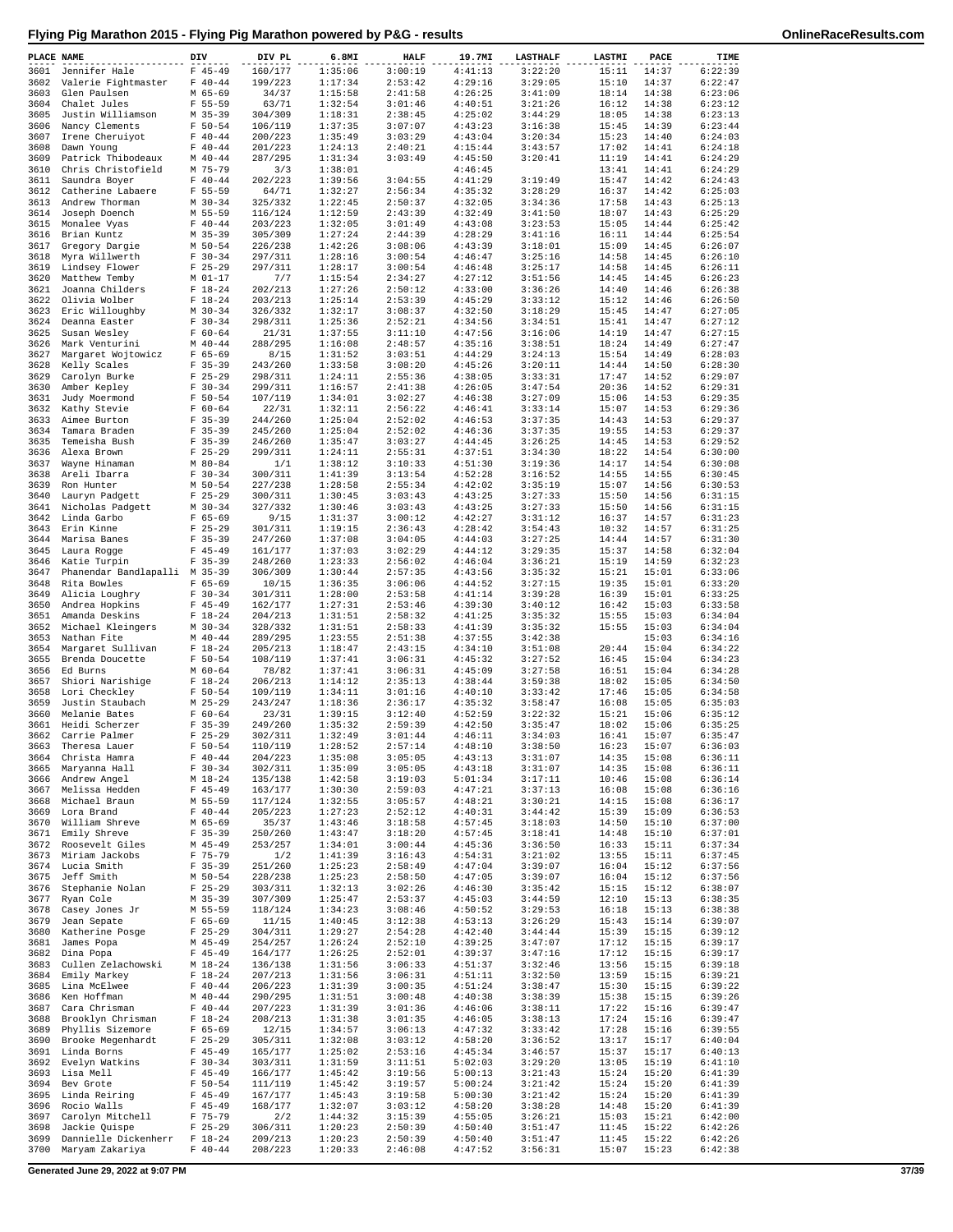| PLACE NAME   |                                                    | DIV                        | DIV PL             | 6.8MI              | <b>HALF</b>        | 19.7MI             | <b>LASTHALF</b>    | LASTMI           | PACE           | TIME               |
|--------------|----------------------------------------------------|----------------------------|--------------------|--------------------|--------------------|--------------------|--------------------|------------------|----------------|--------------------|
|              | 3701 Arissa Volk                                   | $F 30-34$                  | 304/311            | 1:49:18            | 3:20:37            | 5:00:23            | 3:22:09            | 15:25            | 15:23          | 6:42:46            |
| 3702         | Dave Lewis                                         | $M$ 40-44                  | 291/295            | 1:29:29            | 3:00:33            | 4:48:23            | 3:42:21            | 17:10            | 15:23          | 6:42:53            |
| 3703<br>3704 | Sebrina Johnson<br>Janie Montague                  | $F 50 - 54$<br>$F 40 - 44$ | 112/119<br>209/223 | 1:36:01<br>1:27:46 | 3:10:25<br>2:53:25 | 4:52:53<br>4:45:58 | 3:32:49<br>3:49:49 | 16:39<br>16:44   | 15:24<br>15:24 | 6:43:13<br>6:43:14 |
| 3705         | Toni Dunlap                                        | $F$ 35-39                  | 252/260            | 1:35:58            | 3:10:21            | 4:53:00            | 3:33:11            | 16:53            | 15:25          | 6:43:31            |
| 3706         | Issy Frye                                          | $F$ 25-29                  | 307/311            | 1:37:58            | 3:06:40            | 4:51:53            | 3:37:17            | 18:08            | 15:26          | 6:43:57            |
| 3707         | Alexandra Clark                                    | $F$ 25-29                  | 308/311            | 1:25:37            | 2:43:06            | 4:29:22            | 4:01:20            | 20:28            | 15:27          | 6:44:25            |
| 3708         | Michael Perez                                      | M 50-54                    | 229/238            | 1:32:31            | 3:12:24            | 5:02:27            | 3:32:43            | 15:15            | 15:28          | 6:45:07            |
| 3709<br>3710 | Jennifer Zuelch<br>Laura Ceraolo                   | $F 40 - 44$<br>$F$ 45-49   | 210/223<br>169/177 | 1:32:32<br>1:32:30 | 3:12:23<br>3:12:23 | 5:02:29<br>5:02:28 | 3:32:45<br>3:32:45 | 15:15<br>15:15   | 15:28<br>15:28 | 6:45:08<br>6:45:08 |
| 3711         | Mark Pruden                                        | $M$ 60-64                  | 79/82              | 1:28:35            | 2:50:32            | 4:38:43            | 3:54:52            | 20:37            | 15:29          | 6:45:23            |
| 3712         | Johnathan Hauck                                    | $M$ 30-34                  | 329/332            | 1:44:20            | 3:18:51            | 4:59:58            | 3:26:48            | 16:04            | 15:29          | 6:45:39            |
| 3713         | Connie Heintz                                      | $F 60 - 64$                | 24/31              | 1:44:20            | 3:18:52            | 4:59:58            | 3:26:49            | 16:05            | 15:30          | 6:45:41            |
| 3714         | Stephen Wright                                     | M 50-54                    | 230/238            | 1:29:33            | 2:59:21            | 4:46:26            | 3:46:38            | 17:15            | 15:30          | 6:45:58            |
| 3715<br>3716 | Tyler Frazier<br>Miranda Deaton                    | $M$ 25-29<br>$F$ 35-39     | 244/247<br>253/260 | 56:20<br>1:34:53   | 2:37:43<br>3:05:27 | 5:03:52<br>4:47:59 | 4:09:03<br>3:41:42 | 5:35<br>14:53    | 15:32<br>15:33 | 6:46:46<br>6:47:08 |
| 3717         | Jeff Finke                                         | $M$ 25-29                  | 245/247            | 56:17              | 2:37:44            | 5:03:55            | 4:09:29            | 6:02             | 15:33          | 6:47:12            |
| 3718         | Arden Wander                                       | M 70-74                    | 5/6                | 1:41:02            | 3:18:12            | 4:55:32            | 3:29:11            | 15:48            | 15:33          | 6:47:22            |
| 3719         | Lorri Howes                                        | $F 50 - 54$                | 113/119            | 1:19:31            | 2:43:16            | 4:48:38            | 4:04:12            | 16:11            | 15:34          | 6:47:28            |
| 3720         | Jeffrey Howes                                      | M 55-59                    | 119/124            | 1:19:31            | 2:43:15            | 4:49:02            | 4:04:14            | 16:11            | 15:34          | 6:47:29            |
| 3721         | Jennifer Ortlepp                                   | $F$ 35-39                  | 254/260            | 1:36:15            | 3:05:45            | 4:52:18            | 3:42:32            | 15:54            | 15:35          | 6:48:16            |
| 3722<br>3723 | Jaimie Frazier<br>Janet Glaesner                   | $F$ 25-29<br>$F 50 - 54$   | 309/311<br>114/119 | 56:20<br>1:23:28   | 2:37:43<br>2:49:04 | 5:03:27<br>4:52:34 | 4:10:40<br>3:59:33 | 7:55<br>19:47    | 15:36<br>15:36 | 6:48:22<br>6:48:37 |
| 3724         | Lisa Graham                                        | $F$ 45-49                  | 170/177            | 1:32:30            | 3:04:23            | 4:56:21            | 3:44:39            | 17:26            | 15:37          | 6:49:01            |
| 3725         | Tracy Cole                                         | $F 40 - 44$                | 211/223            | 1:38:30            | 3:13:03            | 4:52:45            | 3:36:01            | 17:35            | 15:37          | 6:49:03            |
| 3726         | Tammy Werner                                       | $F 40 - 44$                | 212/223            | 1:38:30            | 3:15:45            | 4:52:43            | 3:33:19            | 17:35            | 15:37          | 6:49:04            |
| 3727         | Cary Watson                                        | M 50-54                    | 231/238            | 1:39:16            | 3:14:06            | 5:03:33            | 3:35:13            | 14:06            | 15:38          | 6:49:18            |
| 3728<br>3729 | James McFarland                                    | $M$ 40-44<br>$F 40 - 44$   | 292/295<br>213/223 | 1:43:09<br>1:36:08 | 3:09:34<br>3:08:35 | 4:52:01<br>4:55:05 | 3:39:49<br>3:41:03 | 16:35<br>16:27   | 15:38<br>15:39 | 6:49:23<br>6:49:38 |
| 3730         | Charletti Bauman<br>James Bauman                   | $M$ 45-49                  | 255/257            | 1:36:08            | 3:08:35            | 4:56:47            | 3:41:04            | 16:27            | 15:39          | 6:49:38            |
| 3731         | Kyle Horseman                                      | $M$ 30-34                  | 330/332            | 1:31:08            | 3:04:47            | 4:53:08            | 3:45:08            | 16:22            | 15:39          | 6:49:54            |
| 3732         | Toni Surette                                       | $F 60 - 64$                | 25/31              | 1:43:46            | 3:18:17            | 4:59:11            | 3:31:59            | 16:46            | 15:40          | 6:50:15            |
| 3733         | Jane Dietrich                                      | $F 55 - 59$                | 65/71              | 1:48:07            | 3:24:16            | 5:04:05            | 3:26:48            | 16:18            | 15:42          | 6:51:04            |
| 3734         | Catherine Smith                                    | $F 55 - 59$                | 66/71              | 1:48:08            | 3:24:19            | 5:03:55            | 3:26:47            | 16:20            | 15:42          | 6:51:05            |
| 3735<br>3736 | Richard Williams<br>Jaime Meyers                   | $M$ 25-29<br>$F$ 35-39     | 246/247<br>255/260 | 1:09:10<br>1:45:06 | 2:23:00<br>3:19:34 | 4:30:24<br>5:01:47 | 4:29:07<br>3:32:43 | 21:45<br>16:57   | 15:44<br>15:45 | 6:52:06<br>6:52:17 |
| 3737         | Melissa Hagenmaier                                 | $F$ 35-39                  | 256/260            | 1:45:06            | 3:19:35            | 5:01:47            | 3:32:43            | 16:57            | 15:45          | 6:52:17            |
| 3738         | Heather Shrader                                    | $F 30 - 34$                | 305/311            | 1:34:29            | 3:13:08            | 5:02:49            | 3:40:00            | 16:39            | 15:47          | 6:53:08            |
| 3739         | Kiwa Murakami                                      | $F$ 35-39                  | 257/260            | 1:34:16            | 3:03:35            | 4:48:05            | 3:50:06            | 14:42            | 15:48          | 6:53:40            |
| 3740         | Connie Hollins                                     | $F 60 - 64$                | 26/31              | 1:44:37            | 3:16:35            | 5:00:47            | 3:37:16            | 16:53            | 15:48          | 6:53:51            |
| 3741<br>3742 | Nancy Zadek                                        | $F 65 - 69$                | 13/15              | 1:43:15            | 3:22:58            | 5:05:00            | 3:31:05            | 16:11            | 15:49          | 6:54:03            |
| 3743         | Christine Berger<br>Grace Christine Berger F 18-24 | $F 50 - 54$                | 115/119<br>210/213 | 1:25:14<br>1:25:14 | 2:53:39<br>2:53:39 | 4:47:51<br>4:47:54 | 4:00:29<br>4:00:29 | 18:28<br>18:23   | 15:49<br>15:49 | 6:54:07<br>6:54:07 |
| 3744         | Guy McMickle Sr                                    | $M$ 60-64                  | 80/82              | 1:30:31            | 3:03:43            | 4:54:47            | 3:50:26            | 14:58            | 15:49          | 6:54:08            |
| 3745         | Tina Zureick                                       | $F 55 - 59$                | 67/71              | 1:49:16            | 3:24:11            | 5:06:58            | 3:30:33            | 16:29            | 15:50          | 6:54:44            |
| 3746         | Cindi Acree-Hamann                                 | $F 55 - 59$                | 68/71              | 1:43:47            | 3:21:23            | 5:06:59            | 3:33:22            | 16:29            | 15:50          | 6:54:45            |
| 3747         | Kisha Chovan                                       | $F$ 35-39                  | 258/260            | 1:40:51            | 3:17:39            | 5:09:02            | 3:37:24            | 15:51            | 15:51          | 6:55:03            |
| 3748         | Naomi Schukert                                     | $F$ 35-39                  | 259/260            | 1:40:51            | 3:17:40            | 5:09:02            | 3:37:24            | 15:51            | 15:51          | 6:55:03            |
| 3749<br>3750 | Patrick Tucker<br>Steven Ferguson                  | $M$ 25-29<br>$M$ 60-64     | 247/247<br>81/82   | 1:38:39<br>1:43:38 | 3:11:22<br>3:21:10 | 5:08:38<br>5:03:58 | 3:46:04<br>3:37:52 | 15:10<br>17:41   | 15:56<br>16:00 | 6:57:25<br>6:59:02 |
| 3751         | Jim Venters                                        | M 55-59                    | 120/124            | 1:53:14            | 3:27:45            | 5:10:33            | 3:31:30            | 16:17            | 16:01          | 6:59:15            |
| 3752         | Phyllis Smith                                      | $F 55 - 59$                | 69/71              | 1:47:33            | 3:26:41            | 5:09:29            | 3:32:50            | 16:05            | 16:01          | 6:59:31            |
| 3753         | David Holyfield                                    | $M$ 40-44                  | 293/295            | 1:33:05            | 3:11:56            | 5:04:03            | 3:47:39            | 15:20            | 16:01          | 6:59:34            |
| 3754         | Lonnie Smith                                       | M 55-59                    | 121/124            | 1:41:30            | 3:21:19            | 5:05:05            | 3:38:36            | 17:48            | 16:02          | 6:59:55            |
| 3755<br>3756 | Karen Brooks Onik<br>Michelle Ryan                 | $F 60 - 64$<br>$F 50 - 54$ | 27/31<br>116/119   | 1:35:22<br>1:40:12 | 3:02:59<br>3:15:09 | 5:01:33<br>5:02:57 | 3:57:16<br>3:45:27 | 16:49<br>15:39   | 16:03<br>16:04 | 7:00:15<br>7:00:35 |
| 3757         | Eric Dill                                          | M 35-39                    | 308/309            | 1:20:28            | 2:36:50            | 4:37:05            | 4:23:56            | 18:46            | 16:04          | 7:00:45            |
| 3758         | John Lafrance                                      | M 50-54                    | 232/238            | 1:41:49            | 3:22:42            | 5:08:25            | 3:38:57            | 16:45            | 16:06          | 7:01:39            |
| 3759         | Nicole Delia                                       | $F$ 45-49                  | 171/177            | 1:54:27            | 3:35:07            | 5:10:12            | 3:26:44            | 17:54            | 16:07          | 7:01:50            |
| 3760         | Stacey Thomsen                                     | $F$ 45-49                  | 172/177            | 1:54:28            | 3:35:09            | 5:08:41            | 3:26:42            | 17:55            | 16:07          | 7:01:51            |
| 3761<br>3762 | Don Woerner<br>Kevin Scanlan                       | $M$ 50-54<br>$M_18-24$     | 233/238<br>137/138 | 1:47:39<br>1:14:46 | 3:28:48<br>2:36:30 | 5:12:28<br>4:44:35 | 3:34:12<br>4:28:28 | 17:25<br>22:12   | 16:09<br>16:14 | 7:03:00<br>7:04:57 |
| 3763         | Nikki Streeper                                     | $F 30 - 34$                | 306/311            | 1:34:46            | 3:17:16            | 5:08:21            | 3:47:46            | 18:23            | 16:14          | 7:05:01            |
|              | 3764 Bill Whipp                                    | M 70-74                    | 6/6                | 1:38:50            | 3:11:21            | 5:04:48            | 3:53:42            | 16:26            | 16:14          | 7:05:03            |
| 3765         | Sylvia Haven                                       | $F 40 - 44$                | 214/223            | 1:35:43            | 3:17:11            | 5:06:37            | 3:48:07            | 18:19            | 16:14          | 7:05:17            |
| 3766         | Scott Momburg                                      | $M$ 50-54                  | 234/238            | 1:42:59            | 3:25:05            | 5:12:07            | 3:40:18            | 16:56            | 16:15          | 7:05:23            |
| 3767<br>3768 | Paul Lucky<br>Tonya Orue Fischer                   | $M$ 65-69<br>$F 40 - 44$   | 36/37<br>215/223   | 1:34:32<br>1:49:25 | 3:12:23<br>3:28:46 | 5:05:22<br>5:13:15 | 3:53:03<br>3:37:36 | 18:32<br>16:12   | 16:15<br>16:17 | 7:05:26<br>7:06:22 |
| 3769         | Jessica Alexander                                  | $F$ 25-29                  | 310/311            | 1:33:42            | 3:06:08            | 5:03:19            | 4:01:08            | 17:24            | 16:19          | 7:07:16            |
| 3770         | Julie Dickerson                                    | $F 30-34$                  | 307/311            | 1:36:02            | 3:15:41            | 5:06:47            | 3:53:14            | 17:19            | 16:23          | 7:08:55            |
| 3771         | Marian Hill                                        | $F 30-34$                  | 308/311            | 1:36:01            | 3:15:41            | 5:06:47            | 3:53:14            | 17:19            | 16:23          | 7:08:55            |
| 3772         | Bart Girdwood                                      | $M$ 45-49                  | 256/257            | 1:32:31            | 3:02:35            | 4:54:47            | 4:08:05            | 22:21            | 16:27          | 7:10:40            |
| 3773         | Patrick Thayer<br>Cherie Norman                    | M 55-59<br>$F 60 - 64$     | 122/124            | 1:47:18            | 3:27:42            | 5:15:38            | 3:44:09            | 17:57            | 16:29          | 7:11:50            |
| 3774<br>3775 | Bryan Paschal                                      | $M$ 45-49                  | 28/31<br>257/257   | 1:42:12<br>1:34:47 | 3:24:43<br>3:06:20 | 5:15:30<br>4:59:57 | 3:47:52<br>4:07:34 | 17:46<br>18:09   | 16:31<br>16:34 | 7:12:34<br>7:13:53 |
| 3776         | Kelsey Godfrey                                     | $F 18 - 24$                | 211/213            | 1:34:49            | 3:06:25            | 4:59:58            | 4:07:29            | 18:04            | 16:34          | 7:13:53            |
| 3777         | Martin Holliday                                    | $M$ 50-54                  | 235/238            | 1:42:48            | 3:25:31            | 5:12:10            | 3:48:35            | 22:25            | 16:35          | 7:14:06            |
| 3778         | Patrick Henson                                     | $M_18-24$                  | 138/138            | 1:45:22            | 3:25:19            | 5:13:17            | 3:48:51            | 18:58            | 16:35          | 7:14:10            |
| 3779         | Lyle Henson                                        | $M$ 50-54                  | 236/238            |                    | 3:25:18            |                    | 3:48:53            | 18:58            | 16:35          | 7:14:11            |
| 3780<br>3781 | Liz Roberts<br>Kim Smith                           | $F 50 - 54$<br>$F 40 - 44$ | 117/119<br>216/223 | 1:35:59<br>1:44:19 | 3:15:47<br>3:21:09 | 5:08:20<br>5:07:56 | 3:59:14<br>3:53:57 | 19:08<br>19:06   | 16:37<br>16:37 | 7:15:00<br>7:15:05 |
| 3782         | Robin Durham                                       | $F 40 - 44$                | 217/223            | 1:44:19            | 3:21:06            | 5:09:05            | 3:54:00            | 19:06            | 16:37          | 7:15:05            |
| 3783         | Doug Holland                                       | M 65-69                    | 37/37              | 1:48:34            | 3:32:58            | 5:21:47            | 3:42:44            | 16:37            | 16:38          | 7:15:42            |
| 3784         | Daniel Bonfiglio                                   | $M$ 30-34                  | 331/332            | 1:20:26            | 2:56:30            | 4:57:20            | 4:19:18            | 22:57            | 16:38          | 7:15:47            |
| 3785         | Kelsey Ryan                                        | $F 18 - 24$                | 212/213            | 1:43:29            | 3:19:13            | 5:12:15            | 3:56:56            | 17:17            | 16:39          | 7:16:08            |
| 3786<br>3787 | Samuel Powis<br>Joanne Dumont                      | $M$ 35-39<br>$F 40 - 44$   | 309/309<br>218/223 | 1:27:19<br>1:27:19 | 3:01:27<br>3:01:25 | 5:04:14<br>5:04:36 | 4:15:10<br>4:15:12 | 17:43<br>17:42   | 16:40<br>16:40 | 7:16:36<br>7:16:36 |
| 3788         | Richard Bosley                                     | M 55-59                    | 123/124            | 1:43:25            | 3:20:27            | 5:14:24            | 3:56:43            | 17:53            | 16:42          | 7:17:10            |
| 3789         | Corina Wallace                                     | $F 30-34$                  | 309/311            | 1:43:30            | 3:19:13            | 5:11:16            | 3:58:02            | 18:56            | 16:42          | 7:17:14            |
| 3790         | Whitney Vanover                                    | $F 18 - 24$                | 213/213            | 1:25:27            | 3:07:01            | 5:15:42            | 4:10:27            | 13:18            | 16:42          | 7:17:28            |
| 3791         | Katrina Hicks                                      | $F$ 25-29                  | 311/311            | 1:26:41            | 3:18:04            | 5:20:25            | 3:59:58            | 17:16            | 16:44          | 7:18:01            |
| 3792         | Kristi Aiken                                       | $F 45 - 49$                | 173/177            |                    |                    |                    |                    | 14:28            | 16:48          | 7:20:00<br>7:20:11 |
| 3793<br>3794 | Melissa Hardin<br>Jennifer Rao                     | $F 30-34$<br>$F 40 - 44$   | 310/311<br>219/223 | 1:41:07<br>1:35:40 | 3:21:04<br>3:14:20 | 5:16:59<br>5:06:55 | 3:59:07<br>4:06:24 | 14:27<br>21:08   | 16:49<br>16:50 | 7:20:44            |
| 3795         | Phillip Amadon                                     | $M$ 60-64                  | 82/82              | 1:56:55            | 3:40:10            | 5:21:44            | 3:43:50            | 15:34            | 16:57          | 7:24:00            |
| 3796         | Gayle McCoy                                        | $F$ 45-49                  | 174/177            | 1:45:01            | 3:28:16            | 5:19:51            | 3:56:08            | 17:38            | 16:58          | 7:24:23            |
| 3797         | Kris Cannon                                        | $F 40 - 44$                | 220/223            | 1:46:01            | 3:27:19            | 5:20:30            | 3:57:36            | 18:32            | 16:59          | 7:24:54            |
| 3798         | Trish Harris                                       | $F 50 - 54$                | 118/119            | 1:41:22            | 3:10:32            | 5:00:02            | 4:14:24            | 19:08            | 16:59          | 7:24:55            |
| 3799<br>3800 | Angela Kenney<br>Amanda Eigel                      | $F$ 45-49<br>F 35-39       | 175/177<br>260/260 | 1:46:51            | 3:36:07            | 5:19:49<br>4:45:03 | 3:49:26            | 16:43<br>1:11:01 | 17:01<br>17:07 | 7:25:32<br>7:28:15 |
|              |                                                    |                            |                    |                    |                    |                    |                    |                  |                |                    |

**Generated June 29, 2022 at 9:07 PM 38/39**